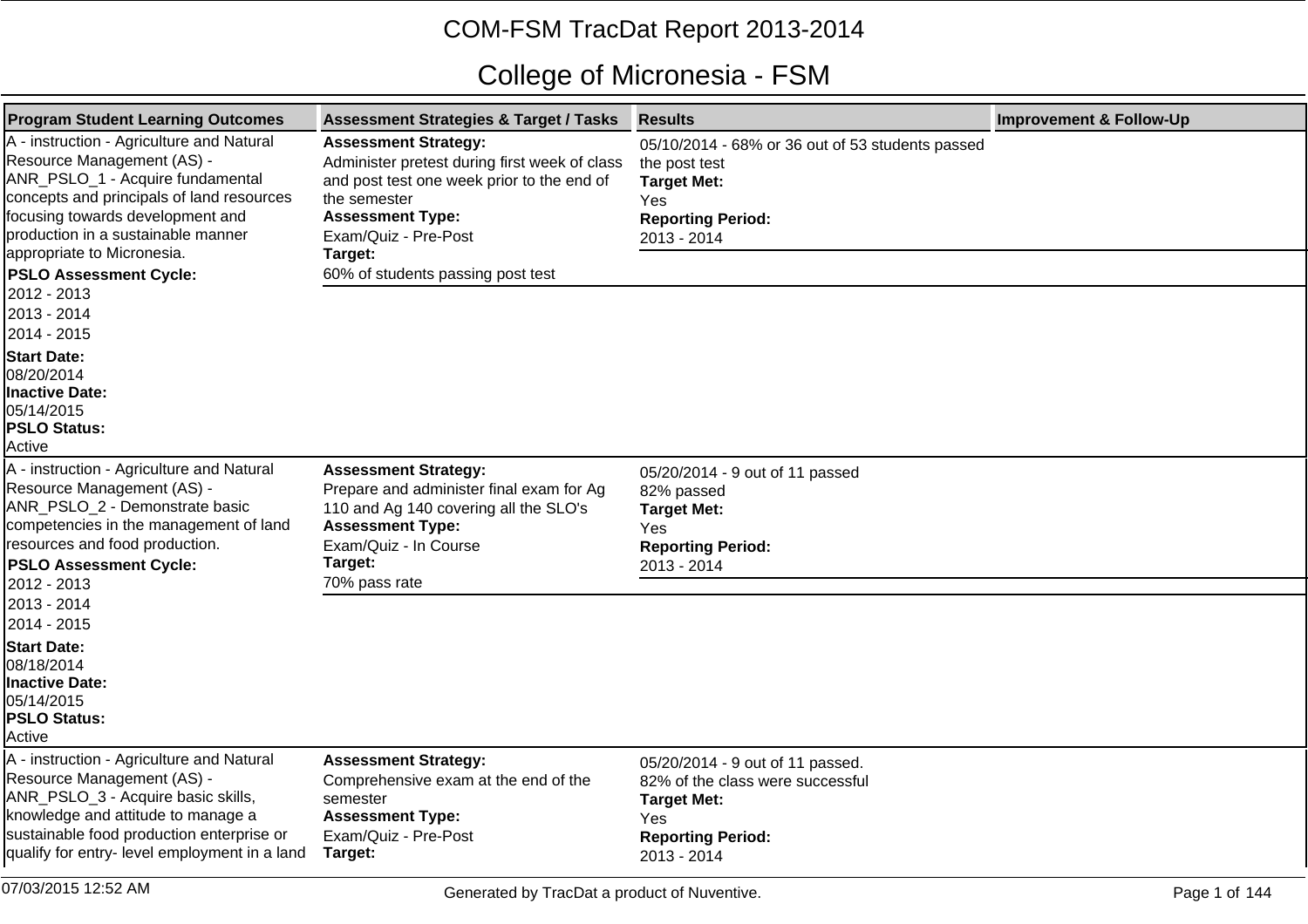| <b>Program Student Learning Outcomes</b>                                                                                                                                                                                                                                               | <b>Assessment Strategies &amp; Target / Tasks</b>                                                                                                                                                                                                                                                                                                          | <b>Results</b>                                                                                                                                                                               | <b>Improvement &amp; Follow-Up</b> |
|----------------------------------------------------------------------------------------------------------------------------------------------------------------------------------------------------------------------------------------------------------------------------------------|------------------------------------------------------------------------------------------------------------------------------------------------------------------------------------------------------------------------------------------------------------------------------------------------------------------------------------------------------------|----------------------------------------------------------------------------------------------------------------------------------------------------------------------------------------------|------------------------------------|
| resource management related agency.<br><b>PSLO Assessment Cycle:</b><br>2012 - 2013<br>2013 - 2014                                                                                                                                                                                     | 75% of the course                                                                                                                                                                                                                                                                                                                                          |                                                                                                                                                                                              |                                    |
| 2014 - 2015<br><b>Start Date:</b><br>108/18/2014<br><b>Inactive Date:</b><br>05/14/2015<br><b>PSLO Status:</b><br>Active                                                                                                                                                               |                                                                                                                                                                                                                                                                                                                                                            |                                                                                                                                                                                              |                                    |
| A - instruction - Building Technology (AAS) -<br>BT_PSLO_7.1 - Identify and interpret basic<br>solid state (electronics) symbols and circuit<br>schematics commonly found in the electrical<br>industry.<br><b>PSLO Assessment Cycle:</b><br>2012 - 2013<br>2013 - 2014<br>2014 - 2015 | <b>Assessment Strategy:</b><br>Perform circuit tracing and identifying solid<br>state component operation and function in<br>their NIDA experiments.<br><b>Assessment Type:</b><br>Presentation/Performance<br>Target:<br>70% of students in AAS Building Technology<br>major in Construction Electricity should<br>alteast have a grade of "C" or better. | 05/05/2014 - In Spring 2014 VEE 222, 10 out of 11<br>students or 91% got a grade of "C" or better in this<br>course.<br><b>Target Met:</b><br>Yes<br><b>Reporting Period:</b><br>2013 - 2014 |                                    |
| <b>Start Date:</b><br>01/09/2012<br><b>Inactive Date:</b><br>05/08/2015<br><b>PSLO Status:</b><br>Active                                                                                                                                                                               | <b>Task Name:</b><br>Familiarizing solid state components in<br>electronic circuits.<br><b>Task Description:</b><br>Familiarize/Become aware of the symbols,<br>operating characteristics and application of<br>different discrete devices (solid state) use in<br>their experiments.                                                                      | 12/09/2014 - In Fall 2013, VEE 222, 15 out f 15<br>students or 100% got a grade of "C" or better in<br>this course.<br><b>Target Met:</b><br>Yes<br><b>Reporting Period:</b><br>2013 - 2014  |                                    |
| A - instruction - Building Technology (AAS) -<br>BT_PSLO_8.1 - Analyze circuit operations<br>on basic motors.<br><b>PSLO Assessment Cycle:</b><br>2012 - 2013<br>2013 - 2014<br>2014 - 2015<br><b>Start Date:</b><br>01/09/2012<br><b>Inactive Date:</b>                               | <b>Assessment Strategy:</b><br>Familiarize with the operation of the different<br>AC/DC motors and generators.<br><b>Assessment Type:</b><br>Exam/Quiz - In Course<br>Target:<br>70% of students in AAS Building Technology<br>major in Construction Electricity should<br>atleast have a grade of "C" or better.                                          | 12/09/2013 - In Fall 2013 VEE 266, 15 out of 15<br>students or 100% got a grade of "C" or better in<br>this course.<br><b>Target Met:</b><br>Yes<br><b>Reporting Period:</b><br>2013 - 2014  |                                    |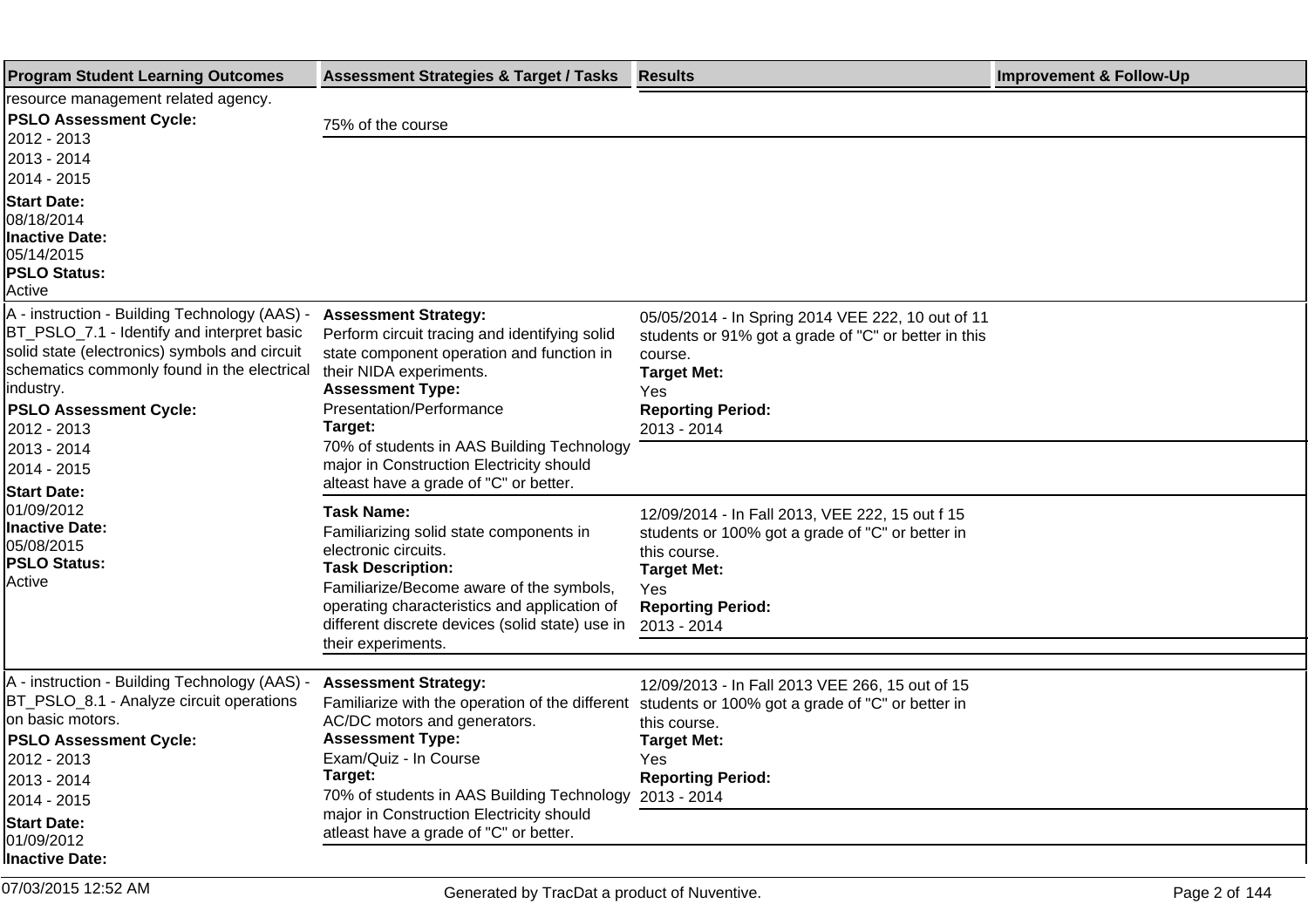| <b>Program Student Learning Outcomes</b>                                                                                                                                                                                                                                                                                                                                                                                                                                                                                                   | <b>Assessment Strategies &amp; Target / Tasks</b>                                                                                                                                                  | <b>Results</b>                                                                                                                                                                                                                                                                                                                                                                                                                                                                                                                                                                                                                                                                   | <b>Improvement &amp; Follow-Up</b> |
|--------------------------------------------------------------------------------------------------------------------------------------------------------------------------------------------------------------------------------------------------------------------------------------------------------------------------------------------------------------------------------------------------------------------------------------------------------------------------------------------------------------------------------------------|----------------------------------------------------------------------------------------------------------------------------------------------------------------------------------------------------|----------------------------------------------------------------------------------------------------------------------------------------------------------------------------------------------------------------------------------------------------------------------------------------------------------------------------------------------------------------------------------------------------------------------------------------------------------------------------------------------------------------------------------------------------------------------------------------------------------------------------------------------------------------------------------|------------------------------------|
| 05/08/2015<br><b>PSLO Status:</b><br>Active                                                                                                                                                                                                                                                                                                                                                                                                                                                                                                |                                                                                                                                                                                                    |                                                                                                                                                                                                                                                                                                                                                                                                                                                                                                                                                                                                                                                                                  |                                    |
| A - instruction - Building Technology (AAS) -<br>BT_PSLO_9.1 - Perform basic<br>troubleshooting on basic motors.<br><b>PSLO Assessment Cycle:</b><br>2012 - 2013<br>2013 - 2014<br>2014 - 2015                                                                                                                                                                                                                                                                                                                                             | <b>Task Name:</b><br>AC/DC motor troubleshooting.<br><b>Task Description:</b><br>Identify possible motor faults and perform<br>simulated troubleshooting using Simutech<br>skills series software. | 12/01/2014 - In Fall 2013 VEE 266, 15 out of 15<br>students or 100% got a grade of "C" or better in<br>this course.<br><b>Target Met:</b><br>Yes<br><b>Reporting Period:</b><br>2013 - 2014                                                                                                                                                                                                                                                                                                                                                                                                                                                                                      |                                    |
| <b>Start Date:</b><br>08/20/2012<br><b>Inactive Date:</b><br>05/08/2015<br><b>PSLO Status:</b><br>Active                                                                                                                                                                                                                                                                                                                                                                                                                                   |                                                                                                                                                                                                    |                                                                                                                                                                                                                                                                                                                                                                                                                                                                                                                                                                                                                                                                                  |                                    |
| A - instruction - Business Administration<br>(AS) - BUA_PSLO_1 - Demonstrate basic<br>knowledge of each of the functional areas of<br>business - accounting, management,<br>marketing, economics, and finance - by<br>emphasizing their importance in an<br>organization and describing their<br>interrelationship in the organization's<br>attempt to achieve its objectives.<br><b>PSLO Assessment Cycle:</b><br>2014 - 2015<br><b>Start Date:</b><br>08/05/2014<br><b>Inactive Date:</b><br>05/14/2015<br><b>PSLO Status:</b><br>Active |                                                                                                                                                                                                    | 05/12/2014 - SLO #1.1 - Twelve students passed<br>this SLO.<br>SLO #1.2 - Twelve students passed this SLO.<br>SLO #2.1 - Ten students passed this SLO.<br>SLO #2.2 - Nine students passed this SLO.<br>SLO #2.3 - Eleven students passed this SLO.<br>SLO #2.4 - Nine students passed this SLO.<br>SLO #3.1 - Eight students passed this SLO.<br>SLO #3.2 - Nine students passed this SLO.<br>SLO #3.3 - Ten students passed this SLO.<br>Notes:<br>(1) Nineteen students were originally registered in<br>this course. One subsequently withdrew, leaving a<br>total of 18 students.<br>(2) Pass is used here to mean having a grade of<br>"C" or higher.<br><b>Target Met:</b> |                                    |
|                                                                                                                                                                                                                                                                                                                                                                                                                                                                                                                                            |                                                                                                                                                                                                    | Yes<br><b>Reporting Period:</b><br>2013 - 2014                                                                                                                                                                                                                                                                                                                                                                                                                                                                                                                                                                                                                                   |                                    |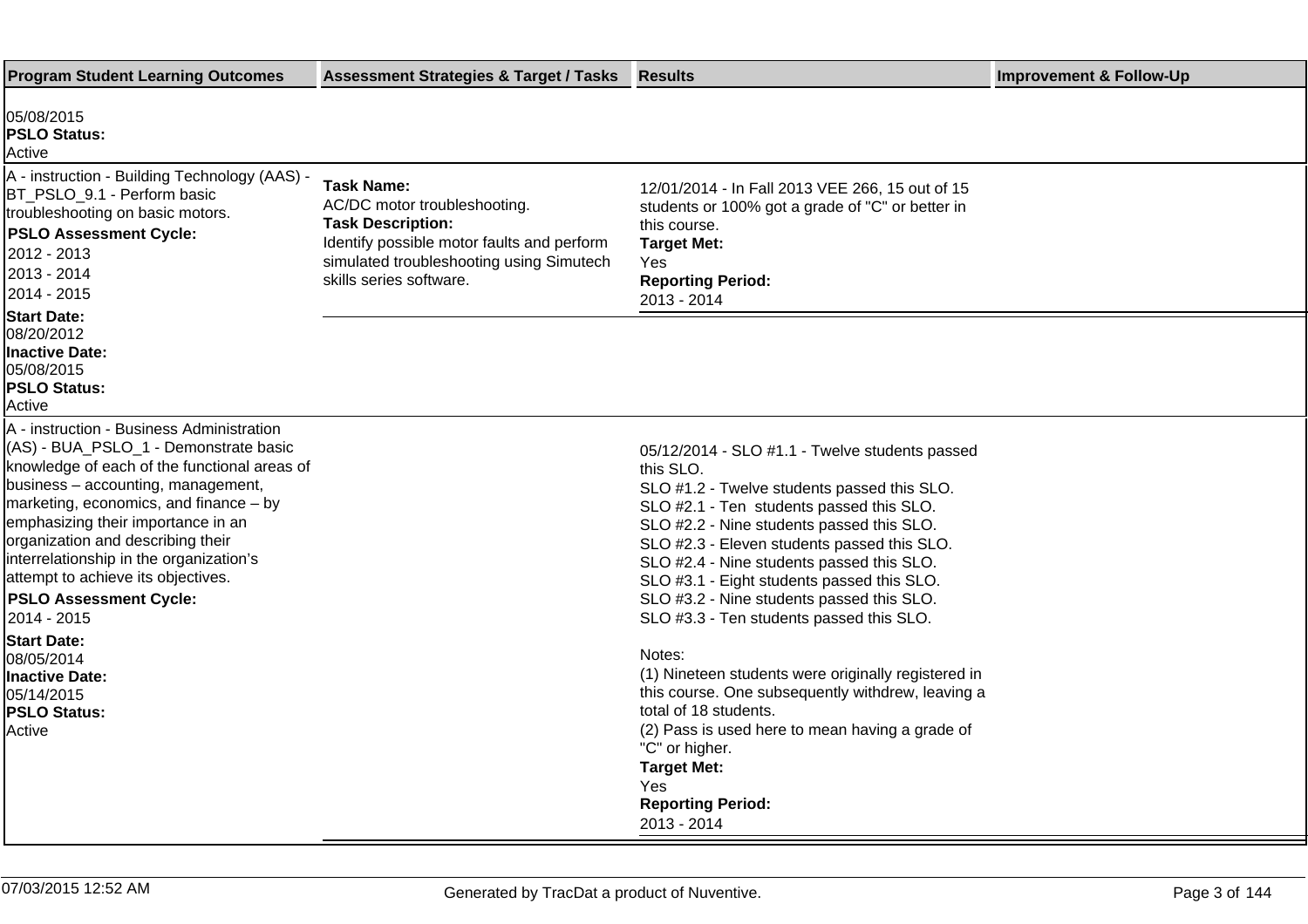| <b>Program Student Learning Outcomes</b>                                                                                                                                                                                                                                                                                                                                                                            | <b>Assessment Strategies &amp; Target / Tasks</b>                                                                                                                                                                                                                                                                                                                                                                                                                                                                                                                                                                   | <b>Results</b>                                                                                                                                                                                                                                                                                                                                                                                                                                                                                                                                                                                            | <b>Improvement &amp; Follow-Up</b>                                                                                                                                                                                                                                                                                                                                                                                                                                                                                                                                                                                                                                                                                              |
|---------------------------------------------------------------------------------------------------------------------------------------------------------------------------------------------------------------------------------------------------------------------------------------------------------------------------------------------------------------------------------------------------------------------|---------------------------------------------------------------------------------------------------------------------------------------------------------------------------------------------------------------------------------------------------------------------------------------------------------------------------------------------------------------------------------------------------------------------------------------------------------------------------------------------------------------------------------------------------------------------------------------------------------------------|-----------------------------------------------------------------------------------------------------------------------------------------------------------------------------------------------------------------------------------------------------------------------------------------------------------------------------------------------------------------------------------------------------------------------------------------------------------------------------------------------------------------------------------------------------------------------------------------------------------|---------------------------------------------------------------------------------------------------------------------------------------------------------------------------------------------------------------------------------------------------------------------------------------------------------------------------------------------------------------------------------------------------------------------------------------------------------------------------------------------------------------------------------------------------------------------------------------------------------------------------------------------------------------------------------------------------------------------------------|
| A - instruction - Business Administration<br>(AS) - BUA_PSLO_2 - Demonstrate basic<br>knowledge and skill in the use of cost and<br>managerial accounting concepts and<br>techniques as management tools for<br>planning, controlling, evaluating<br>performance and making decisions.<br><b>PSLO Assessment Cycle:</b><br>2012 - 2013<br>2013 - 2014<br><b>Start Date:</b><br>08/07/2012<br>PSLO Status:<br>Active | <b>Assessment Strategy:</b><br>Use assessment result of AC250_CSLO AC<br>250's joint assessment activity with other<br>business courses.<br><b>Assessment Type:</b><br>Project-Group<br>Target:<br>Minimum of 50% of students will be able to<br>give appropriate advice for improvement of<br>production level and profitabilty, and 70% of<br>the students will be able to correctly account<br>for the transactions of groups engaged in<br>production of goods.                                                                                                                                                 | 10/14/2014 - Fall 2012 results - Average of<br>2/20 for Pretest; 12/20 for Post-test (CLO #1)<br>0.67/20 for Pretest; 14/20 for Post-test (CLO #2)<br>2/20 for Pretest; 5/20 for Post-test (CLO #3)<br>Spring 2014 results - Average of<br>7/20 for CLO #1<br>7/20 for CLO #2<br>4/20 for CLO #3<br>Note: CLO #1 and #2 require I, D, P while CLO #3<br>only requires I<br>Target met in Fall 2013 but not in Spring 2014.<br>Initial findings indicate that poor attendance in<br>Spring may be one reason for the poor outcome.<br><b>Target Met:</b><br>Yes<br><b>Reporting Period:</b><br>2013 - 2014 | 10/15/2014 - Talk to students as<br>soon as a pattern of repeated<br>absences is noticed in the early part<br>of the semester and explain the<br>importance of being in class and<br>participating in classroom activities<br>in meeting their learning outcomes.<br>Apply other interventions as early as<br>possible to those whose<br>performance indicate need for<br>assistance.<br>Coordinate with appropriate support<br>service offices for the timely hiring of<br>accounting tutors by identifying and<br>recommending qualified candidates<br>for the job.                                                                                                                                                           |
| A - instruction - Business Administration<br>(AS) - BUA_PSLO_3 - Demonstrate basic<br>knowledge and skill in business<br>mathematics and elementary statistics by<br>accurately performing common business<br>computations, statistical data presentation<br>and analysis.<br><b>PSLO Assessment Cycle:</b><br>2014 - 2015<br><b>Start Date:</b><br>08/04/2014<br><b>PSLO Status:</b><br>Active                     | <b>Assessment Strategy:</b><br>The skills of the students in performing<br>common business computations will be<br>assessed using two separate student<br>activities for two courses. MS/BU110<br>(Business Math) students will be assessed<br>using a group activity on pricing, while the<br>BU250 (Principles of Finance) will be<br>assessed using a quiz. The averages for<br>each course will be used to assess the<br>performance of the students on this PLO.<br><b>Assessment Type:</b><br>Exam/Quiz - In Course<br>Target:<br>At least 70% of the students for both courses<br>should get a "C" or better | 02/14/2013 - 48.5% of the students for both<br>course got a rating of "C" or better<br><b>Target Met:</b><br>No<br><b>Reporting Period:</b><br>2013 - 2014                                                                                                                                                                                                                                                                                                                                                                                                                                                | 03/14/2013 - For the next cycle, the<br>students will be asked to organize a<br>Pricing activity, where BU/MS110<br>(Business Math) students will be<br>asked to form groups and organize<br>a bake sale. For this activity<br>students will be using common<br>business computations and analysis<br>to come up with the most profitable<br>price for their products. The BU250<br>(Principles of Finance) students will<br>also be asked to collaborate with the<br>BU/MS110 students and compute<br>the future value and cash flows of<br>the BU/MS/110 students. A rubric<br>will be used to assess the students<br>on how they use common business<br>computations, statistical data<br>presentation and analysis, for the |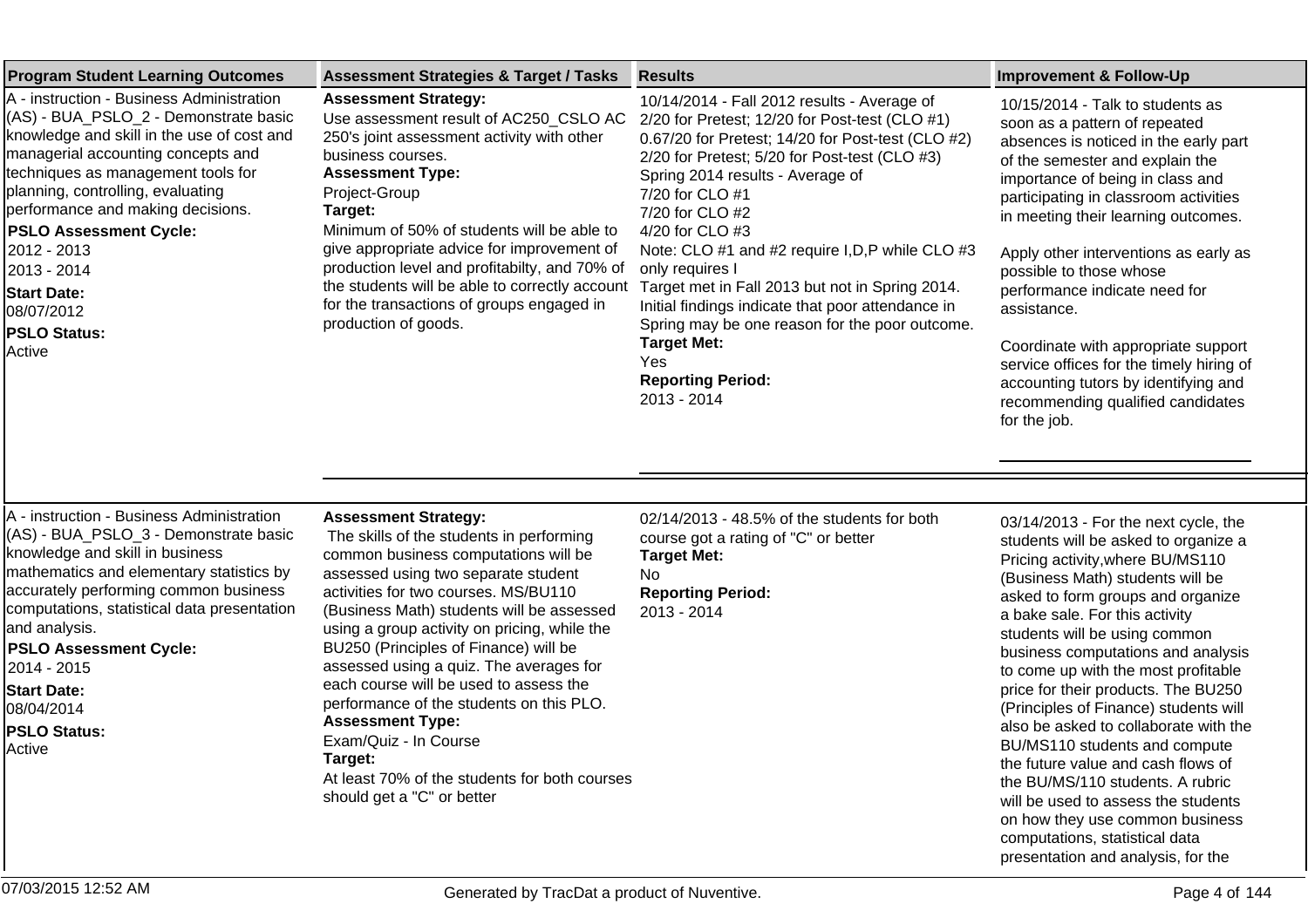| <b>Program Student Learning Outcomes</b>                                                                                                                                                                                                                                                 | <b>Assessment Strategies &amp; Target / Tasks</b>                                                                                                                                                                                                                                                                              | <b>Results</b>                                                                                                                                           | <b>Improvement &amp; Follow-Up</b>                                                                                                                                                                                                    |
|------------------------------------------------------------------------------------------------------------------------------------------------------------------------------------------------------------------------------------------------------------------------------------------|--------------------------------------------------------------------------------------------------------------------------------------------------------------------------------------------------------------------------------------------------------------------------------------------------------------------------------|----------------------------------------------------------------------------------------------------------------------------------------------------------|---------------------------------------------------------------------------------------------------------------------------------------------------------------------------------------------------------------------------------------|
|                                                                                                                                                                                                                                                                                          |                                                                                                                                                                                                                                                                                                                                |                                                                                                                                                          | said activity.                                                                                                                                                                                                                        |
|                                                                                                                                                                                                                                                                                          |                                                                                                                                                                                                                                                                                                                                |                                                                                                                                                          |                                                                                                                                                                                                                                       |
|                                                                                                                                                                                                                                                                                          |                                                                                                                                                                                                                                                                                                                                |                                                                                                                                                          |                                                                                                                                                                                                                                       |
| A - instruction - Business Administration<br>(AS) - BUA_PSLO_5 - Demonstrate a basic<br>understanding of the legal environment and<br>ethical challenges confronting business in<br>general and in the FSM, from both local and<br>global perspectives.<br><b>PSLO Assessment Cycle:</b> | <b>Assessment Strategy:</b><br>PSLO 5 will be assessed using a research<br>activity. The research activity will require the<br>students to identify a legal issue that interest Yes<br>the students. The legal issues should be<br>about the laws governing business is FSM,<br>identify legal and ethical challenges faced by | 02/28/2013 - 74% of the students got a rating of<br>70 or better out of the 100 points.<br><b>Target Met:</b><br><b>Reporting Period:</b><br>2013 - 2014 | 10/13/2014 - Organize a field trip to<br>show the students how an actual<br>hearing is done                                                                                                                                           |
| 2014 - 2015<br><b>Start Date:</b>                                                                                                                                                                                                                                                        | business in FSM. A rubrics will be used to<br>assess the research.<br><b>Assessment Type:</b>                                                                                                                                                                                                                                  |                                                                                                                                                          |                                                                                                                                                                                                                                       |
| 08/04/2015<br><b>PSLO Status:</b><br>Active                                                                                                                                                                                                                                              | Research<br>Target:<br>At least 70% of the students should get at<br>least 35 points in the Rubric.<br><b>Related Documents:</b><br><b>Law Research Rubric.docx</b><br>Law research rubric new.docx                                                                                                                            |                                                                                                                                                          |                                                                                                                                                                                                                                       |
|                                                                                                                                                                                                                                                                                          |                                                                                                                                                                                                                                                                                                                                |                                                                                                                                                          |                                                                                                                                                                                                                                       |
| A - instruction - Computer Information<br>Systems (AS) - CIS_PSLO_2 -<br>Demonstrate theoretical knowledge and<br>practical skills in the management and<br>strategic use of information systems and<br>technology.<br><b>PSLO Assessment Cycle:</b><br>2013 - 2014                      | <b>Assessment Strategy:</b><br>Usethe assessment result of<br>IS260_CSLO_1 using a project with a rubric<br>that demonstrates theoretical knowledge<br>and practical skills in the management and<br>strategic use of information systems and<br>technology<br><b>Assessment Type:</b><br><b>Descriptive Statistics</b>        | 11/19/2013 - 16 out of 22 or 72% successfully<br>pass this activity<br><b>Target Met:</b><br>Yes<br><b>Reporting Period:</b><br>2013 - 2014              | 10/13/2014 - Create an alternative<br>activity that would demonstrate their<br>understanding in the use of IS in<br>case a student fails to complete the<br>said activity because of absence or<br>insufficient skills and knowledge. |
| 2014 - 2015<br><b>Start Date:</b>                                                                                                                                                                                                                                                        | Target:                                                                                                                                                                                                                                                                                                                        |                                                                                                                                                          |                                                                                                                                                                                                                                       |
| 08/01/2014                                                                                                                                                                                                                                                                               | At least 60% of students will have a<br>satisfactory grade(A-C level) based on                                                                                                                                                                                                                                                 |                                                                                                                                                          |                                                                                                                                                                                                                                       |
| <b>PSLO Status:</b><br>Active                                                                                                                                                                                                                                                            | criteria laid out by a rubric in CIS_PSLO_2.                                                                                                                                                                                                                                                                                   |                                                                                                                                                          |                                                                                                                                                                                                                                       |
| A - instruction - Electronics Technology<br>(AAS) - ET_PSLO_1.5 - Perform<br>troubleshooting techniques to maintain and                                                                                                                                                                  | <b>Task Name:</b><br><b>Communication skills</b>                                                                                                                                                                                                                                                                               | 12/16/2013 - 16 students were assessed, 3<br>students were rated as exemplary, 4 students                                                                |                                                                                                                                                                                                                                       |
| 07/03/2015 12:52 AM                                                                                                                                                                                                                                                                      | Generated by TracDat a product of Nuventive.                                                                                                                                                                                                                                                                                   |                                                                                                                                                          | Page 5 of 144                                                                                                                                                                                                                         |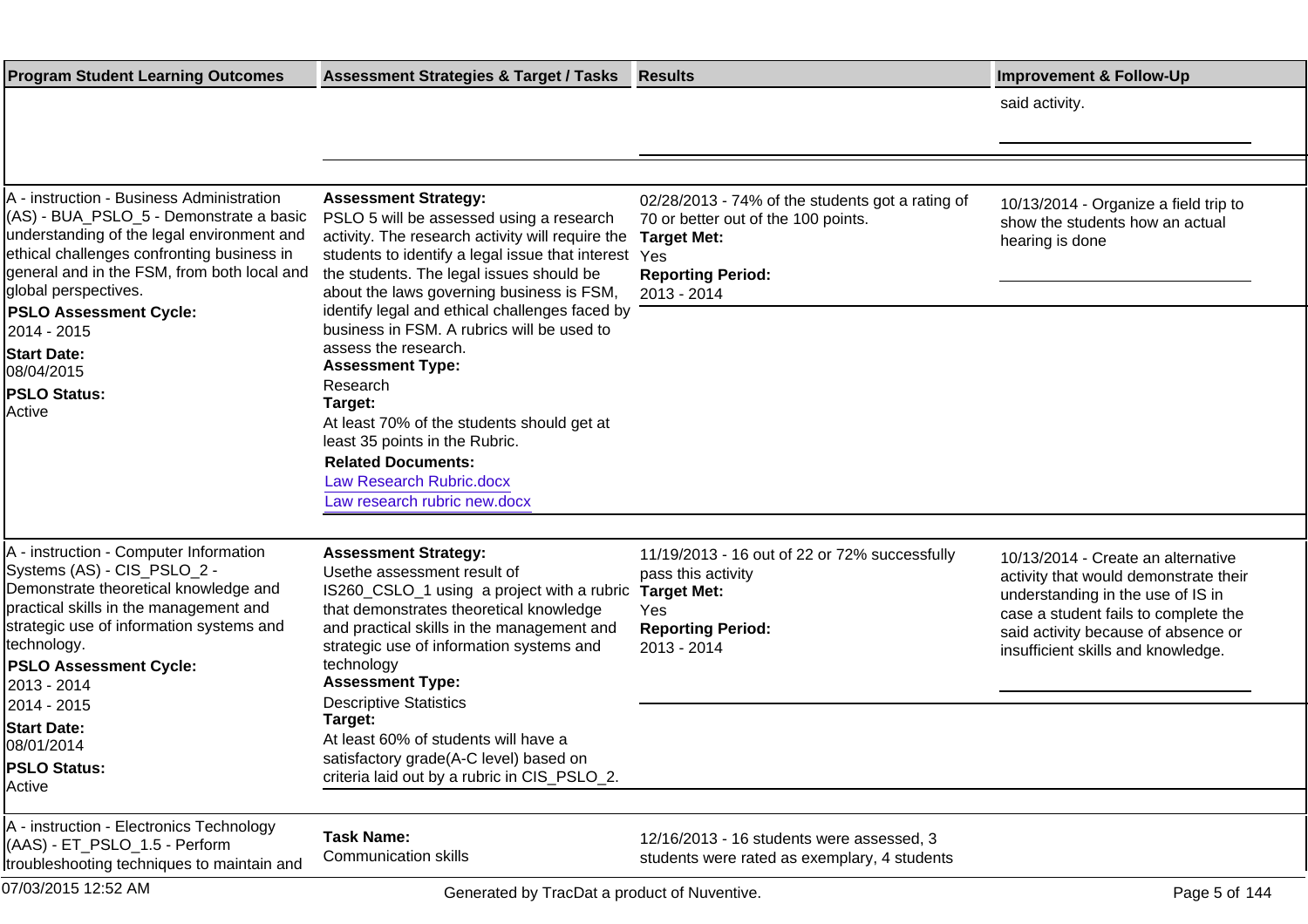| <b>Program Student Learning Outcomes</b>                                                                                                                                                                                                                        | <b>Assessment Strategies &amp; Target / Tasks</b>                                                                                                                                                                                                                                                                                                     | <b>Results</b>                                                                                                                                                                                                                    | <b>Improvement &amp; Follow-Up</b>                                                                                                                                      |
|-----------------------------------------------------------------------------------------------------------------------------------------------------------------------------------------------------------------------------------------------------------------|-------------------------------------------------------------------------------------------------------------------------------------------------------------------------------------------------------------------------------------------------------------------------------------------------------------------------------------------------------|-----------------------------------------------------------------------------------------------------------------------------------------------------------------------------------------------------------------------------------|-------------------------------------------------------------------------------------------------------------------------------------------------------------------------|
| resolve hardware/software related problems<br>in a personal computer system.<br><b>PSLO Assessment Cycle:</b><br>2012 - 2013<br>2013 - 2014<br>2014 - 2015<br><b>Start Date:</b><br>01/09/2012<br>Inactive Date:<br>05/08/2015<br><b>PSLO Status:</b><br>Active | <b>Task Description:</b><br>Students will use the Internet or a local store<br>to gather information about components you<br>will need to complete your customer's<br>computer system. Information will be<br>presented in power-point presentation.                                                                                                  | rated as developing, and 9 students were rated as<br>unacceptable<br><b>Target Met:</b><br>No<br><b>Reporting Period:</b><br>2013 - 2014                                                                                          |                                                                                                                                                                         |
|                                                                                                                                                                                                                                                                 | <b>Task Name:</b><br><b>Computer Networking</b><br><b>Task Description:</b><br>Students will perform the following:<br>1. Design, configure, and run a peer-to-peer<br>network<br>2. Connect and configure a computer to an<br>existing client-server network<br>3. Perform basic maintenance and<br>troubleshooting on a computer network<br>system. | 12/16/2013 - 16 students were assessed, 9<br>students rated as exemplary, 4 students rated as<br>developing, and 3 students were unacceptable<br><b>Target Met:</b><br>Yes<br><b>Reporting Period:</b><br>2013 - 2014             | 08/04/2014 - Encourage students<br>with poor performances to attend<br>tutorial sessions on computer<br>networking as designed and offered<br>by the electronic program |
|                                                                                                                                                                                                                                                                 | <b>Task Name:</b><br>OS Installation<br><b>Task Description:</b><br>Students will perform operating system (OS)<br>and system drivers installation and<br>configuration processes with Windows XP,<br>Windows 7, and Linus (Fedora)                                                                                                                   | 12/16/2013 - 16 students were assessed, 8<br>students rated as exemplary, 5 students were<br>rated as developing, 3 students were rated a<br>unacceptable<br><b>Target Met:</b><br>Yes<br><b>Reporting Period:</b><br>2013 - 2014 |                                                                                                                                                                         |
|                                                                                                                                                                                                                                                                 | <b>Task Name:</b><br>PC Assembly<br><b>Task Description:</b><br>Students will disassemble and re-assemble<br>of a PC system                                                                                                                                                                                                                           | 12/16/2014 - 16 students were assessed, 12<br>students were rated as exemplary and 4 students<br>were rated as developing.<br><b>Target Met:</b><br>Yes<br><b>Reporting Period:</b><br>2013 - 2014                                |                                                                                                                                                                         |
|                                                                                                                                                                                                                                                                 | <b>Task Name:</b><br><b>System Configuration</b><br><b>Task Description:</b><br>Configuring and optimizing a computer<br>operating system                                                                                                                                                                                                             | 12/16/2013 - 16 students were assessed, 3<br>students were rated as exemplary, 9 students<br>were rated as developing, and 4 students were<br>rated as unacceptable<br><b>Target Met:</b><br>Yes                                  |                                                                                                                                                                         |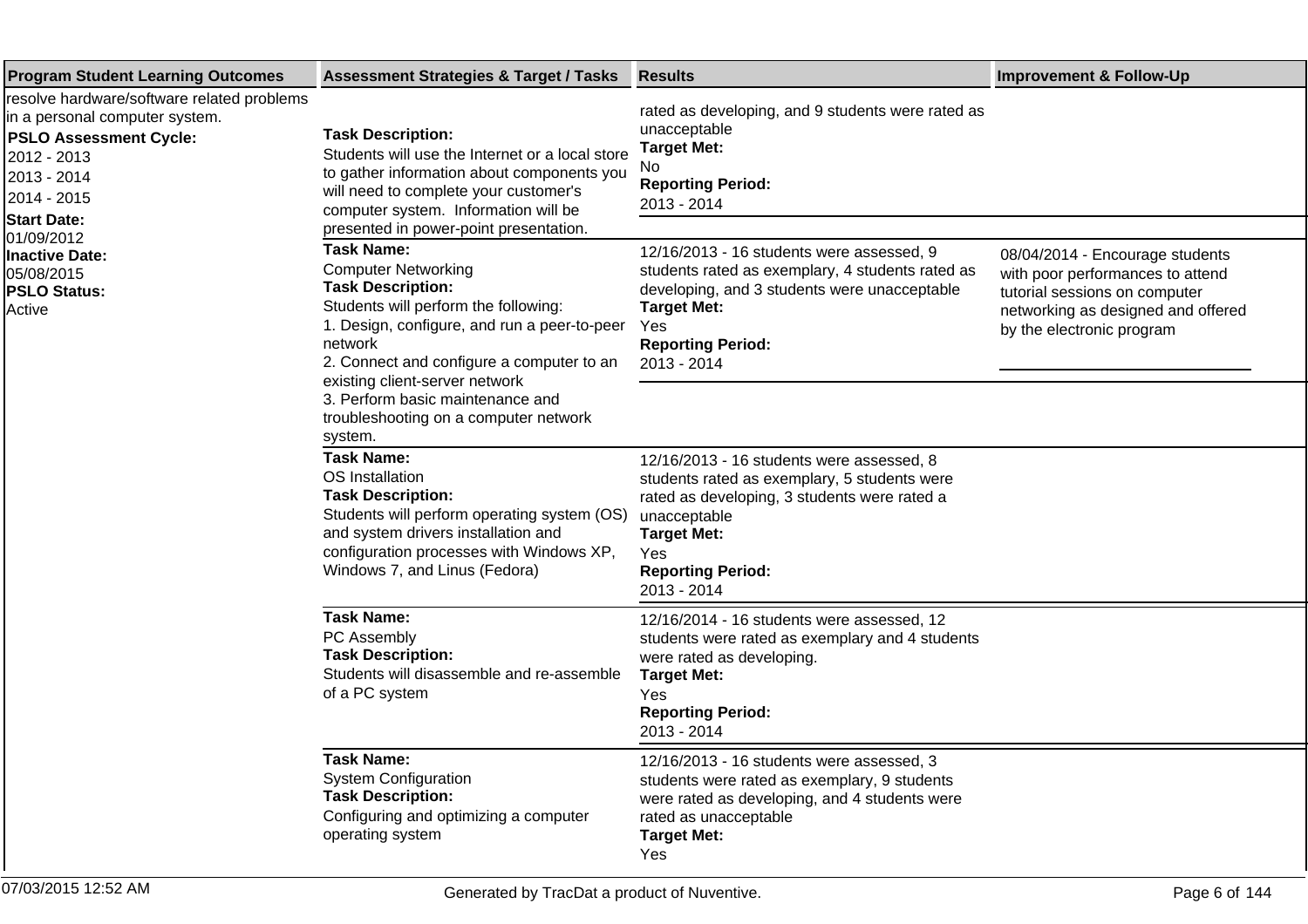| <b>Program Student Learning Outcomes</b>                                                                                                                                                                                                                                                                                     | <b>Assessment Strategies &amp; Target / Tasks</b>                                                                                                                                                                                                                                                                                                                                 | <b>Results</b>                                                                                                                                                                                                                                                                                                       | <b>Improvement &amp; Follow-Up</b>                                                                                                                                     |
|------------------------------------------------------------------------------------------------------------------------------------------------------------------------------------------------------------------------------------------------------------------------------------------------------------------------------|-----------------------------------------------------------------------------------------------------------------------------------------------------------------------------------------------------------------------------------------------------------------------------------------------------------------------------------------------------------------------------------|----------------------------------------------------------------------------------------------------------------------------------------------------------------------------------------------------------------------------------------------------------------------------------------------------------------------|------------------------------------------------------------------------------------------------------------------------------------------------------------------------|
|                                                                                                                                                                                                                                                                                                                              |                                                                                                                                                                                                                                                                                                                                                                                   | <b>Reporting Period:</b><br>2013 - 2014                                                                                                                                                                                                                                                                              |                                                                                                                                                                        |
| A - instruction - Electronics Technology<br>(AAS) - ET_PSLO_1.6 - Perform<br>troubleshooting techniques to maintain,<br>diagnose, and repair electronic equipment<br>and devices.<br><b>PSLO Assessment Cycle:</b><br>2012 - 2013<br>2013 - 2014<br>2014 - 2015<br><b>Start Date:</b><br>01/09/2012<br><b>Inactive Date:</b> | <b>Assessment Strategy:</b><br>• The student will troubleshoot a defective<br>video system and business machine.<br>The student will perform advance<br>soldering and rework procedure on surface<br>mount devices.<br><b>Assessment Type:</b><br>Presentation/Performance<br>Target:<br>70 % of the students registered in the course<br>should attain a grade of "C" or better. | 05/07/2014 - 16 out of 16 or 100% of the student<br>got a grade of "C" or better and were able to<br>troubleshoot a defective video system and<br>business machine.<br><b>Target Met:</b><br>Yes<br><b>Reporting Period:</b><br>2013 - 2014                                                                          |                                                                                                                                                                        |
| 05/08/2015<br><b>PSLO Status:</b><br>Active                                                                                                                                                                                                                                                                                  |                                                                                                                                                                                                                                                                                                                                                                                   |                                                                                                                                                                                                                                                                                                                      |                                                                                                                                                                        |
| A - instruction - General Education -<br>GE_PSLO_2.2 - Demonstrate<br>understanding of the modes of inquiry by<br>identifying an appropriate method of ac<br>cessing credible information and data<br>resources; applying the selected method;<br>and organizing<br>results<br><b>PSLO Assessment Cycle:</b>                 | <b>Assessment Strategy:</b><br>Hand on project to demonstrate<br>understanding of learning outcomes<br><b>Assessment Type:</b><br>Project-Individual<br>Target:<br>70% of students will score 70% or better on<br>the hands on project                                                                                                                                            | 05/19/2014 - In CA100, 69.9% of the students<br>were able to demonstrate understanding of the<br>modes of inquiry by identifying an appropriate<br>method of ac cessing credible information and<br>data resources through hands on project.<br><b>Target Met:</b><br>No.<br><b>Reporting Period:</b><br>2013 - 2014 | 11/30/2014 - Target will be set at<br>70% of students will score 70% or<br>better on the hands on project and<br>the same strategy will be used to<br>assess the PSLO. |
| 2012 - 2013<br>2013 - 2014<br><b>Start Date:</b><br>08/05/2013<br><b>Inactive Date:</b><br>05/15/2014<br><b>PSLO Status:</b><br>Inactive                                                                                                                                                                                     |                                                                                                                                                                                                                                                                                                                                                                                   |                                                                                                                                                                                                                                                                                                                      |                                                                                                                                                                        |
| A - instruction - General Education -<br>GE_PSLO_3.1 - Demonstrate<br>understanding and apply mathematical<br>concepts in problem solving and in day to                                                                                                                                                                      | <b>Assessment Strategy:</b><br>Each instructor's Final Exam will contain a<br>"common" section which will be the same for<br>all sections of MS 100. This section will                                                                                                                                                                                                            | 05/19/2014 - In MS100, 68.3% of the students<br>were able to Demonstrate understanding and<br>apply mathematical concepts in problem solving<br>and in day to day activities through common                                                                                                                          | 11/30/2014 - Target will be set at<br>70% of students will score 70% or<br>better on the "common" exam.<br>MS100 will be the first course to                           |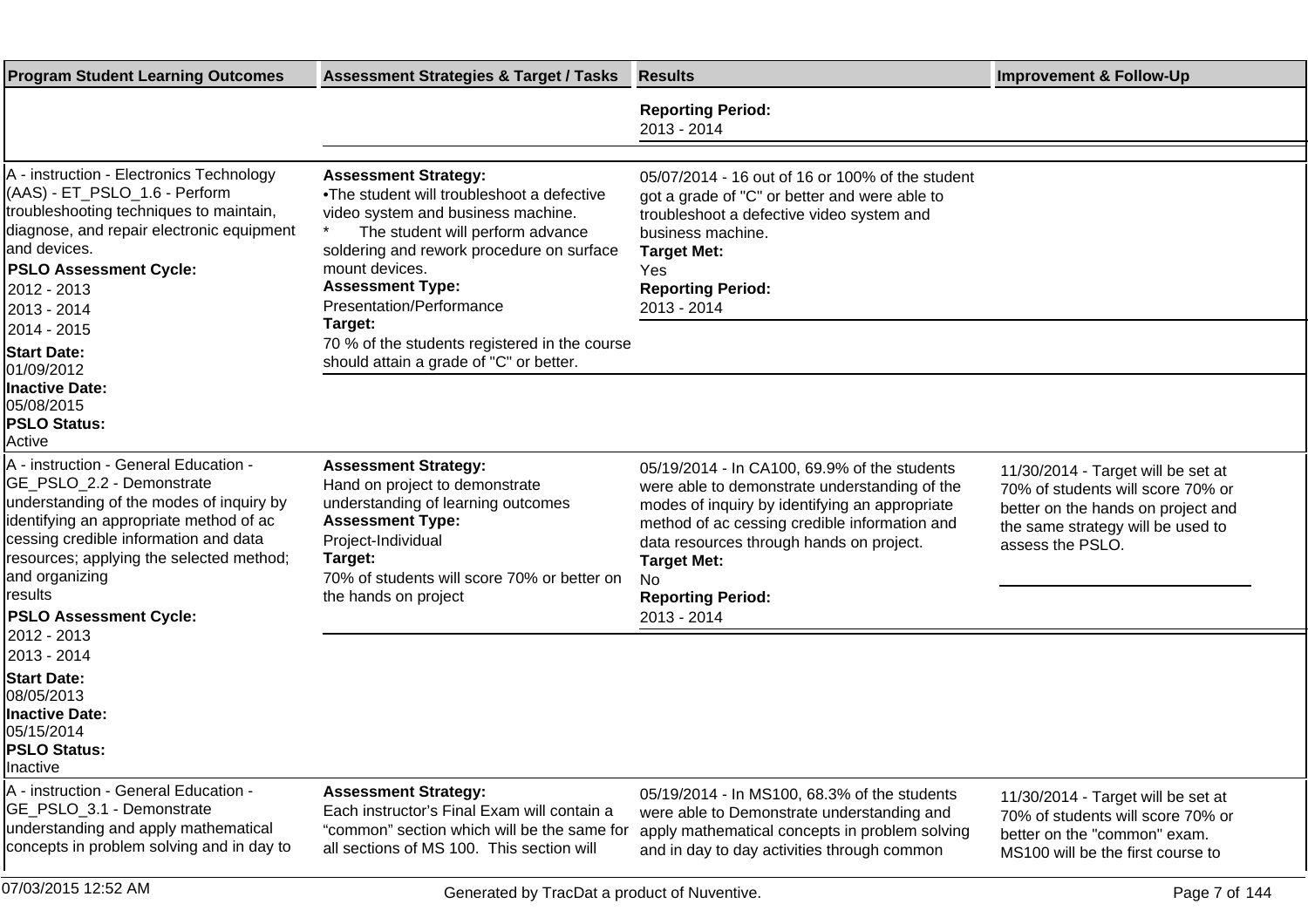| <b>Program Student Learning Outcomes</b>                                                                                                                                                                                                                                                                                                    | <b>Assessment Strategies &amp; Target / Tasks</b>                                                                                                                                                                                                                                                                                                                                                   | <b>Results</b>                                                                                                                                                                                                                                                                                     | <b>Improvement &amp; Follow-Up</b>                                                                                                                                                                                               |
|---------------------------------------------------------------------------------------------------------------------------------------------------------------------------------------------------------------------------------------------------------------------------------------------------------------------------------------------|-----------------------------------------------------------------------------------------------------------------------------------------------------------------------------------------------------------------------------------------------------------------------------------------------------------------------------------------------------------------------------------------------------|----------------------------------------------------------------------------------------------------------------------------------------------------------------------------------------------------------------------------------------------------------------------------------------------------|----------------------------------------------------------------------------------------------------------------------------------------------------------------------------------------------------------------------------------|
| day activities<br><b>PSLO Assessment Cycle:</b><br>2012 - 2013<br>2013 - 2014<br>2014 - 2015<br><b>Start Date:</b>                                                                                                                                                                                                                          | specifically address the PSLOs listed above<br>and will be used to assess the outcomes<br><b>Assessment Type:</b><br>Exam/Quiz - In Course<br>Target:<br>70% of students will score 70% or better on                                                                                                                                                                                                | question on the final exam.<br><b>Target Met:</b><br>No<br><b>Reporting Period:</b><br>2013 - 2014                                                                                                                                                                                                 | have a common embedded<br>assessment assignment developed<br>to assess this PSLO                                                                                                                                                 |
| 08/05/2013<br><b>Inactive Date:</b><br>09/15/2014<br><b>PSLO Status:</b><br>Active                                                                                                                                                                                                                                                          | the "common" exam                                                                                                                                                                                                                                                                                                                                                                                   |                                                                                                                                                                                                                                                                                                    |                                                                                                                                                                                                                                  |
| A - instruction - General Education -<br>GE_PSLO_3.2 - Present and interpret<br>Inumeric information.<br><b>PSLO Assessment Cycle:</b><br>2012 - 2013<br>2013 - 2014<br>2014 - 2015<br><b>Start Date:</b><br>08/05/2013<br>Inactive Date:<br>05/15/2014<br><b>PSLO Status:</b>                                                              | <b>Assessment Strategy:</b><br>Each instructor's Final Exam will contain a<br>"common" section which will be the same for<br>all sections of MS 100. This section will<br>specifically address the PSLOs listed above<br>and will be used to assess the outcomes<br><b>Assessment Type:</b><br>Exam/Quiz - In Course<br>Target:<br>70% of students will score 70% or better on<br>the "common" exam | 05/19/2014 - In MS100, 76.5% of the students<br>were able to demonstrate understanding and<br>apply mathematical concepts in problem solving<br>and in day to day activities through common<br>question on the final exam.<br><b>Target Met:</b><br>No.<br><b>Reporting Period:</b><br>2013 - 2014 | 11/30/2014 - Target will be set at<br>70% of students will score 70% or<br>better on the "common" exam.<br>MS100 will be the first course to<br>have a common embedded<br>assessment assignment developed<br>to assess this PSLO |
| Active<br>A - instruction - General Education -<br>GE_PSLO_3.3 - Communicate thoughts<br>and ideas effectively using proper<br>mathematical terms<br><b>PSLO Assessment Cycle:</b><br>2012 - 2013<br>2013 - 2014<br>2014 - 2015<br><b>Start Date:</b><br>08/05/2013<br><b>Inactive Date:</b><br>05/15/2014<br><b>PSLO Status:</b><br>Active | <b>Assessment Strategy:</b><br>Each instructor's Final Exam will contain a<br>"common" section which will be the same for<br>all sections of MS 100. This section will<br>specifically address the PSLOs listed above<br>and will be used to assess the outcomes<br><b>Assessment Type:</b><br>Exam/Quiz - In Course<br>Target:<br>70% of students will score 70% or better on<br>the "common" exam | 05/19/2014 - In MS100, 86.7% of the students<br>were able to Demonstrate understanding and<br>apply mathematical concepts in problem solving<br>and in day to day activities through common<br>question on the final exam.<br><b>Target Met:</b><br>No.<br><b>Reporting Period:</b><br>2013 - 2014 | 11/30/2014 - Target will be set at<br>86% of students will score 70% or<br>better on the "common" exam.<br>MS100 will be the first course to<br>have a common embedded<br>assessment assignment developed<br>to assess this PSLO |
| A - instruction - General Education -<br>GE_PSLO_3.4 - Define and explain                                                                                                                                                                                                                                                                   | <b>Assessment Strategy:</b><br>A rubric will be used to assess this outcome                                                                                                                                                                                                                                                                                                                         | 07/10/2014 - 68.6% of students were able to<br>define and explain scientific concepts, principles,                                                                                                                                                                                                 |                                                                                                                                                                                                                                  |
| 07/03/2015 12:52 AM                                                                                                                                                                                                                                                                                                                         | Generated by TracDat a product of Nuventive.                                                                                                                                                                                                                                                                                                                                                        |                                                                                                                                                                                                                                                                                                    | Page 8 of 144                                                                                                                                                                                                                    |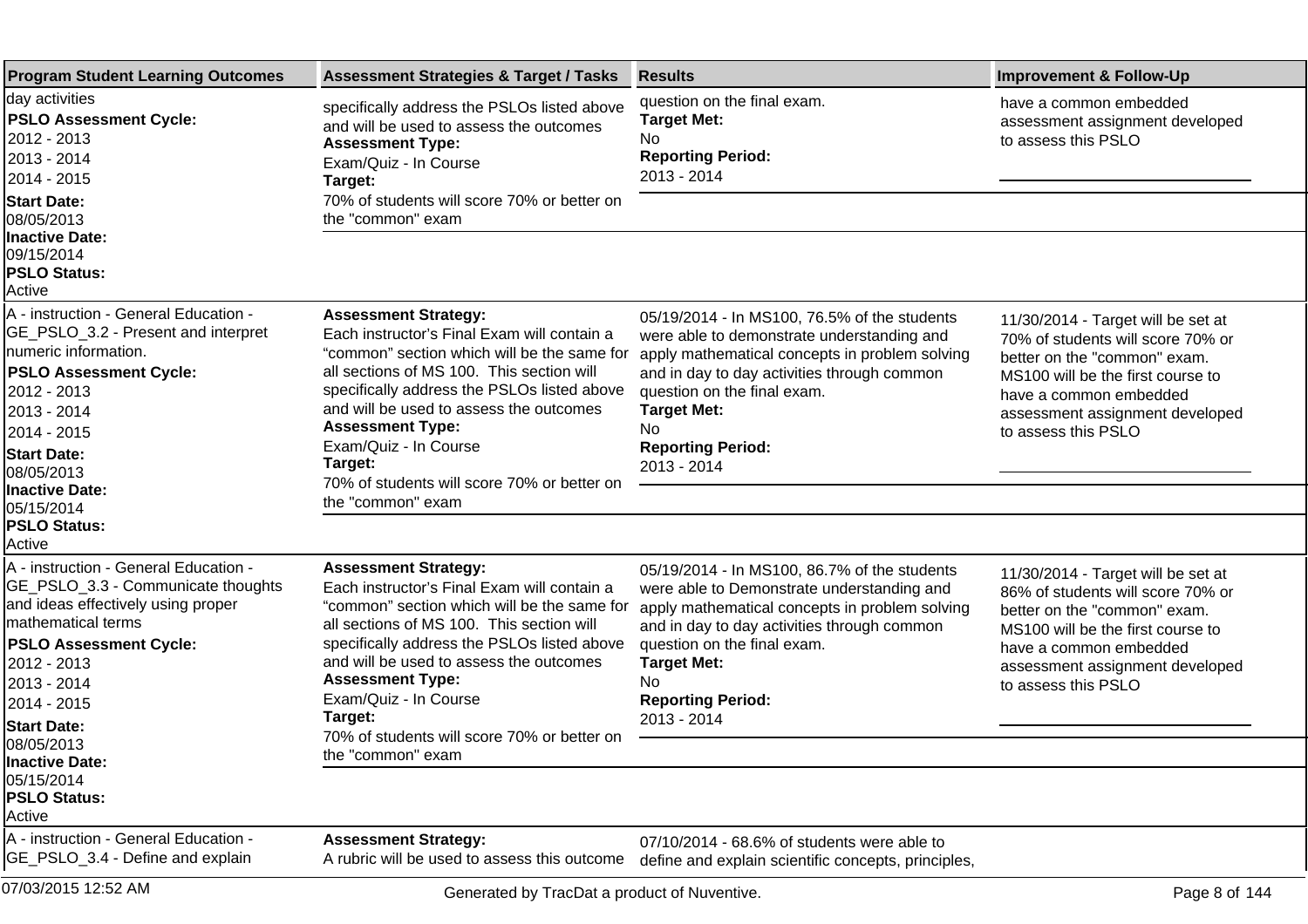| <b>Program Student Learning Outcomes</b>                                                                                                                                                                                                                                  | <b>Assessment Strategies &amp; Target / Tasks</b>                                                                                                                                                                                                   | <b>Results</b>                                                                                                                                                                                          | <b>Improvement &amp; Follow-Up</b>                                                                        |
|---------------------------------------------------------------------------------------------------------------------------------------------------------------------------------------------------------------------------------------------------------------------------|-----------------------------------------------------------------------------------------------------------------------------------------------------------------------------------------------------------------------------------------------------|---------------------------------------------------------------------------------------------------------------------------------------------------------------------------------------------------------|-----------------------------------------------------------------------------------------------------------|
| scientific concepts, principles, and theories<br>of a field of science<br><b>PSLO Assessment Cycle:</b><br>2012 - 2013<br>2013 - 2014                                                                                                                                     | <b>Assessment Type:</b><br>Written Assignment<br>Target:<br>70% of students will score satisfactory or<br>better on the rubric                                                                                                                      | and theories of a field of science<br><b>Target Met:</b><br>No<br><b>Reporting Period:</b><br>2013 - 2014                                                                                               | 11/30/2014 - Target will be set at<br>70% of students will score<br>satisfactory or better on the rubric. |
| <b>Start Date:</b><br>08/20/2012<br><b>Inactive Date:</b><br>05/15/2013<br><b>PSLO Status:</b><br>Inactive                                                                                                                                                                |                                                                                                                                                                                                                                                     |                                                                                                                                                                                                         |                                                                                                           |
| A - instruction - General Education -<br>GE_PSLO_3.5 - Perform experiments that<br>use scientific methods as part of the inquiry<br>process<br><b>PSLO Assessment Cycle:</b><br>2012 - 2013<br>2013 - 2014<br><b>Start Date:</b>                                          | <b>Assessment Strategy:</b><br>General education science PLO be a<br>laboratory submitted and then marked<br>against the 50 point rubric.<br><b>Assessment Type:</b><br>Written Assignment<br>Target:<br>70% of students will score satisfactory or | 07/10/2014 - 64.3% of students were able to<br>Perform experiments that use scientific methods<br>as part of the inquiry process<br><b>Target Met:</b><br>No<br><b>Reporting Period:</b><br>2013 - 2014 | 11/30/2014 - Target will be set at<br>70% of students will score<br>satisfactory or better on the rubric. |
| 08/05/2013<br><b>Inactive Date:</b><br>05/15/2014<br><b>PSLO Status:</b><br>Inactive                                                                                                                                                                                      | better on the rubric                                                                                                                                                                                                                                |                                                                                                                                                                                                         |                                                                                                           |
| A - instruction - General Education -<br>GE_PSLO_4.1 - Demonstrate a<br>fundamental knowledge of world geography<br><b>PSLO Assessment Cycle:</b><br>2012 - 2013<br>2013 - 2014<br>2014 - 2015<br><b>Start Date:</b><br>08/05/2013<br><b>Inactive Date:</b><br>05/15/2014 | <b>Assessment Strategy:</b><br>Students will take an exam to demonstrate<br>fundamental knowledge of world geography<br><b>Assessment Type:</b><br>Exam/Quiz - Standardized                                                                         | 05/19/2014 - In the SS courses, 67.3% of the<br>students were able to demonstrate a fundamental<br>knowledge of world geography through an exam.<br><b>Target Met:</b><br><b>No</b>                     | 11/30/2014 - Target will be set at<br>70% of students will score 70% or<br>better on the exam.            |
|                                                                                                                                                                                                                                                                           | Target:<br>70% of students will score 70% or better on<br>the exam                                                                                                                                                                                  | <b>Reporting Period:</b><br>2013 - 2014                                                                                                                                                                 | 11/30/2014 - Target will be set at<br>70% of students will score 70% or<br>better on the exam.            |
| <b>PSLO Status:</b><br>Active                                                                                                                                                                                                                                             |                                                                                                                                                                                                                                                     |                                                                                                                                                                                                         |                                                                                                           |
| A - instruction - General Education -<br>GE_PSLO_4.2 - Demonstrate knowledge of<br>the cultural issues of a person's own culture                                                                                                                                          | <b>Assessment Strategy:</b><br>Students will take an exam to demonstrate<br>knowledge of the cultural issues of a person'                                                                                                                           | 05/19/2014 - In the SS courses, 67.3% of the<br>students were able to demonstrate knowledge of<br>the cultural issues of a person's own culture and                                                     |                                                                                                           |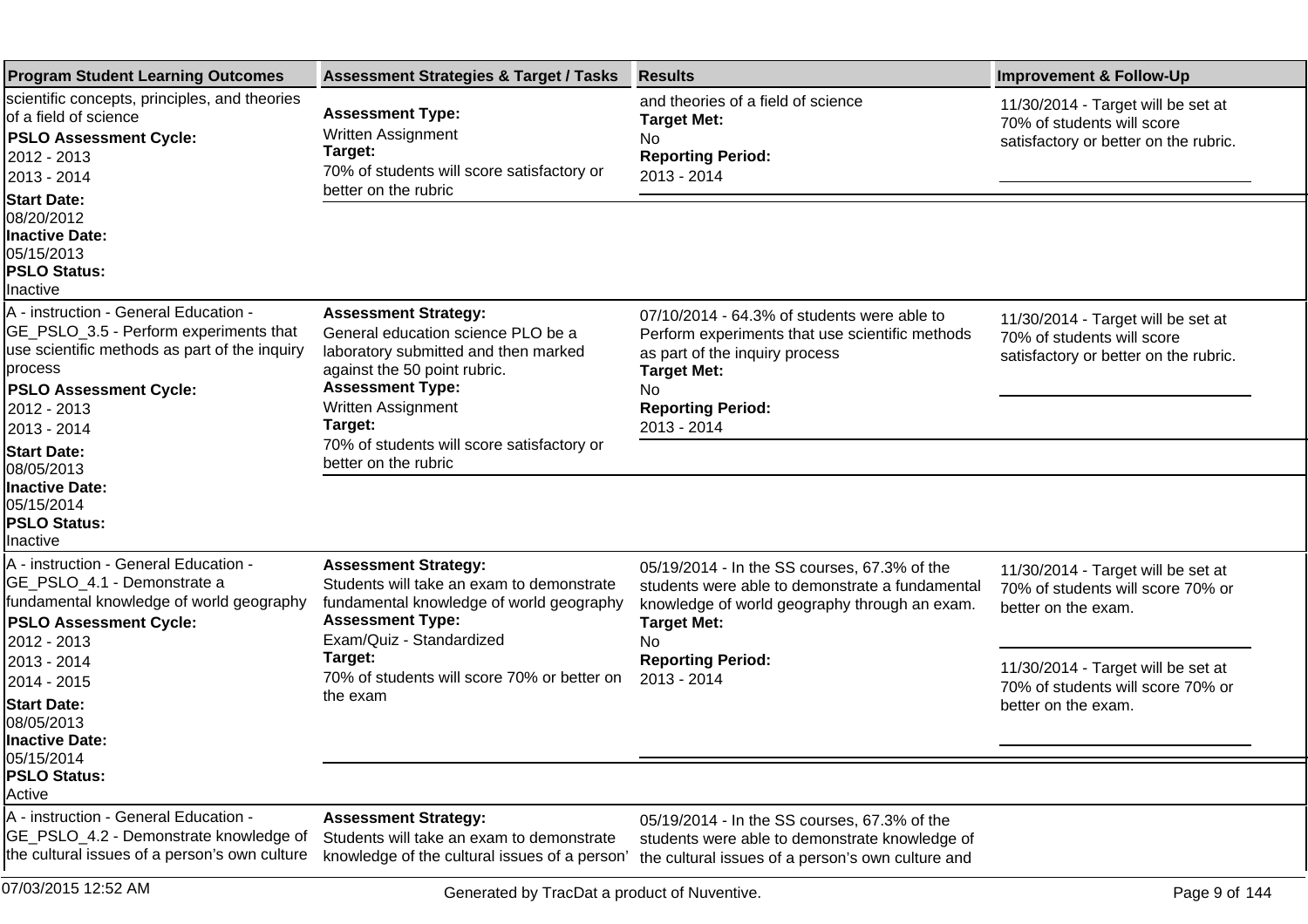| <b>Program Student Learning Outcomes</b>                                                                                                                                                                                               | <b>Assessment Strategies &amp; Target / Tasks</b>                                                                                                                                                                                                                               | <b>Results</b>                                                                                                                                                                                                                                                         | <b>Improvement &amp; Follow-Up</b>                                                             |
|----------------------------------------------------------------------------------------------------------------------------------------------------------------------------------------------------------------------------------------|---------------------------------------------------------------------------------------------------------------------------------------------------------------------------------------------------------------------------------------------------------------------------------|------------------------------------------------------------------------------------------------------------------------------------------------------------------------------------------------------------------------------------------------------------------------|------------------------------------------------------------------------------------------------|
| land other cultures<br><b>PSLO Assessment Cycle:</b><br>2012 - 2013<br>2013 - 2014<br>2014 - 2015                                                                                                                                      | s own culture and other cultures<br><b>Assessment Type:</b><br>Exam/Quiz - Standardized<br>Target:<br>70% of students will score 70% or better on                                                                                                                               | other cultures through an exam.<br><b>Target Met:</b><br>No<br><b>Reporting Period:</b><br>2013 - 2014                                                                                                                                                                 |                                                                                                |
| <b>Start Date:</b><br>08/05/2013<br><b>Inactive Date:</b>                                                                                                                                                                              | the exam                                                                                                                                                                                                                                                                        |                                                                                                                                                                                                                                                                        |                                                                                                |
| 05/15/2014<br><b>PSLO Status:</b><br>Active                                                                                                                                                                                            |                                                                                                                                                                                                                                                                                 |                                                                                                                                                                                                                                                                        |                                                                                                |
| A - instruction - General Education -<br>GE_PSLO_4.3 - Demonstrate knowledge of<br>major historical events affecting one's<br>culture and other cultures<br><b>PSLO Assessment Cycle:</b><br>2012 - 2013<br>2013 - 2014<br>2014 - 2015 | <b>Assessment Strategy:</b><br>Students will take an exam to demonstrate<br>knowledge of major historical events<br>affecting one's culture and other cultures<br><b>Assessment Type:</b><br>Exam/Quiz - Standardized<br>Target:<br>70% of students will score 70% or better on | 05/19/2014 - In the SS courses, 67.3% of the<br>students were able to demonstrate knowledge of<br>major historical events affecting one's culture and<br>other cultures through an exam.<br><b>Target Met:</b><br><b>No</b><br><b>Reporting Period:</b><br>2013 - 2014 | 11/30/2014 - Target will be set at<br>70% of students will score 70% or<br>better on the exam. |
| <b>Start Date:</b><br>08/05/2013<br><b>Inactive Date:</b><br>05/15/2014<br><b>PSLO Status:</b><br><b>Active</b>                                                                                                                        | the exam                                                                                                                                                                                                                                                                        |                                                                                                                                                                                                                                                                        |                                                                                                |
| A - instruction - General Education -<br>GE_PSLO_4.4 - Demonstrate familiarity<br>with contemporary global issues<br><b>PSLO Assessment Cycle:</b><br>2012 - 2013<br>2013 - 2014<br>2014 - 2015                                        | <b>Assessment Strategy:</b><br>Students will take an exam to demonstrate<br>familiarity with contemporary global issues<br><b>Assessment Type:</b><br>Exam/Quiz - Standardized<br>Target:<br>70% of students will score 70% or better on                                        | 05/19/2014 - In the SS courses, 67.3% of the<br>students were able to demonstrate familiarity with<br>contemporary global issues through an exam.<br><b>Target Met:</b><br>Yes<br><b>Reporting Period:</b><br>2013 - 2014                                              | 11/30/2014 - Target will be set at<br>70% of students will score 70% or<br>better on the exam. |
| <b>Start Date:</b><br>08/05/2013<br><b>Inactive Date:</b><br>05/15/2014<br><b>PSLO Status:</b><br>Active                                                                                                                               | the exam                                                                                                                                                                                                                                                                        |                                                                                                                                                                                                                                                                        |                                                                                                |
| A - instruction - General Education -<br>GE_PSLO_4.5 - Demonstrate an                                                                                                                                                                  | <b>Assessment Strategy:</b><br>Students will take an exam to demonstrate                                                                                                                                                                                                        | 05/19/2014 - In the SS courses, 67.3% of the<br>students were able to demonstrate an                                                                                                                                                                                   |                                                                                                |
| 07/03/2015 12:52 AM                                                                                                                                                                                                                    | Generated by TracDat a product of Nuventive.                                                                                                                                                                                                                                    |                                                                                                                                                                                                                                                                        | Page 10 of 144                                                                                 |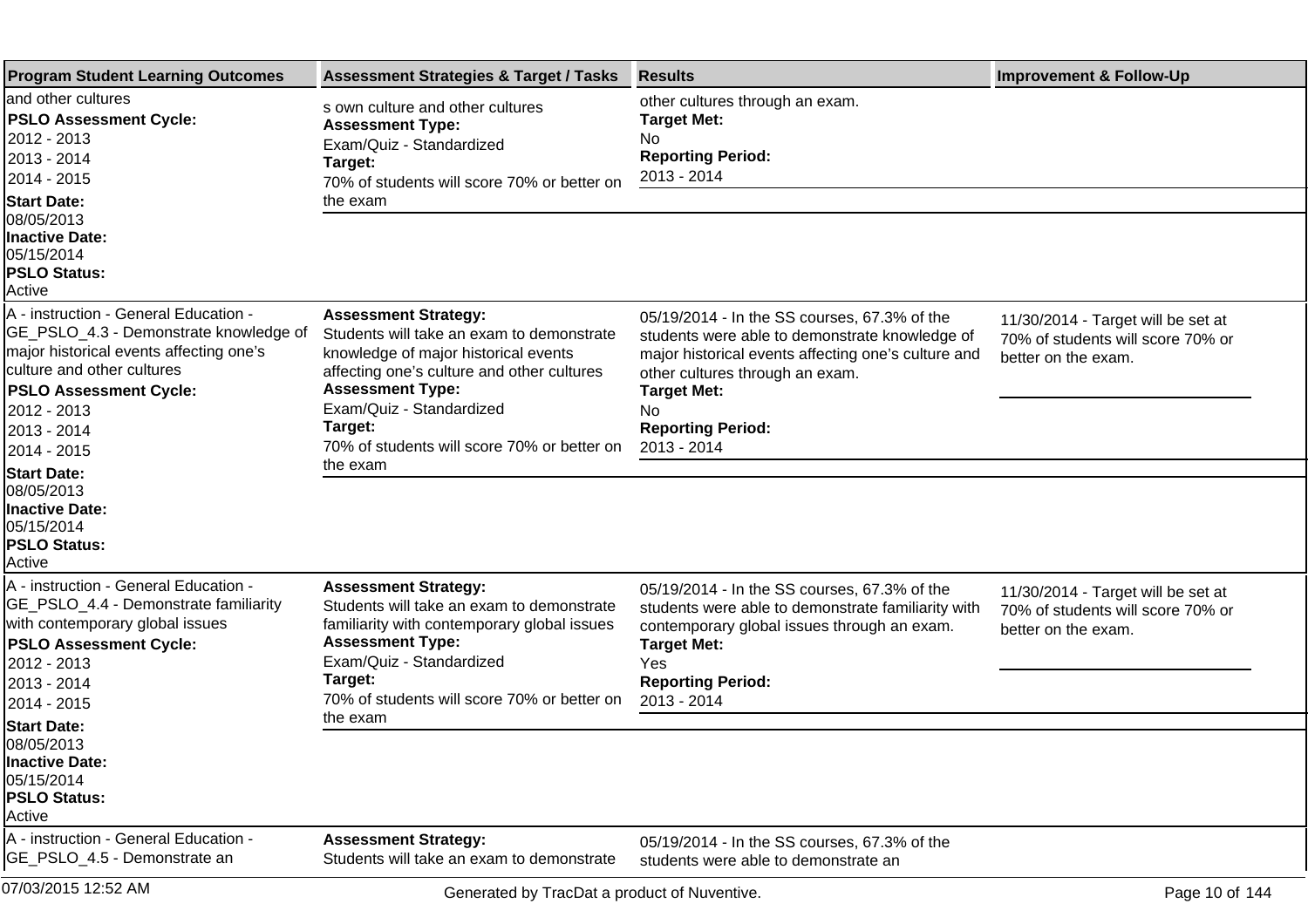| <b>Program Student Learning Outcomes</b>                                                                                                                                                                                                                                                                                                                                                                         | <b>Assessment Strategies &amp; Target / Tasks</b>                                                                                                                                                                                                                                                                                                                                                                                                                      | <b>Results</b>                                                                                                                                                                                                                                                                                                                                                                                                                                  | <b>Improvement &amp; Follow-Up</b>                                                                          |
|------------------------------------------------------------------------------------------------------------------------------------------------------------------------------------------------------------------------------------------------------------------------------------------------------------------------------------------------------------------------------------------------------------------|------------------------------------------------------------------------------------------------------------------------------------------------------------------------------------------------------------------------------------------------------------------------------------------------------------------------------------------------------------------------------------------------------------------------------------------------------------------------|-------------------------------------------------------------------------------------------------------------------------------------------------------------------------------------------------------------------------------------------------------------------------------------------------------------------------------------------------------------------------------------------------------------------------------------------------|-------------------------------------------------------------------------------------------------------------|
| understanding of major ethical concerns<br><b>PSLO Assessment Cycle:</b><br>2013 - 2014<br>2014 - 2015<br><b>Start Date:</b><br>08/05/2013                                                                                                                                                                                                                                                                       | an understanding of major ethical concerns<br><b>Assessment Type:</b><br>Exam/Quiz - In Course<br>Target:<br>70% of students will score 70% or better on<br>the exam                                                                                                                                                                                                                                                                                                   | understanding of major ethical concerns through<br>an exam.<br><b>Target Met:</b><br>No.<br><b>Reporting Period:</b><br>2013 - 2014                                                                                                                                                                                                                                                                                                             | 11/30/2014 - Target will be set at<br>70% of students will score 70% or<br>better on the exam.              |
| <b>Inactive Date:</b><br>05/15/2014<br><b>PSLO Status:</b><br>Active                                                                                                                                                                                                                                                                                                                                             |                                                                                                                                                                                                                                                                                                                                                                                                                                                                        |                                                                                                                                                                                                                                                                                                                                                                                                                                                 |                                                                                                             |
| A - instruction - General Education -<br>GE_PSLO_5.1 - Determine healthy<br>lifestyles by describing the value of physical<br>activity to a healthful lifestyle and<br>participating in regular physical activity for<br>at least one semester.<br><b>PSLO Assessment Cycle:</b><br>2012 - 2013<br>2013 - 2014<br><b>Start Date:</b><br>08/05/2012<br><b>Inactive Date:</b><br>05/15/2014<br><b>PSLO Status:</b> | <b>Assessment Strategy:</b><br>The students taking ESS classes will<br>participate regularly (not more than 2<br>absences per semester) for one semester.<br><b>Assessment Type:</b><br><b>Descriptive Statistics</b><br>Target:<br>60% of the students taking ESS classes will<br>participate regularly (not more than 2<br>absences per semester) for one semester.                                                                                                  | 05/19/2014 - In the ESS courses, 69.1% of the<br>students were able to determine healthy lifestyles<br>by describing the value of physical activity to a<br>healthful lifestyle and participating in regular<br>physical activity for at least one semester by<br>participating regularly (not more than 2 absences<br>per semester) for one semester in an ESS course.<br><b>Target Met:</b><br>Yes<br><b>Reporting Period:</b><br>2013 - 2014 | 11/30/2014 - Target will be set at<br>70% of the students taking ESS<br>classes will participate regularly. |
| Inactive<br>A - instruction - General Education -<br>GE_PSLO_5.2 - Demonstrate<br>professionalism, interpersonal skills,<br>teamwork, leadership and decision making<br>∣skills<br><b>PSLO Assessment Cycle:</b><br>2012 - 2013<br>2013 - 2014<br><b>Start Date:</b><br>08/20/2012<br>Inactive Date:<br>05/15/2013<br><b>PSLO Status:</b><br>Inactive                                                            | <b>Assessment Strategy:</b><br>The students taking ESS classes will<br>participate regularly (not more than 2<br>absences per semester) for one semester.<br><b>Assessment Type:</b><br><b>Descriptive Statistics</b><br>Target:<br>1.1. 60% of the students should participate in Target Met:<br>school intramurals and community sports<br>competition.<br>1.2. At least 60% of ESS students will<br>actively participate in fun run and college<br>workout program. | 05/19/2014 - In the ESS courses, 61.9% of the<br>students were able to determine healthy lifestyles<br>by describing the value of physical activity to a<br>healthful lifestyle and participating in regular<br>physical activity for at least one semester by<br>participating regularly (not more than 2 absences<br>per semester) for one semester in an ESS course.<br>Yes<br><b>Reporting Period:</b><br>2013 - 2014                       | 11/30/2014 - Target will be set at<br>70% of the students taking ESS<br>classes will participate regularly. |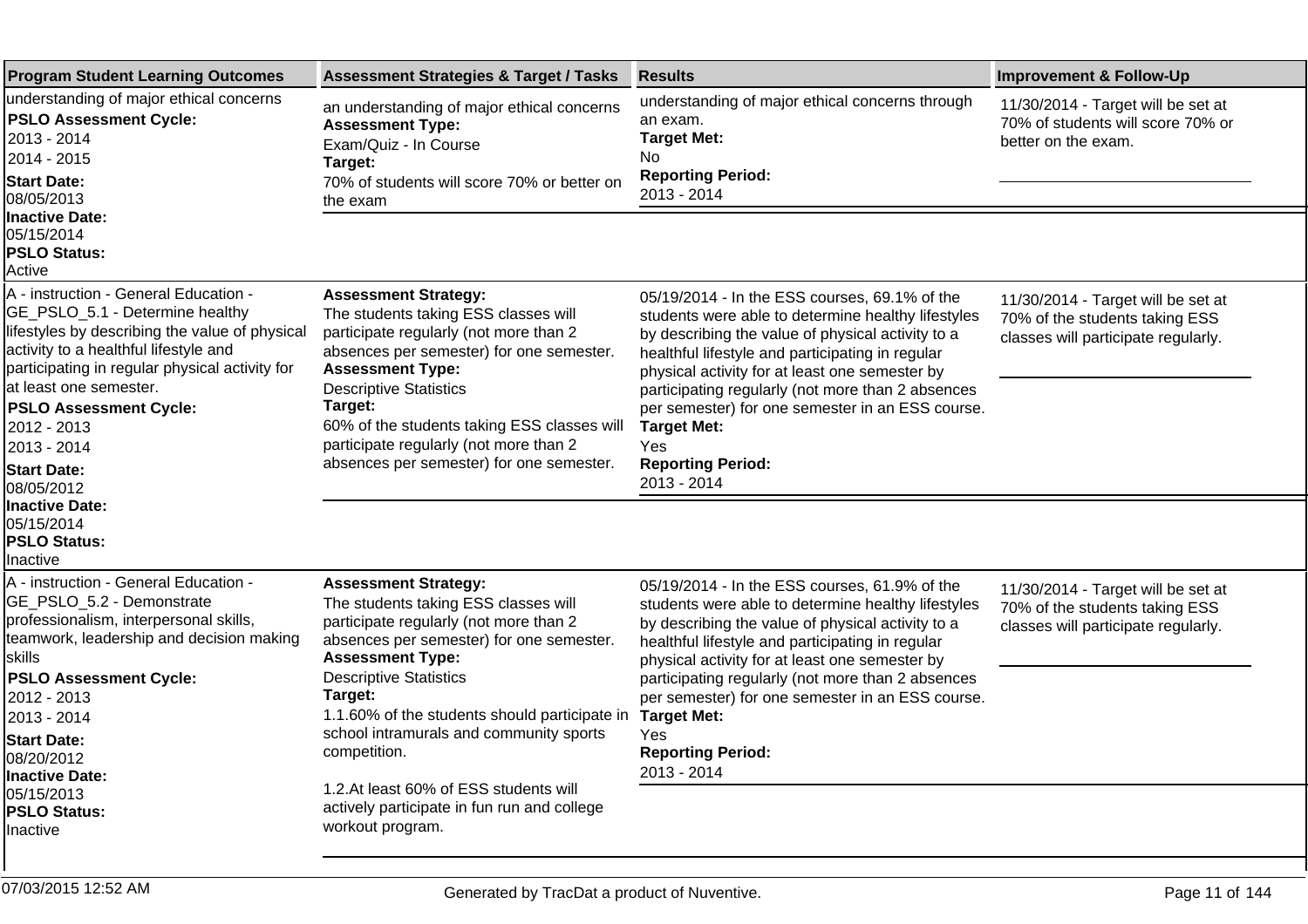| <b>Program Student Learning Outcomes</b>                                                                                                                                                                                                                                                                                                                                                                                                                                                                                | <b>Assessment Strategies &amp; Target / Tasks</b>                                                                                                                                                                                                                                                                             | <b>Results</b>                                                                                                                                                                                   | <b>Improvement &amp; Follow-Up</b>                                                                                                    |
|-------------------------------------------------------------------------------------------------------------------------------------------------------------------------------------------------------------------------------------------------------------------------------------------------------------------------------------------------------------------------------------------------------------------------------------------------------------------------------------------------------------------------|-------------------------------------------------------------------------------------------------------------------------------------------------------------------------------------------------------------------------------------------------------------------------------------------------------------------------------|--------------------------------------------------------------------------------------------------------------------------------------------------------------------------------------------------|---------------------------------------------------------------------------------------------------------------------------------------|
|                                                                                                                                                                                                                                                                                                                                                                                                                                                                                                                         | 1.3. At least 90% of the enrolled students will<br>actively participate in class tournament,<br>group discussion and practicum.                                                                                                                                                                                               |                                                                                                                                                                                                  |                                                                                                                                       |
|                                                                                                                                                                                                                                                                                                                                                                                                                                                                                                                         |                                                                                                                                                                                                                                                                                                                               |                                                                                                                                                                                                  |                                                                                                                                       |
| A - instruction - General Education - Sample<br>Sample, sample, sample.<br><b>PSLO Assessment Cycle:</b><br>2012 - 2013<br>2013 - 2014                                                                                                                                                                                                                                                                                                                                                                                  | <b>Assessment Strategy:</b><br>Strategy #1-Quiz<br><b>Assessment Type:</b><br>Exam/Quiz - In Course<br>Target:<br><b>Establish Baseline</b>                                                                                                                                                                                   | 01/14/2014 - Sample result 2013-2014<br><b>Target Met:</b><br>Yes<br><b>Reporting Period:</b><br>2013 - 2014                                                                                     |                                                                                                                                       |
| <b>Start Date:</b><br>08/05/2012<br><b>Inactive Date:</b><br>05/04/2014<br><b>PSLO Status:</b><br>Inactive                                                                                                                                                                                                                                                                                                                                                                                                              | <b>Assessment Strategy:</b><br>Strategy #2-exam<br><b>Assessment Type:</b><br>Exam/Quiz - In Course<br>Target:<br><b>Establish Baseline</b>                                                                                                                                                                                   | 01/22/2014 - Sample result 2013-2014<br><b>Target Met:</b><br>Yes<br><b>Reporting Period:</b><br>2013 - 2014                                                                                     |                                                                                                                                       |
| A - instruction - Hospitality and Tourism<br>Management (AS) - HTM_PSLO_1 -<br>Explain the interdependent components of<br>the international hospitality and tourism<br>industry including transportation, customer<br>service, food service, lodging, recreation<br>management, roles of national and state<br>visitors' authorities, marketing and sales.<br><b>PSLO Assessment Cycle:</b><br>2014 - 2015<br><b>Start Date:</b><br>08/12/2014<br><b>Inactive Date:</b><br>12/18/2015<br><b>PSLO Status:</b><br>Active | <b>Assessment Strategy:</b><br>Student presentation of findings collected at<br>practicum site which identifies the<br>interdependent components of the modern<br>food service and lodging setting.<br><b>Assessment Type:</b><br>Presentation/Performance<br>Target:<br>100% to achieve a passing grade of 70% or<br>better. | 05/13/2014 - 100% or 5/5 achieved a passing<br>grade of 70% or better.<br><b>Target Met:</b><br>Yes<br><b>Reporting Period:</b><br>2013 - 2014<br><b>Related Documents:</b><br>CLA_HTM250_Sp2014 | 12/16/2014 - Course delivery<br>structure will need to be modified to<br>assure completion of practicum<br>hours within the semester. |
|                                                                                                                                                                                                                                                                                                                                                                                                                                                                                                                         |                                                                                                                                                                                                                                                                                                                               | 12/17/2013 - 100% achieved a passing grade of C<br>or better.<br><b>Target Met:</b><br>Yes<br><b>Reporting Period:</b><br>2013 - 2014<br><b>Related Documents:</b><br>F13CLA HTM 250             | 03/13/2014 - Maintain target for<br>HTM250 students;                                                                                  |
|                                                                                                                                                                                                                                                                                                                                                                                                                                                                                                                         | <b>Assessment Strategy:</b><br>Research assignment on hospitality and<br>tourism service providers in Pohnpei state.<br><b>Assessment Type:</b>                                                                                                                                                                               | 05/13/2014 - 95% or 18/19 achieved a passing<br>grade of 70% or better.<br><b>Target Met:</b><br>Yes                                                                                             |                                                                                                                                       |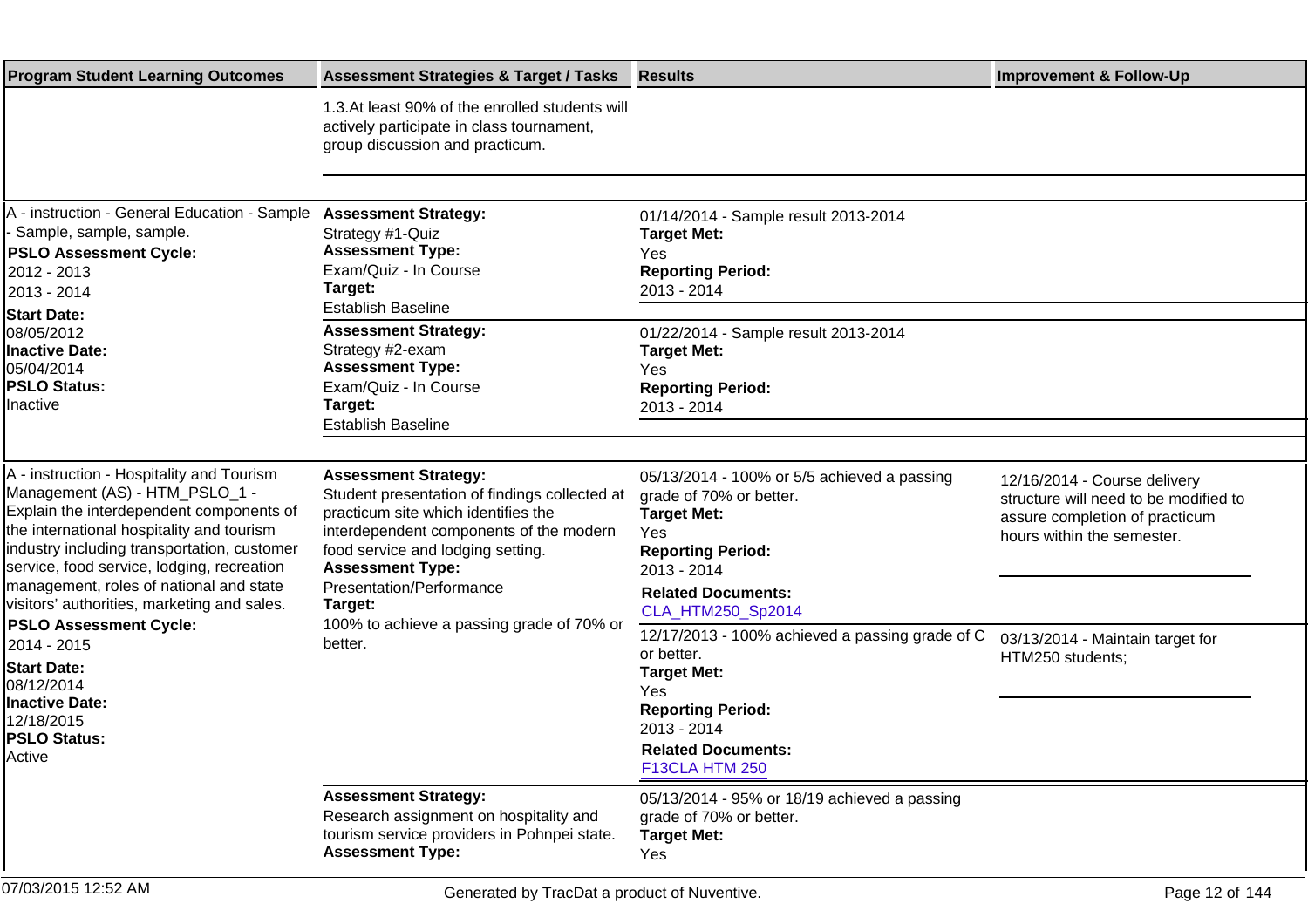| <b>Program Student Learning Outcomes</b>                                                                                                                                                                                                                                                                            | <b>Assessment Strategies &amp; Target / Tasks</b>                                                                                                                                                                                                                                                                                                                        | <b>Results</b>                                                                                                                                                                                                                                                                                                                                     | <b>Improvement &amp; Follow-Up</b>                                                                                                    |
|---------------------------------------------------------------------------------------------------------------------------------------------------------------------------------------------------------------------------------------------------------------------------------------------------------------------|--------------------------------------------------------------------------------------------------------------------------------------------------------------------------------------------------------------------------------------------------------------------------------------------------------------------------------------------------------------------------|----------------------------------------------------------------------------------------------------------------------------------------------------------------------------------------------------------------------------------------------------------------------------------------------------------------------------------------------------|---------------------------------------------------------------------------------------------------------------------------------------|
|                                                                                                                                                                                                                                                                                                                     | Research<br>Target:<br>70% to achieve a passing grade of 70% or                                                                                                                                                                                                                                                                                                          | <b>Reporting Period:</b><br>2013 - 2014<br><b>Related Documents:</b><br><b>CLA HTM 120 Sp14</b>                                                                                                                                                                                                                                                    |                                                                                                                                       |
|                                                                                                                                                                                                                                                                                                                     | better.<br><b>Related Documents:</b><br>F13CLA HTM110/P1<br><b>F13CLA HTM110/P2</b>                                                                                                                                                                                                                                                                                      | 12/17/2013 - 95% achieved a passing grade of C<br>or better.,<br><b>Target Met:</b><br>Yes<br><b>Reporting Period:</b><br>2013 - 2014<br><b>Related Documents:</b><br>F13CLA HTM110/P1<br>F13CLA HTM110/P2                                                                                                                                         |                                                                                                                                       |
|                                                                                                                                                                                                                                                                                                                     |                                                                                                                                                                                                                                                                                                                                                                          |                                                                                                                                                                                                                                                                                                                                                    |                                                                                                                                       |
| A - instruction - Hospitality and Tourism<br>Management (AS) - HTM_PSLO_2 -<br>Demonstrate professional lodging specific<br>technical skills, supervisory techniques and<br>management skills.<br><b>PSLO Assessment Cycle:</b><br>2014 - 2015<br><b>Start Date:</b><br>08/13/2014<br><b>PSLO Status:</b><br>Active | <b>Assessment Strategy:</b><br>Student will be evaluated by site supervisor<br>using an evaluation form rating the student's<br>performance upon completion of 50<br>practicum hours in hotel lodgings at the<br>respective work site.<br><b>Assessment Type:</b><br>Internship/Supervisor Evaluation<br>Target:<br>100% to achieve a passing grade of 70% or<br>better. | 07/17/2014 - 100% or 4/4 achieved a passing<br>grade of 70% or better.<br><b>Target Met:</b><br>Yes<br><b>Reporting Period:</b><br>2013 - 2014<br><b>Related Documents:</b><br>CLA_HTM250_Su2014<br>05/13/2014 - 100% or 5/5 achieved a passing<br>grade of 80% or better.<br><b>Target Met:</b><br>Yes<br><b>Reporting Period:</b><br>2013 - 2014 |                                                                                                                                       |
|                                                                                                                                                                                                                                                                                                                     |                                                                                                                                                                                                                                                                                                                                                                          | <b>Related Documents:</b><br>CLA_HTM250_Sp2014                                                                                                                                                                                                                                                                                                     |                                                                                                                                       |
|                                                                                                                                                                                                                                                                                                                     |                                                                                                                                                                                                                                                                                                                                                                          | 12/17/2013 - 50% or 1/2 achieved a passing grade<br>of 70% or better.<br><b>Target Met:</b><br>No<br><b>Reporting Period:</b><br>2013 - 2014<br><b>Related Documents:</b><br>F13CLA HTM 250                                                                                                                                                        | 12/16/2014 - Course delivery<br>structure will need to be modified to<br>assure completion of practicum<br>hours within the semester. |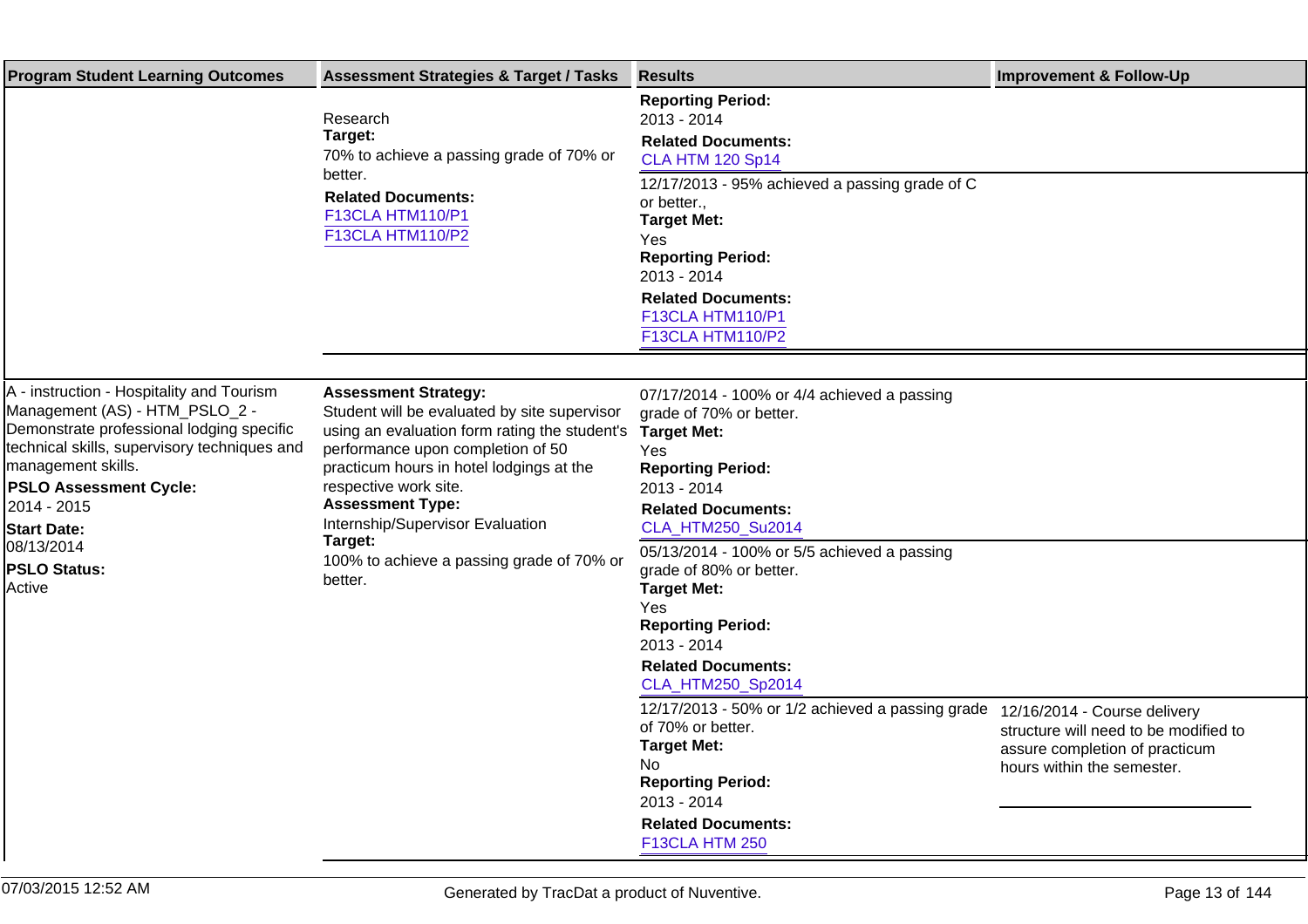| <b>Program Student Learning Outcomes</b>                                                                                                                                                                                                                          | <b>Assessment Strategies &amp; Target / Tasks</b>                                                                                                                                                                                                                                                                                                                                                                                                               | Results                                                                                                                                                                                                                                       | <b>Improvement &amp; Follow-Up</b>                                                                                                                                                                                        |
|-------------------------------------------------------------------------------------------------------------------------------------------------------------------------------------------------------------------------------------------------------------------|-----------------------------------------------------------------------------------------------------------------------------------------------------------------------------------------------------------------------------------------------------------------------------------------------------------------------------------------------------------------------------------------------------------------------------------------------------------------|-----------------------------------------------------------------------------------------------------------------------------------------------------------------------------------------------------------------------------------------------|---------------------------------------------------------------------------------------------------------------------------------------------------------------------------------------------------------------------------|
|                                                                                                                                                                                                                                                                   |                                                                                                                                                                                                                                                                                                                                                                                                                                                                 |                                                                                                                                                                                                                                               |                                                                                                                                                                                                                           |
| A - instruction - Hospitality and Tourism<br>Management (AS) - HTM_PSLO_3 -<br>Explain the types and elements of food<br>service operations.<br><b>PSLO Assessment Cycle:</b><br>2014 - 2015<br><b>Start Date:</b><br>08/12/2014<br><b>PSLO Status:</b><br>Active | <b>Assessment Strategy:</b><br>Students will be evaluated by onsite<br>supervisor(s) and instructor using an<br>evaluation sheet rating the student's<br>performance upon completion of 50<br>practicum hours in a restaurant setting.<br><b>Assessment Type:</b><br>Internship/Supervisor Evaluation<br>Target:<br>100% to achieve passing grade of 70% or<br>better.<br><b>Related Documents:</b><br><b>HTM250 Worksite Student</b><br><b>Evaluation Form</b> | 07/17/2014 - 100% or 4/4 achieved passing grade<br>of 70% or better.<br><b>Target Met:</b><br>Yes<br><b>Reporting Period:</b><br>2013 - 2014<br><b>Related Documents:</b><br>CLA_HTM250_Su2014<br>05/16/2014 - 100% or 5/5 achieved a passing |                                                                                                                                                                                                                           |
|                                                                                                                                                                                                                                                                   |                                                                                                                                                                                                                                                                                                                                                                                                                                                                 | grade of 70% or better.<br><b>Target Met:</b><br>Yes<br><b>Reporting Period:</b><br>2013 - 2014<br><b>Related Documents:</b><br>CLA_HTM250_Sp2014                                                                                             |                                                                                                                                                                                                                           |
|                                                                                                                                                                                                                                                                   |                                                                                                                                                                                                                                                                                                                                                                                                                                                                 | 12/17/2013 - 100% or 2/2 achieved passing grade<br>of 70% or better.<br><b>Target Met:</b><br>Yes<br><b>Reporting Period:</b><br>2013 - 2014<br><b>Related Documents:</b><br>F13CLA HTM 250                                                   | 05/09/2014 - Maintain target and<br>increase practicum hours to 100 for<br>more experience as recommended<br>by students, instructor, and site<br>supervisors. A course modification<br>request will need to be prepared. |
|                                                                                                                                                                                                                                                                   | <b>Assessment Strategy:</b><br>Students will be evaluated on their<br>performance in the operation of the teaching<br>restaurant. A rubric is used to measure their<br>performance in the front and back<br>operations of a restaurant setting.<br><b>Assessment Type:</b><br>Presentation/Performance<br>Target:<br>100% to achieve passing grade of 70% or<br>better.                                                                                         | 05/16/2014 - 89% or 8/9 achieved passing grade<br>of 70% or better.<br><b>Target Met:</b><br>No.<br><b>Reporting Period:</b><br>2013 - 2014<br><b>Related Documents:</b><br><b>CLA HTM 220 Sp14</b>                                           | 07/31/2014 - More emphasis needs<br>to be applied to course attendance<br>and participation policy.                                                                                                                       |
|                                                                                                                                                                                                                                                                   |                                                                                                                                                                                                                                                                                                                                                                                                                                                                 | 05/13/2014 - 100% or 13/13 achieved passing<br>grade of 70% or better.<br><b>Target Met:</b><br>Yes<br><b>Reporting Period:</b>                                                                                                               |                                                                                                                                                                                                                           |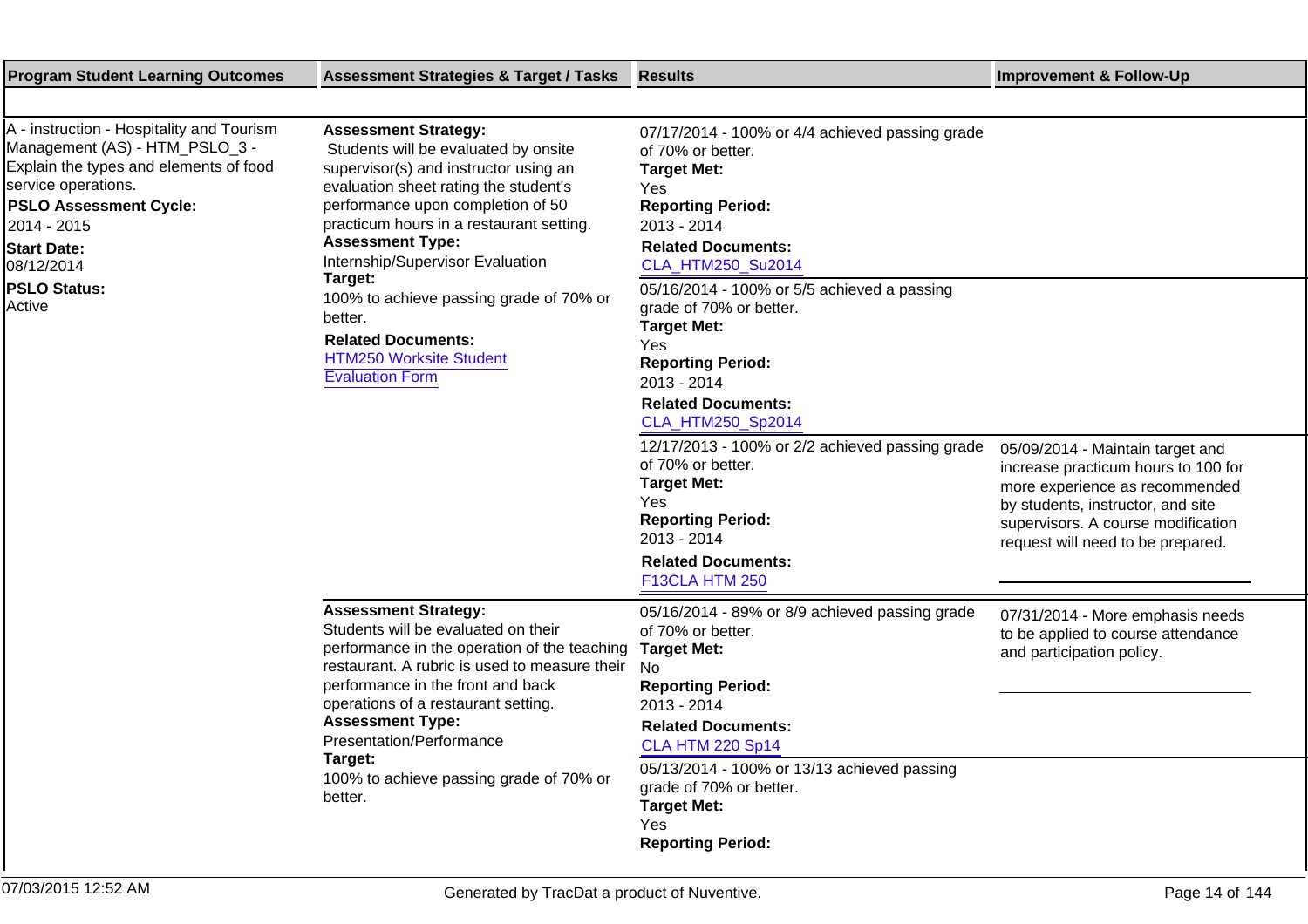| <b>Program Student Learning Outcomes</b>                                                                                                                                                               | <b>Assessment Strategies &amp; Target / Tasks</b>                                                                                                                                                                           | <b>Results</b>                                                                                                                                                                                                               | <b>Improvement &amp; Follow-Up</b>                                                                                                                                                                                                                                                                     |
|--------------------------------------------------------------------------------------------------------------------------------------------------------------------------------------------------------|-----------------------------------------------------------------------------------------------------------------------------------------------------------------------------------------------------------------------------|------------------------------------------------------------------------------------------------------------------------------------------------------------------------------------------------------------------------------|--------------------------------------------------------------------------------------------------------------------------------------------------------------------------------------------------------------------------------------------------------------------------------------------------------|
|                                                                                                                                                                                                        |                                                                                                                                                                                                                             | 2013 - 2014<br><b>Related Documents:</b><br>CLA_HTM165_Sp2014                                                                                                                                                                |                                                                                                                                                                                                                                                                                                        |
|                                                                                                                                                                                                        |                                                                                                                                                                                                                             | 05/11/2014 - 100% or 13/13 for HTM165 and 5/5<br>for HTM250 achieved passing grade of 80% or<br>better<br><b>Target Met:</b><br>Yes<br><b>Reporting Period:</b><br>2013 - 2014                                               |                                                                                                                                                                                                                                                                                                        |
|                                                                                                                                                                                                        |                                                                                                                                                                                                                             | <b>Related Documents:</b><br>CLA_HTM165_Sp2014<br>CLA_HTM250_Sp2014                                                                                                                                                          |                                                                                                                                                                                                                                                                                                        |
|                                                                                                                                                                                                        |                                                                                                                                                                                                                             | 12/17/2013 - 88% or 7/8 achieved a passing grade 05/09/2014 - Modify scheduling of<br>of 70% or better.<br><b>Target Met:</b><br>No<br><b>Reporting Period:</b><br>2013 - 2014<br><b>Related Documents:</b><br>F13CLA HTM165 | classes HTM165 and HTM220 to<br>allow for ample hands on and<br>practical applications. Suggested<br>scheduling 1 hr Wednesday<br>afternoons for lecture and 2 hrs<br>Thursdays 10:30am to 12:30pm for<br>practical applications and also to<br>coincide with Thursday openings of<br>Blue Plate Cafe. |
| A - instruction - Hospitality and Tourism<br>Management (AS) - HTM_PSLO_4 -<br>Demonstrate front of the house technical<br>and supervision techniques.<br><b>PSLO Assessment Cycle:</b><br>2013 - 2014 | <b>Assessment Strategy:</b><br>Checklist, customer surveys, and instructor's class<br>evaluation sheet rating student's<br>performance in lodging and food services.<br><b>Assessment Type:</b><br>Presentation/Performance | 05/11/2014 - 8 out of 9 students or 89% in the<br>demonstrated the targeted SLO<br>Assessed through foodservice skills application at<br><b>Blue Plate Café</b>                                                              |                                                                                                                                                                                                                                                                                                        |
| <b>Start Date:</b><br>01/13/2014<br><b>PSLO Status:</b><br>Active                                                                                                                                      | Target:<br>70% to achieve a passing grade of 70% or<br>better.                                                                                                                                                              | <b>Target Met:</b><br>Yes<br><b>Reporting Period:</b><br>2013 - 2014<br><b>Related Documents:</b><br><b>CLA HTM 220 Sp14</b>                                                                                                 |                                                                                                                                                                                                                                                                                                        |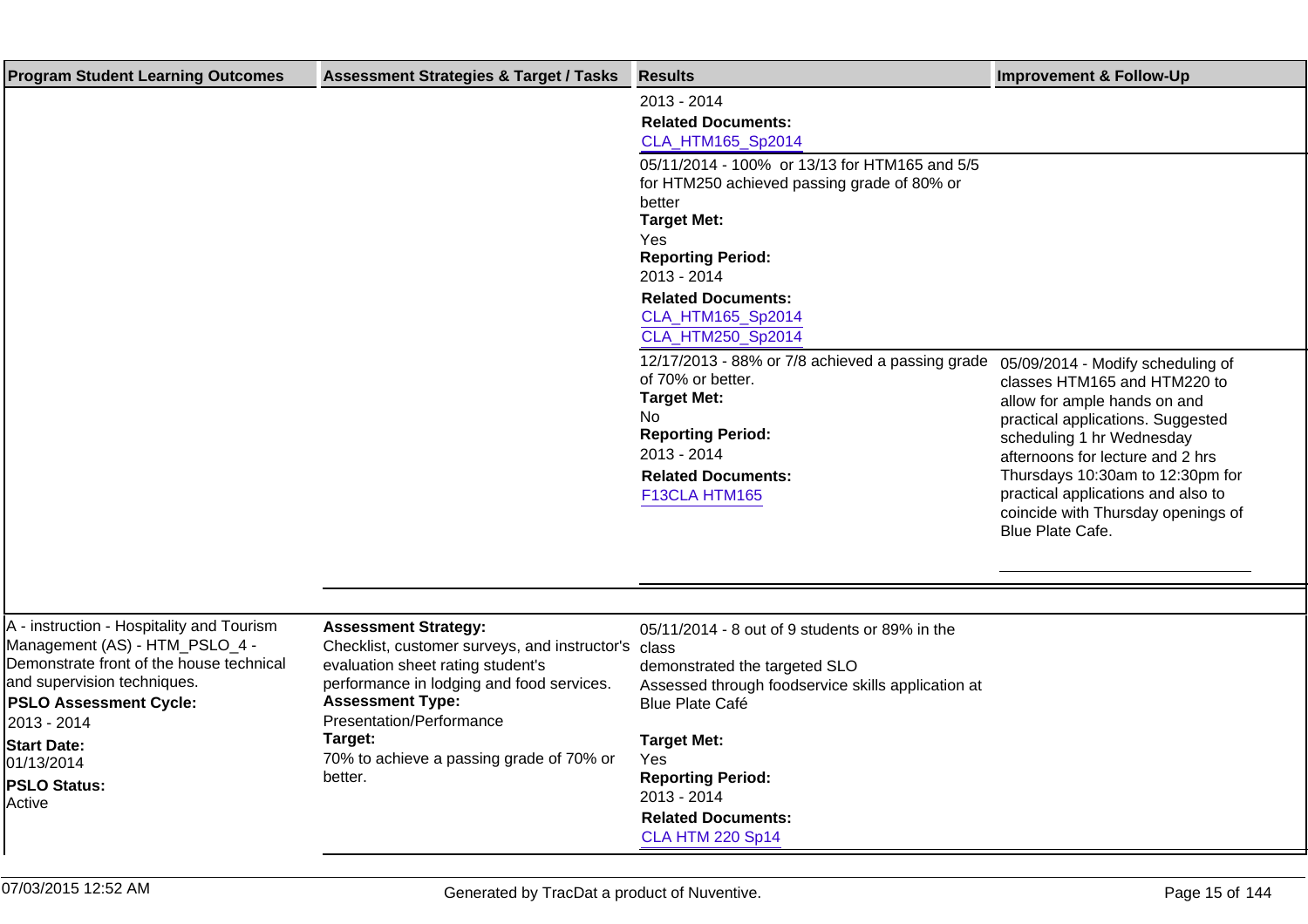| <b>Program Student Learning Outcomes</b>                                                                                                                                                                                                                                                | <b>Assessment Strategies &amp; Target / Tasks</b>                                                                                                                                                                                                                                                                              | <b>Results</b>                                                                                                                                                                                                                                                                                                   | <b>Improvement &amp; Follow-Up</b>                                                                                   |
|-----------------------------------------------------------------------------------------------------------------------------------------------------------------------------------------------------------------------------------------------------------------------------------------|--------------------------------------------------------------------------------------------------------------------------------------------------------------------------------------------------------------------------------------------------------------------------------------------------------------------------------|------------------------------------------------------------------------------------------------------------------------------------------------------------------------------------------------------------------------------------------------------------------------------------------------------------------|----------------------------------------------------------------------------------------------------------------------|
|                                                                                                                                                                                                                                                                                         |                                                                                                                                                                                                                                                                                                                                | 07/18/2014 - 100% achieved an evaluation rating<br>of 70% or better from respective practicum site<br>supervisors.<br><b>Target Met:</b><br>Yes<br><b>Reporting Period:</b><br>2013 - 2014<br><b>Related Documents:</b><br>CLA_HTM250_Su2014                                                                     |                                                                                                                      |
| A - instruction - Hospitality and Tourism<br>Management (AS) - HTM_PSLO_5 -<br>Describe tourism attraction support services<br>and related business opportunities.<br><b>PSLO Assessment Cycle:</b><br>2013 - 2014<br><b>Start Date:</b><br>01/13/2014<br><b>PSLO Status:</b><br>Active | <b>Assessment Strategy:</b><br>Research assignments to identify the<br>interdependent components of the<br>international travel and tourism<br>systemdentify and explain the economic,<br>cultural and environmental impacts of<br>tourism.<br><b>Assessment Type:</b><br>Research<br>Target:<br>70% to achieve 70% or better. | 05/12/2014 - 74% or 14/19 achieved passing<br>grade of 70% or better.<br><b>Target Met:</b><br>Yes<br><b>Reporting Period:</b><br>2013 - 2014<br><b>Related Documents:</b><br><b>CLA HTM 120 Sp14</b>                                                                                                            | 05/16/2014 - To encourage students<br>to take advantage of tutorial<br>assistance in writing and research<br>skills. |
|                                                                                                                                                                                                                                                                                         |                                                                                                                                                                                                                                                                                                                                | 12/17/2013 - 95% of HTM110 or 18/19 achieved<br>passing grade of 70% or better; 100% of HTM250<br>or 2/2 achieved passing grade of 70% or better.<br><b>Target Met:</b><br>Yes<br><b>Reporting Period:</b><br>2013 - 2014<br><b>Related Documents:</b><br>F13CLA HTM110/P1<br>F13CLA HTM110/P2<br>F13CLA HTM 250 |                                                                                                                      |
| A - instruction - LA/HCOP (AA) -<br>HCOP_PSLO_3 - Describe health care and<br>allied professions and gain experience<br>working effectively in groups and with health<br>professionals to address human life<br>sciences and health problems.                                           | <b>Assessment Strategy:</b><br>Students in SC101 are assigned research<br>papers to be completed a group of two or<br>three. The research papers are on topics<br>associated with the PLO.<br><b>Assessment Type:</b>                                                                                                          | 02/18/2014 - Fall 2013<br>Pass rate = $75%$<br>Fail rate = $25%$<br><b>Target Met:</b><br>Yes<br><b>Reporting Period:</b>                                                                                                                                                                                        | 02/23/2014 - Target met therefore<br>repeat the same assessment in<br>spring 2014                                    |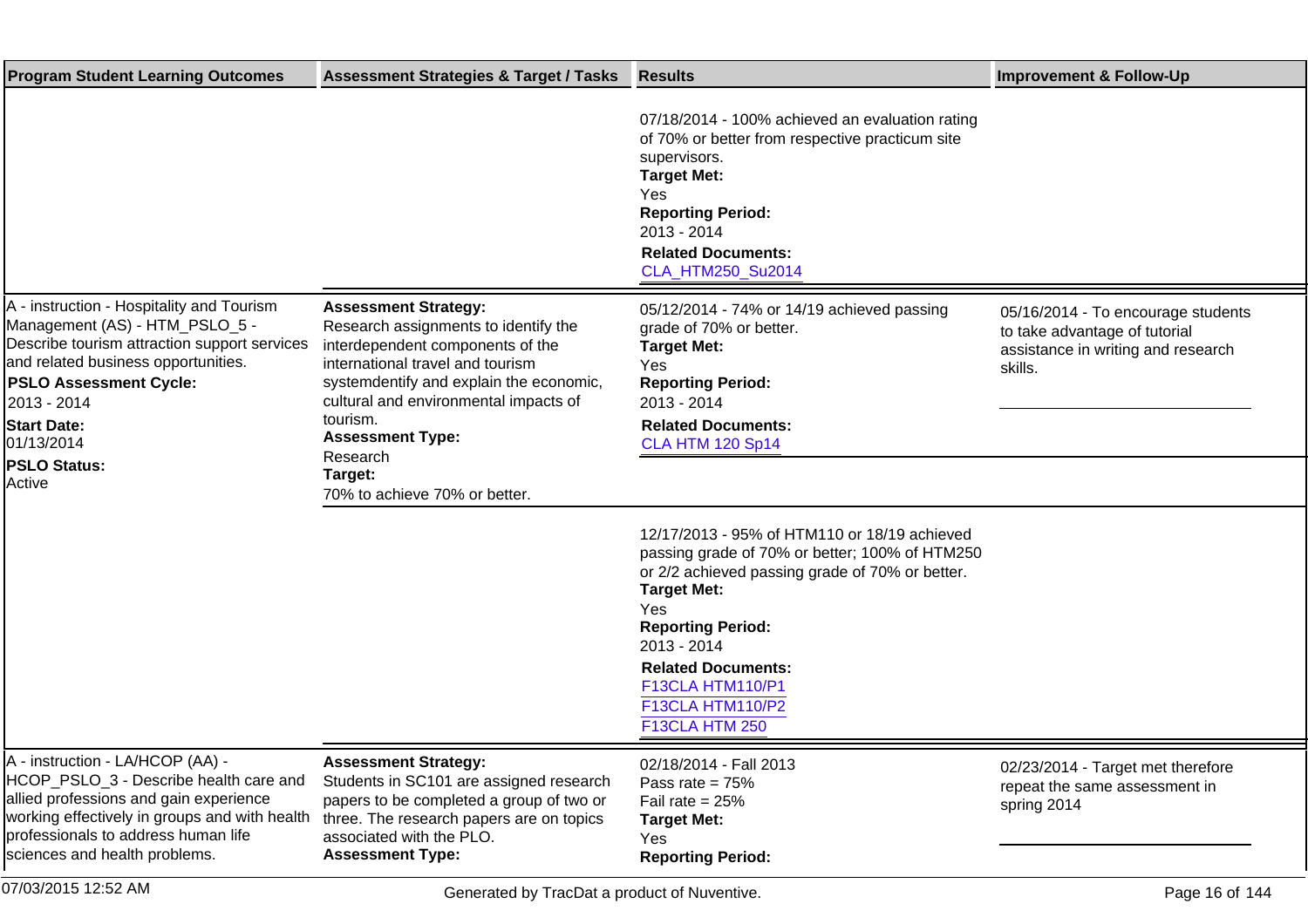| <b>Program Student Learning Outcomes</b>                                                                                                                                                                                                                                                                                                                                                            | <b>Assessment Strategies &amp; Target / Tasks</b>                                                                                                                                                                                                                                                                  | <b>Results</b>                                                                                                                                                                                                                                                                                 | <b>Improvement &amp; Follow-Up</b>                                                                             |
|-----------------------------------------------------------------------------------------------------------------------------------------------------------------------------------------------------------------------------------------------------------------------------------------------------------------------------------------------------------------------------------------------------|--------------------------------------------------------------------------------------------------------------------------------------------------------------------------------------------------------------------------------------------------------------------------------------------------------------------|------------------------------------------------------------------------------------------------------------------------------------------------------------------------------------------------------------------------------------------------------------------------------------------------|----------------------------------------------------------------------------------------------------------------|
| <b>PSLO Assessment Cycle:</b><br>2012 - 2013<br>2013 - 2014<br><b>Start Date:</b><br>08/19/2013<br>Inactive Date:                                                                                                                                                                                                                                                                                   | Written Assignment<br>Target:<br>Class mean of 70%                                                                                                                                                                                                                                                                 | 2013 - 2014<br><b>Related Documents:</b><br>SC120 Lab_report_Instruction<br>SC120 Lab_Report_grade<br>SC120_spring_2014_assessment_r<br>esults                                                                                                                                                 |                                                                                                                |
| 05/15/2014<br><b>PSLO Status:</b><br>Inactive                                                                                                                                                                                                                                                                                                                                                       |                                                                                                                                                                                                                                                                                                                    |                                                                                                                                                                                                                                                                                                |                                                                                                                |
| A - instruction - LA/HCOP (AA) -<br>HCOP_PSLO_4 - Discuss, analyze, and<br>interpret fundamental and current issues<br>relevant to human life sciences and health<br>problems and communicate information in a<br>critical, scientific, and technologically<br>advanced manner.<br><b>PSLO Assessment Cycle:</b><br>2013 - 2014<br><b>Start Date:</b><br>08/19/2013<br>Inactive Date:<br>05/15/2014 | <b>Assessment Strategy:</b><br>Research papers<br><b>Assessment Type:</b><br>Written Assignment<br>Target:<br>Class mean 70%                                                                                                                                                                                       | 02/18/2014 - Fall 2013<br>Average pass rate = $66.3\%$<br>Average fail rate = 33.7%<br><b>Target Met:</b><br>No.<br><b>Reporting Period:</b><br>2013 - 2014<br><b>Related Documents:</b><br>SC120 Lab_report_Instruction<br>SC120_spring_2014_assessment_r<br>esults<br>SC120 Lab_Report_grade | 02/23/2014 - Target not met, but<br>close at 66%. Recommend we<br>repeat the same assessment in<br>spring 2014 |
| <b>PSLO Status:</b><br>Inactive                                                                                                                                                                                                                                                                                                                                                                     |                                                                                                                                                                                                                                                                                                                    |                                                                                                                                                                                                                                                                                                |                                                                                                                |
| A - instruction - Liberal Arts (AA) -<br>LA_PSLO_2 - Articulate and understand<br>their experiences through effective writing,<br>reading, speaking and various modes of<br>artistic expression<br><b>PSLO Assessment Cycle:</b><br>2014 - 2015                                                                                                                                                     | <b>Assessment Strategy:</b><br>Collect summative writing assignments from<br>students in all 200-level English classes for<br>this school year, analyze the writing from<br>half of the selected sample to determine<br>how well students are performing in terms of<br>coherence, content, format and conventions | 05/13/2014 - 100% of students who took the<br>selected courses for this assessment project were<br>assessed.<br><b>Target Met:</b><br>Yes<br><b>Reporting Period:</b><br>2013 - 2014                                                                                                           |                                                                                                                |
| in their writing.<br><b>Start Date:</b><br><b>Assessment Type:</b><br>05/30/2015<br>Written Assignment<br><b>Inactive Date:</b><br>Target:<br>06/01/2016<br>50% of the total number of students in the<br><b>PSLO Status:</b><br>200-level English classes<br>Active                                                                                                                                | 05/10/2014 - Summative writing assignments were<br>collected from 85 students in four different<br>courses.<br><b>Target Met:</b><br>Yes<br><b>Reporting Period:</b><br>2013 - 2014                                                                                                                                |                                                                                                                                                                                                                                                                                                |                                                                                                                |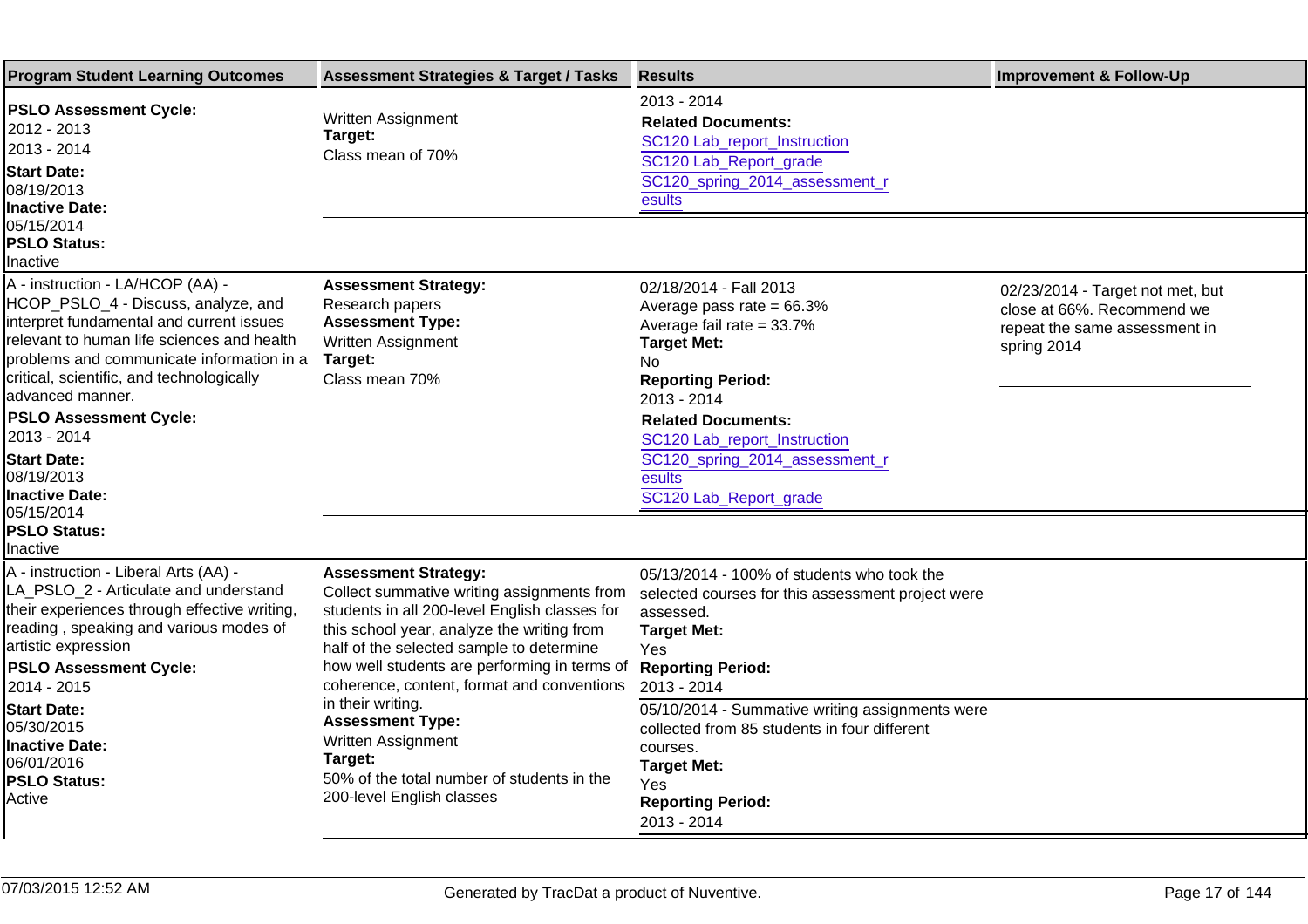| <b>Program Student Learning Outcomes</b> | <b>Assessment Strategies &amp; Target / Tasks</b>                                                                                                                                                                                                                                                                                            | <b>Results</b>                                                                                                                                                                                                                                                                                                                                                                                                                                                                                                                                                                                                                                                                                                                            | <b>Improvement &amp; Follow-Up</b> |
|------------------------------------------|----------------------------------------------------------------------------------------------------------------------------------------------------------------------------------------------------------------------------------------------------------------------------------------------------------------------------------------------|-------------------------------------------------------------------------------------------------------------------------------------------------------------------------------------------------------------------------------------------------------------------------------------------------------------------------------------------------------------------------------------------------------------------------------------------------------------------------------------------------------------------------------------------------------------------------------------------------------------------------------------------------------------------------------------------------------------------------------------------|------------------------------------|
|                                          | <b>Task Name:</b><br>Analysis of data<br><b>Task Description:</b><br>Tally of student performance will then be<br>compiled into spreadsheets and data will be<br>reviewed and analyzed by all faculty of the<br>division to identify strengths and<br>weaknesses in the writing of the students<br>who are in the 200 level English courses. | 05/13/2014 - Only 13% of the students in the EN<br>201 class could demonstrate coherent writing and<br>appropriate use of writing conventions.<br>In the EN/CO 205 class, less than 25% of the<br>students (4 out of 17) could articulate in writing the<br>content of the course in the required format for the<br>writing assignment.<br>In the EN 208 and EN 209 classes, because new<br>and unfamiliar concepts and theories were<br>introduced to the students, only 37-40% of the<br>total number of students assessed (15-16 students<br>out of 40) demonstrated knowledge of content and<br>format in their writing. These were the areas of<br>weakness that were apparent from the writing<br>samples provided by the students. |                                    |
|                                          |                                                                                                                                                                                                                                                                                                                                              | <b>Target Met:</b><br>No.<br><b>Reporting Period:</b><br>2013 - 2014<br>05/13/2014 - The data was collected from one EN<br>201 course, one EN/CO 205 course, and two EN                                                                                                                                                                                                                                                                                                                                                                                                                                                                                                                                                                   |                                    |
|                                          |                                                                                                                                                                                                                                                                                                                                              | 209 courses. Although it was our goal to collect<br>data from all of the 200-level English courses, data<br>was collected from 4 sections of the 8 courses that<br>were offered (50%). The data was put into a<br>spreadsheet and was looked at by the faculty at<br>the end of March.<br><b>Target Met:</b><br>Yes<br><b>Reporting Period:</b><br>2013 - 2014                                                                                                                                                                                                                                                                                                                                                                            |                                    |
|                                          | <b>Task Name:</b><br>Revision of the Writing Assignment Rubric<br><b>Task Description:</b><br>The writing assignment rubric that was<br>created and circulated to division members<br>for feedback during the 2012-2013<br>assessment cycle and which was used for                                                                           | 05/13/2014 - A workable rubric was created to be<br>used in this assessment activity. Some<br>inconsistencies and difficulties were found as a<br>result of using the rubric that was created for this<br>assessment. The rubric was simplified to rate the<br>students on a scale of 1-3 with 3 being the<br>strongest and 1 being the weakest. The faculty<br>assessing the writing assignments from each decided that students either could demonstrate the                                                                                                                                                                                                                                                                            |                                    |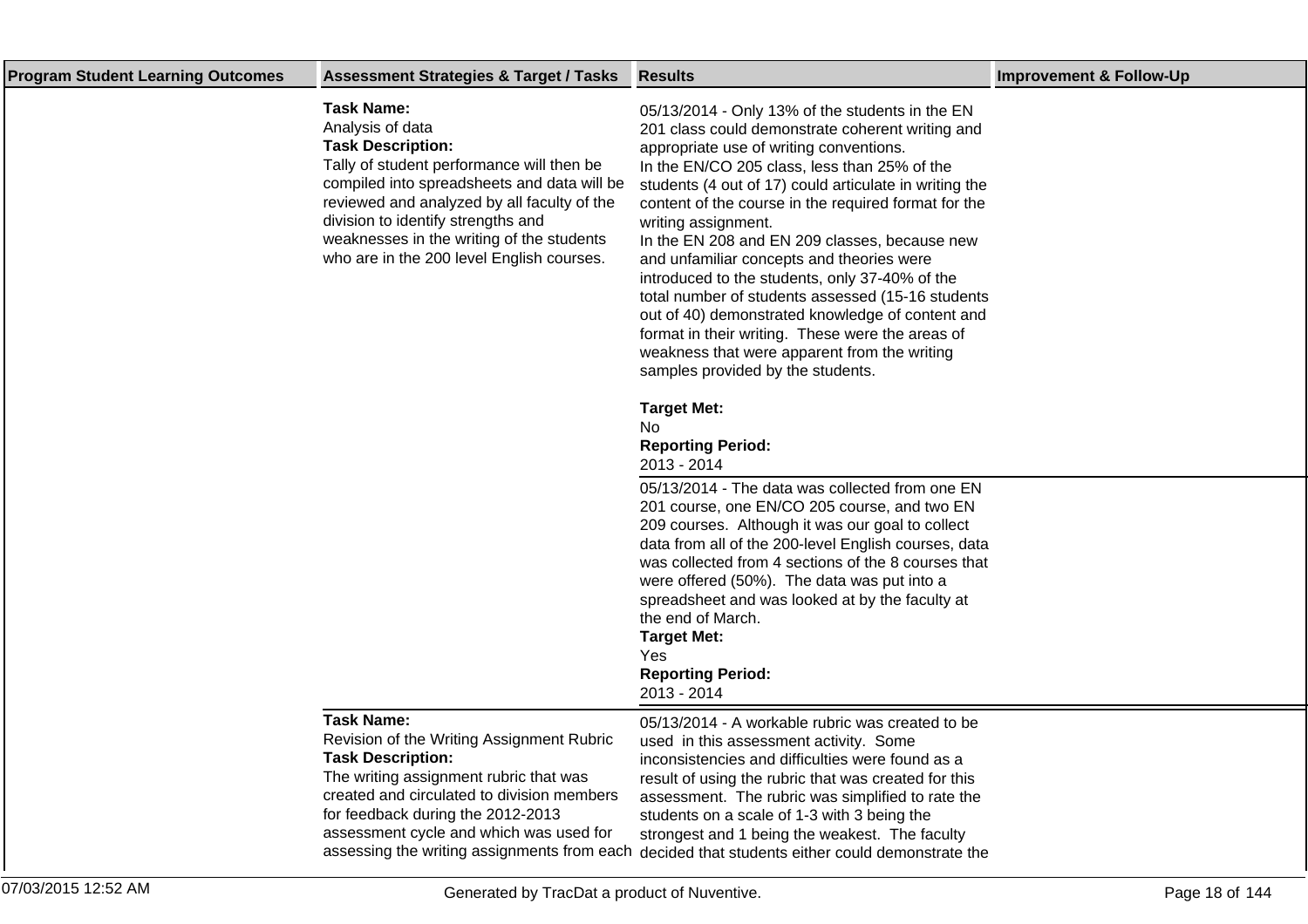| <b>Program Student Learning Outcomes</b>                                                                                                                                                                                                                                                                   | <b>Assessment Strategies &amp; Target / Tasks</b>                                                                                                                                                                                                                                                                                                                                                                                                                                                                                                                                                                                     | <b>Results</b>                                                                                                                                                                                                                                                                                                                                                                                                                                                                                                                                                                                                          | <b>Improvement &amp; Follow-Up</b> |
|------------------------------------------------------------------------------------------------------------------------------------------------------------------------------------------------------------------------------------------------------------------------------------------------------------|---------------------------------------------------------------------------------------------------------------------------------------------------------------------------------------------------------------------------------------------------------------------------------------------------------------------------------------------------------------------------------------------------------------------------------------------------------------------------------------------------------------------------------------------------------------------------------------------------------------------------------------|-------------------------------------------------------------------------------------------------------------------------------------------------------------------------------------------------------------------------------------------------------------------------------------------------------------------------------------------------------------------------------------------------------------------------------------------------------------------------------------------------------------------------------------------------------------------------------------------------------------------------|------------------------------------|
|                                                                                                                                                                                                                                                                                                            | of the classes during the previous<br>assessment cycle will be re-visited and<br>revised by the division members as many<br>faculty who used the rubric previously found<br>areas that needed to be improved and many<br>shortcomings of the rubric need to be<br>addressed before it can be used again for<br>this assessment cycle.                                                                                                                                                                                                                                                                                                 | skill well (3) or not (1) or could only do this partially<br>(2). This rating was agreed upon so that we could<br>see whether the skills that were being taught were<br>being transferred into their writing or not.<br><b>Target Met:</b><br>Yes<br><b>Reporting Period:</b><br>2013 - 2014                                                                                                                                                                                                                                                                                                                            |                                    |
| A - instruction - Marine Science (AS) -<br>MS_PSLO_1 - MS1. Demonstrate<br>fundamental knowledge of geological,<br>geomorphological, physical, chemical, and<br>biological oceanography.<br><b>PSLO Assessment Cycle:</b><br>2012 - 2013<br>2013 - 2014<br>2014 - 2015<br><b>Start Date:</b><br>08/06/2014 | <b>Assessment Strategy:</b><br>Students are asked to describe the<br>processes of photosynthesis and cellular<br>respiration in the marine biology course.<br><b>Assessment Type:</b><br>Exam/Quiz - In Course<br>Target:<br>establish baseline<br><b>Related Documents:</b><br>mbtest2bis-F12.doc<br>mbtest4-F12.doc                                                                                                                                                                                                                                                                                                                 | 12/17/2013 - Students who completed this course<br>during the F13 session exceeded the targeted<br>score of 70% on both SLOs (Photosynthesis and<br><b>Cellular Respiration)</b><br><b>Target Met:</b><br>Yes<br><b>Reporting Period:</b><br>2013 - 2014<br><b>Related Documents:</b><br>MBio-SLO4-Assessment-F13.pdf                                                                                                                                                                                                                                                                                                   |                                    |
| <b>Inactive Date:</b><br>12/20/2014<br><b>PSLO Status:</b><br>Active                                                                                                                                                                                                                                       | <b>Assessment Strategy:</b><br>Students will be able to draw the profile of<br>the ocean basins with its distinct continental<br>margin and deep-ocean basin and label its<br>respective seafloor components, notably:<br>continental shelf, continental slope,<br>continental rise, submarine canyons,<br>abyssal plains, guyots, sea mounts, mid-<br>ocean ridges, transform faults, hydrothermal<br>vents, and trenches<br><b>Assessment Type:</b><br>Exam/Quiz - In Course<br>Target:<br>Class mean of 70% for PSLO#1 assessment<br>strategy<br><b>Related Documents:</b><br>Test4-Oceano-Sp13.doc<br>Oceano(MR240)-AssRepSp2014. | 10/18/2014 - Fall2013 session -- Test 1--81% (10<br>pass; 3 fail); Test 2--65% (12 pass; 2 fail); Final<br>exam--88% (8 pass; 0 fail) -- students exceeded<br>the target (refer to related document)<br><b>Target Met:</b><br>Yes<br><b>Reporting Period:</b><br>2013 - 2014<br><b>Related Documents:</b><br>MR240-AssessSLO3_5-F13.pdf<br>05/20/2014 - Spring2014 session -- Test 1--65%<br>(8 pass; 4 fail); Test 2--85% (9 pass; 1 fail); Final<br>exam--86% (9 pass; 1 fail) -- students exceeded<br>the target (refer to related document)<br><b>Target Met:</b><br>Yes<br><b>Reporting Period:</b><br>2013 - 2014 |                                    |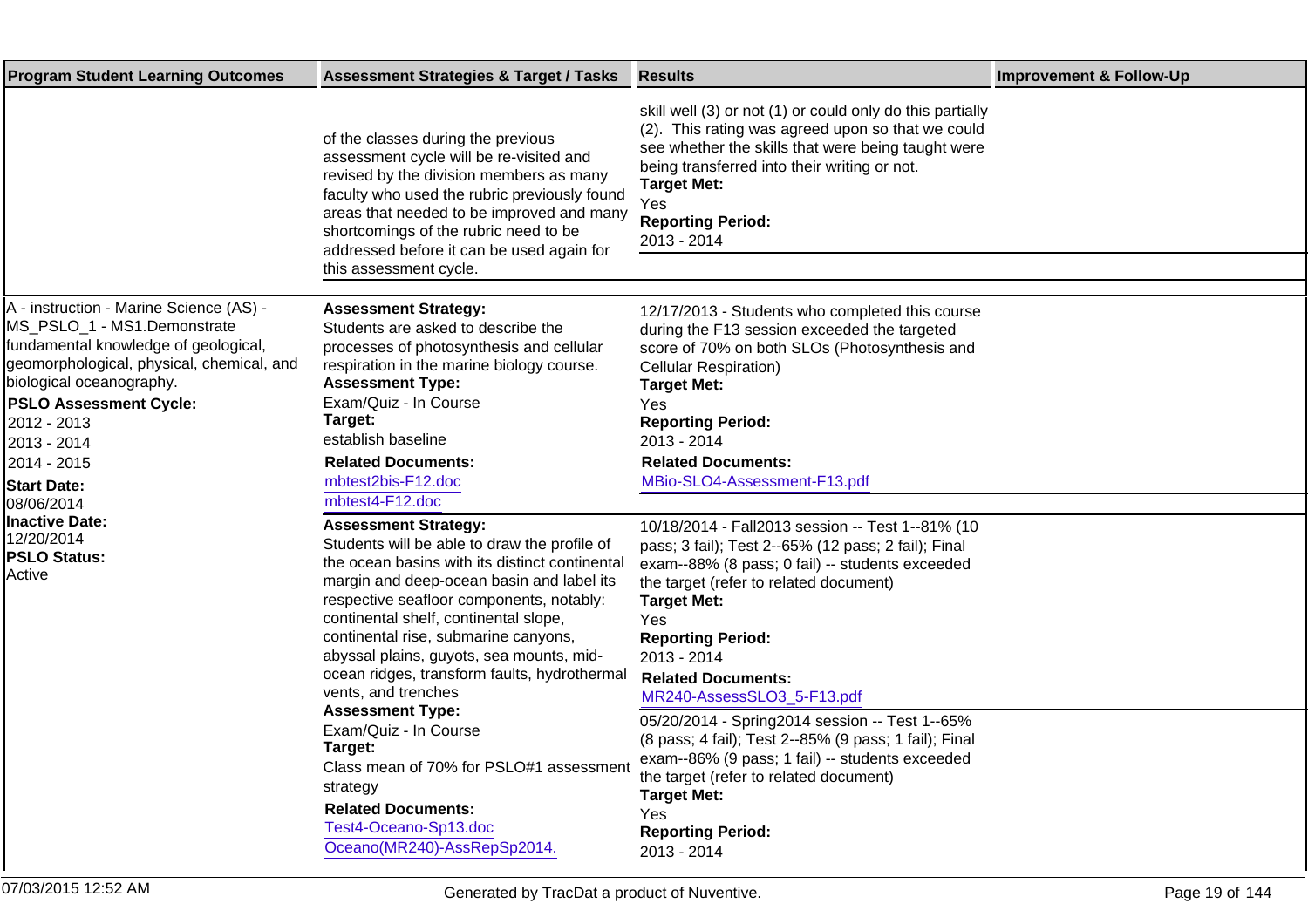| <b>Program Student Learning Outcomes</b>                                                                                                                                                                                                                                                                                                                         | <b>Assessment Strategies &amp; Target / Tasks</b>                                                                                                                                                                                       | <b>Results</b>                                                                                                                                                                                                                                                                                                                                                                                                                                                                                                                                          | <b>Improvement &amp; Follow-Up</b> |
|------------------------------------------------------------------------------------------------------------------------------------------------------------------------------------------------------------------------------------------------------------------------------------------------------------------------------------------------------------------|-----------------------------------------------------------------------------------------------------------------------------------------------------------------------------------------------------------------------------------------|---------------------------------------------------------------------------------------------------------------------------------------------------------------------------------------------------------------------------------------------------------------------------------------------------------------------------------------------------------------------------------------------------------------------------------------------------------------------------------------------------------------------------------------------------------|------------------------------------|
|                                                                                                                                                                                                                                                                                                                                                                  | doc                                                                                                                                                                                                                                     | <b>Related Documents:</b><br>MR240-SummaryGrades-SLO3_5-<br>Sp14.pdf                                                                                                                                                                                                                                                                                                                                                                                                                                                                                    |                                    |
| A - instruction - Marine Science (AS) -<br>MS_PSLO_2 - MS2. Apply fundamental<br>knowledge of marine sciences towards<br>identifying and critically analyzing and<br>outlining potential solutions for local,<br>regional and global problems relating to<br>marine systems.<br><b>PSLO Assessment Cycle:</b><br>2013 - 2014<br><b>Start Date:</b><br>08/20/2013 | <b>Assessment Strategy:</b><br>Students in MR 201 Aquaculture will design<br>a sustainable aquaculture business plan<br>feasible for regional application.<br><b>Assessment Type:</b><br>Project-Group<br>Target:<br>establish baseline | 11/03/2014 - Outcome 6.2 "The student will be<br>able to apply successful business and<br>management considerations in the development of<br>a proposal for a regionally feasible and<br>sustainable aquaculture project" requires students<br>to focus on aspects of the course that<br>demonstrated low-tech, sustainable aquaculture<br>as discussed through our partnership with MERIP.<br>This outcome was measured using the Final Lab<br>Project (Group Project) that tasks students with<br>the following: "You and your lab partners will team |                                    |
| <b>Inactive Date:</b><br>05/15/2014<br><b>PSLO Status:</b><br>Active                                                                                                                                                                                                                                                                                             |                                                                                                                                                                                                                                         | up to make plans to develop an eco-friendly<br>aquaculture project that could become<br>economically successful within a 3 year period."<br>This project was submitted and presented by the<br>group in PowerPoint format and was graded on<br>rubric that assess all aspects of the project (see<br>attached rubric). All groups (and therefore all<br>students) satisfactorily completed this outcome at<br>a "C" level or higher.<br><b>Target Met:</b>                                                                                              |                                    |
|                                                                                                                                                                                                                                                                                                                                                                  |                                                                                                                                                                                                                                         | Yes<br><b>Reporting Period:</b><br>2013 - 2014<br><b>Related Documents:</b><br>aquacultureproj_rube.xlsx                                                                                                                                                                                                                                                                                                                                                                                                                                                |                                    |
| A - instruction - Marine Science (AS) -<br>$MS$ $PSI$ $\bigcap$ 3 $MSS$ Annly the scientific                                                                                                                                                                                                                                                                     | <b>Assessment Strategy:</b><br>Students will collect and analyze data via                                                                                                                                                               | 11/07/2014 - Four of the five students enrolled in<br>this course quescostully completed this quicome                                                                                                                                                                                                                                                                                                                                                                                                                                                   |                                    |

\_ડ - iviS3. Apply the scientific process to formulate hypotheses, design experiments, and collect and analyze data from which valid scientific conclusions are drawn.

**PSLO Assessment Cycle:** 2013 - 2014

Students will collect and analyze data via conducting a coral reef survey. Specifically, they will conduct a line-intercept survey, collecting and analyzing the data they have generated, and report their findings in PowerPoint format. **Assessment Type:**

this course successfully completed this outcome. The one student that did not complete this outcome did not submit a final report for this project while the other four that did submit projects all satisfactorily met the outcome as scored by a rubric designed to assess the students understanding and interpretation of the data they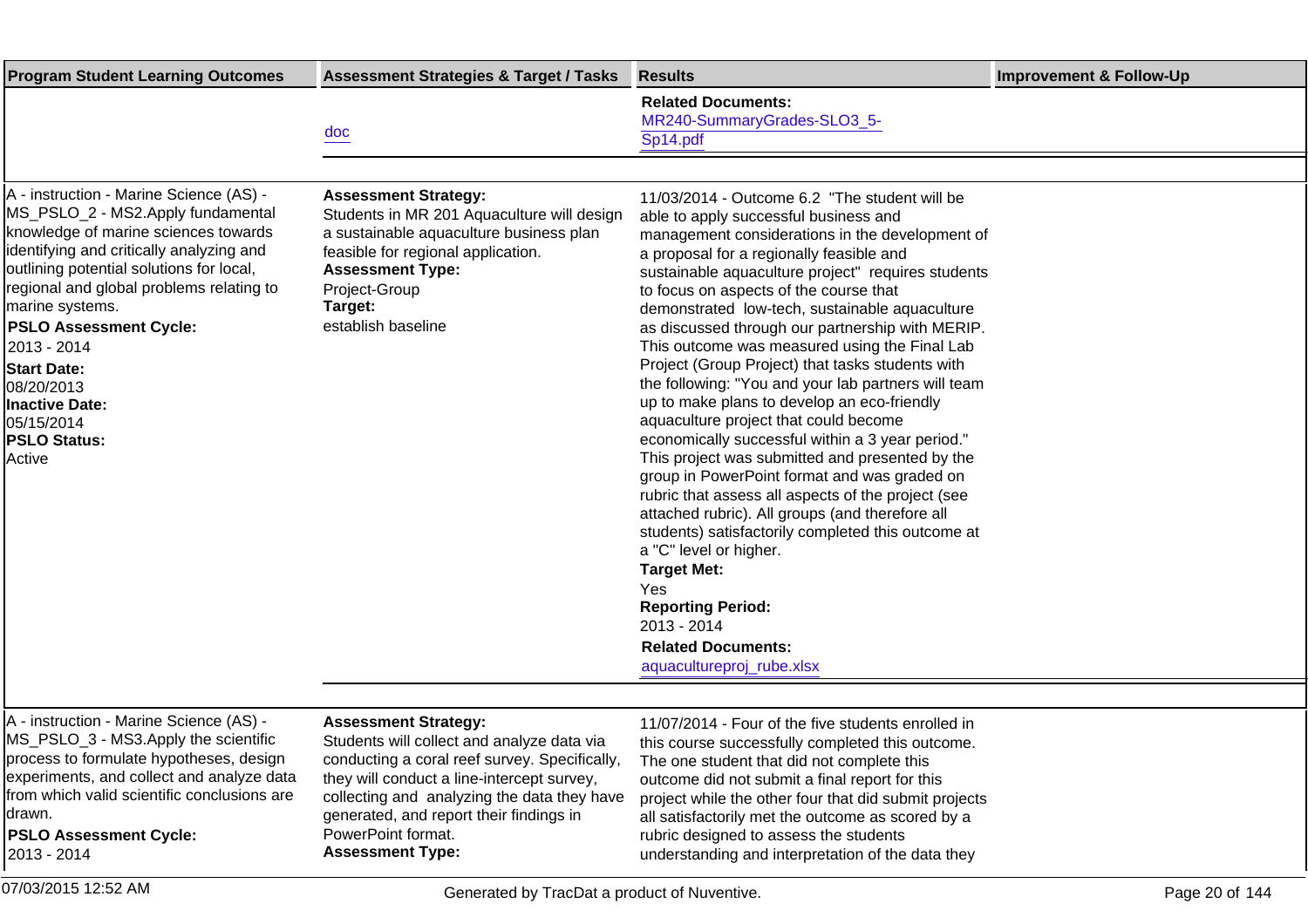| <b>Program Student Learning Outcomes</b>                                                       | <b>Assessment Strategies &amp; Target / Tasks</b>                                                                                                                                                                                                                                                                                | <b>Results</b>                                                                                                                                                                                                                                                                                                                                                                                                                                                                                                                                                                                                                                                                                                                                                                                                                                                                                                                                                                                                                      | <b>Improvement &amp; Follow-Up</b> |
|------------------------------------------------------------------------------------------------|----------------------------------------------------------------------------------------------------------------------------------------------------------------------------------------------------------------------------------------------------------------------------------------------------------------------------------|-------------------------------------------------------------------------------------------------------------------------------------------------------------------------------------------------------------------------------------------------------------------------------------------------------------------------------------------------------------------------------------------------------------------------------------------------------------------------------------------------------------------------------------------------------------------------------------------------------------------------------------------------------------------------------------------------------------------------------------------------------------------------------------------------------------------------------------------------------------------------------------------------------------------------------------------------------------------------------------------------------------------------------------|------------------------------------|
| <b>Start Date:</b><br>08/20/2013<br><b>Inactive Date:</b><br>05/15/2014<br><b>PSLO Status:</b> | Project-Individual<br>Target:<br>establish baseline                                                                                                                                                                                                                                                                              | collected.<br><b>Target Met:</b><br>Yes<br><b>Reporting Period:</b><br>2013 - 2014                                                                                                                                                                                                                                                                                                                                                                                                                                                                                                                                                                                                                                                                                                                                                                                                                                                                                                                                                  |                                    |
| Active                                                                                         | <b>Assessment Strategy:</b><br>Students will collect, analyze, discuss, and<br>interpret oceanographic data in the form of a<br>comprehensive report in MR 240<br>Oceanography course.<br><b>Assessment Type:</b><br>Written Assignment<br>Target:<br>At least 70% of the students will master the<br>PSLO#3 assessment strategy | 05/07/2014 - Sp2014 session -- CSLO8 in the<br>syllabus --- CSLO8 was measured from an<br>extensive laboratory report; overall, the mean<br>average = $71.9\%$ . Of the total of 10 students<br>stayed in the course, 8 passed the laboratory<br>report while 2 students failed the report.<br><b>Target Met:</b><br>Yes<br><b>Reporting Period:</b><br>2013 - 2014<br><b>Related Documents:</b><br>Oceano-LabFinRep-Sp14.pdf<br>OcLab-WrittenRep-<br>CorrectionTempl.pdf<br>03/13/2014 - F2013 session -- CSLO8 in the<br>syllabus -- CSLO8 was measured from an<br>extensive laboratory report; overall, the mean<br>average = $78.9\%$ 7 Pass; 3 Fail (of the 3 who<br>failed -- 2 of them did had left the course after the<br>withdrawal date and did not submit the report; in<br>fact only 1 student failed to pass this research<br>report)<br><b>Target Met:</b><br>Yes<br><b>Reporting Period:</b><br>2013 - 2014<br><b>Related Documents:</b><br>Oceano-LabRep-Final-F13.pdf<br>OcLab-WrittenRep-<br>CorrectionTempl.pdf |                                    |

A - instruction - Marine Science (AS) - MS\_PSLO\_4 - MS4. Communicate effectively, in written and oral forms, utilizing

## **Assessment Strategy:**

Students will demonstrate knowledge in marine science (orally) as they summarize 11/07/2014 - Eleven of the twelve students (92%) in this class successfully completed this outcome of orally summarizing research findings.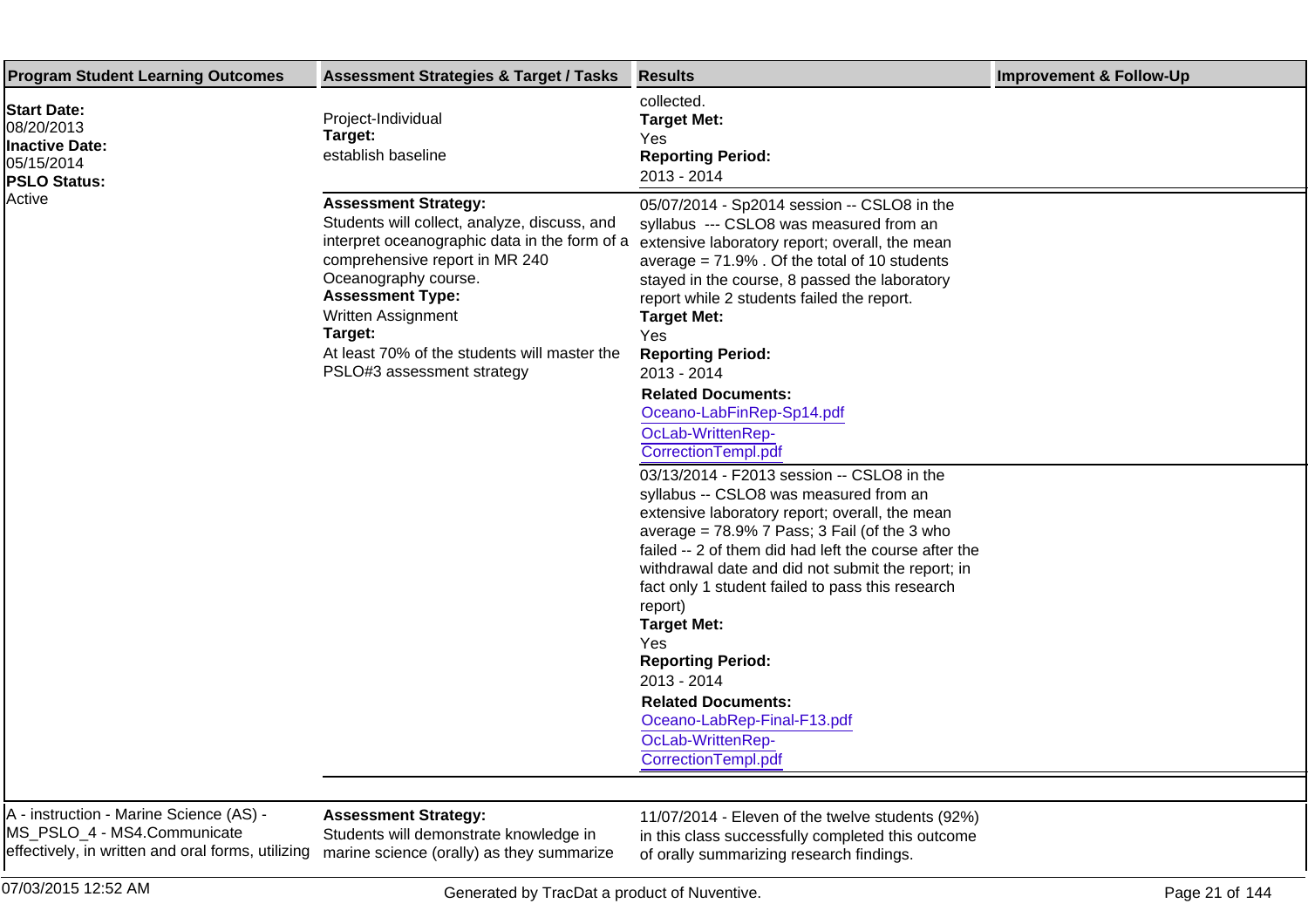| <b>Program Student Learning Outcomes</b>                                                                              | <b>Assessment Strategies &amp; Target / Tasks</b>                                                                                                                                                                                                                                                                                                                                                             | <b>Results</b>                                                                                                                                                                                                                                                                                                                                                                                                                                                                                                                                                                                  | <b>Improvement &amp; Follow-Up</b> |
|-----------------------------------------------------------------------------------------------------------------------|---------------------------------------------------------------------------------------------------------------------------------------------------------------------------------------------------------------------------------------------------------------------------------------------------------------------------------------------------------------------------------------------------------------|-------------------------------------------------------------------------------------------------------------------------------------------------------------------------------------------------------------------------------------------------------------------------------------------------------------------------------------------------------------------------------------------------------------------------------------------------------------------------------------------------------------------------------------------------------------------------------------------------|------------------------------------|
| the language and concepts of marine<br>science.<br><b>PSLO Assessment Cycle:</b><br>2013 - 2014<br><b>Start Date:</b> | their research findings during final group<br>research projects in Ichthyology class.<br><b>Assessment Type:</b><br>Project-Group<br>Target:                                                                                                                                                                                                                                                                  | <b>Target Met:</b><br>Yes<br><b>Reporting Period:</b><br>2013 - 2014                                                                                                                                                                                                                                                                                                                                                                                                                                                                                                                            |                                    |
| 08/20/2013                                                                                                            | establish baseline                                                                                                                                                                                                                                                                                                                                                                                            |                                                                                                                                                                                                                                                                                                                                                                                                                                                                                                                                                                                                 |                                    |
| <b>PSLO Status:</b><br>Active                                                                                         | <b>Assessment Strategy:</b><br>Students will conduct a survey of fishes from 5 students were enrolled in MR 254 Marine<br>an estuarine habitat and report their findings<br>in written scientific format (MR 254 Field<br>Study).<br><b>Assessment Type:</b><br><b>Written Assignment</b><br>Target:<br>establish baseline                                                                                    | 11/24/2014 - Reporting from the Fall 13 semester,<br>Biology Field Study class. Students were tasked<br>with completing a survey of fishes from an estuary<br>using a seine net and report their findings in<br>written scientific format. The paper was scored<br>using a grading rubric, evaluating each individual<br>section of the paper, but for the sake of this<br>assessment, a simple pass/fail scoring evaluation<br>should suffice. Four of the five students (80%)<br>successfully completed this outcome.<br><b>Target Met:</b><br>Yes<br><b>Reporting Period:</b><br>2013 - 2014 |                                    |
|                                                                                                                       | <b>Assessment Strategy:</b><br>The water mixing pattern of an estuary will<br>be studied during the Oceanography<br>(MR240) course. Students will produce an<br>exhaustive laboratory report on their findings<br><b>Assessment Type:</b><br><b>Written Assignment</b><br>Target:<br>Students who pass this course should obtain Reporting Period:<br>70% or more on their final written laboratory<br>report | 05/23/2014 - Sp2014 session -- CSLO8 in the<br>syllabus --- CSLO8 was measured from an<br>extensive laboratory report; overall, the mean<br>average $= 71.9\%$ . Of the total of 10 students<br>stayed in the course, 8 passed the laboratory<br>report while 2 students failed the report.<br><b>Target Met:</b><br>Yes<br>2013 - 2014<br><b>Related Documents:</b><br>Oceano-LabFinRep-Sp14.pdf<br>OcLab-WrittenRep-<br>Correction Templ.pdf<br>03/04/2014 - F2013 session -- CSLO8 in the                                                                                                    |                                    |
|                                                                                                                       |                                                                                                                                                                                                                                                                                                                                                                                                               | syllabus -- CSLO8 was measured from an<br>extensive laboratory report; overall, the mean<br>average = $78.9\%$ 7 Pass; 3 Fail (of the 3 who<br>failed -- 2 of them did had left the course after the                                                                                                                                                                                                                                                                                                                                                                                            |                                    |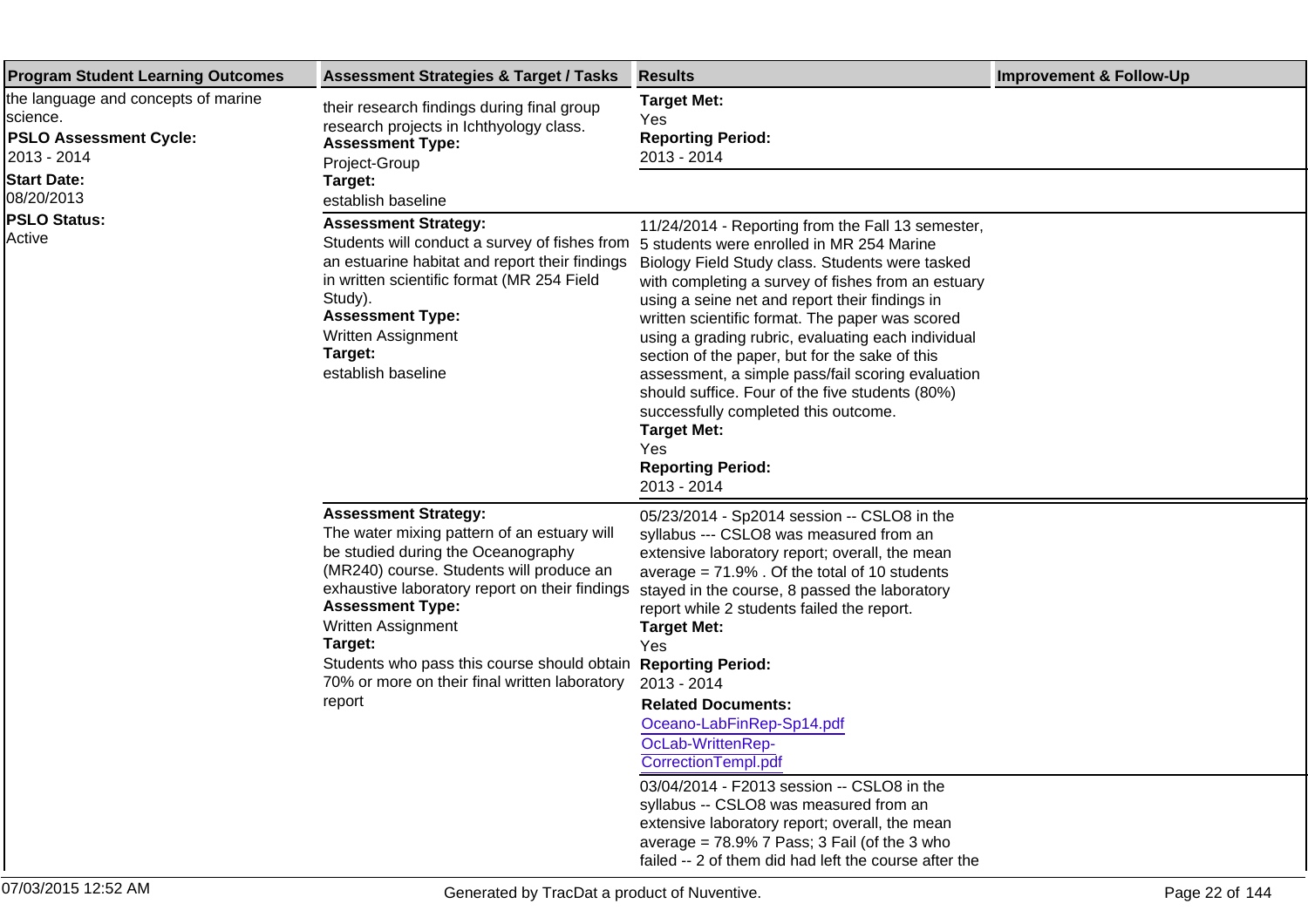| <b>Program Student Learning Outcomes</b>                                                                                                                                                                                                                                                                                                                                                                     | <b>Assessment Strategies &amp; Target / Tasks</b>                                                                                                                                                                                                                                                                                                                                                                                                                                                                                                                                                                                                                 | <b>Results</b>                                                                                                                                                                                                                                                                   | <b>Improvement &amp; Follow-Up</b> |
|--------------------------------------------------------------------------------------------------------------------------------------------------------------------------------------------------------------------------------------------------------------------------------------------------------------------------------------------------------------------------------------------------------------|-------------------------------------------------------------------------------------------------------------------------------------------------------------------------------------------------------------------------------------------------------------------------------------------------------------------------------------------------------------------------------------------------------------------------------------------------------------------------------------------------------------------------------------------------------------------------------------------------------------------------------------------------------------------|----------------------------------------------------------------------------------------------------------------------------------------------------------------------------------------------------------------------------------------------------------------------------------|------------------------------------|
|                                                                                                                                                                                                                                                                                                                                                                                                              |                                                                                                                                                                                                                                                                                                                                                                                                                                                                                                                                                                                                                                                                   | withdrawal date and did not submit the report; in<br>fact only 1 student failed to pass this research<br>report)<br><b>Target Met:</b><br>Yes<br><b>Reporting Period:</b><br>2013 - 2014<br><b>Related Documents:</b><br>Oceano-LabRep-Final-F13.pdf                             |                                    |
|                                                                                                                                                                                                                                                                                                                                                                                                              |                                                                                                                                                                                                                                                                                                                                                                                                                                                                                                                                                                                                                                                                   | OcLab-WrittenRep-<br>CorrectionTempl.pdf                                                                                                                                                                                                                                         |                                    |
|                                                                                                                                                                                                                                                                                                                                                                                                              |                                                                                                                                                                                                                                                                                                                                                                                                                                                                                                                                                                                                                                                                   |                                                                                                                                                                                                                                                                                  |                                    |
| A - instruction - Micronesian Studies (AA) -<br>MICST_PSLO_1 - Demonstrate the ability<br>to read, speak and write critically and<br>effectively in English about Micronesian<br>Studies Program course content.<br><b>PSLO Assessment Cycle:</b><br>2011 - 2012<br>2012 - 2013<br>2013 - 2014<br><b>Start Date:</b><br>08/05/2013<br><b>Inactive Date:</b><br>05/18/2014<br><b>PSLO Status:</b><br>Inactive | <b>Assessment Strategy:</b><br>Common essay to be administered to the<br>SS courses to assess this. The question will<br>allow students to explain their understanding $F=4$<br>of the major concepts in the program which<br>include: social, political, and economic<br>inlfluences. The courses are SS195, SS200,<br>SS205, SS212, SS220, and SS280. The<br>identified courses will be assessed, using a<br>scoring rubric, on a range or 1-5; where $1=f$ ,<br>2=D, C=3, 4=B, and 5=A.<br>Common essays will be administered the<br>14th week of Fall 2013 as part of an in-class<br>work.<br><b>Assessment Type:</b><br>Written Assignment<br>Target:<br>73% | 05/13/2014 - SS195<br>Total Assessed=20<br>$P = 16$<br><b>SS205</b><br>Total assessed=18<br>$P = 11$<br>Fail=7<br>SS212<br>Total Assessed=23<br>Pass=20<br>$Fail=3$<br>SS200<br>Total Assessed=18<br>Pass=15<br>$Fail=3$<br><b>SS280</b><br>Total Assessed=5<br>Pass=5<br>Fail=0 |                                    |
|                                                                                                                                                                                                                                                                                                                                                                                                              |                                                                                                                                                                                                                                                                                                                                                                                                                                                                                                                                                                                                                                                                   | <b>SS205</b><br>Total assessed=18<br>$P = 11$<br>Fail=7                                                                                                                                                                                                                          |                                    |
|                                                                                                                                                                                                                                                                                                                                                                                                              |                                                                                                                                                                                                                                                                                                                                                                                                                                                                                                                                                                                                                                                                   | SS212<br>Total Assessed=23                                                                                                                                                                                                                                                       |                                    |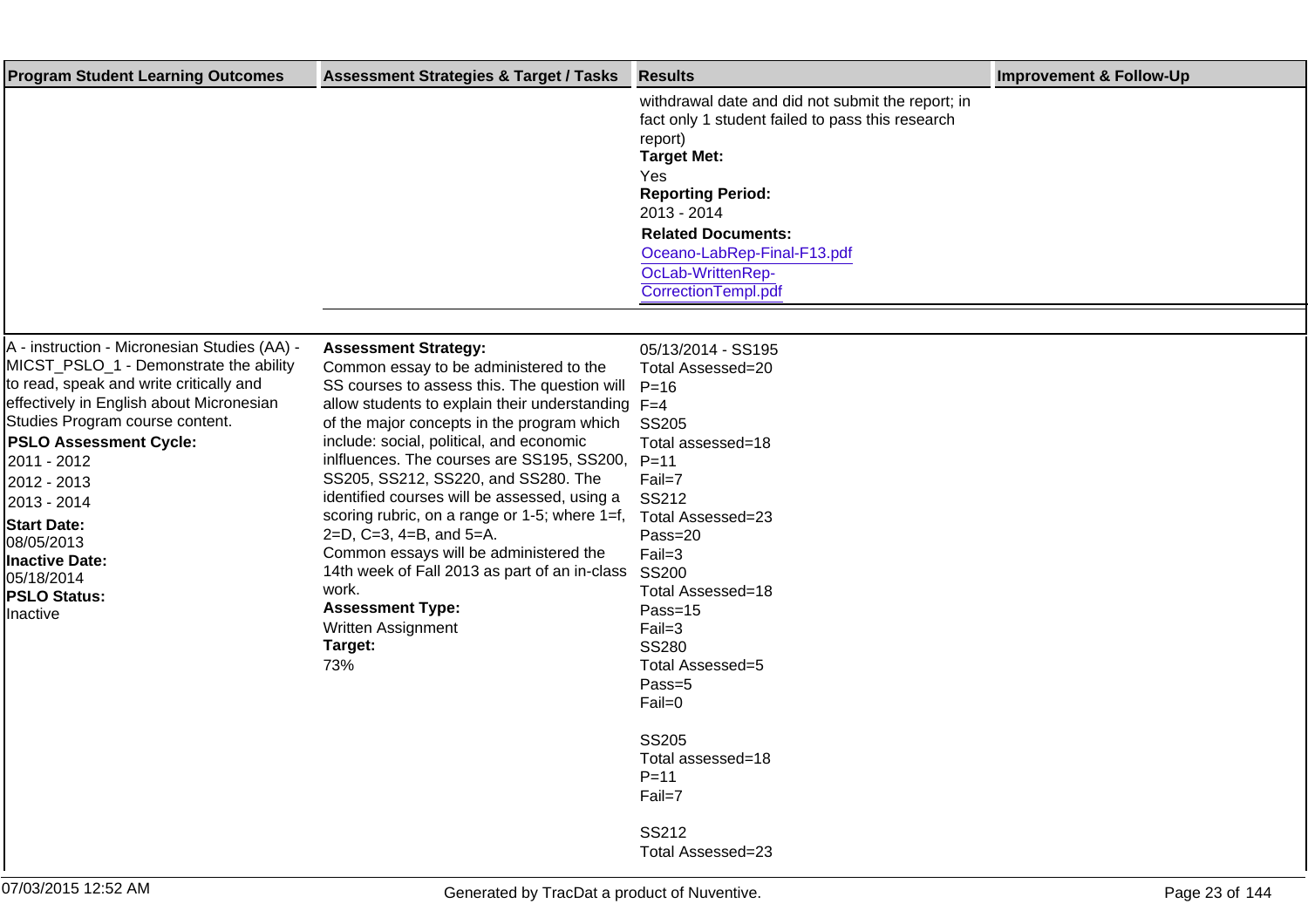| <b>Program Student Learning Outcomes</b> | <b>Assessment Strategies &amp; Target / Tasks</b> | <b>Results</b>                                                                                                                                                                                                                                                                                                                                                                                          | <b>Improvement &amp; Follow-Up</b>                                                                                                                                                                                                                                                                                                                         |
|------------------------------------------|---------------------------------------------------|---------------------------------------------------------------------------------------------------------------------------------------------------------------------------------------------------------------------------------------------------------------------------------------------------------------------------------------------------------------------------------------------------------|------------------------------------------------------------------------------------------------------------------------------------------------------------------------------------------------------------------------------------------------------------------------------------------------------------------------------------------------------------|
|                                          |                                                   | Pass=20<br>$Fail=3$                                                                                                                                                                                                                                                                                                                                                                                     |                                                                                                                                                                                                                                                                                                                                                            |
|                                          |                                                   | <b>SS200</b><br>Total Assessed=18<br>Pass=15<br>$Fail=3$                                                                                                                                                                                                                                                                                                                                                |                                                                                                                                                                                                                                                                                                                                                            |
|                                          |                                                   | <b>SS280</b><br>Total Assessed=5<br>Pass=5<br>$Fail=0$                                                                                                                                                                                                                                                                                                                                                  |                                                                                                                                                                                                                                                                                                                                                            |
|                                          |                                                   | Although 70% of the students in all the courses<br>passed the written assignment with a score of 3 or<br>better, the weakest response as was seen from<br>Fall 2013 was still identified to be in the area of<br>"Economy". Thus, the same recommendation will<br>be kept as was proposed in Fall 2013 (see<br>recommendation).<br><b>Target Met:</b><br>Yes<br><b>Reporting Period:</b><br>2013 - 2014 |                                                                                                                                                                                                                                                                                                                                                            |
|                                          |                                                   | 02/03/2014 - SS195<br>$N=27$<br>$P = 25$<br>$F=2$<br>Of the 29 students who were assessed, 93% were<br>successful at a score of 3 or better.<br><b>SS205</b><br>$N=10$<br>$P=9$<br>$F=1$<br>From the 10 students who were assessed, 90%                                                                                                                                                                 | 05/13/2014 - Students either failed<br>to respond to the topic on Economy<br>all together or they ended providing<br>a very superficial response. It can<br>be recommended that more<br>emphasis be provided on this<br>subject in the future. A specific<br>approach can involve students to<br>write about topics on Economy,<br>focusing on Micronesia. |
|                                          |                                                   | were successful at a score of 3 or better.<br>SS212<br>$N=20$<br>$P = 18$<br>$F = 2$                                                                                                                                                                                                                                                                                                                    |                                                                                                                                                                                                                                                                                                                                                            |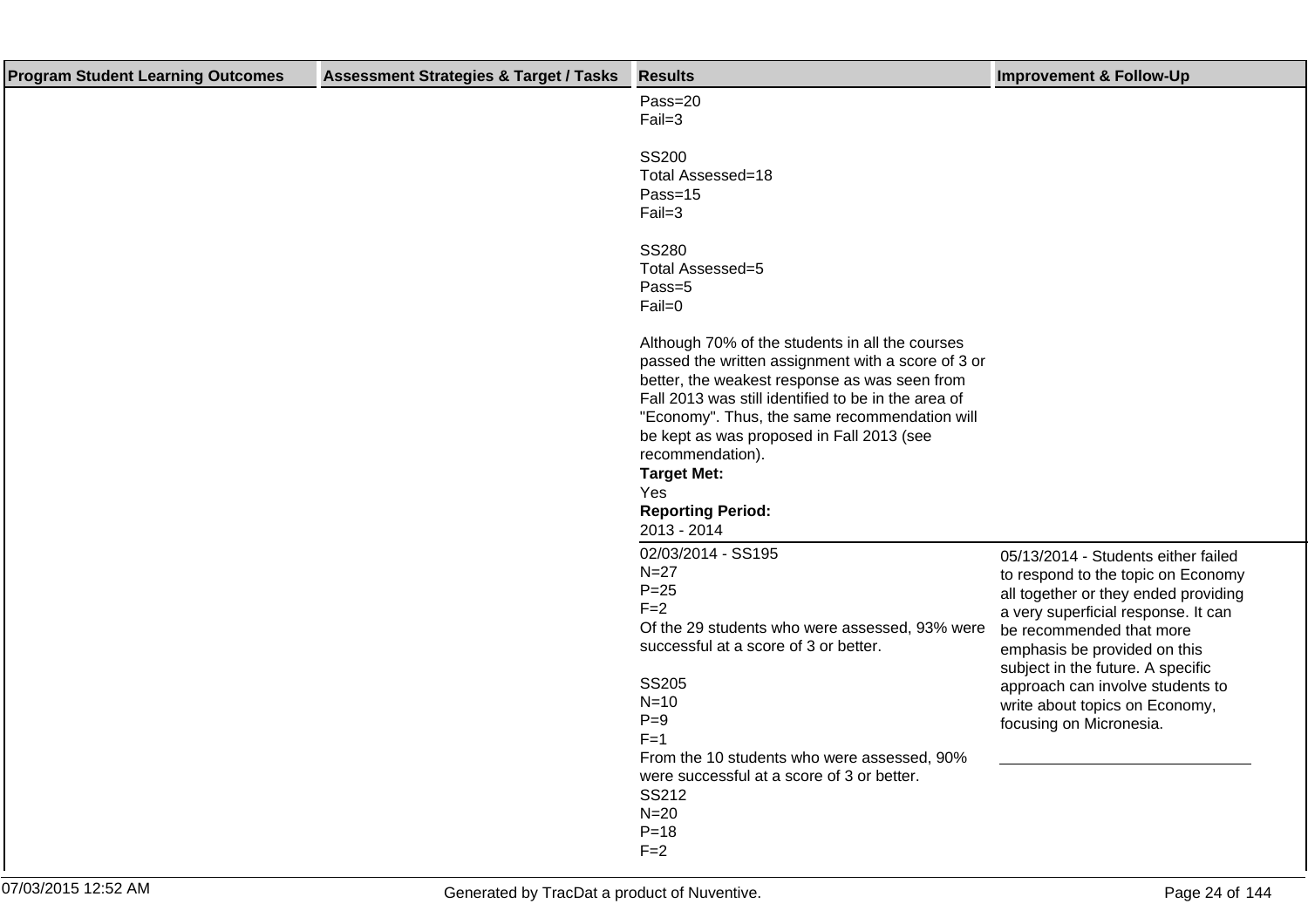| <b>Program Student Learning Outcomes</b>                                                                                                                                                                                                                                                                                                                   | <b>Assessment Strategies &amp; Target / Tasks</b>                                                                                                                                                                                                                                                                                                                                                                                                                                                              | <b>Results</b>                                                                                                                                                                                                                                                                                                                                                                                                                                                                                                                                                         | <b>Improvement &amp; Follow-Up</b> |
|------------------------------------------------------------------------------------------------------------------------------------------------------------------------------------------------------------------------------------------------------------------------------------------------------------------------------------------------------------|----------------------------------------------------------------------------------------------------------------------------------------------------------------------------------------------------------------------------------------------------------------------------------------------------------------------------------------------------------------------------------------------------------------------------------------------------------------------------------------------------------------|------------------------------------------------------------------------------------------------------------------------------------------------------------------------------------------------------------------------------------------------------------------------------------------------------------------------------------------------------------------------------------------------------------------------------------------------------------------------------------------------------------------------------------------------------------------------|------------------------------------|
|                                                                                                                                                                                                                                                                                                                                                            |                                                                                                                                                                                                                                                                                                                                                                                                                                                                                                                | From the 20 students who were assessed, 90%<br>were successful at a score of 3 or better.                                                                                                                                                                                                                                                                                                                                                                                                                                                                              |                                    |
|                                                                                                                                                                                                                                                                                                                                                            |                                                                                                                                                                                                                                                                                                                                                                                                                                                                                                                | <b>SS220</b><br>$N = 21$<br>$P = 20$<br>$F = 1$<br>From the 21 students who were assessed, 95%<br>were successful at a score of 3 or better.<br><b>SS280</b>                                                                                                                                                                                                                                                                                                                                                                                                           |                                    |
|                                                                                                                                                                                                                                                                                                                                                            |                                                                                                                                                                                                                                                                                                                                                                                                                                                                                                                | $N=8$<br>$P=7$<br>$F=0$<br>From the 8 students who were assessed, 88%<br>were successful at a score of 3 or better.<br>Most of the students were successful (above 70%)<br>at achieving this outcome. However, noticeable<br>factor was their weakness in elaborating on the<br>economic aspect of the common essay question.<br><b>Target Met:</b><br>Yes<br><b>Reporting Period:</b><br>2013 - 2014                                                                                                                                                                  |                                    |
|                                                                                                                                                                                                                                                                                                                                                            |                                                                                                                                                                                                                                                                                                                                                                                                                                                                                                                |                                                                                                                                                                                                                                                                                                                                                                                                                                                                                                                                                                        |                                    |
| A - instruction - Micronesian Studies (AA) -<br>MICST_PSLO_4 - Demonstrate the ability<br>to perform research and write papers<br>relevant to Micronesia using different<br>methods and technologies.<br><b>PSLO Assessment Cycle:</b><br>2014 - 2015<br><b>Start Date:</b><br>08/18/2014<br><b>Inactive Date:</b><br>05/20/2015<br>PSLO Status:<br>Active | <b>Assessment Strategy:</b><br>Research and writing papers from SS 200<br>and SS 280 rated against a common rubric.<br>Research papers are turned in as part of<br>three major projects for the course, where<br>students as assigned topics relating to<br>issues in Micronesia. research papers with<br>assigned topics (where a research rubric is<br>used). The rubric used to assess the<br>research papers looked the following<br>criteria:<br>Thesis/Problem<br><b>Information Seeking</b><br>Analysis | 05/13/2014 - For SS200, the total number of<br>students who completed the course was 20. All<br>were assessed on the written Assignment. The<br>following are the results:<br>14 students passed with a score of 70% and<br>higher<br>6 students failed with a score of 67% and lower.<br>For SS280, the total number of students who<br>completed the course was 20. The 20 students<br>make up 2 sections of the course, taught by two<br>different instructors. All were assessed on the<br>written Assignment or research paper. The<br>following are the results: |                                    |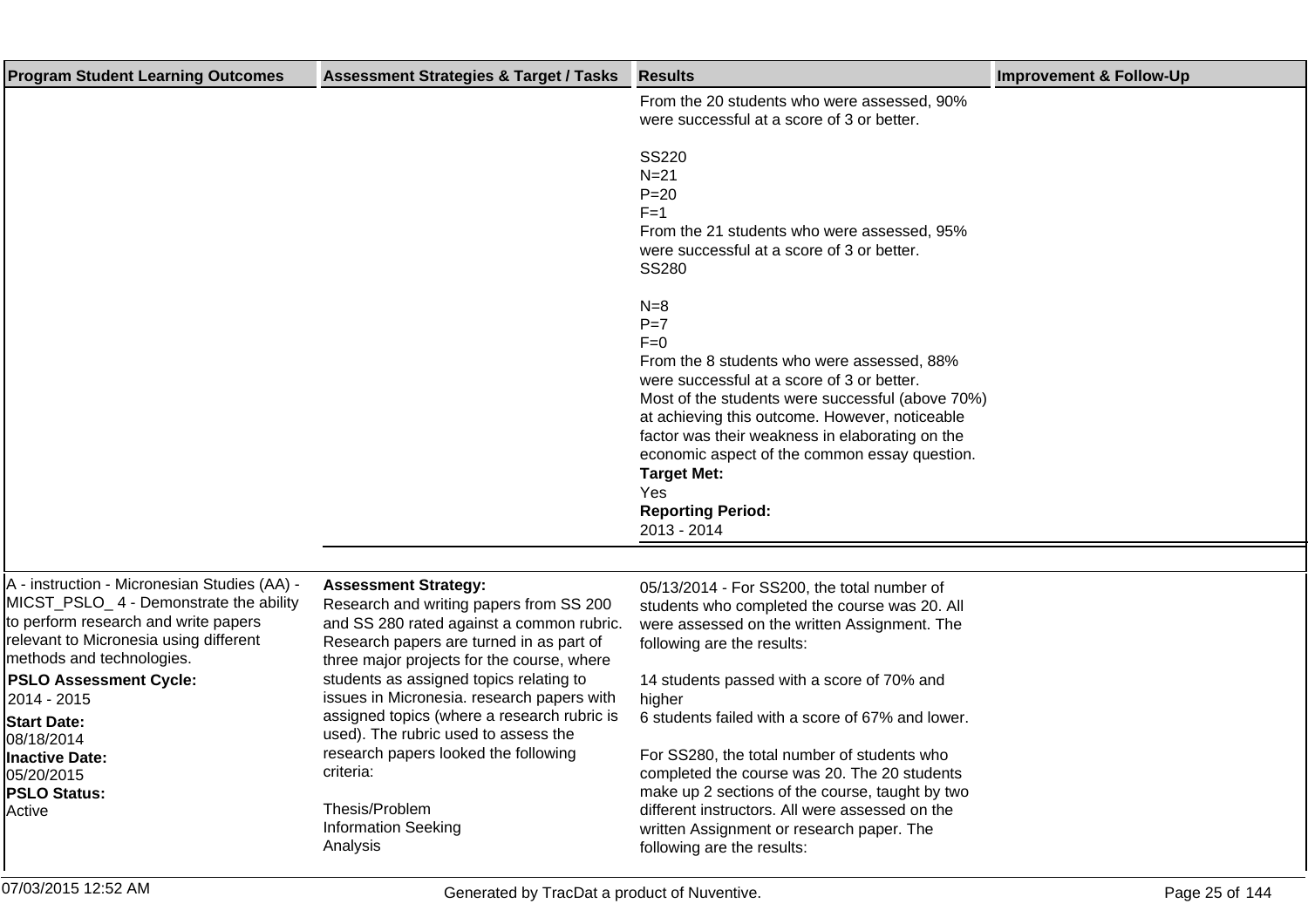| <b>Program Student Learning Outcomes</b>                                                                                                                                                                                                                                                                                                  | <b>Assessment Strategies &amp; Target / Tasks</b>                                                                                                                                                   | <b>Results</b>                                                                                                                                                                                                                                                                                                                                                                                                                                                                                   | <b>Improvement &amp; Follow-Up</b>                                                                                                                                |
|-------------------------------------------------------------------------------------------------------------------------------------------------------------------------------------------------------------------------------------------------------------------------------------------------------------------------------------------|-----------------------------------------------------------------------------------------------------------------------------------------------------------------------------------------------------|--------------------------------------------------------------------------------------------------------------------------------------------------------------------------------------------------------------------------------------------------------------------------------------------------------------------------------------------------------------------------------------------------------------------------------------------------------------------------------------------------|-------------------------------------------------------------------------------------------------------------------------------------------------------------------|
|                                                                                                                                                                                                                                                                                                                                           | Synthesis<br>Documentation<br>Product/Process<br><b>Assessment Type:</b><br>Written Assignment<br>Target:<br>73% of the students pass with a score of<br>70% or better.                             | Pass=15 students passed with a score of 70% and<br>higher<br>Fail=4 students failed with a score of 67% and<br>lower.<br>The students who failed both courses either did<br>not turn their work or paper did not meet the<br>expected criteria of the paper.<br><b>Target Met:</b><br><b>No</b><br><b>Reporting Period:</b><br>2013 - 2014<br>02/12/2014 - SS280<br>Pass=4<br>Fail=5<br><b>SS200</b><br>Pass=19<br>Fail=9<br><b>Target Met:</b><br>No<br><b>Reporting Period:</b><br>2013 - 2014 | 03/13/2014 - Because of the<br>weakness in writing and analytic<br>thinking, more in-class work should<br>be geared towards building critical<br>thinking skills. |
| A - instruction - Micronesian Studies (AA) -<br>MICST_PSLO_5 - Demonstrate an<br>appreciation of the requirements of good<br>citizenship in the FSM.<br><b>PSLO Assessment Cycle:</b><br>2011 - 2012<br>2012 - 2013<br>2013 - 2014<br><b>Start Date:</b><br>08/07/2013<br>Inactive Date:<br>05/18/2014<br><b>PSLO Status:</b><br>Inactive | <b>Assessment Strategy:</b><br>A common essay question on exam in SS<br>195, SS 205, SS 212 and SS 220, SS200,<br>and SS 280.<br><b>Assessment Type:</b><br>Exam/Quiz - In Course<br>Target:<br>73% | 05/13/2014 - SS195<br>Total Assessed=20<br>$P = 16$<br>$F = 4$<br><b>SS205</b><br>Total assessed=18<br>$P = 11$<br>Fail=7<br>SS212<br>Total Assessed=23<br>Pass=20<br>$Fail=3$<br><b>SS200</b><br>Total Assessed=18<br>Pass=15                                                                                                                                                                                                                                                                   |                                                                                                                                                                   |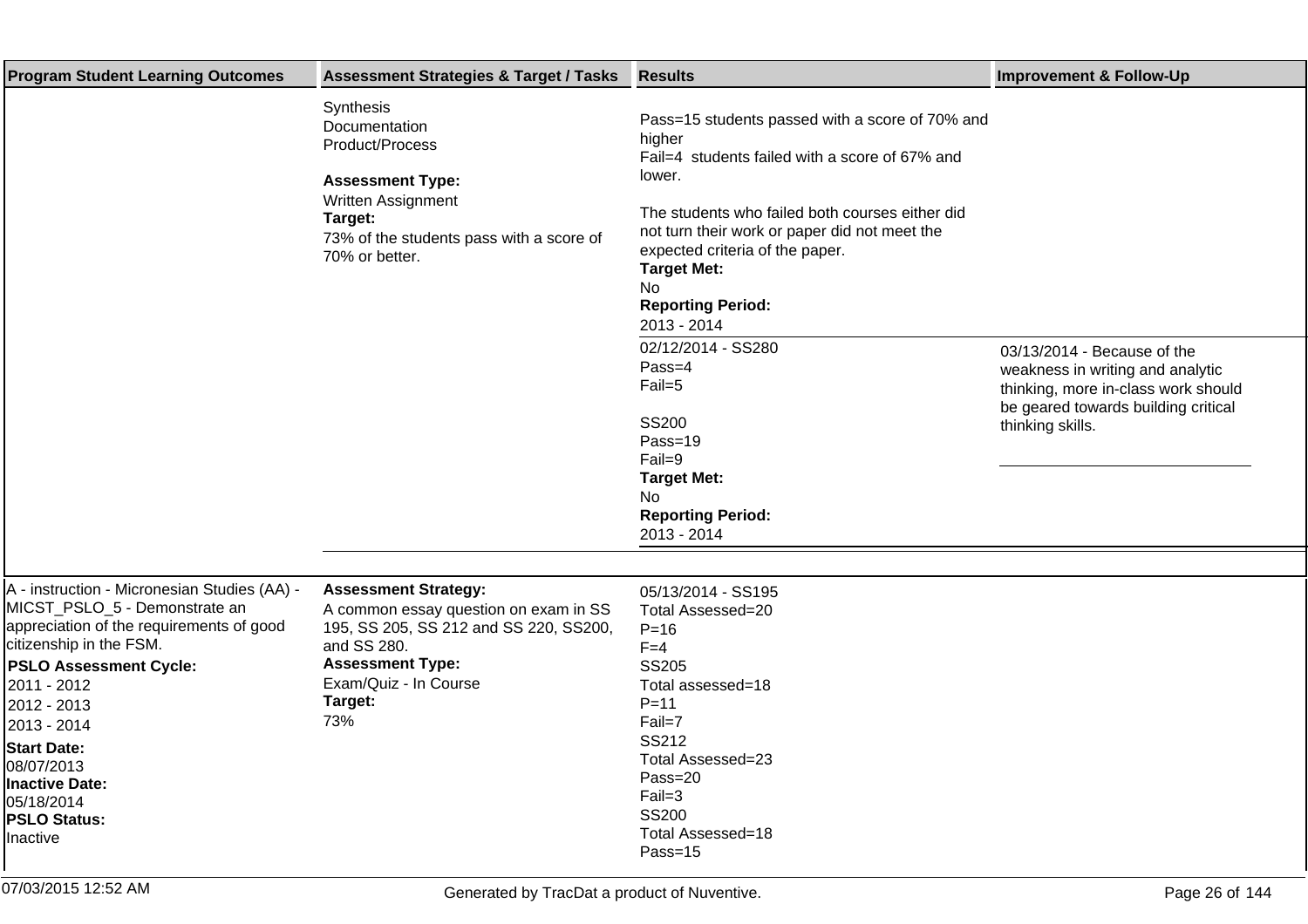| <b>Program Student Learning Outcomes</b> | <b>Assessment Strategies &amp; Target / Tasks</b> | <b>Results</b>                                      | <b>Improvement &amp; Follow-Up</b> |
|------------------------------------------|---------------------------------------------------|-----------------------------------------------------|------------------------------------|
|                                          |                                                   | $Fail=3$                                            |                                    |
|                                          |                                                   | <b>SS280</b>                                        |                                    |
|                                          |                                                   | Total Assessed=5                                    |                                    |
|                                          |                                                   | Pass=5                                              |                                    |
|                                          |                                                   | Fail=0                                              |                                    |
|                                          |                                                   | <b>SS205</b>                                        |                                    |
|                                          |                                                   | Total assessed=18                                   |                                    |
|                                          |                                                   | $P=11$                                              |                                    |
|                                          |                                                   | Fail=7                                              |                                    |
|                                          |                                                   | SS212                                               |                                    |
|                                          |                                                   | Total Assessed=23                                   |                                    |
|                                          |                                                   | Pass=20                                             |                                    |
|                                          |                                                   | $Fail=3$                                            |                                    |
|                                          |                                                   | <b>SS200</b>                                        |                                    |
|                                          |                                                   | Total Assessed=18                                   |                                    |
|                                          |                                                   | Pass=15                                             |                                    |
|                                          |                                                   | $Fail=3$                                            |                                    |
|                                          |                                                   | SS280                                               |                                    |
|                                          |                                                   | Total Assessed=5                                    |                                    |
|                                          |                                                   | Pass=5                                              |                                    |
|                                          |                                                   | Fail=0                                              |                                    |
|                                          |                                                   | Although 70% of the students in all the courses     |                                    |
|                                          |                                                   | passed the written assignment with a score of 3 or  |                                    |
|                                          |                                                   | better, the weakest response as was seen from       |                                    |
|                                          |                                                   | Fall 2013 was still identified to be in the area of |                                    |
|                                          |                                                   | "Economy". Thus, the same recommendation will       |                                    |
|                                          |                                                   | be kept as was proposed in Fall 2013 (see           |                                    |
|                                          |                                                   | recommendation).                                    |                                    |
|                                          |                                                   | <b>Target Met:</b>                                  |                                    |
|                                          |                                                   | No                                                  |                                    |
|                                          |                                                   | <b>Reporting Period:</b>                            |                                    |
|                                          |                                                   | 2013 - 2014<br>02/12/2014 - SS195                   |                                    |
|                                          |                                                   | $P = 25$                                            |                                    |
|                                          |                                                   | $F=2$                                               |                                    |
|                                          |                                                   | <b>SS205</b>                                        |                                    |
|                                          |                                                   |                                                     |                                    |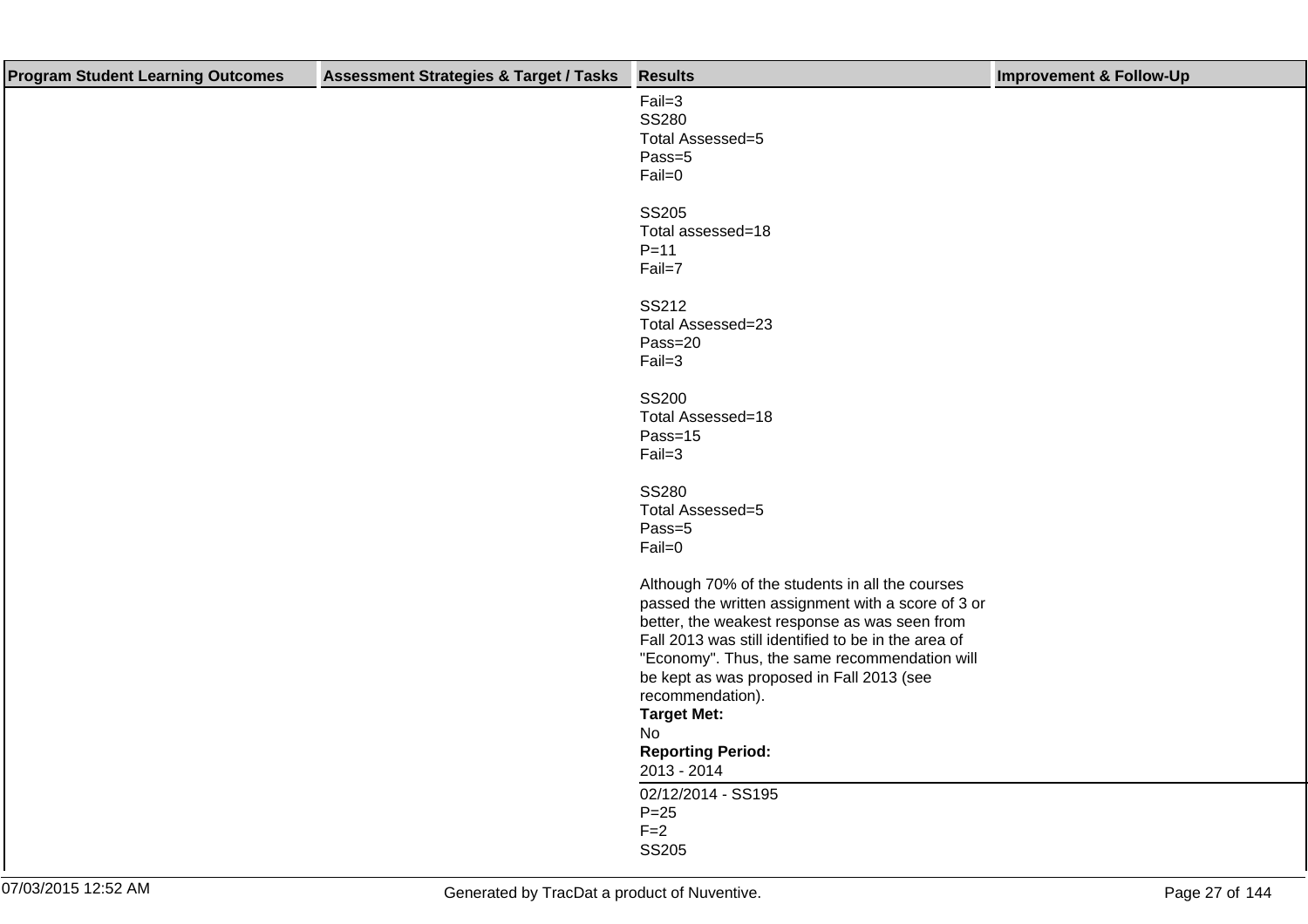| <b>Program Student Learning Outcomes</b>                                                                                                                                                                                                                                                                                                     | <b>Assessment Strategies &amp; Target / Tasks</b>                                                                                                                                                                                                        | <b>Results</b>                                                                                                                                                                                                                                                                            | <b>Improvement &amp; Follow-Up</b> |
|----------------------------------------------------------------------------------------------------------------------------------------------------------------------------------------------------------------------------------------------------------------------------------------------------------------------------------------------|----------------------------------------------------------------------------------------------------------------------------------------------------------------------------------------------------------------------------------------------------------|-------------------------------------------------------------------------------------------------------------------------------------------------------------------------------------------------------------------------------------------------------------------------------------------|------------------------------------|
|                                                                                                                                                                                                                                                                                                                                              |                                                                                                                                                                                                                                                          | $P=9$<br>$F=1$<br>SS212<br>$P = 18$<br>$F = 2$                                                                                                                                                                                                                                            |                                    |
|                                                                                                                                                                                                                                                                                                                                              |                                                                                                                                                                                                                                                          | <b>SS220</b><br>$P = 20$<br>$F=1$<br><b>SS280</b><br>$P=7$                                                                                                                                                                                                                                |                                    |
|                                                                                                                                                                                                                                                                                                                                              |                                                                                                                                                                                                                                                          | $F=0$<br><b>Target Met:</b><br>Yes<br><b>Reporting Period:</b><br>2013 - 2014                                                                                                                                                                                                             |                                    |
|                                                                                                                                                                                                                                                                                                                                              |                                                                                                                                                                                                                                                          |                                                                                                                                                                                                                                                                                           |                                    |
| A - instruction - Nursing (AS) - NURNPLO 1<br>- Model personal and professional actions<br>based on self-reflection, core nursing<br>values, and lifelong growth integrating new<br>knowledge, ethical principles, and legal<br>standards for safe, quality nursing practice.<br><b>PSLO Assessment Cycle:</b><br>2013 - 2014<br>2014 - 2015 |                                                                                                                                                                                                                                                          | 06/11/2014 - 80% of students both CNA & Level I<br>demonstrated knowledge about lega-ethical<br>principles and safe and quality nursing practice.<br>Assessment done through clinical evaluation tools<br>and skills check offs.<br><b>Target Met:</b><br>Yes<br><b>Reporting Period:</b> |                                    |
| <b>Start Date:</b><br>08/19/2014                                                                                                                                                                                                                                                                                                             |                                                                                                                                                                                                                                                          | 2013 - 2014                                                                                                                                                                                                                                                                               |                                    |
| <b>PSLO Status:</b><br>Active                                                                                                                                                                                                                                                                                                                |                                                                                                                                                                                                                                                          |                                                                                                                                                                                                                                                                                           |                                    |
| A - instruction - Nursing (AS) - NURNPLO 2<br>- Incorporate nursing knowledge to assess,<br>lplan, deliver, and evaluate care within the<br>context of the inter-professional health<br>lteam.<br><b>PSLO Assessment Cycle:</b>                                                                                                              | <b>Assessment Strategy:</b><br>Students are given a scenario with chronic<br>health alterations, and apply knowledge of<br>nursing process and develop a nursing care<br>plan, were able to identify how to evaluate<br>plan of care, graded by rubrics. | 06/11/2014 - Students were able to demonstrate<br>skills in nursing lab prior to their clinical rotations.<br><b>Target Met:</b><br>Yes<br><b>Reporting Period:</b><br>2013 - 2014                                                                                                        |                                    |
| 2012 - 2013                                                                                                                                                                                                                                                                                                                                  | students are asked to perform related skills<br>in the laboratory using skills checklist<br>performance.                                                                                                                                                 |                                                                                                                                                                                                                                                                                           |                                    |
| 07/03/2015 12:52 AM                                                                                                                                                                                                                                                                                                                          | Generated by TracDat a product of Nuventive.                                                                                                                                                                                                             |                                                                                                                                                                                                                                                                                           | Page 28 of 144                     |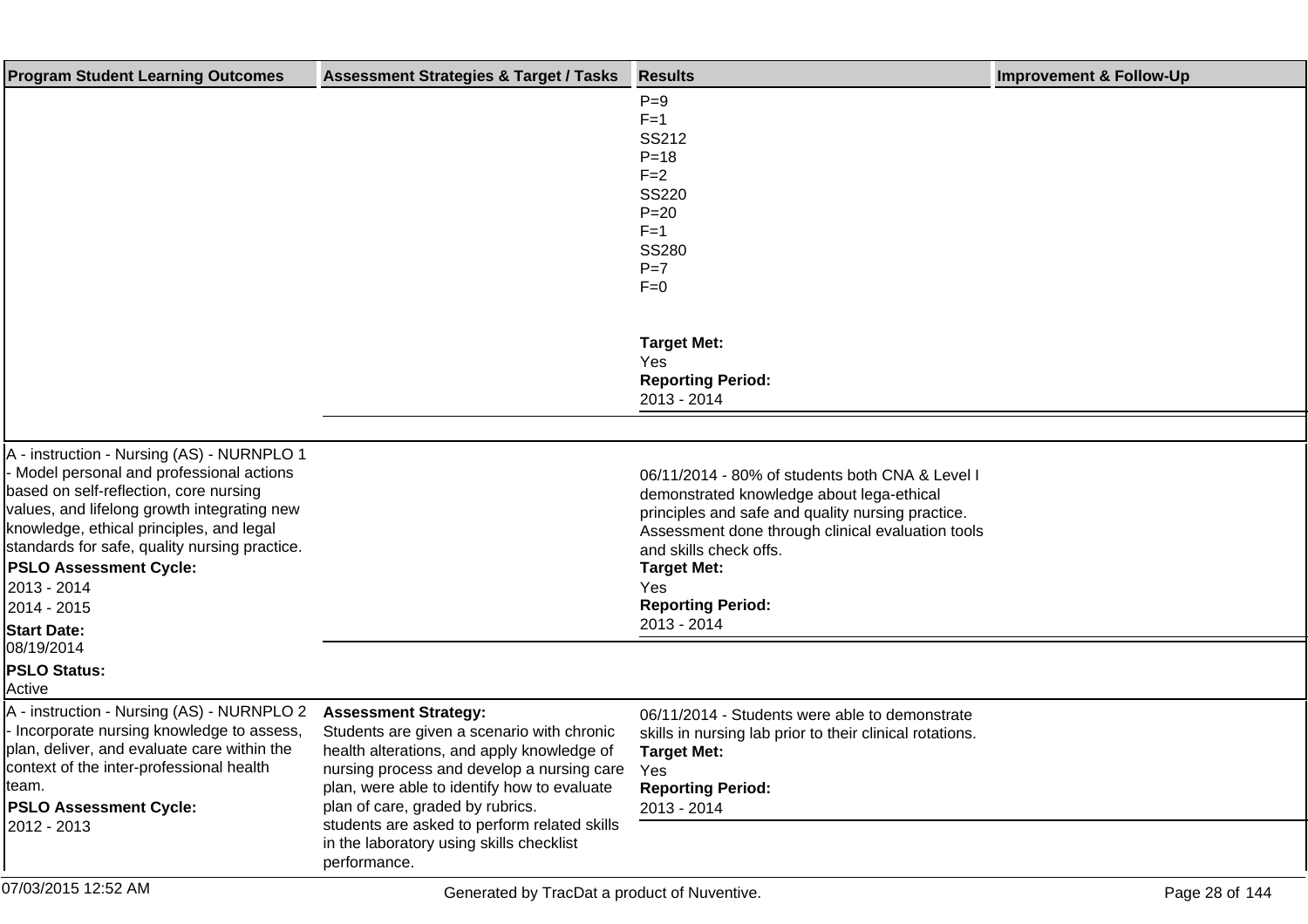| <b>Program Student Learning Outcomes</b>                                                                                                                                                                                                                                        | <b>Assessment Strategies &amp; Target / Tasks Results</b>                                                                                                                                                                      |                                                                                                                                                                                                                                            | <b>Improvement &amp; Follow-Up</b> |
|---------------------------------------------------------------------------------------------------------------------------------------------------------------------------------------------------------------------------------------------------------------------------------|--------------------------------------------------------------------------------------------------------------------------------------------------------------------------------------------------------------------------------|--------------------------------------------------------------------------------------------------------------------------------------------------------------------------------------------------------------------------------------------|------------------------------------|
| 2013 - 2014<br>2014 - 2015<br><b>Start Date:</b><br>08/19/2014<br><b>PSLO Status:</b><br>Active                                                                                                                                                                                 | <b>Assessment Type:</b><br>Presentation/Performance<br>Target:<br>Students who are taking courses related to<br>this PLO should be able to perform skills and<br>have a passing grade based on skills<br>checklist performance |                                                                                                                                                                                                                                            |                                    |
| A - instruction - Nursing (AS) - NURNPLO 3<br>- Make evidence-based nursing judgments<br>in the delivery of safe, holistic nursing care.<br><b>PSLO Assessment Cycle:</b><br>2013 - 2014<br>2014 - 2015<br><b>Start Date:</b><br>08/21/2012                                     |                                                                                                                                                                                                                                | 06/11/2014 - 80% CNA students and Levle<br>nursing students were be able to make evidence-<br>based nursing judgements on safe nursing care.<br><b>Target Met:</b><br>Yes<br><b>Reporting Period:</b><br>2013 - 2014                       |                                    |
| <b>PSLO Status:</b><br>Inactive                                                                                                                                                                                                                                                 |                                                                                                                                                                                                                                |                                                                                                                                                                                                                                            |                                    |
| A - instruction - Nursing (AS) - NURNPLO 4<br>- Demonstrate a spirit of inquiry to manage<br>and improve the quality of care and<br>outcomes for individuals, families, and<br>communities<br><b>PSLO Assessment Cycle:</b><br>2013 - 2014<br>2014 - 2015<br><b>Start Date:</b> |                                                                                                                                                                                                                                | 06/11/2014 - 80% CNA and Level I nursing<br>students demonstrated the ability to inquire and<br>manage care outcomes for individuals, families<br>and communities.<br><b>Target Met:</b><br>Yes<br><b>Reporting Period:</b><br>2013 - 2014 |                                    |
| 08/21/2013<br><b>PSLO Status:</b><br>Inactive                                                                                                                                                                                                                                   |                                                                                                                                                                                                                                |                                                                                                                                                                                                                                            |                                    |
| A - instruction - Nursing (AS) - NURNPLO 5<br>- Practice relationship-centered<br>communication and incorporate health<br>technology as a member of the inter-<br>professional team<br><b>PSLO Assessment Cycle:</b><br>2013 - 2014<br>2014 - 2015                              |                                                                                                                                                                                                                                | 06/11/2014 - 80% of CNA and Level I nursing<br>students demonstrated communication skills with<br>the member of the inter-professional team.<br><b>Target Met:</b><br>Yes<br><b>Reporting Period:</b><br>2013 - 2014                       |                                    |
| <b>Start Date:</b>                                                                                                                                                                                                                                                              |                                                                                                                                                                                                                                |                                                                                                                                                                                                                                            |                                    |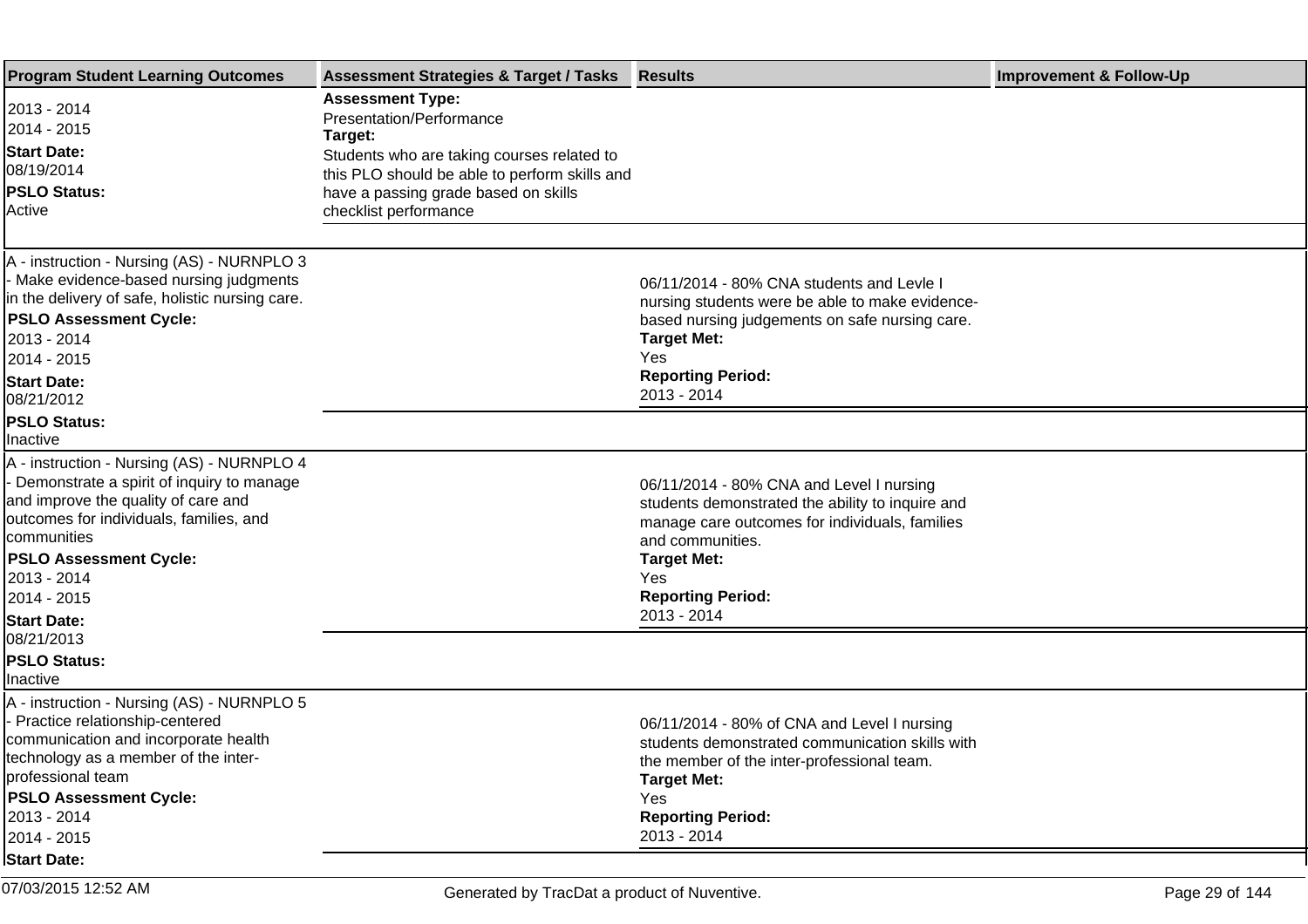| <b>Program Student Learning Outcomes</b>                                                                                                                                                                                                  | <b>Assessment Strategies &amp; Target / Tasks</b>                                                                                                                                                                                                                                     | <b>Results</b>                                                                                                                                                                                                                  | <b>Improvement &amp; Follow-Up</b>                                                                    |
|-------------------------------------------------------------------------------------------------------------------------------------------------------------------------------------------------------------------------------------------|---------------------------------------------------------------------------------------------------------------------------------------------------------------------------------------------------------------------------------------------------------------------------------------|---------------------------------------------------------------------------------------------------------------------------------------------------------------------------------------------------------------------------------|-------------------------------------------------------------------------------------------------------|
| 08/21/2012<br><b>PSLO Status:</b><br>Inactive                                                                                                                                                                                             |                                                                                                                                                                                                                                                                                       |                                                                                                                                                                                                                                 |                                                                                                       |
| A - instruction - Pre-Teacher Preparation<br>(AA) - PTP_PSLO #1 - Demonstrate basic<br>knowledge of the foundations and concepts<br>related to elementary education.<br><b>PSLO Assessment Cycle:</b><br>2012 - 2013                      | <b>Assessment Strategy:</b><br>Composite exam on Education 200 level<br>courses.<br><b>Assessment Type:</b><br>Exam/Quiz - Standardized<br>Target:                                                                                                                                    | 07/22/2014 - Spring 2014:<br><b>Target Met:</b><br>No<br><b>Reporting Period:</b><br>2013 - 2014                                                                                                                                | 07/22/2014 - Test items need to be<br>reviewed for validity and reliability.                          |
| 2013 - 2014<br>2014 - 2015<br><b>Start Date:</b><br>08/05/2013<br><b>Inactive Date:</b><br>05/27/2015<br><b>PSLO Status:</b><br>Active                                                                                                    | 90% will achieve 60% or higher<br><b>Assessment Strategy:</b><br>Pre-Post tests will be administered to the<br>students enrolled in ED210A, ED215,<br>ED/PY201, ED292, and MS/ED210.<br><b>Assessment Type:</b><br>Exam/Quiz - Pre-Post<br>Target:<br>90% will achieve 60% or higher. | 07/22/2014 - ED 215: 19/22 students achieved<br>60% or higher on the post test.<br>ED/PY 201: 20/24 students achieved 60% or<br>higher on the post test.<br><b>Target Met:</b><br>No<br><b>Reporting Period:</b><br>2013 - 2014 | 07/22/2014 - Review items mostly<br>missed by the students for more<br>effective teaching strategies. |
| A - instruction - Pre-Teacher Preparation<br>(AA) - PTP_PSLO #2 - Demonstrate<br>familiarity with a variety of instructional<br>strategies for elementary school students.<br><b>PSLO Assessment Cycle:</b><br>2012 - 2013<br>2013 - 2014 | <b>Assessment Strategy:</b><br>Assess videotaped teaching performances<br>in ED 292 using a rubric.<br><b>Assessment Type:</b><br>Presentation/Performance<br>Target:<br>90% will achieve 70% or higher on the                                                                        | 07/22/2014 - Spring 2014 16/24 (66%) achieved<br>70% or higher on the rubric.<br><b>Target Met:</b><br>No.<br><b>Reporting Period:</b><br>2013 - 2014                                                                           | 07/22/2014 - Students should come<br>to class regularly.                                              |
| 2014 - 2015<br><b>Start Date:</b><br>08/06/2012<br><b>Inactive Date:</b><br>05/18/2015<br><b>PSLO Status:</b><br>lActive                                                                                                                  | rubric.<br><b>Assessment Strategy:</b><br>Pre-Post test will be used to assess<br>students familiarity of instructional strategies<br>for elementary students.<br><b>Assessment Type:</b><br>Exam/Quiz - Pre-Post<br>Target:<br>90% will achieve 70% or higher.                       | 05/20/2014 - 24/24 (100%) achieved 70% or<br>higher on the post test.<br><b>Target Met:</b><br>Yes<br><b>Reporting Period:</b><br>2013 - 2014                                                                                   |                                                                                                       |
|                                                                                                                                                                                                                                           | <b>Assessment Strategy:</b><br>Tests (open ended questions) on<br>instructional strategies will be administered                                                                                                                                                                       | 07/22/2014 - 19/24 (73%) achieved 70% or higher<br>on the exam.<br><b>Target Met:</b>                                                                                                                                           |                                                                                                       |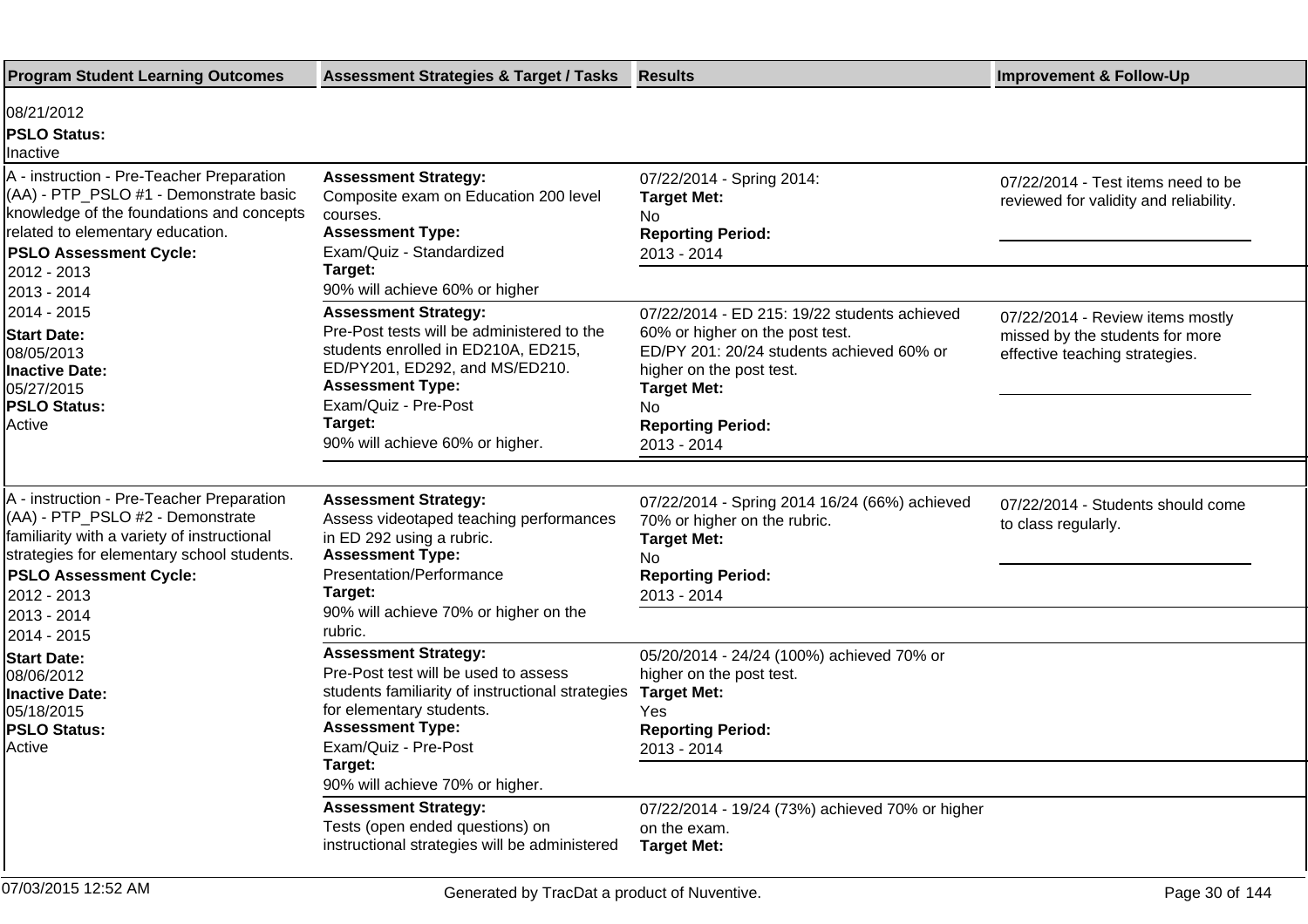| <b>Program Student Learning Outcomes</b>                                                                                                                                                                                                                                               | <b>Assessment Strategies &amp; Target / Tasks</b>                                                                                                                                                                                                                                                                                 | <b>Results</b>                                                                                                                                                                                           | <b>Improvement &amp; Follow-Up</b>                                                                                 |
|----------------------------------------------------------------------------------------------------------------------------------------------------------------------------------------------------------------------------------------------------------------------------------------|-----------------------------------------------------------------------------------------------------------------------------------------------------------------------------------------------------------------------------------------------------------------------------------------------------------------------------------|----------------------------------------------------------------------------------------------------------------------------------------------------------------------------------------------------------|--------------------------------------------------------------------------------------------------------------------|
|                                                                                                                                                                                                                                                                                        | to students enrolled in ED292.<br><b>Assessment Type:</b><br>Exam/Quiz - In Course                                                                                                                                                                                                                                                | No<br><b>Reporting Period:</b><br>2013 - 2014                                                                                                                                                            |                                                                                                                    |
|                                                                                                                                                                                                                                                                                        | Target:<br>90% will achieve 70% or higher.                                                                                                                                                                                                                                                                                        |                                                                                                                                                                                                          |                                                                                                                    |
| A - instruction - Public Health (AS) -<br>ASDPHPLO 1 - Recognize, describe and<br>discuss the basic public health science facts<br>and principles<br><b>PSLO Assessment Cycle:</b><br>2014 - 2015<br><b>Start Date:</b><br>08/19/2014<br><b>PSLO Status:</b><br>Active                 | <b>Assessment Strategy:</b><br>Progressive quizzes/exams in the form of<br>multiple choice and direct short answer<br>questions.<br><b>Assessment Type:</b><br>Exam/Quiz - In Course<br>Target:<br>Successful completion of this outcome will<br>be indicated by more than 80% of students<br>passing courses related to this PLO | 05/16/2014 - More than 80% of students who are<br>taking courses related to this PLO have<br>successfully passed the course.<br><b>Target Met:</b><br>Yes<br><b>Reporting Period:</b><br>2013 - 2014     | 05/16/2014 - A comprehensive<br>exam will be developed to further<br>assess the success of students in<br>this PLO |
| A - instruction - Public Health (AS) -<br>ASDPHPLO 2 - List and discuss the<br>essential public health functions and their<br>interrelationships at community and district<br>level<br><b>PSLO Assessment Cycle:</b><br>2012 - 2013<br>2013 - 2014<br><b>Start Date:</b><br>08/21/2012 | <b>Assessment Strategy:</b><br>Progressive quizes given during the course<br>of the semester.<br><b>Assessment Type:</b><br>Exam/Quiz - In Course<br>Target:<br>Successful completion of this outcome will<br>be indicated by more than 80% of students<br>receiving a C grade or higher.                                         | 05/16/2014 - Students who are taking courses<br>related to this PLO have successfully passed the<br>exam given for these courses<br><b>Target Met:</b><br>Yes<br><b>Reporting Period:</b><br>2013 - 2014 | 05/16/2014 - A comprehensive<br>exam will be developed to further<br>assess the success of students in<br>this PLO |
| <b>PSLO Status:</b><br>Inactive                                                                                                                                                                                                                                                        |                                                                                                                                                                                                                                                                                                                                   |                                                                                                                                                                                                          |                                                                                                                    |
| A - instruction - Public Health (AS) -<br><b>ASDPHPLO 4 - Discuss and demonstrate</b><br>an understanding and practice of some<br>generic public health competencies<br><b>PSLO Assessment Cycle:</b>                                                                                  | <b>Assessment Strategy:</b><br>Progressive quizzes and exam given during<br>the course of the semester<br><b>Assessment Type:</b><br>Exam/Quiz - In Course                                                                                                                                                                        | 05/16/2014 - Students who are taking courses<br>related to this PLO was able to pass their quizzes<br>and exams in these courses<br><b>Target Met:</b><br>Yes                                            | 05/16/2014 - A comprehensive<br>exam will be developed to further<br>assess student success in this PLO            |
| 2014 - 2015<br><b>Start Date:</b>                                                                                                                                                                                                                                                      | Target:<br>Successful completion of this outcome will                                                                                                                                                                                                                                                                             | <b>Reporting Period:</b><br>2013 - 2014                                                                                                                                                                  |                                                                                                                    |
| 08/19/2014                                                                                                                                                                                                                                                                             | be indicated by more than 80% of students<br>would pass the courses related to this PLO                                                                                                                                                                                                                                           |                                                                                                                                                                                                          |                                                                                                                    |
| 07/03/2015 12:52 AM                                                                                                                                                                                                                                                                    | Generated by TracDat a product of Nuventive.                                                                                                                                                                                                                                                                                      |                                                                                                                                                                                                          | Page 31 of 144                                                                                                     |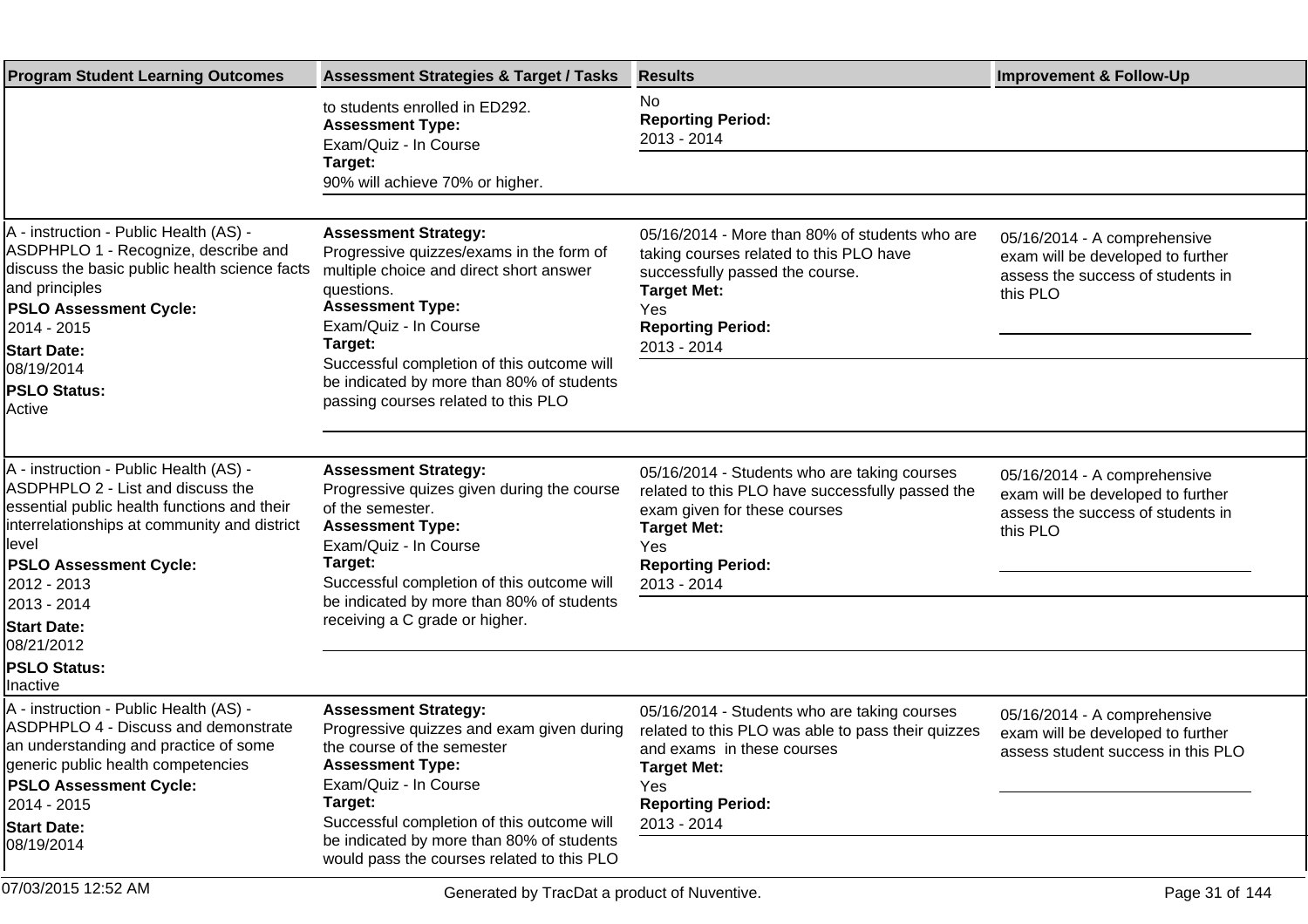| <b>Program Student Learning Outcomes</b>                                                                                                                                                                                                                                                    | <b>Assessment Strategies &amp; Target / Tasks</b>                                                                                                                                                                                                                                                                                                                                                        | <b>Results</b>                                                                                                                                                                                                                                                                                                | <b>Improvement &amp; Follow-Up</b>                                                                                                                                                                                                                                                                                                                                                   |
|---------------------------------------------------------------------------------------------------------------------------------------------------------------------------------------------------------------------------------------------------------------------------------------------|----------------------------------------------------------------------------------------------------------------------------------------------------------------------------------------------------------------------------------------------------------------------------------------------------------------------------------------------------------------------------------------------------------|---------------------------------------------------------------------------------------------------------------------------------------------------------------------------------------------------------------------------------------------------------------------------------------------------------------|--------------------------------------------------------------------------------------------------------------------------------------------------------------------------------------------------------------------------------------------------------------------------------------------------------------------------------------------------------------------------------------|
| <b>PSLO Status:</b><br>Active                                                                                                                                                                                                                                                               | <b>Assessment Strategy:</b><br>students are assigned to a Public Health<br>practicing facility and fill-up their portfolio<br>with learning issue/s of the week and<br>discuss the same with their mentors<br><b>Assessment Type:</b><br>Portfolio Review<br>Target:<br>Student taking courses related to this PLO<br>will be able to identify learning issue/s and<br>discuss these with their mentors. | 05/16/2014 - Students who are taking course<br>related to this PLO have completed their Portfolio<br>with clinical learning and was discussed with their<br>mentors confirmed by the signature of their<br>mentors on their portfolio<br><b>Target Met:</b><br>Yes<br><b>Reporting Period:</b><br>2013 - 2014 | 05/16/2014 - Introduction of<br>Problem based Learning method will<br>be started. Specific clinical scenario<br>will be developed in collaboration<br>with the Pohnpei State Division of<br>Public health Chief.                                                                                                                                                                     |
| A - instruction - Public Health (AS) -                                                                                                                                                                                                                                                      |                                                                                                                                                                                                                                                                                                                                                                                                          |                                                                                                                                                                                                                                                                                                               |                                                                                                                                                                                                                                                                                                                                                                                      |
| ASDPHPLO 8 - Demonstrate proper cardio-<br>pulmonary resuscitation (CPR) and first aid<br>techniques<br><b>PSLO Assessment Cycle:</b><br>2012 - 2013<br>2013 - 2014<br><b>Start Date:</b><br>08/21/2012                                                                                     | <b>Assessment Strategy:</b><br>Students must pass the certification training<br>for CPR and first aid.<br><b>Assessment Type:</b><br>Internship/Supervisor Evaluation<br>Target:<br>All students majoring in Public Health must<br>have a certification that they are training<br>CPR provider                                                                                                           | 05/16/2014 - All students who have declared<br>Public Health as their major have been certified as<br>a BLS provider. This means that these students<br>have acquired a skill in providing Cardiopulmonary<br>Resuscitation<br><b>Target Met:</b><br><b>Yes</b><br><b>Reporting Period:</b><br>2013 - 2014    |                                                                                                                                                                                                                                                                                                                                                                                      |
| <b>PSLO Status:</b><br>Inactive                                                                                                                                                                                                                                                             |                                                                                                                                                                                                                                                                                                                                                                                                          |                                                                                                                                                                                                                                                                                                               |                                                                                                                                                                                                                                                                                                                                                                                      |
| A - instruction - Telecommunication (AAS) -<br>TM_PSLO_3.1 - Interpret schematic<br>diagrams and waveforms.<br><b>PSLO Assessment Cycle:</b><br>2012 - 2013<br>2013 - 2014<br>2014 - 2015<br><b>Start Date:</b><br>08/20/2012<br><b>Inactive Date:</b><br>05/08/2015<br><b>PSLO Status:</b> | <b>Assessment Strategy:</b><br>Actual reading and circuit tracing of<br>schematic diagram.<br>Student will describe the different symbols<br>and signals found in schematic diagram.<br><b>Assessment Type:</b><br>Presentation/Performance<br>Target:<br>70 % of the students registered in the course<br>should attain a grade of "C" or better.                                                       | 12/16/2013 - 12 out of 12 students or 100% in<br>Radio Communication (VEE 230) got a grade of<br>"C" or better and were able to read schematic<br>diagram and waveform of radio receiver circuit.<br><b>Target Met:</b><br>Yes<br><b>Reporting Period:</b><br>2013 - 2014                                     | 12/16/2013 - The course should<br>include in the student learning<br>outcome (SLO) actual Citizen<br>band(CB) transceiver and High<br>Frequency (HF) transceiver radio<br>setup and troubleshooting to meet<br>the growing demand of those<br>stakeholders who owns taxi and<br>fishing vessels or maybe wants to<br>put up their own radio frequency<br>(RF) communication devices. |
| Active                                                                                                                                                                                                                                                                                      |                                                                                                                                                                                                                                                                                                                                                                                                          |                                                                                                                                                                                                                                                                                                               |                                                                                                                                                                                                                                                                                                                                                                                      |
|                                                                                                                                                                                                                                                                                             |                                                                                                                                                                                                                                                                                                                                                                                                          | 12/16/2013 - 11 out of 11 or 100% of the students<br>in signal processing (VEE 240) got a grade of "C"<br>or better and were able to interpret schematic                                                                                                                                                      | 12/16/2013 - Some NIDA cards<br>need to be bought to replace the<br>defective signal processing cards to                                                                                                                                                                                                                                                                             |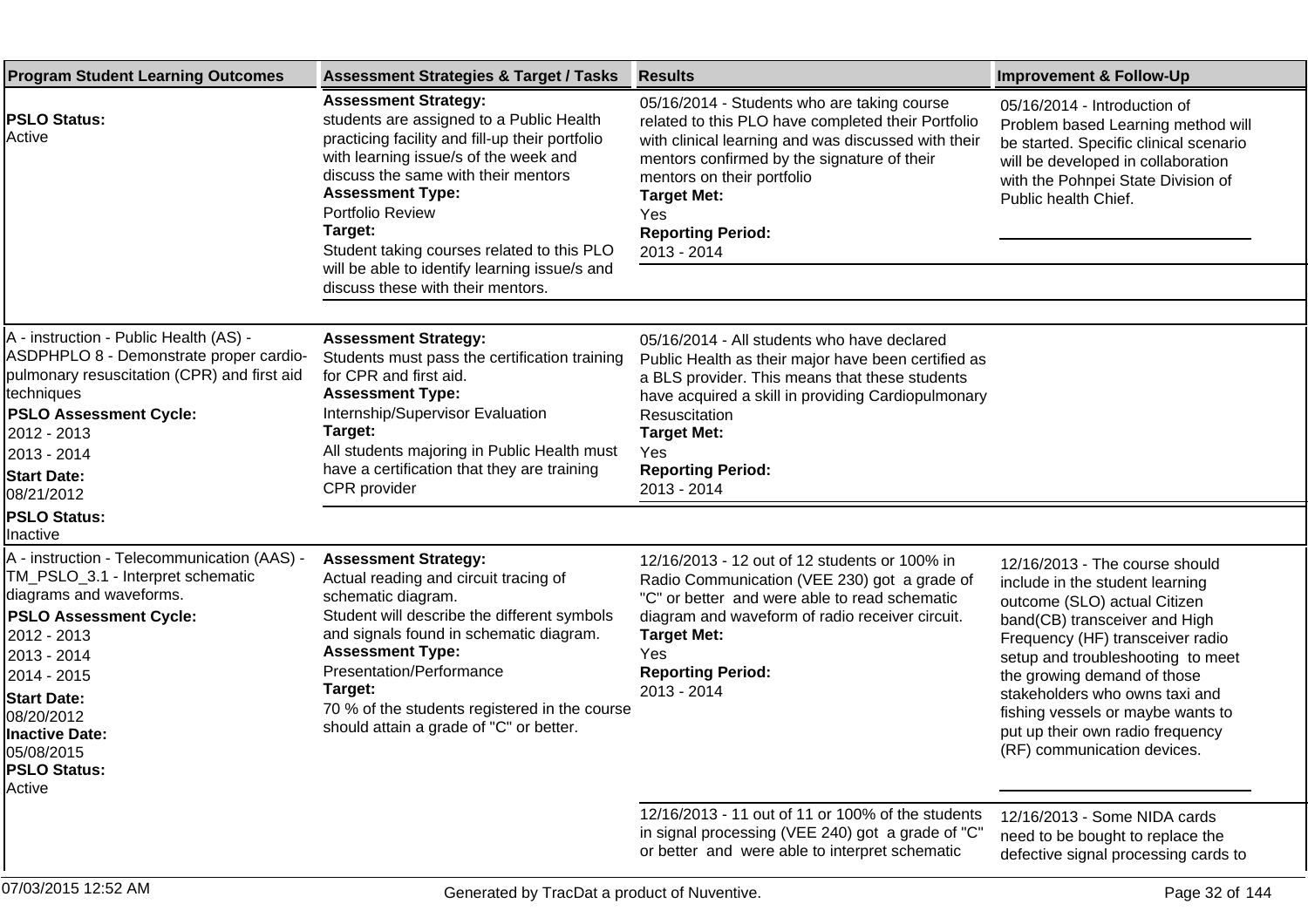| <b>Program Student Learning Outcomes</b>                                                                                                                                                                                                                                                                            | <b>Assessment Strategies &amp; Target / Tasks</b>                                                                                                                                                                                                                                                                               | <b>Results</b>                                                                                                                                                                                                                                                                                                                                                                                                                                                                                                                                                                  | <b>Improvement &amp; Follow-Up</b>                                                                                                |
|---------------------------------------------------------------------------------------------------------------------------------------------------------------------------------------------------------------------------------------------------------------------------------------------------------------------|---------------------------------------------------------------------------------------------------------------------------------------------------------------------------------------------------------------------------------------------------------------------------------------------------------------------------------|---------------------------------------------------------------------------------------------------------------------------------------------------------------------------------------------------------------------------------------------------------------------------------------------------------------------------------------------------------------------------------------------------------------------------------------------------------------------------------------------------------------------------------------------------------------------------------|-----------------------------------------------------------------------------------------------------------------------------------|
|                                                                                                                                                                                                                                                                                                                     |                                                                                                                                                                                                                                                                                                                                 | diagrams and waveforms of analog and digital<br>signal processing circuits.<br><b>Target Met:</b><br>Yes<br><b>Reporting Period:</b><br>2013 - 2014                                                                                                                                                                                                                                                                                                                                                                                                                             | accommodate more students during<br>the hands-on activities.                                                                      |
|                                                                                                                                                                                                                                                                                                                     |                                                                                                                                                                                                                                                                                                                                 |                                                                                                                                                                                                                                                                                                                                                                                                                                                                                                                                                                                 |                                                                                                                                   |
| A - instruction - Telecommunication (AAS) -<br>TM_PSLO_5.1 - Practice a career in the<br><b>Telecom Industry</b><br><b>PSLO Assessment Cycle:</b><br>2012 - 2013<br>2013 - 2014<br>2014 - 2015<br><b>Start Date:</b><br>08/20/2012                                                                                  | <b>Assessment Strategy:</b><br>The student will be access base on his<br>performance by the industry partner field<br>supervisor and course instructor in charge.<br><b>Assessment Type:</b><br>Presentation/Performance<br>Target:<br>70 % of the students registered in the course<br>should attain a grade of "C" or better. | 05/16/2014 - 20 out of 20 or 100% of the students<br>were able to receive a grade of "C" or higher and<br>was able to perform at highest level of working<br>competency set by the industry field supervisor<br>and course instructor.<br><b>Target Met:</b><br>Yes<br><b>Reporting Period:</b><br>2013 - 2014                                                                                                                                                                                                                                                                  |                                                                                                                                   |
| <b>Inactive Date:</b><br>05/15/2015<br><b>PSLO Status:</b><br>lActive                                                                                                                                                                                                                                               |                                                                                                                                                                                                                                                                                                                                 |                                                                                                                                                                                                                                                                                                                                                                                                                                                                                                                                                                                 |                                                                                                                                   |
| A - instruction - Telecommunication (AAS) -<br>TM_PSLO_6.1 - Troubleshoot microwave,<br>fiber optic and telephone system.<br><b>PSLO Assessment Cycle:</b><br>2012 - 2013<br>2013 - 2014<br>2014 - 2015<br><b>Start Date:</b><br>08/20/2012<br><b>Inactive Date:</b><br>05/08/2015<br><b>PSLO Status:</b><br>Active | <b>Assessment Strategy:</b><br>The student will troubleshoot a defective<br>circuit use in telecommunication system.<br><b>Assessment Type:</b><br>Presentation/Performance<br>Target:<br>70 % of the students registered in the course<br>should attain a grade of "C" or better.                                              | 05/16/2014 - In VTE260 14 out of 14 or 100% of<br>the students were able to get a grade of "C" of<br>higher and was able to setup and troubleshoot<br>microwave system.<br>In VTE261 19 out of 19 or 100% of the students<br>were able to get a grade of "C" of higher and was<br>able to terminate and connect fiber optics cable<br>and connectors.<br>In VEE280 2 out of 2 or 100% of the students<br>were able to get a grade of "C" of higher and was<br>able to service and repair telephone set.<br><b>Target Met:</b><br>Yes<br><b>Reporting Period:</b><br>2013 - 2014 |                                                                                                                                   |
|                                                                                                                                                                                                                                                                                                                     |                                                                                                                                                                                                                                                                                                                                 | 12/16/2013 - 13 out of 13 or 100% of the students<br>in VTE280 (Telephone System) got a grade of "C"<br>or better and were able to troubleshoot and repair<br>cord and cordless telephone sets.                                                                                                                                                                                                                                                                                                                                                                                 | 12/16/2013 - The course time and<br>credits should be increase to<br>accommodate more time in<br>troubleshooting telephone system |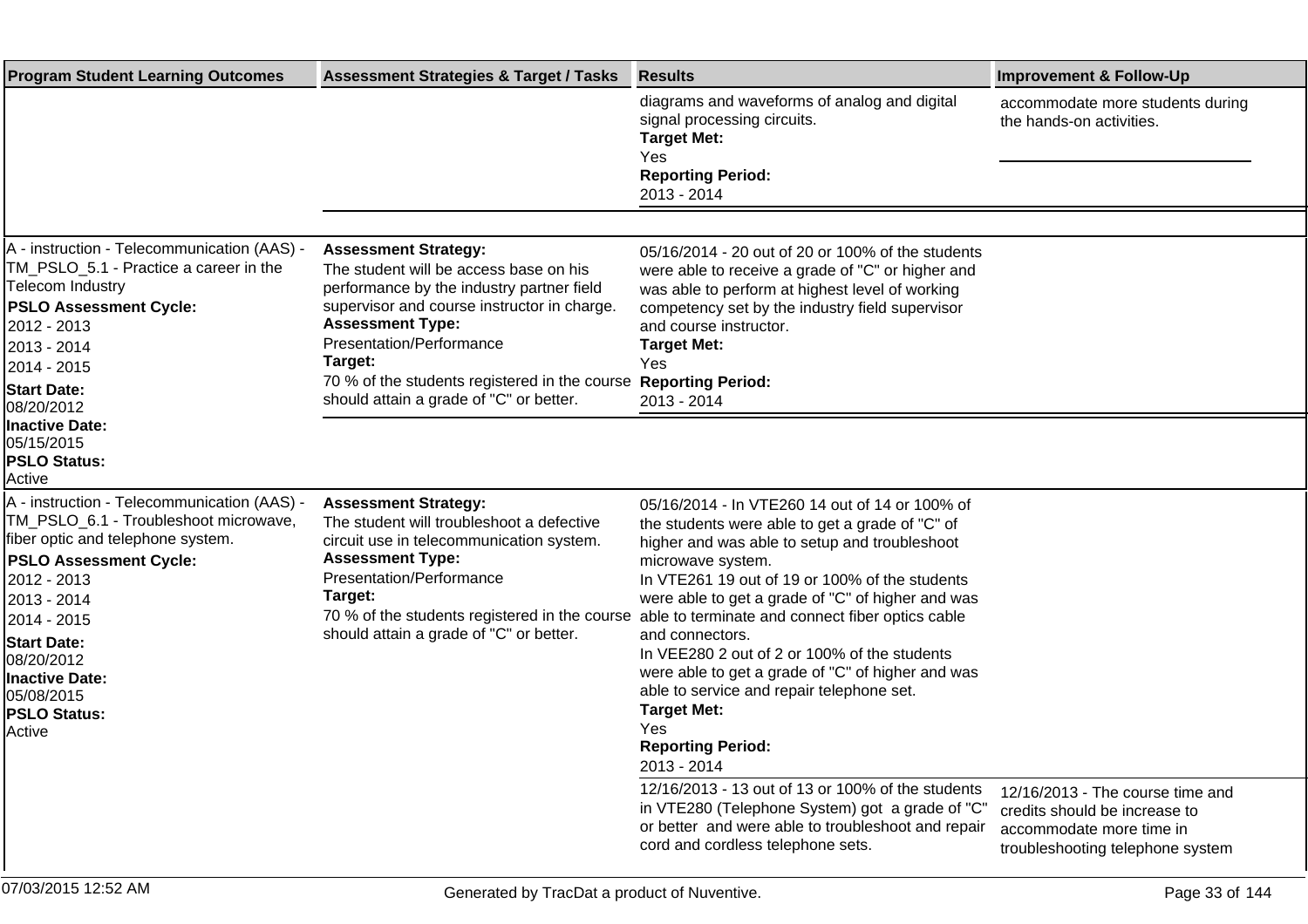| <b>Program Student Learning Outcomes</b>                                                                                                                                                                                                                                                           | <b>Assessment Strategies &amp; Target / Tasks</b>                                                                                                                                                                                                                                                                           | <b>Results</b>                                                                                                                                                                         | <b>Improvement &amp; Follow-Up</b>                                                                                                                                                                                                                                                                                                                                                                                                                                                           |
|----------------------------------------------------------------------------------------------------------------------------------------------------------------------------------------------------------------------------------------------------------------------------------------------------|-----------------------------------------------------------------------------------------------------------------------------------------------------------------------------------------------------------------------------------------------------------------------------------------------------------------------------|----------------------------------------------------------------------------------------------------------------------------------------------------------------------------------------|----------------------------------------------------------------------------------------------------------------------------------------------------------------------------------------------------------------------------------------------------------------------------------------------------------------------------------------------------------------------------------------------------------------------------------------------------------------------------------------------|
|                                                                                                                                                                                                                                                                                                    |                                                                                                                                                                                                                                                                                                                             | <b>Target Met:</b><br>Yes<br><b>Reporting Period:</b><br>2013 - 2014                                                                                                                   | (cord and cordless). Cellular phone<br>system (VTE281) and Telephone<br>system (VTE280) must be merge<br>together and increase the credits<br>hour to 6. Currently VTE 280 is 3<br>credit while VTE281 is also 3 credit<br>but was assign as elective course<br>only.<br>Due to fast changing technology it is<br>strongly suggested that the two<br>course be combine as one to<br>increase the ability of the student to<br>troubleshoot both communication<br>devices in one course only. |
| B - instruction - Achieving College<br>Excellence (ACE) - ACEPSLO 1 -<br>Demonstrate mastery in math and English<br>skills to be able to complete successfully an<br>introductory level course.<br><b>PSLO Assessment Cycle:</b><br>2012 - 2013<br>2013 - 2014<br><b>Start Date:</b><br>08/06/2013 | <b>Assessment Strategy:</b><br>Students are administered a post test in<br>English and math<br><b>Assessment Type:</b><br>Exam/Quiz - Pre-Post<br>Target:<br>55% of the students will achieve 70% on<br>math and a 50% of the students will achieve<br>a grade equivalent of 10 on the reading test<br>and 40 on the essay. | 02/11/2014 - sssss<br><b>Target Met:</b><br>Yes<br><b>Reporting Period:</b><br>2013 - 2014                                                                                             |                                                                                                                                                                                                                                                                                                                                                                                                                                                                                              |
| Inactive Date:<br>05/06/2014<br><b>PSLO Status:</b><br>Active                                                                                                                                                                                                                                      | <b>Task Name:</b><br>Tutoring<br><b>Task Description:</b><br>All campuses will make sure tutors are<br>available for Friday sessions. You may hire<br>faculty who apply for the tutoring positions.<br>Provide study guides for tutors and students<br>to use.<br>Use ideas from 2010 "Best Practices"<br>training.         | 02/15/2015 - The faculty uncharged of the course<br>are also the tutor for the ACE Math and ACE<br>English.<br><b>Target Met:</b><br>Yes<br><b>Reporting Period:</b><br>2013 - 2014    |                                                                                                                                                                                                                                                                                                                                                                                                                                                                                              |
|                                                                                                                                                                                                                                                                                                    |                                                                                                                                                                                                                                                                                                                             | 09/24/2014 - Chuuk Campus only uses the regular<br>tutors for all ACE students and regular students.<br>The instructors act as well as tutors on Fridays.<br><b>Target Met:</b><br>Yes |                                                                                                                                                                                                                                                                                                                                                                                                                                                                                              |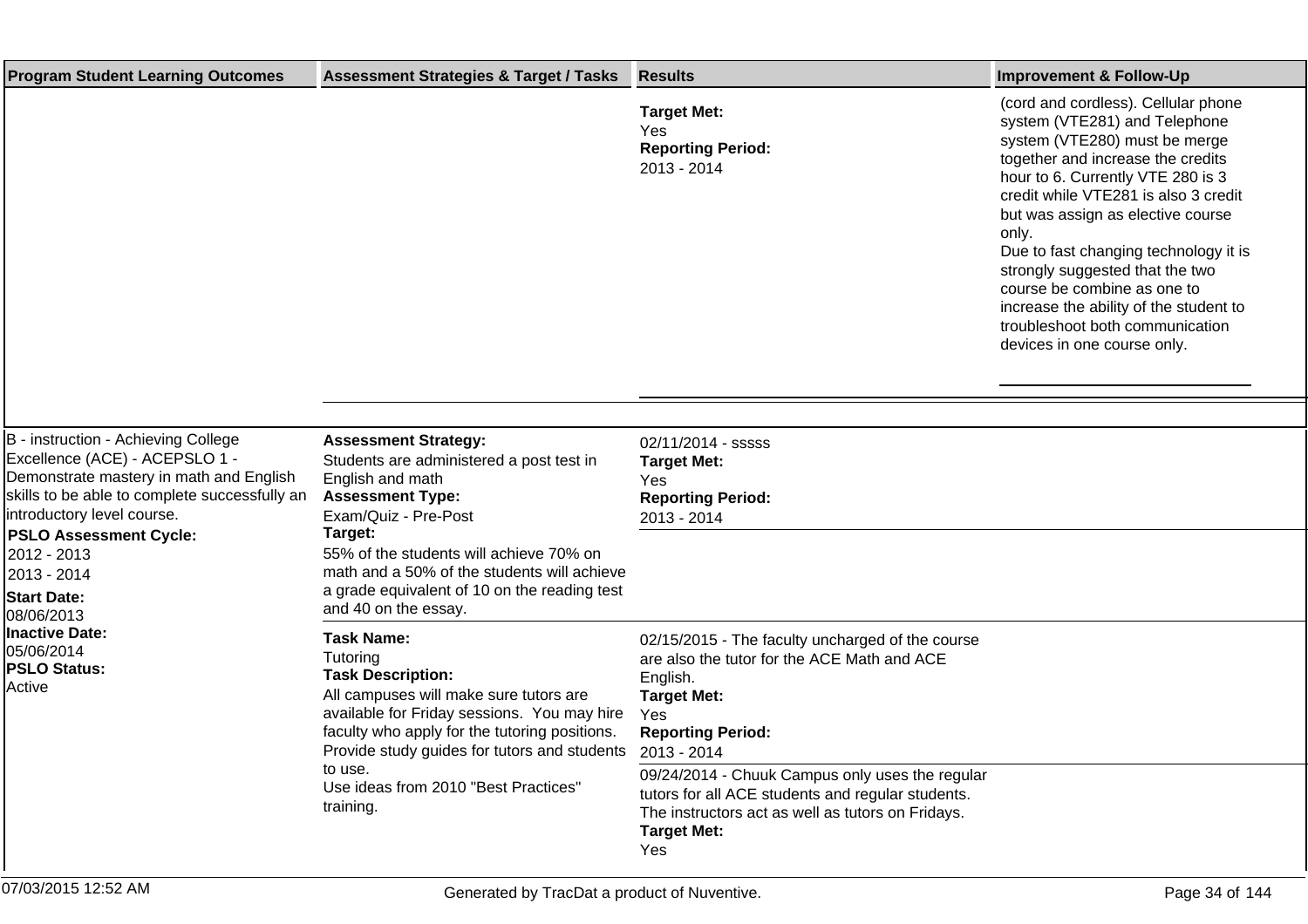| <b>Program Student Learning Outcomes</b>                                                                                                                                                                                                                                                                                                                                            | <b>Assessment Strategies &amp; Target / Tasks</b>                                                                                                                                                                                                                          | <b>Results</b>                                                                                                                                                                                                                                                                                                                                                                                                                            | <b>Improvement &amp; Follow-Up</b> |
|-------------------------------------------------------------------------------------------------------------------------------------------------------------------------------------------------------------------------------------------------------------------------------------------------------------------------------------------------------------------------------------|----------------------------------------------------------------------------------------------------------------------------------------------------------------------------------------------------------------------------------------------------------------------------|-------------------------------------------------------------------------------------------------------------------------------------------------------------------------------------------------------------------------------------------------------------------------------------------------------------------------------------------------------------------------------------------------------------------------------------------|------------------------------------|
|                                                                                                                                                                                                                                                                                                                                                                                     |                                                                                                                                                                                                                                                                            | <b>Reporting Period:</b><br>2013 - 2014                                                                                                                                                                                                                                                                                                                                                                                                   |                                    |
| B - instruction - Achieving College<br>Excellence (ACE) - ACE_PSLO 3 -<br>Demonstrate the critical thinking skills<br>necessary to analyze, interpret, evaluate,<br>process, and apply academic content.<br><b>PSLO Assessment Cycle:</b><br>2012 - 2013<br>2013 - 2014<br><b>Start Date:</b><br>08/06/2013<br><b>Inactive Date:</b><br>05/16/2014<br><b>PSLO Status:</b><br>Active | <b>Assessment Strategy:</b><br>Write an essay in MLA format that is based<br>on a reading passage and graded with a<br>rubric.<br><b>Assessment Type:</b><br>Written Assignment<br>Target:<br>Increase % of students successful on this<br>outcome by 3%. From 39% to 42%. | 02/12/2014 - ssssq<br><b>Target Met:</b><br>Yes<br><b>Reporting Period:</b><br>2013 - 2014                                                                                                                                                                                                                                                                                                                                                |                                    |
|                                                                                                                                                                                                                                                                                                                                                                                     | <b>Task Name:</b><br>Essav<br><b>Task Description:</b><br>Essay topic must be centered on a real life<br>situation where students can discuss in<br>groups, make a report and present in class<br>using charts and other visual aides.                                     | 09/24/2014 - ED215 do presentations using real<br>life sickness/diseases affecting a person and<br>causing a person to be disabled and<br>disadvantaged. Presentations are done using<br>power point with charts and pictures and other<br>clips from the internet to portray the development<br>of the disease/sickness affecting children with<br>disabilities.<br><b>Target Met:</b><br>Yes<br><b>Reporting Period:</b><br>2013 - 2014 |                                    |
|                                                                                                                                                                                                                                                                                                                                                                                     |                                                                                                                                                                                                                                                                            | 09/24/2014 - BU095 demonstrated during role<br>playing conducting a meeting; ED210 used the<br>Bloom's taxonomy to understand the levels of<br>critical thinking; MS/ED210 used real life situation<br>in solving a mathematical problem and applying<br>traditional skills of counting.<br><b>Target Met:</b><br>Yes<br><b>Reporting Period:</b><br>2013 - 2014                                                                          |                                    |
| B - instruction - Achieving College<br>Excellence (ACE) - ACE_PSLO 4 - Utilize<br>and transfer knowledge of the foundations<br>and concepts for math and English to the                                                                                                                                                                                                             | <b>Task Name:</b><br>advising<br><b>Task Description:</b>                                                                                                                                                                                                                  | 09/24/2014 - ACE instructors for Chuuk Campus<br>have assisted students for a smoother transition<br>into degree program. About 85% of ACE students                                                                                                                                                                                                                                                                                       |                                    |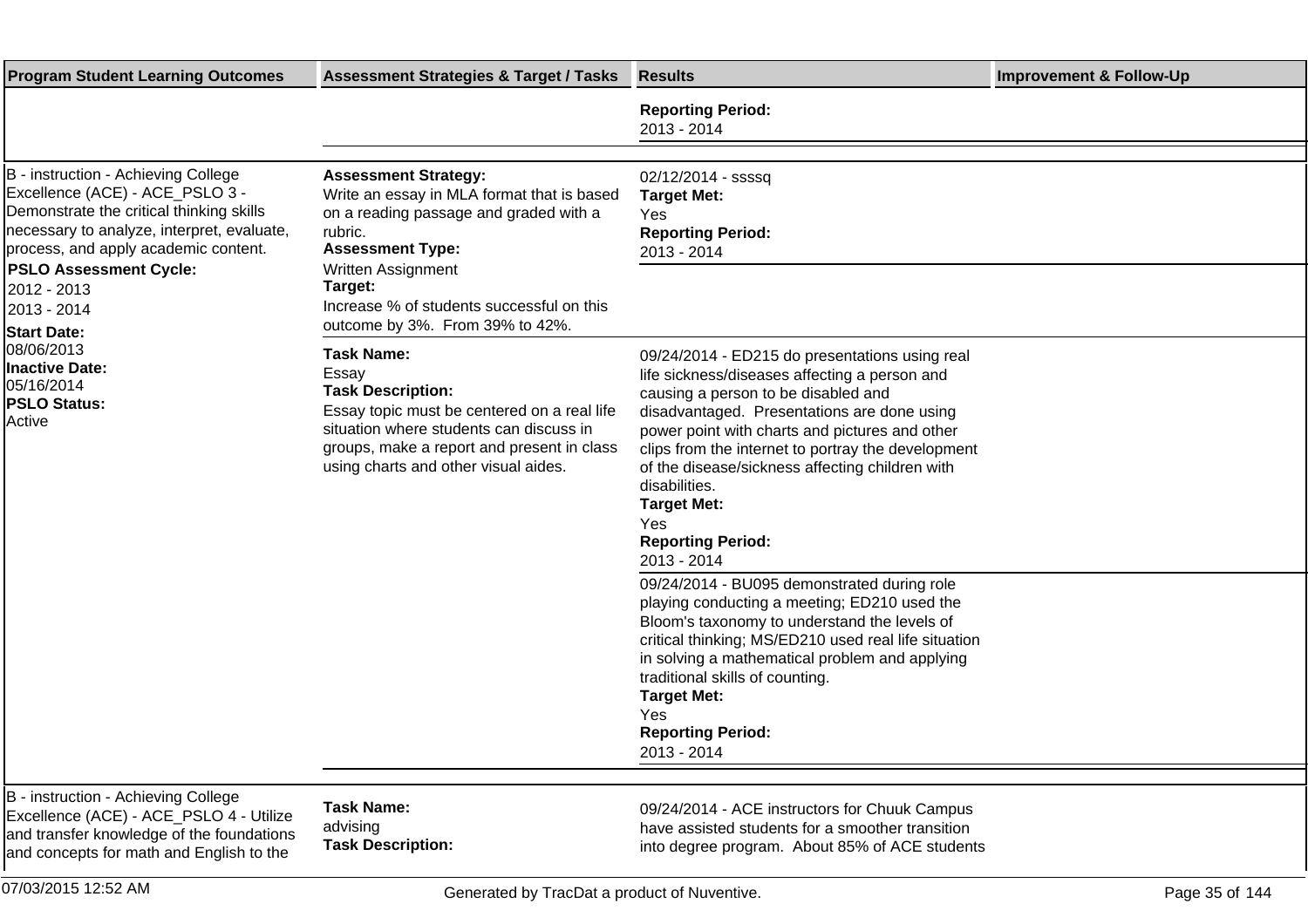| <b>Program Student Learning Outcomes</b>                                                                                                                                                                                                                    | <b>Assessment Strategies &amp; Target / Tasks</b>                                                                                                                                                                                                                                                         | <b>Results</b>                                                                                                                                                                                                                                                                                                                                                                                                             | <b>Improvement &amp; Follow-Up</b> |
|-------------------------------------------------------------------------------------------------------------------------------------------------------------------------------------------------------------------------------------------------------------|-----------------------------------------------------------------------------------------------------------------------------------------------------------------------------------------------------------------------------------------------------------------------------------------------------------|----------------------------------------------------------------------------------------------------------------------------------------------------------------------------------------------------------------------------------------------------------------------------------------------------------------------------------------------------------------------------------------------------------------------------|------------------------------------|
| academic setting.<br><b>PSLO Assessment Cycle:</b><br>2012 - 2013<br>2013 - 2014<br><b>Start Date:</b><br>08/06/2013<br>Inactive Date:<br>05/16/2014<br><b>PSLO Status:</b><br>Active                                                                       | provide training for advisors assigned to<br>ACE students so the transition from ACE to<br>degree courses is easier.<br>Advisors will assist post-ACE students in<br>seeking tutorial services offered at the<br>college and keep track of referrals,<br>attendance at tutoring sessions and<br>progress. | have moved on into degree program.<br><b>Target Met:</b><br>Yes<br><b>Reporting Period:</b><br>2013 - 2014                                                                                                                                                                                                                                                                                                                 |                                    |
| B - instruction - Agriculture and Food<br>Technology (CA) - AFT_PSLO_1 -<br>Demonstrate overall knowledge of the crop<br>production process<br><b>PSLO Assessment Cycle:</b><br>2012 - 2013<br>2013 - 2014<br>2014 - 2015 <br><b>PSLO Status:</b><br>Active | <b>Assessment Strategy:</b><br>Assessment will be based on student's final<br>grade in related course (namely AG 084).<br><b>Assessment Type:</b><br><b>Descriptive Statistics</b><br>Target:<br>at least 70% of students enrolled passed<br>with C or better.                                            | 05/16/2014 - 23 out of 24 students pass with C or<br>better. 95% of the course passes this PSLO<br><b>Target Met:</b><br>Yes<br><b>Reporting Period:</b><br>2013 - 2014<br>03/16/2014 - Results were taken from Fall 2013<br>final grades for AG084. Out of 28 students<br>enrolled, 2 withdraws, 6 unsatisfactory, and 20<br>were exemplary. 71% were successful<br><b>Target Met:</b><br>Yes<br><b>Reporting Period:</b> |                                    |
|                                                                                                                                                                                                                                                             |                                                                                                                                                                                                                                                                                                           | 2013 - 2014                                                                                                                                                                                                                                                                                                                                                                                                                |                                    |
| B - instruction - Agriculture and Food<br>Technology (CA) - AFT_PSLO_2 - Practice<br>good agricultural management and<br>marketing skills.<br><b>PSLO Assessment Cycle:</b><br>2012 - 2013<br>2013 - 2014<br>2014 - 2015                                    | <b>Assessment Strategy:</b><br>Assessment will be based on student's final<br>grade in related course (namely AG 094).<br><b>Assessment Type:</b><br><b>Descriptive Statistics</b><br>Target:<br>at least 70% of students enrolled pass with C Reporting Period:<br>or better                             | 03/16/2014 - Results were taken from AG094 Fall<br>2013 Course. Out of 56 students enrolled, 44<br>students were satisfactory, and 11 were<br>unsatisfactory. 78% were successful.<br><b>Target Met:</b><br>Yes<br>2013 - 2014                                                                                                                                                                                             |                                    |
| <b>PSLO Status:</b><br>Active                                                                                                                                                                                                                               |                                                                                                                                                                                                                                                                                                           |                                                                                                                                                                                                                                                                                                                                                                                                                            |                                    |
| B - instruction - Agriculture and Food<br>Technology (CA) - AFT_PSLO_3 - Identify<br>and demonstrate the fundamentals of food                                                                                                                               | <b>Assessment Strategy:</b><br>Assessment will be based on student's final<br>grade in related course (namely AG 090).                                                                                                                                                                                    | 05/16/2014 - 43 out of 48 students enrolled for two<br>sections pass with C or better. 89% passes this                                                                                                                                                                                                                                                                                                                     |                                    |
| 07/03/2015 12:52 AM                                                                                                                                                                                                                                         | Generated by TracDat a product of Nuventive.                                                                                                                                                                                                                                                              |                                                                                                                                                                                                                                                                                                                                                                                                                            | Page 36 of 144                     |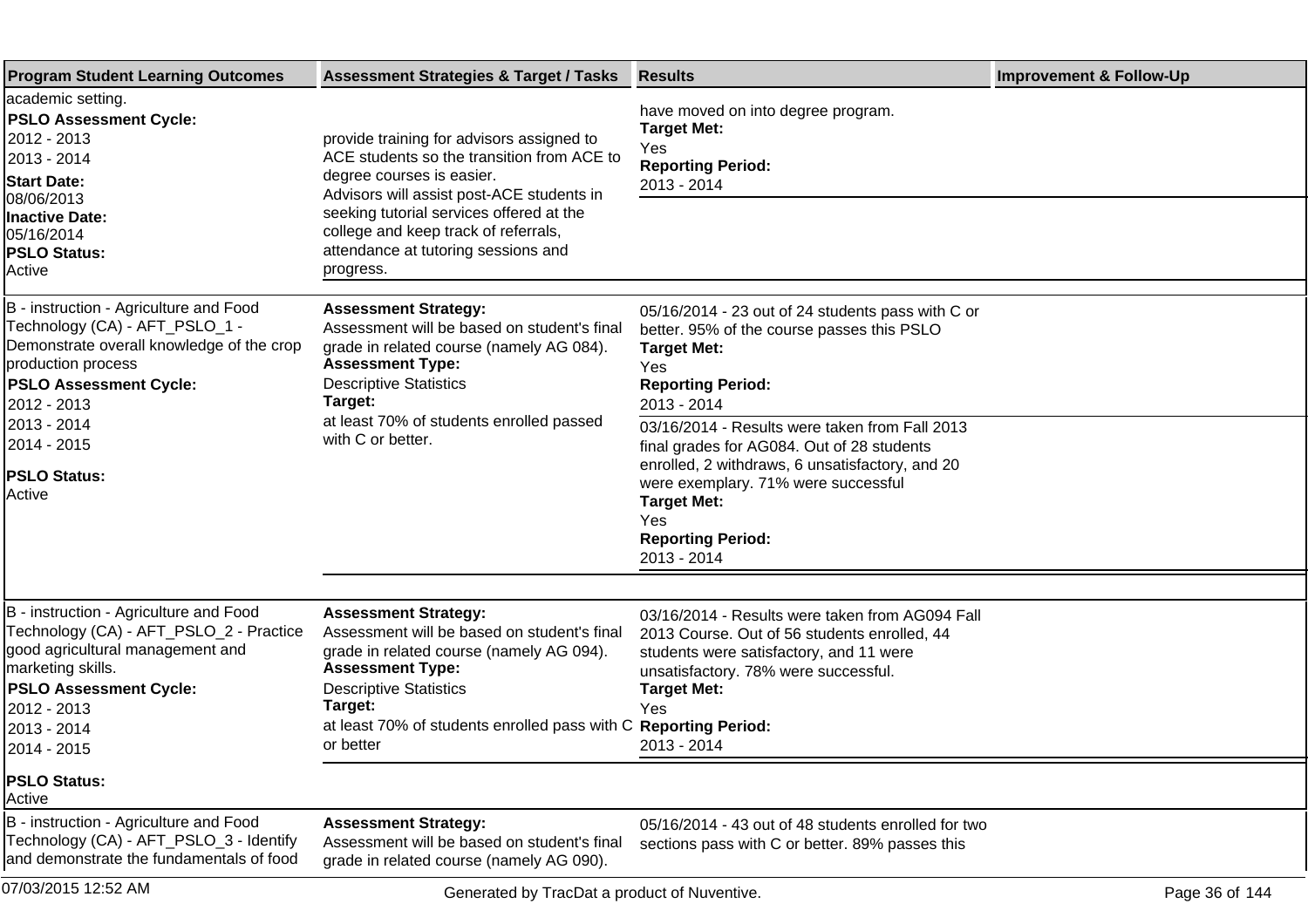| <b>Program Student Learning Outcomes</b>                                                                                                                                                                                                                                                                                                                                                                                                                                            | <b>Assessment Strategies &amp; Target / Tasks</b>                                                                                                                                                                                                           | <b>Results</b>                                                                                                                                                                                                                             | <b>Improvement &amp; Follow-Up</b> |
|-------------------------------------------------------------------------------------------------------------------------------------------------------------------------------------------------------------------------------------------------------------------------------------------------------------------------------------------------------------------------------------------------------------------------------------------------------------------------------------|-------------------------------------------------------------------------------------------------------------------------------------------------------------------------------------------------------------------------------------------------------------|--------------------------------------------------------------------------------------------------------------------------------------------------------------------------------------------------------------------------------------------|------------------------------------|
| processing, preparation techniques, the<br>relationship between the scientific principle<br>and cooking procedures.<br><b>PSLO Assessment Cycle:</b><br>2012 - 2013<br>2013 - 2014<br>2014 - 2015                                                                                                                                                                                                                                                                                   | <b>Assessment Type:</b><br><b>Descriptive Statistics</b><br>Target:<br>at least 70% of students enrolled pass with C<br>or better.                                                                                                                          | <b>PSLO</b><br><b>Target Met:</b><br>Yes<br><b>Reporting Period:</b><br>2013 - 2014                                                                                                                                                        |                                    |
| <b>PSLO Status:</b><br>Active                                                                                                                                                                                                                                                                                                                                                                                                                                                       |                                                                                                                                                                                                                                                             |                                                                                                                                                                                                                                            |                                    |
| B - instruction - Agriculture and Food<br>Technology (CA) - AFT_PSLO_4 - Identify<br>and demonstrate the basic skills and<br>principles of swine and poultry production<br>techniques, including breed selection, feed,<br>housing, management techniques and<br>animal health.<br><b>PSLO Assessment Cycle:</b><br>2012 - 2013<br>2013 - 2014<br>2014 - 2015                                                                                                                       | <b>Assessment Strategy:</b><br>Assessment will be based on student's final<br>grade in related course (namely AG 092).<br><b>Assessment Type:</b><br><b>Descriptive Statistics</b><br>Target:<br>at least 70% of students enrolled pass with C<br>or better | 07/20/2014 - 28 students enrolled and 24 out 28<br>were exemplary. 86% were successful.<br><b>Target Met:</b><br>Yes<br><b>Reporting Period:</b><br>2013 - 2014                                                                            |                                    |
| <b>PSLO Status:</b><br>Active                                                                                                                                                                                                                                                                                                                                                                                                                                                       |                                                                                                                                                                                                                                                             |                                                                                                                                                                                                                                            |                                    |
| B - instruction - Agriculture and Food<br><b>Assessment Strategy:</b><br>Technology (CA) - AFT_PSLO_6 - Identify<br>Assessment will be based on student's final<br>the proper use of land for agriculture<br>grade in related course (namely AG 088).<br>purposes, local ornamental, and turf<br><b>Assessment Type:</b><br>management.<br><b>Descriptive Statistics</b><br>Target:<br><b>PSLO Assessment Cycle:</b><br>at least 70% of students enrolled, pass with<br>2012 - 2013 | 05/16/2014 - 18 out of 20 students were<br>exemplary. 90% were successful with grade C or<br>better.<br><b>Target Met:</b><br>Yes<br><b>Reporting Period:</b><br>2013 - 2014                                                                                |                                                                                                                                                                                                                                            |                                    |
| 2013 - 2014<br>2014 - 2015<br><b>PSLO Status:</b><br>Active                                                                                                                                                                                                                                                                                                                                                                                                                         | C or better.                                                                                                                                                                                                                                                | 03/16/2014 - Results taken from Fall 2013 AG088<br>course. Out of 28 students enrolled, 22 were<br>satisfactory and 6 were unsatisfactory. 78% were<br>successful.<br><b>Target Met:</b><br>Yes<br><b>Reporting Period:</b><br>2013 - 2014 |                                    |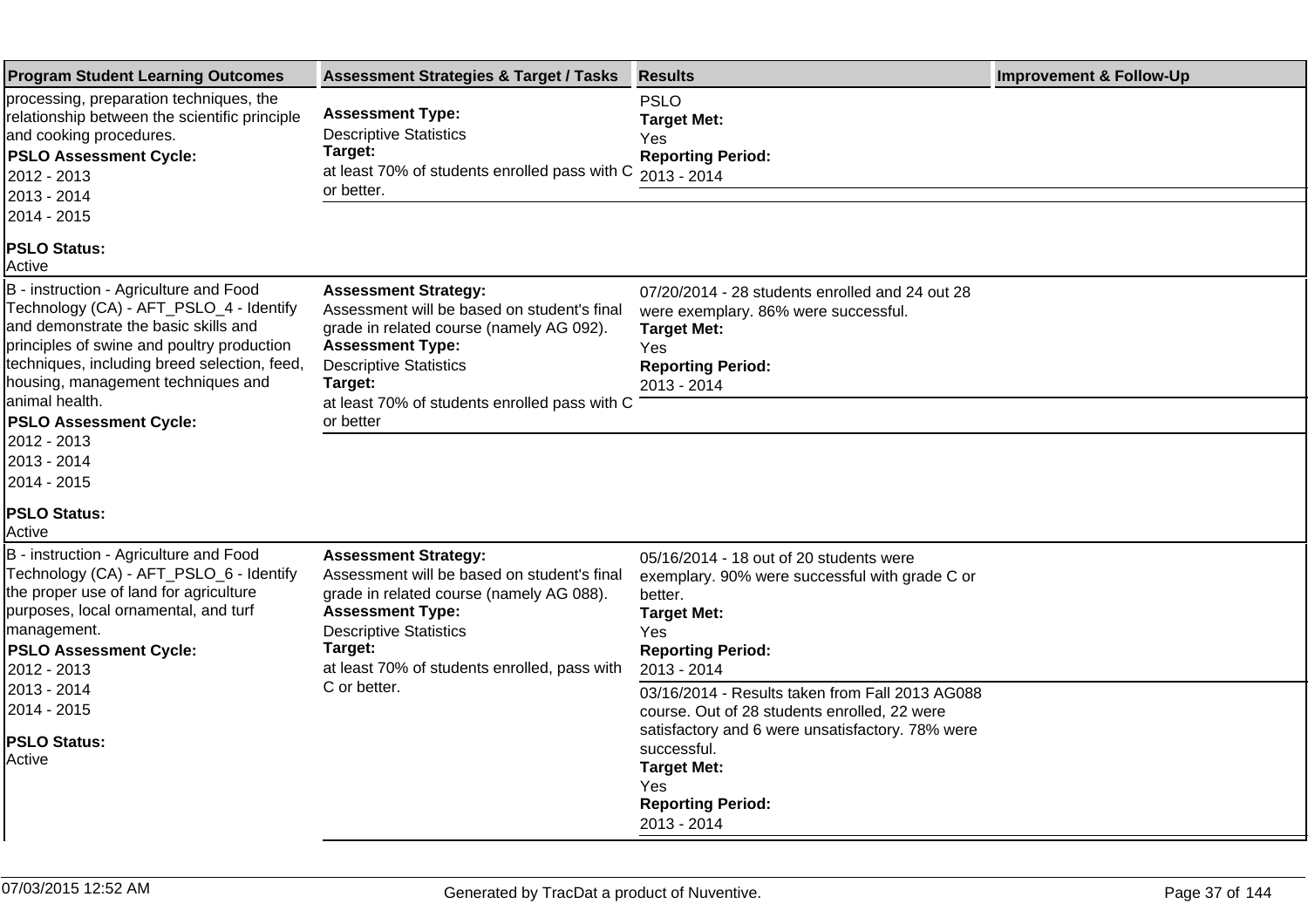| <b>Program Student Learning Outcomes</b>                                                                                                                                                                                                                                                                                                                                                    | <b>Assessment Strategies &amp; Target / Tasks</b>                                                                                                                                                                                     | <b>Results</b>                                                                                                                                                                                                                                                                                                     | <b>Improvement &amp; Follow-Up</b> |
|---------------------------------------------------------------------------------------------------------------------------------------------------------------------------------------------------------------------------------------------------------------------------------------------------------------------------------------------------------------------------------------------|---------------------------------------------------------------------------------------------------------------------------------------------------------------------------------------------------------------------------------------|--------------------------------------------------------------------------------------------------------------------------------------------------------------------------------------------------------------------------------------------------------------------------------------------------------------------|------------------------------------|
| B - instruction - Agriculture and Food<br>Technology (CA) - AFT_PSLO_7 - Able to<br>apply/exercise/practice overall abilities<br>gain/learn from all other courses in a<br>working environment.<br><b>PSLO Assessment Cycle:</b><br>2012 - 2013<br>2013 - 2014<br>2014 - 2015<br><b>PSLO Status:</b><br>Active                                                                              | <b>Assessment Strategy:</b><br>Assessment will be based on supervisors<br>evaluations and observations of the<br>student's performance.<br><b>Assessment Type:</b><br>Internship/Supervisor Evaluation<br>Target:<br>80% of the class | 07/20/2014 - 8 students enrolled and 100% were<br>exemplary<br><b>Target Met:</b><br>Yes<br><b>Reporting Period:</b><br>2013 - 2014<br>05/16/2014 - 24 out of 24 were sucessful with<br>grade C or better. 100% of the couse passess this<br>PSLO.<br><b>Target Met:</b><br><b>Yes</b><br><b>Reporting Period:</b> |                                    |
|                                                                                                                                                                                                                                                                                                                                                                                             |                                                                                                                                                                                                                                       | 2013 - 2014                                                                                                                                                                                                                                                                                                        |                                    |
| B - instruction - Bookkeeping (CA) -<br>BK_PSLO_1 - Demonstrate proper<br>bookkeeping techniques for a small<br>business.<br><b>PSLO Assessment Cycle:</b><br>2014 - 2015<br><b>Start Date:</b><br>08/18/2014<br><b>PSLO Status:</b>                                                                                                                                                        | <b>Assessment Strategy:</b><br>Have students practice with bookkeeping<br>worksheets and pass BK 095, BK 096, and<br>BU100 with a "C"<br><b>Assessment Type:</b><br>Exam/Quiz - Pre-Post<br>Target:<br>70%                            | 06/15/2014 - BK095=51%<br>BK096=76%<br>BU100=96%<br>Average=74%<br><b>Target Met:</b><br>Yes<br><b>Reporting Period:</b><br>2013 - 2014                                                                                                                                                                            |                                    |
| Active<br>B - instruction - Bookkeeping (CA) -<br><b>Assessment Strategy:</b><br>BK_PSLO_2 - Demonstrate general<br>Have students identify hardware and<br>computer competence and information<br>software components; practice skills in<br>technology literacy.<br>operating systems, Internet, email, word<br>processing, spreadsheet, and presentation<br><b>PSLO Assessment Cycle:</b> | 07/30/2014 - 77%<br><b>Target Met:</b><br>Yes<br><b>Reporting Period:</b><br>2013 - 2014                                                                                                                                              |                                                                                                                                                                                                                                                                                                                    |                                    |
| 2014 - 2015<br><b>Start Date:</b><br>08/18/2014<br><b>PSLO Status:</b><br>Active                                                                                                                                                                                                                                                                                                            | applications; and pass CA095 with a "C" or<br>better.<br><b>Assessment Type:</b><br>Exam/Quiz - In Course<br>Target:<br>70%                                                                                                           |                                                                                                                                                                                                                                                                                                                    |                                    |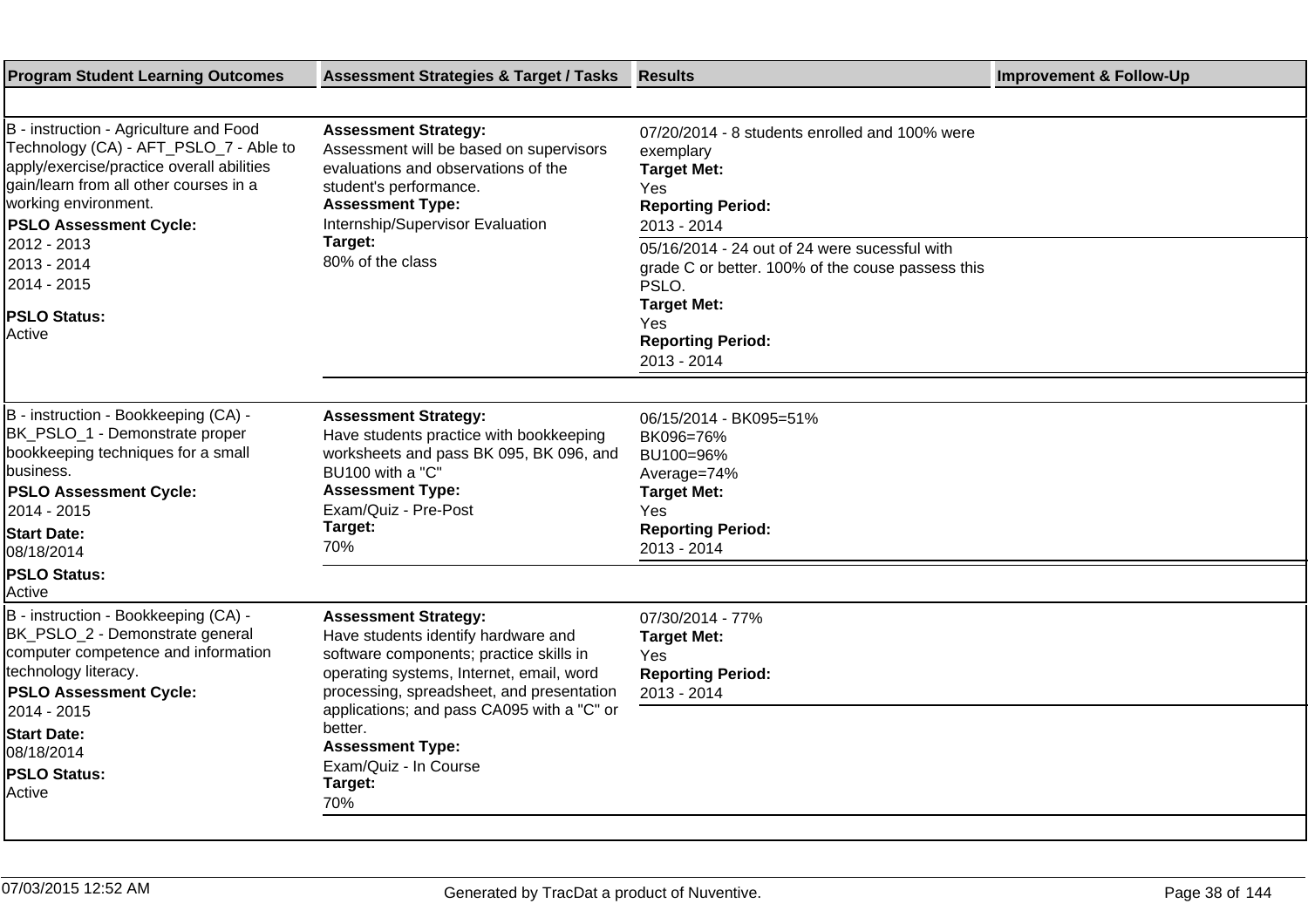| <b>Program Student Learning Outcomes</b>                                                                                                                                                                                              | <b>Assessment Strategies &amp; Target / Tasks</b>                                                                                                                                                                                                                                                                                                        | <b>Results</b>                                                                                                                                               | <b>Improvement &amp; Follow-Up</b> |
|---------------------------------------------------------------------------------------------------------------------------------------------------------------------------------------------------------------------------------------|----------------------------------------------------------------------------------------------------------------------------------------------------------------------------------------------------------------------------------------------------------------------------------------------------------------------------------------------------------|--------------------------------------------------------------------------------------------------------------------------------------------------------------|------------------------------------|
| B - instruction - Bookkeeping (CA) -<br>BK_PSLO_3 - Describe small business<br>management techniques.<br><b>PSLO Assessment Cycle:</b><br>2014 - 2015                                                                                 | <b>Assessment Strategy:</b><br>Have students practice creating and<br>presenting a business plan; demonstrate<br>business management techniques; and pass<br>BU 097 and BU100 with a "C" or better.                                                                                                                                                      | 07/30/2014 - 58%<br><b>Target Met:</b><br>No.<br><b>Reporting Period:</b><br>2013 - 2014                                                                     |                                    |
| <b>Start Date:</b><br>08/18/2014                                                                                                                                                                                                      | <b>Assessment Type:</b><br>Presentation/Performance<br>Target:                                                                                                                                                                                                                                                                                           |                                                                                                                                                              |                                    |
| <b>PSLO Status:</b><br><b>Active</b>                                                                                                                                                                                                  | 70%                                                                                                                                                                                                                                                                                                                                                      |                                                                                                                                                              |                                    |
| B - instruction - Bookkeeping (CA) -<br>BK_PSLO_4 - Communicate effectively in<br>English for business purposes.<br><b>PSLO Assessment Cycle:</b><br>2014 - 2015<br><b>Start Date:</b><br>08/18/2014<br><b>PSLO Status:</b><br>Active | <b>Assessment Strategy:</b><br>Have students practice communications<br>skills in reading, writing, speaking, and<br>emailing in business related issues; job<br>research, application, and interview process;<br>and pass ESL/BU095, ESL/BU096, SS100,<br>and BU100 with a "C" or better<br><b>Assessment Type:</b><br>Exam/Quiz - In Course<br>Target: | 07/30/2014 - ESL/BU095=68%<br>ESL/BU096=85%<br>SS100=71%<br>BU100=96%<br>Average=80%<br><b>Target Met:</b><br>Yes<br><b>Reporting Period:</b><br>2013 - 2014 |                                    |
|                                                                                                                                                                                                                                       | 70%                                                                                                                                                                                                                                                                                                                                                      |                                                                                                                                                              |                                    |
| B - instruction - Bookkeeping (CA) -<br>BK_PSLO_5 - Perform business<br>computations and apply logic as needed.<br><b>PSLO Assessment Cycle:</b><br>2014 - 2015                                                                       | <b>Assessment Strategy:</b><br>Have students demonstrate business math<br>skills by use of applications in banking,<br>merchandising, hotel industry, real estate,<br>and others; and pass BU098 and MS 095<br>with a "C" or better                                                                                                                      | 07/30/2014 - 79%<br><b>Target Met:</b><br>Yes<br><b>Reporting Period:</b><br>2013 - 2014                                                                     |                                    |
| <b>Start Date:</b><br>08/18/2014                                                                                                                                                                                                      | <b>Assessment Type:</b><br>Exam/Quiz - In Course                                                                                                                                                                                                                                                                                                         |                                                                                                                                                              |                                    |
| <b>PSLO Status:</b><br><b>Active</b>                                                                                                                                                                                                  | Target:<br>70%                                                                                                                                                                                                                                                                                                                                           |                                                                                                                                                              |                                    |
| B - instruction - Bookkeeping (CA)                                                                                                                                                                                                    | <b>Assessment Strategy:</b>                                                                                                                                                                                                                                                                                                                              | 07/30/2014 - BU095=70%                                                                                                                                       |                                    |
| BK_PSLO_6 - File documents properly and<br>use common office machines.                                                                                                                                                                | Have students identify and use common                                                                                                                                                                                                                                                                                                                    | BU100=96%                                                                                                                                                    |                                    |
| <b>PSLO Assessment Cycle:</b>                                                                                                                                                                                                         | office machines; create and use a filing<br>system; and pass BU095 and BU100 with a                                                                                                                                                                                                                                                                      | Average=83%<br><b>Target Met:</b>                                                                                                                            |                                    |
| 2014 - 2015                                                                                                                                                                                                                           | "C" or better<br><b>Assessment Type:</b>                                                                                                                                                                                                                                                                                                                 | Yes<br><b>Reporting Period:</b>                                                                                                                              |                                    |
| <b>Start Date:</b>                                                                                                                                                                                                                    |                                                                                                                                                                                                                                                                                                                                                          |                                                                                                                                                              |                                    |
| 07/03/2015 12:52 AM                                                                                                                                                                                                                   | Generated by TracDat a product of Nuventive.                                                                                                                                                                                                                                                                                                             |                                                                                                                                                              | Page 39 of 144                     |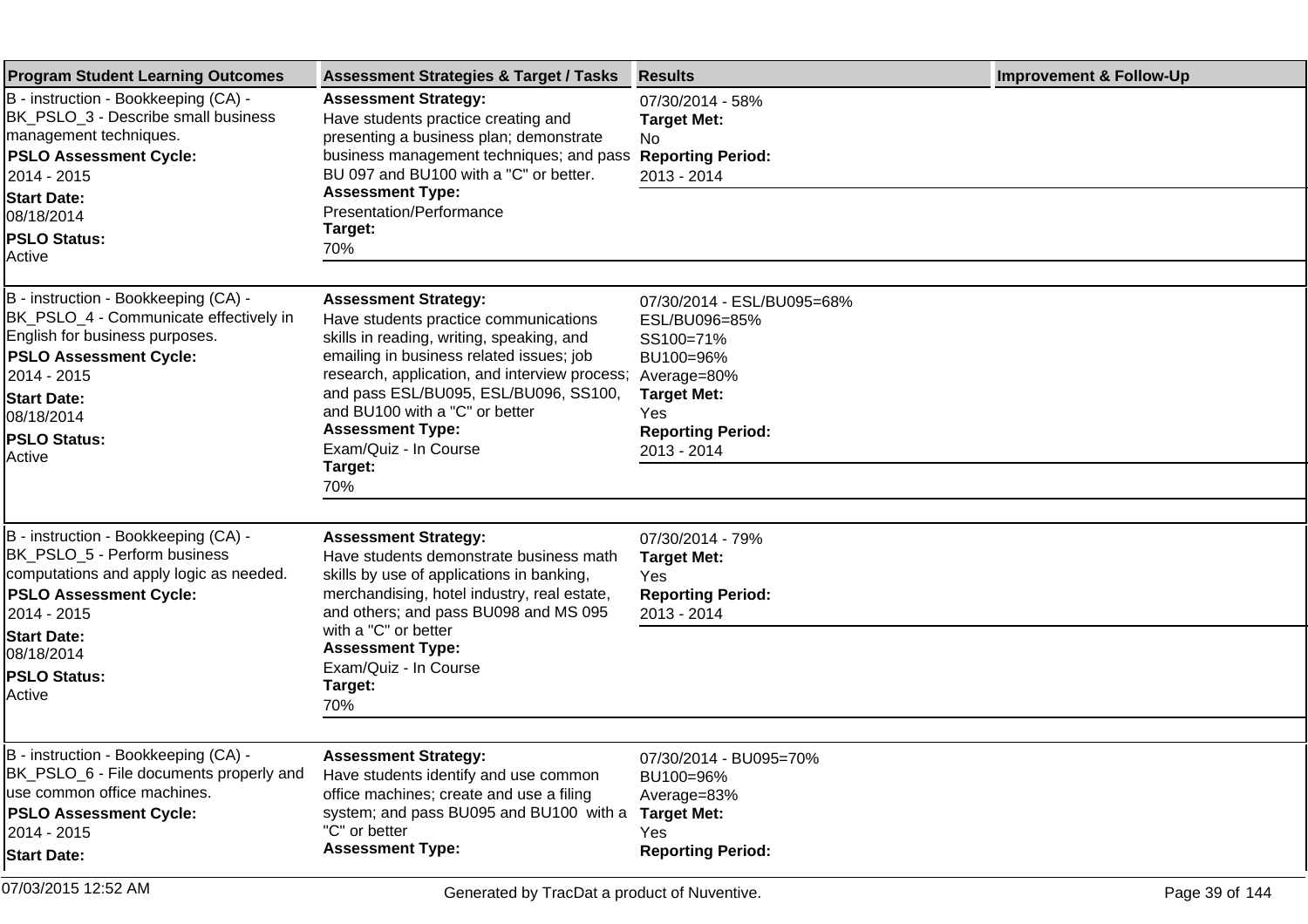| <b>Program Student Learning Outcomes</b>                                                                                                                                                                       | <b>Assessment Strategies &amp; Target / Tasks</b>                                                                                                                                                                           | <b>Results</b>                                                                                                                                                | <b>Improvement &amp; Follow-Up</b> |
|----------------------------------------------------------------------------------------------------------------------------------------------------------------------------------------------------------------|-----------------------------------------------------------------------------------------------------------------------------------------------------------------------------------------------------------------------------|---------------------------------------------------------------------------------------------------------------------------------------------------------------|------------------------------------|
| 08/08/2014                                                                                                                                                                                                     |                                                                                                                                                                                                                             | 2013 - 2014                                                                                                                                                   |                                    |
| <b>PSLO Status:</b><br><b>Active</b>                                                                                                                                                                           | Exam/Quiz - In Course<br>Target:<br>70%                                                                                                                                                                                     |                                                                                                                                                               |                                    |
|                                                                                                                                                                                                                |                                                                                                                                                                                                                             |                                                                                                                                                               |                                    |
| B - instruction - Cabinet Making (CA) -<br>PSLO 1 - Identify safety and occupational<br>health requirements in the<br>Cabinetmaking/Furniture making industry.<br><b>PSLO Assessment Cycle:</b><br>2013 - 2014 | <b>Assessment Strategy:</b><br>Instructor will check for PPE requirements<br>from a safety check list.<br><b>Assessment Type:</b><br>Presentation/Performance<br>Target:                                                    | 10/27/2014 - 34 out of 36 or 94% students got "C"<br>or better as their final grade.<br><b>Target Met:</b><br>Yes<br><b>Reporting Period:</b><br>2013 - 2014  |                                    |
| <b>Start Date:</b><br>08/19/2013                                                                                                                                                                               | All students must score 70% or get a "C"<br>grade.                                                                                                                                                                          |                                                                                                                                                               |                                    |
| <b>Inactive Date:</b><br>05/20/2014<br><b>PSLO Status:</b><br><b>Active</b>                                                                                                                                    |                                                                                                                                                                                                                             |                                                                                                                                                               |                                    |
| B - instruction - Cabinet Making (CA) -<br>PSLO 2 - Use specified hand and power<br>tools competently in making products to<br>given specifications.<br><b>PSLO Assessment Cycle:</b><br>2013 - 2014           | <b>Assessment Strategy:</b><br>Instructor will check if students use the right<br>tools for a given task.<br><b>Assessment Type:</b><br>Presentation/Performance<br>Target:<br>All students must achieved at least 70% or a | 10/27/2014 - 10 out of 10 or 100% students got<br>"C" or better as their final grade.<br><b>Target Met:</b><br>Yes<br><b>Reporting Period:</b><br>2013 - 2014 |                                    |
| <b>Start Date:</b><br>08/19/2013                                                                                                                                                                               | "C" grade.                                                                                                                                                                                                                  |                                                                                                                                                               |                                    |
| <b>Inactive Date:</b><br>05/20/2014<br><b>PSLO Status:</b><br> Active                                                                                                                                          |                                                                                                                                                                                                                             |                                                                                                                                                               |                                    |
| B - instruction - Cabinet Making (CA) -<br>PSLO 3 - Demonstrate competence in<br>complete production process from plans to<br>final finishing.<br><b>PSLO Assessment Cycle:</b><br>2014 - 2015                 | <b>Assessment Strategy:</b><br>Instructor will check students finished project "C" or better as their final grade.<br>using a rubric.<br><b>Assessment Type:</b><br>Presentation/Performance<br>Target:                     | 10/27/2014 - 11 out of 11 or 100% students got<br><b>Target Met:</b><br>Yes<br><b>Reporting Period:</b><br>2013 - 2014                                        |                                    |
| <b>Start Date:</b>                                                                                                                                                                                             | All students must at least get 70% or a "C"                                                                                                                                                                                 |                                                                                                                                                               |                                    |
| 08/18/2014<br>Inactive Date:<br>05/20/2015<br><b>PSLO Status:</b>                                                                                                                                              | grade.                                                                                                                                                                                                                      |                                                                                                                                                               |                                    |
| 07/03/2015 12:52 AM                                                                                                                                                                                            | Generated by TracDat a product of Nuventive.                                                                                                                                                                                |                                                                                                                                                               | Page 40 of 144                     |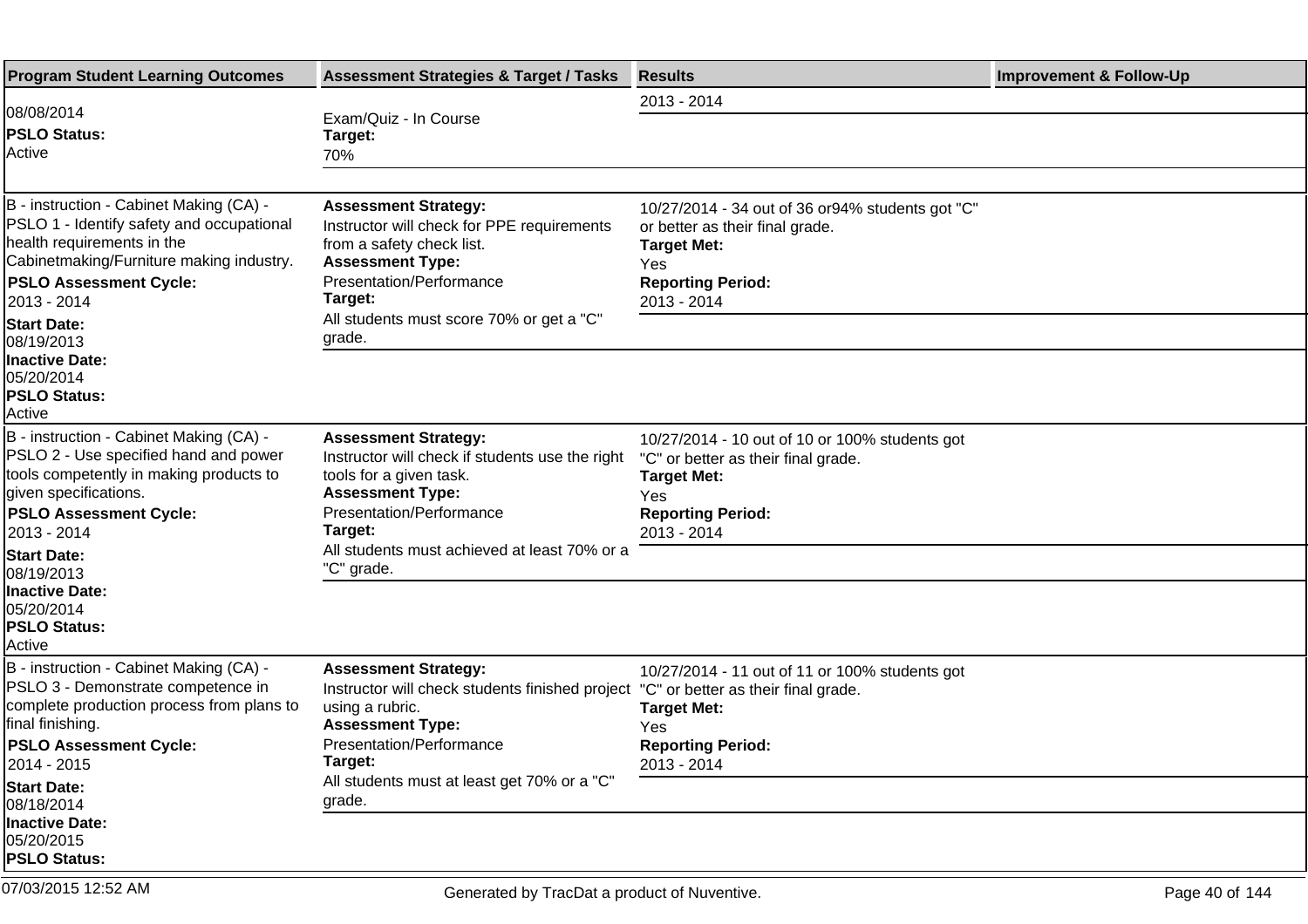| <b>Program Student Learning Outcomes</b>                                                                                                                                                                                                                                                   | <b>Assessment Strategies &amp; Target / Tasks</b>                                                                                                                                                                                                                                                                                                                              | <b>Results</b>                                                                                                                                                                                                                                                                                                                                   | <b>Improvement &amp; Follow-Up</b> |
|--------------------------------------------------------------------------------------------------------------------------------------------------------------------------------------------------------------------------------------------------------------------------------------------|--------------------------------------------------------------------------------------------------------------------------------------------------------------------------------------------------------------------------------------------------------------------------------------------------------------------------------------------------------------------------------|--------------------------------------------------------------------------------------------------------------------------------------------------------------------------------------------------------------------------------------------------------------------------------------------------------------------------------------------------|------------------------------------|
| <b>IActive</b><br>B - instruction - Cabinet Making (CA) -<br>PSLO 4 - Interpret information from<br>blueprints or drawings.<br><b>PSLO Assessment Cycle:</b><br>2014 - 2015 <br><b>Start Date:</b><br>08/18/2014<br><b>Inactive Date:</b><br>05/20/2015<br><b>PSLO Status:</b>             | <b>Assessment Strategy:</b><br>Instructor will check students work/project if<br>they follow exactly whats put on the<br>drawings.<br><b>Assessment Type:</b><br>Presentation/Performance<br>Target:<br>All students must at least get 70% or a "C"<br>grade.                                                                                                                  | 10/27/2014 - 11 out of 11 or 100% students got<br>"C" or better as their final grade.<br><b>Target Met:</b><br><b>Yes</b><br><b>Reporting Period:</b><br>2013 - 2014                                                                                                                                                                             |                                    |
| Active<br>B - instruction - Cabinet Making (CA) -<br>PSLO 5 - Participate in the<br>Cabinetmaking/Furniture making trade.<br><b>PSLO Assessment Cycle:</b><br>2014 - 2015 <br><b>Start Date:</b><br>08/18/2014<br><b>Inactive Date:</b><br>05/20/2015<br><b>PSLO Status:</b><br>Active     | <b>Assessment Strategy:</b><br>Instructor will check students finished<br>projects, participation, attitude, and<br>punctuality.<br><b>Assessment Type:</b><br>Project-Group<br>Target:<br>All students must at least get 70% or a "C".                                                                                                                                        | 10/27/2014 - 10 out of 10 or 100% students got<br>"C" or better as their final grade.<br><b>Target Met:</b><br>Yes<br><b>Reporting Period:</b><br>2013 - 2014                                                                                                                                                                                    |                                    |
| B - instruction - Carpentry (CA) - PSLO 1 -<br>Identify safety and occupational health<br>requirements in the carpentry trade.<br><b>PSLO Assessment Cycle:</b><br>2013 - 2014<br><b>Start Date:</b><br>08/19/2013<br><b>Inactive Date:</b><br>05/20/2014<br><b>PSLO Status:</b><br>Active | <b>Assessment Strategy:</b><br>Instructor will observe students during<br>practical/hands-on exercises that students<br>use the proper Personal Protective<br>Equipment (PPE) at all times using a safety<br>check list.<br><b>Assessment Type:</b><br>Presentation/Performance<br>Target:<br>All students registered in this program must<br>at least score 70% or get a "C". | 05/12/2014 - 12 out of 14 students or 86% got a<br>"C" or better in wearing the right personal<br>protective equipment (PPE) like safety helmet,<br>safety mask, safety gloves, safety glasses, safety<br>shoes, proper clothing, and etc. during hands-on<br>practices.<br><b>Target Met:</b><br>Yes<br><b>Reporting Period:</b><br>2013 - 2014 |                                    |
| B - instruction - Carpentry (CA) - PSLO 3 -<br>Perform basic hand skills in constructing<br>projects to given specifications.<br>07/03/2015 12:52 AM                                                                                                                                       | <b>Assessment Strategy:</b><br>Instructor will check the student's finished<br>product if they follow all the specifications<br>given.<br>Generated by TracDat a product of Nuventive.                                                                                                                                                                                         | 05/12/2014 - 7 out of 8 students or 88% got a "C"<br>or better in estimating materials needed for floors,<br>walls, ceilings, and roofs from a set of blueprints.                                                                                                                                                                                | Page 41 of 144                     |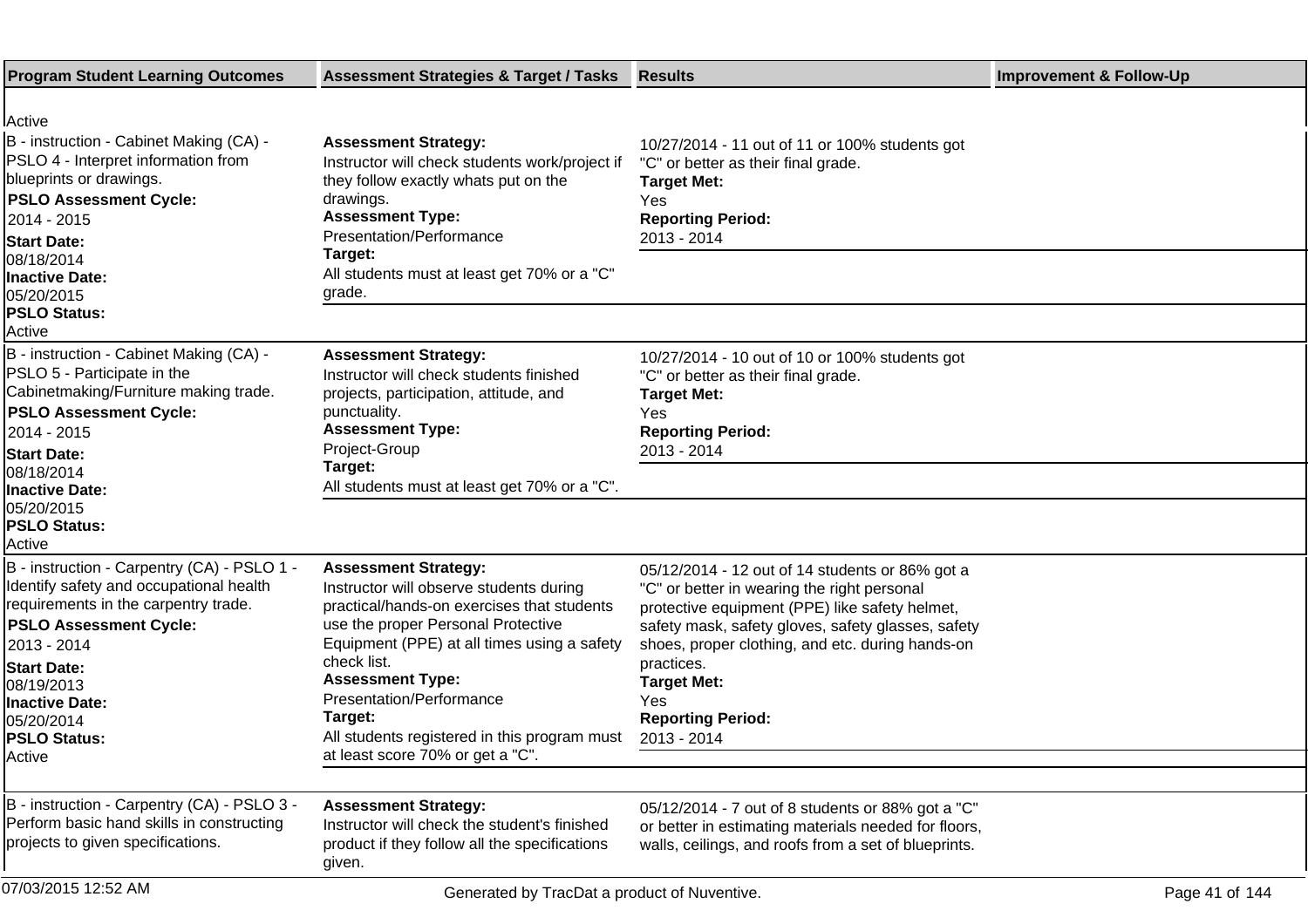| <b>Program Student Learning Outcomes</b>                                                                                                                                                                                                                                                             | <b>Assessment Strategies &amp; Target / Tasks</b>                                                                                                                                                                                                                                                                                                                                    | <b>Results</b>                                                                                                                                                                                                                                              | <b>Improvement &amp; Follow-Up</b> |
|------------------------------------------------------------------------------------------------------------------------------------------------------------------------------------------------------------------------------------------------------------------------------------------------------|--------------------------------------------------------------------------------------------------------------------------------------------------------------------------------------------------------------------------------------------------------------------------------------------------------------------------------------------------------------------------------------|-------------------------------------------------------------------------------------------------------------------------------------------------------------------------------------------------------------------------------------------------------------|------------------------------------|
| <b>PSLO Assessment Cycle:</b><br>2013 - 2014<br><b>Start Date:</b><br>08/19/2013<br>Inactive Date:<br>05/20/2014<br><b>PSLO Status:</b><br>Active                                                                                                                                                    | <b>Assessment Type:</b><br>Project-Individual<br>Target:<br>All students registered in this program must<br>at least get 70% or obtain a grade of at least<br>a "C".                                                                                                                                                                                                                 | <b>Target Met:</b><br>Yes<br><b>Reporting Period:</b><br>2013 - 2014                                                                                                                                                                                        |                                    |
| B - instruction - Carpentry (CA) - PSLO 5 -<br>Participate in the construction industry.<br><b>PSLO Assessment Cycle:</b><br>2013 - 2014<br><b>PSLO Status:</b><br>Active                                                                                                                            | <b>Assessment Strategy:</b><br>Instructor will assess students finished<br>project that it meets all required<br>specifications.<br><b>Assessment Type:</b><br>Project-Group<br>Target:<br>All students registered in this program must<br>at least get a score of 70% or a "C" grade.                                                                                               | 10/27/2014 - 7 out of 8 students or 88% got a "C"<br>or better in laying concrete hollow blocks.<br><b>Target Met:</b><br>Yes<br><b>Reporting Period:</b><br>2013 - 2014                                                                                    |                                    |
| B - instruction - Community Health Services<br>(CA) - PSLO 4 - Demonstrate proper CPR<br>and First Aid Techniques<br><b>PSLO Assessment Cycle:</b><br>2013 - 2014<br><b>Start Date:</b><br>01/06/2014<br><b>Inactive Date:</b><br>05/15/2014<br><b>PSLO Status:</b><br><b>Active</b>                 | <b>Assessment Strategy:</b><br>Students after taking the course CHS 241<br>will pass a certification training in CPR and<br>First Aid provided by the Red Cross or the<br>Yap State Memorial Hospital.<br><b>Assessment Type:</b><br>Internship/Supervisor Evaluation<br>Target:<br>100% of the students who passed the CHS<br>241 must be certified CPR and First Aid<br>Providers. | 11/03/2014 - Of the 3 students who passed the<br>course, 2 opted to take the certification training in<br>CPR and First Aid by the Red Cross. Both of<br>them passed (2/2 or 100%).<br><b>Target Met:</b><br>Yes<br><b>Reporting Period:</b><br>2013 - 2014 |                                    |
| B - instruction - Community Health Services<br>(CA) - PSLO 3 and PSLO 6 - Describe<br>common health problems in both children<br>Jand adults<br>Demonstrate ability to care for newborn<br>babies and mothers using standard<br>maternity techniques<br><b>PSLO Assessment Cycle:</b><br>2013 - 2014 | <b>Assessment Strategy:</b><br>Final Exam that covers the topics from the<br>beginning up to the last and practical exam<br>on taking, recording and interpreting vital<br>signs correctly.<br><b>Assessment Type:</b><br>Exam/Quiz - In Course<br>Target:<br>At least 80% of the students get a grade of C                                                                          | 06/02/2014 - 100% (4 out of 4 students) got a<br>grade of C and up in their Final grade. 2 got C and<br>2 got B. Avergae final exam is 81%.<br><b>Target Met:</b><br>Yes<br><b>Reporting Period:</b><br>2013 - 2014                                         |                                    |
| 07/03/2015 12:52 AM                                                                                                                                                                                                                                                                                  | Generated by TracDat a product of Nuventive.                                                                                                                                                                                                                                                                                                                                         |                                                                                                                                                                                                                                                             | Page 42 of 144                     |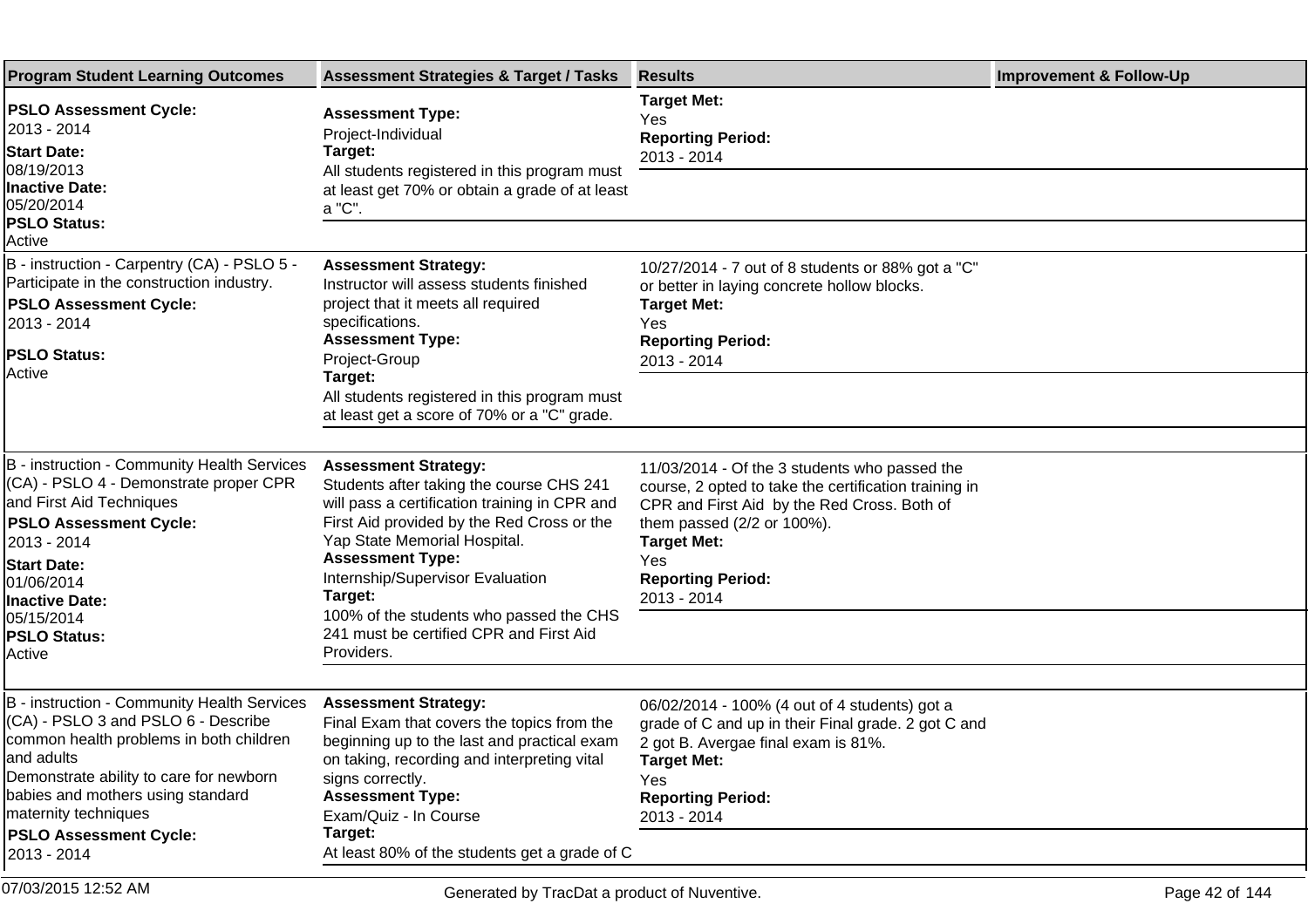| <b>Program Student Learning Outcomes</b>                                                                                                                                                                                     | <b>Assessment Strategies &amp; Target / Tasks</b>                                                                                                                                                                                            | <b>Results</b>                                                                                                                                                                         | <b>Improvement &amp; Follow-Up</b> |
|------------------------------------------------------------------------------------------------------------------------------------------------------------------------------------------------------------------------------|----------------------------------------------------------------------------------------------------------------------------------------------------------------------------------------------------------------------------------------------|----------------------------------------------------------------------------------------------------------------------------------------------------------------------------------------|------------------------------------|
| <b>Start Date:</b>                                                                                                                                                                                                           | and up.                                                                                                                                                                                                                                      |                                                                                                                                                                                        |                                    |
| 01/06/2014<br><b>Inactive Date:</b><br>05/15/2014<br><b>PSLO Status:</b><br>Active                                                                                                                                           |                                                                                                                                                                                                                                              |                                                                                                                                                                                        |                                    |
| B - instruction - Construction Electricity (CA)<br>- CE_PSLO_1.1 - Practice safety and<br>occupational health procedures in the work<br>place.<br><b>PSLO Assessment Cycle:</b><br>2012 - 2013<br>2013 - 2014<br>2014 - 2015 | <b>Task Name:</b><br><b>Safety Practices</b><br><b>Task Description:</b><br>Using instructor's safety matrix during their<br>practical activities, students will be assessed<br>accordingly on how they practice safety in<br>the workplace. | 12/14/2013 - In Fall 2013, 16 out of 20 students or<br>80% got a grade of "C" or better in this PSLO.<br><b>Target Met:</b><br>Yes<br><b>Reporting Period:</b><br>2013 - 2014          |                                    |
| <b>Start Date:</b><br>08/20/2012<br>Inactive Date:<br>05/08/2015<br><b>PSLO Status:</b><br>Active                                                                                                                            |                                                                                                                                                                                                                                              |                                                                                                                                                                                        |                                    |
| B - instruction - Construction Electricity (CA)<br>- CE_PSLO_2.1 - Use electricity hand and<br>power tools competently.<br><b>PSLO Assessment Cycle:</b><br>2012 - 2013<br>2013 - 2014<br>2014 - 2015                        | <b>Assessment Strategy:</b><br>Student will perform actual circuit<br>construction on the circuit board following<br>the given procedures and proper use of<br>tools.<br><b>Assessment Type:</b><br>Presentation/Performance                 | 12/14/2013 - In Fall 2013, 16 out of 18 students or<br>89% got a grade of "C" or better in this PSLO.<br><b>Target Met:</b><br>Yes<br><b>Reporting Period:</b><br>2013 - 2014          |                                    |
| <b>Start Date:</b><br>08/20/2012<br>Inactive Date:<br>05/08/2015<br><b>PSLO Status:</b><br>Active                                                                                                                            | Target:<br>70% of students in CA Construction<br>Electricity should atleast have a grade of "C"<br>or better.                                                                                                                                |                                                                                                                                                                                        |                                    |
| B - instruction - Construction Electricity (CA) Assessment Strategy:<br>- CE_PSLO_3.1 - Test electrical equipment.<br><b>PSLO Assessment Cycle:</b><br>2012 - 2013<br>2013 - 2014                                            | Measure electrical circuit parameters using<br>multimeter and other related electrical/<br>electronic test equipment.<br><b>Assessment Type:</b><br>Presentation/Performance<br>Target:                                                      | 05/06/2014 - In Spring 2014, 14 out of 15 students<br>or 93% got a grade of "C" or better in this PSLO.<br><b>Target Met:</b><br><b>Yes</b><br><b>Reporting Period:</b><br>2013 - 2014 |                                    |
| 07/03/2015 12:52 AM                                                                                                                                                                                                          | Generated by TracDat a product of Nuventive.                                                                                                                                                                                                 |                                                                                                                                                                                        | Page 43 of 144                     |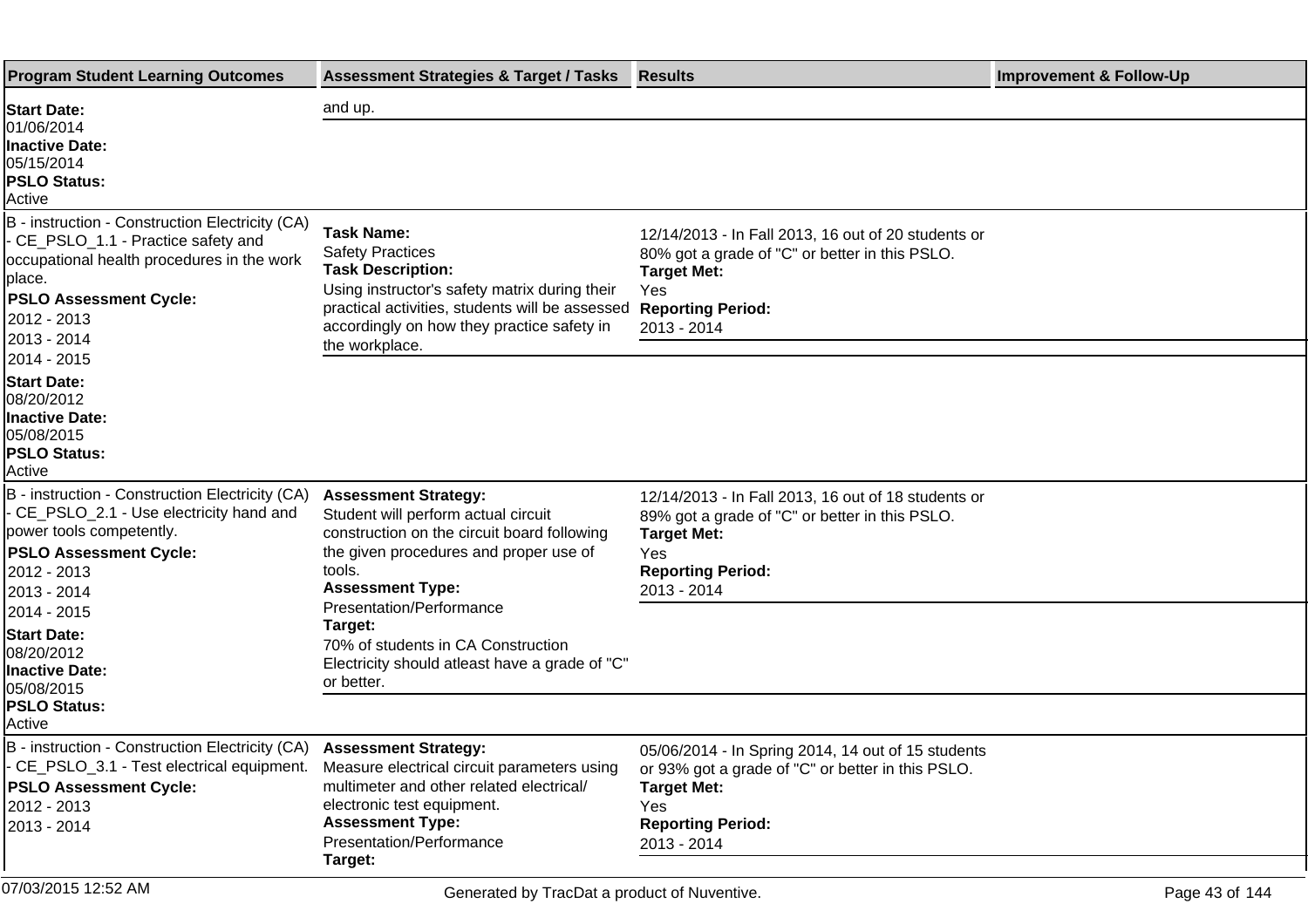| <b>Program Student Learning Outcomes</b>                                                                                                                                                | <b>Assessment Strategies &amp; Target / Tasks</b>                                                                                                                                                                | <b>Results</b>                                                                                                                                                                  | <b>Improvement &amp; Follow-Up</b> |
|-----------------------------------------------------------------------------------------------------------------------------------------------------------------------------------------|------------------------------------------------------------------------------------------------------------------------------------------------------------------------------------------------------------------|---------------------------------------------------------------------------------------------------------------------------------------------------------------------------------|------------------------------------|
| 2014 - 2015<br><b>Start Date:</b><br>08/20/2012<br><b>Inactive Date:</b><br>05/08/2015<br><b>PSLO Status:</b>                                                                           | 70% of students in CA Construction<br>Electricity should atleast have a grade of "C"<br>or better.                                                                                                               | 12/14/2013 - In Fall 2013 18 out of 19 students or<br>95% got a grade of "C" or better in this PSLO.<br><b>Target Met:</b><br>Yes<br><b>Reporting Period:</b><br>2013 - 2014    |                                    |
| Active                                                                                                                                                                                  |                                                                                                                                                                                                                  |                                                                                                                                                                                 |                                    |
| B - instruction - Construction Electricity (CA)<br>- CE_PSLO_4.1 - Interpret schematic wiring<br>diagrams and waveforms.<br><b>PSLO Assessment Cycle:</b><br>2012 - 2013<br>2013 - 2014 | <b>Assessment Strategy:</b><br>Actual/visual reading and circuit<br>interpretation of schematic symbols used in<br>the electrical diagrams.<br><b>Assessment Type:</b><br>Presentation/Performance               | 12/14/2013 - In Fall 2013, 13 out of 14 students or<br>93% got a grade of "C" or better in this PSLO.<br><b>Target Met:</b><br>Yes<br><b>Reporting Period:</b><br>2013 - 2014   |                                    |
| 2014 - 2015<br><b>Start Date:</b><br>08/20/2012<br><b>Inactive Date:</b>                                                                                                                | Target:<br>70% of students in CA Construction<br>Electricity should atleast have a grade of "C"<br>or better.                                                                                                    |                                                                                                                                                                                 |                                    |
| 05/08/2015<br><b>PSLO Status:</b><br>Active                                                                                                                                             |                                                                                                                                                                                                                  |                                                                                                                                                                                 |                                    |
| B - instruction - Construction Electricity (CA)<br>- CE_PSLO_5.1 - Determine the amount of<br>load per circuit.<br><b>PSLO Assessment Cycle:</b><br>2012 - 2013<br>2013 - 2014          | <b>Assessment Strategy:</b><br>Calculate branch circuit and load per circuit<br>to determine wire size and ampacity and<br>should be based on the provision/regulation<br>of the NEC.<br><b>Assessment Type:</b> | 05/06/2014 - In Spring 2014, 11 out of 12 students<br>or 92% got a grade of "C" or better in this PSLO.<br><b>Target Met:</b><br>Yes<br><b>Reporting Period:</b><br>2013 - 2014 |                                    |
| 2014 - 2015<br><b>Start Date:</b><br>08/20/2012<br><b>Inactive Date:</b><br>05/08/2015<br><b>PSLO Status:</b>                                                                           | Exam/Quiz - In Course<br>Target:<br>70% of students in CA Construction<br>Electricity should atleast have a grade of "C"<br>or better.                                                                           | 12/14/2013 - In Fall 2013, 14 out of 16 students or<br>88% got a grade of "C" or better in this PSLO.<br><b>Target Met:</b><br>Yes<br><b>Reporting Period:</b><br>2013 - 2014   |                                    |
| Active                                                                                                                                                                                  |                                                                                                                                                                                                                  |                                                                                                                                                                                 |                                    |
| B - instruction - Construction Electricity (CA)<br>- CE_PSLO_6.1 - Install residential wiring<br>circuits according to given specification and<br>plan.                                 | <b>Assessment Strategy:</b><br>Actual installation and practices used in<br>residential wiring and<br>proper use of different wiring methods and<br>fixtures in the installation.                                | 05/06/2014 - In Spring 2014, 10 out of 13 students<br>or 77% got a grade of "C" or better in this PSLO.<br><b>Target Met:</b><br>Yes<br><b>Reporting Period:</b>                |                                    |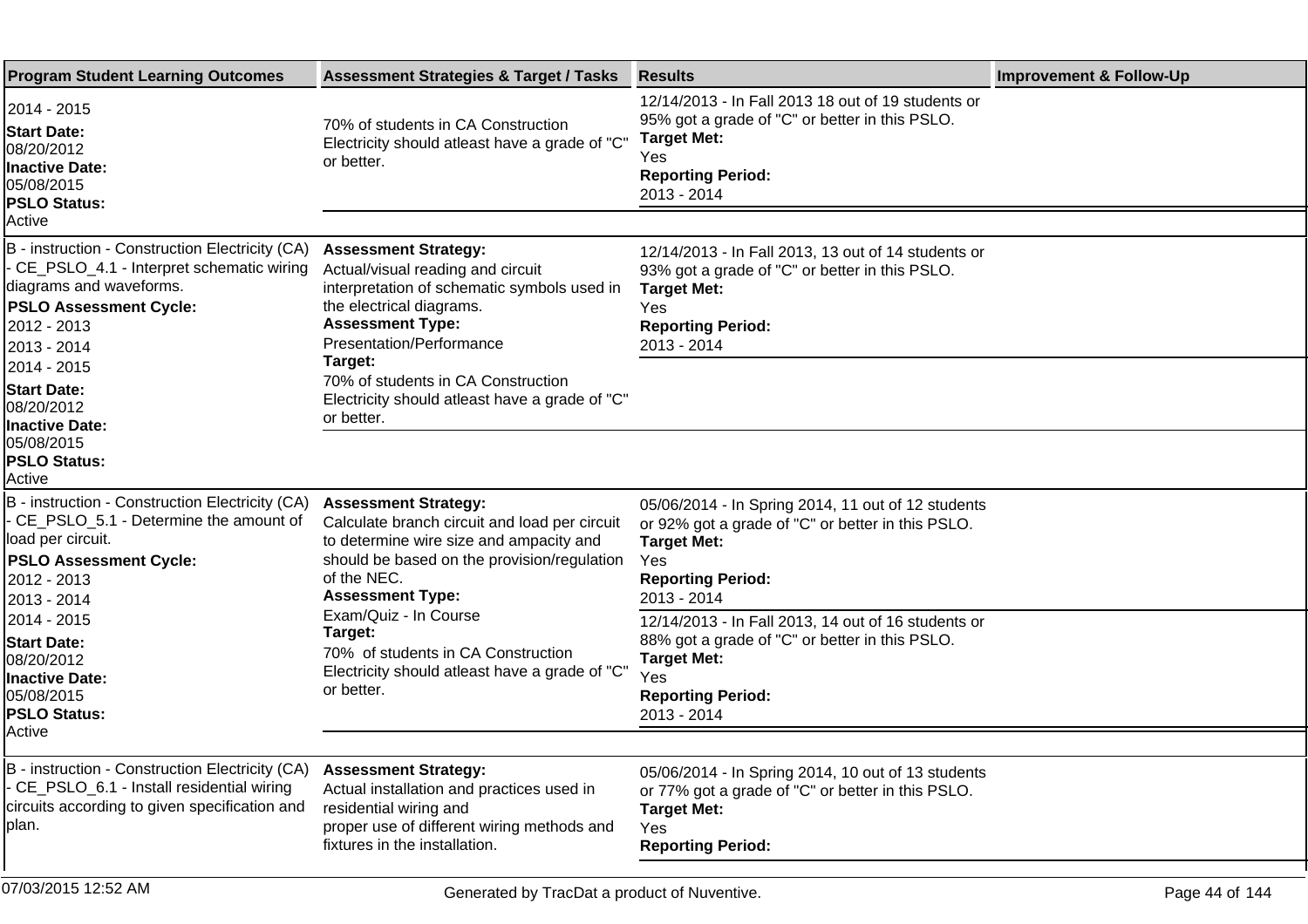| <b>Program Student Learning Outcomes</b>                                                                                                                                                                                                                                             | <b>Assessment Strategies &amp; Target / Tasks</b>                                                                                                                                                                                                                                                                                                                                                                                                                                                                                     | <b>Results</b>                                                                                                                                                                                                                                                                                                                                                                                                                                                                                                       | <b>Improvement &amp; Follow-Up</b>                                                                                                                                                                                                                                                                                                                                       |
|--------------------------------------------------------------------------------------------------------------------------------------------------------------------------------------------------------------------------------------------------------------------------------------|---------------------------------------------------------------------------------------------------------------------------------------------------------------------------------------------------------------------------------------------------------------------------------------------------------------------------------------------------------------------------------------------------------------------------------------------------------------------------------------------------------------------------------------|----------------------------------------------------------------------------------------------------------------------------------------------------------------------------------------------------------------------------------------------------------------------------------------------------------------------------------------------------------------------------------------------------------------------------------------------------------------------------------------------------------------------|--------------------------------------------------------------------------------------------------------------------------------------------------------------------------------------------------------------------------------------------------------------------------------------------------------------------------------------------------------------------------|
| <b>PSLO Assessment Cycle:</b><br>2012 - 2013<br>2013 - 2014<br>2014 - 2015 <br><b>Start Date:</b><br>08/20/2012<br><b>Inactive Date:</b><br>05/08/2015<br><b>PSLO Status:</b><br>Active                                                                                              | <b>Assessment Type:</b><br>Presentation/Performance<br>Target:<br>70% of the students in CA Construction<br>Electricity should atleast have a grade of "C"<br>or better.                                                                                                                                                                                                                                                                                                                                                              | 2013 - 2014                                                                                                                                                                                                                                                                                                                                                                                                                                                                                                          |                                                                                                                                                                                                                                                                                                                                                                          |
| B - instruction - Electronic Engineering<br>Technology (CA) - PSLO3 - 3. Interpret<br>schematic diagrams and waveforms.<br><b>PSLO Assessment Cycle:</b><br>2014 - 2015<br><b>Start Date:</b><br>08/22/2014<br>Inactive Date:<br>05/22/2015<br><b>PSLO Status:</b><br>Active         | <b>Task Name:</b><br>Intepreting symbols, schematic, diagrams,<br>and waveforms<br><b>Task Description:</b><br>Using embedded questions on mid term and<br>final exams, students knowledge on<br>electronic symbols, labels, and circuit<br>schematic were assessed and students<br>knowledge on interpreting various electrical<br>waveforms including sine, sawtooth, square,<br>pulsating DC, in-phase and out-of-phase<br>waveforms, leading and lagging waveforms,<br>and the magnitudes of the waveforms were<br>also assessed. | 07/31/2014 - 20 students were assessed on the<br>following performances:<br>1. Interpreting schematic symbols, 18 out of 20<br>students achieved a grade of 70% or better.<br>2. Interpreting/reading waveforms on the<br>oscilloscope, 13 out of 20 students achieved a<br>grade of 70% or better. Although there is a slight<br>improvement of 15% as compared to last<br>assessment result, but it does not meet the target<br>$(70\%)$ .<br><b>Target Met:</b><br>No.<br><b>Reporting Period:</b><br>2013 - 2014 | 07/31/2014 - Continue with the<br>teaching strategy as suggested.<br>One of the contributing factor of not<br>meeting the target is due to the low<br>performance of students because of<br>absenteeism and lack of study or<br>practice.<br>Encourage students to participate<br>actively in tutoring sessions as<br>designed and offered by the<br>electronic program. |
| B - instruction - Electronic Engineering<br>Technology (CA) - PSLO4 - 4. Build<br>electronic projects to a given specification.<br><b>PSLO Assessment Cycle:</b><br>2013 - 2014<br><b>Start Date:</b><br>08/27/2013<br>Inactive Date:<br>07/21/2014<br><b>PSLO Status:</b><br>Active | <b>Task Name:</b><br><b>Soldering Project</b><br><b>Task Description:</b><br>Given description of project and instructions,<br>students will build an electronic device<br>known as a shift register circuit. There are 4<br>parts:<br>Part 1: Parts check<br>Part 2: Component identification<br>Part 3: Assembly<br>Part 4: Testing.<br>Through the project, students learned<br>identifying parts, testing component using<br>multimeter, interpreting circuit schematic and                                                       | 07/30/2014 - 35 out of 36 students achieved a<br>grade of 70 or better<br><b>Target Met:</b><br>Yes<br><b>Reporting Period:</b><br>2013 - 2014                                                                                                                                                                                                                                                                                                                                                                       | 07/30/2014 - To help ensure<br>students' soldering skills are<br>updated in the industry, students<br>need to be familiarize with surface-<br>mount (SMT) soldering &<br>desoldering techniques. Program<br>needs to acquire SMT soldering<br>tools and immediately incorporated<br>into the VEE100 Soldering course.                                                    |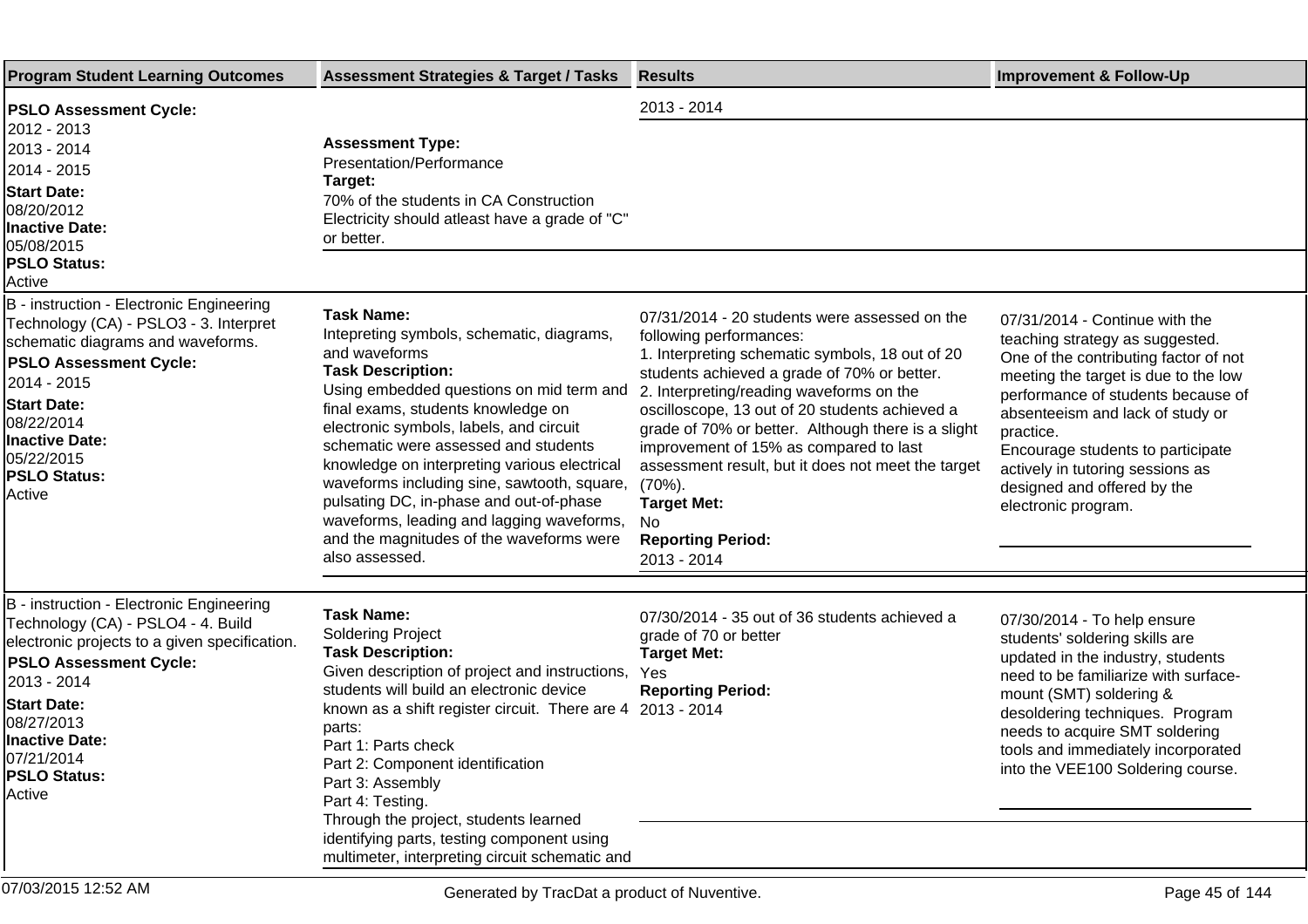| <b>Program Student Learning Outcomes</b>                                                                                                                                                                                                                                                                                                                       | <b>Assessment Strategies &amp; Target / Tasks</b>                                                                                                                                                                                                                                                                                  | <b>Results</b>                                                                                                                                                                                                                          | <b>Improvement &amp; Follow-Up</b>                                                                                                                                   |
|----------------------------------------------------------------------------------------------------------------------------------------------------------------------------------------------------------------------------------------------------------------------------------------------------------------------------------------------------------------|------------------------------------------------------------------------------------------------------------------------------------------------------------------------------------------------------------------------------------------------------------------------------------------------------------------------------------|-----------------------------------------------------------------------------------------------------------------------------------------------------------------------------------------------------------------------------------------|----------------------------------------------------------------------------------------------------------------------------------------------------------------------|
|                                                                                                                                                                                                                                                                                                                                                                | soldering and desoldering techniques in<br>assembling and de-assembling printed<br>circuit board.                                                                                                                                                                                                                                  |                                                                                                                                                                                                                                         |                                                                                                                                                                      |
| B - instruction - Motor Vehicle Mechanics<br>(CA) - MVM_PSLO_3.1 - Read and<br>interpret information from technical drawing<br>related to the respective trade.<br><b>PSLO Assessment Cycle:</b><br>2014 - 2015<br><b>Start Date:</b><br>08/18/2014<br><b>Inactive Date:</b>                                                                                   | <b>Assessment Strategy:</b><br>Given a starter motor, the student will check<br>the carbon brush, field coil, armature,<br>bushing and front frame.<br><b>Assessment Type:</b><br>Presentation/Performance<br>Target:<br>70% of all the students registered in this<br>course must get a grade of "C" or better                    | 05/20/2014 - 10 out of 11 students got a grade of<br>"C" or better in this PSLO.<br><b>Target Met:</b><br>Yes<br><b>Reporting Period:</b><br>2013 - 2014                                                                                |                                                                                                                                                                      |
| 05/20/2015<br><b>PSLO Status:</b><br>Active                                                                                                                                                                                                                                                                                                                    |                                                                                                                                                                                                                                                                                                                                    |                                                                                                                                                                                                                                         |                                                                                                                                                                      |
| B - instruction - Nursing Assistant (CA) -<br>NUAPLO 1 - Demonstrate self-awareness<br>of personal and workplace actions based on<br>the role of the nursing as-sistant, core<br>nursing values, lifelong learning, standards<br>of practice, and ethical-legal principles<br><b>PSLO Assessment Cycle:</b><br>2014 - 2015<br><b>Start Date:</b><br>08/19/2014 | <b>Assessment Strategy:</b><br>Skill competency exam<br><b>Assessment Type:</b><br>Internship/Supervisor Evaluation<br>Target:<br>Student who are taking courses related to<br>this PLO should be able to demonstrate<br>improvement in their skills and<br>understanding of nursing values and ethical<br>and legal principles by | 12/13/2013 - 100% students performed the the<br>skills in both nursing practice lab and the clinical<br>settings and pass the course with grade C or<br>better.<br><b>Target Met:</b><br>Yes<br><b>Reporting Period:</b><br>2013 - 2014 | 01/09/2014 - Instructor will review<br>and modify lab skills that is required<br>for a student to master prior to<br>starting clinical practicum at the<br>hospital. |
| <b>PSLO Status:</b><br>Active                                                                                                                                                                                                                                                                                                                                  |                                                                                                                                                                                                                                                                                                                                    |                                                                                                                                                                                                                                         |                                                                                                                                                                      |
| B - instruction - Nursing Assistant (CA) -<br>NUAPLO 2 - Report basic health<br>observations and priortize deviations in<br>patient or client health.<br><b>PSLO Assessment Cycle:</b><br>2014 - 2015                                                                                                                                                          | <b>Assessment Strategy:</b><br>Skills demonstration assessed based on<br>clinical evaluation form<br>Problem based learning<br><b>Assessment Type:</b>                                                                                                                                                                             | 12/15/2013 - 100% of students passed the<br>clinicals both in nursing lab & hospital settings.<br><b>Target Met:</b><br>Yes<br><b>Reporting Period:</b><br>2013 - 2014                                                                  |                                                                                                                                                                      |
| <b>Start Date:</b><br>08/19/2014<br><b>PSLO Status:</b><br>Active                                                                                                                                                                                                                                                                                              | Internship/Supervisor Evaluation<br>Target:<br>Students who are taking courses related to<br>this PLO should be able to demonstrate<br>improvement in their skill in observation and                                                                                                                                               |                                                                                                                                                                                                                                         |                                                                                                                                                                      |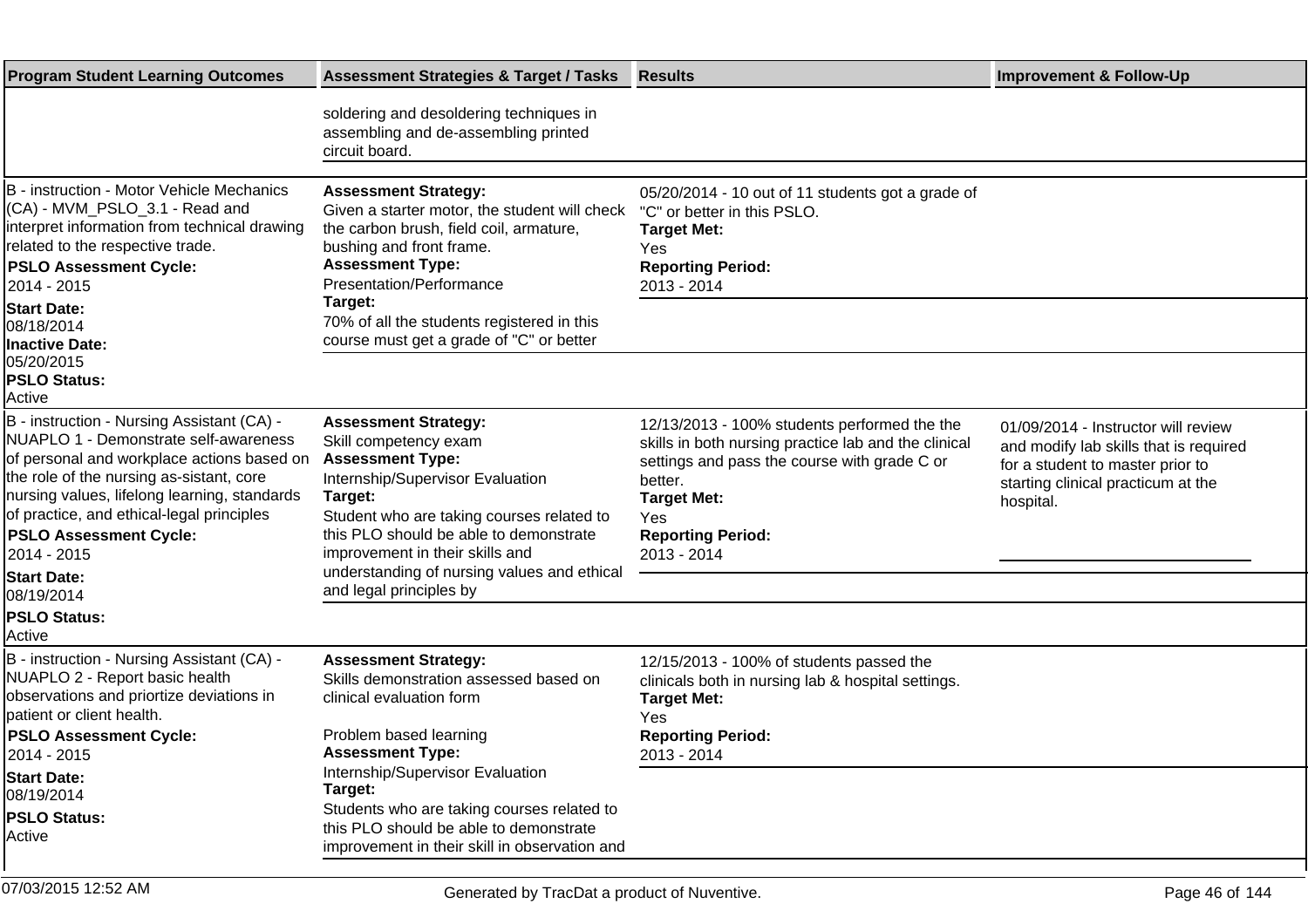| <b>Program Student Learning Outcomes</b>                                                                                                                                                                                                                                                                                        | <b>Assessment Strategies &amp; Target / Tasks</b>                                                                                                                                                                                                                                                                          | <b>Results</b>                                                                                                                                                                                    | <b>Improvement &amp; Follow-Up</b>                                                                                                                          |
|---------------------------------------------------------------------------------------------------------------------------------------------------------------------------------------------------------------------------------------------------------------------------------------------------------------------------------|----------------------------------------------------------------------------------------------------------------------------------------------------------------------------------------------------------------------------------------------------------------------------------------------------------------------------|---------------------------------------------------------------------------------------------------------------------------------------------------------------------------------------------------|-------------------------------------------------------------------------------------------------------------------------------------------------------------|
|                                                                                                                                                                                                                                                                                                                                 | reporting of health issues by 70%                                                                                                                                                                                                                                                                                          |                                                                                                                                                                                                   |                                                                                                                                                             |
|                                                                                                                                                                                                                                                                                                                                 |                                                                                                                                                                                                                                                                                                                            |                                                                                                                                                                                                   |                                                                                                                                                             |
| B - instruction - Public Health (3rd Year) -<br>CASPHPLO 1 - Recognize, describe and<br>discuss and research about the basic<br>principles and practices of the specialty<br><b>PSLO Assessment Cycle:</b><br>2014 - 2015<br><b>Start Date:</b><br>08/19/2014<br><b>PSLO Status:</b><br>Active                                  | <b>Assessment Strategy:</b><br>Progressive quizzes/exams in the form of<br>multiple choice and direct short answer<br>questions<br><b>Assessment Type:</b><br>Exam/Quiz - In Course<br>Target:<br>Successful completion of this outcome will<br>be indicated by more than 80% of students<br>receiving a C grade or higher | 05/16/2014 - Students who were taking courses<br>related to this PLO have successfully passed<br>these courses<br><b>Target Met:</b><br>Yes<br><b>Reporting Period:</b><br>2013 - 2014            | 05/16/2014 - A comprehensive<br>exam will be developed to further<br>assess the success of students who<br>are taking courses related to this<br><b>PLO</b> |
| B - instruction - Public Health (3rd Year) -<br>CASPHPLO 2 - List, discuss and<br>demonstrate the essential public health<br>functions or the specialty and its<br>interrelationships with the other specialties<br>and health disciplines at community and<br>Inational levels<br><b>PSLO Assessment Cycle:</b><br>2014 - 2015 | <b>Assessment Strategy:</b><br>Progressive quizzes/exams in the form of<br>multiple choice and direct short answer<br>questions<br><b>Assessment Type:</b><br>Exam/Quiz - In Course<br>Target:<br>Successful completion of this outcome will<br>be indicated by more than 80% of students                                  | 05/16/2014 - Students who are taking courses<br>related to this PLO have successfully passed<br>these courses<br><b>Target Met:</b><br>Yes<br><b>Reporting Period:</b><br>2013 - 2014             |                                                                                                                                                             |
| <b>Start Date:</b><br>08/19/2014<br><b>PSLO Status:</b><br><b>Active</b>                                                                                                                                                                                                                                                        | receiving a C grade or higher<br><b>Assessment Strategy:</b><br>Students are assigned topics related to the<br>courses which are to be reported among<br>their peers and mentors. Grading is done<br>using a rubric.                                                                                                       | 05/16/2014 - Students who are taking courses<br>related to this PLO have successfully presented<br>their assigned topics and received a passing<br>grade based on a rubric                        |                                                                                                                                                             |
|                                                                                                                                                                                                                                                                                                                                 | <b>Assessment Type:</b><br>Project-Individual<br>Target:<br>Must be able to present their reports among<br>peers and mentors.                                                                                                                                                                                              | <b>Target Met:</b><br>Yes<br><b>Reporting Period:</b><br>2013 - 2014                                                                                                                              |                                                                                                                                                             |
|                                                                                                                                                                                                                                                                                                                                 |                                                                                                                                                                                                                                                                                                                            |                                                                                                                                                                                                   |                                                                                                                                                             |
| B - instruction - Public Health (3rd Year) -<br>CASPHPLO 8 - Demonstrate proper cardio-<br>pulmonary resuscitation (CPR) and first aid<br>techniques and other healing and patient<br>care abilities                                                                                                                            | <b>Assessment Strategy:</b><br>Students must pass the certification training<br>for CPR and first aid.<br><b>Assessment Type:</b><br>Internship/Supervisor Evaluation                                                                                                                                                      | 05/16/2014 - Students who have declared their<br>major as Public Health have been successfully<br>certified as a BSL provider. This means that<br>students have acquired skill in cardiopulmonary |                                                                                                                                                             |
| 07/03/2015 12:52 AM                                                                                                                                                                                                                                                                                                             | Generated by TracDat a product of Nuventive.                                                                                                                                                                                                                                                                               |                                                                                                                                                                                                   | Page 47 of 144                                                                                                                                              |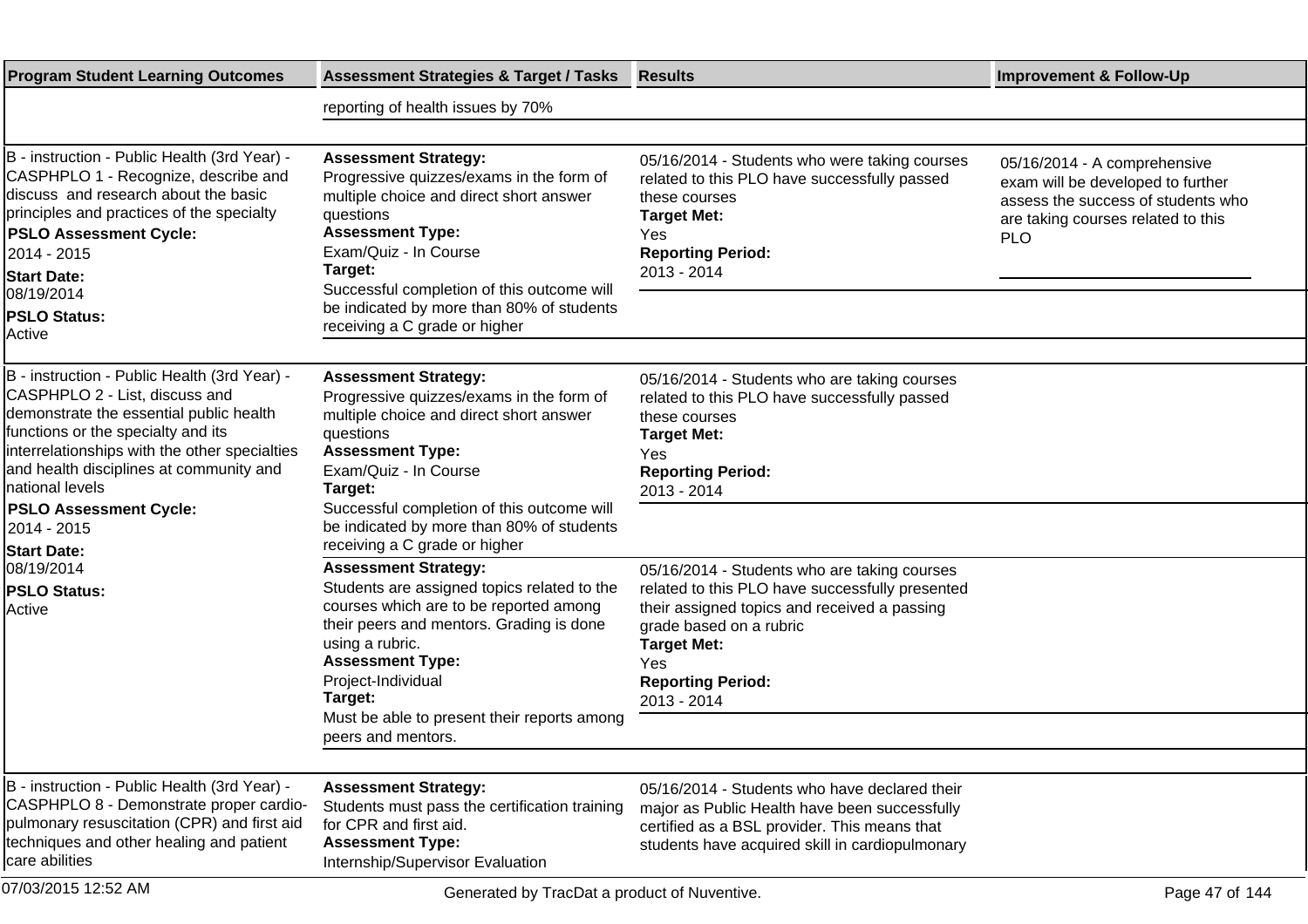| <b>Program Student Learning Outcomes</b>                                                                                                                                                                                               | <b>Assessment Strategies &amp; Target / Tasks</b>                                                                                                                                                                                                              | <b>Results</b>                                                                                                                                                                                                                                                            | <b>Improvement &amp; Follow-Up</b> |
|----------------------------------------------------------------------------------------------------------------------------------------------------------------------------------------------------------------------------------------|----------------------------------------------------------------------------------------------------------------------------------------------------------------------------------------------------------------------------------------------------------------|---------------------------------------------------------------------------------------------------------------------------------------------------------------------------------------------------------------------------------------------------------------------------|------------------------------------|
| <b>PSLO Assessment Cycle:</b><br>2012 - 2013<br>2013 - 2014<br><b>Start Date:</b><br>08/20/2012                                                                                                                                        | Target:<br>All students majoring in Public Health must<br>have a certification that they are training<br><b>CPR</b> provider                                                                                                                                   | resuscitation<br><b>Target Met:</b><br>Yes<br><b>Reporting Period:</b><br>2013 - 2014                                                                                                                                                                                     |                                    |
| <b>PSLO Status:</b><br>Inactive                                                                                                                                                                                                        |                                                                                                                                                                                                                                                                |                                                                                                                                                                                                                                                                           |                                    |
| B - instruction - Refrigeration and Air<br>Condition (CA) - RAC_PSLO_5.1 - Perform<br>basic trouble shooting and repair to<br>residential air conditioning units and<br>refrigerators.<br><b>PSLO Assessment Cycle:</b>                | <b>Assessment Strategy:</b><br>Given a defective room air conditioner,<br>refrigerator, recovery machine, vacuum<br>pump, system analyzer and supplies, the<br>students will diagnose the defects and repair<br>it with workmanship.                           | 03/20/2014 - 15 out of 15 or 100% students got<br>"C" or better as their final grade in VEM 113<br><b>Target Met:</b><br>Yes<br><b>Reporting Period:</b><br>2013 - 2014                                                                                                   |                                    |
| 2014 - 2015<br><b>Start Date:</b><br>08/19/2014<br><b>Inactive Date:</b><br>05/20/2015<br><b>PSLO Status:</b><br>Active                                                                                                                | <b>Assessment Type:</b><br>Presentation/Performance<br>Target:<br>70% of all the students registered in this<br>program must get a grade of "C" or better                                                                                                      | 03/20/2014 - 15 out of 15 or 100% students got<br>"C" or better as their final grade in VEM 110<br><b>Target Met:</b><br>Yes<br><b>Reporting Period:</b><br>2013 - 2014                                                                                                   |                                    |
|                                                                                                                                                                                                                                        |                                                                                                                                                                                                                                                                | 03/20/2014 - 11 out of 13 or 85% students got "C"<br>or better as their final grade in VEM 105                                                                                                                                                                            |                                    |
|                                                                                                                                                                                                                                        |                                                                                                                                                                                                                                                                | <b>Target Met:</b><br>Yes<br><b>Reporting Period:</b><br>2013 - 2014                                                                                                                                                                                                      |                                    |
| B - instruction - Refrigeration and Air<br>Condition (CA) - RAC_PLSO_6.1 -<br>Participate in the air conditioning and<br>refrigeration profession.<br><b>PSLO Assessment Cycle:</b><br>2014 - 2015<br><b>Start Date:</b><br>08/19/2014 | <b>Assessment Strategy:</b><br>The students will be group by two's and<br>assign to do refrigeration and air<br>conditioning services into the community.<br><b>Assessment Type:</b><br>Project-Group<br>Target:<br>70% of all the students registered in this | 03/20/2014 - 11 out of 13 or 85% students got "C"<br>or better as their final grade in VEM 105<br><b>Target Met:</b><br>Yes<br><b>Reporting Period:</b><br>2013 - 2014<br>03/20/2014 - 15 out of 15 or 100% students got<br>"C" or better as their final grade in VEM 113 |                                    |
| <b>Inactive Date:</b><br>05/20/2015                                                                                                                                                                                                    | program must get a grade of "C" or better                                                                                                                                                                                                                      | <b>Target Met:</b><br>Yes                                                                                                                                                                                                                                                 |                                    |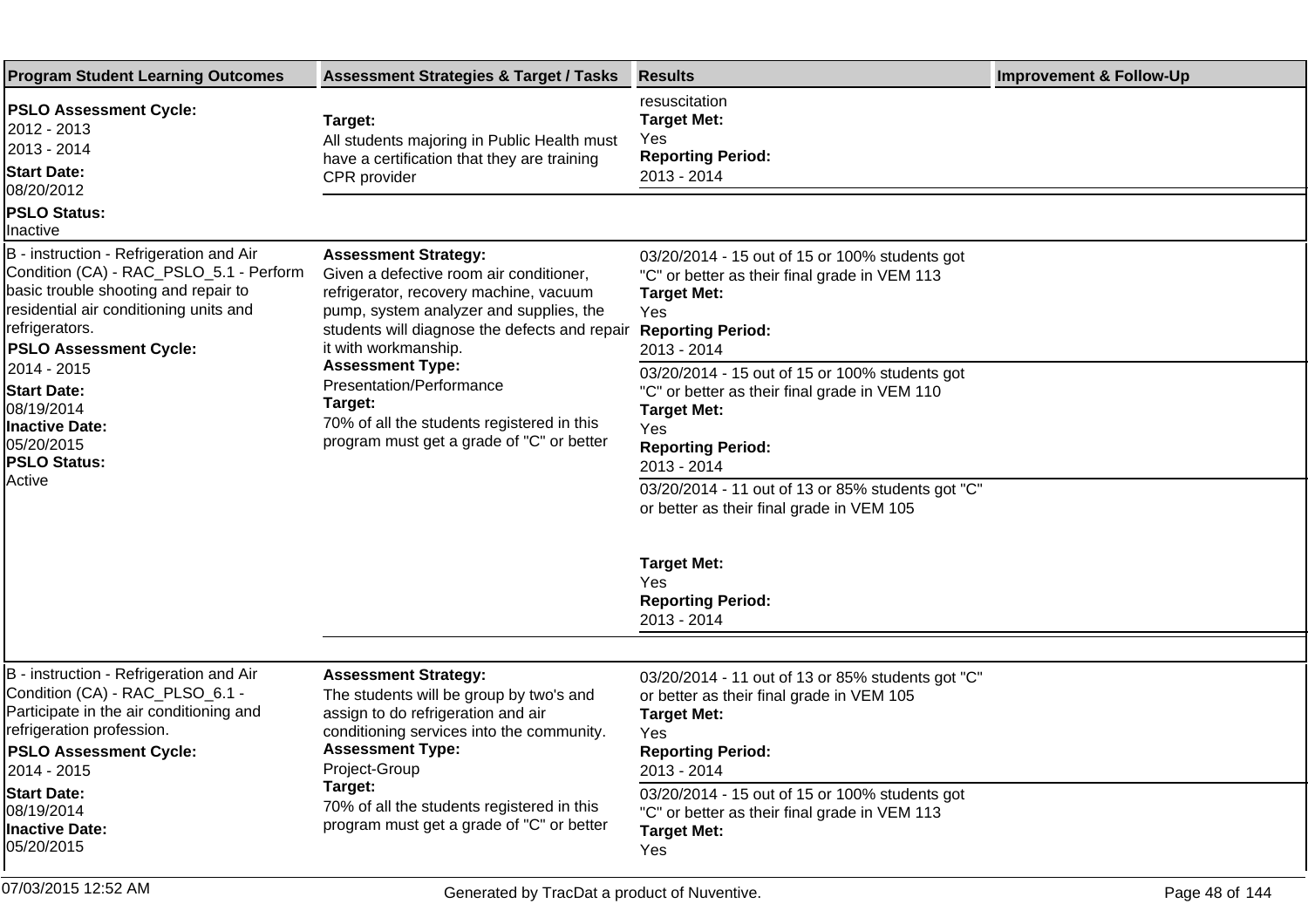| <b>Program Student Learning Outcomes</b>                                                                                                                                                                                                                            | <b>Assessment Strategies &amp; Target / Tasks</b>                                                                                                                                                                                                                                                                                                                                                                                            | <b>Results</b>                                                                                                                                                      | <b>Improvement &amp; Follow-Up</b> |
|---------------------------------------------------------------------------------------------------------------------------------------------------------------------------------------------------------------------------------------------------------------------|----------------------------------------------------------------------------------------------------------------------------------------------------------------------------------------------------------------------------------------------------------------------------------------------------------------------------------------------------------------------------------------------------------------------------------------------|---------------------------------------------------------------------------------------------------------------------------------------------------------------------|------------------------------------|
| <b>PSLO Status:</b>                                                                                                                                                                                                                                                 |                                                                                                                                                                                                                                                                                                                                                                                                                                              | <b>Reporting Period:</b><br>2013 - 2014                                                                                                                             |                                    |
| Active                                                                                                                                                                                                                                                              |                                                                                                                                                                                                                                                                                                                                                                                                                                              |                                                                                                                                                                     |                                    |
| B - instruction - Secretarial Science (CA) -<br>SS_PSLO_1 - Apply proper bookkeeping<br>techniques in an office.<br><b>PSLO Assessment Cycle:</b><br>2014 - 2015<br><b>Start Date:</b><br>08/18/2014<br><b>PSLO Status:</b><br>Active                               | <b>Assessment Strategy:</b><br>Have students practice with book keeping<br>worksheets and pass BK 095, BK 096 and<br>BU 099b/BU100 with a "C" or better.<br><b>Assessment Type:</b><br>Exam/Quiz - In Course<br>Target:<br>70%                                                                                                                                                                                                               | 07/30/2014 - Grades from F13-SM14<br>BK095 51%<br>BK096 76%<br>BU099/100 96%<br>Average=74%<br><b>Target Met:</b><br>Yes<br><b>Reporting Period:</b><br>2013 - 2014 |                                    |
| B - instruction - Secretarial Science (CA) -<br>SS_PSLO_2 - Demonstrate general<br>computer competence and information<br>technology literacy.<br><b>PSLO Assessment Cycle:</b><br>2014 - 2015<br><b>Start Date:</b><br>08/18/2014<br><b>PSLO Status:</b><br>Active | <b>Assessment Strategy:</b><br>Have students identify hardware and<br>software components; practice skills in<br>operating systems, Internet, email, word<br>processing, spreadsheet, database, and<br>presentation applications; and pass CA100s<br>and CA101s with a "C" or better.<br>(BK095/96=I, BU095=ID, BU100=D,<br>CA100s=ID, CA101s=ID,<br>ESL/BU095/096=ID)<br><b>Assessment Type:</b><br>Exam/Quiz - In Course<br>Target:<br>70% | 07/30/2014 - CA100s=86%<br>CA101s=94%<br>BU99b/100=96%<br>Average=92%<br><b>Target Met:</b><br>Yes<br><b>Reporting Period:</b><br>2013 - 2014                       |                                    |
| B - instruction - Secretarial Science (CA) -<br>SS_PSLO_3 - Demonstrate proper office<br>procedures and management techniques.<br><b>PSLO Assessment Cycle:</b><br>2014 - 2015<br><b>Start Date:</b>                                                                | <b>Assessment Strategy:</b><br>Have students practice creating and<br>presenting a business plan; demonstrate<br>business management techniques; and pass Yes<br>BU 095 and BU099b/BU100 with a "C" or<br>better.                                                                                                                                                                                                                            | 07/30/2014 - BU095=70%<br>BU099b/100=96%<br><b>Target Met:</b><br><b>Reporting Period:</b><br>2013 - 2014                                                           |                                    |
| 08/18/2014<br><b>PSLO Status:</b><br>Active                                                                                                                                                                                                                         | (BK095/96=I, BU095=ID, BU100=D,<br>SS100=ID)<br><b>Assessment Type:</b>                                                                                                                                                                                                                                                                                                                                                                      |                                                                                                                                                                     |                                    |
| 07/03/2015 12:52 AM                                                                                                                                                                                                                                                 | Generated by TracDat a product of Nuventive.                                                                                                                                                                                                                                                                                                                                                                                                 |                                                                                                                                                                     | Page 49 of 144                     |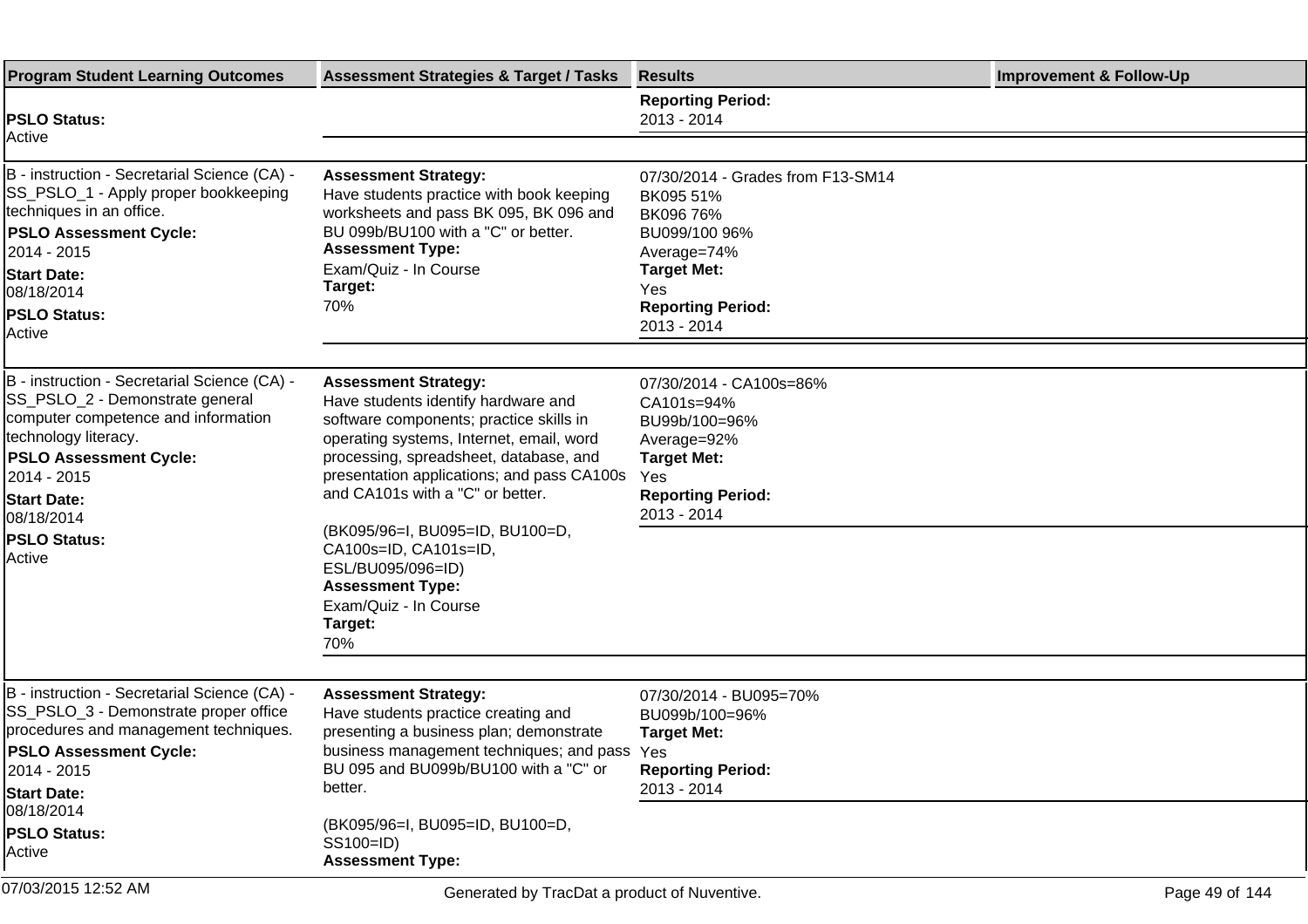| <b>Program Student Learning Outcomes</b>                                                                                                                                                                                                       | <b>Assessment Strategies &amp; Target / Tasks</b>                                                                                                                                                                                                                                                                  | <b>Results</b>                                                                                                                                      | <b>Improvement &amp; Follow-Up</b> |
|------------------------------------------------------------------------------------------------------------------------------------------------------------------------------------------------------------------------------------------------|--------------------------------------------------------------------------------------------------------------------------------------------------------------------------------------------------------------------------------------------------------------------------------------------------------------------|-----------------------------------------------------------------------------------------------------------------------------------------------------|------------------------------------|
|                                                                                                                                                                                                                                                | Exam/Quiz - In Course<br>Target:<br>70%                                                                                                                                                                                                                                                                            |                                                                                                                                                     |                                    |
|                                                                                                                                                                                                                                                |                                                                                                                                                                                                                                                                                                                    |                                                                                                                                                     |                                    |
| B - instruction - Secretarial Science (CA) -<br>SS_PSLO_4 - Communicate effectively in<br>English for business purposes.<br><b>PSLO Assessment Cycle:</b><br>2014 - 2015 <br><b>Start Date:</b><br>08/18/2014<br><b>PSLO Status:</b><br>Active | <b>Assessment Strategy:</b><br>Have students practice reading, writing,<br>speaking, and emailing in business related<br>issues; job research, application, and<br>interview process; and pass ESL/BU 095,<br>ESL/BU 096, SS 100, and BU099b/BU100<br>with a "C" or better<br>(BU100=D, ESL/BU095=ID, ESL/BU096=D, | 07/30/2014 - ESL/BU095=68%<br>ESL/BU096=85%<br>BU099/100=96%<br>Average=83%<br><b>Target Met:</b><br>Yes<br><b>Reporting Period:</b><br>2013 - 2014 |                                    |
|                                                                                                                                                                                                                                                | SS100=ID)<br><b>Assessment Type:</b><br>Exam/Quiz - In Course<br>Target:<br>70%                                                                                                                                                                                                                                    |                                                                                                                                                     |                                    |
|                                                                                                                                                                                                                                                |                                                                                                                                                                                                                                                                                                                    |                                                                                                                                                     |                                    |
| B - instruction - Secretarial Science (CA) -<br><b>SS PSLO 5 - Perform business</b><br>computations and apply logic as needed.<br><b>PSLO Assessment Cycle:</b><br>2014 - 2015                                                                 | <b>Assessment Strategy:</b><br>Have students demonstrate business math<br>skills by use of applications in banking,<br>merchandising, hotel industry, real estate,<br>and others; and pass BU098 and with a "C"                                                                                                    | 07/30/2014 - BU098=79%<br><b>Target Met:</b><br>Yes<br><b>Reporting Period:</b><br>2013 - 2014                                                      |                                    |
| <b>Start Date:</b><br>08/18/2014<br><b>PSLO Status:</b><br>Active                                                                                                                                                                              | or better<br>(BK095/96=I, BU098=D, BU100=D,<br>CA101s=ID?)<br><b>Assessment Type:</b><br>Exam/Quiz - In Course<br>Target:<br>70%                                                                                                                                                                                   |                                                                                                                                                     |                                    |
|                                                                                                                                                                                                                                                |                                                                                                                                                                                                                                                                                                                    |                                                                                                                                                     |                                    |
| B - instruction - Secretarial Science (CA) -<br>SS_PSLO_6 - File documents properly and<br>use common office machines.<br><b>PSLO Assessment Cycle:</b><br>2014 - 2015 <br><b>Start Date:</b><br>08/18/2014                                    | <b>Assessment Strategy:</b><br>Have students identify and use common<br>office machines; create and use a filing<br>system; and pass BU 095 and<br>BU099b/BU100 with a "C" or better<br>(BU095=ID, BU099b/100=D)<br><b>Assessment Type:</b><br>Exam/Quiz - In Course                                               | 07/30/2014 - BU095=70%<br>BU099b/100=96%<br>Average=83%<br><b>Target Met:</b><br>Yes<br><b>Reporting Period:</b><br>2013 - 2014                     |                                    |
| <b>PSLO Status:</b>                                                                                                                                                                                                                            |                                                                                                                                                                                                                                                                                                                    |                                                                                                                                                     |                                    |
| 07/03/2015 12:52 AM                                                                                                                                                                                                                            | Generated by TracDat a product of Nuventive.                                                                                                                                                                                                                                                                       |                                                                                                                                                     | Page 50 of 144                     |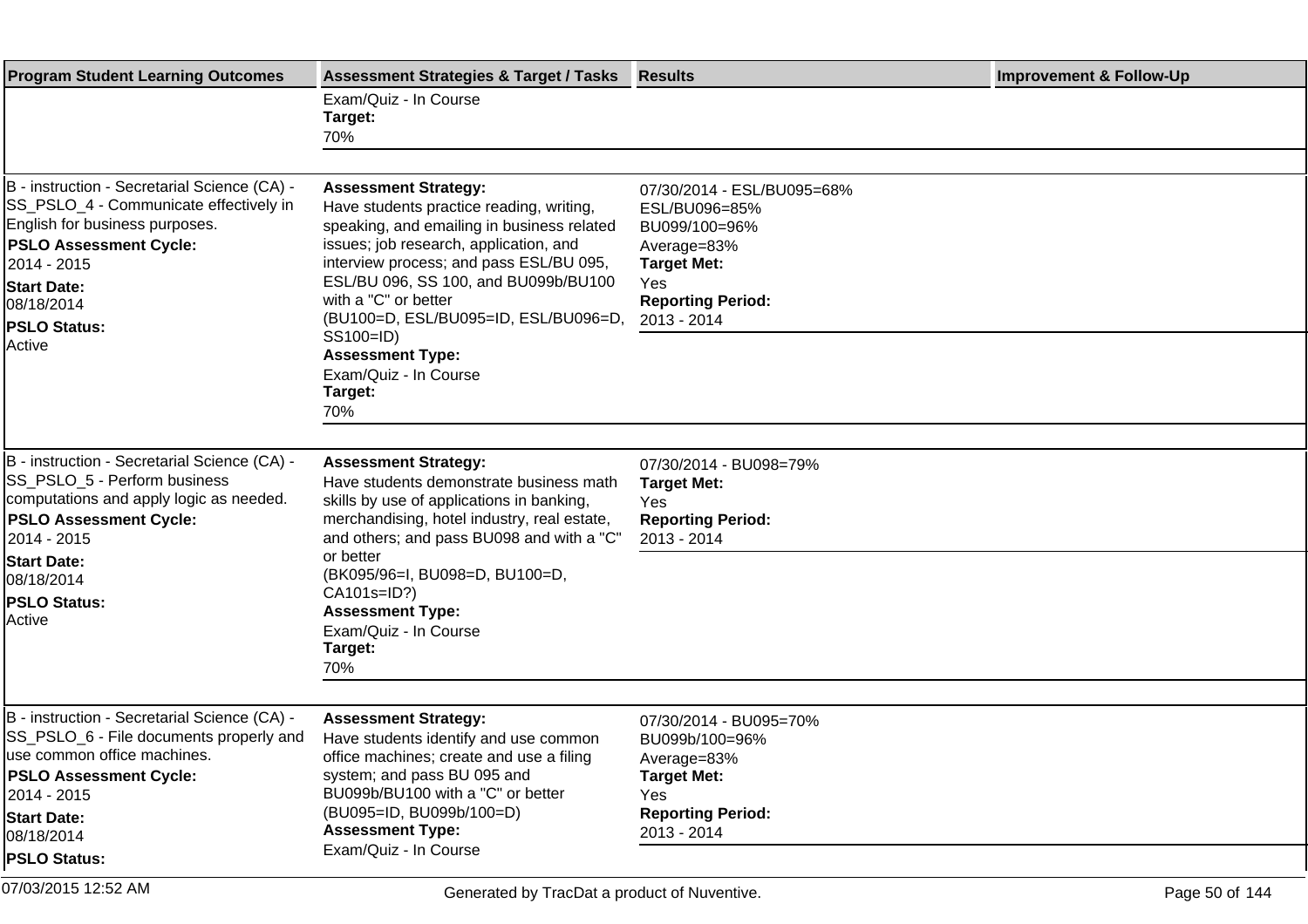| <b>Program Student Learning Outcomes</b>                                                                                                                                                                                                   | <b>Assessment Strategies &amp; Target / Tasks</b>                                                                                                                                                              | <b>Results</b>                                                                                                                                | <b>Improvement &amp; Follow-Up</b> |
|--------------------------------------------------------------------------------------------------------------------------------------------------------------------------------------------------------------------------------------------|----------------------------------------------------------------------------------------------------------------------------------------------------------------------------------------------------------------|-----------------------------------------------------------------------------------------------------------------------------------------------|------------------------------------|
| Active                                                                                                                                                                                                                                     | Target:<br>70%                                                                                                                                                                                                 |                                                                                                                                               |                                    |
|                                                                                                                                                                                                                                            |                                                                                                                                                                                                                |                                                                                                                                               |                                    |
| B - instruction - Teacher Preparation -<br>Elementary (3rd Year) - TPE_PSLO #2 -<br>Apply a variety of teaching approaches to<br>meet learning needs of FSM elementary<br>school students.<br><b>PSLO Assessment Cycle:</b><br>2012 - 2013 | <b>Assessment Strategy:</b><br>Juried review of video tapes of teaching<br>performance using a rubric and establish<br>baseline data<br><b>Assessment Type:</b><br>Internship/Supervisor Evaluation<br>Target: | 07/18/2014 - Spring 14-9 of 10 students achieved<br>70% or better.<br><b>Target Met:</b><br>Yes<br><b>Reporting Period:</b><br>2013 - 2014    |                                    |
| 2013 - 2014                                                                                                                                                                                                                                | 70%                                                                                                                                                                                                            |                                                                                                                                               |                                    |
| 2014 - 2015<br><b>Start Date:</b><br>08/05/2013<br><b>Inactive Date:</b><br>05/18/2015<br><b>PSLO Status:</b><br>Active                                                                                                                    |                                                                                                                                                                                                                |                                                                                                                                               |                                    |
| B - instruction - Teacher Preparation -<br>Elementary (3rd Year) - TPE_PSLO #1 -<br>Demonstrate comprehension and<br>application of the FSM elementary school<br>curriculum standards.<br><b>PSLO Assessment Cycle:</b><br>2012 - 2013     | <b>Assessment Strategy:</b><br>Review of unit and lesson plans developed<br>in ED 392 using a rubric and establish<br>baseline data<br><b>Assessment Type:</b><br>Internship/Supervisor Evaluation<br>Target:  | 07/18/2014 - Spring 14 - 7 of 10 students achieved<br>70% or better<br><b>Target Met:</b><br>No.<br><b>Reporting Period:</b><br>2013 - 2014   |                                    |
| 2013 - 2014                                                                                                                                                                                                                                | 90 % of all students will achieve 70% or<br>better                                                                                                                                                             |                                                                                                                                               |                                    |
| 2014 - 2015<br><b>Start Date:</b><br>08/05/2013<br><b>Inactive Date:</b><br>07/01/2015<br><b>PSLO Status:</b><br>Active                                                                                                                    |                                                                                                                                                                                                                |                                                                                                                                               |                                    |
| B - instruction - Teacher Preparation -<br>Elementary (3rd Year) - TPE_PSLO #3 -<br>Assess and evaluate learning of the<br>elementary student at both the formative<br>and summative levels.                                               | <b>Assessment Strategy:</b><br>Review of unit and lesson plans developed<br>in ED 392 using a rubric and establish<br>baseline data<br><b>Assessment Type:</b><br>Internship/Supervisor Evaluation<br>Target:  | 07/18/2014 - Spring 2014 - All 10 students<br>achieved 70% or better.<br><b>Target Met:</b><br>Yes<br><b>Reporting Period:</b><br>2013 - 2014 |                                    |
| 07/03/2015 12:52 AM                                                                                                                                                                                                                        | Generated by TracDat a product of Nuventive.                                                                                                                                                                   |                                                                                                                                               | Page 51 of 144                     |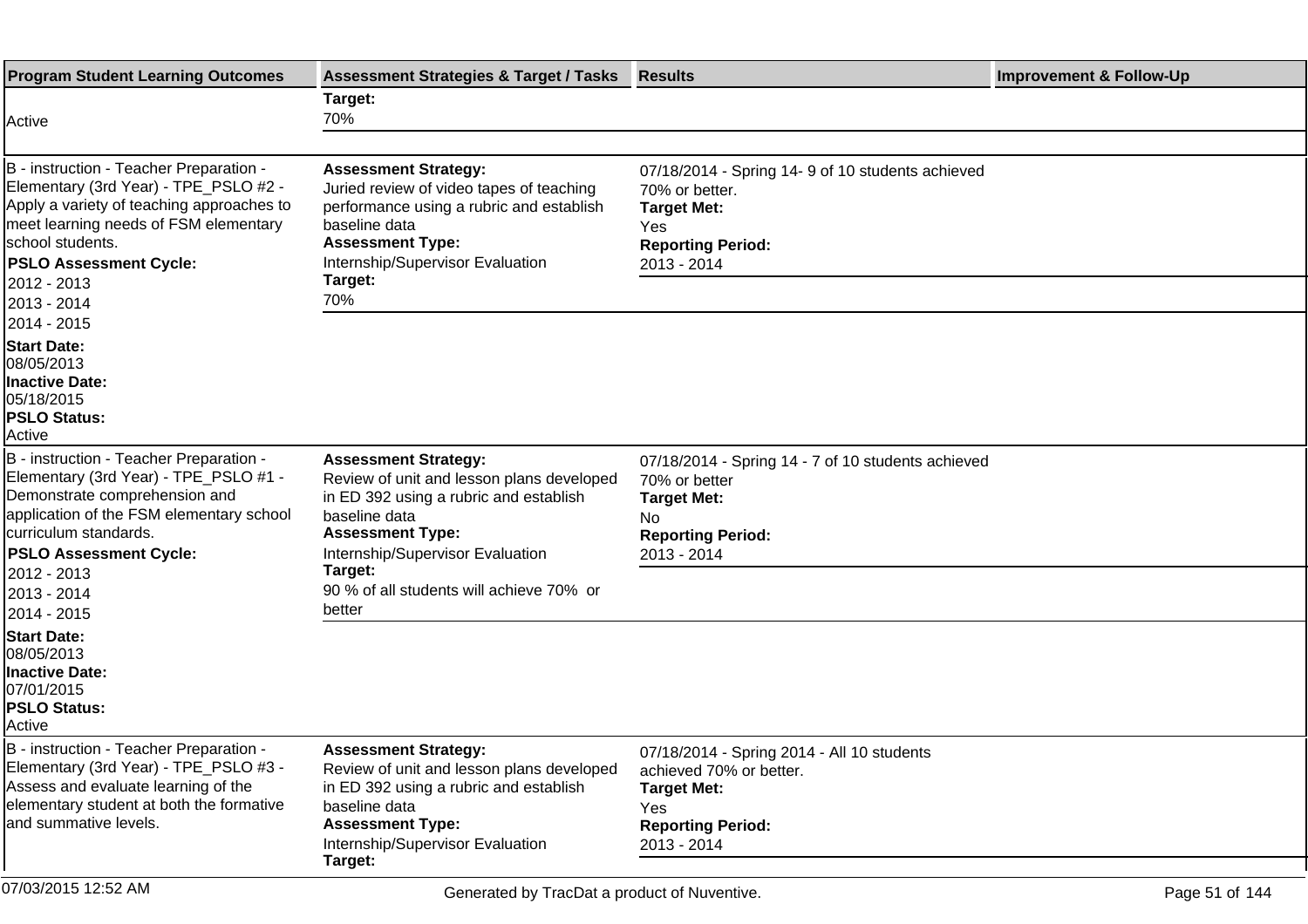| <b>Program Student Learning Outcomes</b>                                                                                                                                                                                                                                               | <b>Assessment Strategies &amp; Target / Tasks</b>                                                                                                                                                                 | <b>Results</b>                                                                                                                                                                                                      | <b>Improvement &amp; Follow-Up</b>                                                                                                                                  |
|----------------------------------------------------------------------------------------------------------------------------------------------------------------------------------------------------------------------------------------------------------------------------------------|-------------------------------------------------------------------------------------------------------------------------------------------------------------------------------------------------------------------|---------------------------------------------------------------------------------------------------------------------------------------------------------------------------------------------------------------------|---------------------------------------------------------------------------------------------------------------------------------------------------------------------|
| <b>PSLO Assessment Cycle:</b><br>2012 - 2013<br>2013 - 2014<br>2014 - 2015<br><b>Start Date:</b><br>08/06/2012<br>Inactive Date:<br>05/18/2015<br><b>PSLO Status:</b><br>Active                                                                                                        | 70%                                                                                                                                                                                                               |                                                                                                                                                                                                                     |                                                                                                                                                                     |
| B - instruction - Teacher Preparation -<br>Elementary (3rd Year) - TPE_PSLO #4 -<br>Organize and manage an elementary<br>classroom environment for learning.<br><b>PSLO Assessment Cycle:</b><br>2012 - 2013<br>2013 - 2014                                                            | <b>Assessment Strategy:</b><br>Juried review of video tapes of teaching<br>performance using a rubric and establishing<br>baseline data<br><b>Assessment Type:</b><br>Internship/Supervisor Evaluation<br>Target: | 07/18/2014 - Spring 2014- All 10 students<br>achieved 70% or better.<br><b>Target Met:</b><br>Yes<br><b>Reporting Period:</b><br>2013 - 2014                                                                        |                                                                                                                                                                     |
| 2014 - 2015<br><b>Start Date:</b><br>08/05/2013<br><b>Inactive Date:</b><br>05/15/2015<br><b>PSLO Status:</b><br>Active                                                                                                                                                                | 70 %                                                                                                                                                                                                              |                                                                                                                                                                                                                     |                                                                                                                                                                     |
| B - instruction - Teacher Preparation -<br>Elementary (3rd Year) - TPE_PSLO #5 -<br>Demonstrate comprehension and<br>application of learning theories and<br>principles, human development, language<br>development, educational foundations,<br>socio cultural issues, technology and | <b>Assessment Strategy:</b><br>FSM Teacher Competency Exam<br><b>Assessment Type:</b><br>Exam/Quiz - Standardized<br>Target:<br>90% will achieve a score of 53/75 or higher                                       | 05/11/2014 - F 13 8/9 (89%) of the third-year<br>graduates passed the FSM Teacher Competency<br>Exam with a score of 53/75 or higher<br><b>Target Met:</b><br>No.<br><b>Reporting Period:</b><br>2013 - 2014        |                                                                                                                                                                     |
| strategies for teaching students with special<br>needs.<br><b>PSLO Assessment Cycle:</b><br>2012 - 2013<br>2013 - 2014<br>2014 - 2015<br><b>Start Date:</b><br>08/05/2013                                                                                                              |                                                                                                                                                                                                                   | 05/11/2014 - Sp 14 10/10 (100%) of the third-year<br>graduating students scored 53/75 (70%) or higher<br>on the FSM Teacher Competency Exam<br><b>Target Met:</b><br>Yes<br><b>Reporting Period:</b><br>2013 - 2014 | 05/11/2014 - The study sessions on<br>the FSM TCE Preparation Manual<br>appear to have been effective.<br>Such sessions should be continued<br>in future semesters. |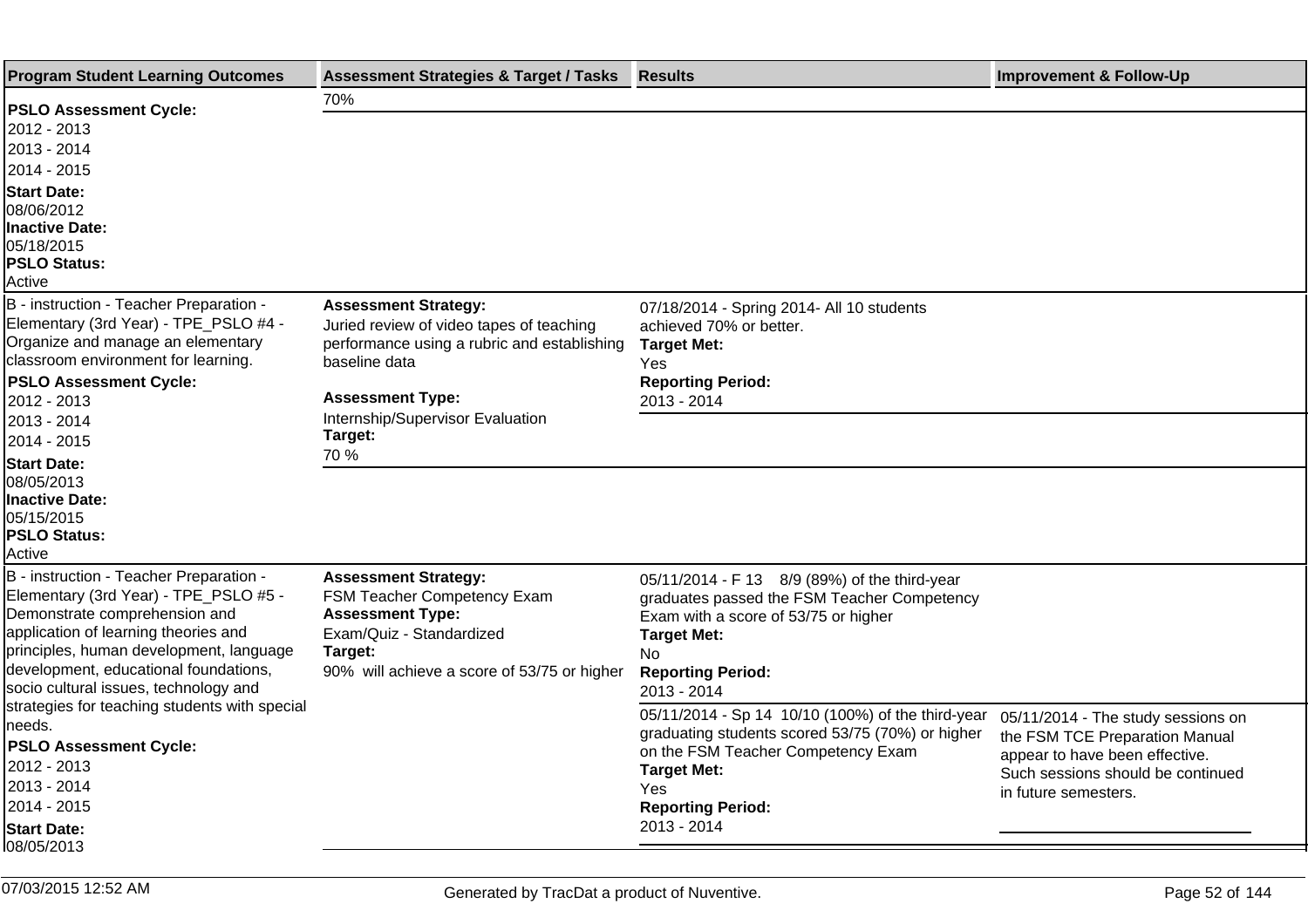| <b>Program Student Learning Outcomes</b>                                                                                                                                                                                                                                                                  | <b>Assessment Strategies &amp; Target / Tasks</b>                                                                                                                     | <b>Results</b>                                                                                                                                                                                                                                | <b>Improvement &amp; Follow-Up</b>                                                                                                                                                                                                                                                                                                                                                                                                                                                                                  |
|-----------------------------------------------------------------------------------------------------------------------------------------------------------------------------------------------------------------------------------------------------------------------------------------------------------|-----------------------------------------------------------------------------------------------------------------------------------------------------------------------|-----------------------------------------------------------------------------------------------------------------------------------------------------------------------------------------------------------------------------------------------|---------------------------------------------------------------------------------------------------------------------------------------------------------------------------------------------------------------------------------------------------------------------------------------------------------------------------------------------------------------------------------------------------------------------------------------------------------------------------------------------------------------------|
| <b>Inactive Date:</b><br>05/15/2015<br><b>PSLO Status:</b><br>Active                                                                                                                                                                                                                                      |                                                                                                                                                                       |                                                                                                                                                                                                                                               |                                                                                                                                                                                                                                                                                                                                                                                                                                                                                                                     |
| B - instruction - Teacher Preparation -<br>Elementary (3rd Year) - TPE_PSLO #6 -<br>Demonstrate professionalism.<br><b>PSLO Assessment Cycle:</b><br>2012 - 2013<br>2013 - 2014<br>2014 - 2015                                                                                                            | <b>Assessment Strategy:</b><br>Disposition rubric<br><b>Assessment Type:</b><br>Presentation/Performance<br>Target:<br>90% of students will achieve 70 % or better.   | 05/14/2014 - Sp 14 Of the 10 courses offered<br>Spring 2014 scores on the professionalism rubric<br>ranged from 67% to 91% on a 14-point scale.<br><b>Target Met:</b><br>No<br><b>Reporting Period:</b><br>2013 - 2014                        |                                                                                                                                                                                                                                                                                                                                                                                                                                                                                                                     |
| <b>Start Date:</b><br>08/05/2013<br><b>Inactive Date:</b><br>05/15/2015<br><b>PSLO Status:</b><br>Active                                                                                                                                                                                                  |                                                                                                                                                                       | 05/11/2014 - F 13 Of the 10 courses offered in<br>the Fall 13 semester, professionalism scores<br>ranged from 63% to 93%<br><b>Target Met:</b><br>No<br><b>Reporting Period:</b><br>2013 - 2014                                               |                                                                                                                                                                                                                                                                                                                                                                                                                                                                                                                     |
| B - instruction - Trial Counselors (CA) -<br>TC_PSLO_2 - Describe how the FSM and<br>state rules of criminal law & procedure are<br>interpreted and applied<br><b>PSLO Assessment Cycle:</b><br>2014 - 2015<br><b>Start Date:</b><br>01/12/2015<br>Inactive Date:<br>05/18/2015<br>PSLO Status:<br>Active | <b>Assessment Strategy:</b><br>Legal Research, small group exercise and<br>written exercise<br><b>Assessment Type:</b><br><b>Written Assignment</b><br>Target:<br>70% | 05/26/2014 - A total of 12 students were assessed<br>for Spring 2014.<br>11 students met the PLO with a grade C and<br>better.<br>1 student did not meet the outcome.<br><b>Target Met:</b><br>Yes<br><b>Reporting Period:</b><br>2013 - 2014 | 05/26/2014 - At the moment, there<br>is no major need for improvement<br>but it is still highly recommended<br>that students who plan to enroll in<br>the program must have completed a<br>college-level courses or has<br>extensive experience in the legal<br>field. At least based on this<br>assessment cycle, one can tell that<br>performance is good and this can be<br>attributed to the the fact that<br>students in the program already<br>have an Associate degree or are<br>already in the legal field. |
| B - instruction - Trial Counselors (CA) -                                                                                                                                                                                                                                                                 | <b>Assessment Strategy:</b>                                                                                                                                           | 05/26/2014 - A total of 12 students were assessed                                                                                                                                                                                             |                                                                                                                                                                                                                                                                                                                                                                                                                                                                                                                     |
| TC_PSLO_8 - Describe the FSM and State                                                                                                                                                                                                                                                                    | Essay questions that present hypothetical                                                                                                                             | on this PLO with multiple strategies which included                                                                                                                                                                                           |                                                                                                                                                                                                                                                                                                                                                                                                                                                                                                                     |
| 07/03/2015 12:52 AM                                                                                                                                                                                                                                                                                       | Generated by TracDat a product of Nuventive.                                                                                                                          |                                                                                                                                                                                                                                               | Page 53 of 144                                                                                                                                                                                                                                                                                                                                                                                                                                                                                                      |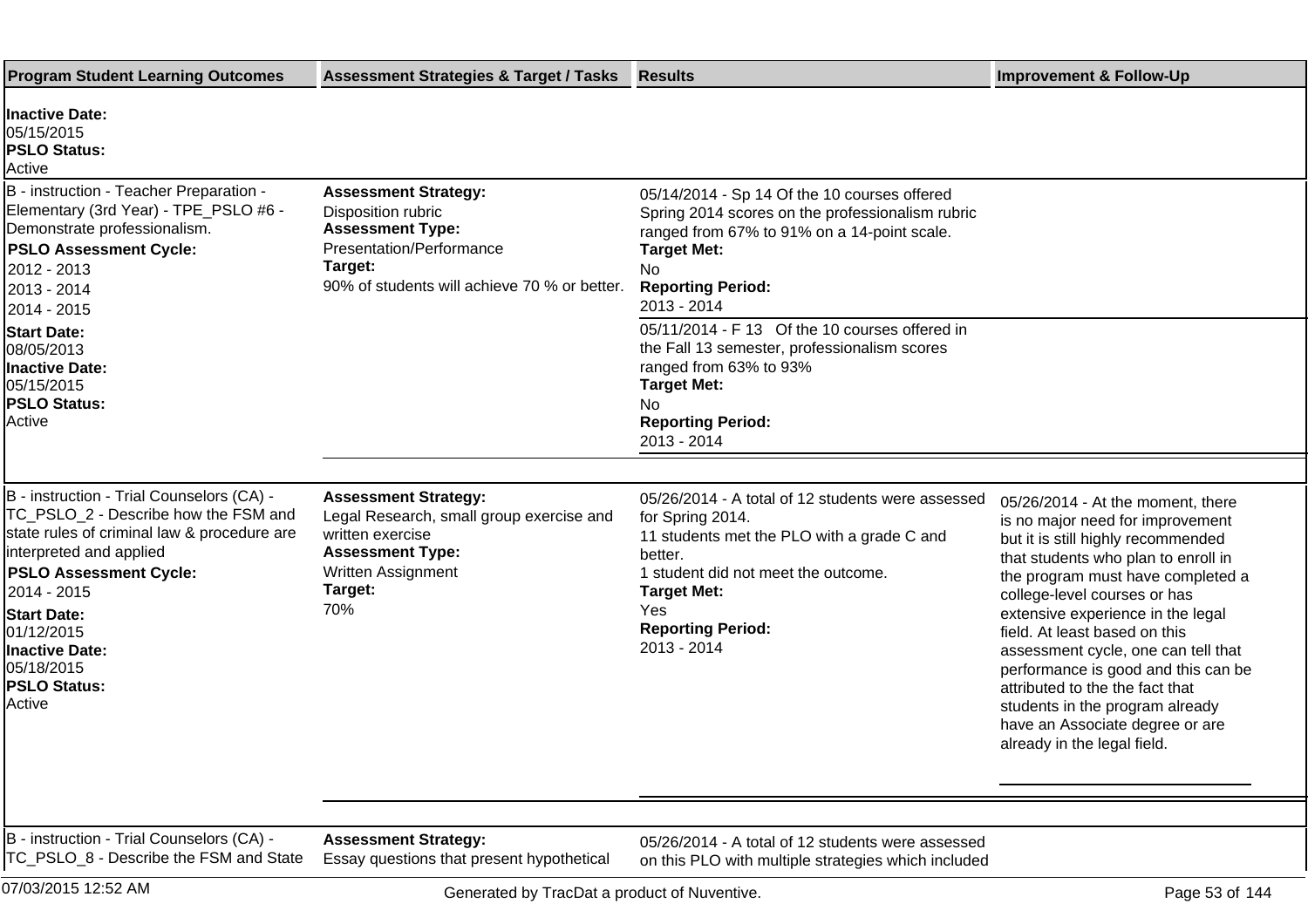| <b>Program Student Learning Outcomes</b>                                                                                                                                                                                                                                                                 | <b>Assessment Strategies &amp; Target / Tasks</b>                                                                                                                                                                             | <b>Results</b>                                                                                                                                                                                                                              | <b>Improvement &amp; Follow-Up</b> |
|----------------------------------------------------------------------------------------------------------------------------------------------------------------------------------------------------------------------------------------------------------------------------------------------------------|-------------------------------------------------------------------------------------------------------------------------------------------------------------------------------------------------------------------------------|---------------------------------------------------------------------------------------------------------------------------------------------------------------------------------------------------------------------------------------------|------------------------------------|
| rules of appellate & civil procedure.<br><b>PSLO Assessment Cycle:</b><br>2014 - 2015<br><b>Start Date:</b><br>01/12/2015<br><b>Inactive Date:</b><br>05/14/2015<br><b>PSLO Status:</b><br>Active                                                                                                        | fact situations scored with rubric<br>Essay questions and writing assignment<br>scored with rubric.<br><b>Assessment Type:</b><br>Written Assignment<br>Target:<br>70%                                                        | written assignments and essay questions.<br>11 students met the outcome a grade C and<br>better, while 1 student did not meet the outcome<br>with a grade D.<br><b>Target Met:</b><br><b>Yes</b><br><b>Reporting Period:</b><br>2013 - 2014 |                                    |
|                                                                                                                                                                                                                                                                                                          |                                                                                                                                                                                                                               |                                                                                                                                                                                                                                             |                                    |
| B - instruction - Trial Counselors (CA) -<br>TC_PSLO_9 - Describe and explain the<br>FSM and State real property laws.<br><b>PSLO Assessment Cycle:</b><br>2013 - 2014                                                                                                                                   | <b>Assessment Strategy:</b><br>In class quizzes and a final exam.<br><b>Assessment Type:</b><br>Exam/Quiz - In Course<br>Target:<br>73%                                                                                       | 05/26/2014 - Total students assessed=11<br>Passed=10 students met the outcome with a<br>grade C and better.<br>Failed=1 student did not meet the outcome with a<br>grade F.                                                                 |                                    |
| <b>Start Date:</b><br>01/15/2014<br><b>Inactive Date:</b><br>05/15/2014<br><b>PSLO Status:</b><br>Inactive                                                                                                                                                                                               |                                                                                                                                                                                                                               | 91% of the class met the outcome.<br><b>Target Met:</b><br>Yes<br><b>Reporting Period:</b><br>2013 - 2014                                                                                                                                   |                                    |
|                                                                                                                                                                                                                                                                                                          |                                                                                                                                                                                                                               |                                                                                                                                                                                                                                             |                                    |
| C - administrative - Business Office - BOUO<br>13.01 Financial statements - The annual<br>financial statement for fiscal year 2013 are<br>fairly presented in accordance with<br>generally accepted accounting principles,<br>and financial reports are disseminated to<br>offices and board of regents. | <b>Assessment Strategy:</b><br>Ensure that financial transactions are<br>properly and timely recorded by preparing a<br>fairly presented financial statements.<br><b>Assessment Type:</b><br>Internal Audit/Report<br>Target: | 06/25/2014 - The FY2013 financial and single<br>audit report was completed on June 25, 2014 with<br>an unqualified opinon that the college financial<br>statements are fairly presented,<br><b>Target Met:</b><br>Yes                       |                                    |
| <b>PSLO Assessment Cycle:</b><br>2013 - 2014                                                                                                                                                                                                                                                             | Tentative financial statements are provided<br>to auditor on or before February 28, 2014.                                                                                                                                     | <b>Reporting Period:</b><br>2013 - 2014                                                                                                                                                                                                     |                                    |
| <b>Start Date:</b><br>10/01/2013<br><b>Inactive Date:</b><br>09/30/2014<br><b>PSLO Status:</b>                                                                                                                                                                                                           |                                                                                                                                                                                                                               | <b>Related Documents:</b><br>FY13 Independent Audit Report                                                                                                                                                                                  |                                    |
| Inactive                                                                                                                                                                                                                                                                                                 |                                                                                                                                                                                                                               |                                                                                                                                                                                                                                             |                                    |
| C - administrative - Business Office - BOUO<br>13.02 Audit Report - The audit report for<br>fiscal year 2013 is completed and submitted                                                                                                                                                                  | <b>Assessment Strategy:</b><br>Determine if audit report is submitted to<br>audit clearing house and eZaudit on time.                                                                                                         | 06/30/2014 - The completed audit report for fiscal<br>year 2013 was submitted on time                                                                                                                                                       |                                    |
| 07/03/2015 12:52 AM                                                                                                                                                                                                                                                                                      | Generated by TracDat a product of Nuventive.                                                                                                                                                                                  |                                                                                                                                                                                                                                             | Page 54 of 144                     |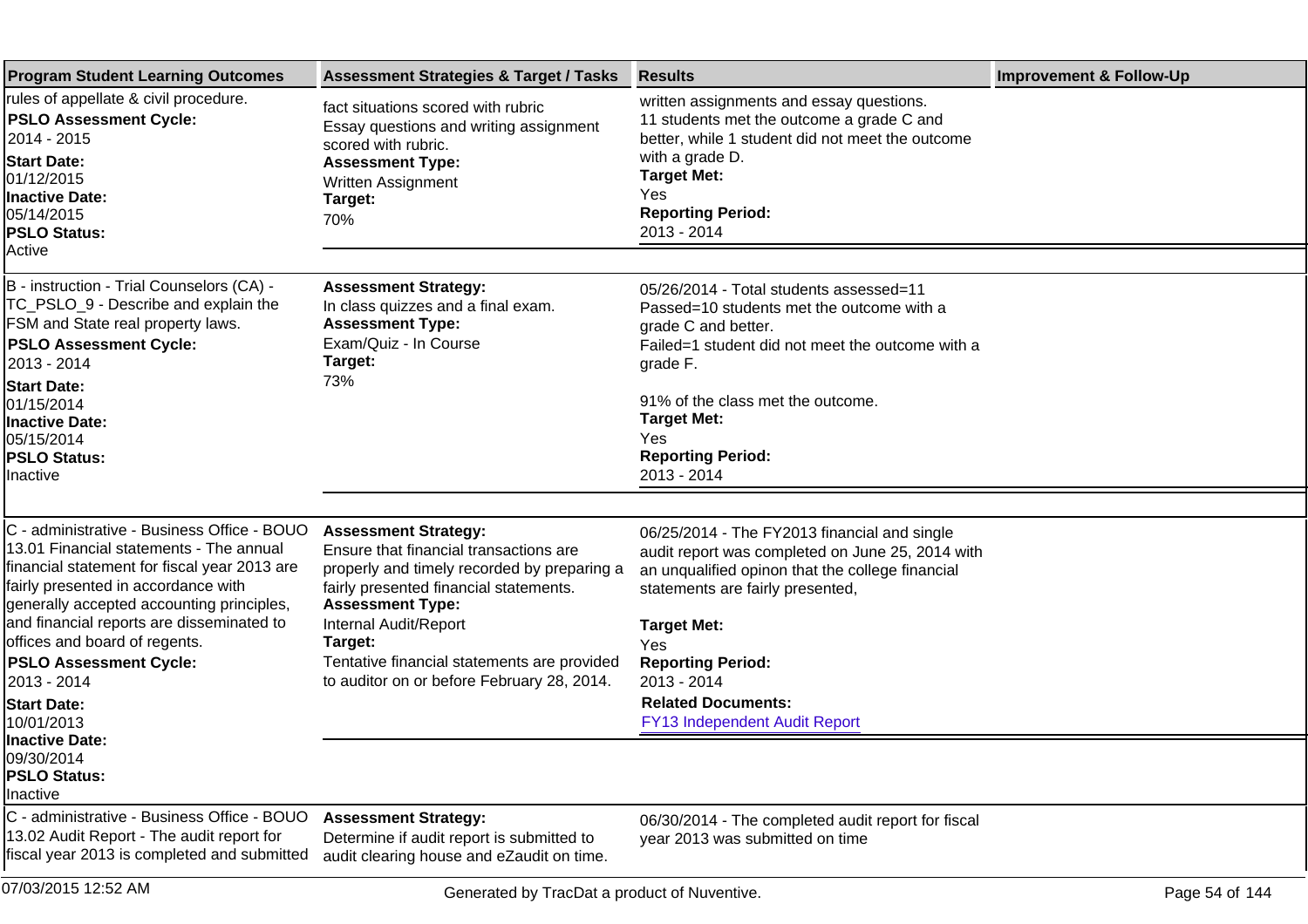| <b>Program Student Learning Outcomes</b>                                                                                                                                                                                                                                                                                                           | <b>Assessment Strategies &amp; Target / Tasks</b>                                                                                                                                                                                                                                                                                      | <b>Results</b>                                                                                                                                                                                                                                                                                                                                                                                                | <b>Improvement &amp; Follow-Up</b> |
|----------------------------------------------------------------------------------------------------------------------------------------------------------------------------------------------------------------------------------------------------------------------------------------------------------------------------------------------------|----------------------------------------------------------------------------------------------------------------------------------------------------------------------------------------------------------------------------------------------------------------------------------------------------------------------------------------|---------------------------------------------------------------------------------------------------------------------------------------------------------------------------------------------------------------------------------------------------------------------------------------------------------------------------------------------------------------------------------------------------------------|------------------------------------|
| to single audit clearing house and eZaudit<br>on or before June 30, 2014.<br><b>PSLO Assessment Cycle:</b><br>2013 - 2014<br><b>Start Date:</b><br>10/01/2013<br><b>Inactive Date:</b>                                                                                                                                                             | <b>Assessment Type:</b><br><b>Descriptive Statistics</b><br>Target:<br>Audit reports are submitted before June 30,<br>2014.                                                                                                                                                                                                            | <b>Target Met:</b><br>Yes<br><b>Reporting Period:</b><br>2013 - 2014<br><b>Related Documents:</b><br>FY13 Independent Audit Report                                                                                                                                                                                                                                                                            |                                    |
| 06/30/2014<br><b>PSLO Status:</b><br>Inactive                                                                                                                                                                                                                                                                                                      |                                                                                                                                                                                                                                                                                                                                        |                                                                                                                                                                                                                                                                                                                                                                                                               |                                    |
| C - administrative - Business Office - BOUO<br>13.03 Payroll - Payroll is processed and<br>issued to employees per the scheduled<br> payday.<br><b>PSLO Assessment Cycle:</b><br>2013 - 2014<br><b>Start Date:</b><br>10/01/2013<br>Inactive Date:<br>09/30/2014<br><b>PSLO Status:</b><br>Inactive                                                | <b>Assessment Strategy:</b><br>Determine the % of paychecks that were<br>processed and issued to employees in<br>accordance with the scheduled payday.<br><b>Assessment Type:</b><br><b>Descriptive Statistics</b><br>Target:<br>90% of paychecks are processed and issued<br>to employees in accordance with the<br>scheduled payday. | 09/30/2014 - Out of 6,563 payroll checks tested,<br>6,108 or 93% were processed on scheduled<br>payday while 455 or 7% were past due. The<br>sample size of 6,565 is about 50% of total payroll<br>checks not including allotments and special<br>accounts payroll.<br><b>Target Met:</b><br><b>Yes</b><br><b>Reporting Period:</b><br>2013 - 2014<br><b>Related Documents:</b><br>FY13-14 Payroll Assessment |                                    |
| C - administrative - Business Office - BOUO<br>13.04 Textbooks services - Bookstores are<br>operated at all campuses to ensure that<br>textbooks and instructors' reference<br>materials are available at the beginning of<br>lthe semester.<br><b>PSLO Assessment Cycle:</b><br>2013 - 2014<br><b>Start Date:</b><br>10/01/2013<br>Inactive Date: | <b>Assessment Strategy:</b><br>Determine % of textbooks and instructors'<br>materials that are available at the beginning<br>of the semester.<br><b>Assessment Type:</b><br><b>Descriptive Statistics</b><br>Target:<br>95% of textbooks and instructors' materials<br>are available within the first week of<br>instructions.         | 09/30/2014 - 96% of the textbooks were made<br>available by the first day of instruction based on<br><b>Textbook Acquisition Requisition Form (TARF)</b><br>received against procured inventory on hand by<br>the first day of classes.<br><b>Target Met:</b><br>Yes<br><b>Reporting Period:</b><br>2013 - 2014                                                                                               |                                    |
| 09/30/2014<br><b>PSLO Status:</b><br>Inactive                                                                                                                                                                                                                                                                                                      | <b>Assessment Strategy:</b><br>Conduct survey to determine the satisfactory<br>level of customer service provided by<br>bookstores at state campuses.<br><b>Assessment Type:</b>                                                                                                                                                       | 09/23/2015 - 93% (71/76) of the respondents on<br>the survey regarding the services of bookstore<br>indicated that they are satisfied with the services<br>provided by Bookstore. We met our objectives by                                                                                                                                                                                                    |                                    |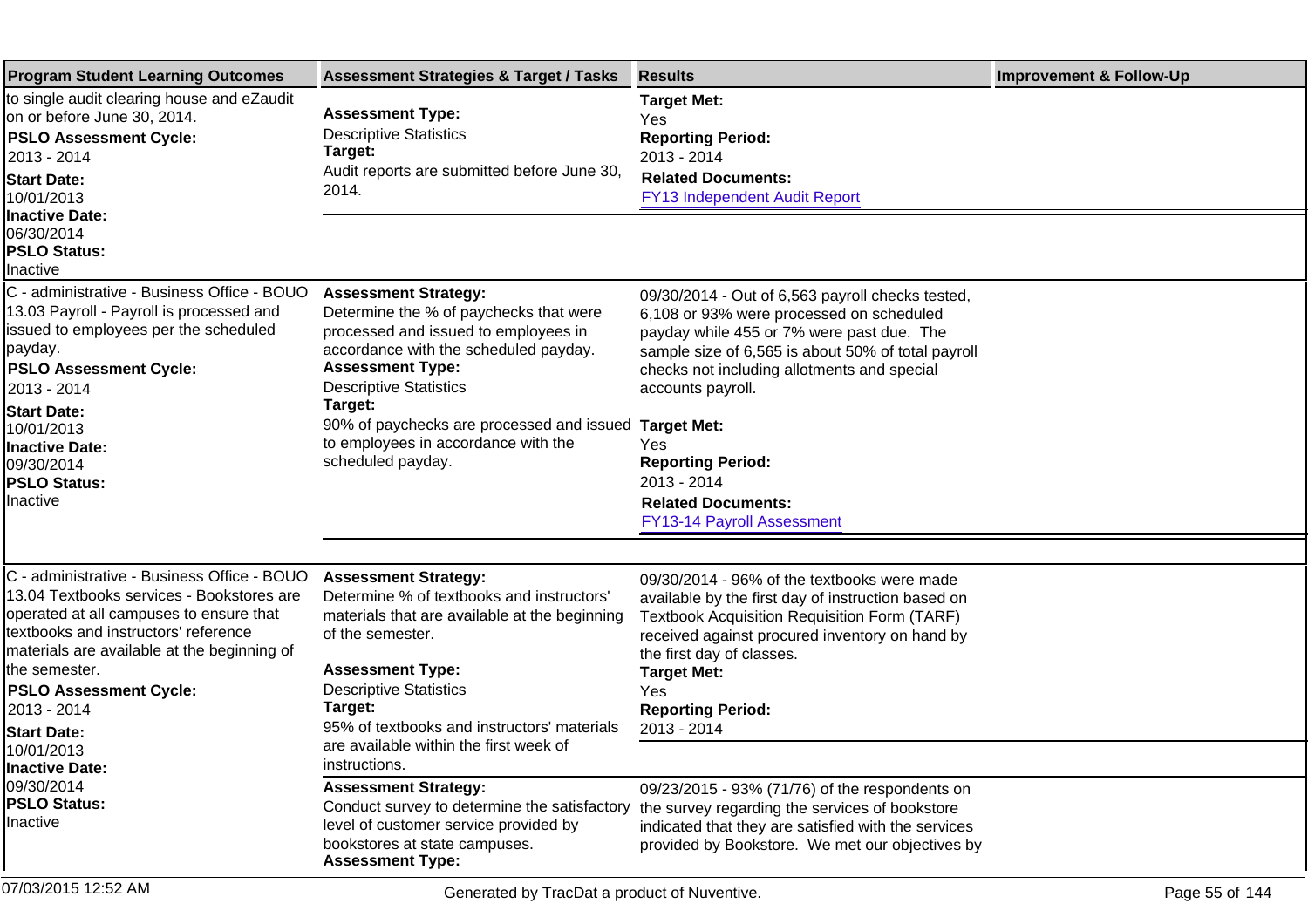| <b>Program Student Learning Outcomes</b>                                                                                                                                                                                                                                                    | <b>Assessment Strategies &amp; Target / Tasks</b>                                                                                                                                                                                                                 | <b>Results</b>                                                                                                                                                                                                                                                                                    | <b>Improvement &amp; Follow-Up</b> |
|---------------------------------------------------------------------------------------------------------------------------------------------------------------------------------------------------------------------------------------------------------------------------------------------|-------------------------------------------------------------------------------------------------------------------------------------------------------------------------------------------------------------------------------------------------------------------|---------------------------------------------------------------------------------------------------------------------------------------------------------------------------------------------------------------------------------------------------------------------------------------------------|------------------------------------|
|                                                                                                                                                                                                                                                                                             | Survey<br>Target:<br>Satisfactory level of at least average in<br>customer service.                                                                                                                                                                               | exceeding the 80% benchmark.<br><b>Target Met:</b><br>Yes<br><b>Reporting Period:</b><br>2013 - 2014                                                                                                                                                                                              |                                    |
|                                                                                                                                                                                                                                                                                             |                                                                                                                                                                                                                                                                   |                                                                                                                                                                                                                                                                                                   |                                    |
| C - administrative - Business Office - BOUO<br>13.05 Dining Hall services - Three nutritious<br>meals everyday (24/7) are provided to<br>dormitory students, including non dormitory<br>students, faculty and staffs.<br><b>PSLO Assessment Cycle:</b><br>2013 - 2014<br><b>Start Date:</b> | <b>Assessment Strategy:</b><br>Determine the % that three nutritious meals<br>are served everyday (24/7) to dormitory<br>students including non dormitory students,<br>faculty and staffs.<br><b>Assessment Type:</b><br><b>Descriptive Statistics</b><br>Target: | 09/30/2014 - The Dining hall served three meals<br>everyday and only minimal incident happened that<br>they were not able to serve specially to the<br>residence hall students.<br><b>Target Met:</b><br>Yes<br><b>Reporting Period:</b><br>2013 - 2014                                           |                                    |
| 10/01/2013                                                                                                                                                                                                                                                                                  | Three meals are served everyday (24/7).                                                                                                                                                                                                                           |                                                                                                                                                                                                                                                                                                   |                                    |
| Inactive Date:<br>09/30/2014<br><b>PSLO Status:</b><br>Inactive                                                                                                                                                                                                                             |                                                                                                                                                                                                                                                                   |                                                                                                                                                                                                                                                                                                   |                                    |
| C - administrative - Dean Chuuk Campus -<br>CCA4 - Collaborate with K-12 system to<br>articulate expectations of "college ready"<br>students and increase college ready<br>students annually.<br><b>PSLO Assessment Cycle:</b><br>2013 - 2014<br><b>Start Date:</b><br>10/01/2013           | <b>Assessment Strategy:</b><br><b>COM-FSM Chuuk campus representatives</b><br>do outreach at the high schools.<br><b>Assessment Type:</b><br><b>Descriptive Statistics</b><br>Target:<br>Outreach done at 50% of the high schools in<br>Chuuk State.              | 09/23/2014 - College representatives went to all<br>high schools in Chuuk to administer the COMET<br>and to recruit, except the Northwest High School.<br>Outreach was done at 92% of the high schools in<br>Chuuk State.<br><b>Target Met:</b><br>Yes<br><b>Reporting Period:</b><br>2013 - 2014 |                                    |
| <b>Inactive Date:</b><br>10/01/2014<br><b>PSLO Status:</b><br>Inactive                                                                                                                                                                                                                      | <b>Assessment Strategy:</b><br>Twenty three youths completed three<br>months courses in Math, Science and<br>English.<br><b>Assessment Type:</b><br><b>Descriptive Statistics</b><br>Target:<br>At least 50% will be enrolled into different                      | 09/23/2014 - More than 50% of the 23 students<br>enrolled at Chuuk High School this Fall 14.<br>Twenty-one started out but a few dropped out.<br><b>Target Met:</b><br>Yes<br><b>Reporting Period:</b><br>2013 - 2014                                                                             |                                    |
|                                                                                                                                                                                                                                                                                             | grades at Chuuk High School during Fall<br>2014.                                                                                                                                                                                                                  |                                                                                                                                                                                                                                                                                                   |                                    |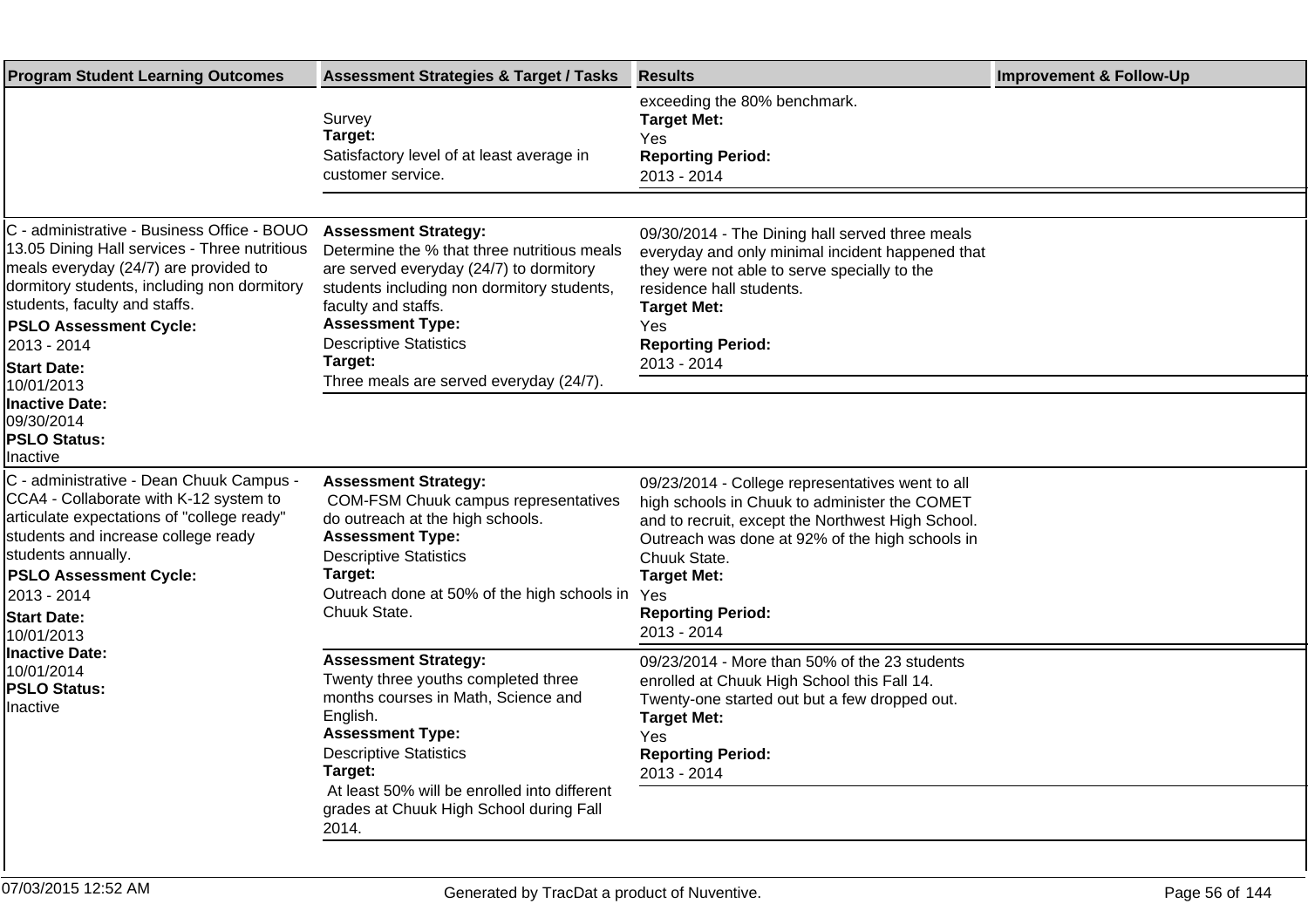| <b>Program Student Learning Outcomes</b>                                                                                                                                                                                                                                                                     | <b>Assessment Strategies &amp; Target / Tasks</b>                                                                                                                                                                                                                                                                    | <b>Results</b>                                                                                                                                                                                                                                                                                                                                 | <b>Improvement &amp; Follow-Up</b> |
|--------------------------------------------------------------------------------------------------------------------------------------------------------------------------------------------------------------------------------------------------------------------------------------------------------------|----------------------------------------------------------------------------------------------------------------------------------------------------------------------------------------------------------------------------------------------------------------------------------------------------------------------|------------------------------------------------------------------------------------------------------------------------------------------------------------------------------------------------------------------------------------------------------------------------------------------------------------------------------------------------|------------------------------------|
|                                                                                                                                                                                                                                                                                                              | <b>Assessment Strategy:</b><br>Two cohorts of 30 students are participating<br>in the Chuuk High School CTE Program at<br>COM-FSM Chuuk campus.<br><b>Assessment Type:</b><br><b>Descriptive Statistics</b><br>Target:<br>At least 25% will enroll at COM-FSM Chuuk<br>campus in FAII 2014.                          | 09/23/2014 - Less than 25% of the 60 students in<br>the two CTE cohorts attended COM-FSM Chuuk<br>Campus this Fall 2014. Only about 8%, or 5<br>students.<br><b>Target Met:</b><br>No.<br><b>Reporting Period:</b><br>2013 - 2014                                                                                                              |                                    |
|                                                                                                                                                                                                                                                                                                              |                                                                                                                                                                                                                                                                                                                      |                                                                                                                                                                                                                                                                                                                                                |                                    |
| C - administrative - Dean Chuuk Campus -<br>CCI4 - Assess,, improve, and implement<br>student service process through staff<br>training collaboration with faculty and other<br>departments, revised processes and<br>procedures to improve student success.<br><b>PSLO Assessment Cycle:</b><br>2013 - 2014 | <b>Assessment Strategy:</b><br>Inform and discuss collaboration with<br>students services during faculty meetings.<br><b>Assessment Type:</b><br><b>Descriptive Statistics</b><br>Target:<br>50% of meetings will focus on collaboration<br>efforts with other divisions.                                            | 03/10/2014 - October 2013, November 2013,<br>December 2013, January 2014, February 2014<br>and March 2014 meetings focused on how faculty<br>can assist students.<br><b>Target Met:</b><br>Yes<br><b>Reporting Period:</b><br>2013 - 2014                                                                                                      |                                    |
| <b>Start Date:</b><br>10/01/2013<br><b>Inactive Date:</b><br>09/30/2014<br><b>PSLO Status:</b><br>Active                                                                                                                                                                                                     |                                                                                                                                                                                                                                                                                                                      |                                                                                                                                                                                                                                                                                                                                                |                                    |
| C - administrative - Dean Chuuk Campus -<br>CCA5 - Create, improve and implement a<br>process to increase recruit of nontraditional<br>students into programs.<br><b>PSLO Assessment Cycle:</b><br>2013 - 2014<br><b>Start Date:</b><br>10/01/2013<br><b>Inactive Date:</b>                                  | <b>Assessment Strategy:</b><br>Provide a series of trainings for<br>nontraditional students by the Cooperative<br>Research and Extension Program (CRE).<br><b>Assessment Type:</b><br><b>Descriptive Statistics</b><br>Target:<br>There will be five different nontraditional<br>trainings by CRE during FY 2013-14. | 09/23/2014 - During the 2013-2014 fiscal year,<br>CRE did more than five nontraditional trainings.<br>There were two in Business and Computers, and<br>more than three in Sewing, Recycling, and<br>Cooking.<br><b>Target Met:</b><br>Yes<br><b>Reporting Period:</b><br>2013 - 2014                                                           |                                    |
| 09/29/2014<br><b>PSLO Status:</b><br><b>Inactive</b>                                                                                                                                                                                                                                                         | <b>Assessment Strategy:</b><br>Provide nontraditional training to certain<br>employees of the State Department of<br>Health Services.<br><b>Assessment Type:</b><br><b>Descriptive Statistics</b><br>Target:                                                                                                         | 09/23/2014 - More than 25 employees of the State<br>Department of Health Services successfully<br>completed a two-weeks training in Integrated<br>Management of Childhood Illness (IMCI) at Chuuk<br>Campus from October 07 to18, 2013. Even two<br>staffs from COM-FSM Chuuk Campus also<br>participated and received their certificates too. |                                    |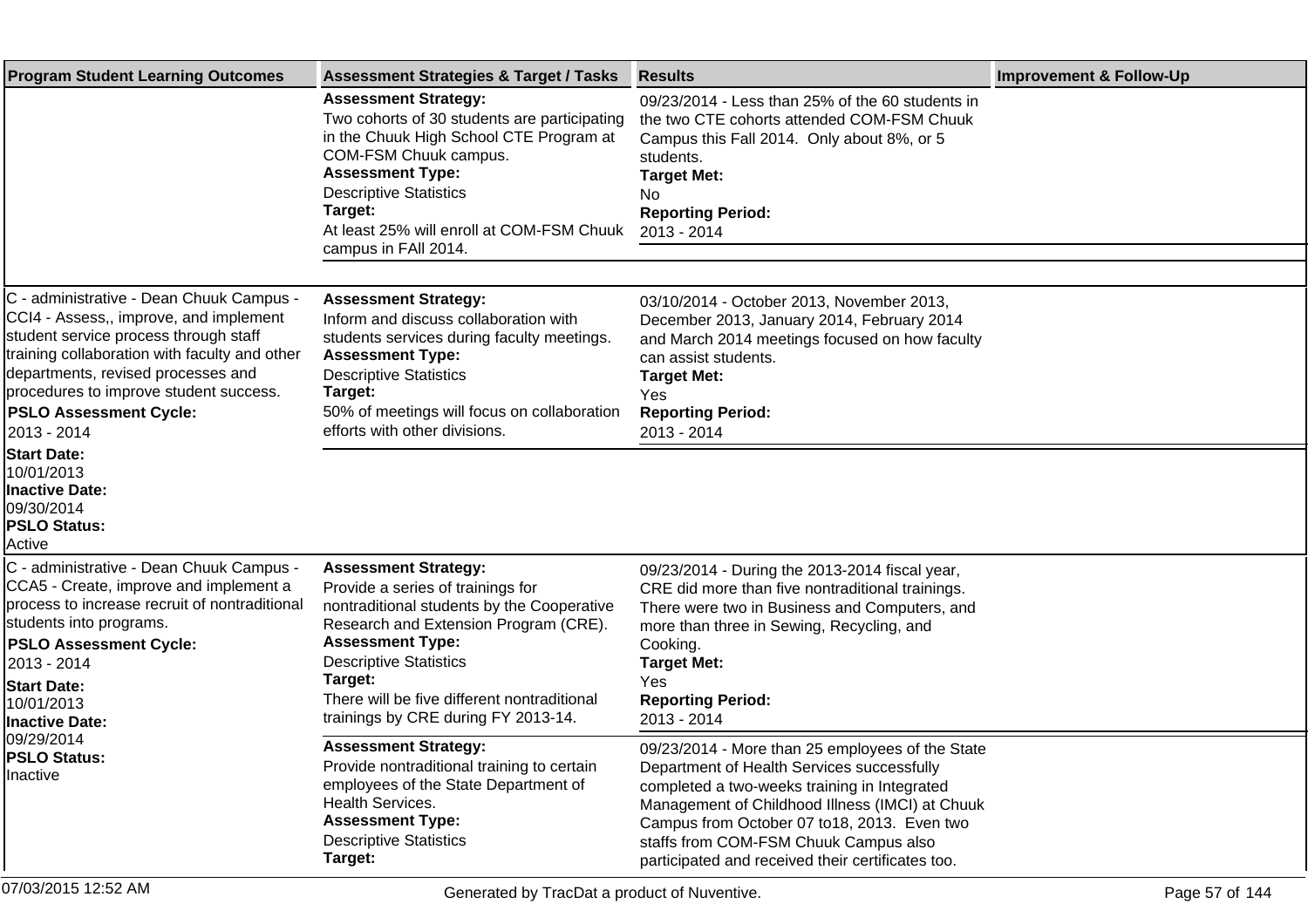| <b>Program Student Learning Outcomes</b>                                                                                                                                                                                                                                                                                                                                | <b>Assessment Strategies &amp; Target / Tasks</b>                                                                                                                                                                                                              | <b>Results</b>                                                                                                                                                                                                                      | <b>Improvement &amp; Follow-Up</b>                                                                                                                                     |
|-------------------------------------------------------------------------------------------------------------------------------------------------------------------------------------------------------------------------------------------------------------------------------------------------------------------------------------------------------------------------|----------------------------------------------------------------------------------------------------------------------------------------------------------------------------------------------------------------------------------------------------------------|-------------------------------------------------------------------------------------------------------------------------------------------------------------------------------------------------------------------------------------|------------------------------------------------------------------------------------------------------------------------------------------------------------------------|
|                                                                                                                                                                                                                                                                                                                                                                         | 25 health assistants successfully completed<br>the two-week training and got their<br>certificates in basic health care.                                                                                                                                       | <b>Target Met:</b><br><b>Yes</b><br><b>Reporting Period:</b><br>2013 - 2014                                                                                                                                                         |                                                                                                                                                                        |
|                                                                                                                                                                                                                                                                                                                                                                         |                                                                                                                                                                                                                                                                |                                                                                                                                                                                                                                     |                                                                                                                                                                        |
| C - administrative - Dean Chuuk Campus -<br>CCA6 - Create and implement a work<br>experience program through working with<br>the stakeholders in the public and private<br>sectors for hands on training.<br><b>PSLO Assessment Cycle:</b><br>2013 - 2014<br><b>Start Date:</b><br>10/01/2013<br><b>Inactive Date:</b><br>10/01/2014<br><b>PSLO Status:</b><br>Inactive | <b>Assessment Strategy:</b><br>Students enrolled in BU 100 are doing their<br>hands on practicum at the campus snack<br>bar.<br><b>Assessment Type:</b><br><b>Descriptive Statistics</b><br>Target:<br>Have at least 75% of the students passed<br>this course | 09/23/2014 - More than 75% of the students<br>enrolled in this course during Fall 13 and Spring<br>14 Semesters passed.<br><b>Target Met:</b><br>Yes<br><b>Reporting Period:</b><br>2013 - 2014                                     |                                                                                                                                                                        |
|                                                                                                                                                                                                                                                                                                                                                                         | <b>Assessment Strategy:</b><br>ED 292 is a course where the students in<br>the Teacher Preparation Program go to the<br>elementary schools and practice teaching to<br>the students.<br><b>Assessment Type:</b><br><b>Descriptive Statistics</b><br>Target:    | 09/23/2014 - More than 75% of students who took<br>this course during the three semesters: Fall 13,<br>and Spring and Summer 14, passed this course.<br><b>Target Met:</b><br><b>Yes</b><br><b>Reporting Period:</b><br>2013 - 2014 |                                                                                                                                                                        |
|                                                                                                                                                                                                                                                                                                                                                                         | 75% of students enrolled in ED 292 passed<br>this course.                                                                                                                                                                                                      |                                                                                                                                                                                                                                     |                                                                                                                                                                        |
|                                                                                                                                                                                                                                                                                                                                                                         | <b>Assessment Strategy:</b><br>Students enrolled in BU 99b, Office<br>Management are doing their practicum at<br>the campus snack bar.<br><b>Assessment Type:</b><br><b>Descriptive Statistics</b><br>Target:<br>At least 75% of these students passed this    | 09/23/2014 - More than 75% of student who took<br>this course during school year 2013 to 2014<br>passed this course.<br><b>Target Met:</b><br>Yes<br><b>Reporting Period:</b><br>2013 - 2014                                        |                                                                                                                                                                        |
|                                                                                                                                                                                                                                                                                                                                                                         | course                                                                                                                                                                                                                                                         |                                                                                                                                                                                                                                     |                                                                                                                                                                        |
| C - administrative - Dean Kosrae Campus -<br>KCA14 -1 Learning Environment - Create<br>an adequate, healthy, and functional<br>learning and working environment.                                                                                                                                                                                                        | <b>Assessment Strategy:</b><br>Conduct one awareness program on policies<br>relating to drugs and alcohol abuse at the<br>beginning of each semester.<br><b>Assessment Type:</b>                                                                               | 09/14/2014 - One drug related, one STD workshop<br>conducted to 93 students.<br><b>Target Met:</b><br>No<br><b>Reporting Period:</b>                                                                                                | 11/13/2014 - Scheduled drug-<br>related workshop will be planned<br>and monitored throughout the<br>school year. Security Division will<br>submit plan and timeline of |
| 07/03/2015 12:52 AM                                                                                                                                                                                                                                                                                                                                                     | Generated by TracDat a product of Nuventive.                                                                                                                                                                                                                   |                                                                                                                                                                                                                                     | Page 58 of 144                                                                                                                                                         |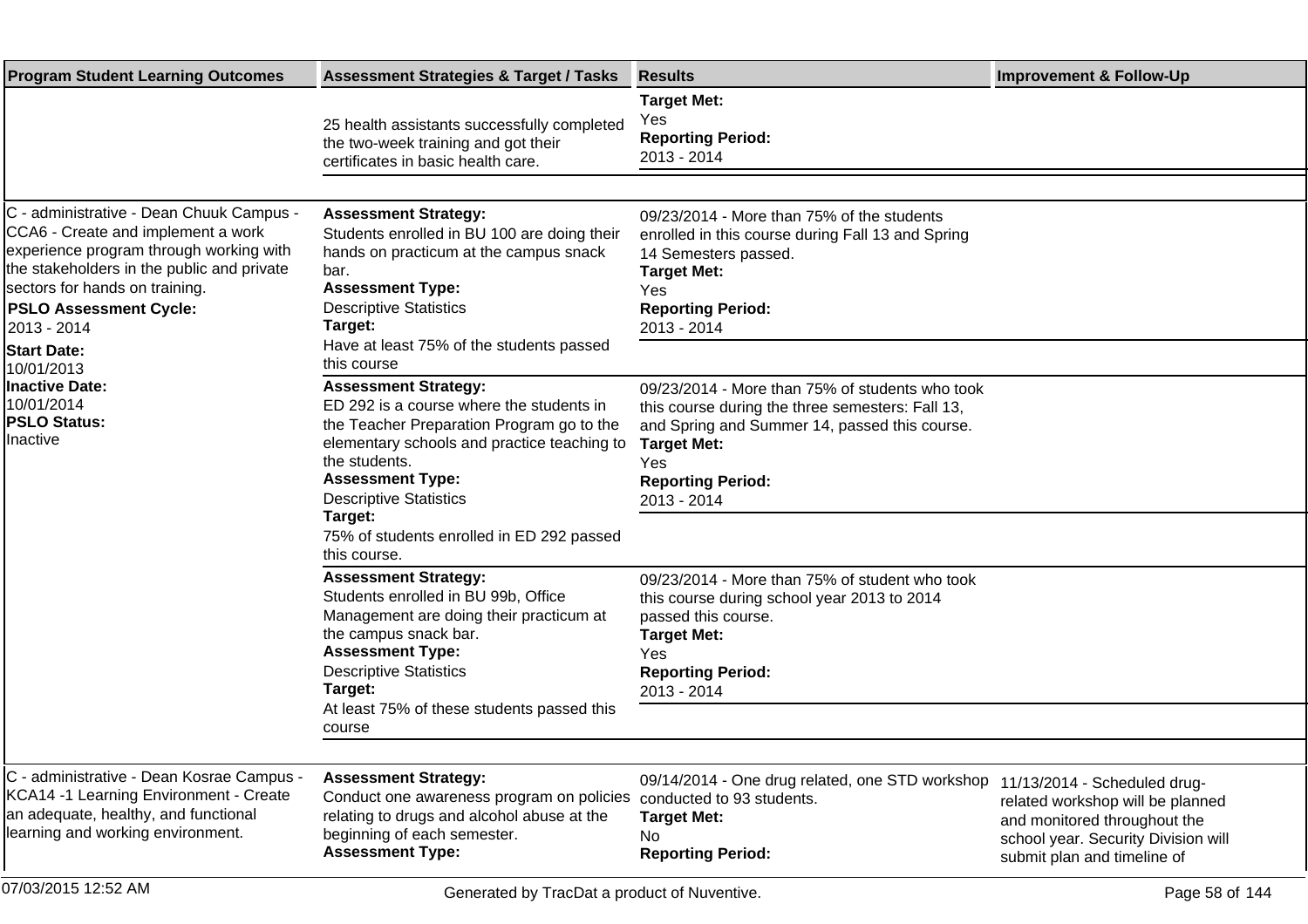| <b>Program Student Learning Outcomes</b>                                                                                                            | <b>Assessment Strategies &amp; Target / Tasks</b>                                                                                                                                                                                                                                                                                                                                                                | <b>Results</b>                                                                                                                                                                                                                                                                                                                                                                                                         | <b>Improvement &amp; Follow-Up</b>                                                                                                                                              |
|-----------------------------------------------------------------------------------------------------------------------------------------------------|------------------------------------------------------------------------------------------------------------------------------------------------------------------------------------------------------------------------------------------------------------------------------------------------------------------------------------------------------------------------------------------------------------------|------------------------------------------------------------------------------------------------------------------------------------------------------------------------------------------------------------------------------------------------------------------------------------------------------------------------------------------------------------------------------------------------------------------------|---------------------------------------------------------------------------------------------------------------------------------------------------------------------------------|
| <b>PSLO Assessment Cycle:</b><br>2013 - 2014<br><b>Start Date:</b><br>10/01/2013<br>Inactive Date:<br>09/30/2014<br><b>PSLO Status:</b><br>Inactive | <b>Descriptive Statistics</b><br>Target:<br>Three drug-related workshops will be<br>conducted by security officers and peer<br>counselor in collaboration with relative                                                                                                                                                                                                                                          | 2013 - 2014                                                                                                                                                                                                                                                                                                                                                                                                            | activities. Collaborative agencies will<br>be contacted and workshop dates<br>confirmed.                                                                                        |
|                                                                                                                                                     | external agencies during the academic year.<br><b>Assessment Strategy:</b><br>Facilities maintenance activities will be<br>based on the KC Preventive Maintenance<br>Plan while physical development will be<br>dictated by institutional infrastructure<br>development plan which include the<br>architectural plan review and revision of a<br>Students Services One-Stop Center (Multi-<br>purpose Building). | 07/15/2014 - Twelve monthly maintenance reports<br>were made including regular campus upkeep,<br>facilities renovation by TE Construction, and<br>vehicle repairs. In the Beca Facilities Utilization<br>Study the multi-purpose building in the<br>Infrastructure Development Plan was scheduled<br>for construction in the first five years.<br><b>Target Met:</b><br>Yes<br><b>Reporting Period:</b><br>2013 - 2014 | 10/17/2014 - Considering<br>administration section of multi-<br>purpose building to be constructed<br>in first phase instead of delaying as<br>a separate phase of the project. |
|                                                                                                                                                     | <b>Assessment Type:</b><br><b>Descriptive Statistics</b><br>Target:<br>Facilities maintenance will follow the timeline<br>and schedule of KC preventive maintenance<br>plan. The multi-purpose building will be<br>priority one for infrastructure development at<br>Kosrae Campus by the Facilities Committee.                                                                                                  | 05/09/2014 - Ten monthly reports were submitted<br>to Maintenance Division on buildings, grounds,<br>and vehicles preventive maintenance plan for the<br>campus. Beca Space Utilization Study concluded<br>with recommendations to construct the Multi-<br>purpose building at Kosrae Campus during the<br>first five years of the plan.<br><b>Target Met:</b><br><b>No</b><br><b>Reporting Period:</b><br>2013 - 2014 | 07/07/2014 - As we exit the months<br>of August and September 2014<br>another result will be added.                                                                             |
|                                                                                                                                                     | <b>Assessment Strategy:</b><br>Deliver effective technology services<br>including systems upgrades and internet<br>connectivity to support students, faculty, and<br>staff needs for support and learning.<br><b>Assessment Type:</b><br><b>Descriptive Statistics</b><br>Target:<br>Student computer labs systems will be<br>upgraded to meet the student learning<br>outcomes in Computer Application classes. | 10/17/2014 - Nine PC desktops were purchased to<br>replace faculty PCs. Printer was purchased for<br>staff at Student Services. Continue to have two<br>DSLs on campus; Kosrae Satellite dish and its<br>Internet connectivity is hooked up with a wireless<br>router, but has limited usage.<br><b>Target Met:</b><br>Yes<br><b>Reporting Period:</b><br>2013 - 2014                                                  | 10/17/2014 - Administration will<br>seek funding for two desktop PC for<br>administrative staff.                                                                                |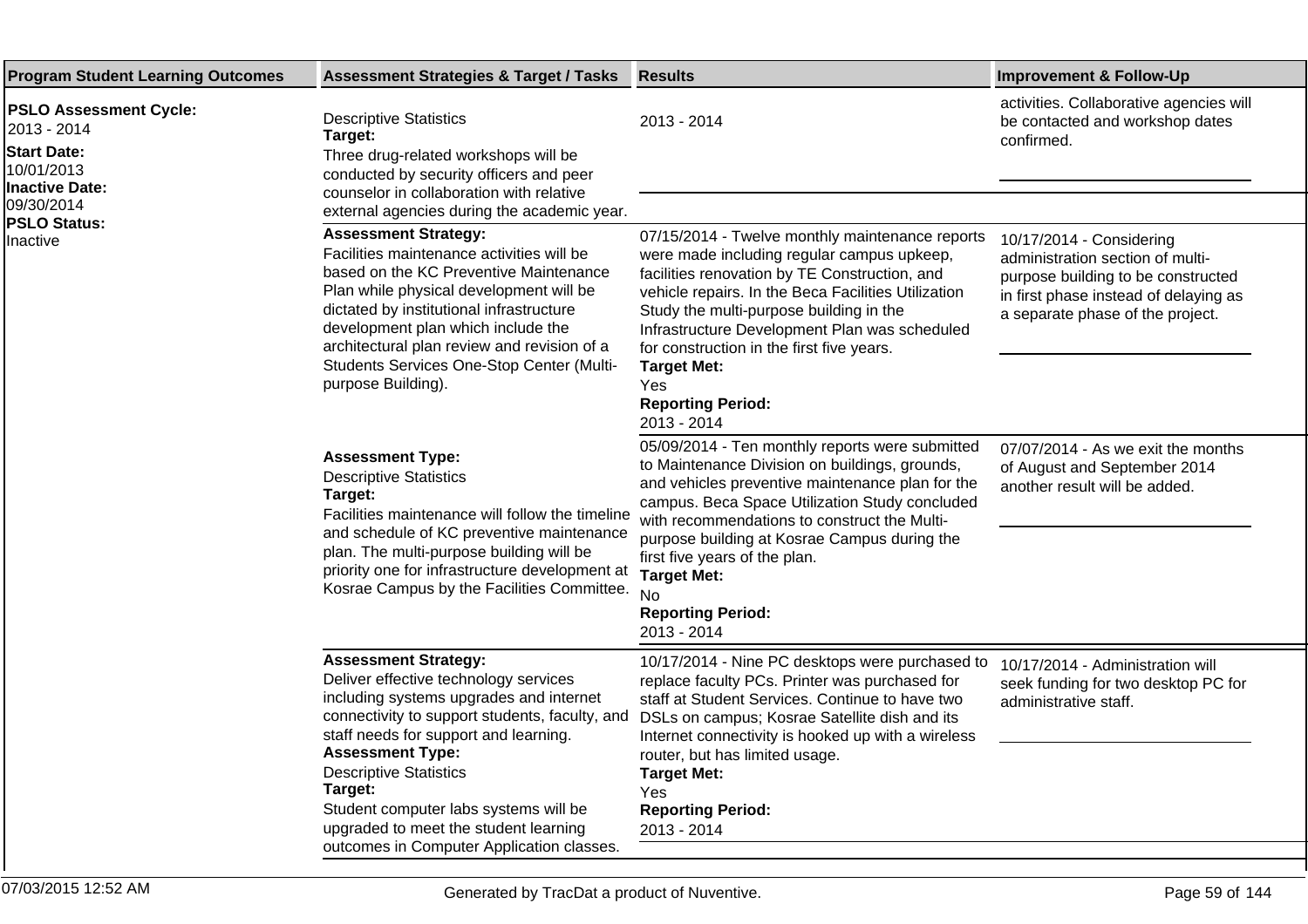| <b>Program Student Learning Outcomes</b>                                                                                                                                                                                    | <b>Assessment Strategies &amp; Target / Tasks</b>                                                                                                                                                                                                                                                                                                                                                                            | <b>Results</b>                                                                                                                                                                                                                                                                                                                         | <b>Improvement &amp; Follow-Up</b>                                                                                                                                                                                                                                                                                                         |
|-----------------------------------------------------------------------------------------------------------------------------------------------------------------------------------------------------------------------------|------------------------------------------------------------------------------------------------------------------------------------------------------------------------------------------------------------------------------------------------------------------------------------------------------------------------------------------------------------------------------------------------------------------------------|----------------------------------------------------------------------------------------------------------------------------------------------------------------------------------------------------------------------------------------------------------------------------------------------------------------------------------------|--------------------------------------------------------------------------------------------------------------------------------------------------------------------------------------------------------------------------------------------------------------------------------------------------------------------------------------------|
|                                                                                                                                                                                                                             | Ninety-five percent of staff and faculty will be<br>compatible systems to perform their duties<br>and responsibilities.                                                                                                                                                                                                                                                                                                      |                                                                                                                                                                                                                                                                                                                                        |                                                                                                                                                                                                                                                                                                                                            |
|                                                                                                                                                                                                                             |                                                                                                                                                                                                                                                                                                                                                                                                                              |                                                                                                                                                                                                                                                                                                                                        |                                                                                                                                                                                                                                                                                                                                            |
| C - administrative - Dean Kosrae Campus -<br>KCA14-2 Manage Operation and Fiscal<br>Stability - Operations carried out<br>professionally and budget expended as<br>planned.<br><b>PSLO Assessment Cycle:</b><br>2013 - 2014 | <b>Assessment Strategy:</b><br>Accumulating endowment assets.<br><b>Assessment Type:</b><br><b>Descriptive Statistics</b><br>Target:<br>Raise \$5500.00 during the fiscal year.                                                                                                                                                                                                                                              | 10/16/2014 - Raised \$4,043.36 in FY 14. A<br>collection of over \$2K was not successful due to<br>administrative procedures.<br><b>Target Met:</b><br>No<br><b>Reporting Period:</b><br>2013 - 2014                                                                                                                                   |                                                                                                                                                                                                                                                                                                                                            |
| <b>Start Date:</b><br>10/02/2013<br><b>Inactive Date:</b><br>09/30/2014<br><b>PSLO Status:</b><br>Inactive                                                                                                                  | <b>Assessment Strategy:</b><br>Improved allocation of resources based on<br>results of assessment and evaluation linked<br>to planning.<br><b>Assessment Type:</b><br><b>Descriptive Statistics</b><br>Target:<br>90% of resource allocation request will be<br>based on assessment.                                                                                                                                         | 10/17/2014 - Observed hiring freeze by putting on<br>hold positions of English and Education<br>instructors. As a result of program prioritization the<br>position of Carpentry instructor was held and<br>program was placed on low priority list.<br><b>Target Met:</b><br>Yes<br><b>Reporting Period:</b><br>2013 - 2014            |                                                                                                                                                                                                                                                                                                                                            |
|                                                                                                                                                                                                                             | <b>Assessment Strategy:</b><br>Provide salary and benefits to recruit and<br>retain qualified personnel for instructional<br>and support services.<br><b>Assessment Type:</b><br><b>Descriptive Statistics</b><br>Target:<br>Ninety-five percent of academic faculty will<br>possess a minimum of master's degree.<br>Adjunct faculty will be recruited and paid an<br>equal salary rate as compare with regular<br>faculty. | 10/17/2014 - Fifty-eight percent of faculty including<br>adjunct, hold master's degree. Two faculty with BA<br>are accepted to MA program. There were no<br>actions made of amending the salary rate for<br>adjunct faculty to equal the regular faculty rate.<br><b>Target Met:</b><br>No.<br><b>Reporting Period:</b><br>2013 - 2014 | 10/17/2014 - BA faculty will enroll in<br>graduate program and non-BA<br>vocational education instructor will<br>enroll to complete BA in Electronics.<br>Future hiring will be master's degree<br>only to meet the 95% objective. A<br>resolution to amend adjunct faculty<br>salary rate will be forwarded to VPIA<br>for consideration. |
|                                                                                                                                                                                                                             |                                                                                                                                                                                                                                                                                                                                                                                                                              |                                                                                                                                                                                                                                                                                                                                        |                                                                                                                                                                                                                                                                                                                                            |
| C - administrative - Dean Kosrae Campus -<br>KCS14-1 Student support services -<br>Increasing student retention rate by 5%                                                                                                  | <b>Assessment Strategy:</b><br>SSC - Provide tutoring services and<br>monitoring tutoring services and conduct                                                                                                                                                                                                                                                                                                               | 06/11/2014 - After conducting the tutoring services<br>during the assessment period, 52% of the<br>deficiency list showed improvement, meaning                                                                                                                                                                                         | 06/11/2014 - Utilizing students time<br>for the tutoring services by giving<br>them tutorial form to tract their                                                                                                                                                                                                                           |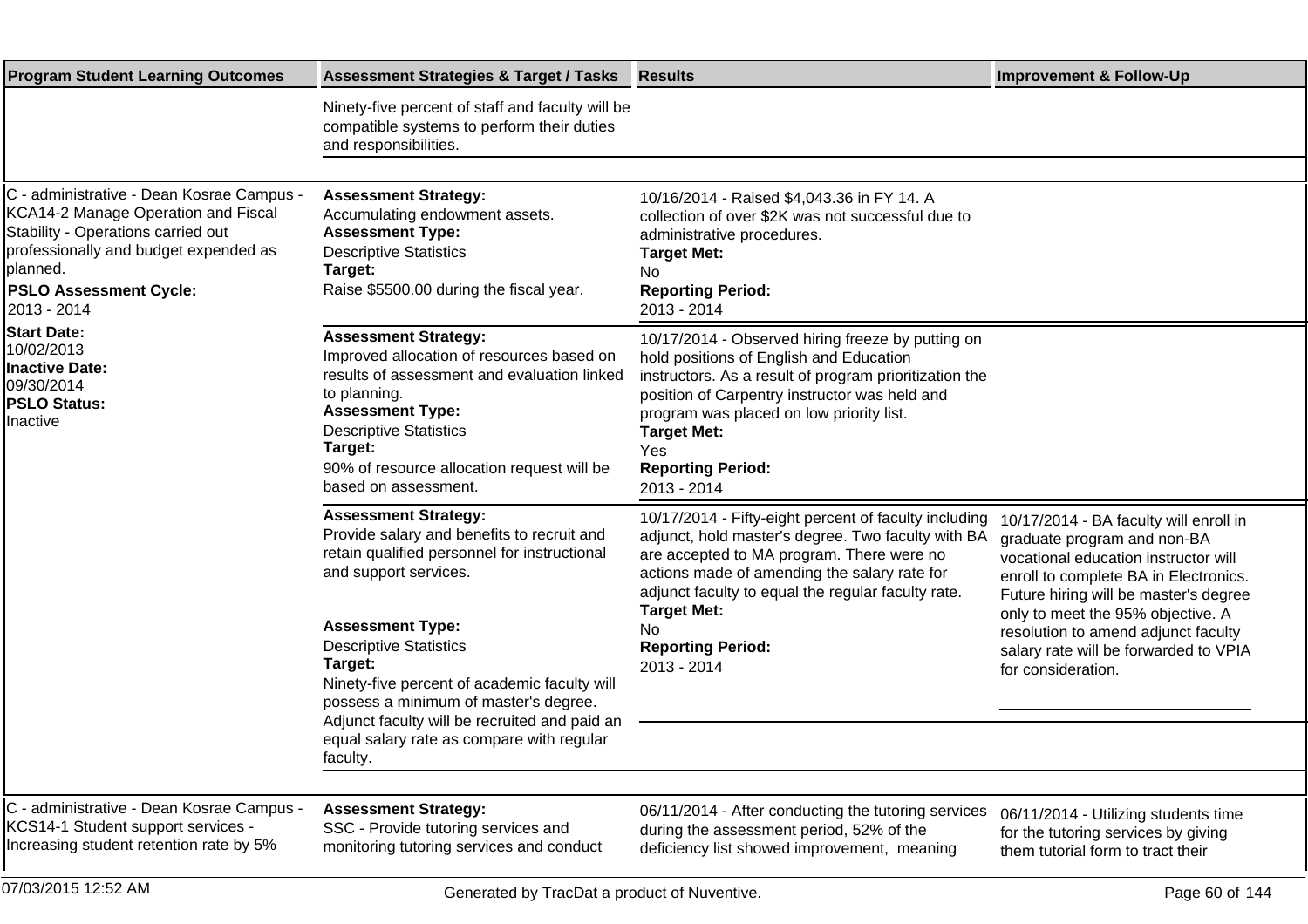| <b>Program Student Learning Outcomes</b>                                                                                                                   | <b>Assessment Strategies &amp; Target / Tasks</b>                                                                                                                                                                                                                                                                                                                                                                                                 | <b>Results</b>                                                                                                                                                                                                                                                                                                                                                                                                                                                                                                                                                                                                                                                                                                                                                                                                                                 | <b>Improvement &amp; Follow-Up</b>                                                                                                                                                                                                                                                                                                                                         |
|------------------------------------------------------------------------------------------------------------------------------------------------------------|---------------------------------------------------------------------------------------------------------------------------------------------------------------------------------------------------------------------------------------------------------------------------------------------------------------------------------------------------------------------------------------------------------------------------------------------------|------------------------------------------------------------------------------------------------------------------------------------------------------------------------------------------------------------------------------------------------------------------------------------------------------------------------------------------------------------------------------------------------------------------------------------------------------------------------------------------------------------------------------------------------------------------------------------------------------------------------------------------------------------------------------------------------------------------------------------------------------------------------------------------------------------------------------------------------|----------------------------------------------------------------------------------------------------------------------------------------------------------------------------------------------------------------------------------------------------------------------------------------------------------------------------------------------------------------------------|
| <b>PSLO Assessment Cycle:</b><br>2013 - 2014<br><b>Start Date:</b><br>10/02/2013<br><b>Inactive Date:</b><br>09/30/2014<br><b>PSLO Status:</b><br>Inactive | tutors training.<br><b>Assessment Type:</b><br><b>Descriptive Statistics</b><br>Target:<br>60% of the students served under tutoring<br>services who placed under deficiency will be<br>able to improve their grades to " c" or above<br>after receiving the service                                                                                                                                                                              | those that improved deficient grades to either "C"<br>or above. However, the expected outcome wasn't<br>met.<br><b>Target Met:</b><br>No.<br><b>Reporting Period:</b><br>2013 - 2014                                                                                                                                                                                                                                                                                                                                                                                                                                                                                                                                                                                                                                                           | attendance and participation in the<br>tutorial sessions.<br>Regular follow up with the<br>instructors on the tutees progress<br>were conducted during the term.                                                                                                                                                                                                           |
|                                                                                                                                                            | <b>Assessment Strategy:</b><br>OARR - Provide proper counseling and<br>academic advising in a consistent manner.<br><b>Assessment Type:</b><br><b>Descriptive Statistics</b><br>Target:<br>80% of the students served under academic<br>counseling services will be able to retain in<br>school                                                                                                                                                   | 07/09/2014 - Out of 20 at risk students who were<br>served under counseling services as relate to<br>academic and personal during Fall 2013, 18 of<br>them were able to make positive changes at the<br>end of the term. These 18 students represents<br>90% of the total number served. Thus the target<br>has been met.<br><b>Target Met:</b><br>Yes<br><b>Reporting Period:</b><br>2013 - 2014                                                                                                                                                                                                                                                                                                                                                                                                                                              | 07/09/2014 - At risk students were<br>monitored after providing the<br>counseling and 90% had shown<br>improvement.<br>Follow-Up:<br>07/10/2014 - The students who<br>were given counseling had been<br>monitored through out the Spring<br>2014 semester by the tutorial<br>services. At the end of the<br>semester 90% of them improved<br>their grades to "C" or above. |
|                                                                                                                                                            | <b>Assessment Strategy:</b><br>FAO - Provide orientation on financial aid<br>package and online FAFSA training to make<br>sure the students complete on time to<br>receive their awards each semester.<br><b>Assessment Type:</b><br><b>Descriptive Statistics</b><br>Target:<br>95% of the students assisted will be able to<br>demonstrate knowledge regarding financial<br>aid package requirements and firm with<br>filling out FAFSA online. | 07/16/2014 - During the assessment period, 2013-<br>2014, the FAO staff provided orientation on FA<br>package and FAFSA online procedures to<br>incoming freshmen and continuing students.<br>Based on the orientations provided, a total of 204<br>participants both freshmen and continuing<br>students involved in the FAO orientation, however,<br>it was intended mostly for freshmen and Kosrae<br>high school seniors due to the fact that continuing<br>students had demonstrated knowledge on such<br>information such as FA package and FAFSA<br>online procedures. As such more and more<br>students currently enrolled at COM-FSM Kosrae<br>Campus had demonstrated knowledge on both FA<br>package and FAFSA online procedures. Recently<br>more students tend to get pell awards as<br>scheduled. Therefore, 95% of participated |                                                                                                                                                                                                                                                                                                                                                                            |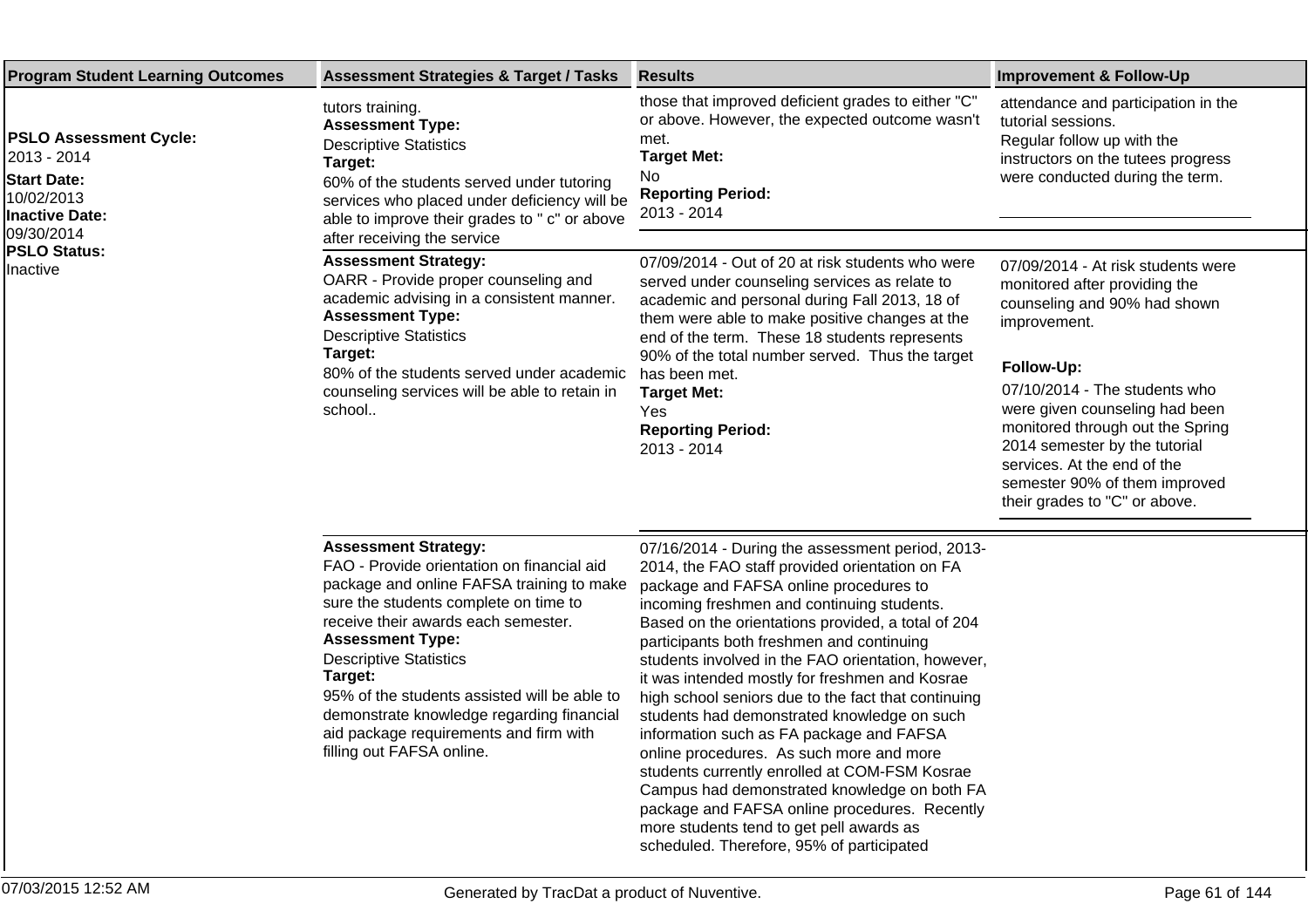| <b>Program Student Learning Outcomes</b>                                                                                                                                                                                                                                                                                                                                                                                                                                                                                                                                | <b>Assessment Strategies &amp; Target / Tasks</b>                                                                                                                                                                                                                                                                                                                                             | <b>Results</b>                                                                                                                                                                                                                                                                                                                                                                                                                                                                                                                                                                                                                                           | <b>Improvement &amp; Follow-Up</b> |
|-------------------------------------------------------------------------------------------------------------------------------------------------------------------------------------------------------------------------------------------------------------------------------------------------------------------------------------------------------------------------------------------------------------------------------------------------------------------------------------------------------------------------------------------------------------------------|-----------------------------------------------------------------------------------------------------------------------------------------------------------------------------------------------------------------------------------------------------------------------------------------------------------------------------------------------------------------------------------------------|----------------------------------------------------------------------------------------------------------------------------------------------------------------------------------------------------------------------------------------------------------------------------------------------------------------------------------------------------------------------------------------------------------------------------------------------------------------------------------------------------------------------------------------------------------------------------------------------------------------------------------------------------------|------------------------------------|
|                                                                                                                                                                                                                                                                                                                                                                                                                                                                                                                                                                         |                                                                                                                                                                                                                                                                                                                                                                                               | students had demonstrated knowledge on both FA<br>package requirement and FAFSA online<br>procedures.<br><b>Target Met:</b><br><b>Yes</b><br><b>Reporting Period:</b><br>2013 - 2014                                                                                                                                                                                                                                                                                                                                                                                                                                                                     |                                    |
|                                                                                                                                                                                                                                                                                                                                                                                                                                                                                                                                                                         | <b>Assessment Strategy:</b><br>Nursing & PCC - Conduct students<br>workshops and awareness activities for<br>healthy lifestyle.<br><b>Assessment Type:</b><br><b>Descriptive Statistics</b><br>Target:<br>60% of the participants involved in the<br>workshop and awareness activities will be<br>able to demonstrate knowledge on how to<br>stay happy and have healthy lifestyle.           | 07/10/2014 - 93 students attended a STI & AIDS<br>workshop that was conducted on December 2013.<br>A survey was given after the workshop. 76<br>students indicated knowledge about the content of<br>the workshop. The result shows 81% successfully<br>met the expected target. Therefore, the criterion<br>for success has been met.<br><b>Target Met:</b><br><b>Yes</b><br><b>Reporting Period:</b><br>2013 - 2014                                                                                                                                                                                                                                    |                                    |
|                                                                                                                                                                                                                                                                                                                                                                                                                                                                                                                                                                         |                                                                                                                                                                                                                                                                                                                                                                                               |                                                                                                                                                                                                                                                                                                                                                                                                                                                                                                                                                                                                                                                          |                                    |
| C - administrative - Dean Kosrae Campus -<br>KCS 14-2 Student support services. -<br>Students will demonstrate knowledge about<br>(a) admission, registration, academic<br>regulations and procedures; (b) financial aid<br>and scholarships; (c) healthy lifestyle and<br>awareness; (d) student rights,<br>responsibilities and discipline; (e) student<br>leadership and development; and (f)<br>community outreach and civic mindedness.<br><b>PSLO Assessment Cycle:</b><br>2013 - 2014<br><b>Start Date:</b><br>09/10/2013<br><b>Inactive Date:</b><br>10/01/2014 | <b>Assessment Strategy:</b><br>OARR - Conduct an orientation to entering<br>freshmen. Expand orientation to all students<br>by utilizing common time period.<br><b>Assessment Type:</b><br><b>Descriptive Statistics</b><br>Target:<br>Eighty-five percent of the students will be<br>able to demonstrate knowledge about<br>admission, registration, academic<br>regulations and procedures. | 07/17/2014 - A total of 512 students admitted or<br>registered during Fall 2013 and Spring 2014. Out<br>of this total number, 100% had admitted and<br>registered successfully. In fact orientation on<br>registration process, academic regulations and<br>procedures had been conducted at the beginning<br>of Fall term. As for the online registration, only<br>few had registered through the assistance of the<br>OARR staff. As a result, more than 85% had<br>demonstrated knowledge through admission,<br>registration process, academic regulation, and<br>procedures.<br><b>Target Met:</b><br>Yes<br><b>Reporting Period:</b><br>2013 - 2014 |                                    |
| <b>PSLO Status:</b><br>Inactive                                                                                                                                                                                                                                                                                                                                                                                                                                                                                                                                         | <b>Assessment Strategy:</b><br>FAO - Conduct financial aid workshop and<br>scholarship orientation to all students per<br>semester.                                                                                                                                                                                                                                                           | 07/17/2014 - The FAO is responsible to make sure<br>all students have full knowledge about the source<br>of scholarship and to complete application form for<br>the scholarship. As such, the FAO had provided                                                                                                                                                                                                                                                                                                                                                                                                                                           |                                    |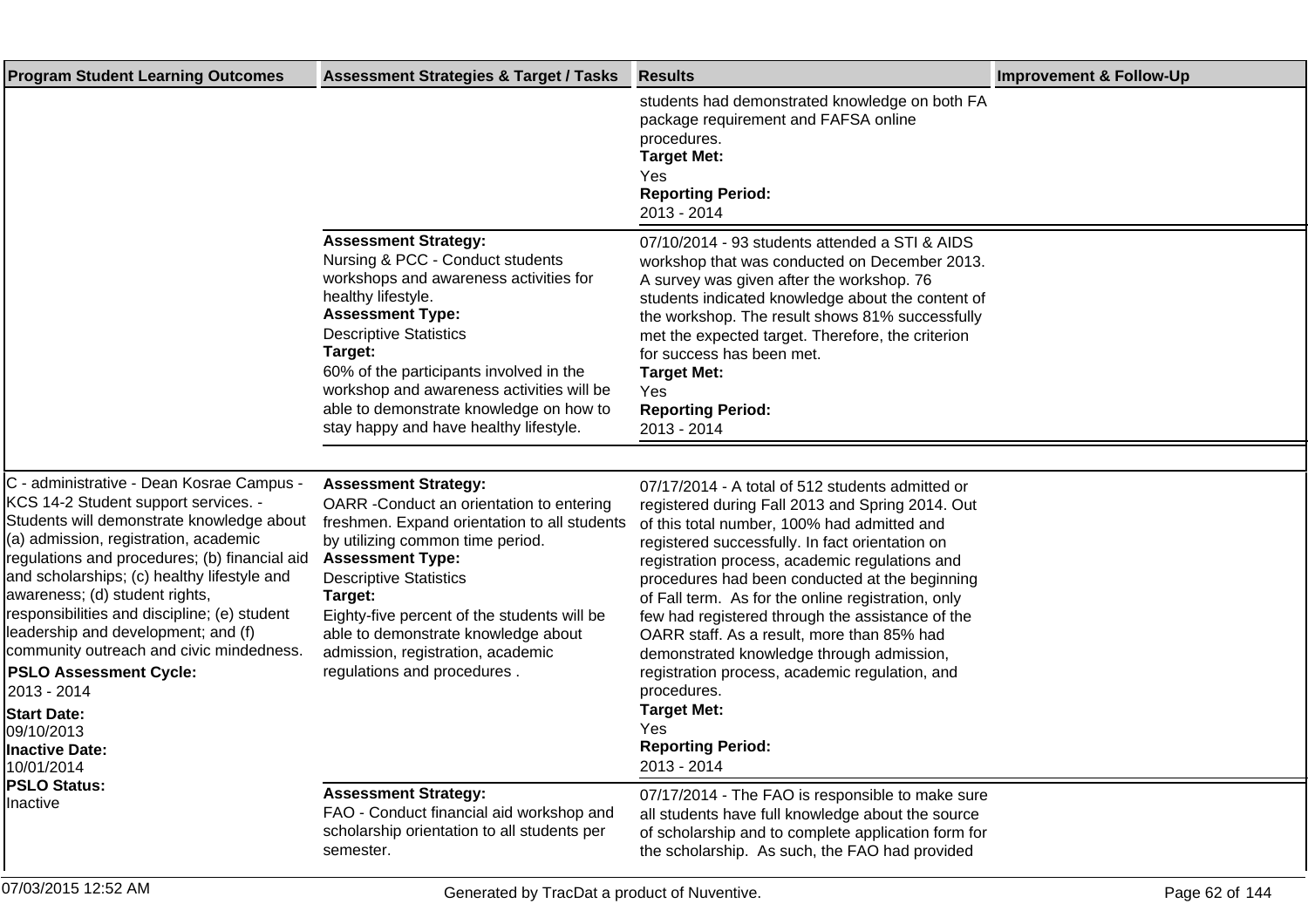| <b>Program Student Learning Outcomes</b> | <b>Assessment Strategies &amp; Target / Tasks</b>                                                                                                                                                                                                                                                                  | <b>Results</b>                                                                                                                                                                                                                                                                                                                                                                                                                                                                                                                                                                                                                                                                                                                                                                                                                | <b>Improvement &amp; Follow-Up</b>                                                                                                                                                                                                 |
|------------------------------------------|--------------------------------------------------------------------------------------------------------------------------------------------------------------------------------------------------------------------------------------------------------------------------------------------------------------------|-------------------------------------------------------------------------------------------------------------------------------------------------------------------------------------------------------------------------------------------------------------------------------------------------------------------------------------------------------------------------------------------------------------------------------------------------------------------------------------------------------------------------------------------------------------------------------------------------------------------------------------------------------------------------------------------------------------------------------------------------------------------------------------------------------------------------------|------------------------------------------------------------------------------------------------------------------------------------------------------------------------------------------------------------------------------------|
|                                          | <b>Assessment Type:</b><br><b>Descriptive Statistics</b><br>Target:<br>(b) 80% of the students will be able to<br>demonstrate knowledge about filling out<br>online FAFSA and where to obtain<br>information on scholarship opportunities.                                                                         | awareness sessions on any available scholarship,<br>how to fill the application, and the deadline for<br>submission. During Spring 2013 there were 15<br>students awarded KSS scholarship to National<br>Campus, and on Fall 2013, 10 awarded Kosrae<br>State Scholarship to NC, 2 awarded KSS to UOG,<br>and on Spring 2014, 7 awarded KSS to COM-FSM<br>National Campus, and 2 to UOG. According to<br>students' records (SIS) and email<br>communications, students were able to received<br>grants and funds from such scholarship programs<br>they've applied for, therefore, I would say that<br>more than 80% of students assisted were gaining<br>knowledge and satisfied with help that FAO<br>provided to them during the SY 2013 and 2014.<br><b>Target Met:</b><br>Yes<br><b>Reporting Period:</b><br>2013 - 2014 |                                                                                                                                                                                                                                    |
|                                          | <b>Assessment Strategy:</b><br>SSC - Conduct orientation on student code<br>of conduct.<br><b>Assessment Type:</b><br><b>Descriptive Statistics</b><br>Target:<br>80% of the students involved in the<br>orientation activity will be able to<br>demonstrate knowledge about their rights<br>and responsibilities. | 07/01/2014 - After the orientation relating to the<br>college code of conduct was given to the students,<br>more than 85% demonstrated knowledge about<br>their rights and responsibilities. For example, out<br>of 512 students enrolled during the assessment<br>period, only 11% of them had reported on the<br>violation of the code under drug policies which<br>indicates that more than 80% demonstrate<br>knowledge and understanding of the drug policies.<br>Therefore, the target has been met.<br><b>Target Met:</b><br>Yes<br><b>Reporting Period:</b><br>2013 - 2014                                                                                                                                                                                                                                            | 07/09/2014 - Extend orientation<br>schedule by using Common Time<br>period to include as many students<br>as possible.                                                                                                             |
|                                          | <b>Assessment Strategy:</b><br>SSC & PCC - Conduct student leadership<br>activities and development to SBA<br>organization.<br><b>Assessment Type:</b><br><b>Descriptive Statistics</b>                                                                                                                            | 07/09/2014 - During the assessment period, the<br>SBA members were given two training activities<br>regarding how to conduct a meeting using<br>Robert's rules and how to manage or conduct<br>group activities or events. For example, they were<br>taking full responsibility of managing the College                                                                                                                                                                                                                                                                                                                                                                                                                                                                                                                       | 07/09/2014 - Encourage all<br>members of the SBA to attend the<br>training activities by explaining them<br>how useful or important it is to gain<br>knowledge of leadership roles which<br>they will use in their future careers. |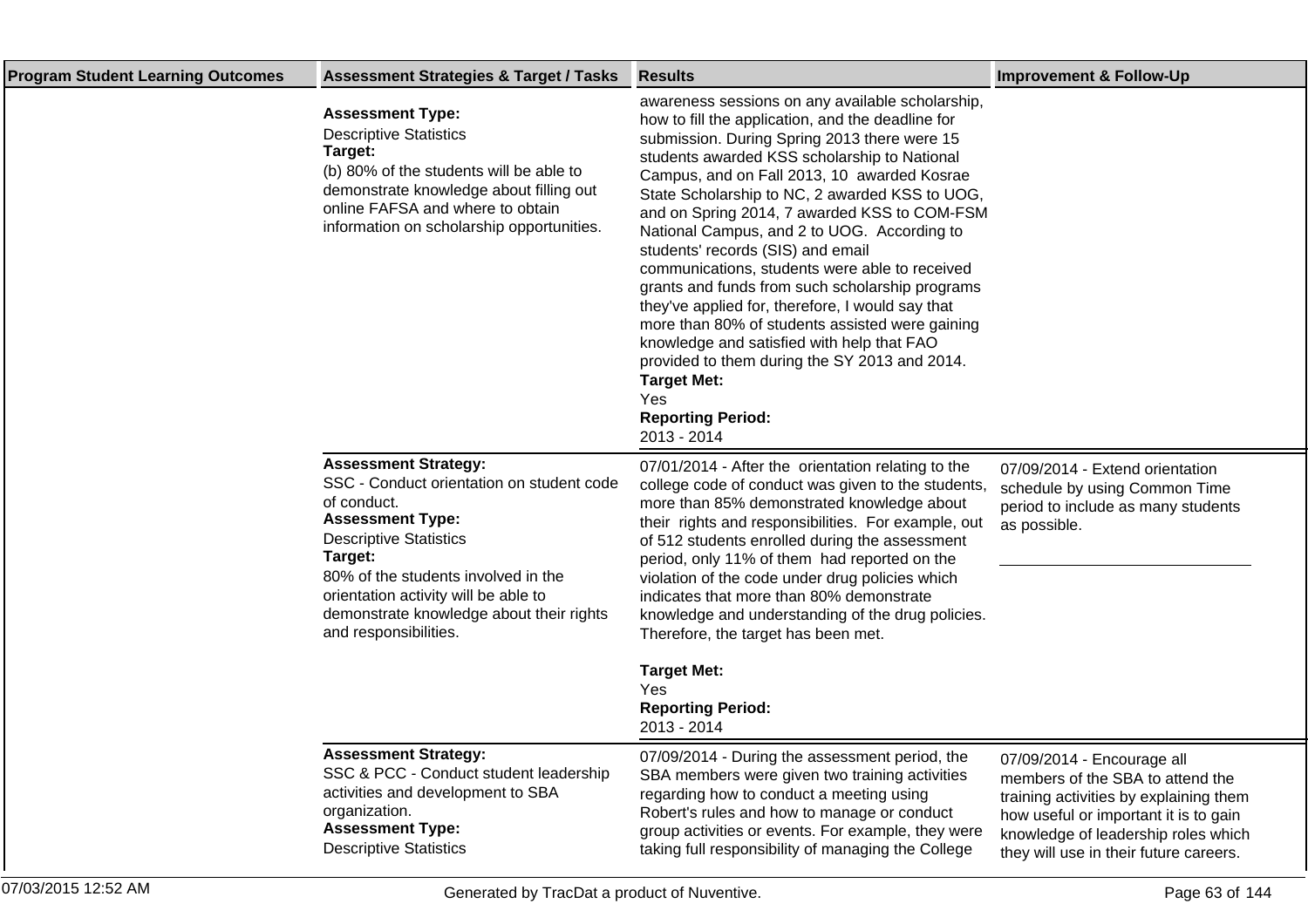| <b>Program Student Learning Outcomes</b>                                                                                                                                                                                                                                                                                                 | <b>Assessment Strategies &amp; Target / Tasks</b>                                                                                                                                                                                                                                                                     | <b>Results</b>                                                                                                                                                                                                                                                                                                                                                                                                                                                                                                                                                                                                                                                                                                                           | <b>Improvement &amp; Follow-Up</b> |
|------------------------------------------------------------------------------------------------------------------------------------------------------------------------------------------------------------------------------------------------------------------------------------------------------------------------------------------|-----------------------------------------------------------------------------------------------------------------------------------------------------------------------------------------------------------------------------------------------------------------------------------------------------------------------|------------------------------------------------------------------------------------------------------------------------------------------------------------------------------------------------------------------------------------------------------------------------------------------------------------------------------------------------------------------------------------------------------------------------------------------------------------------------------------------------------------------------------------------------------------------------------------------------------------------------------------------------------------------------------------------------------------------------------------------|------------------------------------|
|                                                                                                                                                                                                                                                                                                                                          | Target:<br>90% of the SBA members will be able to<br>demonstrate knowledge about leadership<br>roles and development.                                                                                                                                                                                                 | Founding Day event and responsible in a<br>recreational activity during Common Time at KC.<br>Most of them had carried out their leadership roles<br>and responsibilities successfully. For example, out<br>of 20 SBA members, 18 of them demonstrated<br>knowledge and understanding regarding the<br>leadership roles when managing the activities and<br>the event. As such, the target has been met.<br><b>Target Met:</b><br>Yes<br><b>Reporting Period:</b><br>2013 - 2014                                                                                                                                                                                                                                                         |                                    |
|                                                                                                                                                                                                                                                                                                                                          | <b>Assessment Strategy:</b><br>Nursing & PCC - Conduct outreach program<br>activities in the community<br><b>Assessment Type:</b><br><b>Descriptive Statistics</b><br>Target:<br>80% of the participants will be able to<br>demonstrate knowledge about outreach<br>program presented on ATOD and family<br>planning. | 07/14/2014 - On April 17, 2013 Kick Butts Day<br>event was conducted by the PCC & Nursing Staff.<br>A total of 104 students attended the activity. A<br>survey was given after the event to find out about<br>the students knowledge about the ATOD and<br>Family Planning activity. As a result, 86 students<br>out of 104 indicated their understanding about the<br>content of what had been presented in the activity.<br>The criterion for success is 80%. As a result of this<br>given activity, 82% was successfully demonstrated<br>knowledge about the ATOD and Family Planning<br>through the survey. Therefore, the criterion for<br>success was met.<br><b>Target Met:</b><br>Yes<br><b>Reporting Period:</b><br>2013 - 2014 |                                    |
|                                                                                                                                                                                                                                                                                                                                          |                                                                                                                                                                                                                                                                                                                       |                                                                                                                                                                                                                                                                                                                                                                                                                                                                                                                                                                                                                                                                                                                                          |                                    |
| C - administrative - Dean Kosrae Campus -<br>KCI 14-1- Support Student Access and<br>Success - Ensure student success by<br>promoting student engagement and<br>learning outcomes in both credit and non-<br>credit academic and vocational courses.<br><b>PSLO Assessment Cycle:</b><br>2013 - 2014<br><b>Start Date:</b><br>08/19/2013 | <b>Assessment Strategy:</b><br>Query student IDPs on SIS to generate<br>courses appropriate to student needs;<br>survey workforce needs to identify and<br>generate course needs; develop and publish<br>term schedules of course offerings<br><b>Assessment Type:</b><br><b>Descriptive Statistics</b><br>Target:    | 10/17/2014 - Fall 2013 course distribution is as<br>follows: 22 General Ed; 14 developmental<br>education; 10 vocational education. In Spring<br>2014: nine vocational education courses, 17<br>general education courses, and eight<br>developmental courses were offered.<br><b>Target Met:</b><br>Yes<br><b>Reporting Period:</b><br>2013 - 2014                                                                                                                                                                                                                                                                                                                                                                                      |                                    |
| 07/03/2015 12:52 AM                                                                                                                                                                                                                                                                                                                      | Generated by TracDat a product of Nuventive.                                                                                                                                                                                                                                                                          |                                                                                                                                                                                                                                                                                                                                                                                                                                                                                                                                                                                                                                                                                                                                          | Page 64 of 144                     |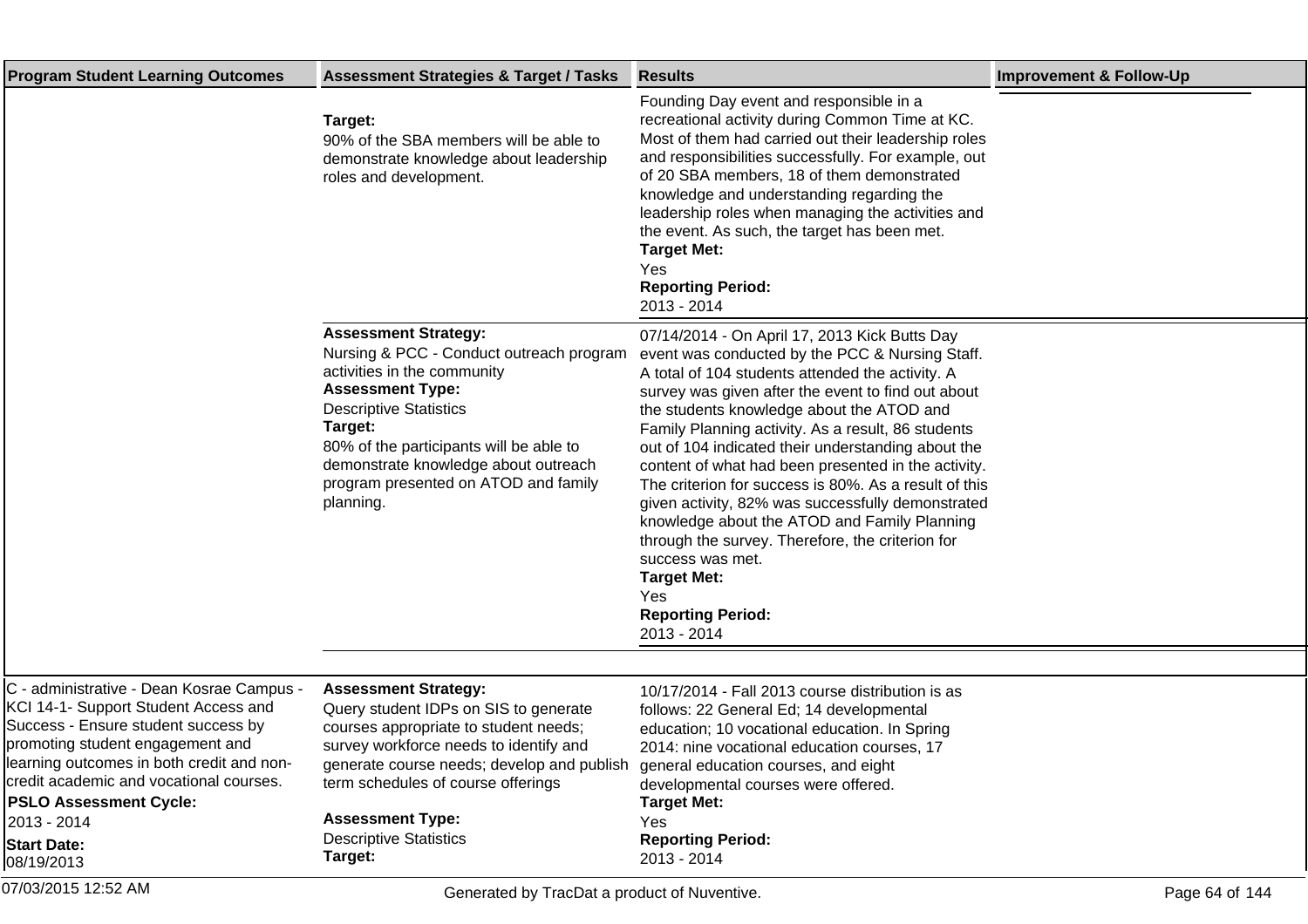| <b>Program Student Learning Outcomes</b>                                                                                                                                                                                                                                                                                  | <b>Assessment Strategies &amp; Target / Tasks</b>                                                                                                                                                                                                                                                                                                                                                                                                    | <b>Results</b>                                                                                                                                                                                                                                                                                                                                                                                                                                                     | <b>Improvement &amp; Follow-Up</b>                                                                                                                                                       |
|---------------------------------------------------------------------------------------------------------------------------------------------------------------------------------------------------------------------------------------------------------------------------------------------------------------------------|------------------------------------------------------------------------------------------------------------------------------------------------------------------------------------------------------------------------------------------------------------------------------------------------------------------------------------------------------------------------------------------------------------------------------------------------------|--------------------------------------------------------------------------------------------------------------------------------------------------------------------------------------------------------------------------------------------------------------------------------------------------------------------------------------------------------------------------------------------------------------------------------------------------------------------|------------------------------------------------------------------------------------------------------------------------------------------------------------------------------------------|
| <b>Inactive Date:</b><br>09/30/2014<br><b>PSLO Status:</b><br>Inactive                                                                                                                                                                                                                                                    | 10 general education courses are offered per<br>term; 10 developmental courses are offered<br>per regular term & 5 developmental courses<br>per summer term; 5 required courses per<br>program are offered per regular term & 2<br>required courses per program for summer<br>term; 2 courses are identified and offered<br>per term based on workforce needs; 3 term<br>schedules are completed by established<br>timelines prior to implementation |                                                                                                                                                                                                                                                                                                                                                                                                                                                                    |                                                                                                                                                                                          |
|                                                                                                                                                                                                                                                                                                                           | <b>Assessment Strategy:</b><br>AFT students will identify and demonstrate<br>the fundamentals of food processing,<br>preparation techniques, the relationship<br>between scientific principles and cooking<br>procedures. AFT students will also identify<br>and demonstrate the proper use of land for<br>agricultural purposes, local ornamental, and                                                                                              | 10/17/2014 - Landscaping class of 2013.3 had five<br>students who failed the course with D grades and<br>no Fs whereas 2014.1 class had three students<br>with F grades and 2 with D.<br><b>Target Met:</b><br>No<br><b>Reporting Period:</b><br>2013 - 2014                                                                                                                                                                                                       | 10/17/2014 - Increase tutoring time<br>with AFT students by setting aside<br>AFT intern's time and collaboration<br>with assistant professor of AFT.                                     |
|                                                                                                                                                                                                                                                                                                                           | turf management.<br><b>Assessment Type:</b><br>Exam/Quiz - Pre-Post<br>Target:<br>Improve pass rates for AFT students by 5%<br>in both the food processing course and<br>landscaping course.                                                                                                                                                                                                                                                         | 10/17/2014 - Landscaping class in 2014.1 had<br>more students (3) with F grades than 2013.3 class<br>(0). For Food Processing class in 2013.3, ten<br>students received a letter grade of D or F.<br><b>Target Met:</b><br>No.<br><b>Reporting Period:</b><br>2013 - 2014                                                                                                                                                                                          | 10/17/2014 - Student-intern for AFT<br>will schedule tutoring time for<br>students in the program.<br>Collaboration of assistant professor<br>and intern will increase by 10<br>percent. |
|                                                                                                                                                                                                                                                                                                                           |                                                                                                                                                                                                                                                                                                                                                                                                                                                      |                                                                                                                                                                                                                                                                                                                                                                                                                                                                    |                                                                                                                                                                                          |
| C - administrative - Dean Kosrae Campus -<br>KCI 14-2 Continuous improvement of<br>instructional programs and services -<br>Improve instructional assessment activities<br>and reviews of programs/services.<br><b>PSLO Assessment Cycle:</b><br>2013 - 2014<br><b>Start Date:</b><br>10/01/2013<br><b>Inactive Date:</b> | <b>Assessment Strategy:</b><br>Coordinate and provide assessment<br>sessions with program coordinators to<br>review instructional programs/services and<br>assessment related activities; and collect<br>relevant data for assessment reporting and<br>program review purposes<br><b>Assessment Type:</b><br><b>Descriptive Statistics</b>                                                                                                           | 10/18/2014 - Spring14:<br>· Jan. 10 Assessment Coordinator during a<br>session with some gen.ed. faculty had identified<br>several issues concerning the Gen Ed program,<br>specifically on data trends that are occurring in the<br>Gen Ed program, please see:<br>http://wiki.comfsm.fm/Assessment_Coordinator_a<br>nd_Assistant-ALO/General_Education.<br>Assessment Coordinator additionally set Feb. 21<br>dateline for all assessment results to be inputted |                                                                                                                                                                                          |
| 07/03/2015 12:52 AM                                                                                                                                                                                                                                                                                                       | Generated by TracDat a product of Nuventive.                                                                                                                                                                                                                                                                                                                                                                                                         |                                                                                                                                                                                                                                                                                                                                                                                                                                                                    | Page 65 of 144                                                                                                                                                                           |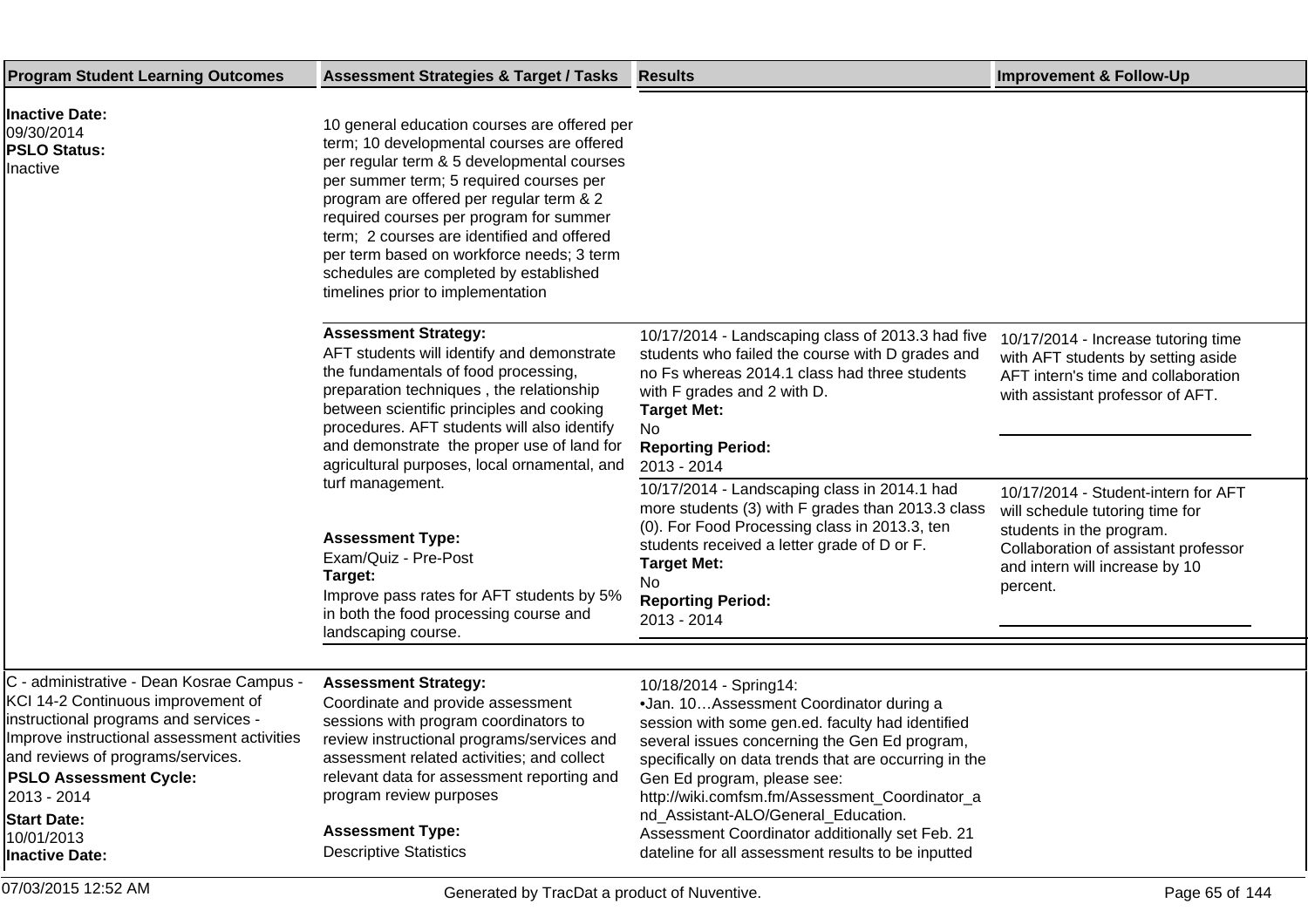| <b>Program Student Learning Outcomes</b>      | <b>Assessment Strategies &amp; Target / Tasks</b>                                                                                                                                                                                                                               | <b>Results</b>                                                                                                                                                                                                                                                                                                                                                                                                                                                                                                                                                                                                                                                                                                                                                                                                                                                                                                                                                                                                                                                                                                                                                                                                                                                                                                                                                                                                                                                                                                                                                                                                                                                                                                                                                                                                      | <b>Improvement &amp; Follow-Up</b> |
|-----------------------------------------------|---------------------------------------------------------------------------------------------------------------------------------------------------------------------------------------------------------------------------------------------------------------------------------|---------------------------------------------------------------------------------------------------------------------------------------------------------------------------------------------------------------------------------------------------------------------------------------------------------------------------------------------------------------------------------------------------------------------------------------------------------------------------------------------------------------------------------------------------------------------------------------------------------------------------------------------------------------------------------------------------------------------------------------------------------------------------------------------------------------------------------------------------------------------------------------------------------------------------------------------------------------------------------------------------------------------------------------------------------------------------------------------------------------------------------------------------------------------------------------------------------------------------------------------------------------------------------------------------------------------------------------------------------------------------------------------------------------------------------------------------------------------------------------------------------------------------------------------------------------------------------------------------------------------------------------------------------------------------------------------------------------------------------------------------------------------------------------------------------------------|------------------------------------|
| 09/30/2014<br><b>PSLO Status:</b><br>Inactive | Target:<br>2 workshop-type sessions per semester on<br>instructional program review and<br>assessment will be conducted; 6<br>assessment reports on instructional related<br>programs/services will be published4<br>instructional related program reviews will be<br>published | • Jan. 31 working group session with Interim VPIA<br>to begin review of standard IIA<br>https://drive.google.com/#folders/0BwVRJuFcSMF<br>WNG56dHZsOFptRWc<br>. By Feb. ACE assessment results sent to DAP for<br>TracDat reporting<br>• Feb. 12 session with instructional faculty included<br>an agenda item on Program Assessment/Program<br>Review on the following items<br>? Use of Program-Assessment-and-Program-<br>Review-Procedures-Manual<br>? Use of new forms/checklistsPAS<br>? Where to access Program Data: SIS thru IRPO,<br>Wiki, TracDat for Program Assessment, individual<br>faculty course level assessment data, and thru<br>program student surveys<br>• Feb. 15 session with VPIEQA/ALO on<br>accreditation. A portion of the training also looked<br>at SLOs at the institutional level.<br>• IC involved in CAC Reader Team reviews of<br>Program Assessment Summaries on the following<br>programs:<br>? Trial Counselors program- final version/checklist<br>completed and submitted to CAC Chair on 2/20<br>? Refrigeration and Air Conditioning program- final<br>version/checklist submitted to CAC Chair on 2/20<br>. By mid-term, instructional faculty with deficient<br>students submitted individual reports to Student<br>Services for SIS upload<br>• Mar. 5about 15 students in the science<br>classes/club had a field experience trip to the<br>State Aquaculture center to learn more about the<br>operational activities of the center.<br>• Mar. 19IC assisted with the administration of<br>the CCSSE survey in EN120A Expository Writing<br>I, VEE135 Digital Electronics, and SC111<br><b>Environmental Studies</b><br>• April 24-25 Vocational programs held Vocational<br>Exhibitions where ET and AFT students<br>showcased & demonstrated learning experiences |                                    |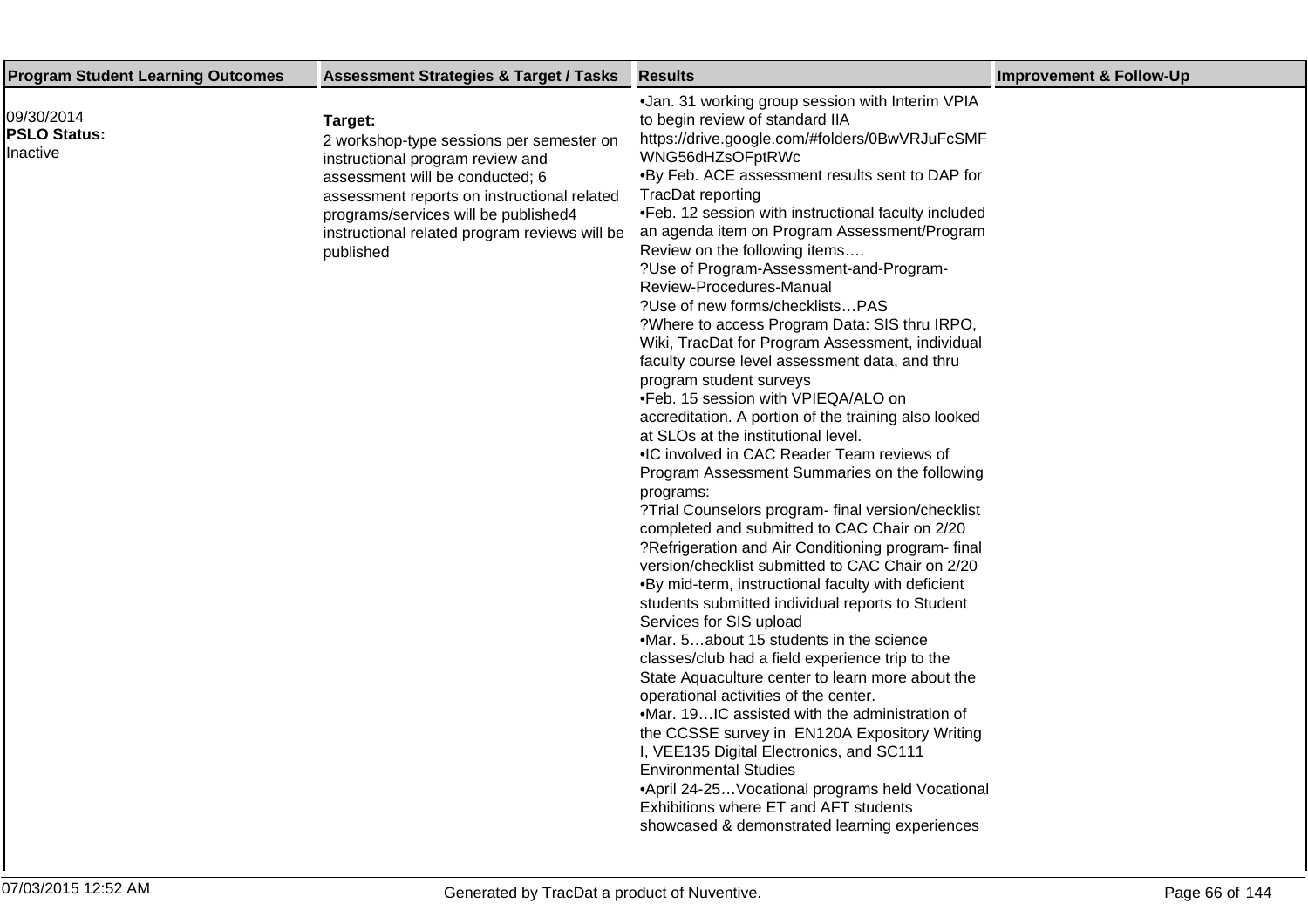| <b>Program Student Learning Outcomes</b> | <b>Assessment Strategies &amp; Target / Tasks</b> | <b>Results</b>                                                                                                                                                                                                                                                                                                                                                                                                                                                                                                                                                                                                                                                                                                                                                                                                                                                                                                                                                                                                | <b>Improvement &amp; Follow-Up</b> |
|------------------------------------------|---------------------------------------------------|---------------------------------------------------------------------------------------------------------------------------------------------------------------------------------------------------------------------------------------------------------------------------------------------------------------------------------------------------------------------------------------------------------------------------------------------------------------------------------------------------------------------------------------------------------------------------------------------------------------------------------------------------------------------------------------------------------------------------------------------------------------------------------------------------------------------------------------------------------------------------------------------------------------------------------------------------------------------------------------------------------------|------------------------------------|
|                                          |                                                   | and skills in line with their respective program<br>SLO <sub>s</sub> .<br>. By end of term, assessment results for all general<br>education courses were uploaded on Google<br>docs.<br>. By end of term, all instructional faculty submitted<br>official final grade reports to Student Services for<br>SIS upload.<br>. By end of term, 2 instructional faculty continued to<br>submit course level assessment results for<br>individual courses being taught using the old<br>report form.                                                                                                                                                                                                                                                                                                                                                                                                                                                                                                                 |                                    |
|                                          |                                                   | <b>Target Met:</b><br>Yes<br><b>Reporting Period:</b><br>2013 - 2014                                                                                                                                                                                                                                                                                                                                                                                                                                                                                                                                                                                                                                                                                                                                                                                                                                                                                                                                          |                                    |
|                                          |                                                   | 10/18/2014 - Fall 13:<br>• Sept. 25 session with KC ACE faculty regarding<br>FY14 Assessment Plan for ACE courses, including<br>reviewing and submission of ACE assessment<br>activities & ACE exit 1 results.<br>• Sept. 27 session with KC program managers for<br>AFT & Pre-Teacher Prep Program to review FY13<br>program specific assessment results. With<br>TracDat in place, program faculty should now<br>have the capability to upload their own program<br>assessment data and results.<br>• Oct. 3 Skype session with IRPO Director<br>regarding FY14 AUOs uploaded on TracDat. IRPO<br>recommended the following: reduce to 2 AUOs<br>with at least 3 assessment strategies per outcome,<br>align to Strategic Plan 13-17 strategic directions<br>and IEMP goals, keep things in general, and PLOs<br>are to be reported in a separate section under<br>TracDat.<br>. Nov. 20 general session with Assessment<br>Coordinator/Assistant ALO on TracDat and other<br>assessment related activities |                                    |
| 07/03/2015 12:52 AM                      | Generated by TracDat a product of Nuventive.      | . By mid-term, instructional faculty with deficient<br>students submitted individual reports to Student                                                                                                                                                                                                                                                                                                                                                                                                                                                                                                                                                                                                                                                                                                                                                                                                                                                                                                       | Page 67 of 144                     |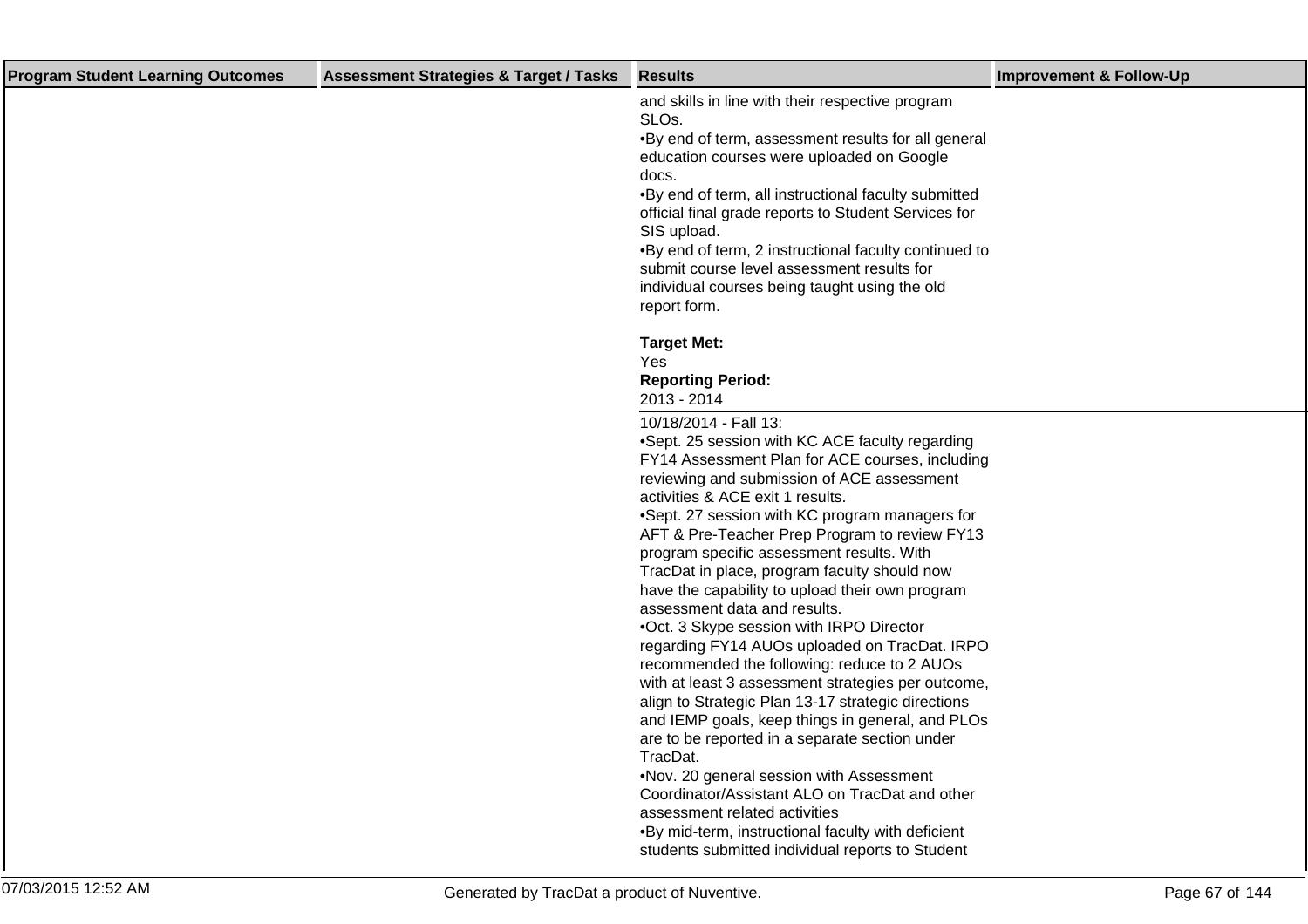| <b>Program Student Learning Outcomes</b>                                                                                                                                                           | <b>Assessment Strategies &amp; Target / Tasks</b>                                                                                                                                                                | <b>Results</b>                                                                                                                                                                                                                                                                                                                                                                                                                                 | <b>Improvement &amp; Follow-Up</b>                                                                                                                                                                                                                                                                                                                                                                                                                                                                                           |
|----------------------------------------------------------------------------------------------------------------------------------------------------------------------------------------------------|------------------------------------------------------------------------------------------------------------------------------------------------------------------------------------------------------------------|------------------------------------------------------------------------------------------------------------------------------------------------------------------------------------------------------------------------------------------------------------------------------------------------------------------------------------------------------------------------------------------------------------------------------------------------|------------------------------------------------------------------------------------------------------------------------------------------------------------------------------------------------------------------------------------------------------------------------------------------------------------------------------------------------------------------------------------------------------------------------------------------------------------------------------------------------------------------------------|
|                                                                                                                                                                                                    |                                                                                                                                                                                                                  | Services for SIS upload<br>• By end of term, assessment results for all general<br>education courses were uploaded on Google<br>docs.<br>. By end of term, all instructional faculty submitted<br>official final grade reports to Student Services for<br>SIS upload.<br>. By end of term, 3 instructional faculty continued to<br>submit course level assessment results for<br>individual courses being taught using the old<br>report form. |                                                                                                                                                                                                                                                                                                                                                                                                                                                                                                                              |
|                                                                                                                                                                                                    |                                                                                                                                                                                                                  | <b>Target Met:</b><br>Yes<br><b>Reporting Period:</b><br>2013 - 2014                                                                                                                                                                                                                                                                                                                                                                           |                                                                                                                                                                                                                                                                                                                                                                                                                                                                                                                              |
|                                                                                                                                                                                                    |                                                                                                                                                                                                                  |                                                                                                                                                                                                                                                                                                                                                                                                                                                |                                                                                                                                                                                                                                                                                                                                                                                                                                                                                                                              |
| C - administrative - Dean Pohnpei Campus<br>- AUO -PC 1a - Pohnpei campus will<br>improve course completion rate by 5% by<br>the end of 2013-2014.<br><b>PSLO Assessment Cycle:</b><br>2012 - 2013 | <b>Assessment Strategy:</b><br>3.1a Provide support services (classroom<br>setup and maintenance, administrative &<br>student services and IT) to enhance course<br>completion rates.<br><b>Assessment Type:</b> | 10/03/2013 - Tutoring, IT support, maintenance<br>etc support was provided, but not well<br>documented to support conclusion if the target<br>was met.<br><b>Target Met:</b><br>No.                                                                                                                                                                                                                                                            | 10/31/2013 - • Schedule and conduct<br>daily (30 min to 1 hr) one-on-one<br>counseling and tutoring sessions for<br>cohort students identified from SIS;<br>conduct 2 focus group study labs for<br>students in classes with low passing                                                                                                                                                                                                                                                                                     |
| <b>Start Date:</b><br>10/01/2012<br><b>Inactive Date:</b><br>10/01/2013<br><b>PSLO Status:</b><br>Inactive                                                                                         | <b>Descriptive Statistics</b><br>Target:<br>maintain                                                                                                                                                             | <b>Reporting Period:</b><br>2013 - 2014                                                                                                                                                                                                                                                                                                                                                                                                        | rates each semester; assign tutors<br>to sit-in and help students in<br>classes; maintain a database<br>system to keep track of student<br>attendance and performance;<br>monitor student progress through<br>periodic (once a week) consultations<br>with instructors; compile reports of<br>student progress on a monthly<br>basis; • Conduct 3 workshops per<br>school year for faculty and staff on<br><b>Student Services activities and</b><br>expectations in relation to student<br>issues; conduct 1 Prep Committee |

meeting per month to update everyone on current and emerging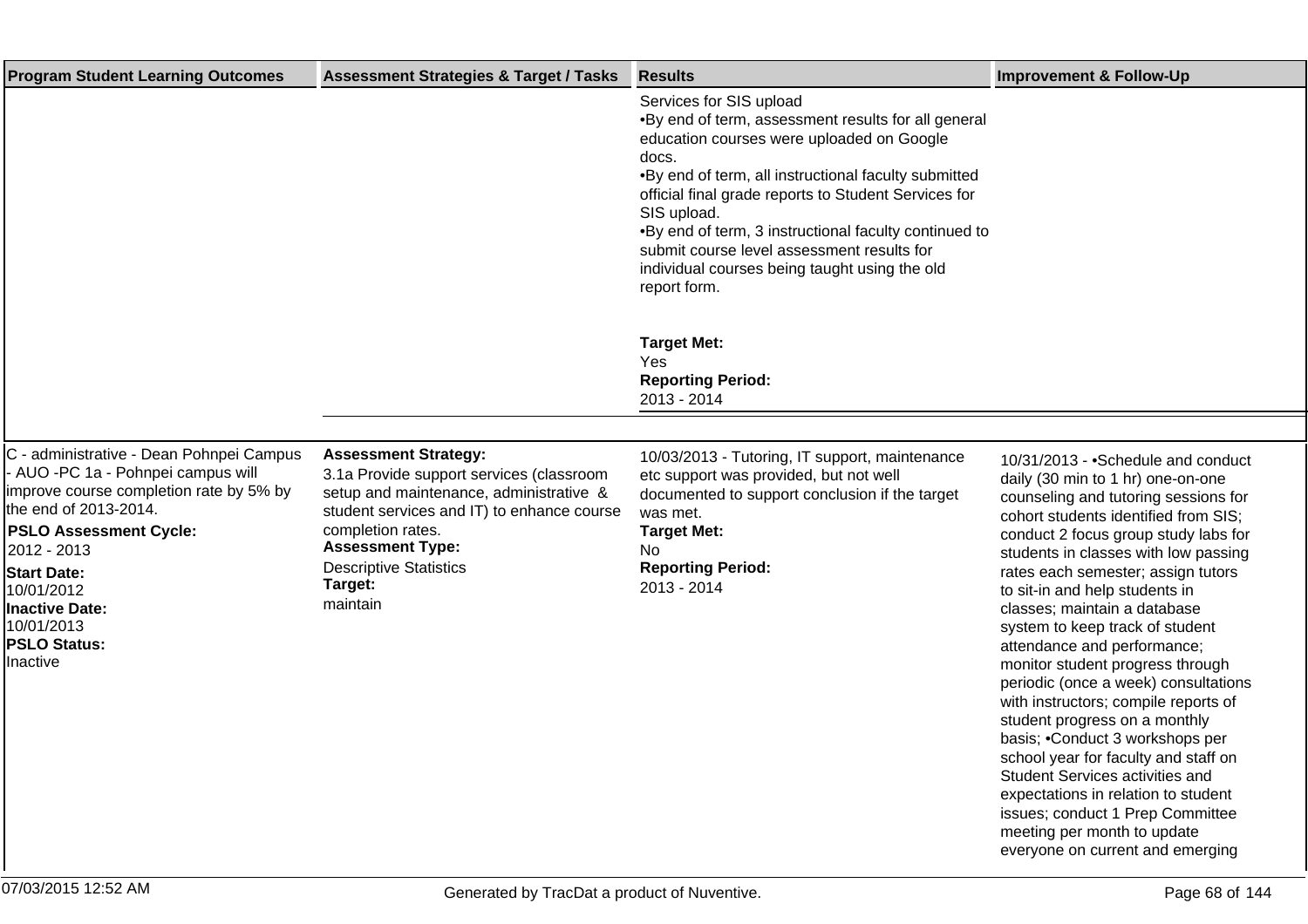| <b>Program Student Learning Outcomes</b>                                                                                                                                                                                                                                                                                                                                                                            | <b>Assessment Strategies &amp; Target / Tasks</b>                                                                                                                                                                                                                                                                                                       | <b>Results</b>                                                                                                                                                                                                                                                                                                                                                                                                                                                               | <b>Improvement &amp; Follow-Up</b>                                                                                            |
|---------------------------------------------------------------------------------------------------------------------------------------------------------------------------------------------------------------------------------------------------------------------------------------------------------------------------------------------------------------------------------------------------------------------|---------------------------------------------------------------------------------------------------------------------------------------------------------------------------------------------------------------------------------------------------------------------------------------------------------------------------------------------------------|------------------------------------------------------------------------------------------------------------------------------------------------------------------------------------------------------------------------------------------------------------------------------------------------------------------------------------------------------------------------------------------------------------------------------------------------------------------------------|-------------------------------------------------------------------------------------------------------------------------------|
|                                                                                                                                                                                                                                                                                                                                                                                                                     |                                                                                                                                                                                                                                                                                                                                                         |                                                                                                                                                                                                                                                                                                                                                                                                                                                                              | activities. Documentation of<br>activities will be emphasized in<br>monthly reviews.                                          |
|                                                                                                                                                                                                                                                                                                                                                                                                                     |                                                                                                                                                                                                                                                                                                                                                         |                                                                                                                                                                                                                                                                                                                                                                                                                                                                              |                                                                                                                               |
| C - administrative - Dean Pohnpei Campus<br>- PCIA - 1 Cooperative and Collaborative<br>Learning - To improve student success, IC<br>in cooperation with division chairs will<br>research and establish a plan for<br>implementing cooperative and collaborative<br>learning in fall 2013 for implementation in<br>spring 2014.<br><b>PSLO Assessment Cycle:</b><br>2013 - 2014<br><b>Start Date:</b><br>08/01/2013 | <b>Assessment Strategy:</b><br>IC and division chairs with assistance from<br>DAP will research and develop a plan for<br>implementing active and cooperative<br>learning appropriate for COM-FSM students<br>to implement in spring 2014. IEMP 1.10<br><b>Assessment Type:</b><br><b>Descriptive Statistics</b><br>Target:<br>1 plan for implmentation | 06/22/2014 - Developed a Community Service<br>Initiative (CST) where respective CTE programs<br>will provide services to the community as to<br>improve and provide additional hands on practices<br>to our students and to establish a direct linkage<br>between programs and community. This initiative<br>will also serve as means of continued engagement<br>and interaction with our community.<br><b>Target Met:</b><br>Yes<br><b>Reporting Period:</b><br>2013 - 2014 | 06/23/2014 - CST plan will be<br>implemented in Fall 2014.                                                                    |
| Inactive Date:<br>08/01/2014<br><b>PSLO Status:</b><br>Active                                                                                                                                                                                                                                                                                                                                                       |                                                                                                                                                                                                                                                                                                                                                         |                                                                                                                                                                                                                                                                                                                                                                                                                                                                              |                                                                                                                               |
| C - administrative - Dean Pohnpei Campus<br>- PCIA-2 IC, - IC, division chair and program<br>supervisors will develop plan to integrate<br>advisory counsel in decision making in T&T<br>programs by fall 2013 and to implement by<br>spring 2014<br><b>PSLO Assessment Cycle:</b><br>2013 - 2014                                                                                                                   | <b>Assessment Strategy:</b><br>develop plan by fall 2013 to implement by<br>spring 2014<br><b>Assessment Type:</b><br><b>Descriptive Statistics</b><br>Target:<br>1 plan for implementation                                                                                                                                                             | 06/23/2014 - A shift in focus for interacting with<br>community resulted in the Community Service<br>Initiative (CST) that has resulted in a CST plan<br>covering all CTE programs at Pohnpei campus.<br><b>Target Met:</b><br>Yes<br><b>Reporting Period:</b><br>2013 - 2014                                                                                                                                                                                                | 06/23/2014 - Implementation of CST<br>plan beginning Fall 2014.                                                               |
| <b>Start Date:</b><br>08/01/2013<br>Inactive Date:<br>08/01/2014<br><b>PSLO Status:</b><br>Active                                                                                                                                                                                                                                                                                                                   |                                                                                                                                                                                                                                                                                                                                                         | 06/23/2014 - 1. MOU established between<br>COMFSM and OEEM whereby the college RAC<br>program provides enhancement training to the<br>RAC technicians in the community on the<br>mandates stipulated by the Montreal Protocol.<br>Through this active and cooperative partnership<br>students acquire updated RAC technical skills that<br>meet the industry requirements and gain the<br>knowledge of how RAC impact climate change                                         | 06/23/2014 - Pohnpei campus will<br>be move into active implementation<br>of the RAC and solar system<br>training in 2014/15. |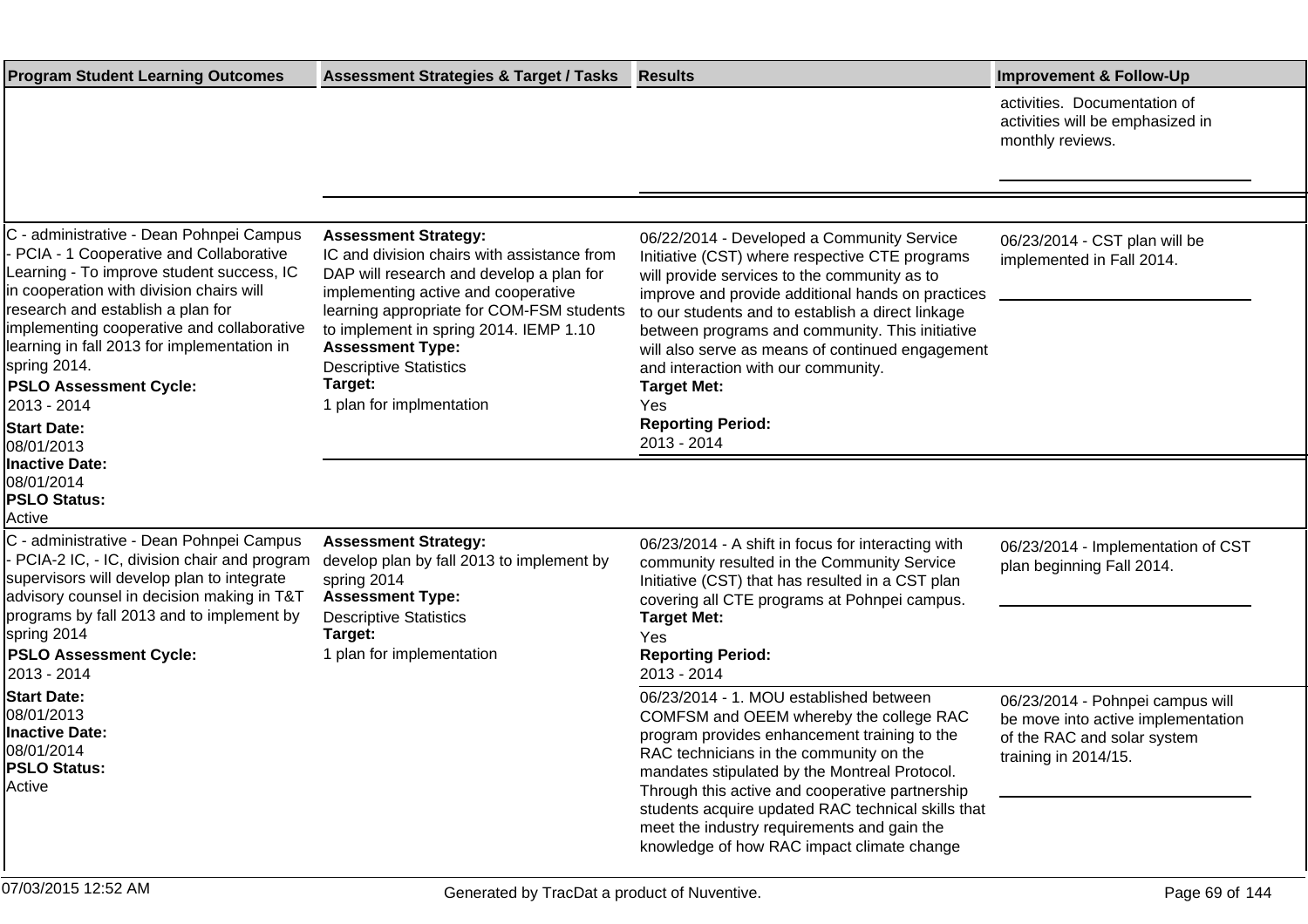| <b>Program Student Learning Outcomes</b>                                                                                                              | <b>Assessment Strategies &amp; Target / Tasks</b>                                                                                 | <b>Results</b>                                                                                                                                                                                                                                                                                                                                                                                                                                                                                                                                                                                                     | <b>Improvement &amp; Follow-Up</b>                         |
|-------------------------------------------------------------------------------------------------------------------------------------------------------|-----------------------------------------------------------------------------------------------------------------------------------|--------------------------------------------------------------------------------------------------------------------------------------------------------------------------------------------------------------------------------------------------------------------------------------------------------------------------------------------------------------------------------------------------------------------------------------------------------------------------------------------------------------------------------------------------------------------------------------------------------------------|------------------------------------------------------------|
|                                                                                                                                                       |                                                                                                                                   | and ozone layer depletion.<br>2. MOU established between COMFSM, ASU<br>AND USP where by COMFSM instructors are<br>trained and provided with updated skills for<br>installing and assessing solar systems and are<br>also provided with training modules to integrate<br>these new skills into the current electrical program.<br>Through active and cooperative learning resulting<br>from this partnership students will be trained in the<br>updated practices for solar systems and gain the<br>knowledge of the benefits for renewable energy on<br>our environment and climate change and global<br>warming. |                                                            |
|                                                                                                                                                       |                                                                                                                                   | <b>Target Met:</b><br>Yes<br><b>Reporting Period:</b><br>2013 - 2014                                                                                                                                                                                                                                                                                                                                                                                                                                                                                                                                               |                                                            |
|                                                                                                                                                       |                                                                                                                                   | 12/03/2013 - members of the AFT advisory<br>council:<br>-Adelino Lorens: PNI State Dept. of Agriculture<br>-Engly Ionis: CES Coordinator<br>-Wayne Diopolous: PICS High School Agriculture<br>Teacher<br>-Mark Kostka/Kyoshi Phillip: COM-FSM<br>Agriculture Instructors                                                                                                                                                                                                                                                                                                                                           |                                                            |
|                                                                                                                                                       |                                                                                                                                   | Plan:<br>Modify existing course outline to incorporate<br>activities that align with related workforce or higher<br>education (namely COM-FSM).<br><b>Target Met:</b><br>No.<br><b>Reporting Period:</b><br>2013 - 2014                                                                                                                                                                                                                                                                                                                                                                                            |                                                            |
|                                                                                                                                                       |                                                                                                                                   |                                                                                                                                                                                                                                                                                                                                                                                                                                                                                                                                                                                                                    |                                                            |
| C - administrative - Dean Pohnpei Campus<br>- PCIA-3 - develop the frame work for<br>improve implementation for workforce and<br>short term training. | <b>Assessment Strategy:</b><br>develop operating procedure for<br>implementing workforce and short-term<br>training by march 2014 | 06/23/2014 - Procedures have been developed<br>and approved by the Curriculum and Assessment<br>Committee (CAC). Fee structure is awaiting<br>common fee structure Administrative Services.                                                                                                                                                                                                                                                                                                                                                                                                                        | 06/23/2014 - Procedures to be<br>implemented in Fall 2014. |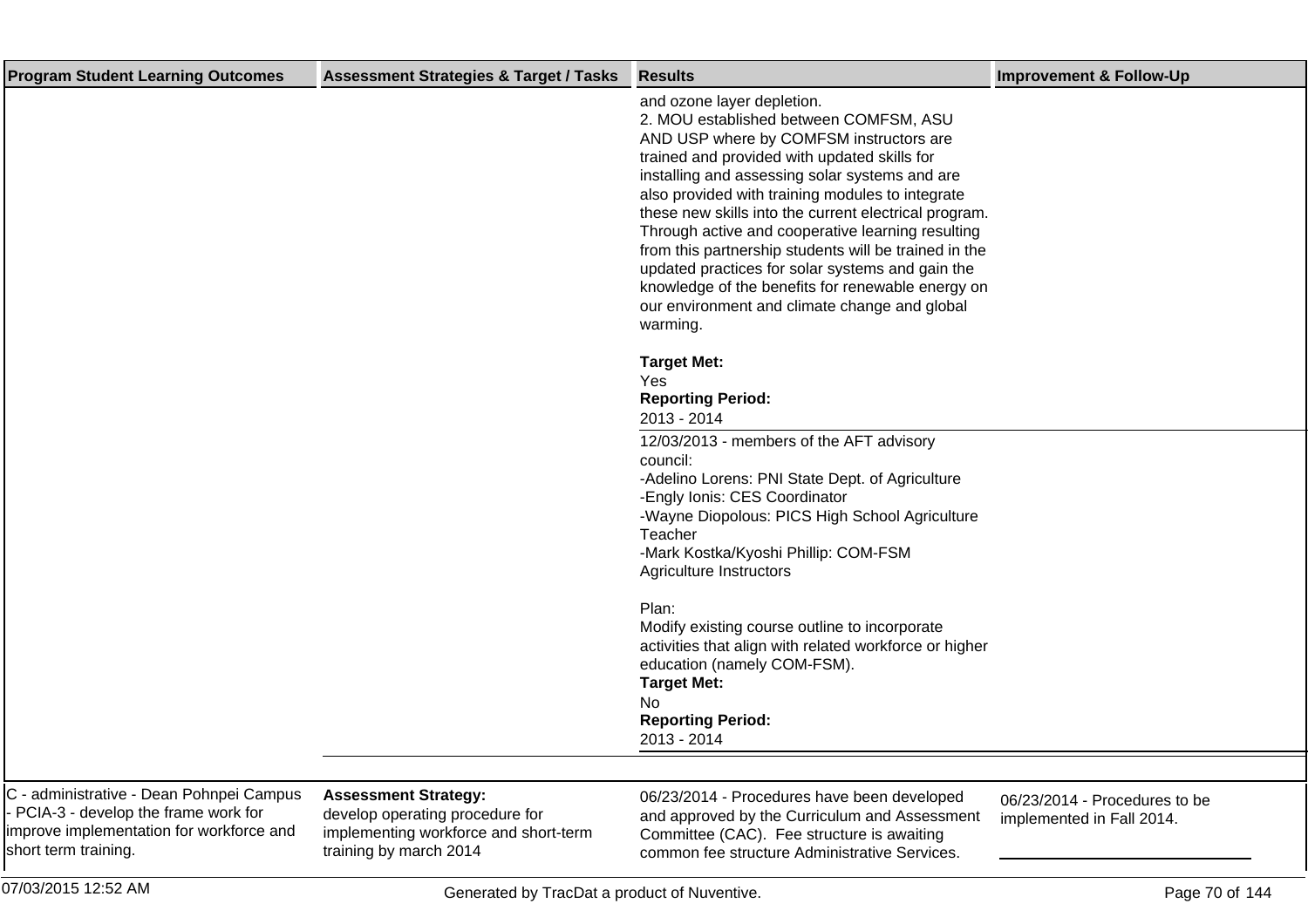| <b>Program Student Learning Outcomes</b>                                                                                                                                                                                                                  | <b>Assessment Strategies &amp; Target / Tasks</b>                                                                                                                                                                                                                                                                                                                              | <b>Results</b>                                                                                                                                                                                                                                                                                                                                                                                                                  | <b>Improvement &amp; Follow-Up</b>                                                                                                                                                                                                                                         |
|-----------------------------------------------------------------------------------------------------------------------------------------------------------------------------------------------------------------------------------------------------------|--------------------------------------------------------------------------------------------------------------------------------------------------------------------------------------------------------------------------------------------------------------------------------------------------------------------------------------------------------------------------------|---------------------------------------------------------------------------------------------------------------------------------------------------------------------------------------------------------------------------------------------------------------------------------------------------------------------------------------------------------------------------------------------------------------------------------|----------------------------------------------------------------------------------------------------------------------------------------------------------------------------------------------------------------------------------------------------------------------------|
| <b>PSLO Assessment Cycle:</b><br>2013 - 2014<br><b>Start Date:</b><br>08/01/2013<br><b>Inactive Date:</b><br>08/01/2014<br><b>PSLO Status:</b><br>Active                                                                                                  | <b>Assessment Type:</b><br><b>Descriptive Statistics</b><br>Target:<br>establish procedures                                                                                                                                                                                                                                                                                    | <b>Target Met:</b><br>Yes<br><b>Reporting Period:</b><br>2013 - 2014                                                                                                                                                                                                                                                                                                                                                            |                                                                                                                                                                                                                                                                            |
|                                                                                                                                                                                                                                                           | <b>Assessment Strategy:</b><br>provide training for implementing workforce<br>and shortterm training procedures<br><b>Assessment Type:</b><br><b>Descriptive Statistics</b><br>Target:<br>summer 2014                                                                                                                                                                          | 06/23/2014 - Short term workforce training in<br>Computer Applications for captive insurance staff.<br><b>Target Met:</b><br>Yes<br><b>Reporting Period:</b><br>2013 - 2014                                                                                                                                                                                                                                                     | 06/23/2014 - Establish centralized<br>controls for tracking and follow-up to<br>short term and workforce training<br>requests and implementation.                                                                                                                          |
| C - administrative - Dean Yap Campus -<br>Yap Campus Instructional & Student<br>Services Units - To increase student<br>retention rate by 5%<br><b>PSLO Assessment Cycle:</b><br>2013 - 2014<br><b>Start Date:</b><br>10/01/2013<br><b>Inactive Date:</b> | <b>Assessment Strategy:</b><br>Identify by second week from the first day of<br>instruction of each semester at-risk<br>students, and in collaboration with<br>instructional affairs, provide them timely<br>intervention and support.<br>"At risk" students are those with poor<br>attendance, poor grades in coursework, and<br>with personal/family issues that directly or | 09/30/2014 - Target was not met. Using the data<br>for all three categories at-risk, early warning, and<br>midterm deficiency, none met the target of 80%.<br>The target was too high and no previous year<br>baseline data. Our improvement plan for next<br>fiscal year is to decrease At-Risk target to 70%<br>and create two additional targets, Early Warning<br>and Mid-term Deficiency, in support of retention<br>rate. | 02/18/2015 - At least 60% of early<br>warning students will be in good<br>academic standing at the end of<br>each semester<br>10/01/2014 - At-Risk: Decrease the<br>target to 70% of at-risk students will<br>be in good academic standing at the<br>end of each semester. |
| 10/01/2014<br><b>PSLO Status:</b><br>Active                                                                                                                                                                                                               | indirectly affect their academic learning.<br><b>Assessment Type:</b><br><b>Descriptive Statistics</b><br>Target:<br>At least 80% of "at risk" students will be in<br>good academic standing at end of each<br>semester.                                                                                                                                                       | We were not able to meet At-Risk target in Fall<br>2013 due to our improvement plan was organized<br>toward the end of the semester. At-Risk in Spring<br>2014 was forty-three, 43 (24%) of enrollment;<br>twenty-two, 22 (51%) of at-risk with good<br>academic standing at end of Spring 2014. No At-<br>Risk in Summer 2014.                                                                                                 |                                                                                                                                                                                                                                                                            |
|                                                                                                                                                                                                                                                           |                                                                                                                                                                                                                                                                                                                                                                                | Fall 2013 Early Warning was ninety, 90 (46%) of<br>195 enrollment. Sixty two-62 (69%) of early<br>warning with good academic standing at the end<br>of Fall 2013. Spring 2014 Early Warning was<br>eighty-five, 85 (47%) of enrollment. Forty-four, 44<br>(52%) of early warning with good academic<br>standing at the end of Spring 2014.<br>Summer 2014: not available data.                                                  |                                                                                                                                                                                                                                                                            |
|                                                                                                                                                                                                                                                           |                                                                                                                                                                                                                                                                                                                                                                                | Fall 2013 Midterm Deficiency was sixty-two, 62                                                                                                                                                                                                                                                                                                                                                                                  |                                                                                                                                                                                                                                                                            |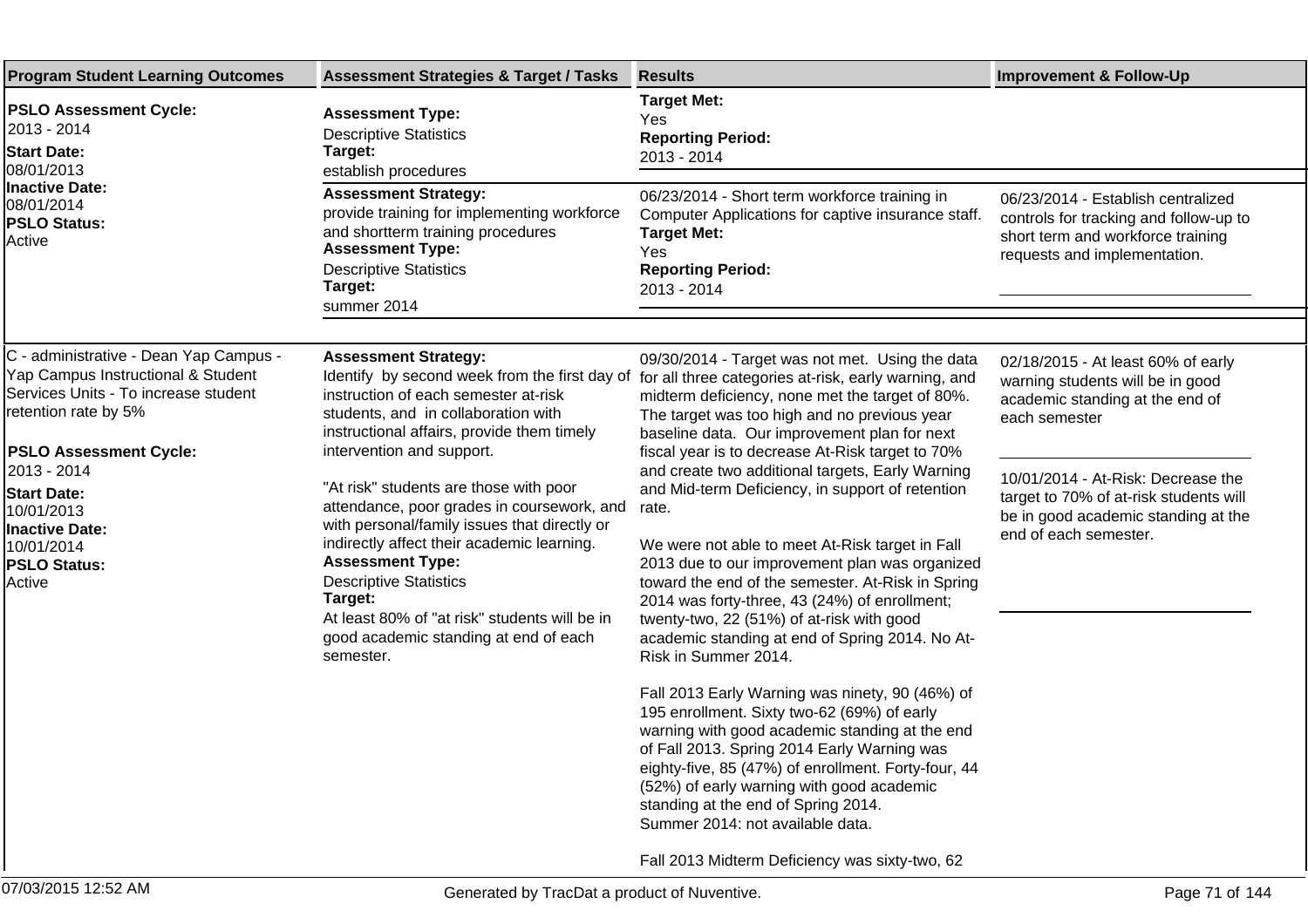| <b>Program Student Learning Outcomes</b> | <b>Assessment Strategies &amp; Target / Tasks</b>                                                                                                                                                                                                                                       | <b>Results</b>                                                                                                                                                                                                                                                                                                                                                                                                                                                                                                                                    | <b>Improvement &amp; Follow-Up</b> |
|------------------------------------------|-----------------------------------------------------------------------------------------------------------------------------------------------------------------------------------------------------------------------------------------------------------------------------------------|---------------------------------------------------------------------------------------------------------------------------------------------------------------------------------------------------------------------------------------------------------------------------------------------------------------------------------------------------------------------------------------------------------------------------------------------------------------------------------------------------------------------------------------------------|------------------------------------|
|                                          |                                                                                                                                                                                                                                                                                         | (32%) of 195 enrollment. Thirty-five, 35(56%) of<br>midterm deficiency with good academic standing<br>at the end of Fall 2013.<br>Spring 2014 Midterm Deficiency was eighty-four,<br>84 (47%) of 180 enrollment. Thirty-two, 32 (38%)<br>of midterm deficiency with good academic<br>standing at the end of Spring 2014. Summer 2014<br>Midterm Deficiency was twenty-seven, 27 (28%) of<br>95 enrollment placed on mid-term deficiency.<br>Thirteen, 13 (48%) of midterm deficiency with<br>good academic standing at the end of Summer<br>2014. |                                    |
|                                          |                                                                                                                                                                                                                                                                                         | <b>Target Met:</b><br>No.<br><b>Reporting Period:</b><br>2013 - 2014<br><b>Related Documents:</b><br>Overall academic standing, Fall<br>2013-Summer 2015                                                                                                                                                                                                                                                                                                                                                                                          |                                    |
|                                          | <b>Assessment Strategy:</b><br>Involve instructors, student services staff<br>and tutors in helping "at risk" students and<br>also students in the early warning and<br>midterm deficiency.<br><b>Assessment Type:</b><br><b>Descriptive Statistics</b>                                 | 10/27/2014 - 100% of "at risk" students and in<br>early warning deficiency were advised by faculty<br>for Fall 2013 and Spring 2014.<br><b>Target Met:</b><br><b>Yes</b><br><b>Reporting Period:</b><br>2013 - 2014                                                                                                                                                                                                                                                                                                                               |                                    |
|                                          | Target:<br>90% of "at risk" students and students<br>identified in early warning deficiency are<br>advised.                                                                                                                                                                             |                                                                                                                                                                                                                                                                                                                                                                                                                                                                                                                                                   |                                    |
|                                          | <b>Assessment Strategy:</b><br>Recognize and celebrate student success<br>with award ceremony at the end of each<br>semester<br><b>Assessment Type:</b><br><b>Descriptive Statistics</b><br>Target:<br>90% of courses offered each semester have<br>students nominations for: Excellent | 10/27/2014 - Fall 2013, Excellent Academic<br>Performance- 69%,<br>Perfect Attendance-50%,<br>Most Improved-52%<br>AVERAGE: 57% (Below the target<br>of 90%,<br>target<br>not met)<br>Spring 2014, Excellent Academic Performance-                                                                                                                                                                                                                                                                                                                |                                    |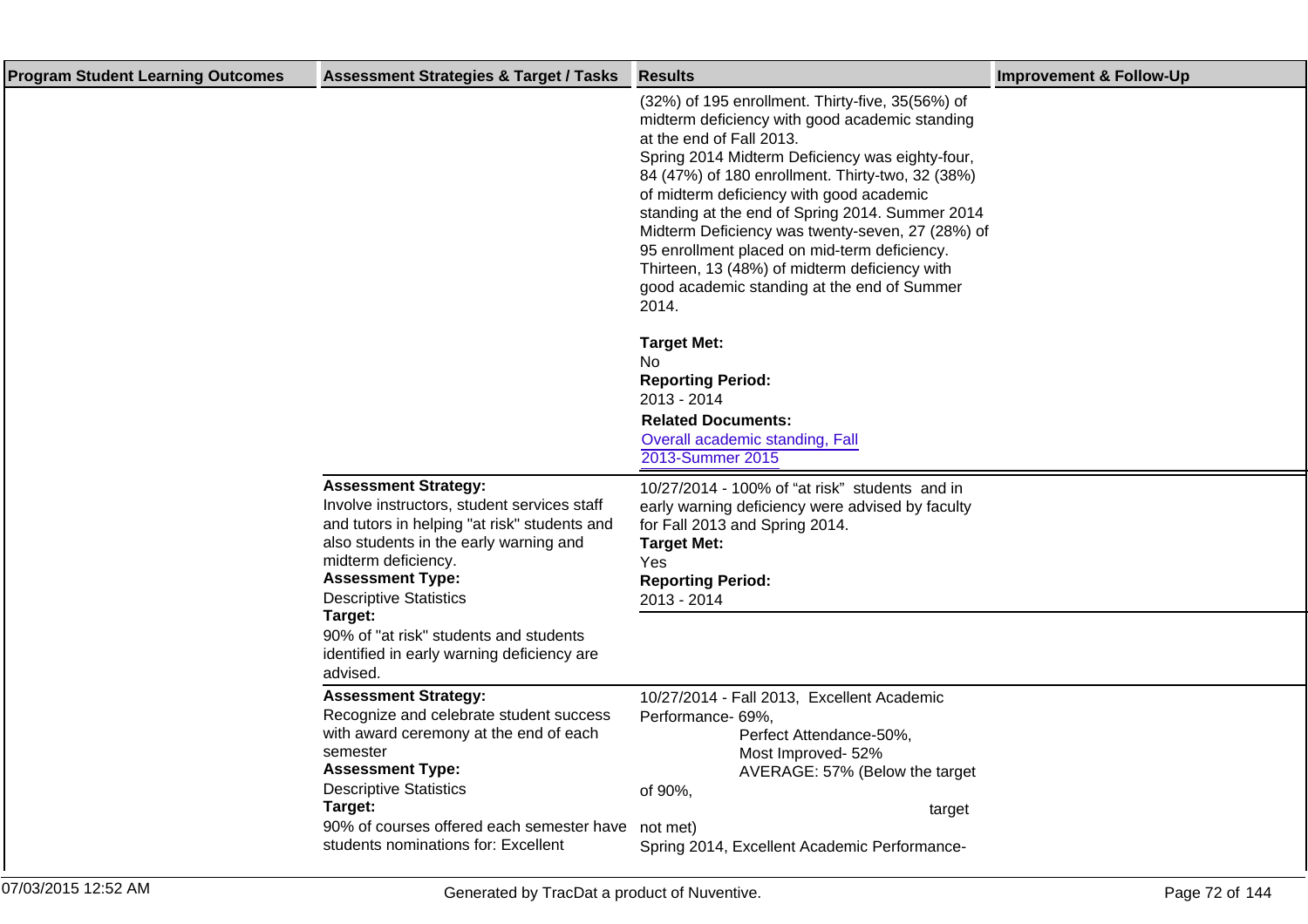| <b>Program Student Learning Outcomes</b> | <b>Assessment Strategies &amp; Target / Tasks</b>                                                                                                                                                                                                                                                   | <b>Results</b>                                                                                                                                                                                                                                                                                                                                                                                                                                                                                                                                                         | <b>Improvement &amp; Follow-Up</b>                                                                                                                                                       |
|------------------------------------------|-----------------------------------------------------------------------------------------------------------------------------------------------------------------------------------------------------------------------------------------------------------------------------------------------------|------------------------------------------------------------------------------------------------------------------------------------------------------------------------------------------------------------------------------------------------------------------------------------------------------------------------------------------------------------------------------------------------------------------------------------------------------------------------------------------------------------------------------------------------------------------------|------------------------------------------------------------------------------------------------------------------------------------------------------------------------------------------|
|                                          | Academic Performance, Perfect Attendance,<br>Most Improved                                                                                                                                                                                                                                          | 71.4%,<br>Perfect Attendance- 52%,<br>Most Improved-36%%,<br>AVERAGE: 53.3% (Below the<br>target of<br>90%,<br>target not met)<br>Overall AVERAGE: 55.15% (Below<br>the target<br>of 90%, not met the<br>target)<br><b>Target Met:</b><br>No.<br><b>Reporting Period:</b><br>2013 - 2014                                                                                                                                                                                                                                                                               |                                                                                                                                                                                          |
|                                          | <b>Assessment Strategy:</b><br>Improve the currency and quantity of library<br>resources to support and meet the teaching<br>and learning needs of the campus.<br><b>Assessment Type:</b><br><b>Descriptive Statistics</b><br>Target:<br>QUANTITY: - student - collection ration:<br>1:30 or better | 10/28/2014 - As of August 31, 2014, forty-four (44)<br>books were already withdrawn.<br><b>Target Met:</b><br>Yes<br><b>Reporting Period:</b><br>2013 - 2014                                                                                                                                                                                                                                                                                                                                                                                                           | 10/28/2014 - Weeding of outdated<br>books, worn-out copies, and<br>superseded editions will be<br>continued to the next FY. Inventory<br>and collection evaluation must be<br>completed. |
|                                          | <b>CURRENCY:- Overall average copyright</b><br>date for fiction $=$ < 20 years; - Overall<br>average copyright date for non-fiction $=$ < 10<br>years                                                                                                                                               | 10/27/2014 - As of August 31, 2014, the total<br>library collection is 10,189 volumes. There is an<br>increase of 309 volumes or 3.1% to the 9880<br>volumes in September 30, 2013. The average<br>collection ratio per student for the three semesters<br>in FY 2013-2014 is 14 volumes. This average is<br>10 volumes more than the collection ratio in FY<br>2012-2013, which is 61. Collection ratio is higher<br>than the College's target collection ratio of 30<br>volumes per student.<br><b>Target Met:</b><br>Yes<br><b>Reporting Period:</b><br>2013 - 2014 | 10/28/2014 - Continuous acquisition<br>of new materials is still the thrust of<br>the LRC. Collection evaluation must<br>be done so that the collection<br>remains to be dynamic.        |
|                                          | <b>Assessment Strategy:</b><br>Collaborate with faculty and others to                                                                                                                                                                                                                               | 10/28/2014 - The library user (student) survey for<br>Fall 2013 semester, overall, the LRC got a                                                                                                                                                                                                                                                                                                                                                                                                                                                                       |                                                                                                                                                                                          |

07/03/2015 12:52 AM Generated by TracDat a product of Nuventive. Page 73 of 144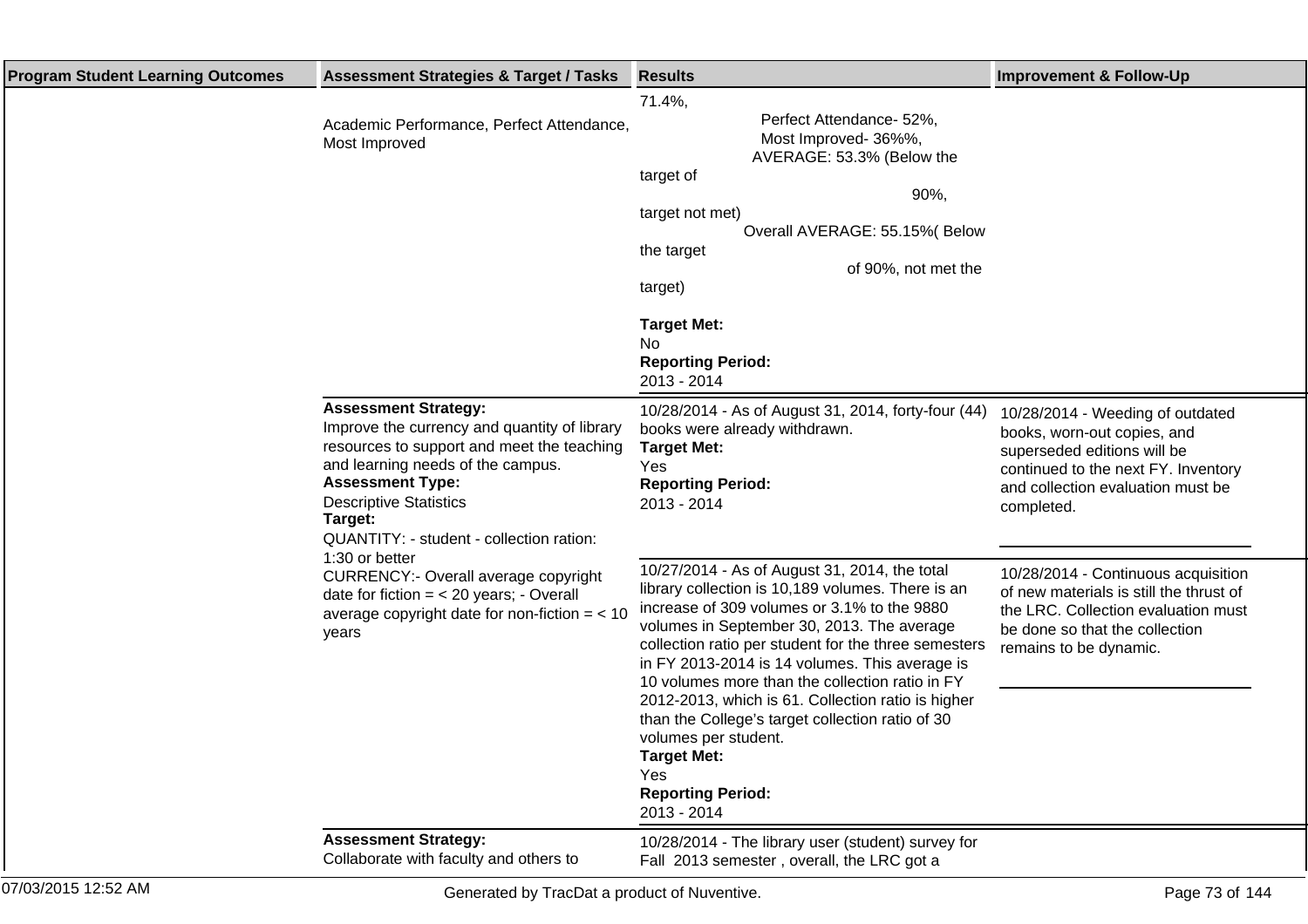| <b>Program Student Learning Outcomes</b>                                                                                                                                              | <b>Assessment Strategies &amp; Target / Tasks</b>                                                                                                                                                                                                                      | <b>Results</b>                                                                                                                                                                                                                                                                                                         | <b>Improvement &amp; Follow-Up</b>                                                                                                                                       |
|---------------------------------------------------------------------------------------------------------------------------------------------------------------------------------------|------------------------------------------------------------------------------------------------------------------------------------------------------------------------------------------------------------------------------------------------------------------------|------------------------------------------------------------------------------------------------------------------------------------------------------------------------------------------------------------------------------------------------------------------------------------------------------------------------|--------------------------------------------------------------------------------------------------------------------------------------------------------------------------|
|                                                                                                                                                                                       | incorporate the library collections and<br>services for both curricular and co-curricular<br>information needs to increase library use.<br><b>Assessment Type:</b><br><b>Descriptive Statistics</b><br>Target:<br>Satisfactory / Good ratings in Library use<br>survey | general average weighted mean of 4.11 in a scale<br>of 5 or an excellent descriptive rating. For Spring<br>2014 semester, overall, the LRC registered a<br>general weighted mean of 4.1 in a scale of 5 or an<br>excellent descriptive rating.<br><b>Target Met:</b><br>Yes<br><b>Reporting Period:</b><br>2013 - 2014 | 10/28/2014 - Results of the surveys<br>would serve as a basis for planning<br>future library policies and programs<br>that could better serve the academic<br>community. |
|                                                                                                                                                                                       |                                                                                                                                                                                                                                                                        | 10/27/2014 - Six or 86% of the faculty indicated<br>Very Satisfied level of satisfaction of the services<br>and resources of the LRC while one or 14% gave<br>a Satisfied rating for year 2013. Five or 71.4% of<br>the faculty indicated a very satisfied level of                                                    | 10/28/2014 - Active collaboration<br>with the faculty is still evident and<br>must continuously done.                                                                    |
|                                                                                                                                                                                       |                                                                                                                                                                                                                                                                        | satisfaction while the other two or 28.6% indicated<br>a satisfied rating for year 2014.<br><b>Target Met:</b><br>Yes<br><b>Reporting Period:</b><br>2013 - 2014                                                                                                                                                       |                                                                                                                                                                          |
|                                                                                                                                                                                       |                                                                                                                                                                                                                                                                        |                                                                                                                                                                                                                                                                                                                        |                                                                                                                                                                          |
| C - administrative - Dean Yap Campus -<br>Yap Campus Student Services Units - To<br>increase fall-to-fall student enrollment by<br>5%<br><b>PSLO Assessment Cycle:</b><br>2013 - 2014 | <b>Assessment Strategy:</b><br>Develop and implement a recruitment<br>campaign for high school students,<br>government agencies, organizations, and<br>community groups.<br><b>Assessment Type:</b>                                                                    | 09/30/2014 - While the campus recruitment<br>campaign is a work in progress, Student Services<br>coordinated and conducted recruitment efforts to<br>selected high schools, government agencies and<br>communities, as follows:                                                                                        |                                                                                                                                                                          |
| <b>Start Date:</b><br>10/01/2013<br><b>Inactive Date:</b><br>10/01/2014<br><b>PSLO Status:</b><br>Active                                                                              | <b>Descriptive Statistics</b><br>Target:<br>A recruitment campaign for traditional and<br>nontraditional students.                                                                                                                                                     | (1) Yap High School students<br><b>Target Met:</b><br>No<br><b>Reporting Period:</b><br>2013 - 2014                                                                                                                                                                                                                    |                                                                                                                                                                          |
|                                                                                                                                                                                       | <b>Assessment Strategy:</b><br>Conduct COMET prep sessions (English &<br>Math) at least 1 week prior to COMET test<br>dates.<br><b>Assessment Type:</b><br><b>Descriptive Statistics</b><br>Target:<br>Sessions in early spring and fall (January &                    | 10/27/2014 - Two COMET preps were conducted<br>during Fall 2013 and Spring 2014. Dates were<br>Nov. 8, 13, 15, and 18 for Nov. COMET and Feb<br>3, 7, 10, and 14 for February COMET.<br><b>Target Met:</b><br>Yes<br><b>Reporting Period:</b>                                                                          |                                                                                                                                                                          |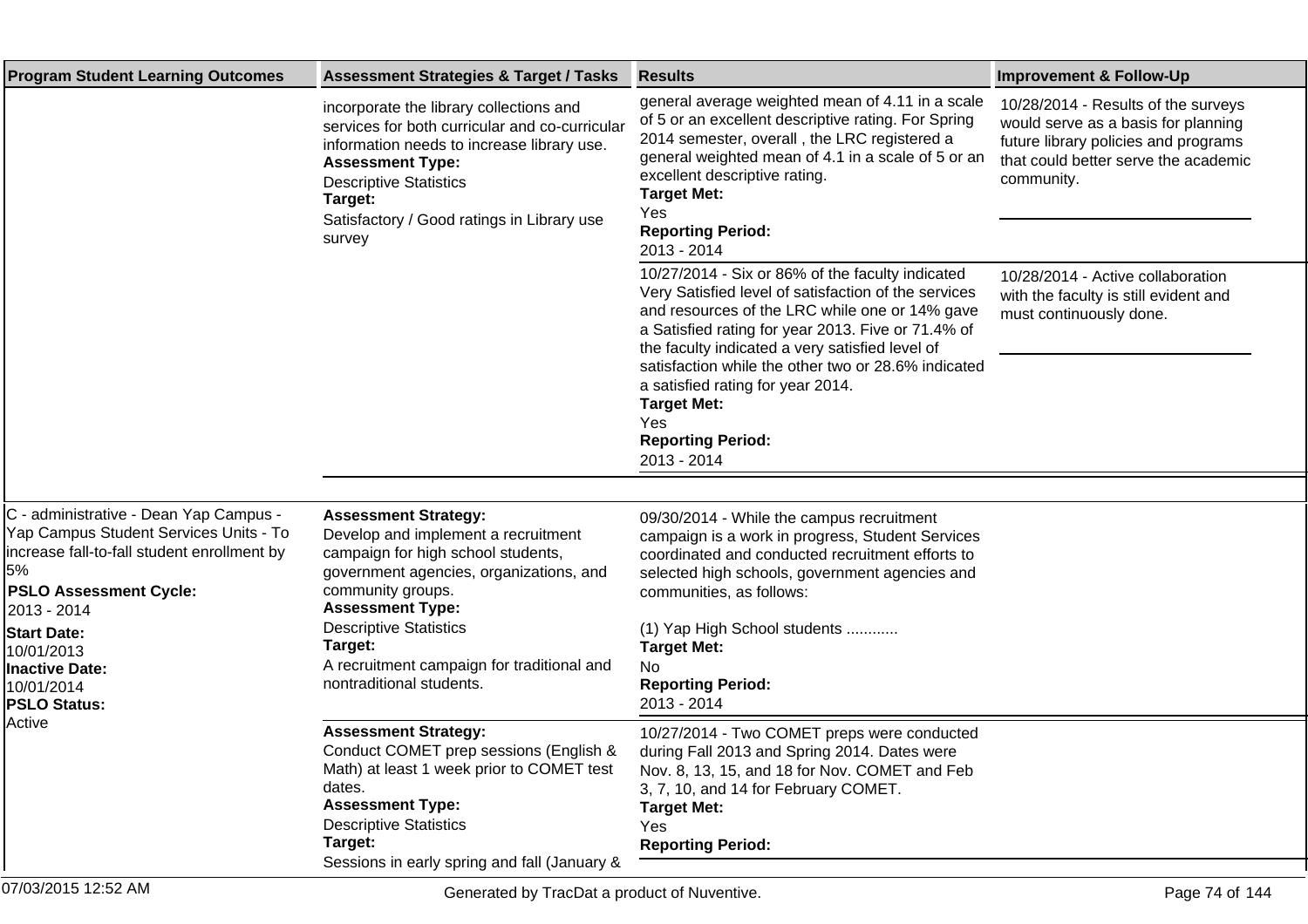| <b>Program Student Learning Outcomes</b>                                                                                                                                                                                                                                                                                                                                 | <b>Assessment Strategies &amp; Target / Tasks</b>                                                                                                                                                                                                                                                                                                                                                                                                                                                                                                         | <b>Results</b>                                                                                                                                                                                                                                                                                                                                                                                                                                                                                                                                                                                                                                                                                                                                                                                                 | <b>Improvement &amp; Follow-Up</b>                                                           |
|--------------------------------------------------------------------------------------------------------------------------------------------------------------------------------------------------------------------------------------------------------------------------------------------------------------------------------------------------------------------------|-----------------------------------------------------------------------------------------------------------------------------------------------------------------------------------------------------------------------------------------------------------------------------------------------------------------------------------------------------------------------------------------------------------------------------------------------------------------------------------------------------------------------------------------------------------|----------------------------------------------------------------------------------------------------------------------------------------------------------------------------------------------------------------------------------------------------------------------------------------------------------------------------------------------------------------------------------------------------------------------------------------------------------------------------------------------------------------------------------------------------------------------------------------------------------------------------------------------------------------------------------------------------------------------------------------------------------------------------------------------------------------|----------------------------------------------------------------------------------------------|
|                                                                                                                                                                                                                                                                                                                                                                          | November)                                                                                                                                                                                                                                                                                                                                                                                                                                                                                                                                                 | 2013 - 2014                                                                                                                                                                                                                                                                                                                                                                                                                                                                                                                                                                                                                                                                                                                                                                                                    |                                                                                              |
| C - administrative - Human Resources - HR<br>Unit Outcome # 2-14 - Increase supervisors<br>knowledge and competence in the area of<br>Code of Ethics in the workplace by<br>implementing an online training.<br><b>PSLO Assessment Cycle:</b><br>2013 - 2014<br><b>Start Date:</b><br>10/01/2013<br><b>Inactive Date:</b><br>09/30/2014<br><b>PSLO Status:</b><br>Active | <b>Assessment Strategy:</b><br>Develop and implement an online training<br>for supervisors on Code of Ethics Policy 005<br>by the the total number of supervisors who<br>completed the training and level of their<br>competence based on their scores on the<br>survey at the end.<br><b>Assessment Type:</b><br><b>Descriptive Statistics</b><br>Target:<br>100% of the total supervisors who take the<br>course will score at a satisfactory level<br>[passing rate] while 90 of the total<br>supervisors in the system will complete the<br>training. | 09/18/2014 - Outcome didn't implemented due to<br>insufficient staff and additional work for current<br>staff.<br><b>Target Met:</b><br>No<br><b>Reporting Period:</b><br>2013 - 2014                                                                                                                                                                                                                                                                                                                                                                                                                                                                                                                                                                                                                          | 09/18/2014 - Strategy will carry into<br>FY 2015 and implemented within<br>reporting period. |
| C - administrative - Human Resources - HR<br>Unit Outcome # 1-14 - HR will establish<br>baseline data on its response timeline to<br>1) Special Contract, 2) Employment<br>Verification and 3) Personnel Action.<br><b>PSLO Assessment Cycle:</b><br>2013 - 2014<br><b>Start Date:</b><br>10/01/2013<br>Inactive Date:<br>09/30/2014<br><b>PSLO Status:</b><br>Active    | <b>Assessment Strategy:</b><br>Compile data on the processing timeline<br>beginning from the date of receipt by HR to<br>the date document is fully<br>completed/approved by other offices while<br>considering the effective date.<br><b>Assessment Type:</b><br><b>Descriptive Statistics</b><br>Target:<br>Establish baseline date.                                                                                                                                                                                                                    | 09/24/2014 - Timelines for Special Contracts from<br>3 sampling months provided these data:<br>a) February 2014 -238 contracts, 51% processed<br>on the date of receipt, 39% processed one day<br>after and 10% process 2 or more days after<br>receipt.<br>b)November 2013 - 255 contracts, 42% processed<br>on the date of receipt, 40% processed one day<br>after and 18 % processed 2 or more days after<br>receipt.<br>c) September 2014 -110 contracts, 53%<br>processed on the date of receipt, 31% processed<br>1 day after while 15% took 3 or more days after<br>receipt.<br>Employment Verification processing timelines from<br>receipt date to processing indicated these:73% of<br>verifications were processed and turned around on<br>the same day of receipt while 27% took 1 day or<br>more. |                                                                                              |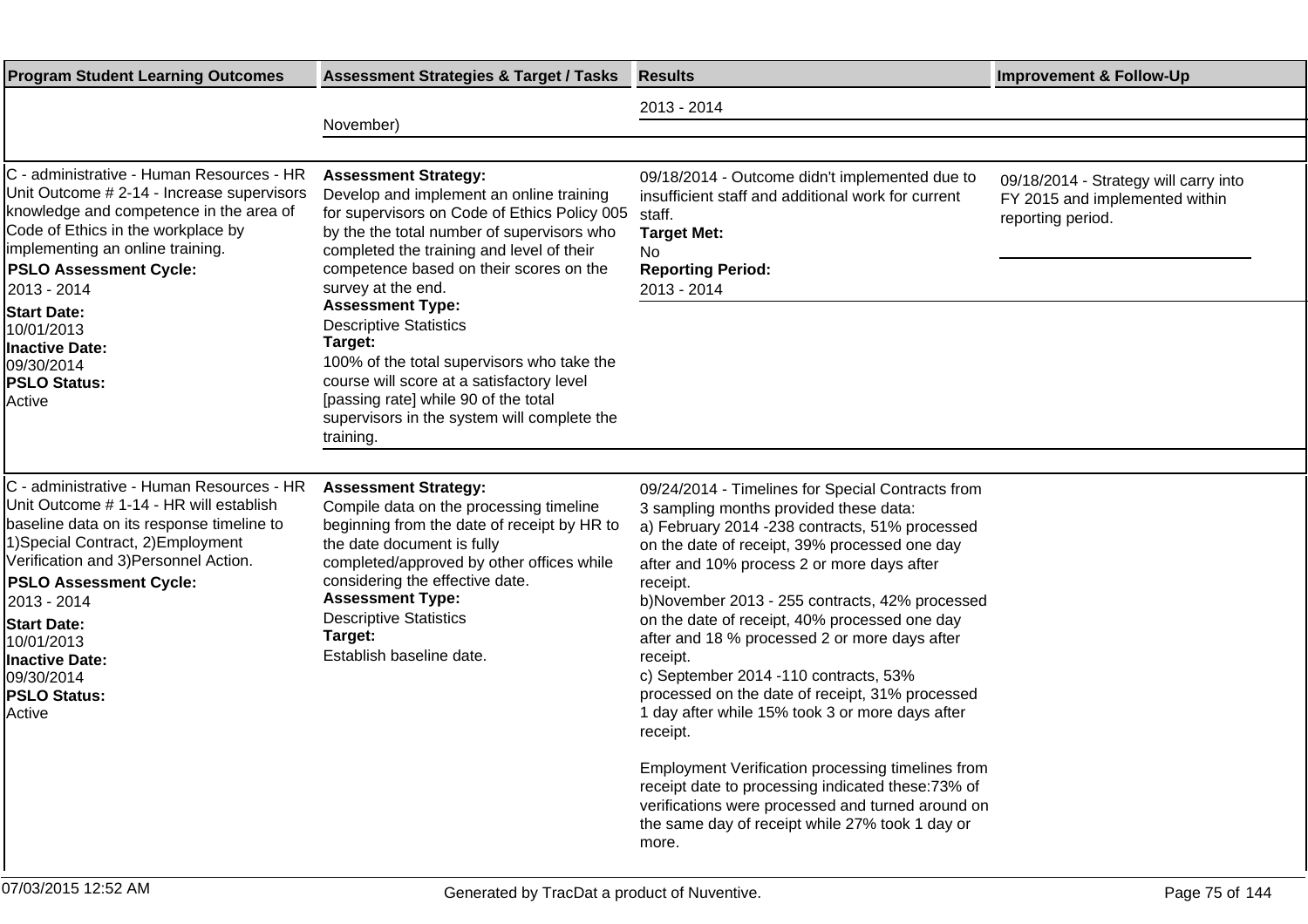| <b>Assessment Strategies &amp; Target / Tasks</b>                                                                                                                                                                                                                                                                                         | <b>Results</b>                                                                                                                                                                                                                                                                                             | <b>Improvement &amp; Follow-Up</b>                                                                                                                                                                                                                              |
|-------------------------------------------------------------------------------------------------------------------------------------------------------------------------------------------------------------------------------------------------------------------------------------------------------------------------------------------|------------------------------------------------------------------------------------------------------------------------------------------------------------------------------------------------------------------------------------------------------------------------------------------------------------|-----------------------------------------------------------------------------------------------------------------------------------------------------------------------------------------------------------------------------------------------------------------|
|                                                                                                                                                                                                                                                                                                                                           | Personnel Actions processing timelines from<br>receipt date to processing indicated these results:<br>Over all - 19% processed on the date of receipt,<br>23% processed 1 week after and 21% process 2<br>weeks after and 29% process 3 weeks after and<br>9% process after 4 or more weeks after receipt. |                                                                                                                                                                                                                                                                 |
|                                                                                                                                                                                                                                                                                                                                           | <b>Target Met:</b><br>Yes<br><b>Reporting Period:</b><br>2013 - 2014                                                                                                                                                                                                                                       |                                                                                                                                                                                                                                                                 |
| <b>Assessment Strategy:</b><br>Develop and implement a recruitment plan<br>to fill full time regular positions that include<br>specific timelines for advertising and indicate<br>responsible offices for each stage of the<br>process.<br><b>Assessment Type:</b><br><b>Descriptive Statistics</b><br>Target:<br>Establish baseline data | 09/18/2014 - A recruitment plan was developed<br>and recommended by HRO. It is pending<br>approval.<br><b>Target Met:</b><br>Yes<br><b>Reporting Period:</b><br>2013 - 2014                                                                                                                                | 09/18/2014 - Implement the plan<br>effective FY 2015 and review it<br>annually for additional necessary<br>changes.<br>Educate supervisors and HR<br>representatives on state campuses<br>on how the process works and<br>affiliated forms to use and location. |
|                                                                                                                                                                                                                                                                                                                                           |                                                                                                                                                                                                                                                                                                            |                                                                                                                                                                                                                                                                 |
| <b>Assessment Strategy:</b><br>Enhance access to library holdings between<br>libraries of the college system.<br><b>Assessment Type:</b><br><b>Descriptive Statistics</b>                                                                                                                                                                 | 10/27/2014 - The KOHA library automation<br>program has been not been implemented at all<br>campus libraries. Training on the use of KOHA is<br>ongoing.<br><b>Target Met:</b>                                                                                                                             | 10/27/2014 - Schedule training and<br>uploading of data with library staff at<br>all campuses for implementation of<br>KOHA in 2015.                                                                                                                            |
| Implement the use of KOHA library<br>automation program at all campus libraries<br>by March 2014.                                                                                                                                                                                                                                         | <b>Reporting Period:</b><br>2013 - 2014                                                                                                                                                                                                                                                                    |                                                                                                                                                                                                                                                                 |
|                                                                                                                                                                                                                                                                                                                                           | Target:                                                                                                                                                                                                                                                                                                    | No                                                                                                                                                                                                                                                              |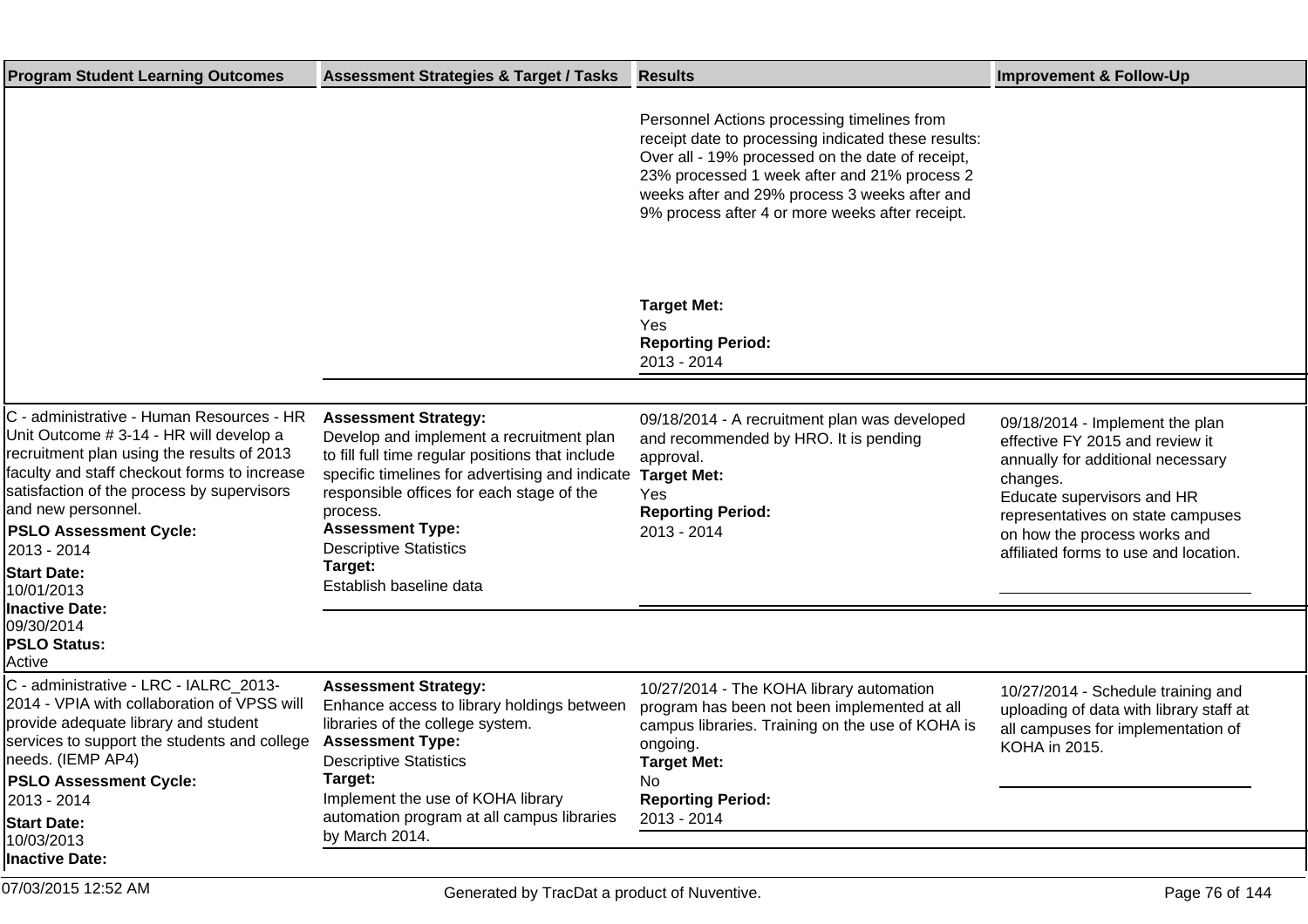| <b>Program Student Learning Outcomes</b>                                                                                                                                                                                                                                                     | <b>Assessment Strategies &amp; Target / Tasks</b>                                                                                                                                                                                                                                 | <b>Results</b>                                                                                                                                                                                                                                            | <b>Improvement &amp; Follow-Up</b>                                                                                                                             |
|----------------------------------------------------------------------------------------------------------------------------------------------------------------------------------------------------------------------------------------------------------------------------------------------|-----------------------------------------------------------------------------------------------------------------------------------------------------------------------------------------------------------------------------------------------------------------------------------|-----------------------------------------------------------------------------------------------------------------------------------------------------------------------------------------------------------------------------------------------------------|----------------------------------------------------------------------------------------------------------------------------------------------------------------|
| 09/30/2014<br><b>PSLO Status:</b><br>Inactive                                                                                                                                                                                                                                                | <b>Assessment Strategy:</b><br>Improve students' information literacy skills<br><b>Assessment Type:</b><br><b>Descriptive Statistics</b><br>Target:<br>Develop and implement week-long library<br>instruction classes inclusive of pre and post-<br>tests beginning October 2013. | 10/27/2014 - One week library instruction classes<br>was not added to the library instruction classes<br>this school year.<br><b>Target Met:</b><br>No<br><b>Reporting Period:</b><br>2013 - 2014                                                         | 10/27/2014 - Add MWF and TTH<br>library instruction classes to the<br>current modules for library<br>instruction to allow additional<br>students to enroll in. |
|                                                                                                                                                                                                                                                                                              | <b>Assessment Strategy:</b><br>Update the campus library collections<br>through the implementation of a formal<br>collection plan.<br><b>Assessment Type:</b><br><b>Descriptive Statistics</b><br>Target:<br>College library holdings are increased by<br>10%.                    | 10/27/2014 - During FY2013-2014, library holdings<br>are increased by 22% for all campus libraries,<br>college wide.<br><b>Target Met:</b><br>Yes<br><b>Reporting Period:</b><br>2013 - 2014                                                              |                                                                                                                                                                |
| C - administrative - Maintenance and<br>Security - Outcome 2 - Improve energy<br>conservation programs and reporting at all<br>sites.<br><b>PSLO Assessment Cycle:</b><br>2012 - 2013<br><b>Start Date:</b><br>10/01/2012<br>Inactive Date:<br>09/30/2013<br><b>PSLO Status:</b><br>Inactive | <b>Assessment Strategy:</b><br>Implement collection and reporting energy<br>use data (kilo watt hours) for each building<br>at each site.<br>Target:<br>Monthly until September 30, 2013.                                                                                         | 07/27/2014 - Only 3 out of 6 campuses are<br>reporting.<br><b>Target Met:</b><br>No<br><b>Reporting Period:</b><br>2013 - 2014<br>07/27/2014 - Only 3 out of 6 site are reporting.<br><b>Target Met:</b><br>No<br><b>Reporting Period:</b><br>2013 - 2014 |                                                                                                                                                                |
| C - administrative - Maintenance and<br>Security - 2014-01 - Develop a facilities<br>master plan that is linked to the IEMP with<br>prioritized list of projects.<br><b>PSLO Assessment Cycle:</b><br>2013 - 2014<br><b>Start Date:</b><br>10/01/2013<br>Inactive Date:                      | <b>Assessment Strategy:</b><br>Approval of the Facilities Master Plan.<br>Target:<br>Beca International Consultants to submit the<br>final report by December 2013.                                                                                                               | 04/09/2015 - Master Plan study was completed<br>and submitted in February 2014 and approved by<br>the BOR on March 2014.<br><b>Target Met:</b><br>Yes<br><b>Reporting Period:</b><br>2013 - 2014                                                          |                                                                                                                                                                |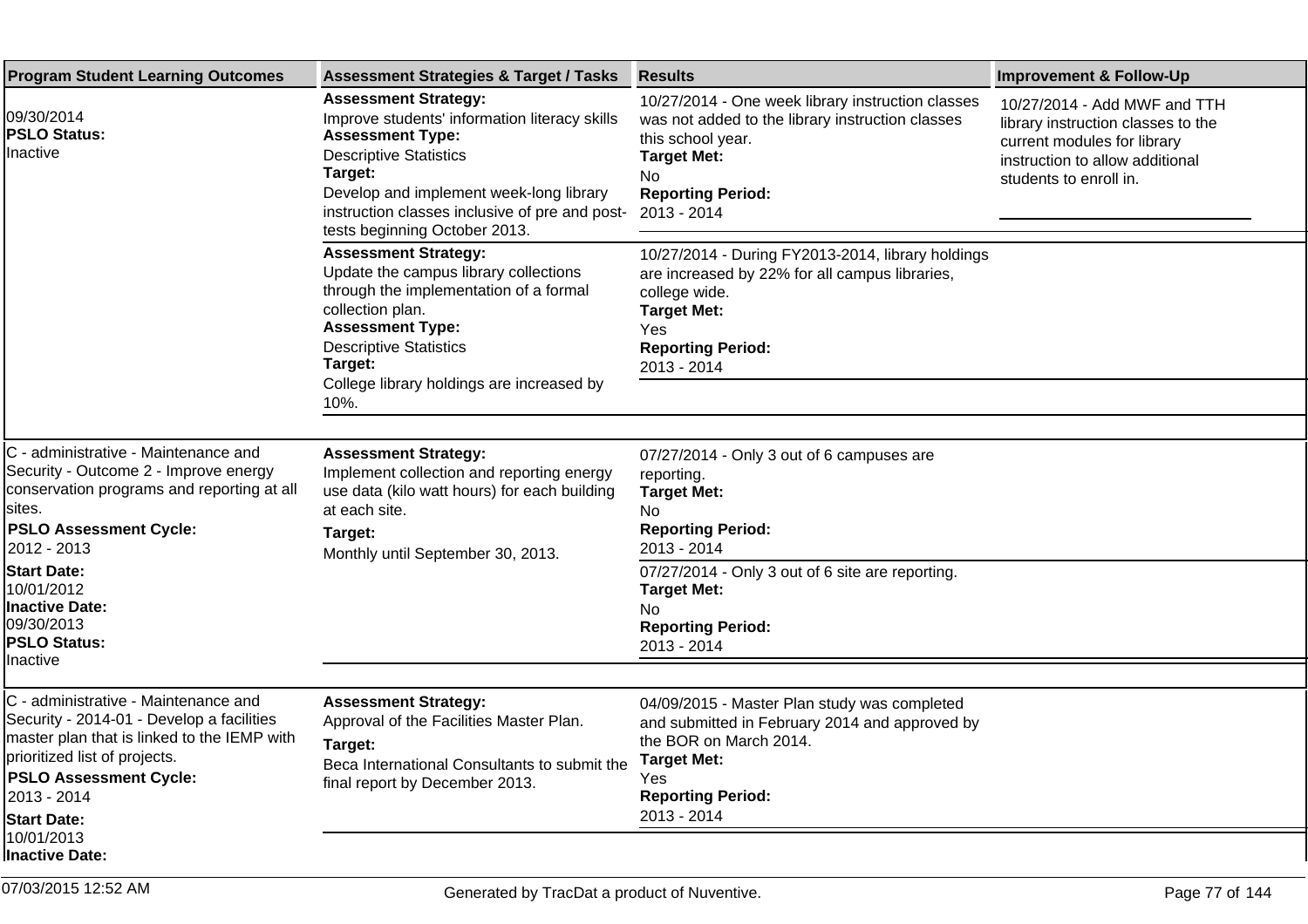| <b>Program Student Learning Outcomes</b>                                                                                                                                                                                                                        | <b>Assessment Strategies &amp; Target / Tasks</b>                                                                                                                                                 | <b>Results</b>                                                                                                                                                                            | <b>Improvement &amp; Follow-Up</b> |
|-----------------------------------------------------------------------------------------------------------------------------------------------------------------------------------------------------------------------------------------------------------------|---------------------------------------------------------------------------------------------------------------------------------------------------------------------------------------------------|-------------------------------------------------------------------------------------------------------------------------------------------------------------------------------------------|------------------------------------|
| 09/30/2017<br><b>PSLO Status:</b><br>Active                                                                                                                                                                                                                     |                                                                                                                                                                                                   |                                                                                                                                                                                           |                                    |
| C - administrative - Maintenance and<br>Security - 2014-02 - Implement construction<br>of approved and funded projects as listed in<br>the FMP and other approved projects.<br><b>PSLO Assessment Cycle:</b><br>2013 - 2014<br><b>Start Date:</b><br>10/01/2013 | <b>Assessment Strategy:</b><br>Construct projects that have been approved<br>and funded as scheduled.<br>Target:<br>Complete the projects within the project<br>timeline.                         | 04/09/2015 - Completed Yap Campus Student<br>Center project and Classroom/Computer lab<br>project<br>in Feb 2014.<br><b>Target Met:</b><br>Yes<br><b>Reporting Period:</b><br>2013 - 2014 |                                    |
| <b>Inactive Date:</b><br>09/30/2017<br><b>PSLO Status:</b><br>Active                                                                                                                                                                                            |                                                                                                                                                                                                   |                                                                                                                                                                                           |                                    |
| C - administrative - Maintenance and<br>Security - 2014-03 - Implement preventative<br>maintenance programs and reporting at all<br>sites.<br><b>PSLO Assessment Cycle:</b><br>2013 - 2014                                                                      | <b>Assessment Strategy:</b><br>Conduct preventative maintenance program<br>training and report writing training to<br>maintenance supervisors.<br>Target:<br>That all site reach the preventative | 04/09/2015 - Conducted Preventative<br>Maintenance Workshop in April 2014.<br><b>Target Met:</b><br>Yes<br><b>Reporting Period:</b><br>2013 - 2014                                        |                                    |
| <b>Start Date:</b><br>10/01/2013<br>Inactive Date:<br>09/30/2014<br><b>PSLO Status:</b><br><b>Active</b>                                                                                                                                                        | maintenance and reporting rubric level 3 by<br>June 2014.                                                                                                                                         | 07/27/2014 - Three out of six site have been<br>successfully implementing preventative<br>maintenance programs and reporting.<br><b>Target Met:</b><br>No<br><b>Reporting Period:</b>     |                                    |
|                                                                                                                                                                                                                                                                 |                                                                                                                                                                                                   | 2013 - 2014<br>07/27/2014 - Conducted workshop on in March<br>2014. Yap Campus supervisors did not attend.<br><b>Target Met:</b><br>No<br><b>Reporting Period:</b><br>2013 - 2014         |                                    |
| C - administrative - Maintenance and<br>Security - 2014-04 - Implement energy use<br>monitoring program and reporting at all                                                                                                                                    | <b>Assessment Strategy:</b><br>Implement collection and reporting energy<br>use data (kilo watt hours) for each building                                                                          | 04/09/2015 - Four out of five sites have been<br>reporting power consumptions (KWH reading) for<br>each building. Pohnpei Campus installed sub-                                           |                                    |
| 07/03/2015 12:52 AM                                                                                                                                                                                                                                             | Generated by TracDat a product of Nuventive.                                                                                                                                                      |                                                                                                                                                                                           | Page 78 of 144                     |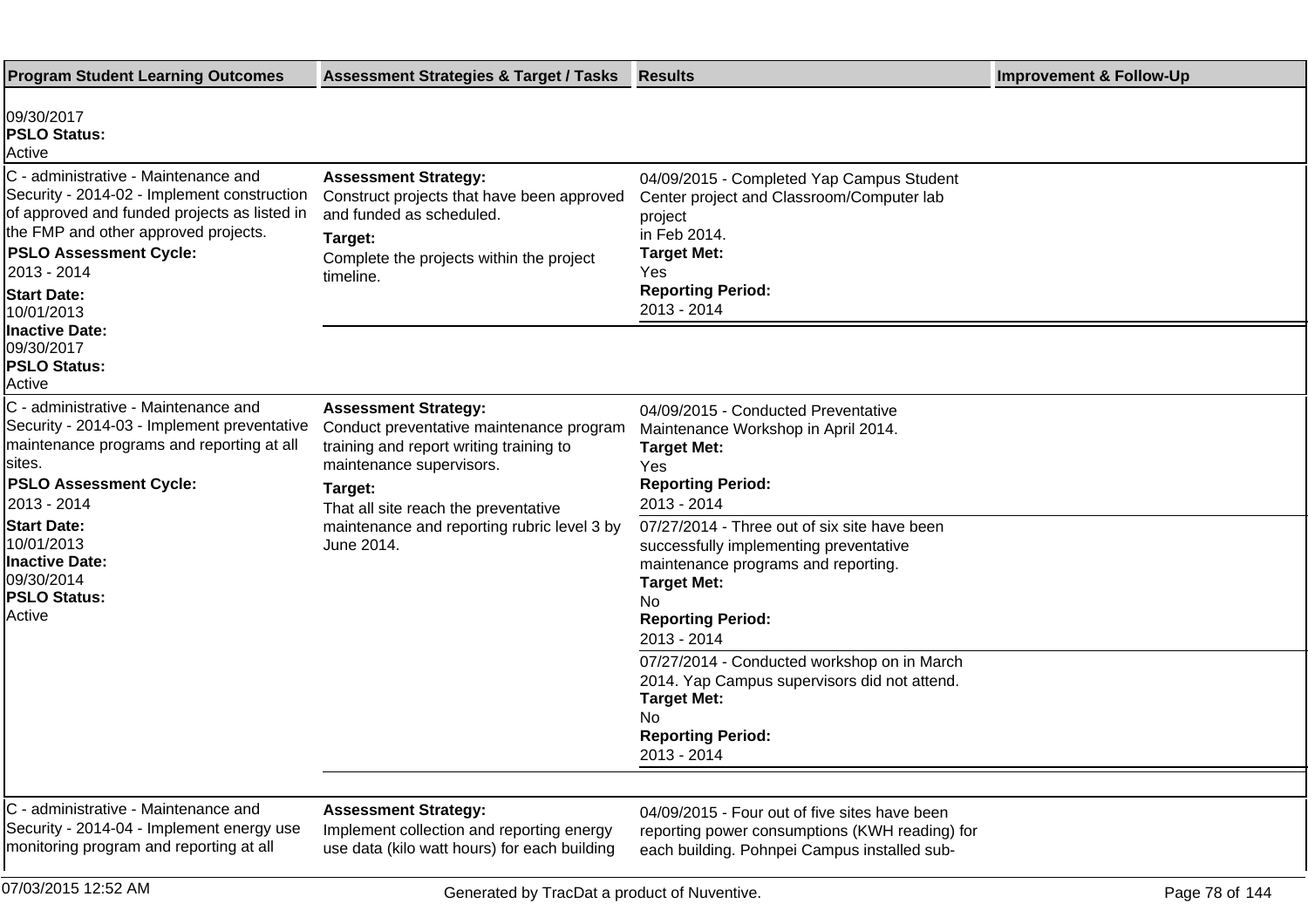| <b>Program Student Learning Outcomes</b>                                                                                                                                                                              | <b>Assessment Strategies &amp; Target / Tasks</b>                                                                                                                                 | <b>Results</b>                                                                                                                                                                                                                             | <b>Improvement &amp; Follow-Up</b> |
|-----------------------------------------------------------------------------------------------------------------------------------------------------------------------------------------------------------------------|-----------------------------------------------------------------------------------------------------------------------------------------------------------------------------------|--------------------------------------------------------------------------------------------------------------------------------------------------------------------------------------------------------------------------------------------|------------------------------------|
| sites.<br><b>PSLO Assessment Cycle:</b><br>2013 - 2014<br><b>Start Date:</b><br>10/01/2013<br><b>Inactive Date:</b><br>09/30/2014<br><b>PSLO Status:</b><br>Active                                                    | at each site.<br><b>Assessment Type:</b><br>Internal Audit/Report<br>Target:<br>That all site reach the preventative<br>maintenance and reporting rubric level 3 by<br>June 2014. | meters to allow for individual building power<br>monitoring.<br><b>Target Met:</b><br>No<br><b>Reporting Period:</b><br>2013 - 2014                                                                                                        |                                    |
|                                                                                                                                                                                                                       |                                                                                                                                                                                   | 07/27/2014 - Three out of Six campuses have<br>been submitting KWH reports.<br><b>Target Met:</b><br>No.<br><b>Reporting Period:</b><br>2013 - 2014                                                                                        |                                    |
|                                                                                                                                                                                                                       |                                                                                                                                                                                   |                                                                                                                                                                                                                                            |                                    |
| C - administrative - Maintenance and<br>Security - 2014-05 - Implement monthly<br>crime statistics and security reports and<br>perform emergency drill at all sites.<br><b>PSLO Assessment Cycle:</b><br>l2013 - 2014 | <b>Assessment Strategy:</b><br>Conduct training to enhance maintenance<br>and security supervisors in providing the<br>required crime and incident statistical<br>reports.        | 04/09/2015 - Training conducted in April 2014 with<br>state campus supervisors during the PM<br>workshop. All state campus crime reports for FY<br>2014 were completed and submitted to USDE<br>crime survey office.<br><b>Target Met:</b> |                                    |
| <b>Start Date:</b><br>10/01/2013                                                                                                                                                                                      | <b>Assessment Type:</b>                                                                                                                                                           | Yes.<br><b>Reporting Period:</b>                                                                                                                                                                                                           |                                    |
| Inactive Date:<br>09/30/2014<br><b>PSLO Status:</b><br><b>Active</b>                                                                                                                                                  | Internal Audit/Report<br>Target:<br>That all sites reach maintenance and<br>security reporting rubric level 3 by June<br>2014.                                                    | 2013 - 2014                                                                                                                                                                                                                                |                                    |
|                                                                                                                                                                                                                       |                                                                                                                                                                                   | 07/27/2014 - Three out of six campuses are<br>reporting crime statistics.<br><b>Target Met:</b><br>No.                                                                                                                                     |                                    |
|                                                                                                                                                                                                                       |                                                                                                                                                                                   | <b>Reporting Period:</b><br>2013 - 2014                                                                                                                                                                                                    |                                    |
|                                                                                                                                                                                                                       |                                                                                                                                                                                   |                                                                                                                                                                                                                                            |                                    |
| C - administrative - President's Office - PO<br>AUO13/14-1 - To be fully accredited and<br>without major recommendations from<br>ACCJC/WASC                                                                           | <b>Assessment Strategy:</b><br>Institutionalize the self study process<br><b>Assessment Type:</b><br><b>Descriptive Statistics</b>                                                | 10/02/2014 - During cabinet of January 31, 2014,<br>VPIEQA assigned each vice president an<br>accreditation standard and to report on its gap and<br>analysis. Report were made during cabinet on                                          |                                    |
| <b>PSLO Assessment Cycle:</b>                                                                                                                                                                                         | Target:                                                                                                                                                                           | February 28, 2014, which is evidenced through the                                                                                                                                                                                          |                                    |
| 2013 - 2014                                                                                                                                                                                                           | To remain fully accredited                                                                                                                                                        | minutes. By April 25, 2014, cabinet minutes, all<br>vice presidents have reported on their standard at                                                                                                                                     |                                    |
| <b>Start Date:</b><br>08/01/2013                                                                                                                                                                                      |                                                                                                                                                                                   | cabinet.                                                                                                                                                                                                                                   |                                    |
| Inactive Date:<br>07/31/2014                                                                                                                                                                                          |                                                                                                                                                                                   | On August 6-7, 2014, the college held a summit                                                                                                                                                                                             |                                    |
| 07/03/2015 12:52 AM                                                                                                                                                                                                   | Generated by TracDat a product of Nuventive.                                                                                                                                      |                                                                                                                                                                                                                                            | Page 79 of 144                     |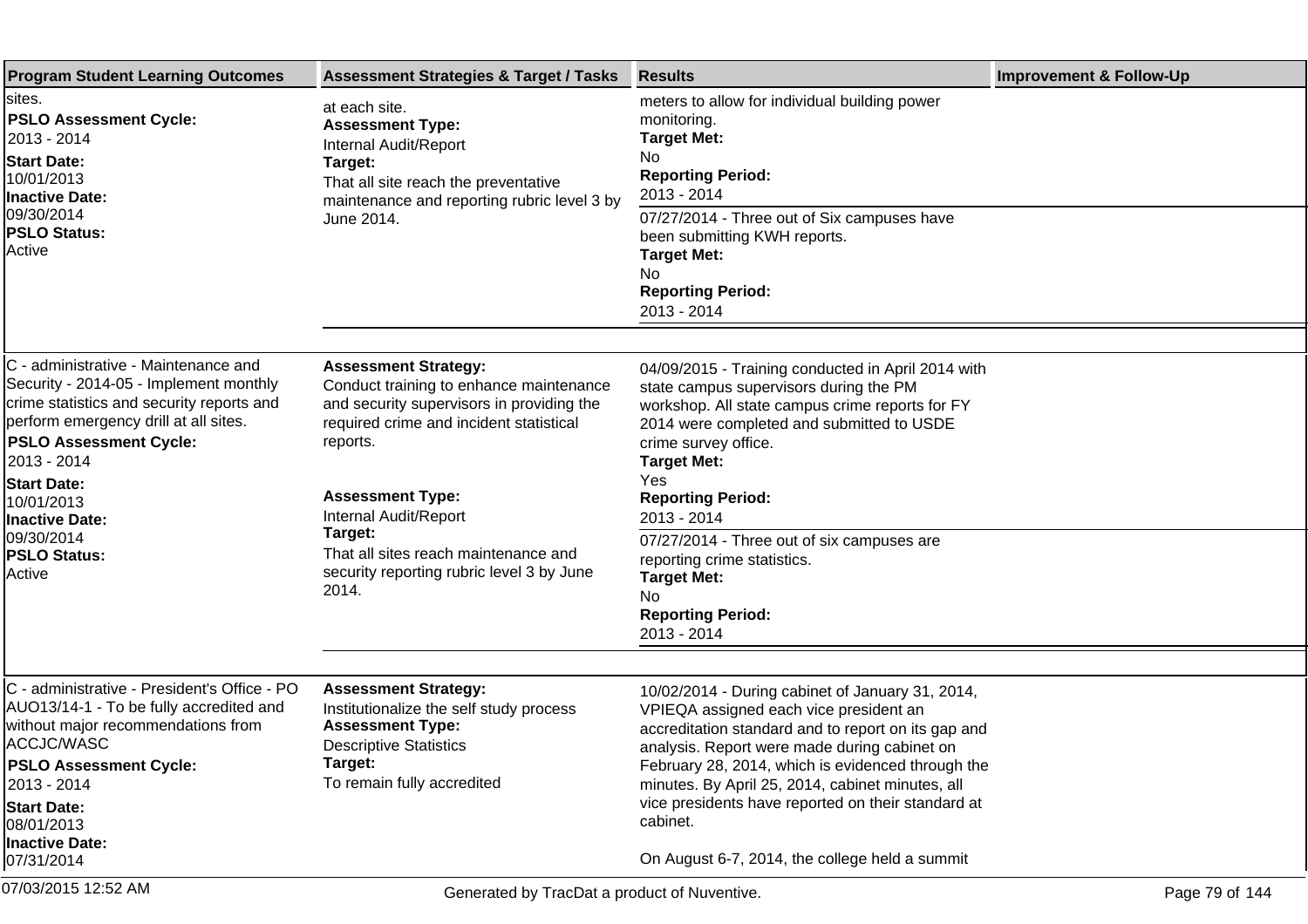| <b>Program Student Learning Outcomes</b> | <b>Assessment Strategies &amp; Target / Tasks</b> | <b>Results</b>                                                                                                                                                                                                                                                                                                                                                                                                                                                                                                                                                                                                   | <b>Improvement &amp; Follow-Up</b> |
|------------------------------------------|---------------------------------------------------|------------------------------------------------------------------------------------------------------------------------------------------------------------------------------------------------------------------------------------------------------------------------------------------------------------------------------------------------------------------------------------------------------------------------------------------------------------------------------------------------------------------------------------------------------------------------------------------------------------------|------------------------------------|
| <b>PSLO Status:</b><br>Active            |                                                   | focused on an accreditation case study on finance.<br>Workshop was facilitated by VPIEQA and the<br>Sandy Pond Consultants (Mr. Hess and Mr.<br>Adams). This could be evidence through<br>President's community message of May 2013, the<br>article published on the newsfeed and in COM-<br>FSM Facebook in August, and materials and<br>program agenda located with VPIEQA's<br>department.                                                                                                                                                                                                                    |                                    |
|                                          |                                                   | From August 18-21, 2014, VPIEQA held<br>Accreditation Writing Training for the Team Chairs<br>on national campus. E-mail has been sent out on<br>August 11, 2014.                                                                                                                                                                                                                                                                                                                                                                                                                                                |                                    |
|                                          |                                                   | On August 20, 2014, VPIEQA has sent out an "An<br>all Employee Accreditation Baseline Survey" to the<br>college wide alias. The survey would help with:<br>• To evidence a broad-based Accreditation Self<br>Evaluation process;<br>• inform us of knowledge gaps;<br>• inform us of areas needing focus and<br>improvement; and<br>• offer evidence of how well our writing teams do to<br>satisfy personnel we are meeting Standards by the<br>end of the academic year,<br>Survey to be completed by September 12, 2014<br>Link:<br>https://www.surveymonkey.com/s/COMFSM_Accr<br>editation_Baseline_Fall2014 |                                    |
|                                          |                                                   | August                                                                                                                                                                                                                                                                                                                                                                                                                                                                                                                                                                                                           |                                    |
|                                          |                                                   | In September (provide dates), VPIEQA has<br>traveled to off-island campuses conducting<br>accreditation self-evaluation workshops. This is<br>evidenced by VPIEQA's power point and<br>workshop materials and communication through e-<br>mails with the COM-FSM campus deans.                                                                                                                                                                                                                                                                                                                                   |                                    |
|                                          |                                                   | <b>Target Met:</b>                                                                                                                                                                                                                                                                                                                                                                                                                                                                                                                                                                                               |                                    |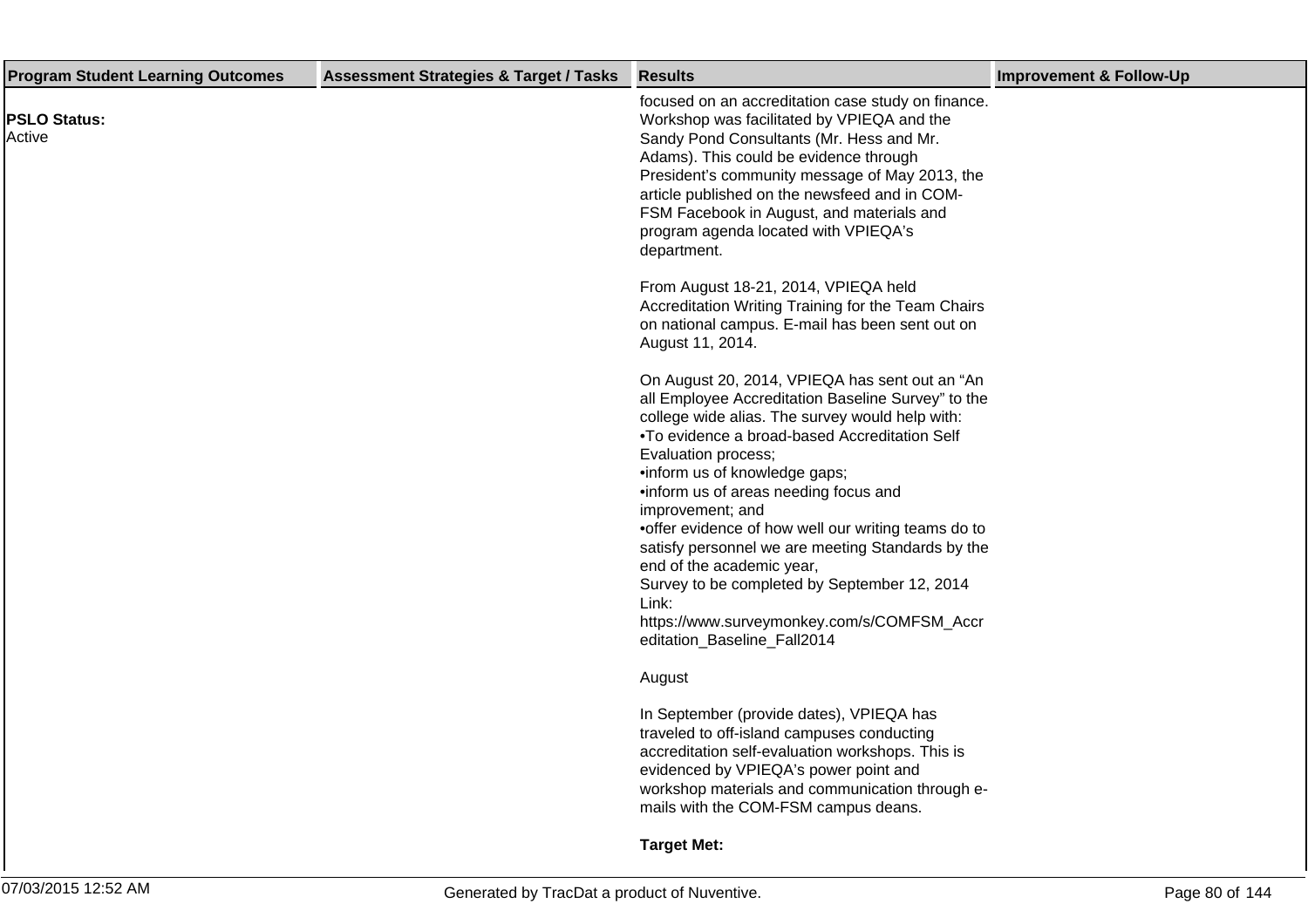| <b>Program Student Learning Outcomes</b>                                                                                                                                                                                                                                                                                                                                                                          | <b>Assessment Strategies &amp; Target / Tasks</b>                                                                                                                                                                                                                                                                                                                                                                                                                                                                            | <b>Results</b>                                                                                                                                                                                                                                                                                                                                                                                                                                                                                                                 | <b>Improvement &amp; Follow-Up</b> |
|-------------------------------------------------------------------------------------------------------------------------------------------------------------------------------------------------------------------------------------------------------------------------------------------------------------------------------------------------------------------------------------------------------------------|------------------------------------------------------------------------------------------------------------------------------------------------------------------------------------------------------------------------------------------------------------------------------------------------------------------------------------------------------------------------------------------------------------------------------------------------------------------------------------------------------------------------------|--------------------------------------------------------------------------------------------------------------------------------------------------------------------------------------------------------------------------------------------------------------------------------------------------------------------------------------------------------------------------------------------------------------------------------------------------------------------------------------------------------------------------------|------------------------------------|
|                                                                                                                                                                                                                                                                                                                                                                                                                   |                                                                                                                                                                                                                                                                                                                                                                                                                                                                                                                              | Yes<br><b>Reporting Period:</b><br>2013 - 2014                                                                                                                                                                                                                                                                                                                                                                                                                                                                                 |                                    |
|                                                                                                                                                                                                                                                                                                                                                                                                                   | <b>Assessment Strategy:</b><br>Follow the established reporting cycle for<br>each unit on the master calendar which<br>provides set deadlines when quarterly<br>reports are due. Deadline dates: 1st quarter<br>report due January 15th, 2nd Quarter due<br>April 15, 3rd quarter due July 15th, 4th<br>Quarter due October 15th. Not only would<br>the office monitor the submission of received<br>reports, but also assess the quality of<br>activities in which units are set out to                                     | 10/02/2014 - For the past year, all vice presidents<br>have completed and submitted their reports on the<br>set deadlines. Reports could be evidenced with<br>IRPO.<br><b>Target Met:</b><br>Yes<br><b>Reporting Period:</b><br>2013 - 2014                                                                                                                                                                                                                                                                                    |                                    |
|                                                                                                                                                                                                                                                                                                                                                                                                                   | accomplish during that specific quarter.<br><b>Assessment Type:</b><br><b>Descriptive Statistics</b><br>Target:<br>Receive 100% of reports for each quarter<br>deadline by all head departments or VPs.<br>Deadlines fall on January 15, April 15, July<br>15, and October 15.                                                                                                                                                                                                                                               |                                                                                                                                                                                                                                                                                                                                                                                                                                                                                                                                |                                    |
| C - administrative - President's Office - PO<br>AUO13/14-2 - To have a strategic plan with<br>clear directions and priorities for the college<br>and master plans with well-defined<br>implementation plans to deliver the strategic<br>goals and objectives<br><b>PSLO Assessment Cycle:</b><br>2013 - 2014<br><b>Start Date:</b><br>08/01/2013<br>Inactive Date:<br>07/31/2014<br><b>PSLO Status:</b><br>Active | <b>Assessment Strategy:</b><br>Establish routine linkages with the external<br>community to ensure college strategic goals<br>and objectives reflect current situations<br><b>Assessment Type:</b><br><b>Descriptive Statistics</b><br>Target:<br>President's message to the community<br>occurring monthly. Additionally, hold<br>quarterly community meeting during Board of Messages to the Community Link:<br>Regents meetings and published minutes.<br>Annual college wide summit and report to<br>assess the outcome. | 10/02/2014 - The president's message to the<br>community has been posted every month for the<br>past year on the college's newsfeed and then<br>archived in the Messages to the Community tab<br>under the Office of the President. Quarterly<br>community meeting minutes during the Board of<br>Regents meeting have been documented and<br>archived during the past year.<br>http://www.comfsm.fm/?q=messages-to-<br>community<br><b>Community Meeting Minutes</b><br><b>Target Met:</b><br>Yes<br><b>Reporting Period:</b> |                                    |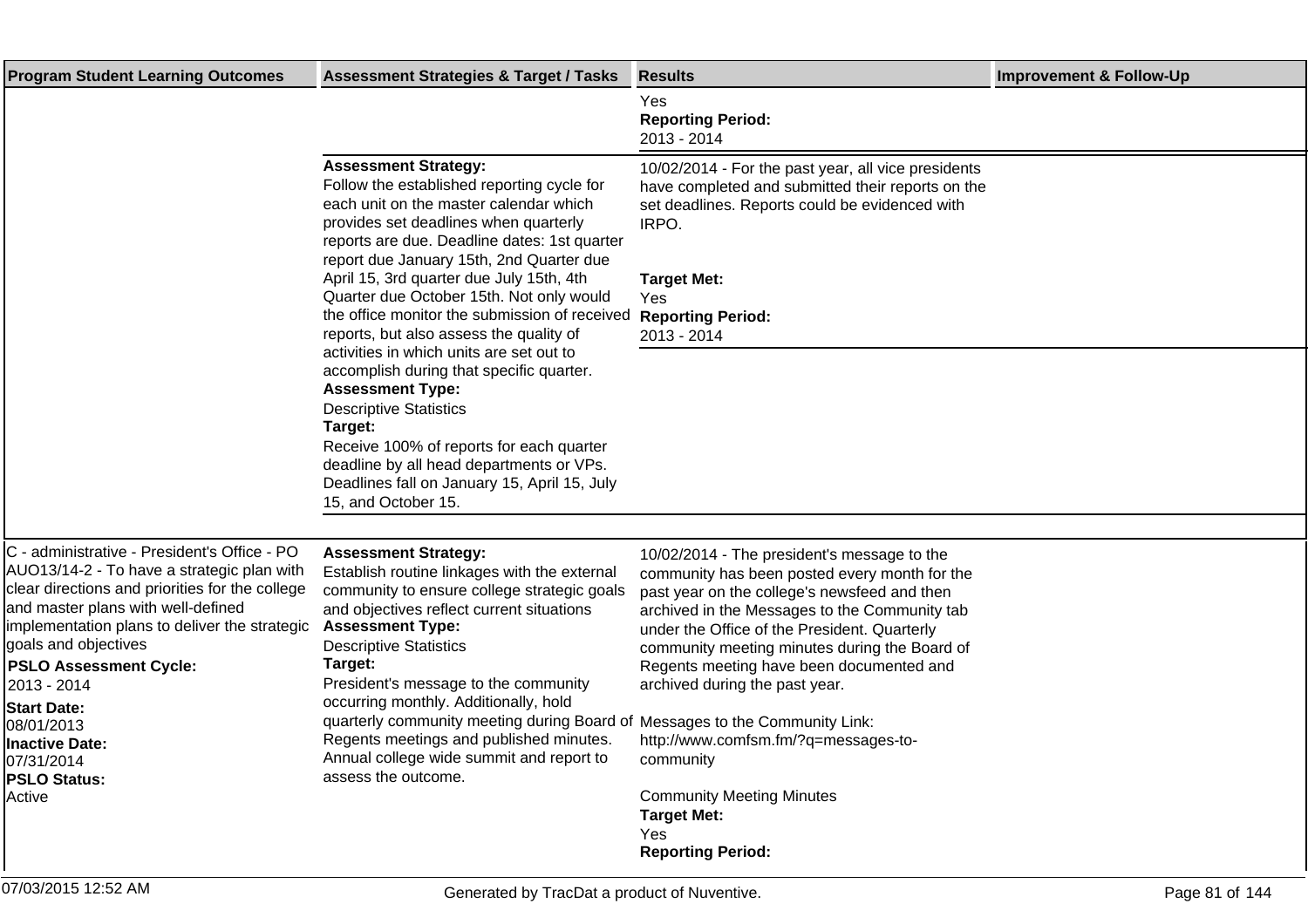| <b>Program Student Learning Outcomes</b>                                                                                                                                                                                                                                                                                                                                            | <b>Assessment Strategies &amp; Target / Tasks</b>                                                                                                                                                                                                                       | <b>Results</b>                                                                                                                                                                                                                                                                                                                                                                                                                                            | <b>Improvement &amp; Follow-Up</b>                                                                                                                                                                                                                                                                                                       |
|-------------------------------------------------------------------------------------------------------------------------------------------------------------------------------------------------------------------------------------------------------------------------------------------------------------------------------------------------------------------------------------|-------------------------------------------------------------------------------------------------------------------------------------------------------------------------------------------------------------------------------------------------------------------------|-----------------------------------------------------------------------------------------------------------------------------------------------------------------------------------------------------------------------------------------------------------------------------------------------------------------------------------------------------------------------------------------------------------------------------------------------------------|------------------------------------------------------------------------------------------------------------------------------------------------------------------------------------------------------------------------------------------------------------------------------------------------------------------------------------------|
|                                                                                                                                                                                                                                                                                                                                                                                     |                                                                                                                                                                                                                                                                         | 2013 - 2014                                                                                                                                                                                                                                                                                                                                                                                                                                               |                                                                                                                                                                                                                                                                                                                                          |
|                                                                                                                                                                                                                                                                                                                                                                                     | <b>Assessment Strategy:</b><br>Link individual KPIs to implementation of the<br>master plans<br><b>Assessment Type:</b><br><b>Descriptive Statistics</b><br>Target:<br>Complete review and revision of the IEMP by<br><b>July 2014</b>                                  | 10/02/2014 - A complete review and revision of<br>the IEMP by July 2014 was not met.<br><b>Target Met:</b><br>No<br><b>Reporting Period:</b><br>2013 - 2014                                                                                                                                                                                                                                                                                               | 10/02/2014 - The target to complete<br>a review and revision of the IEMP<br>should be a yearly process. This will<br>be priortized for this upcoming<br>acadmic year 2014-2015. Should be<br>completed by July 2015. This topic<br>will be an agenda item in cabinet<br>meeting in October to ensure it will<br>be dealt with this year. |
|                                                                                                                                                                                                                                                                                                                                                                                     |                                                                                                                                                                                                                                                                         |                                                                                                                                                                                                                                                                                                                                                                                                                                                           |                                                                                                                                                                                                                                                                                                                                          |
| C - administrative - President's Office - PO<br>AUO13/14-3 - To maintain a financial plan<br>which considers current and projected<br>financial environment and determine best<br>practices to keep the college solvent<br><b>PSLO Assessment Cycle:</b><br>2013 - 2014<br><b>Start Date:</b><br>08/01/2013<br><b>Inactive Date:</b><br>07/31/2014<br><b>PSLO Status:</b><br>Active | <b>Assessment Strategy:</b><br>Conduct internal audit to lower expenditures<br><b>Assessment Type:</b><br><b>Descriptive Statistics</b><br>Target:<br>This is achieved through annual budget<br>process. Budget FY 2014 completed.<br>Revised Budget FY 2014 completed. | 10/02/2014 - Completed. The FY 2014 budget can<br>be retrieved in the office of vice president of<br>administrative services.<br><b>Target Met:</b><br>Yes<br><b>Reporting Period:</b><br>2013 - 2014<br>10/02/2014 - Completion of target is completed<br>and can be retrieved at the vice president of<br>administrative service's office.<br><b>Target Met:</b><br>Yes<br><b>Reporting Period:</b><br>2013 - 2014                                      |                                                                                                                                                                                                                                                                                                                                          |
|                                                                                                                                                                                                                                                                                                                                                                                     | <b>Assessment Strategy:</b><br>align budgeting to academic program<br>priorities<br><b>Assessment Type:</b><br><b>Descriptive Statistics</b><br>Target:<br>completion of academic program<br>prioritization by July 2014                                                | 10/02/2014 - Completed. An e-mail was sent out<br>on October 1, 2014 with the academic program<br>prioritization report being shared. The Program<br>Prioritization Report was developed in August<br>2014 for review and comment. CAC has invited<br>VPIA to present the findings of this report to the<br>committee at its October 6, 2014, meeting. Report<br>was shared during cabinet meeting of September<br>26, 2014.<br><b>Target Met:</b><br>Yes |                                                                                                                                                                                                                                                                                                                                          |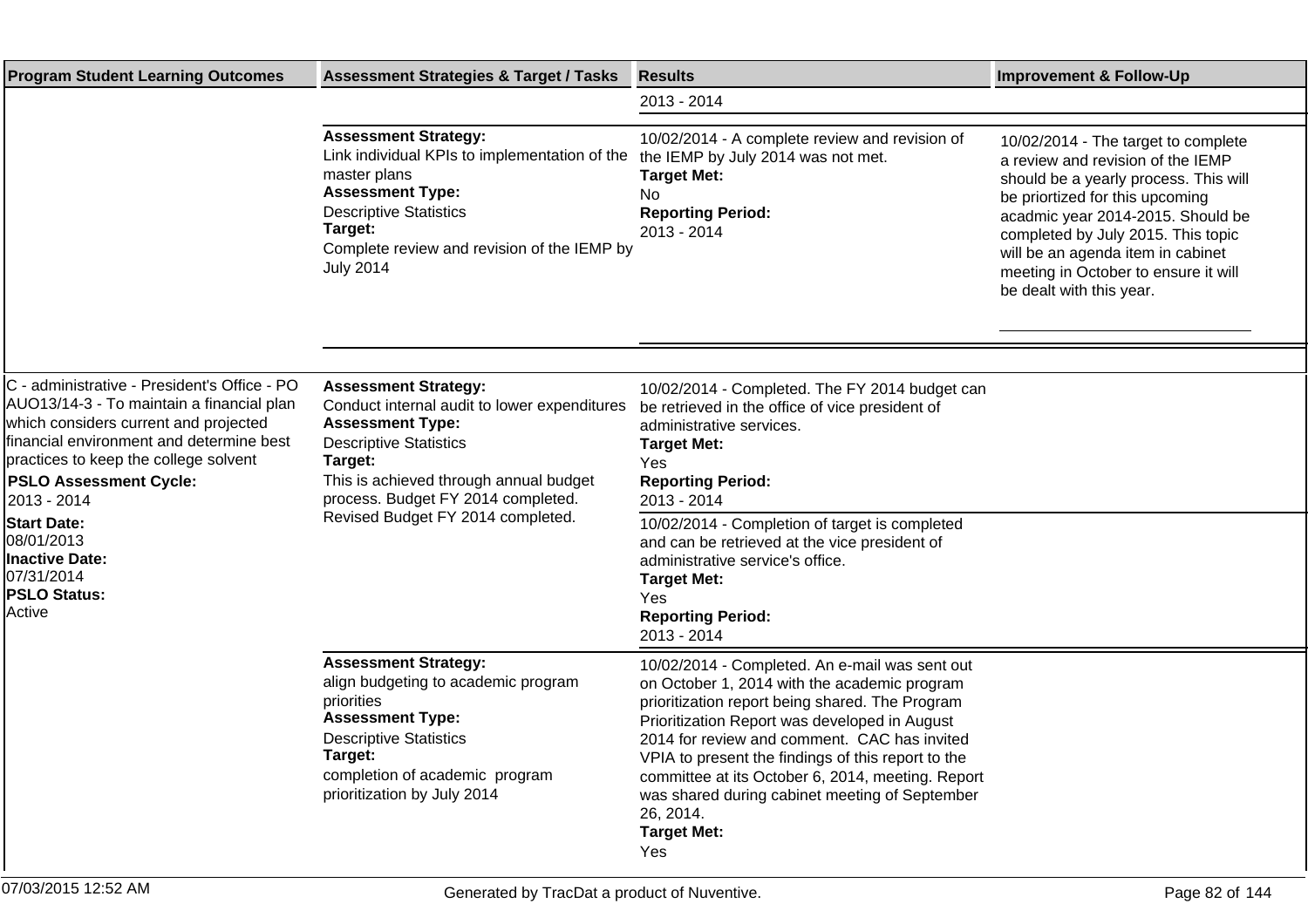| <b>Program Student Learning Outcomes</b>                                                                                                                                                                   | <b>Assessment Strategies &amp; Target / Tasks</b>                                                                                                                                                                            | <b>Results</b>                                                                                                                      | <b>Improvement &amp; Follow-Up</b>                                                                                                                                                                             |
|------------------------------------------------------------------------------------------------------------------------------------------------------------------------------------------------------------|------------------------------------------------------------------------------------------------------------------------------------------------------------------------------------------------------------------------------|-------------------------------------------------------------------------------------------------------------------------------------|----------------------------------------------------------------------------------------------------------------------------------------------------------------------------------------------------------------|
|                                                                                                                                                                                                            |                                                                                                                                                                                                                              | <b>Reporting Period:</b><br>2013 - 2014<br><b>Related Documents:</b><br><b>Academic Program Prioritization</b><br>Report            |                                                                                                                                                                                                                |
|                                                                                                                                                                                                            |                                                                                                                                                                                                                              |                                                                                                                                     |                                                                                                                                                                                                                |
| C - administrative - President's Office - PO<br>AUO13/14-4 - To establish a culture of<br>continuous improvement in all aspects of<br>the college                                                          | <b>Assessment Strategy:</b><br>Ensure completion of program reviews by all<br>areas of the college<br><b>Assessment Type:</b>                                                                                                | 10/02/2014 - VPIA has completed 100% of the<br>program reviews in the instructional affairs area.<br>(Retrieve document from Maria) |                                                                                                                                                                                                                |
| <b>PSLO Assessment Cycle:</b>                                                                                                                                                                              | <b>Descriptive Statistics</b><br>Target:                                                                                                                                                                                     | Student Services (find out from VPSS)                                                                                               |                                                                                                                                                                                                                |
| 2013 - 2014<br><b>Start Date:</b><br>08/01/2013<br>Inactive Date:<br>07/31/2014<br><b>PSLO Status:</b><br>Active                                                                                           | 100% completion of program reviews                                                                                                                                                                                           | Administrative Services (find out from VPAS)<br><b>Target Met:</b><br>No.<br><b>Reporting Period:</b><br>2013 - 2014                |                                                                                                                                                                                                                |
|                                                                                                                                                                                                            | <b>Assessment Strategy:</b><br>Use program reviews to develop annual<br>plans, and adjust master plans<br><b>Assessment Type:</b><br><b>Descriptive Statistics</b><br>Target:<br>Completion of the revised IEMP by July 2014 | 10/02/2014 - Not Completed.<br><b>Target Met:</b><br>No.<br><b>Reporting Period:</b><br>2013 - 2014                                 | 10/02/2014 - The IEMP will be<br>revised and completed by July<br>2015. To ensure that the IEMP will<br>be completed is having target as an<br>agenda item for cabinet in its<br>October 2014 cabinet meeting. |
|                                                                                                                                                                                                            |                                                                                                                                                                                                                              |                                                                                                                                     |                                                                                                                                                                                                                |
| C - administrative - President's Office - PO<br>AUO13/14-5 - To generate confidence in<br>the college both internally and externally<br><b>PSLO Assessment Cycle:</b><br>2013 - 2014<br><b>Start Date:</b> | <b>Assessment Strategy:</b><br>Develop and market a college brand<br>Target:<br>Complete a market brand research study<br>and report by end of September 2014.                                                               | 10/02/2014 - Not Completed.<br><b>Target Met:</b><br>No.<br><b>Reporting Period:</b><br>2013 - 2014                                 | 10/02/2014 - The market brand<br>reserach study will be included in<br>cabinet agenda for October 2014 to<br>ensure that this target be completed<br>by September 2014.                                        |
| 08/01/2013<br>Inactive Date:                                                                                                                                                                               |                                                                                                                                                                                                                              |                                                                                                                                     |                                                                                                                                                                                                                |
| 07/31/2014<br><b>PSLO Status:</b><br>Active                                                                                                                                                                | <b>Assessment Strategy:</b><br>Enhance stakeholder management<br><b>Assessment Type:</b><br><b>Descriptive Statistics</b>                                                                                                    | 10/02/2014 - Not Completed.<br><b>Target Met:</b><br>No.<br><b>Reporting Period:</b>                                                | 10/03/2014 - This target will be<br>eliminated as it is not a priority at<br>the moment.                                                                                                                       |
| 07/03/2015 12:52 AM                                                                                                                                                                                        | Generated by TracDat a product of Nuventive.                                                                                                                                                                                 |                                                                                                                                     | Page 83 of 144                                                                                                                                                                                                 |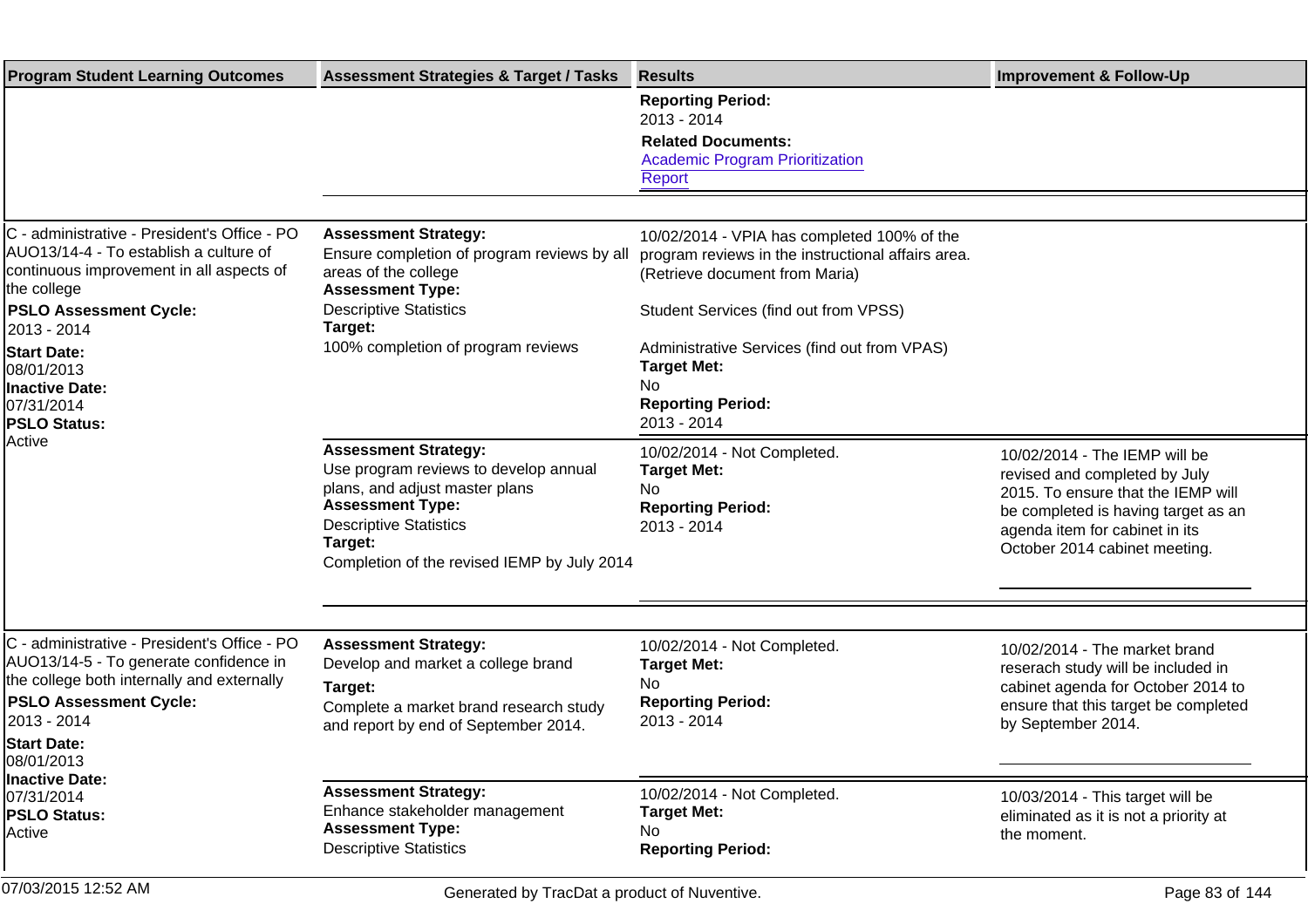| <b>Program Student Learning Outcomes</b>                                                                                                                                                                                                                                                              | <b>Assessment Strategies &amp; Target / Tasks</b>                                                                                                                                                                                                                                                                                        | <b>Results</b>                                                                                                                                                                                                                                                                                                                                                                                                                                                                                                                                                                                                                                                                                         | <b>Improvement &amp; Follow-Up</b>                                                                                                                                                                                                |
|-------------------------------------------------------------------------------------------------------------------------------------------------------------------------------------------------------------------------------------------------------------------------------------------------------|------------------------------------------------------------------------------------------------------------------------------------------------------------------------------------------------------------------------------------------------------------------------------------------------------------------------------------------|--------------------------------------------------------------------------------------------------------------------------------------------------------------------------------------------------------------------------------------------------------------------------------------------------------------------------------------------------------------------------------------------------------------------------------------------------------------------------------------------------------------------------------------------------------------------------------------------------------------------------------------------------------------------------------------------------------|-----------------------------------------------------------------------------------------------------------------------------------------------------------------------------------------------------------------------------------|
|                                                                                                                                                                                                                                                                                                       | Target:<br>Establish President's Round Table for<br>external and internal stakeholders. Quarterly<br>for external stakeholders and monthly<br>meetings with internal stakeholders. Launch<br>this January 2014 along with a survey in<br>August 2014.                                                                                    | 2013 - 2014                                                                                                                                                                                                                                                                                                                                                                                                                                                                                                                                                                                                                                                                                            |                                                                                                                                                                                                                                   |
| C - administrative - VPAS Office - Space<br>Utilization and Energy at the college. -<br>Improve space utilization and energy use at<br>the college.<br><b>PSLO Assessment Cycle:</b><br>2013 - 2014<br><b>Start Date:</b><br>10/02/2013<br><b>Inactive Date:</b><br>10/01/2014<br><b>PSLO Status:</b> | <b>Assessment Strategy:</b><br>Based on the BECA study, targets will be<br>established for energy.<br><b>Assessment Type:</b><br><b>Descriptive Statistics</b><br>Target:<br>A comprehensive space utilization and<br>energy study to be turned into President's<br>office by BECA by October 31, 2013                                   | 05/01/2014 - COM-FSM Facilities Master Plan<br>Energy Component completed 2014.02.28.<br>Implementation started. Detail in attached file<br>including potential savings.<br><b>Target Met:</b><br>Yes<br><b>Reporting Period:</b><br>2013 - 2014<br><b>Related Documents:</b><br><b>COM-FSM Facilities Master Plan</b><br><b>Energy</b>                                                                                                                                                                                                                                                                                                                                                                | 05/01/2014 - COM-FSM Facilities<br>Master Plan Energy Component will<br>guide energy decisions at the<br>college for the next 15 years with<br>periodic updates.                                                                  |
| Active                                                                                                                                                                                                                                                                                                | <b>Assessment Strategy:</b><br>Based on the BECA study, establish 1)<br>prioritized and sequenced activities to<br>improve space utilization at the college and<br>2) revised phased in sequence for facilities<br>construction.<br><b>Assessment Type:</b><br><b>Descriptive Statistics</b><br>Target:<br>To be set based on the study. | 05/01/2014 - Space Utilization and Facilities<br>Master Plan study completed February 28, 2014<br>and officially submitted to the college.<br>Major presentations on the the Space Utilization<br>and Facilities Master Plan Study:<br>Details of internal and external presentations and<br>actions on the Space Utilization and Facilities<br>Master Plan Study are detailed in two reports to<br>ACCJC on accreditation issues. See the attached<br>documents for detail.<br><b>Target Met:</b><br><b>Yes</b><br><b>Reporting Period:</b><br>2013 - 2014<br><b>Related Documents:</b><br>Follow up Report Beca 2014.03<br>Supplemental Report Beca 2014.05<br><b>COM-FSM Facilities Master Plan</b> | 05/01/2014 - Space Utilization and<br>Facilities Master Plan will provide<br>the framework for decision making<br>on facilities, space utilization and<br>energy over the next 15 years. The<br>plan will be updated as required. |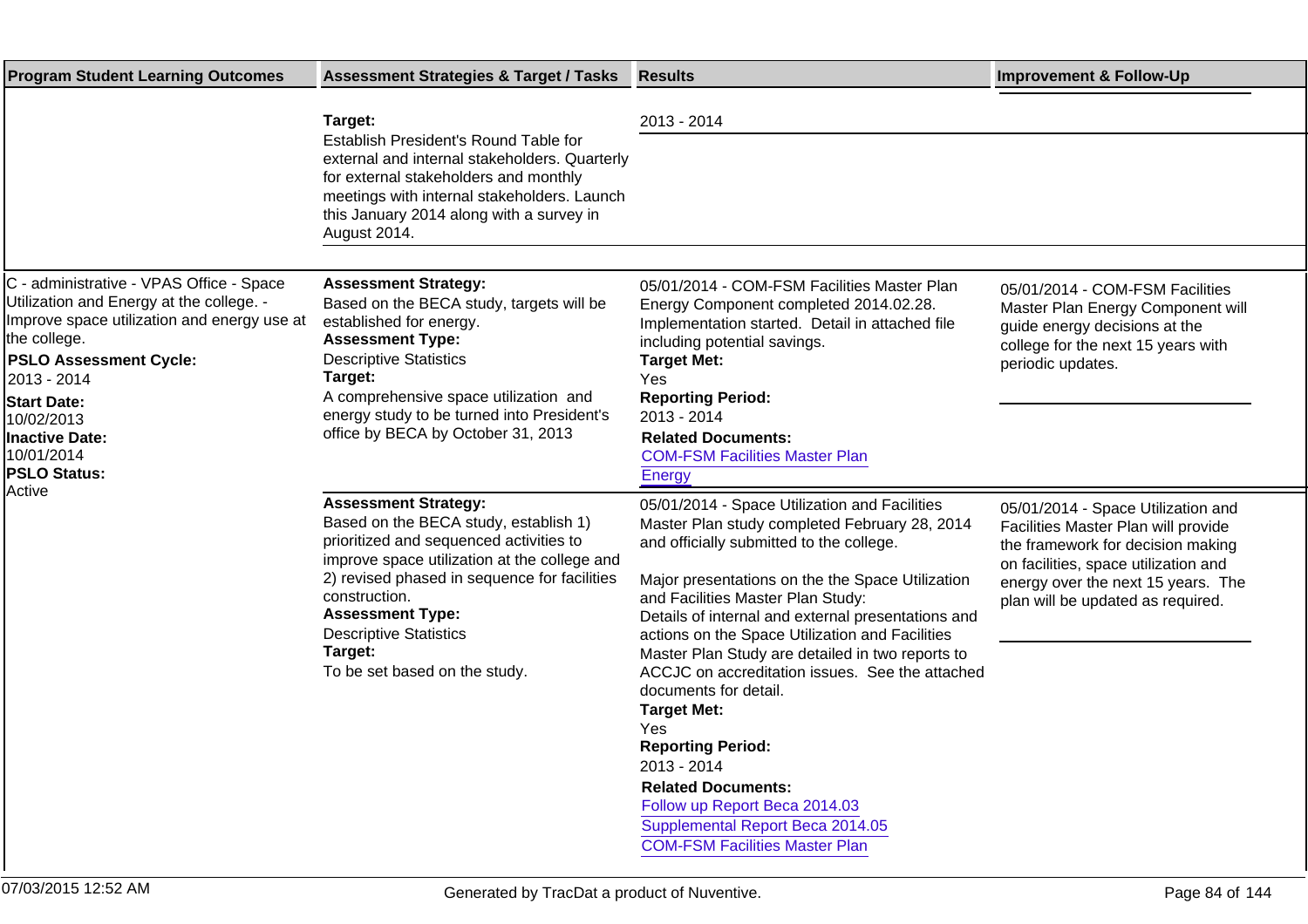| <b>Program Student Learning Outcomes</b>                                                                                                                                                                                    | <b>Assessment Strategies &amp; Target / Tasks</b>                                                                                                                                                                                                                                                                                                             | <b>Results</b>                                                                                                                                                                                                                                                                                                                                                                                                                                                   | <b>Improvement &amp; Follow-Up</b>                                                                                                                                                                                 |
|-----------------------------------------------------------------------------------------------------------------------------------------------------------------------------------------------------------------------------|---------------------------------------------------------------------------------------------------------------------------------------------------------------------------------------------------------------------------------------------------------------------------------------------------------------------------------------------------------------|------------------------------------------------------------------------------------------------------------------------------------------------------------------------------------------------------------------------------------------------------------------------------------------------------------------------------------------------------------------------------------------------------------------------------------------------------------------|--------------------------------------------------------------------------------------------------------------------------------------------------------------------------------------------------------------------|
|                                                                                                                                                                                                                             |                                                                                                                                                                                                                                                                                                                                                               | <b>COM-FSM Facilities Master Plan</b><br><b>Summary</b>                                                                                                                                                                                                                                                                                                                                                                                                          |                                                                                                                                                                                                                    |
|                                                                                                                                                                                                                             |                                                                                                                                                                                                                                                                                                                                                               |                                                                                                                                                                                                                                                                                                                                                                                                                                                                  |                                                                                                                                                                                                                    |
| C - administrative - VPAS Office - Improving<br><b>Administrative Services - Continuous</b><br>improvement of administrative services to<br>support instructional programs.<br><b>PSLO Assessment Cycle:</b><br>2013 - 2014 | <b>Assessment Strategy:</b><br>Assess the effectiveness of the following:<br>Effectiveness of use SAGE accounting<br>software for generating timely financial<br>reports.<br>Business Office policy and procedure                                                                                                                                             | 05/12/2014 - A GAP analysis was completed in<br>January 2014 for improving overall operations of<br>the Business Office with emphasis on timely and<br>comprehensive financial reports to be generated<br>by the Sage (former MIP) accounting software.<br>Additional focus of the GAP analysis is on review                                                                                                                                                     | 06/23/2014 - Review and develop<br>detailed implementation plan for<br>improvement of the business office<br>based on consultants report.                                                                          |
| <b>Start Date:</b><br>10/02/2013<br><b>Inactive Date:</b><br>10/01/2014<br><b>PSLO Status:</b><br>Active                                                                                                                    | review.<br><b>Assessment Type:</b><br>Survey<br>Target:<br>1 external consultant report on overall<br>operations of the business office with<br>emphasis on improved usage of the SAGE<br>accounting software prior to the end of the<br>current fiscal year.                                                                                                 | of policies, ease of use of forms and procedures.<br>A recommendation is to bring in an external<br>consultant prior to the end of the current fiscal<br>year to review the overall use of the accounting<br>system and procedures and recommend<br>improvements is pending with the college<br>administration.<br><b>Target Met:</b><br>No.<br><b>Reporting Period:</b><br>2013 - 2014<br><b>Related Documents:</b><br><b>Standard IIIC Financial Resources</b> | 06/18/2014 - A review of the<br>external consultants report will be<br>conducted and an action plan<br>developed for implementing<br>changes in financial systems and<br>business office operations in FY<br>2015. |
|                                                                                                                                                                                                                             | <b>Assessment Strategy:</b><br>IRPO office will conduct a survey to all<br>stakeholders internal and external to<br>measure the overall satisfaction of services<br>provided by each unit under the<br>departmennt.<br><b>Assessment Type:</b><br>Survey<br>Target:<br>Eighty percent response on the survey<br>indicated satisfaction with services provided | 06/18/2014 - The college participated in the<br>Community College of Survey of Student<br>Engagement (CCSSE) in spring 2014 in lieu of a<br>direct satisfaction of services. CCSSE will be<br>analyzed in summer 2014 to determine overall<br>satisfaction levels<br><b>Target Met:</b><br>Yes<br><b>Reporting Period:</b><br>2013 - 2014                                                                                                                        | 06/18/2014 - Results of the CCSSE<br>2014 will be reviewed for<br>recommendations on improvements<br>to implement in FY 2015.                                                                                      |
|                                                                                                                                                                                                                             | under each unit.                                                                                                                                                                                                                                                                                                                                              |                                                                                                                                                                                                                                                                                                                                                                                                                                                                  |                                                                                                                                                                                                                    |
|                                                                                                                                                                                                                             | <b>Assessment Strategy:</b><br>Maintenance Staff will conduct monthly<br>inspections (more frequent as necessary) of<br>college-wide campus facilities to ensure<br>preventive maintenance occurs on schedule                                                                                                                                                 | 06/18/2014 - Based on monthly inspections in<br>areas of electrical/AC units, janitorial, carpentry<br>and general maintenance and grounds<br>adjustments are made in the preventive<br>maintenance of facilities and repair work is                                                                                                                                                                                                                             | 06/23/2014 - Analyze inspection<br>reports and work orders generated<br>based on he inspections for<br>completion rates and linking of<br>financial resources to completion                                        |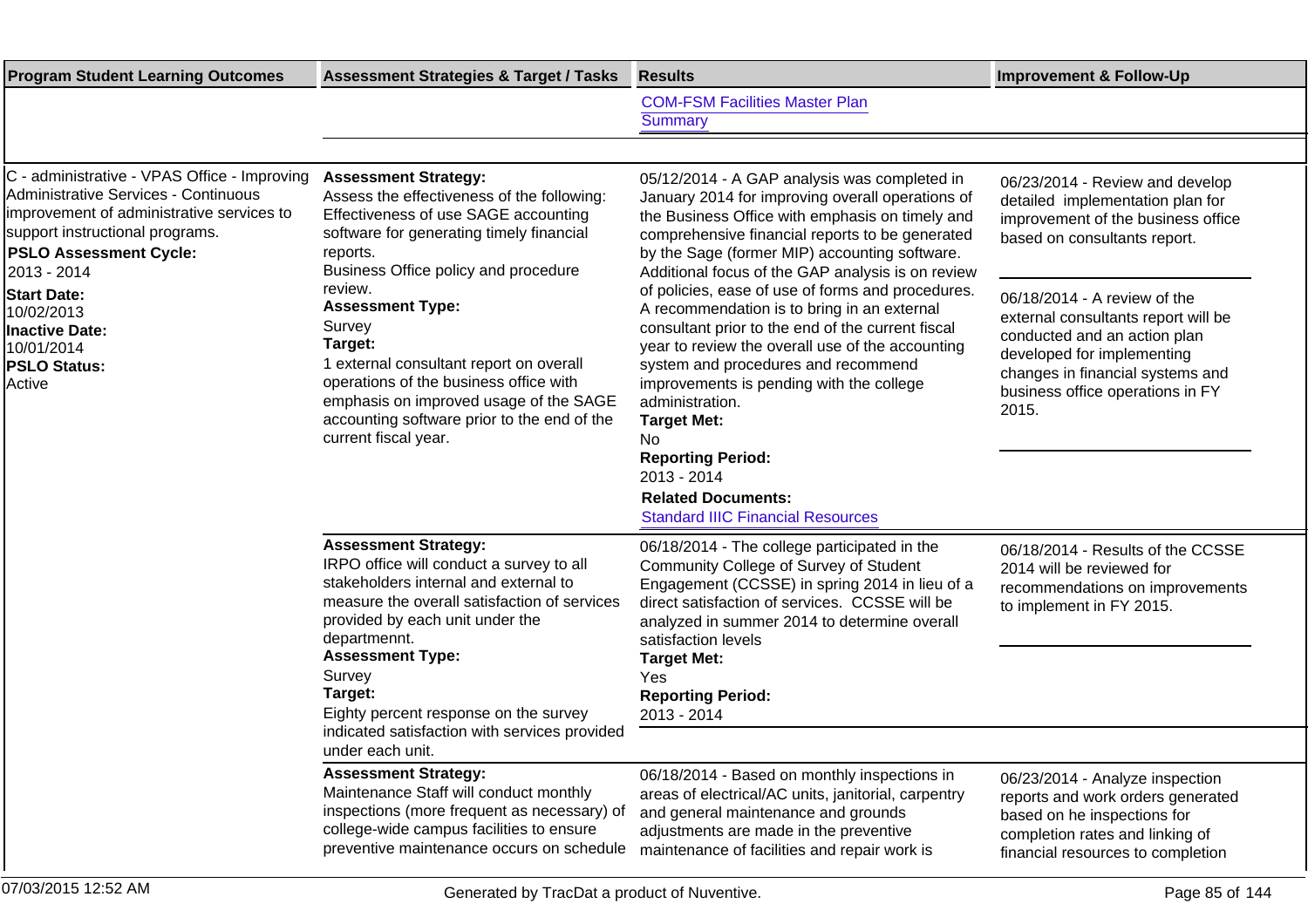| <b>Program Student Learning Outcomes</b>                                                                                              | <b>Assessment Strategies &amp; Target / Tasks</b>                                                                                                                                                                                                                         | <b>Results</b>                                                                                                                                                                                                                                                                                                                                                                                                                                      | <b>Improvement &amp; Follow-Up</b>                                                                                                                                                                                                                                                                                                                                                                                                              |
|---------------------------------------------------------------------------------------------------------------------------------------|---------------------------------------------------------------------------------------------------------------------------------------------------------------------------------------------------------------------------------------------------------------------------|-----------------------------------------------------------------------------------------------------------------------------------------------------------------------------------------------------------------------------------------------------------------------------------------------------------------------------------------------------------------------------------------------------------------------------------------------------|-------------------------------------------------------------------------------------------------------------------------------------------------------------------------------------------------------------------------------------------------------------------------------------------------------------------------------------------------------------------------------------------------------------------------------------------------|
|                                                                                                                                       | and that problems are identified at an early<br>stage.<br><b>Assessment Type:</b>                                                                                                                                                                                         | conducted as reported in college reports.<br><b>Target Met:</b><br>Yes<br><b>Reporting Period:</b>                                                                                                                                                                                                                                                                                                                                                  | rate and linkages to existing<br>maintenance plan.                                                                                                                                                                                                                                                                                                                                                                                              |
|                                                                                                                                       | <b>Descriptive Statistics</b><br>Target:<br>Inspection data and highlights of<br>maintenance needs and repairs efforts are<br>documented in the the college's quarterly<br>reports.                                                                                       | 2013 - 2014<br><b>Related Documents:</b><br>Q1 report 2014<br>Q2 report 2014                                                                                                                                                                                                                                                                                                                                                                        | 06/18/2014 - Institute a<br>comprehensive tracking and<br>reporting system for security,<br>vehicle use (including boats), and<br>maintenance. IT will be requested<br>to set up a link on the college<br>website for requesting usage for<br>boats and overnight use of vehicles<br>beginning with FY 2015.                                                                                                                                    |
|                                                                                                                                       | <b>Assessment Strategy:</b><br>Provide support for HRO to expedite<br>recruitment of new faculty and staff at all<br>campuses.<br><b>Assessment Type:</b><br><b>Descriptive Statistics</b><br>Target:<br>90 percent of all vacant and new positions<br>completed on time. | 05/12/2014 - A hiring freeze was placed on all new<br>and vacant positions due to financial concerns at<br>the college in February 2013. In this context, there<br>have been no new or vacant positions to fill.<br>Critical positions in instruction (faculty) and<br>business office were opened up in summer 2014.<br><b>Target Met:</b><br>Yes<br><b>Reporting Period:</b><br>2013 - 2014<br><b>Related Documents:</b><br>Hiring Freeze FY 2014 | 06/23/2014 - 1 Review FY 2015<br>budget personnel and determine<br>hiring plan based on priorities and<br>resources.<br>2 Establish realistic timelines for<br>completing HRO recruitment<br>process.<br>06/18/2014 - In fiscal year 2015, the<br>Human Resources component of<br>the Sage accounting system will be<br>implemented to allow real time<br>tracking of personnel and integration<br>with the accounting system to take<br>place. |
|                                                                                                                                       |                                                                                                                                                                                                                                                                           |                                                                                                                                                                                                                                                                                                                                                                                                                                                     |                                                                                                                                                                                                                                                                                                                                                                                                                                                 |
| C - administrative - VPAS Office - 2015<br>Budget Development - Coordinate the<br>overall planning and development of 2015<br>budget. | <b>Assessment Strategy:</b><br>Analyze 2014 budget by program & course<br>cost to assist with FY 2016 budget<br>development and resource allocations.<br><b>Assessment Type:</b>                                                                                          | 04/21/2014 - Baseline data (Academic year<br>2012/13) for program (direct instructional) cost per<br>credit hour has been established at program and<br>campus levels as per attached (document name).<br><b>Target Met:</b>                                                                                                                                                                                                                        | 06/18/2014 - Academic year<br>2013/14 direct instructional cost per<br>credit hour will reviewed in early fall<br>2014 to see trends and changes in                                                                                                                                                                                                                                                                                             |
| 07/03/2015 12:52 AM                                                                                                                   | Generated by TracDat a product of Nuventive.                                                                                                                                                                                                                              |                                                                                                                                                                                                                                                                                                                                                                                                                                                     | Page 86 of 144                                                                                                                                                                                                                                                                                                                                                                                                                                  |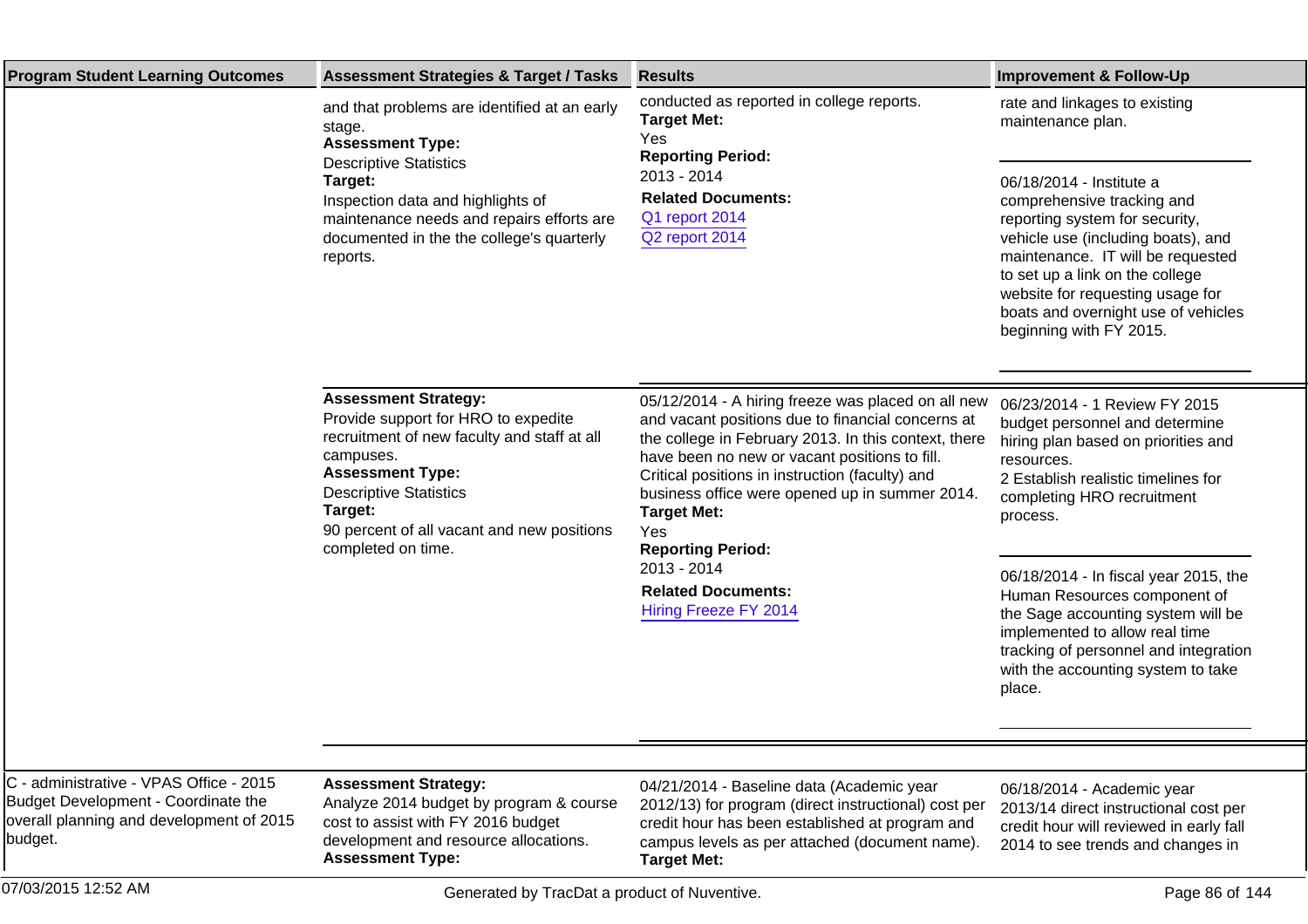| <b>Program Student Learning Outcomes</b>                                                                                                                                                                                                                                            | <b>Assessment Strategies &amp; Target / Tasks</b>                                                                                                                                                                                                                             | <b>Results</b>                                                                                                                                                                                                                                                           | <b>Improvement &amp; Follow-Up</b>                                                                                                                                            |
|-------------------------------------------------------------------------------------------------------------------------------------------------------------------------------------------------------------------------------------------------------------------------------------|-------------------------------------------------------------------------------------------------------------------------------------------------------------------------------------------------------------------------------------------------------------------------------|--------------------------------------------------------------------------------------------------------------------------------------------------------------------------------------------------------------------------------------------------------------------------|-------------------------------------------------------------------------------------------------------------------------------------------------------------------------------|
| <b>PSLO Assessment Cycle:</b><br>2013 - 2014<br><b>Start Date:</b><br>10/01/2013<br>Inactive Date:<br>11/30/2014<br><b>PSLO Status:</b><br>Active                                                                                                                                   | <b>Descriptive Statistics</b><br>Target:<br>1 set of baseline data for program cost per<br>credit and revenue generated.                                                                                                                                                      | Yes<br><b>Reporting Period:</b><br>2013 - 2014                                                                                                                                                                                                                           | program costs.<br>04/21/2014 - Incorporate program<br>cost per credit hour into FY 2016<br>budget resource allocation<br>discussions.                                         |
|                                                                                                                                                                                                                                                                                     | <b>Assessment Strategy:</b><br>Assess the process and procedures for the<br>with relevant committees and departments.<br><b>Assessment Type:</b><br><b>Descriptive Statistics</b><br>Target:<br>1 set of recommendations for improving the<br>budget development for FY 2016. | 06/18/2014 - 6/19/2014 assessment of FY 2015<br>budget process is ongoing. To be completed prior<br>FY 2015 budget development in cooperation to beginning of FY 2016 budget development.<br><b>Target Met:</b><br><b>No</b><br><b>Reporting Period:</b><br>2013 - 2014  | 06/18/2014 - For FY 2016, an<br>assessment plan will be part of the<br>budget development process.                                                                            |
| C - administrative - VPAS Office -<br>Preventative Maintenance Plan - Update<br>and implement preventative maintenance<br>plan annually.<br><b>PSLO Assessment Cycle:</b><br>2013 - 2014<br><b>Start Date:</b><br>10/02/2013<br>Inactive Date:<br>10/01/2014<br><b>PSLO Status:</b> | <b>Assessment Strategy:</b><br>Implement annual preventative maintenance<br>plan.<br><b>Assessment Type:</b><br><b>Descriptive Statistics</b><br>Target:<br>85 percent of annual maintenance plan will<br>be completed.                                                       | 06/23/2014 - Maintenance plan updated summer<br>2014 to include Beca study recommendations<br>regarding preventative maintenance.<br>Insert percent of preventive maintenance<br>conducted 2014.<br><b>Target Met:</b><br>Yes<br><b>Reporting Period:</b><br>2013 - 2014 | 06/23/2014 - Evaluate impact of<br>Beca recommendations on<br>preventive maintenance at the<br>college.                                                                       |
| Active<br>C - administrative - VPIA Office - IA 1 -<br>100% of credit and non-credit courses and<br>programs will demonstrate quality and<br>consistency across all sites.(IEMP AP1)<br><b>PSLO Assessment Cycle:</b><br>2012 - 2013<br>2013 - 2014                                 | <b>Assessment Strategy:</b><br>Establish baseline data through the<br>Prioritization of Academic Programs<br>process.<br><b>Assessment Type:</b><br><b>Descriptive Statistics</b><br>Target:<br>Data set                                                                      | 11/05/2013 - 1 data set completed<br><b>Target Met:</b><br>Yes<br><b>Reporting Period:</b><br>2013 - 2014                                                                                                                                                                | 11/05/2013 - The data set has been<br>used to help identify quality across<br>sites. Focus for improvement will be<br>on general education and ACE<br>programs.<br>Follow-Up: |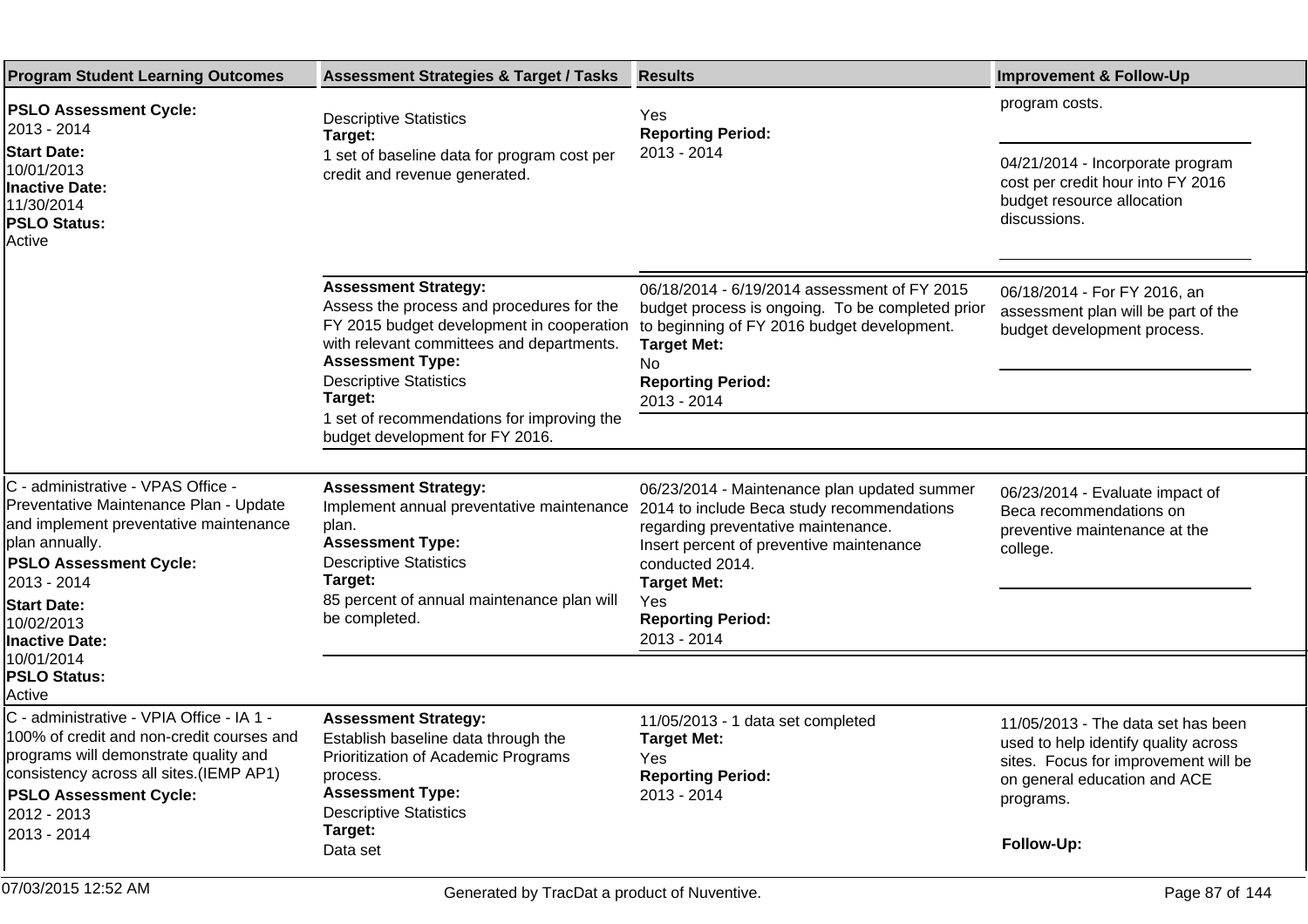| <b>Program Student Learning Outcomes</b>                                                                                                                                                                                                                                           | <b>Assessment Strategies &amp; Target / Tasks</b>                                                                                                                                                                             | <b>Results</b>                                                                                                                                                                                                                                  | <b>Improvement &amp; Follow-Up</b>                                                                                                                                                                                                             |
|------------------------------------------------------------------------------------------------------------------------------------------------------------------------------------------------------------------------------------------------------------------------------------|-------------------------------------------------------------------------------------------------------------------------------------------------------------------------------------------------------------------------------|-------------------------------------------------------------------------------------------------------------------------------------------------------------------------------------------------------------------------------------------------|------------------------------------------------------------------------------------------------------------------------------------------------------------------------------------------------------------------------------------------------|
| 2014 - 2015<br><b>PSLO Status:</b><br>Active                                                                                                                                                                                                                                       |                                                                                                                                                                                                                               |                                                                                                                                                                                                                                                 | Follow-Up:<br>10/15/2014 - Tutors were<br>provided for ACE courses at all<br>state campuses beginning 2013-<br>2014 school year. ACE reported<br>55.3% completion rate in 100<br>level courses for ACE students in<br>spring 2014. Target met. |
|                                                                                                                                                                                                                                                                                    |                                                                                                                                                                                                                               |                                                                                                                                                                                                                                                 | 08/08/2013 - Repeat program<br>prioritization in spring of 2014 for<br>comparison data                                                                                                                                                         |
|                                                                                                                                                                                                                                                                                    |                                                                                                                                                                                                                               |                                                                                                                                                                                                                                                 | Follow-Up:<br>10/15/2014 - Program<br>prioritization was completed again<br>in spring of 2014. The 2014-2015<br>plan is based on the<br>recommendations of this process.                                                                       |
|                                                                                                                                                                                                                                                                                    |                                                                                                                                                                                                                               |                                                                                                                                                                                                                                                 |                                                                                                                                                                                                                                                |
| C - administrative - VPIA Office - IA 2 -<br>Hands-on training opportunities will be<br>available to students through a work<br>experience program negotiated with<br>stakeholders in the public and private<br>sectors.(IEMP AP2)<br><b>PSLO Assessment Cycle:</b><br>2012 - 2013 | <b>Assessment Strategy:</b><br>Was the work experience program<br>developed through working with<br>stakeholders in the public and private<br>sectors?<br><b>Assessment Type:</b><br><b>Descriptive Statistics</b><br>Target: | 09/03/2014 - Career and Technical Education<br>established a servicing center for automotive<br>repair run by students with faculty advisor. Center<br>opens fall 2014.<br><b>Target Met:</b><br>Yes<br><b>Reporting Period:</b><br>2013 - 2014 | 09/03/2014 - At least one other work<br>experience will be integrated into a<br>different program/course.                                                                                                                                      |
| 2013 - 2014<br>2014 - 2015                                                                                                                                                                                                                                                         | at least one work experience is integrated<br>into the program/course.                                                                                                                                                        |                                                                                                                                                                                                                                                 |                                                                                                                                                                                                                                                |
| <b>PSLO Status:</b><br>Active                                                                                                                                                                                                                                                      |                                                                                                                                                                                                                               |                                                                                                                                                                                                                                                 |                                                                                                                                                                                                                                                |
| C - administrative - VPIA Office - IA 3 -<br>Qualified, learner-centered faculty retention<br>Irate will be maintained at a minimum of<br>80%.                                                                                                                                     | <b>Assessment Strategy:</b><br>Coordinate between Instruction, Student<br>Services and Human Resources to provide<br>training and support to assist with increased<br>retention of staff.                                     | 10/15/2014 - only 11 faculty left during the 2013-<br>2014 academic year. This maintains over 90%<br>retention rate.<br><b>Target Met:</b><br>Yes                                                                                               |                                                                                                                                                                                                                                                |
| 07/03/2015 12:52 AM                                                                                                                                                                                                                                                                | Generated by TracDat a product of Nuventive.                                                                                                                                                                                  |                                                                                                                                                                                                                                                 | Page 88 of 144                                                                                                                                                                                                                                 |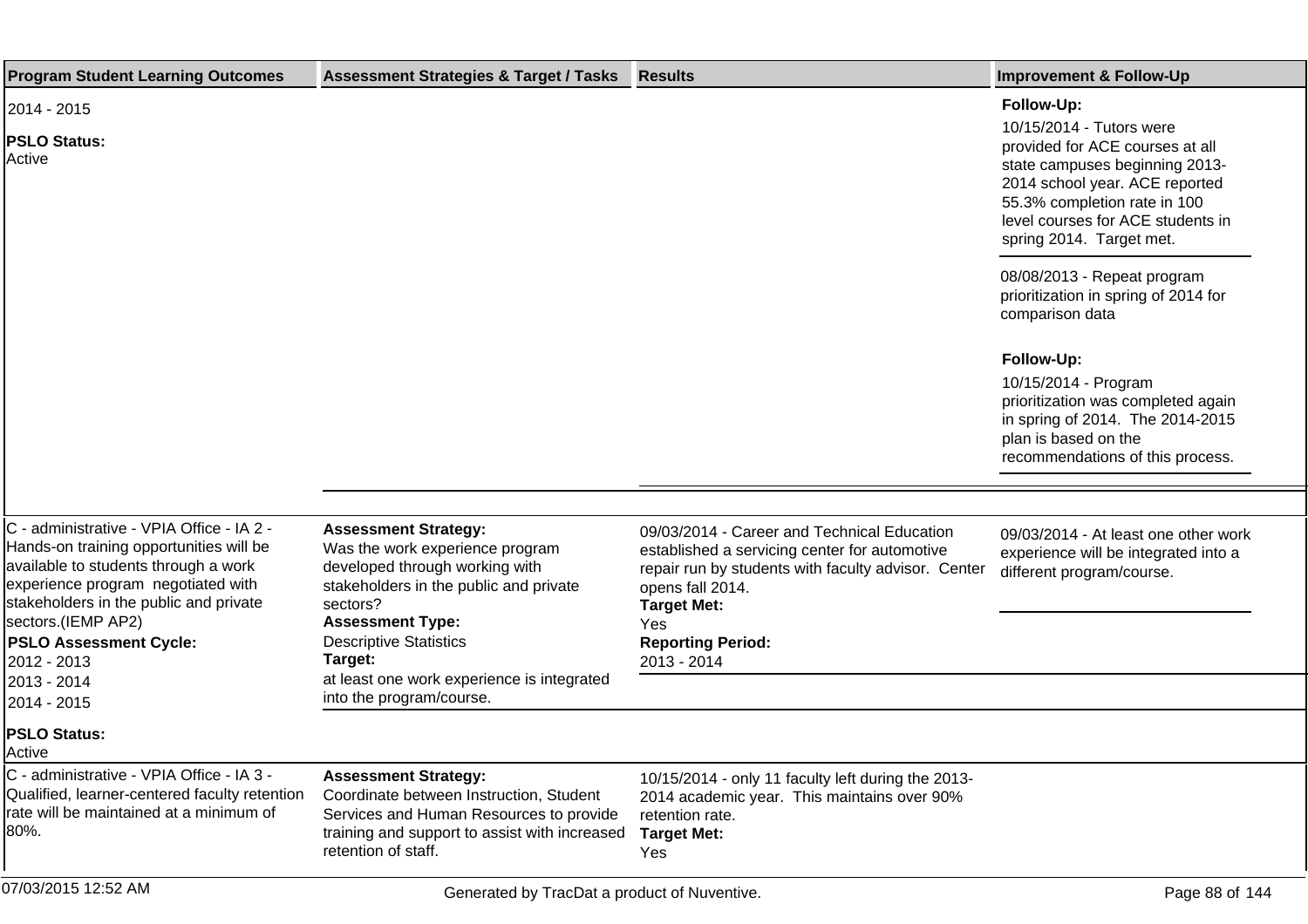| <b>Program Student Learning Outcomes</b>                                                                                                                                                                                                                                               | <b>Assessment Strategies &amp; Target / Tasks</b>                                                                                                                                                                                                                                          | <b>Results</b>                                                                                                                                                                   | <b>Improvement &amp; Follow-Up</b>                                                                                                                   |
|----------------------------------------------------------------------------------------------------------------------------------------------------------------------------------------------------------------------------------------------------------------------------------------|--------------------------------------------------------------------------------------------------------------------------------------------------------------------------------------------------------------------------------------------------------------------------------------------|----------------------------------------------------------------------------------------------------------------------------------------------------------------------------------|------------------------------------------------------------------------------------------------------------------------------------------------------|
| <b>PSLO Assessment Cycle:</b><br>2012 - 2013                                                                                                                                                                                                                                           | <b>Assessment Type:</b><br><b>Descriptive Statistics</b>                                                                                                                                                                                                                                   | <b>Reporting Period:</b><br>2013 - 2014                                                                                                                                          |                                                                                                                                                      |
| 2013 - 2014                                                                                                                                                                                                                                                                            | Target:                                                                                                                                                                                                                                                                                    |                                                                                                                                                                                  |                                                                                                                                                      |
| 2014 - 2015                                                                                                                                                                                                                                                                            | 80 % retention                                                                                                                                                                                                                                                                             |                                                                                                                                                                                  |                                                                                                                                                      |
| <b>PSLO Status:</b><br>Active                                                                                                                                                                                                                                                          |                                                                                                                                                                                                                                                                                            |                                                                                                                                                                                  |                                                                                                                                                      |
| C - administrative - VPIA Office - IA 5 -<br>Campus deans/directors, LRC director,<br>DAP, and faculty express satisfaction with<br>communication and administrative support<br>for instructional affairs across all sites.<br>(IEMP5)<br><b>PSLO Assessment Cycle:</b><br>2012 - 2013 | <b>Assessment Strategy:</b><br>Was there timely communication and<br>administrative support for instructional<br>affairs across all sites?<br><b>Assessment Type:</b><br><b>Descriptive Statistics</b><br>Target:<br>100% to set baseline data                                             | 11/05/2013 - 100% baseline data set<br><b>Target Met:</b><br>Yes<br><b>Reporting Period:</b><br>2013 - 2014                                                                      | 09/03/2014 - Articulation Table is<br>online at<br>http://www.comfsm.fm/?q=articulatio<br>n-table.<br>11/05/2013 - Communication and                 |
| 2013 - 2014                                                                                                                                                                                                                                                                            |                                                                                                                                                                                                                                                                                            |                                                                                                                                                                                  | other handbooks are being<br>developed and will help                                                                                                 |
| 2014 - 2015                                                                                                                                                                                                                                                                            |                                                                                                                                                                                                                                                                                            |                                                                                                                                                                                  | improvement and tracking of                                                                                                                          |
| <b>PSLO Status:</b><br><b>Active</b>                                                                                                                                                                                                                                                   |                                                                                                                                                                                                                                                                                            |                                                                                                                                                                                  | communications.                                                                                                                                      |
|                                                                                                                                                                                                                                                                                        |                                                                                                                                                                                                                                                                                            |                                                                                                                                                                                  |                                                                                                                                                      |
| C - administrative - VPIA Office - IADAP 1 -<br>DAP will facilitate improvement in<br>monitoring and collection of program<br>assessment and review for all instructional<br>programs across all campuses.<br><b>PSLO Assessment Cycle:</b><br>2012 - 2013                             | <b>Assessment Strategy:</b><br>Hold assessment plan writing workshop in<br>August 2013, train faculty on use of TracDat,<br>request assistance of Assessment<br>Coordinator to help with training and<br>General Education assessment.<br><b>Assessment Type:</b><br>Internal Audit/Report | 03/13/2014 - 27 out of 34 (79%) of the programs<br>have assessment plans in TracDat for 2013-2014.<br><b>Target Met:</b><br><b>No</b><br><b>Reporting Period:</b><br>2013 - 2014 | 03/13/2014 - Assessment<br>coordinator asked to help train on<br>use of Tracdat.<br>Program assessment assigned to<br>specific faculty for the year. |
| 2013 - 2014<br>2014 - 2015                                                                                                                                                                                                                                                             | Target:                                                                                                                                                                                                                                                                                    |                                                                                                                                                                                  |                                                                                                                                                      |
| <b>Start Date:</b><br>08/05/2013<br>llnactive Date:                                                                                                                                                                                                                                    | Assessment plans for 100% of the programs<br>will be entered in TracDat for school year<br>2013-2014 by Sept. 15, 2013.                                                                                                                                                                    |                                                                                                                                                                                  |                                                                                                                                                      |
| 08/05/2014<br><b>PSLO Status:</b><br>Active                                                                                                                                                                                                                                            |                                                                                                                                                                                                                                                                                            |                                                                                                                                                                                  |                                                                                                                                                      |
| C - administrative - VPIA Office - IADAP 2 -<br>DAP will coordinate improvement of the<br>developmental education program at all                                                                                                                                                       | <b>Assessment Strategy:</b><br>Request ACE coordinator position for 2015                                                                                                                                                                                                                   | 09/04/2014 - Faculty holding the instructional<br>coordinator position is now developmental                                                                                      |                                                                                                                                                      |
| 07/03/2015 12:52 AM                                                                                                                                                                                                                                                                    | Generated by TracDat a product of Nuventive.                                                                                                                                                                                                                                               |                                                                                                                                                                                  | Page 89 of 144                                                                                                                                       |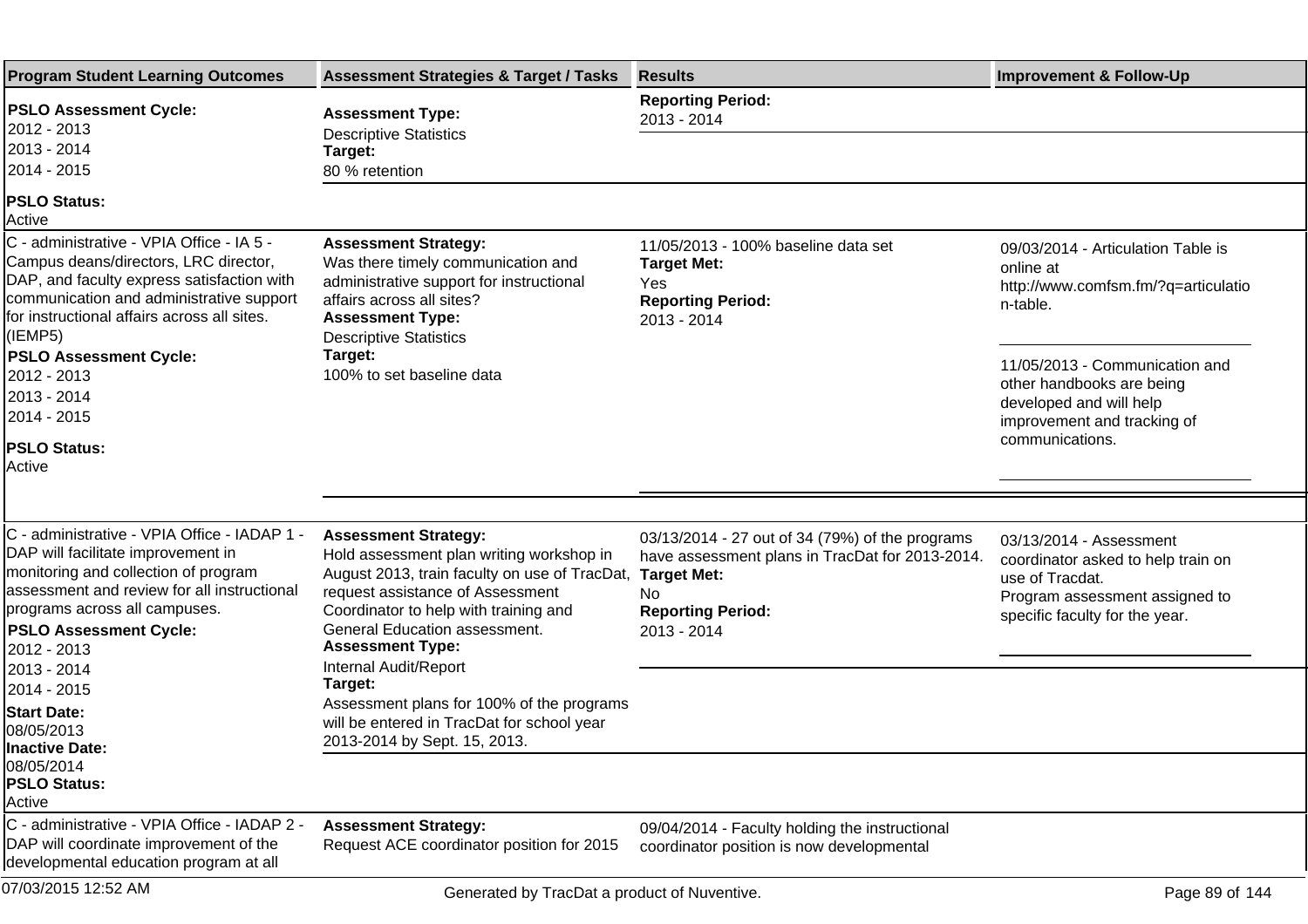| <b>Program Student Learning Outcomes</b>                                                                                                                                                                                                                                                                           | <b>Assessment Strategies &amp; Target / Tasks</b>                                                                                                                                                                                                                                                                                                                                                                                           | <b>Results</b>                                                                                                                                                                                                                                                          | <b>Improvement &amp; Follow-Up</b>                                                                                                                                                                                                    |
|--------------------------------------------------------------------------------------------------------------------------------------------------------------------------------------------------------------------------------------------------------------------------------------------------------------------|---------------------------------------------------------------------------------------------------------------------------------------------------------------------------------------------------------------------------------------------------------------------------------------------------------------------------------------------------------------------------------------------------------------------------------------------|-------------------------------------------------------------------------------------------------------------------------------------------------------------------------------------------------------------------------------------------------------------------------|---------------------------------------------------------------------------------------------------------------------------------------------------------------------------------------------------------------------------------------|
| campuses.<br><b>PSLO Assessment Cycle:</b><br>2012 - 2013<br>2013 - 2014<br>2014 - 2015 <br><b>Start Date:</b><br>08/05/2013<br><b>PSLO Status:</b><br>Active                                                                                                                                                      | budget based on student learning outcome<br>assessment results and program review.<br><b>Assessment Type:</b><br>Internal Audit/Report<br>Target:<br>ACE coordinator position justified and<br>included in the 2015 budget.                                                                                                                                                                                                                 | education coordinator and will coordinate the ACE<br>courses across the college.<br><b>Target Met:</b><br>Yes<br><b>Reporting Period:</b><br>2013 - 2014                                                                                                                | 03/13/2014 - Train one of the<br>current ACE faculty to assume the<br>coordinator duties. Assign<br>assessment data collection to a<br>campus each year.                                                                              |
|                                                                                                                                                                                                                                                                                                                    | <b>Assessment Strategy:</b><br>Share information on NADE conference and<br>send articles on developmental education or<br>one training opportunity each semester<br>during school year 2013-2014.<br><b>Assessment Type:</b><br>Internal Audit/Report<br>Target:<br>2 ACE faculty attend NADE Conference and<br>one article on developmental education or<br>other training oppotunity shared with the site<br>coordinators at each campus. | 03/13/2014 - NADE 2014 conference information<br>shared in Jan. 2014. ACE faculty invited to attend<br>webinar on "How Can I Effectively Teach<br>Unprepared Students".<br>No one went to NADE.<br><b>Target Met:</b><br>No.<br><b>Reporting Period:</b><br>2013 - 2014 | 03/13/2014 - Promote NADE<br>conference and encourage<br>administration to list it as a training<br>priority.                                                                                                                         |
|                                                                                                                                                                                                                                                                                                                    | <b>Assessment Strategy:</b><br>Renew NADE institutional membership<br>which includes access to professional<br>journals on developmental education for<br>year 2014-2015.<br><b>Assessment Type:</b><br>Internal Audit/Report                                                                                                                                                                                                               | 03/13/2014 - NADE membership renewed for<br>2014-2015.<br><b>Target Met:</b><br><b>Yes</b><br><b>Reporting Period:</b><br>2013 - 2014                                                                                                                                   |                                                                                                                                                                                                                                       |
|                                                                                                                                                                                                                                                                                                                    | Target:<br>NADE institutional membership renewed                                                                                                                                                                                                                                                                                                                                                                                            |                                                                                                                                                                                                                                                                         |                                                                                                                                                                                                                                       |
| C - administrative - VPIA Office - IADAP 3 -<br>DAP will coordinate the design of the first<br>year experience course in collaboration with<br>student services staff Foundations of<br>Excellence personnel.<br><b>PSLO Assessment Cycle:</b><br>2012 - 2013<br>2013 - 2014<br>2014 - 2015<br><b>PSLO Status:</b> | <b>Assessment Strategy:</b><br>Appoint a team to draft College 101 and<br>submit to CAC for recommended approval<br>by Feb. 2014.<br><b>Assessment Type:</b><br>Internal Audit/Report<br>Target:<br>College 101 course approved by CAC                                                                                                                                                                                                      | 11/05/2013 - College 101 not complete in 12/13<br><b>Target Met:</b><br>No.<br><b>Reporting Period:</b><br>2013 - 2014                                                                                                                                                  | 09/16/2014 - Working group will<br>collaborate with new working group<br>on student success being trained at<br>the John N. Gardner Institute for<br>Excellence in Undergraduate<br>Education, Retention, Performance,<br>Management. |
| 07/03/2015 12:52 AM                                                                                                                                                                                                                                                                                                | Generated by TracDat a product of Nuventive.                                                                                                                                                                                                                                                                                                                                                                                                |                                                                                                                                                                                                                                                                         | Page 90 of 144                                                                                                                                                                                                                        |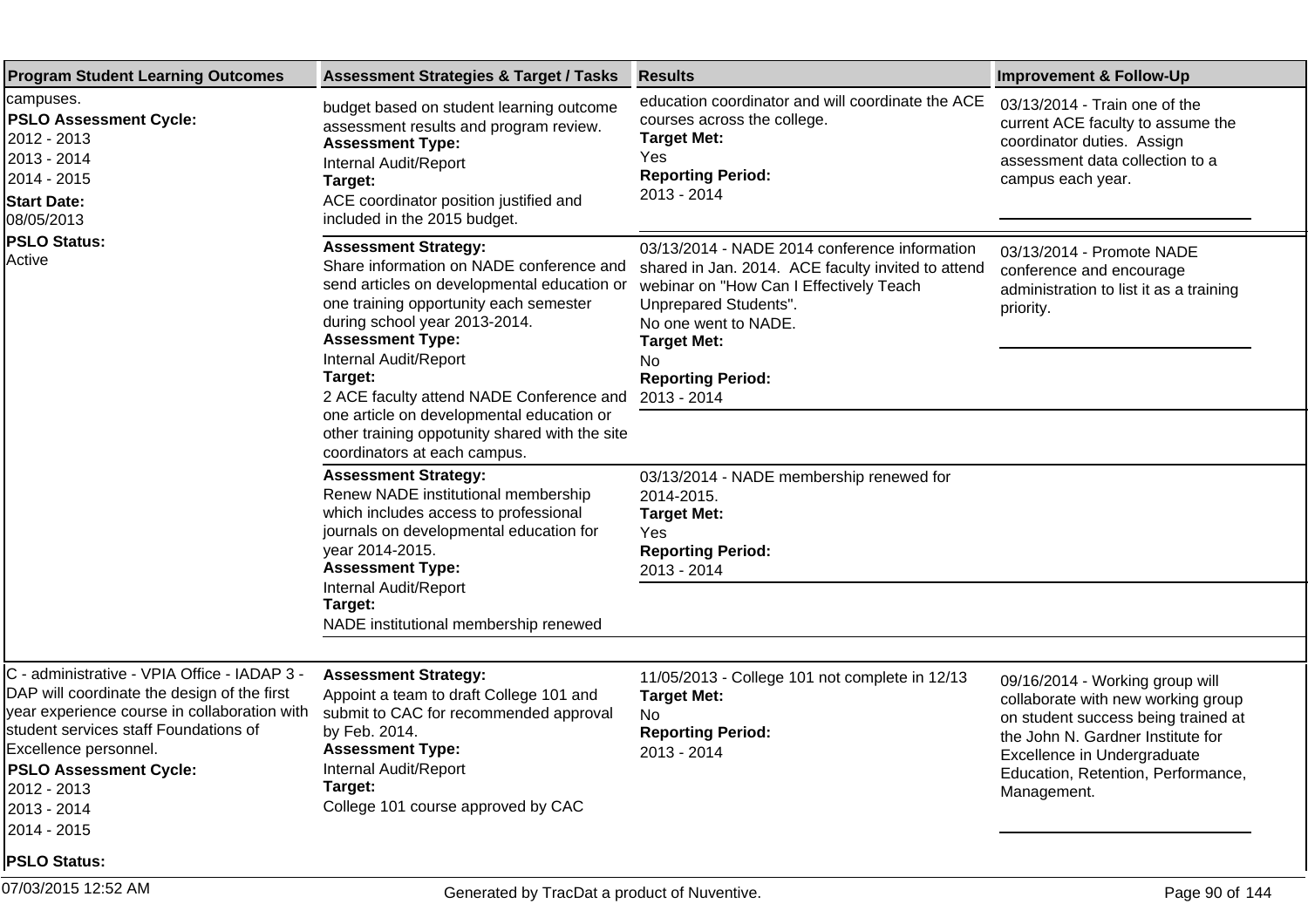| <b>Program Student Learning Outcomes</b>                                                                                                                               | <b>Assessment Strategies &amp; Target / Tasks</b>                                                                                                                                     | <b>Results</b>                                                                                                                             | <b>Improvement &amp; Follow-Up</b>                                                                                              |
|------------------------------------------------------------------------------------------------------------------------------------------------------------------------|---------------------------------------------------------------------------------------------------------------------------------------------------------------------------------------|--------------------------------------------------------------------------------------------------------------------------------------------|---------------------------------------------------------------------------------------------------------------------------------|
| Active                                                                                                                                                                 |                                                                                                                                                                                       |                                                                                                                                            | 09/03/2014 - College 101 course is<br>ready for committee review. Revise<br>course outline per recommendations<br>by committee. |
|                                                                                                                                                                        |                                                                                                                                                                                       |                                                                                                                                            | 11/05/2013 - This continues to be<br>an important activity and will be<br>completed in 13/14.                                   |
|                                                                                                                                                                        | <b>Assessment Strategy:</b><br>Train ICs and division chairs on<br>implementation of College 101 and put<br>course on the fall 2014 schedule for all sites<br><b>Assessment Type:</b> | 11/05/2013 - Not completed in 12/13.<br><b>Target Met:</b><br>No.<br><b>Reporting Period:</b><br>2013 - 2014                               | 11/05/2013 - This activity is still<br>important and will be completed in<br>13/14.                                             |
|                                                                                                                                                                        | Internal Audit/Report<br>Target:<br>ICs trained on delivery of College 101 and<br>College 101 on fall 2014 schedules at all<br>sites.                                                 |                                                                                                                                            |                                                                                                                                 |
| C - administrative - VPIA Office - IADAP 4 -<br>Well informed and satisfied new faculty.<br><b>PSLO Assessment Cycle:</b><br>2012 - 2013<br>2013 - 2014<br>2014 - 2015 | <b>Assessment Strategy:</b><br>Research faculty orientation programs and<br>draft orientation program appropriate for<br>COM-FSM<br><b>Assessment Type:</b><br>Research               | 09/02/2013 - Draft not completed.<br><b>Target Met:</b><br>No.<br><b>Reporting Period:</b><br>2013 - 2014                                  | 09/02/2013 - Research and draft<br>orientation program for COM-FSM<br>faculty by Jan. 2014.                                     |
| <b>Start Date:</b><br>10/28/2014<br>PSLO Status:<br>Active                                                                                                             | Target:<br>Draft finished by Jan.2013<br><b>Assessment Strategy:</b>                                                                                                                  |                                                                                                                                            |                                                                                                                                 |
|                                                                                                                                                                        | Implement faculty orientation program<br><b>Assessment Type:</b><br>Survey<br>Target:<br>rated 5 on all survey items                                                                  | 09/02/2013 - New orientation program not<br>implemented fall 2014.<br><b>Target Met:</b><br>No.<br><b>Reporting Period:</b><br>2013 - 2014 | 04/16/2014 - Prepare toolkit during<br>spring 2014 and implement new<br>orientation program fall 2014.                          |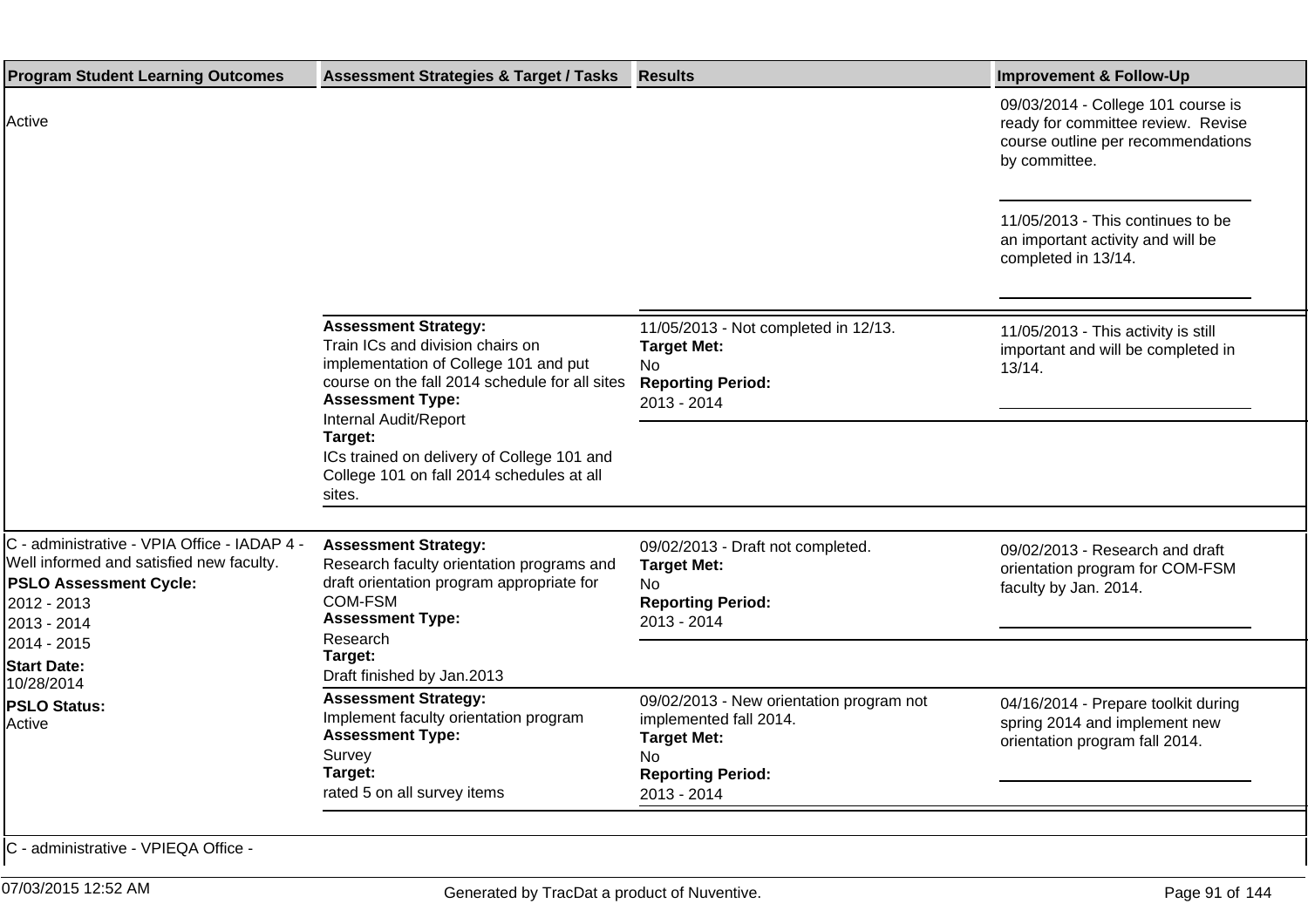| <b>Program Student Learning Outcomes</b>                                                                                                                                                                                                                                                                                                                                                                                          | <b>Assessment Strategies &amp; Target / Tasks</b>                                                                                                                                                                                                                                                                                | <b>Results</b>                                                                                                                                                                                                                                                                                                                                                                                                                                                                                                                                                                                                                                                                                        | <b>Improvement &amp; Follow-Up</b>                                                                                                                                                                                                                                                     |
|-----------------------------------------------------------------------------------------------------------------------------------------------------------------------------------------------------------------------------------------------------------------------------------------------------------------------------------------------------------------------------------------------------------------------------------|----------------------------------------------------------------------------------------------------------------------------------------------------------------------------------------------------------------------------------------------------------------------------------------------------------------------------------|-------------------------------------------------------------------------------------------------------------------------------------------------------------------------------------------------------------------------------------------------------------------------------------------------------------------------------------------------------------------------------------------------------------------------------------------------------------------------------------------------------------------------------------------------------------------------------------------------------------------------------------------------------------------------------------------------------|----------------------------------------------------------------------------------------------------------------------------------------------------------------------------------------------------------------------------------------------------------------------------------------|
| Accreditation Training - The Accreditation<br>Liaison Office (ALO) provides<br>comprehensive, useful information, in a<br>user-friendly manner, to the college<br>community through training activities on the<br>accreditation process and COM-FSM<br>accreditation status.<br><b>PSLO Assessment Cycle:</b><br>2012 - 2013<br><b>Start Date:</b><br>08/06/2012<br>Inactive Date:<br>08/03/2013<br><b>PSLO Status:</b><br>Active | <b>Assessment Strategy:</b><br>Training sessions and successful delivery of<br>outcomes will be evaluated by participants<br>through a participant survey.<br><b>Assessment Type:</b><br>Survey<br>Target:<br>90% of the participants will indicate the<br>accreditation information was presented in a<br>user-friendly manner. | 03/02/2013 - This target was fully met.<br>Participants completed a survey containing a<br>question item asking them if, "The information on<br>accreditation and the SLO rubric were presented<br>in a user-friendly manner. Likert scale options<br>were: "strongly agree," "agree," "neutral,"<br>"disagree," and "strongly agree."<br>There were a total of 225 respondents to this<br>college wide training. The results were:<br>49.3% (111) strongly agree, 42.7% (96) agree,<br>6.7% (15) neutral, 0.4% (1) disagree, and 0.9% (2)<br>strongly disagree. Thus, 92% (207 out of 225)<br>strongly agreed or agreed the accreditation<br>information was presented in a user-friendly<br>manner. |                                                                                                                                                                                                                                                                                        |
|                                                                                                                                                                                                                                                                                                                                                                                                                                   |                                                                                                                                                                                                                                                                                                                                  | <b>Target Met:</b><br>Yes<br><b>Reporting Period:</b><br>2013 - 2014<br><b>Related Documents:</b><br><b>Accreditation Training Evaluation</b><br>Survey - Yap_FMI<br><b>Accreditation Training Survey NC &amp;</b><br><b>PC Staff</b><br><b>Accreditation Training Survey</b><br>Results CC & KC<br><b>Accreditation Training Survey</b><br><b>Results NC &amp; PC Faculty</b>                                                                                                                                                                                                                                                                                                                        |                                                                                                                                                                                                                                                                                        |
|                                                                                                                                                                                                                                                                                                                                                                                                                                   | <b>Assessment Strategy:</b><br>ALO encourages all college employees with<br>English proficiency to take the ACCJC<br>"Online Accreditation Basics Course" and<br>successfully complete the course by<br>presenting the ALO with a certificate of<br>completion as issued by ACCJC.<br><b>Assessment Type:</b>                    | 05/31/2014 - The target was fully met and<br>exceeded when 100% of employees college-wide<br>successfully completed the online, "Accreditation<br>Basics Course" in May 2013.<br><b>Target Met:</b><br>Yes<br><b>Reporting Period:</b><br>2013 - 2014                                                                                                                                                                                                                                                                                                                                                                                                                                                 | 07/18/2013 - All new college<br>employees and regents to the board<br>of regents would be required to<br>successfully complete the ACCJC<br>online "Accreditation Basics" course<br>to maintain the 100% completion<br>rate. The college-wide employee<br>decision was approved in the |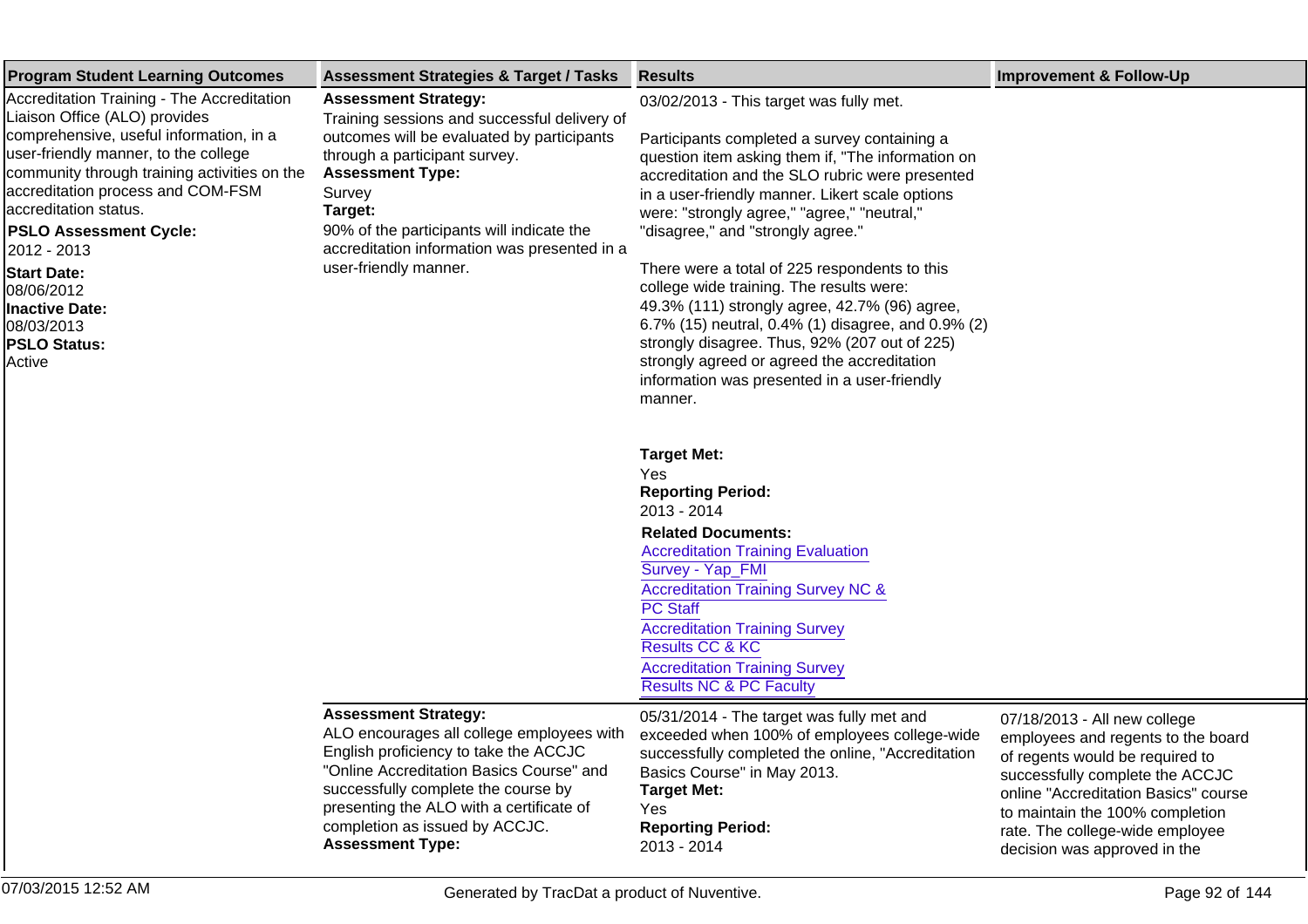| <b>Program Student Learning Outcomes</b>                                                                                                                                                                                                                                                            | <b>Assessment Strategies &amp; Target / Tasks</b>                                                                                                                                                                                                                                                                                                               | <b>Results</b>                                                                                                                                                                                                                               | <b>Improvement &amp; Follow-Up</b>                                                                                                  |
|-----------------------------------------------------------------------------------------------------------------------------------------------------------------------------------------------------------------------------------------------------------------------------------------------------|-----------------------------------------------------------------------------------------------------------------------------------------------------------------------------------------------------------------------------------------------------------------------------------------------------------------------------------------------------------------|----------------------------------------------------------------------------------------------------------------------------------------------------------------------------------------------------------------------------------------------|-------------------------------------------------------------------------------------------------------------------------------------|
|                                                                                                                                                                                                                                                                                                     | Exam/Quiz - Standardized<br>Target:<br>70% of English proficient college-wide<br>employees are issued a course completion<br>certificate.                                                                                                                                                                                                                       | <b>Related Documents:</b><br>Newsfeed: COM-FSM Obtains 100%<br><b>Completion of the Online</b><br><b>Accreditation Basics Course</b><br><b>COM-FSM: President's Message to</b><br>the Community<br><b>Supplemental Report May 2013</b>       | Executive Committee in May 2013.<br>The commitment by the board of<br>regents was made at the May 2013<br>board of regents meeting. |
| C - administrative - VPIEQA Office - WASC<br>Senior Assessment Leadership Academy<br>(13-14) - ACAALO will be accepted in the<br><b>WASC Senior Assessment Leadership</b><br>Academy (ALA).<br><b>PSLO Assessment Cycle:</b><br>2013 - 2014<br><b>Start Date:</b><br>03/02/2014<br>Inactive Date:   | <b>Assessment Strategy:</b><br>Submit an application in collaboration with<br>DAP by the end November 2013<br><b>Assessment Type:</b><br><b>Descriptive Statistics</b><br>Target:<br>Successfully submit an application and get<br>accepted into the WASC Senior Assessment<br>Leadership Academy (ALA).                                                        | 04/30/2014 - Evidence: acceptance letter from<br>WASC Senior Assessment Leadership Academy<br>$(ALA)$ .<br><b>Target Met:</b><br>Yes<br><b>Reporting Period:</b><br>2013 - 2014<br><b>Related Documents:</b><br><b>ALA Acceptance Letter</b> |                                                                                                                                     |
| 04/01/2014<br><b>PSLO Status:</b><br>Active                                                                                                                                                                                                                                                         |                                                                                                                                                                                                                                                                                                                                                                 |                                                                                                                                                                                                                                              |                                                                                                                                     |
| C - administrative - VPIEQA Office -<br>TracDat Training (13-14) - ACAALO will<br>design and provide additional college-wide<br>training on TracDat, with articulated<br>outcomes, for faculty, staff, and<br>administration.<br><b>PSLO Assessment Cycle:</b><br>2013 - 2014<br><b>Start Date:</b> | <b>Assessment Strategy:</b><br>Design trainings that meet college-wide<br>needs for TracDat training<br><b>Assessment Type:</b><br><b>Descriptive Statistics</b><br>Target:<br>Training sessions and successful delivery of<br>the outcomes will be evaluated by<br>participants through a participant survey.<br>95% of participants will "agree" or "strongly | 04/30/2014 - Evidence: Training at state<br>campuses:<br>http://wiki.comfsm.fm/Assessment_Coordinator_a<br>nd_Assistant-ALO,<br><b>Target Met:</b><br>Yes<br><b>Reporting Period:</b><br>2013 - 2014                                         |                                                                                                                                     |
| 10/01/2013<br>Inactive Date:<br>09/30/2014<br><b>PSLO Status:</b><br>Active                                                                                                                                                                                                                         | agree" outcomes were met.                                                                                                                                                                                                                                                                                                                                       |                                                                                                                                                                                                                                              |                                                                                                                                     |
| C - administrative - VPIEQA Office -<br>Program Assessment Summaries (13-14) -<br><b>ACAALO will update Assessment of</b>                                                                                                                                                                           | <b>Assessment Strategy:</b><br>Work with academic programs to write their<br><b>PSLO Assessment summaries</b>                                                                                                                                                                                                                                                   | 04/16/2014 - As of April 15, 2014, 90.0% of<br>programs have submitted and posted PASs on the<br>college website.                                                                                                                            |                                                                                                                                     |
| 07/03/2015 12:52 AM                                                                                                                                                                                                                                                                                 | Generated by TracDat a product of Nuventive.                                                                                                                                                                                                                                                                                                                    |                                                                                                                                                                                                                                              | Page 93 of 144                                                                                                                      |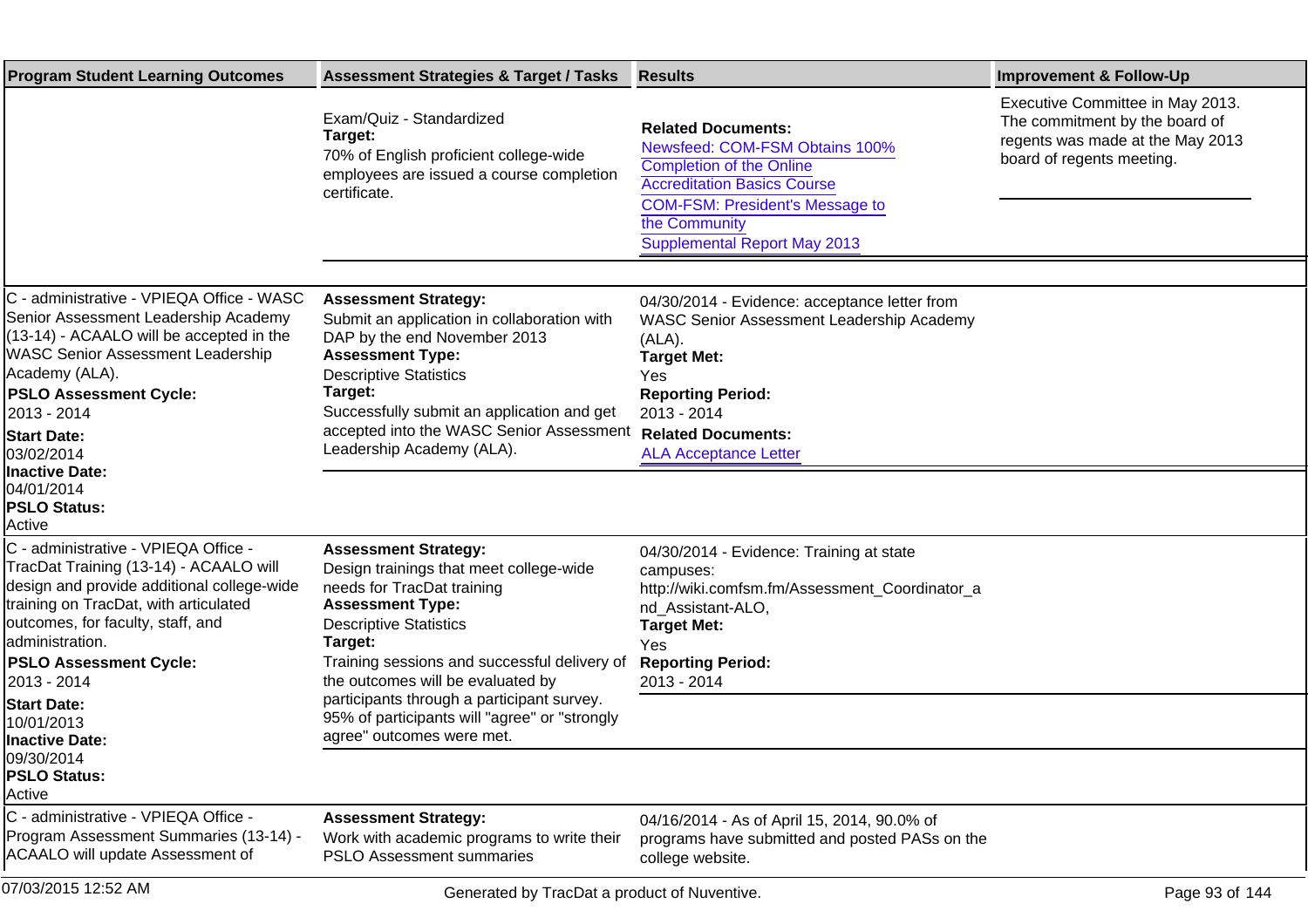| <b>Program Student Learning Outcomes</b>                                                                                                                                                                                                                                                                      | <b>Assessment Strategies &amp; Target / Tasks</b>                                                                                                                                                                                                                                                                                                                                                                                                                                                                                                                             | <b>Results</b>                                                                                                                                                                                                                                                                                                                                                                                                                                                                                                                                                                                                                                                                | <b>Improvement &amp; Follow-Up</b>                                                                                                                                                                                                                                                                                                                                                                                                                                                                                                                                      |
|---------------------------------------------------------------------------------------------------------------------------------------------------------------------------------------------------------------------------------------------------------------------------------------------------------------|-------------------------------------------------------------------------------------------------------------------------------------------------------------------------------------------------------------------------------------------------------------------------------------------------------------------------------------------------------------------------------------------------------------------------------------------------------------------------------------------------------------------------------------------------------------------------------|-------------------------------------------------------------------------------------------------------------------------------------------------------------------------------------------------------------------------------------------------------------------------------------------------------------------------------------------------------------------------------------------------------------------------------------------------------------------------------------------------------------------------------------------------------------------------------------------------------------------------------------------------------------------------------|-------------------------------------------------------------------------------------------------------------------------------------------------------------------------------------------------------------------------------------------------------------------------------------------------------------------------------------------------------------------------------------------------------------------------------------------------------------------------------------------------------------------------------------------------------------------------|
| Student Learning on COM-FSM website<br>utilizing TracDat data (Program Assessment<br>Summary Reports)<br><b>PSLO Assessment Cycle:</b><br>2013 - 2014<br><b>Start Date:</b>                                                                                                                                   | <b>Assessment Type:</b><br><b>Descriptive Statistics</b><br>Target:<br>85% of programs will have Program Student<br>Learning Outcomes Assessment Summaries                                                                                                                                                                                                                                                                                                                                                                                                                    | <b>Target Met:</b><br>Yes<br><b>Reporting Period:</b><br>2013 - 2014<br><b>Related Documents:</b><br><b>PAS check list</b>                                                                                                                                                                                                                                                                                                                                                                                                                                                                                                                                                    |                                                                                                                                                                                                                                                                                                                                                                                                                                                                                                                                                                         |
| 10/01/2013<br><b>Inactive Date:</b><br>09/30/2014<br><b>PSLO Status:</b><br>Active                                                                                                                                                                                                                            |                                                                                                                                                                                                                                                                                                                                                                                                                                                                                                                                                                               |                                                                                                                                                                                                                                                                                                                                                                                                                                                                                                                                                                                                                                                                               |                                                                                                                                                                                                                                                                                                                                                                                                                                                                                                                                                                         |
| C - administrative - VPIEQA Office - Data<br>and Decisions Academy - ACAALO will<br>complete two Data and Decisions Academy<br>courses.<br><b>PSLO Assessment Cycle:</b><br>2013 - 2014<br><b>Start Date:</b><br>06/04/2014<br><b>Inactive Date:</b><br>09/23/2014<br><b>PSLO Status:</b><br>Active           | <b>Assessment Strategy:</b><br>Successfully complete two Data and<br>Decisions Academy courses<br><b>Assessment Type:</b><br><b>Descriptive Statistics</b><br>Target:<br>Two courses for summer/fall 2014                                                                                                                                                                                                                                                                                                                                                                     | 09/22/2014 - ACAALO successfully completes two<br>Data and Decisions Academy courses by<br>September 26, 2014.<br><b>Target Met:</b><br>Yes<br><b>Reporting Period:</b><br>2013 - 2014<br><b>Related Documents:</b><br><b>Data and Decisions Academy</b>                                                                                                                                                                                                                                                                                                                                                                                                                      |                                                                                                                                                                                                                                                                                                                                                                                                                                                                                                                                                                         |
| C - administrative - VPSS Office - 2013-<br>2014 VPSS Outcome 1 - AUs under the<br>department of student services will exhibit<br>commitment and active engagement to<br>fostering the culture of continuous<br>improvement.<br><b>PSLO Assessment Cycle:</b><br>2013 - 2014<br><b>PSLO Status:</b><br>Active | <b>Assessment Strategy:</b><br>To support a culture of inquiry, continuous<br>improvement, and data informed decision-<br>making, coordinate ongoing and systematic<br>assessment and review processes of<br>student support services of the college as<br>part of overall institutional effectiveness<br>processes.<br><b>Assessment Type:</b><br><b>Descriptive Statistics</b><br>Target:<br>100% of AUs under the department of<br>student services complete (a) 2012-2013<br>program assessment, (b) 2013-2014<br>program assessment, and (c) 2012-2014<br>program review | 06/28/2014 - Program Assessment and Program<br>Review<br>The college has set a direction that requires it to<br>continuously improve programs and services. As a<br>result, all departments and units must conduct<br>annual program assessments or biennial program<br>reviews.<br>2012-2013 and 2013-2014 Program Assessments<br>The college has set a direction that requires it to<br>continuously improve programs and services. As a<br>result, all departments and units must conduct<br>annual program assessments.<br>AUs under the college's deparment of student<br>services completed their program assessments for<br>cycles 2012-2013 and 2013-2014. Assessment | 07/17/2014 - With the reporting<br>structure especially in terms of<br>student services units at the state<br>campuses, collaborate with the<br>Office of the VP for Instructional<br>Affairs on the option that<br>assessment of student services at<br>the state campuses be reported<br>under the appropriate student<br>services units, e.g., for counseling<br>services at the State Campuses<br>reported under counseling services<br>at the National Campus, for FAO at<br>the state campuses to be reported<br>under FAO at the National Campus,<br>and others. |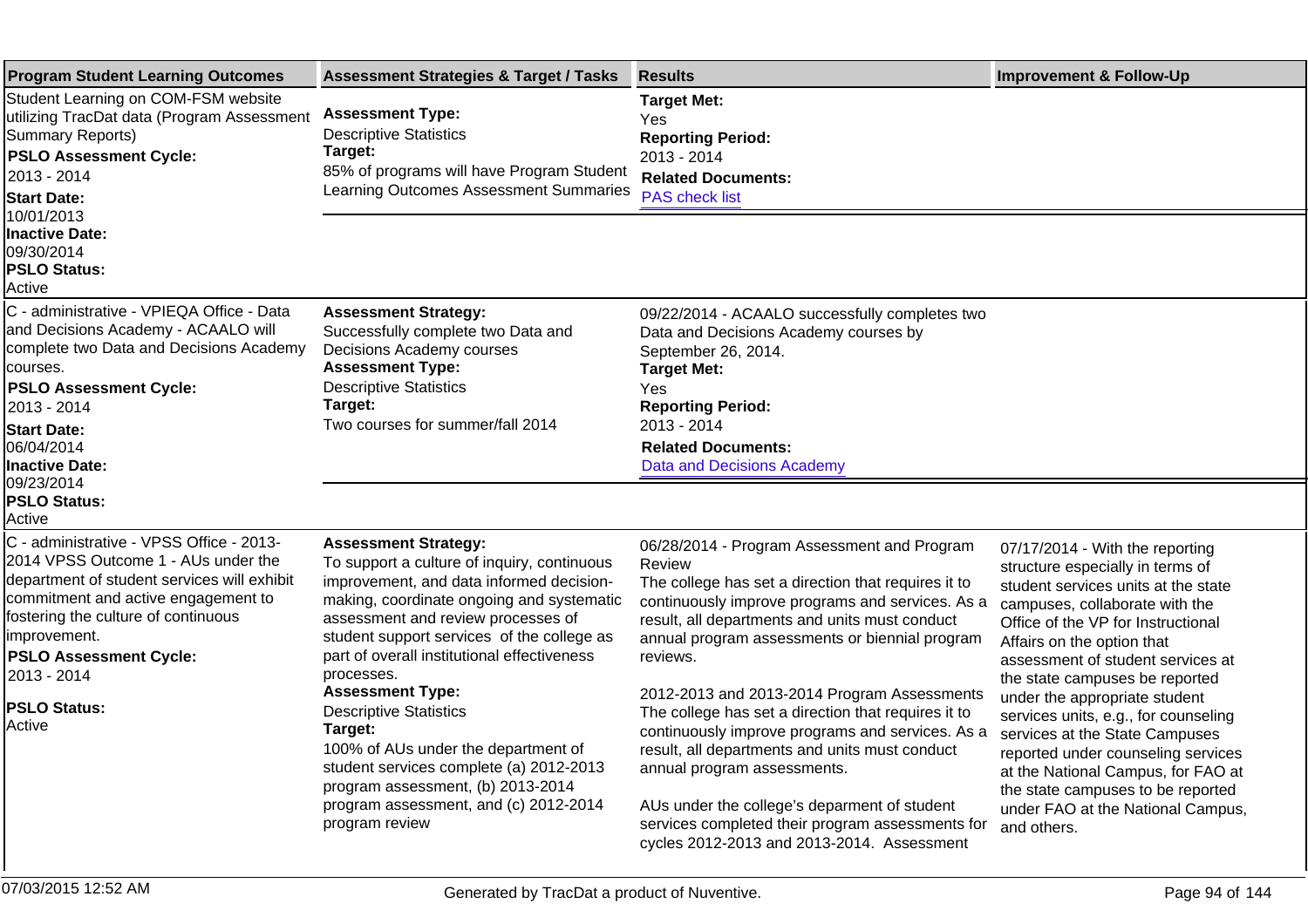| <b>Program Student Learning Outcomes</b> | <b>Assessment Strategies &amp; Target / Tasks</b>                                                                                                                                                                                                                                                                                                                                                                                           | <b>Results</b>                                                                                                                                                                                                                                                                                                                                                                                                                                                                                                                                                                                                                                                                                                                                                                                                                         | <b>Improvement &amp; Follow-Up</b>                                                                                                                                                                                                                                                                                                                                                                                                                                                                                                                                                                                                                                                                                                                                                                                                               |
|------------------------------------------|---------------------------------------------------------------------------------------------------------------------------------------------------------------------------------------------------------------------------------------------------------------------------------------------------------------------------------------------------------------------------------------------------------------------------------------------|----------------------------------------------------------------------------------------------------------------------------------------------------------------------------------------------------------------------------------------------------------------------------------------------------------------------------------------------------------------------------------------------------------------------------------------------------------------------------------------------------------------------------------------------------------------------------------------------------------------------------------------------------------------------------------------------------------------------------------------------------------------------------------------------------------------------------------------|--------------------------------------------------------------------------------------------------------------------------------------------------------------------------------------------------------------------------------------------------------------------------------------------------------------------------------------------------------------------------------------------------------------------------------------------------------------------------------------------------------------------------------------------------------------------------------------------------------------------------------------------------------------------------------------------------------------------------------------------------------------------------------------------------------------------------------------------------|
|                                          |                                                                                                                                                                                                                                                                                                                                                                                                                                             | reports are accessible from the college's TracDat.<br>These AUs include:<br>1. Office of the Vice President for Student<br><b>Services</b><br>2. Financial Aid Office<br>3. Office of Admissions, Records and Retention<br>4. Counseling Services<br>5. Student Life which includes (a) Office of the<br>Director of Student Life, (b) Sports and<br>Recreation, (c) Residence Halls, and (d) Health<br>Services<br>6. Peer Counseling Center<br>2012-2014 Program Review<br>The college has set a direction that requires it to<br>continuously improve programs and services. As a<br>result, all departments and units must conduct<br>biennial program reviews.<br>AUs under the college's deparment of student<br>services completed their 2012-2014 program<br>reviews.<br><b>Target Met:</b><br>Yes<br><b>Reporting Period:</b> | Addtionally, the Office of the VP for<br>Student Services to coordinate with<br>the Assessment Coordinator and<br>the Institutional Research and<br>Planning Office to create individual<br>accounts in the TracDat for<br>Residence Halls, Sports and<br>Recreation, Health Services, and<br>Student Life in lieu of the current<br>structure.<br>Office of the VP for Student<br>Services shall facilitate in-house<br>training to unit supervisors and staff<br>on program assessment and review<br>to ensure continued effectiveness of<br>units in terms of assessing their<br>programs and services.<br>Office of the VP for Student<br>Services shall collaborate with the<br>Office of the VP for Administrative<br>Services, and the Management<br>Team to launching the second<br>phase of the non-academic program<br>prioritization. |
|                                          |                                                                                                                                                                                                                                                                                                                                                                                                                                             | 2013 - 2014                                                                                                                                                                                                                                                                                                                                                                                                                                                                                                                                                                                                                                                                                                                                                                                                                            |                                                                                                                                                                                                                                                                                                                                                                                                                                                                                                                                                                                                                                                                                                                                                                                                                                                  |
|                                          |                                                                                                                                                                                                                                                                                                                                                                                                                                             |                                                                                                                                                                                                                                                                                                                                                                                                                                                                                                                                                                                                                                                                                                                                                                                                                                        |                                                                                                                                                                                                                                                                                                                                                                                                                                                                                                                                                                                                                                                                                                                                                                                                                                                  |
|                                          | <b>Assessment Strategy:</b><br>Design, develop, and implement system and<br>guidelines for intra-departmental reporting to<br>include but by any means not limited to the<br>use of standard reporting formats, and<br>others.<br><b>Assessment Type:</b><br><b>Descriptive Statistics</b><br>Target:<br>Standard reporting formats: (a) intra-<br>departmental reporting for AUs, and (b)<br>requesting support and approval of activities | 05/03/2014 - Intra-departmental reporting for AUs<br>The Office of the VP for Student Services had<br>designed and developed system and guidelines<br>for intra-departmental reporting that was<br>implemented in March 2014.<br>Specifically, AUs under the department began<br>using a standard monthly reporting template (see<br>Related Document) where they report on<br>accomplishments, outputs or outcomes that<br>directly address ACJCC/WASC IIB, institutional<br>strategic directions, and objectives in the college's                                                                                                                                                                                                                                                                                                    | 06/27/2014 - With the reporting<br>structure especially in terms of<br>student services units at the state<br>campuses, collaborate with the<br>Office of the VP for Instructional<br>Affairs on the option that<br>assessment of student services at<br>the state campuses be reported<br>under the appropriate student<br>services units, e.g., for counseling<br>services at the State Campuses<br>reported under counseling services                                                                                                                                                                                                                                                                                                                                                                                                         |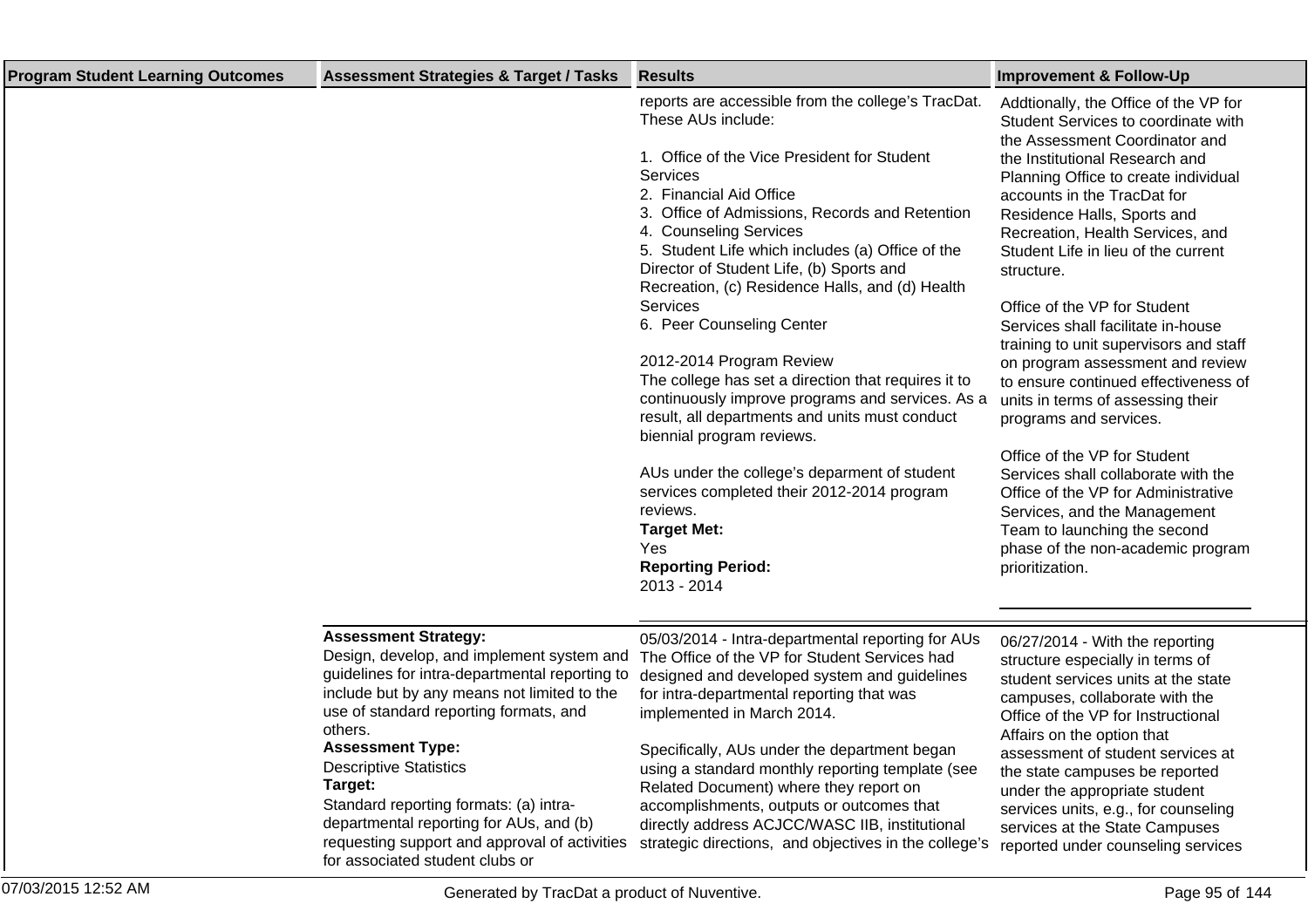| <b>Program Student Learning Outcomes</b> | <b>Assessment Strategies &amp; Target / Tasks</b> | <b>Results</b>                                                                                                                                                                                                                                                                                                                                                                                                                                                                                                                                                                                                                                                                                                                                                                                                                                                                                                                                                                                                                                                                                                                                                                                                                                                                                                                                                                                                                                                                                                                                                                                                                                                                                                            | <b>Improvement &amp; Follow-Up</b>                                                                                                                                                                                                                                                                                                                                                                                                                                                                                                                                                                                                                                                                                                                                                                                                                                                                                                                                                                                                                                                                                                                                                                                                                     |
|------------------------------------------|---------------------------------------------------|---------------------------------------------------------------------------------------------------------------------------------------------------------------------------------------------------------------------------------------------------------------------------------------------------------------------------------------------------------------------------------------------------------------------------------------------------------------------------------------------------------------------------------------------------------------------------------------------------------------------------------------------------------------------------------------------------------------------------------------------------------------------------------------------------------------------------------------------------------------------------------------------------------------------------------------------------------------------------------------------------------------------------------------------------------------------------------------------------------------------------------------------------------------------------------------------------------------------------------------------------------------------------------------------------------------------------------------------------------------------------------------------------------------------------------------------------------------------------------------------------------------------------------------------------------------------------------------------------------------------------------------------------------------------------------------------------------------------------|--------------------------------------------------------------------------------------------------------------------------------------------------------------------------------------------------------------------------------------------------------------------------------------------------------------------------------------------------------------------------------------------------------------------------------------------------------------------------------------------------------------------------------------------------------------------------------------------------------------------------------------------------------------------------------------------------------------------------------------------------------------------------------------------------------------------------------------------------------------------------------------------------------------------------------------------------------------------------------------------------------------------------------------------------------------------------------------------------------------------------------------------------------------------------------------------------------------------------------------------------------|
|                                          | organizations.                                    | Integrated Educational Master Plan that relate to<br>student services as well as institutional student<br>learning outcomes. The template also requires<br>AUs to report identified gaps and actionable<br>improvement plans for each accomplishment<br>(outcome).<br>AUs are required to submit to the Office of the VP<br>for Student Services only the monthly reports<br>every first working Monday of each month, and<br>from these reports, other required reports will be<br>generated by the Office of the VP for Student<br>Services. These other reports include but by any<br>means not limited to quarterly performance, board<br>of regents, and others.<br>Requesting support and approval of activities for<br>associated student clubs or organizations<br>The college has a Student Body Association<br>(SBA) that is fully committed to serving and<br>representing the collective interests of the student<br>body. The SBA council includes the president,<br>vice president, secretary, treasurer, and<br>delegation representatives.<br>During the academic year 2013-2014, the Office of<br>the VP for Student Services registered 19 student<br>clubs and organizations. These student clubs<br>nclude academic, regional (culture and ethnic<br>heritage), religious, career-related, recreational<br>and sports, and socio-political organizations.<br>From October 2013 to May 2014, the Office also<br>recorded 29 activities organized by registered<br>students and organizations that included<br>community outreaches or services, fund-raisers,<br>social and recreational, and others.<br>The Office of the VP for Student Services had<br>designed, developed and implemented a system | at the National Campus, for FAO at<br>the state campuses to be reported<br>under FAO at the National Campus,<br>and others.<br>Addtionally, the Office of the VP for<br>Student Services to coordinate with<br>the Assessment Coordinator and<br>the Institutional Research and<br>Planning Office to create individual<br>accounts in the TracDat for<br>Residence Halls, Sports and<br>Recreation, Health Services, and<br>Student Life in lieu of the current<br>structure.<br>Office of the VP for Student<br>Services shall facilitate in-house<br>training to unit supervisors and staff<br>on program assessment and review<br>to ensure continued effectiveness of<br>units in terms of assessing their<br>programs and services.<br>Office of the VP for Student<br>Services shall collaborate with the<br>Office of the VP for Administrative<br>Services, and the Management<br>Team to launching the second<br>phase of the non-academic program<br>prioritization.<br>Continue to provide support and<br>services that encourage students to<br>actively engage in co- and extra-<br>curricular activities on campus.<br>Delegate the Director of Student Life<br>to (a) develop and coordinate a<br>master calendar of all co-and extra- |
|                                          |                                                   |                                                                                                                                                                                                                                                                                                                                                                                                                                                                                                                                                                                                                                                                                                                                                                                                                                                                                                                                                                                                                                                                                                                                                                                                                                                                                                                                                                                                                                                                                                                                                                                                                                                                                                                           | curricular activities sponsored or                                                                                                                                                                                                                                                                                                                                                                                                                                                                                                                                                                                                                                                                                                                                                                                                                                                                                                                                                                                                                                                                                                                                                                                                                     |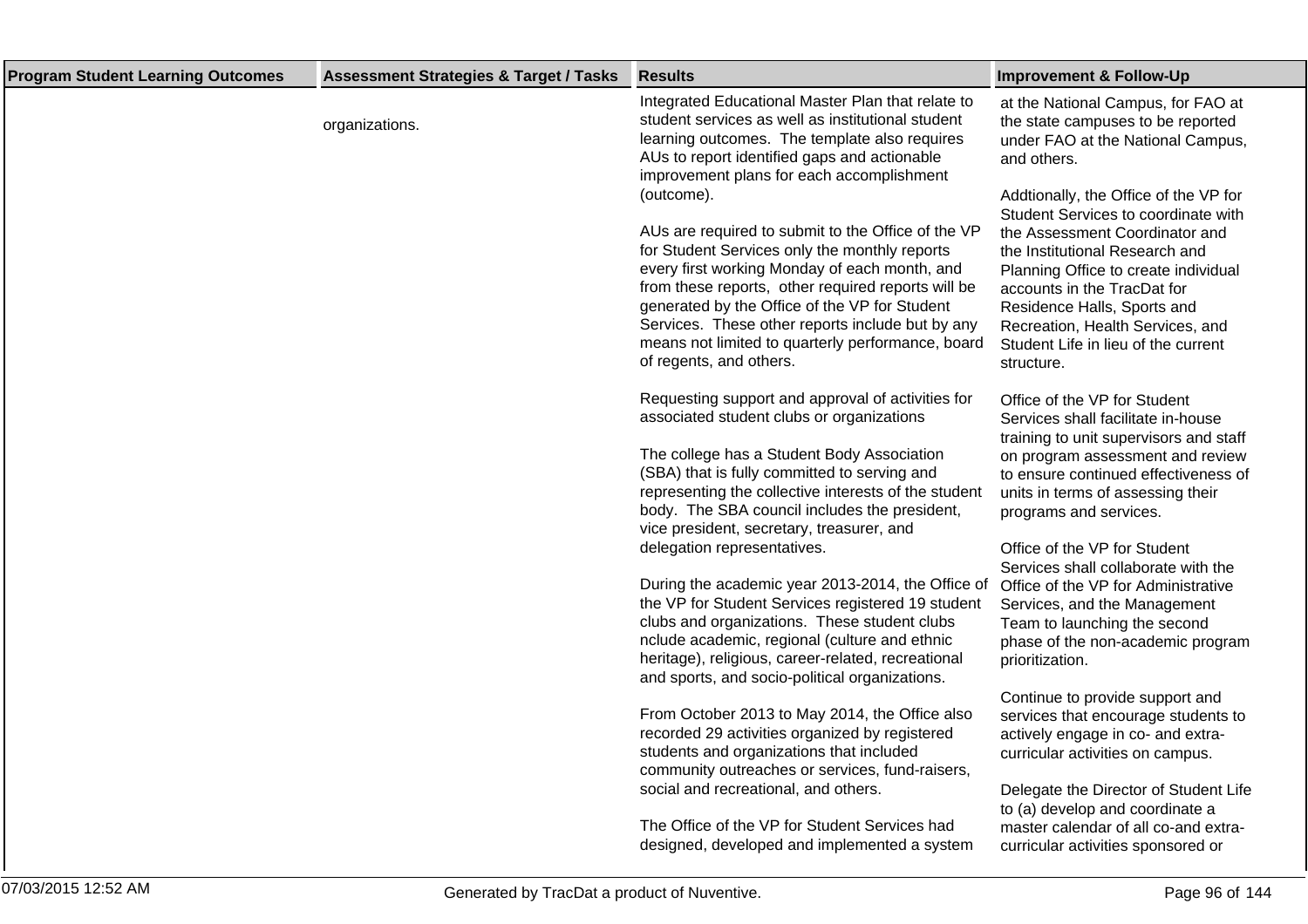| <b>Program Student Learning Outcomes</b> | <b>Assessment Strategies &amp; Target / Tasks</b>                                                                                                                                                                                                                                                                                                           | <b>Results</b>                                                                                                                                                                                                                                                                                                                                                                                                                                                                                                                                                                                                                                                                                                                                                                                                                                                                                                                                                                                                                                                                    | <b>Improvement &amp; Follow-Up</b>                                                                                                                                                                                                                                                                                                                                                                            |
|------------------------------------------|-------------------------------------------------------------------------------------------------------------------------------------------------------------------------------------------------------------------------------------------------------------------------------------------------------------------------------------------------------------|-----------------------------------------------------------------------------------------------------------------------------------------------------------------------------------------------------------------------------------------------------------------------------------------------------------------------------------------------------------------------------------------------------------------------------------------------------------------------------------------------------------------------------------------------------------------------------------------------------------------------------------------------------------------------------------------------------------------------------------------------------------------------------------------------------------------------------------------------------------------------------------------------------------------------------------------------------------------------------------------------------------------------------------------------------------------------------------|---------------------------------------------------------------------------------------------------------------------------------------------------------------------------------------------------------------------------------------------------------------------------------------------------------------------------------------------------------------------------------------------------------------|
|                                          |                                                                                                                                                                                                                                                                                                                                                             | for associated student clubs or organizations to<br>request support and approval of their sponsored<br>activities. Particularly, student clubs or<br>organizations are encouraged to actively engage<br>in the assessments of their sponsored activities<br>crucial to fostering the culture of continuous<br>improvement.<br>In requesting support and approval of sponsored<br>activities, associated student clubs or<br>organizations are required to use a standard form<br>that requires them to report the following: (1)<br>succinct description of the activity, (2) target<br>participants, (3) intended objectives or outcomes,<br>(4) targets or criteria of success, and (5) type<br>assessment or methodology. Additionally,<br>relevant documents are also required as<br>attachments to the request, e.g., survey<br>instrument, roster of participants, and others.<br>Associated clubs and organizations are required to<br>submit assessment reports of their sponsored<br>activities.<br><b>Target Met:</b><br>Yes<br><b>Reporting Period:</b><br>2013 - 2014 | organized by student clubs and<br>organizations; (b) facilitate training<br>to officers of clubs and<br>organizations in terms of the<br>assessments of their sponsored<br>activities; and (c) provide<br>leradership training to officers of<br>clubs and organizations specifically<br>in the areas of organizational and<br>financial management, enhancing<br>organizational productivity, and<br>others. |
|                                          | <b>Assessment Strategy:</b><br>Review and revise existing policies and<br>procedures that relate to student services for<br>currency and applicability.<br><b>Assessment Type:</b><br><b>Descriptive Statistics</b><br>Target:<br>100% of policies and procedures that relate<br>to student services are reviewed and<br>submitted to the Board of Regents. | 06/20/2014 - The Office of the VP for Student<br>Services reviewed all policies and procedures that<br>relate to student services and as complied in the<br>college's Manual for Administrative Policies and<br>Procedures (MAPP). Review includes classifying<br>policies listed in the 2005 COM-FSM MAPP as: (a)<br>category 1, or policies that need revisions; (b)<br>category 2, or policies that require no revisions; (c)<br>category 3, or policies deem obsolete; and (d)<br>category 4, or those that are not truly policies.<br>The institutional definiton of "policy" was used as<br>referenced during the review process. The college<br>defines policy as written expressions of                                                                                                                                                                                                                                                                                                                                                                                   | 07/15/2014 - The Office of the VP<br>for Student Services shall<br>coordinate with the appropriate AUs,<br>standing committee and other<br>governance entities to draft,<br>articulate, and review either new or<br>amendments to policies and<br>procedures relating to student<br>services referenced to the<br>institutional planning calendar.                                                            |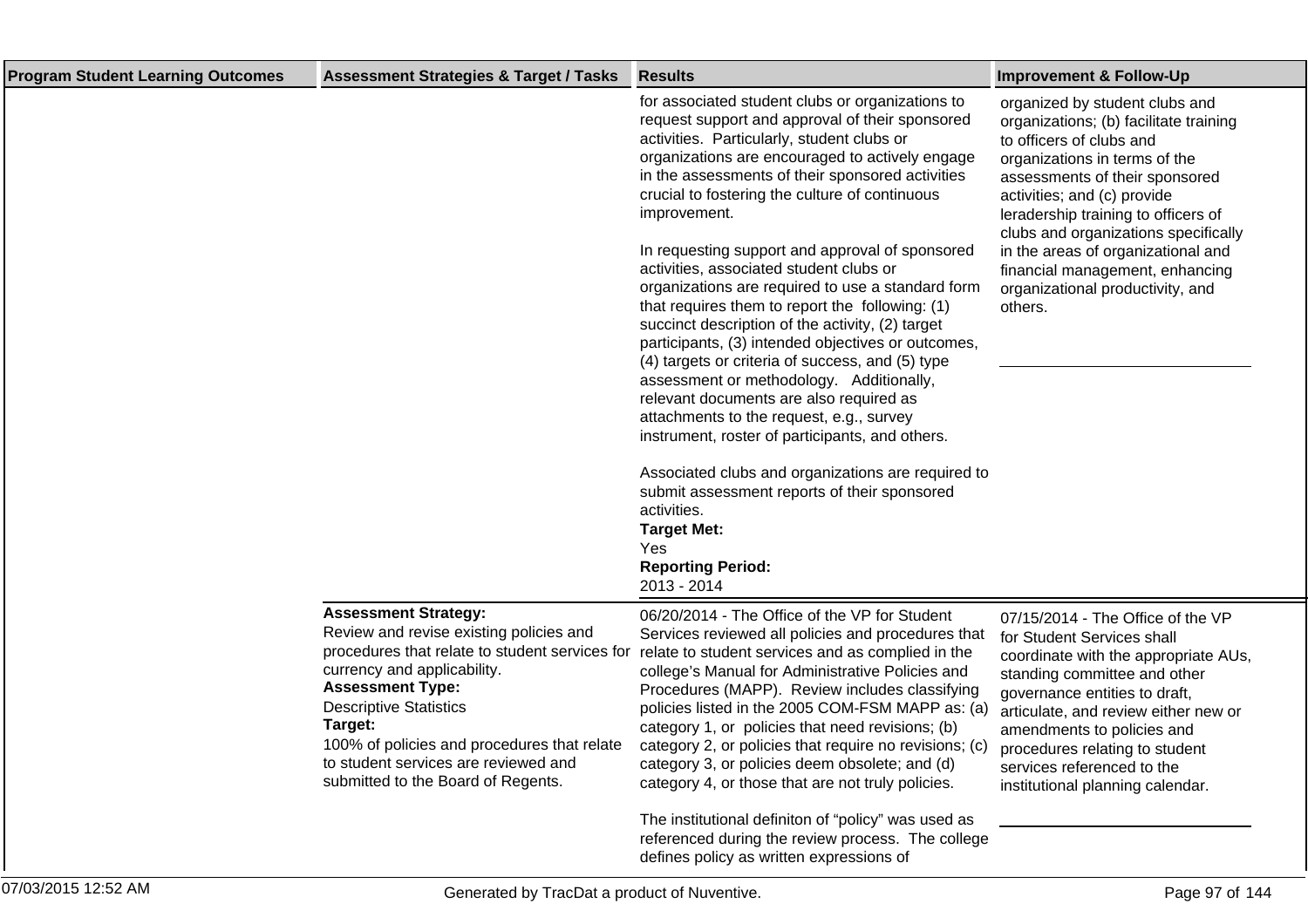| <b>Program Student Learning Outcomes</b>                                                                                                                                                                                                                                                         | <b>Assessment Strategies &amp; Target / Tasks</b>                                                                                                                                                                                                                                                                                                               | <b>Results</b>                                                                                                                                                                                                                                                                                                                                                                                                                                                                                                                                                                                                                                                                                                              | <b>Improvement &amp; Follow-Up</b>                                                                                                                                                                                                                |
|--------------------------------------------------------------------------------------------------------------------------------------------------------------------------------------------------------------------------------------------------------------------------------------------------|-----------------------------------------------------------------------------------------------------------------------------------------------------------------------------------------------------------------------------------------------------------------------------------------------------------------------------------------------------------------|-----------------------------------------------------------------------------------------------------------------------------------------------------------------------------------------------------------------------------------------------------------------------------------------------------------------------------------------------------------------------------------------------------------------------------------------------------------------------------------------------------------------------------------------------------------------------------------------------------------------------------------------------------------------------------------------------------------------------------|---------------------------------------------------------------------------------------------------------------------------------------------------------------------------------------------------------------------------------------------------|
|                                                                                                                                                                                                                                                                                                  |                                                                                                                                                                                                                                                                                                                                                                 | management philosophy and directions,<br>established to provide guidance and assistance to<br>administrators and other members of the COM-<br>FSM community in the conduct of college affairs<br>(MAPP, September 23, 1998).                                                                                                                                                                                                                                                                                                                                                                                                                                                                                                |                                                                                                                                                                                                                                                   |
|                                                                                                                                                                                                                                                                                                  |                                                                                                                                                                                                                                                                                                                                                                 | 49 policies and procedures that relate to student<br>services in the MAPP fell under category 2; while<br>15 policies are considered obsolete and therefore<br>need to be eliminated. Though listed in the MAPP<br>as policies, 11 fell under category 4. Several<br>policies also listed in the MAPP fell under<br>category, or requiring revisions to ensure their<br>currency and applicability. The Office of the VP<br>for Student Services is currently working with the<br>appropriate AUs and governance entity to drafting<br>amendments to those policies, and the approval<br>for these amended including new policies subject<br>to the institutional timeline set forth in the college's<br>planning calendar. |                                                                                                                                                                                                                                                   |
|                                                                                                                                                                                                                                                                                                  |                                                                                                                                                                                                                                                                                                                                                                 | The 64 policies classifed as category 2 and 3<br>including the 11 listed as policies in the MAPP but<br>are not truly policies were presented to the Board<br>of Regents for review during its March 24, 2014<br>meeting held in Kosrae.<br><b>Target Met:</b><br>Yes<br><b>Reporting Period:</b><br>2013 - 2014                                                                                                                                                                                                                                                                                                                                                                                                            |                                                                                                                                                                                                                                                   |
|                                                                                                                                                                                                                                                                                                  |                                                                                                                                                                                                                                                                                                                                                                 |                                                                                                                                                                                                                                                                                                                                                                                                                                                                                                                                                                                                                                                                                                                             |                                                                                                                                                                                                                                                   |
| C - administrative - VPSS Office - 2013-<br>2014 VPSS Outcome 2 - Students will<br>engage in active learning and use effective<br>time management to balance academic<br>work with extra-curricular activities.<br><b>PSLO Assessment Cycle:</b><br>2013 - 2014<br><b>PSLO Status:</b><br>Active | <b>Assessment Strategy:</b><br>Collaborate and coordinate with Instructional developing is a work in progress, the<br>Affairs primarily in designing, developing,<br>and implementing the first-year experience<br>seminar training program.<br><b>Assessment Type:</b><br><b>Descriptive Statistics</b><br>Target:<br>First-Year Experience course implemented | 06/11/2014 - While the work on designing and<br>implementation of the first-year experience<br>seminar training program beginning Fall 2014<br>semester is uncertain.<br><b>Target Met:</b><br>No<br><b>Reporting Period:</b><br>2013 - 2014                                                                                                                                                                                                                                                                                                                                                                                                                                                                                | 07/29/2014 - The Office of the VP<br>for Student Services shall continue<br>to collaborate with the Office of the<br>VP for Instructional Affairs in<br>designing, developing, and<br>implementing the first-year<br>experience training program. |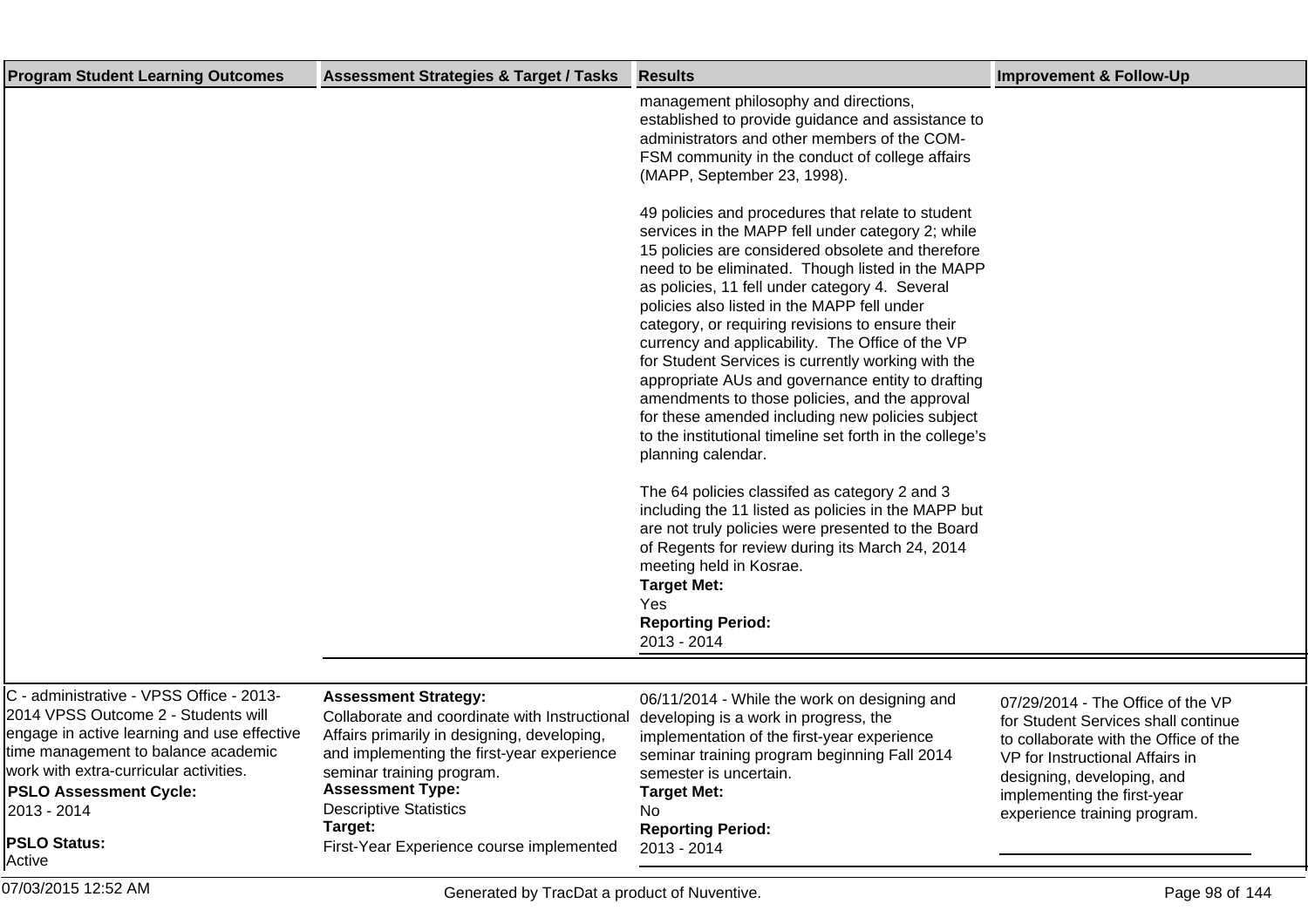| <b>Program Student Learning Outcomes</b> | <b>Assessment Strategies &amp; Target / Tasks</b>                                                                                                                                                                                                                                                                                                                                                                                                                                                                                                                                             | <b>Results</b>                                                                                                                                                                                                                                                                                                                                                                                                                                                                                                                                                                                                                                                       | <b>Improvement &amp; Follow-Up</b>                                                                                                                                                                                                                                                                                                                                                                                                                                       |
|------------------------------------------|-----------------------------------------------------------------------------------------------------------------------------------------------------------------------------------------------------------------------------------------------------------------------------------------------------------------------------------------------------------------------------------------------------------------------------------------------------------------------------------------------------------------------------------------------------------------------------------------------|----------------------------------------------------------------------------------------------------------------------------------------------------------------------------------------------------------------------------------------------------------------------------------------------------------------------------------------------------------------------------------------------------------------------------------------------------------------------------------------------------------------------------------------------------------------------------------------------------------------------------------------------------------------------|--------------------------------------------------------------------------------------------------------------------------------------------------------------------------------------------------------------------------------------------------------------------------------------------------------------------------------------------------------------------------------------------------------------------------------------------------------------------------|
|                                          | by Fall 2014 (IEMP, AP1, 1.8)                                                                                                                                                                                                                                                                                                                                                                                                                                                                                                                                                                 |                                                                                                                                                                                                                                                                                                                                                                                                                                                                                                                                                                                                                                                                      |                                                                                                                                                                                                                                                                                                                                                                                                                                                                          |
|                                          | <b>Assessment Strategy:</b><br>Coordinate with the department's counseling<br>services, the peer counseling center,<br>student life, and other student services units<br>especially to facilitating workshops or<br>trainings for students in the following areas:<br>time management, value of higher education<br>to both society and to individuals, value of<br>the general education curriculum and the<br>worth of lifelong learning and scholarship,<br>establishing more specific career goals, and<br>others.<br><b>Assessment Type:</b><br><b>Descriptive Statistics</b><br>Target: | 06/04/2014 - Calendar of student activities listing<br>the various trainings, workshops, forums, and<br>other activities coordinated by the department is<br>available online.<br>The Office of the VP for Student Services<br>published the 2014 issue of the Student Handbook<br>that provide essential information about: (a)<br>administrative and academic units and contact<br>information, (b) available student support services,<br>(c) academic policies and procedures, (d) student<br>conduct and discipline including pertinent<br>procedures, and (e) calendar of activities. The<br>student handbook is also accessible online.<br><b>Target Met:</b> | 07/25/2014 - Office of the VP for<br>Student Services to coordinate with<br>Student Life to ensure that the<br>calendar of student activities are<br>routinely updated to include also<br>those activities, workshops,<br>trainings, and forums available for<br>students at the state campuses.<br>Office of the VP for Student<br>Services to coordinate that<br>activities, workshops, forums, and<br>trainings have syllabi with<br>articulated learning outcomes or |
|                                          | At least four workshops covering the<br>aforementioned areas                                                                                                                                                                                                                                                                                                                                                                                                                                                                                                                                  | Yes<br><b>Reporting Period:</b><br>2013 - 2014                                                                                                                                                                                                                                                                                                                                                                                                                                                                                                                                                                                                                       | objectives that directly address any<br>one of the institutional student<br>learning outcomes. Additionally, all<br>activities, workshops, forums, and                                                                                                                                                                                                                                                                                                                   |
|                                          |                                                                                                                                                                                                                                                                                                                                                                                                                                                                                                                                                                                               | <b>Related Documents:</b><br>2014-2015 Student Handbook                                                                                                                                                                                                                                                                                                                                                                                                                                                                                                                                                                                                              | trainings are assessed to measure<br>effectiveness in meeting their<br>articulated outcomes and to identify<br>areas for imporvement.                                                                                                                                                                                                                                                                                                                                    |

Office of the VP for Student Services to coordinate with Student Life especially in conducting survey geared to determining student needs and identifying areas to further advance student engagement.

## **Assessment Strategy:**

Collaborate with the Instructional Affairs and other AUs especially in instituting a "Student Alert Referral System" as an early intervention tool specifically for at-risk students. **Assessment Type:**

07/09/2014 - AU currently uses early-warning and mid-term deficiency notices as ways of informing academic advisors of their advisees who are not academically performing well as of mid-term period. Additionally, the COM-FSM Student Information System (SIS) has been upgraded allowing students and faculty members to view

07/29/2014 - Continue to work with appropriate AUs and academic units to institute a "Student Alert Referral System" by mid-Fall 2014 semester.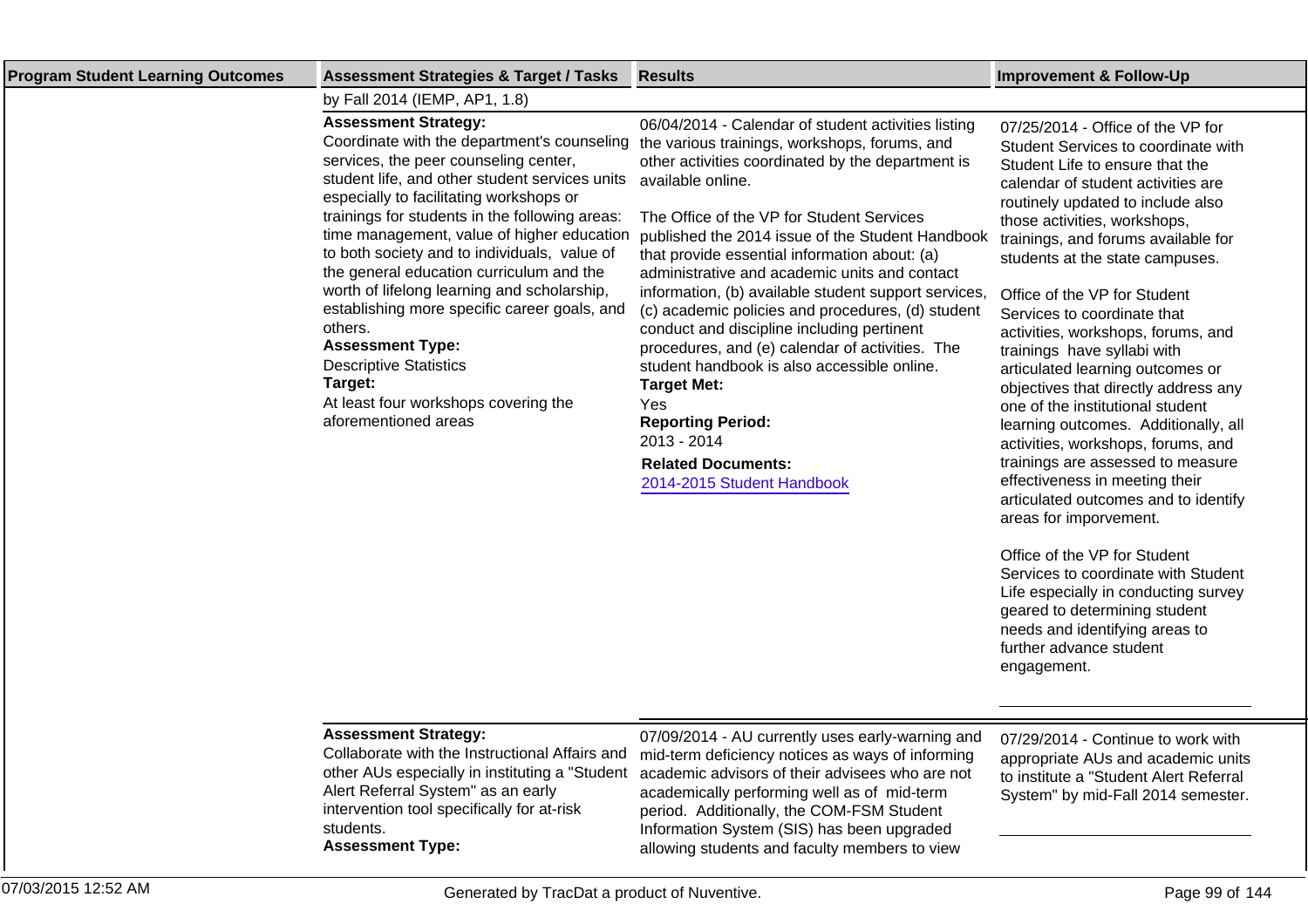| <b>Program Student Learning Outcomes</b>                                                                                                                                                                                                                                                                                                                        | <b>Assessment Strategies &amp; Target / Tasks</b>                                                                                                                                                                                                                                            | <b>Results</b>                                                                                                                                                                                                                                                                                                                                   | <b>Improvement &amp; Follow-Up</b>                                                                                                                                                            |
|-----------------------------------------------------------------------------------------------------------------------------------------------------------------------------------------------------------------------------------------------------------------------------------------------------------------------------------------------------------------|----------------------------------------------------------------------------------------------------------------------------------------------------------------------------------------------------------------------------------------------------------------------------------------------|--------------------------------------------------------------------------------------------------------------------------------------------------------------------------------------------------------------------------------------------------------------------------------------------------------------------------------------------------|-----------------------------------------------------------------------------------------------------------------------------------------------------------------------------------------------|
|                                                                                                                                                                                                                                                                                                                                                                 | <b>Descriptive Statistics</b><br>Target:<br>A Student Alert Referral System<br>implemented by Fall 2014                                                                                                                                                                                      | mid-term deficiency grades.<br>Instituting an early alert referral system is still a<br>work in progress and the Office of the VP for<br>Student Services in collaboration with various AUs<br>and academic units hope to have this in place mid-<br>Fall 2014 semester.<br><b>Target Met:</b><br>No.<br><b>Reporting Period:</b><br>2013 - 2014 |                                                                                                                                                                                               |
| C - IEQA - Information Technology - AUO<br>01 - IT Core Services 13_14 - Ensure core<br>services support seamless operations for<br>college network, backups, email and core<br>database functions.<br><b>PSLO Assessment Cycle:</b><br>2013 - 2014<br><b>Start Date:</b><br>08/01/2013<br><b>Inactive Date:</b><br>07/31/2014<br><b>PSLO Status:</b><br>Active | <b>Assessment Strategy:</b><br>Digital backup daily of all content on college<br>primary servers including the student<br>database, accounting system, website and<br>other core service support.<br><b>Assessment Type:</b><br><b>Descriptive Statistics</b><br>Target:<br>98% backup daily | 07/03/2014 - 99% of daily backups completed over<br>the course of the year.<br><b>Target Met:</b><br>Yes<br><b>Reporting Period:</b><br>2013 - 2014                                                                                                                                                                                              | 07/02/2014 - IT will recommend<br>improvements to the backup power<br>availability at the National campus<br>(National campus provides primary<br>backup the core system for the<br>college). |
|                                                                                                                                                                                                                                                                                                                                                                 | <b>Assessment Strategy:</b><br>Configure and replace one core server<br>based current industry standards and core<br>network switch equipment<br><b>Assessment Type:</b><br><b>Descriptive Statistics</b><br>Target:<br>100% core server replaced and core network<br>switch equipment       | 07/03/2014 - 1 primary network server replaced<br>and tested.<br><b>Target Met:</b><br>Yes<br><b>Reporting Period:</b><br>2013 - 2014                                                                                                                                                                                                            |                                                                                                                                                                                               |
|                                                                                                                                                                                                                                                                                                                                                                 | <b>Assessment Strategy:</b><br>Maintenance and upkeep of core service<br>functions.<br><b>Assessment Type:</b><br><b>Descriptive Statistics</b><br>Target:<br>90% up time for core service on core servers                                                                                   | 07/03/2014 - 90% target for up time of core<br>services was met. Downtime was primarily due to<br>network outages and power issues from local<br>telecommunications and utility providers.<br><b>Target Met:</b><br>Yes<br><b>Reporting Period:</b><br>2013 - 2014                                                                               |                                                                                                                                                                                               |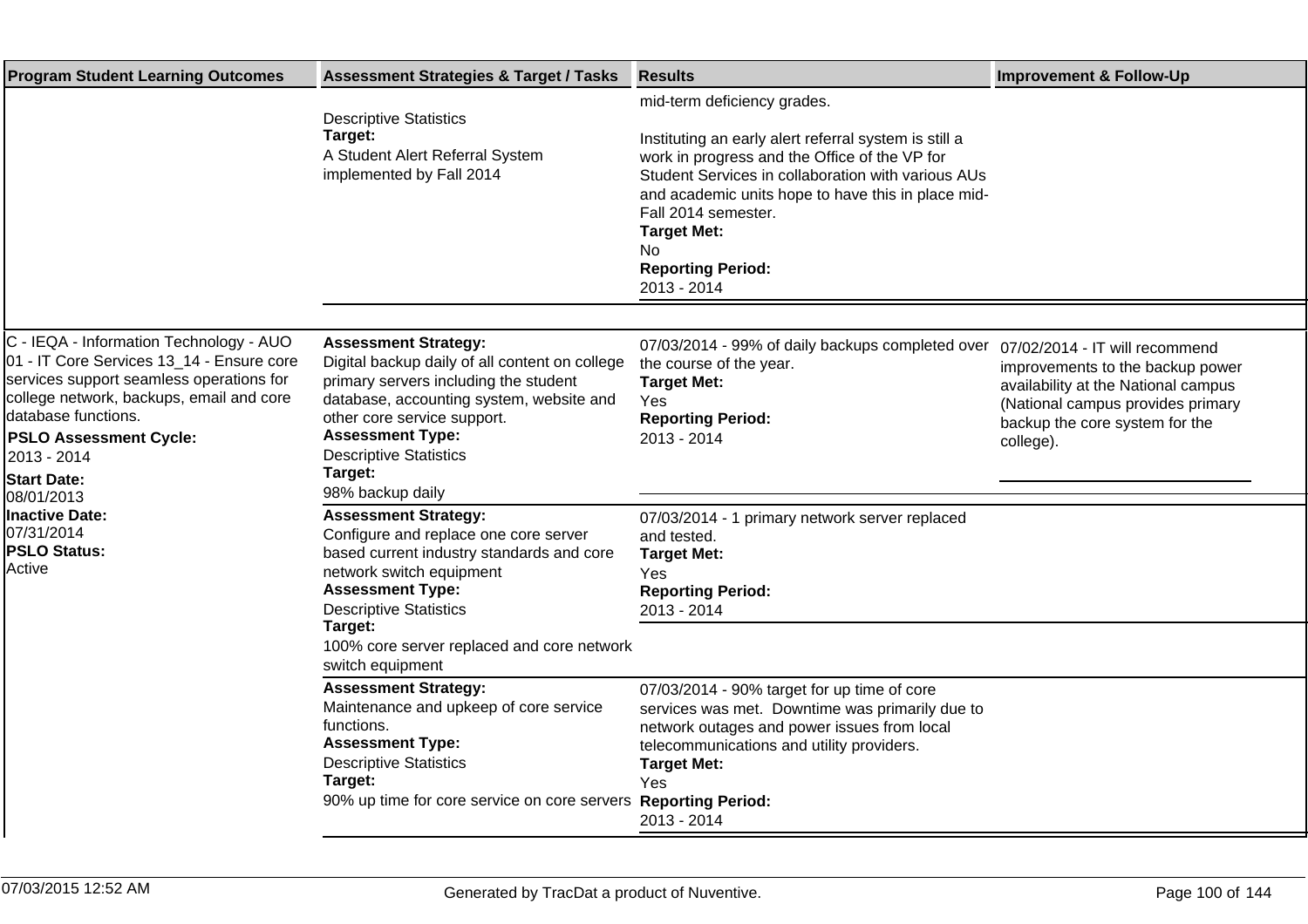| <b>Program Student Learning Outcomes</b>                                                                                                                                                                                                                                                                                                                                                                                                                                                                                | <b>Assessment Strategies &amp; Target / Tasks</b>                                                                                                                                                                                                                                                                                                                                 | <b>Results</b>                                                                                                                                                                                                                                                                                         | <b>Improvement &amp; Follow-Up</b> |
|-------------------------------------------------------------------------------------------------------------------------------------------------------------------------------------------------------------------------------------------------------------------------------------------------------------------------------------------------------------------------------------------------------------------------------------------------------------------------------------------------------------------------|-----------------------------------------------------------------------------------------------------------------------------------------------------------------------------------------------------------------------------------------------------------------------------------------------------------------------------------------------------------------------------------|--------------------------------------------------------------------------------------------------------------------------------------------------------------------------------------------------------------------------------------------------------------------------------------------------------|------------------------------------|
|                                                                                                                                                                                                                                                                                                                                                                                                                                                                                                                         |                                                                                                                                                                                                                                                                                                                                                                                   |                                                                                                                                                                                                                                                                                                        |                                    |
| C - IEQA - Information Technology - AUO<br>02 - IT Support Services 13_14 - Support IT<br>services at the college with timely<br>maintenance, response to services<br>requests, training assistance for effective<br>and efficient usage of technology and<br>research on trends in technology that will<br>support the college mission for continuous<br>limprovement.                                                                                                                                                 | <b>Assessment Strategy:</b><br>Maintain and maintenance of computer<br>laboratories and supporting networking in<br>the field as per maintenance plan.<br><b>Assessment Type:</b><br><b>Descriptive Statistics</b><br>Target:<br>90% of maintenance complete per<br>maintenance plan                                                                                              | 07/03/2014 - Reviewing CCSSE and CCFSSE<br>surveys for data.<br><b>Target Met:</b><br>Yes<br><b>Reporting Period:</b><br>2013 - 2014                                                                                                                                                                   |                                    |
| <b>PSLO Assessment Cycle:</b><br>2013 - 2014<br><b>Start Date:</b><br>08/01/2013<br><b>Inactive Date:</b><br>07/31/2014<br><b>PSLO Status:</b>                                                                                                                                                                                                                                                                                                                                                                          | <b>Assessment Strategy:</b><br>Provide technical support and innovation for<br>classroom usage.<br><b>Assessment Type:</b><br><b>Descriptive Statistics</b><br>Target:<br>100% baseline data to be established                                                                                                                                                                    | 07/03/2014 - Review CCSSE and CCFSSE for<br>baseline data.<br><b>Target Met:</b><br>Yes<br><b>Reporting Period:</b><br>2013 - 2014                                                                                                                                                                     |                                    |
| Active                                                                                                                                                                                                                                                                                                                                                                                                                                                                                                                  | <b>Assessment Strategy:</b><br>Replace 3 computer labs (1 each Pohnpei,<br>Yap and National campuses)<br><b>Assessment Type:</b><br><b>Descriptive Statistics</b><br>Target:<br>100% 3 computer labs fully replaced                                                                                                                                                               | 07/03/2014 - computer labs refresh completed at<br>Pohnpei (1), Yap (1) and National (2).<br><b>Target Met:</b><br>Yes<br><b>Reporting Period:</b><br>2013 - 2014                                                                                                                                      |                                    |
| C - IEQA - Institutional Research and<br>Planning - AUO - 1 Planning 2013-14 - a)<br>Performance Budgeting<br>i) Assist VPAS with the FY 2015<br>performance budget data inputting into the<br><b>FSM government Budget Preparation</b><br>System (BPS) as per budget guidelines and<br>handbook.<br>ii) Assist VPAS with coordinate of initial<br>development of FY 2016 performance<br>budget with focus on development of<br>budget guidelines, training for performance<br>budgeting and development, and 3) review | <b>Assessment Strategy:</b><br>a) Performance Budgeting - [as per revised<br>role in December 2013]<br>i) Assisting working group in providing<br>background information for the development<br>of the fiscal year 2015 budget guidelines<br>and handbook.<br>ii) Assist in development of projections,<br>editing, and inputting into the FSM Budget<br>Preparation System(BPS). | 01/31/2014 - a) 100% - Provided background<br>information by working sessions and through<br>emails.<br>b) 100% - Data entry completed and submitted<br>FY15 budget to Congress.<br><b>Target Met:</b><br>Yes<br><b>Reporting Period:</b><br>2013 - 2014<br><b>Related Documents:</b><br><b>Budget</b> |                                    |
| and revision of revenue projections.<br>$ b $ Strategic Plan (2013 – 2017) – provide                                                                                                                                                                                                                                                                                                                                                                                                                                    | <b>Assessment Type:</b><br><b>Descriptive Statistics</b>                                                                                                                                                                                                                                                                                                                          |                                                                                                                                                                                                                                                                                                        |                                    |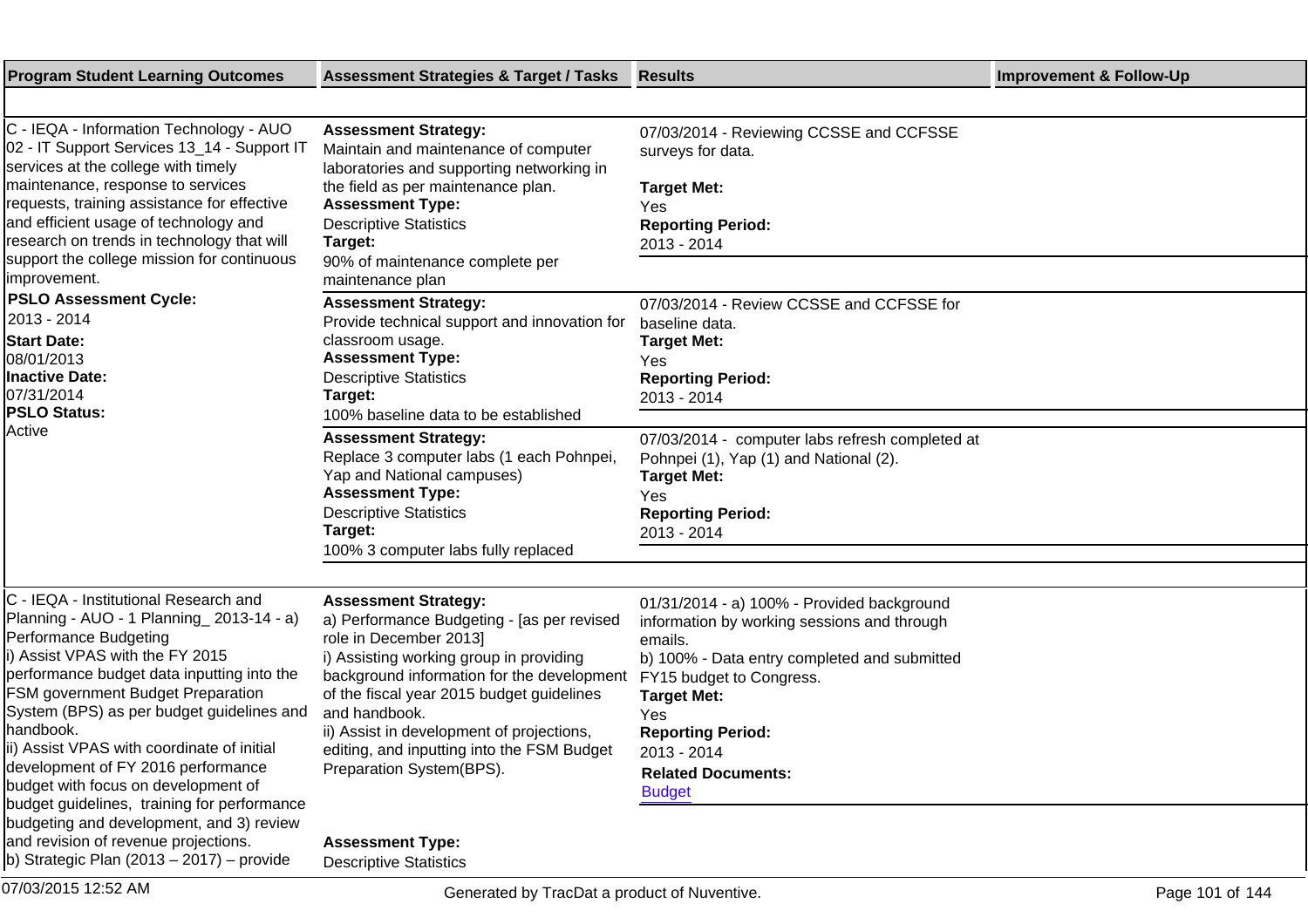| <b>Program Student Learning Outcomes</b>                                                                                                                                                                                                                                                                                                                                                                                                                                                                                                                                                                                                                                   | <b>Assessment Strategies &amp; Target / Tasks</b>                                                                                                                                                                                                                                                                                                                                               | <b>Results</b>                                                                                                                                                                                                                                                                        | <b>Improvement &amp; Follow-Up</b>                                                                                                        |
|----------------------------------------------------------------------------------------------------------------------------------------------------------------------------------------------------------------------------------------------------------------------------------------------------------------------------------------------------------------------------------------------------------------------------------------------------------------------------------------------------------------------------------------------------------------------------------------------------------------------------------------------------------------------------|-------------------------------------------------------------------------------------------------------------------------------------------------------------------------------------------------------------------------------------------------------------------------------------------------------------------------------------------------------------------------------------------------|---------------------------------------------------------------------------------------------------------------------------------------------------------------------------------------------------------------------------------------------------------------------------------------|-------------------------------------------------------------------------------------------------------------------------------------------|
| tracking and progress reporting for strategic<br>plan progress and measures of success.<br>c) Integrated Educational Master Plan,<br>Monitor, track and report progress against<br>IEMP goals and objectives<br>d) Preparation and follow up for the<br>Visioning Summit 2014<br>e) Academic program prioritization -<br>conduct training, coordinate, and prepare<br>reports for the nonacademic program<br>prioritization.<br>f) Assist in grant management and oversee<br>sponsored program's requisitions.<br><b>PSLO Assessment Cycle:</b><br>2013 - 2014<br><b>Start Date:</b><br>10/01/2013<br><b>Inactive Date:</b><br>09/30/2014<br><b>PSLO Status:</b><br>Active | Target:<br>a) Performance Budgeting<br>i) 100% - Assist in providing background<br>information by working sessions and through<br>emails.<br>ii) 100% - Assist in data entry and submit<br>fiscal year 2015 budget prior to deadline                                                                                                                                                            |                                                                                                                                                                                                                                                                                       |                                                                                                                                           |
|                                                                                                                                                                                                                                                                                                                                                                                                                                                                                                                                                                                                                                                                            | <b>Assessment Strategy:</b><br>b) Tracking and progress reporting on the<br>strategic plan and measures of success.<br><b>Assessment Type:</b><br><b>Descriptive Statistics</b><br>Target:<br>1 copy of measures of success and<br>progress reporting to be finalized and<br>published.<br><b>Related Documents:</b><br><b>Institutional Set Standards and</b><br>Measures of Success 2014.xlsx | 09/30/2014 - Institutional Set Standards &<br><b>Strategic Plan Measures of Success</b><br><b>Target Met:</b><br>Yes<br><b>Reporting Period:</b><br>2013 - 2014<br><b>Related Documents:</b><br><b>Institutional Set Standards &amp;</b><br><b>Strategic Plan Measures of Success</b> | 02/10/2015 - Update Institutional<br>Set Standards and targets each<br>semester as appropriate and push<br>out data to College community. |
|                                                                                                                                                                                                                                                                                                                                                                                                                                                                                                                                                                                                                                                                            | <b>Assessment Strategy:</b><br>c) Integrated Educational Master Plan -<br>Assist with development and implementation<br>for an assessment plan.<br><b>Assessment Type:</b><br><b>Descriptive Statistics</b><br>Target:<br>1 stat report on the use of linkages between Reporting Period:<br>the COM-FSM quarterly report and IEMP.                                                              | 10/16/2014 - The review indicated that IEMP<br>reference was included generally by instructional<br>affairs and student services. Note: The reporting<br>format was structured around the College's<br>strategic directions.<br><b>Target Met:</b><br>Yes<br>2013 - 2014              | 01/16/2015 - New reporting format<br>is being developed for reporting on<br>progress of the strategic plan for<br>FY2015.                 |
|                                                                                                                                                                                                                                                                                                                                                                                                                                                                                                                                                                                                                                                                            | <b>Assessment Strategy:</b><br>d) Preparation and follow up for the<br>Visioning Summit 2014<br><b>Assessment Type:</b><br><b>Descriptive Statistics</b><br>Target:<br>2 reports: 1 summit report, and 1 follow-up<br>report                                                                                                                                                                    | 06/13/2014 - 2014 Visioning Summit report<br>prepared and available on the IRPO Website<br><b>Target Met:</b><br>Yes<br><b>Reporting Period:</b><br>2013 - 2014<br><b>Related Documents:</b><br><b>Summit Reports</b>                                                                 |                                                                                                                                           |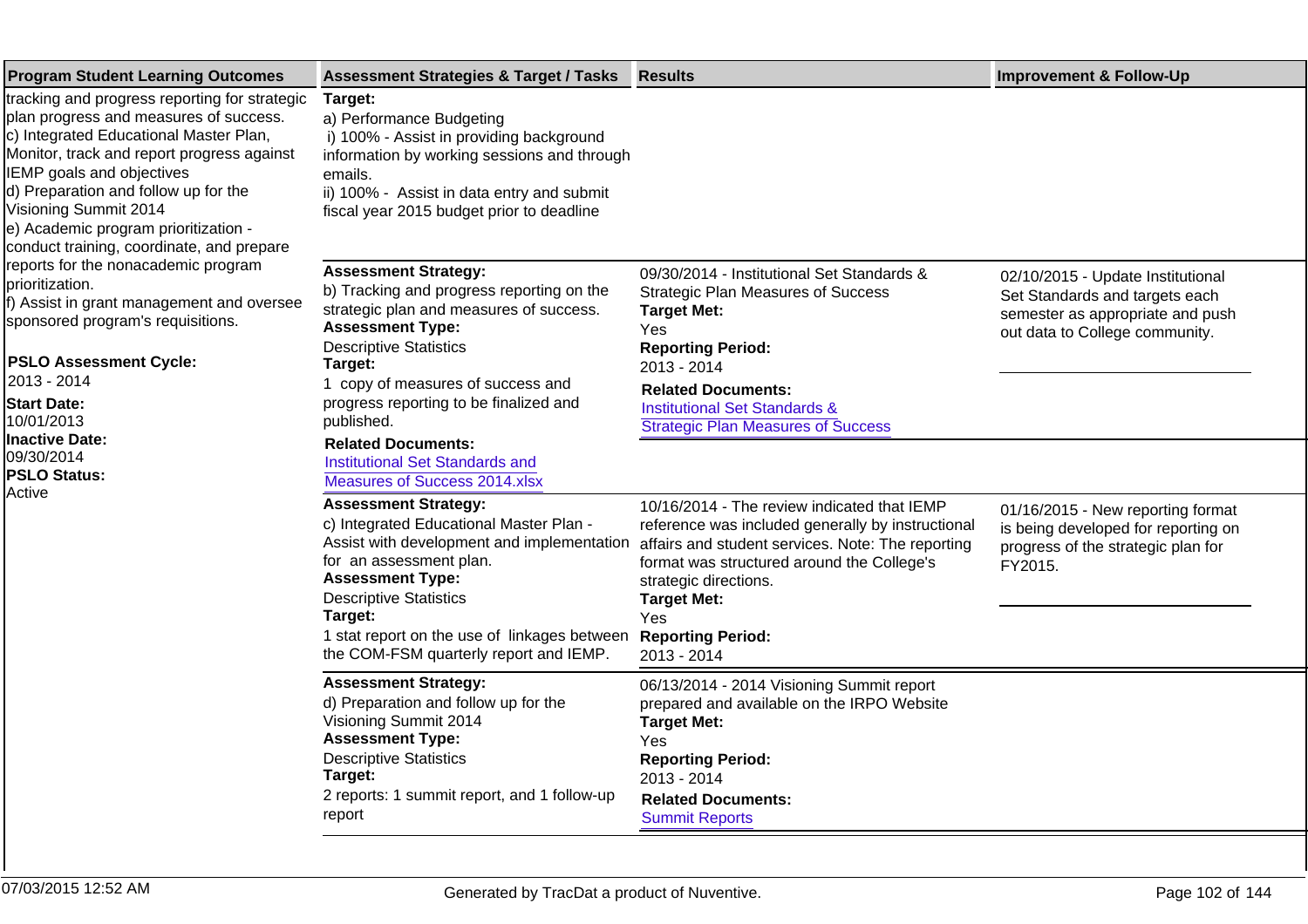| <b>Program Student Learning Outcomes</b>                                                                                                                                                                                                                                                                                                                                                                                                                                                                                                                                                                                    | <b>Assessment Strategies &amp; Target / Tasks</b>                                                                                                                                                                                                                                                                   | <b>Results</b>                                                                                                                                                                                                                                                                                                    | <b>Improvement &amp; Follow-Up</b>                                                                                                                                                         |
|-----------------------------------------------------------------------------------------------------------------------------------------------------------------------------------------------------------------------------------------------------------------------------------------------------------------------------------------------------------------------------------------------------------------------------------------------------------------------------------------------------------------------------------------------------------------------------------------------------------------------------|---------------------------------------------------------------------------------------------------------------------------------------------------------------------------------------------------------------------------------------------------------------------------------------------------------------------|-------------------------------------------------------------------------------------------------------------------------------------------------------------------------------------------------------------------------------------------------------------------------------------------------------------------|--------------------------------------------------------------------------------------------------------------------------------------------------------------------------------------------|
|                                                                                                                                                                                                                                                                                                                                                                                                                                                                                                                                                                                                                             | <b>Assessment Strategy:</b><br>e) Academic program prioritization - conduct<br>training, coordinate, and prepare reports for<br>the academic program prioritization.<br><b>Assessment Type:</b><br><b>Descriptive Statistics</b><br>Target:<br>At least 6 trainings/presentations system<br>wide and publish report | 09/04/2014 - Academic Program Prioritization<br>2014 REPORT<br><b>Target Met:</b><br>Yes<br><b>Reporting Period:</b><br>2013 - 2014<br><b>Related Documents:</b><br><b>Academic Program Prioritization</b><br>Report                                                                                              | 02/10/2015 - In FY2015, review with<br>VPIA and DAP institutional<br>comparison data needed academic<br>prioritization and post on website.<br>Continue updating program review<br>sheets. |
|                                                                                                                                                                                                                                                                                                                                                                                                                                                                                                                                                                                                                             | <b>Assessment Strategy:</b><br>f) Assist in grant management and oversee<br>sponsored program's documents and<br>requisitions.<br><b>Assessment Type:</b><br><b>Descriptive Statistics</b><br>Target:<br>1 summery report: Analysis report on grant<br>development and receiving of documents                       | 06/02/2014 - IRPO assisted in grant development<br>and processing of TRIO documents.<br>Received TRIO documents FY14<br>$PO - 56$<br>$TAs - 2$<br>Special Contracts - 89<br><b>Target Met:</b><br>Yes<br><b>Reporting Period:</b><br>2013 - 2014                                                                  | 12/19/2014 - Report on received<br>and response time back to<br>sponsored programs on a monthly<br>basis.<br>Conduct all IRPO staff for logging<br>and tracking procedures.                |
| C - IEQA - Institutional Research and<br>Planning - AUO - 2 Research_2013-14 - a)<br>Based on program assessment and<br>program review reports from FY 2013,<br>design, implement and report on 2 general<br>research projects and 2 CCSSE/CCFSSE<br>reports.<br>b) Conduct a series of student focus groups<br>on follow up for 1.) Follow up - student<br>registration and advising 2.)CCSSE and<br>CCFSSE spring 2014 surveys.<br>c) Coordinate preparation, delivery and<br>reporting for surveys 1) CCSSE & CCFSSE,<br>[2) Registration, 3) student satisfaction, 4)<br>employer views and other surveys as<br>Ineeded | <b>Assessment Strategy:</b><br>To implement and report on projects<br><b>Assessment Type:</b><br>Research<br>Target:<br>4 reports: 2 research projects and 2<br><b>CCSSE/CCFSSE</b>                                                                                                                                 | 09/30/2014 - Conducted and administered 2014<br>CCSSE/CCFSSE survey. Survey reports will be<br>published when available from the Center for<br>Community College of Student Engagement.<br><b>Target Met:</b><br>Yes<br><b>Reporting Period:</b><br>2013 - 2014<br><b>Related Documents:</b><br>2014 CCSSE Report |                                                                                                                                                                                            |
|                                                                                                                                                                                                                                                                                                                                                                                                                                                                                                                                                                                                                             | <b>Assessment Strategy:</b><br>Coordinate preparation, delivery and<br>collection of CCSSE(Community College<br>Survey of Student Engagement) and<br><b>CCFSSE (Community College Faculty</b><br>Survey of Student Engagement) forms;                                                                               | 04/26/2014 - 1.)CCSSE/CCFSSE reports to be<br>published when available from the Center for<br>Community College of Student Engagement<br>2.) Prepared and published surveys on IRPO<br>Website at http://www.comfsm.fm/?q=irpo-survey-<br>reports: 1) Student Registration Survey; 2) Student                     | 07/31/2014 - [Improvement on the<br>Employer survey] - Implement a<br>procedure of having COM-FSM<br>graduates to update or provide their<br>professions/address/employer, etc.            |
| 07/03/2015 12:52 AM                                                                                                                                                                                                                                                                                                                                                                                                                                                                                                                                                                                                         | Generated by TracDat a product of Nuventive.                                                                                                                                                                                                                                                                        |                                                                                                                                                                                                                                                                                                                   | Page 103 of 144                                                                                                                                                                            |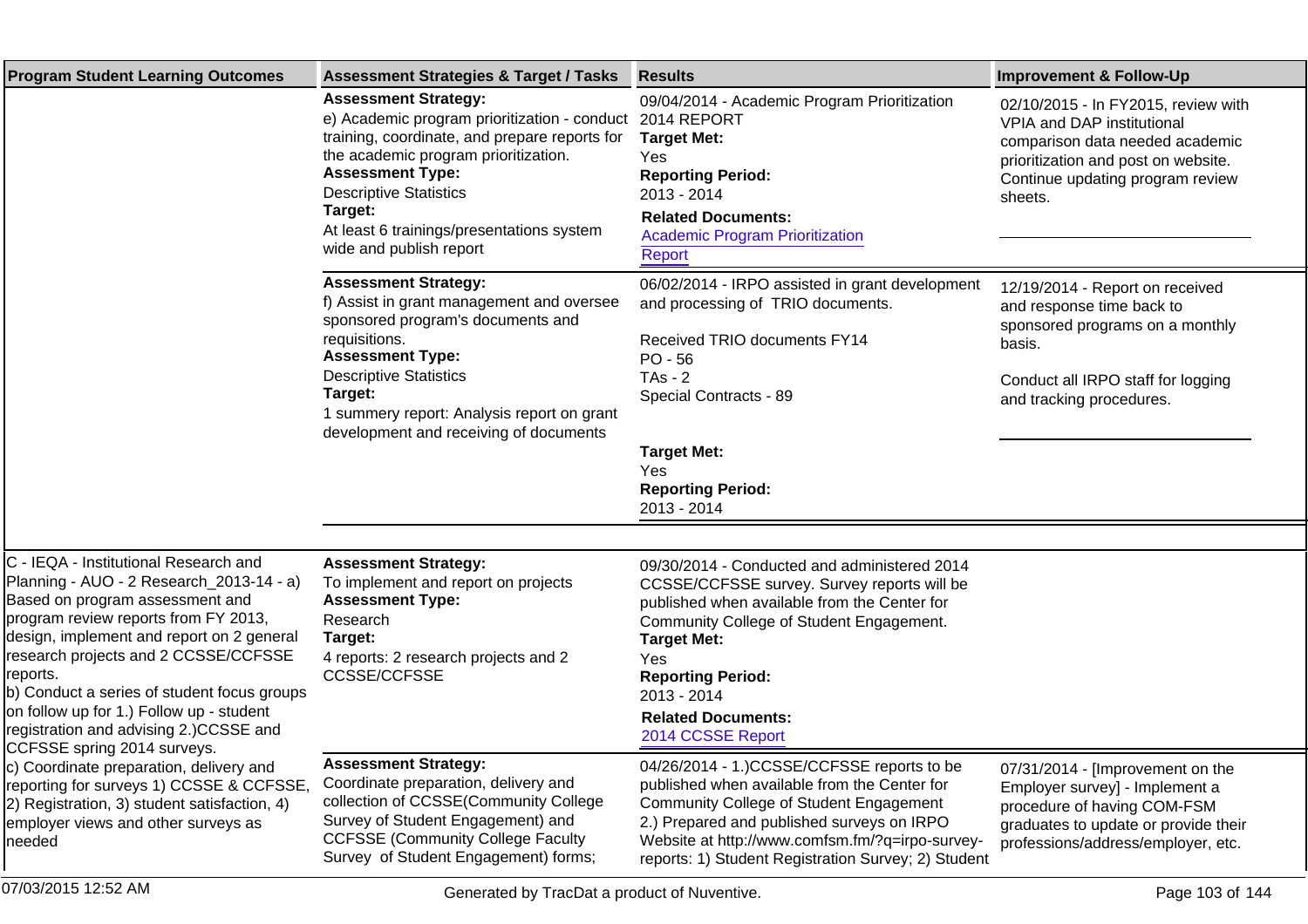| <b>Program Student Learning Outcomes</b>                                                                                                                                                                                                                                                                                                                                         | <b>Assessment Strategies &amp; Target / Tasks</b>                                                                                                                                                                                                                                                                                          | <b>Results</b>                                                                                                                                                                                                                                                            | <b>Improvement &amp; Follow-Up</b> |
|----------------------------------------------------------------------------------------------------------------------------------------------------------------------------------------------------------------------------------------------------------------------------------------------------------------------------------------------------------------------------------|--------------------------------------------------------------------------------------------------------------------------------------------------------------------------------------------------------------------------------------------------------------------------------------------------------------------------------------------|---------------------------------------------------------------------------------------------------------------------------------------------------------------------------------------------------------------------------------------------------------------------------|------------------------------------|
| <b>PSLO Assessment Cycle:</b><br>2013 - 2014<br><b>Start Date:</b><br>10/01/2013<br><b>Inactive Date:</b><br>09/30/2014<br><b>PSLO Status:</b><br>Active                                                                                                                                                                                                                         | Prepare and report on College surveys such<br>as 1.) Registration survey, 2.) Student<br>orientation survey, 3.) Satisfaction surveys,<br>4.) Graduate survey, 5.) Employer survey<br><b>Assessment Type:</b><br>Survey<br>Target:<br>Report: 1 CCSSE and CCFSSE report;<br>100% reporting and updating survey results<br>on IRPO website. | Orientation Survey; 3) Graduate Exit Survey;<br>4) Student Satisfaction Survey; 5) Employer<br>Survey [Ongoing]<br><b>Target Met:</b><br>Yes<br><b>Reporting Period:</b><br>2013 - 2014<br><b>Related Documents:</b><br><b>IRPO survey reports</b>                        |                                    |
| C - IEQA - Institutional Research and<br>Planning - AUO - 3 Assessment_2013-14 -<br>a) Manage TracDat software for the college<br>i) Training to users on data entry,<br>interpretation and reporting<br>ii) Monitoring and tracking of progress for<br>data entry into TracDat<br>and externally                                                                                | <b>Assessment Strategy:</b><br>Upkeep of TracDat data entering by<br>providing training and monitoring and<br>tracking progress of entering data into<br>TracDat.<br><b>Assessment Type:</b><br><b>Descriptive Statistics</b><br>Target:<br>1 report: System wide report completed prior<br>to deadline                                    | 07/02/2014 - TracDat overview reassign the<br>Assessment Coordinator.<br><b>Target Met:</b><br>Yes<br><b>Reporting Period:</b><br>2013 - 2014                                                                                                                             |                                    |
| <b>PSLO Assessment Cycle:</b><br>2013 - 2014<br><b>Start Date:</b><br>10/01/2013<br><b>Inactive Date:</b><br>09/30/2014<br><b>PSLO Status:</b><br>Active                                                                                                                                                                                                                         |                                                                                                                                                                                                                                                                                                                                            |                                                                                                                                                                                                                                                                           |                                    |
| C - IEQA - Institutional Research and<br>Planning - AUO - 4 Data & Reporting_2013-<br>14 - a) Prepare and distribute semester,<br>annual data reports and update and analyze<br>trend data for the college.<br>b) Prepare IPEDS fall, winter and spring<br>reports and distribute key data internally<br>and externally<br>c) Coordinate quarterly reporting and<br>compilation. | <b>Assessment Strategy:</b><br>a)Prepare and disseminated enrollment,<br>retention, and graduation reports on the<br>website. Also disseminated data reports to<br>various college committees.<br><b>Assessment Type:</b><br><b>Descriptive Statistics</b><br>Target:<br>100% - update and upkeep posting of data<br>on the IRPO website   | 09/30/2014 - Updating IRPO website every other<br>week for accuracy and modernization. All IRPO<br>data and reports are available at<br>http://www.comfsm.fm/?q=irpo<br><b>Target Met:</b><br>Yes<br><b>Reporting Period:</b><br>2013 - 2014<br><b>Related Documents:</b> |                                    |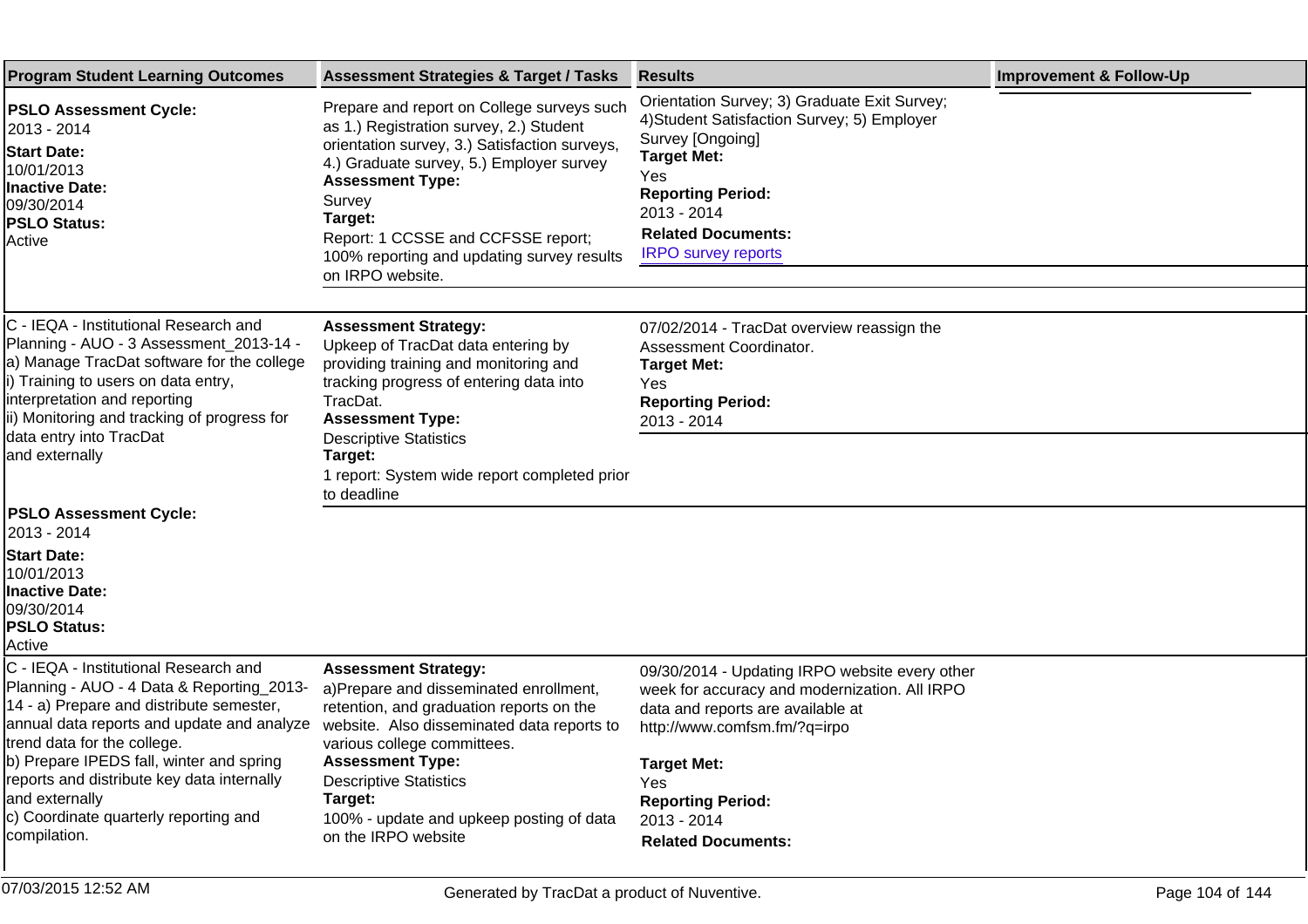| <b>Program Student Learning Outcomes</b>                                                                                                                                                                                                                       | <b>Assessment Strategies &amp; Target / Tasks</b>                                                                                                                                                                                                                 | <b>Results</b>                                                                                                                                                                                                                                                                                                                                                                                                                                                                                                                                                                                                                                                                                                                                                                                                                                       | <b>Improvement &amp; Follow-Up</b>                                                                                                                                              |
|----------------------------------------------------------------------------------------------------------------------------------------------------------------------------------------------------------------------------------------------------------------|-------------------------------------------------------------------------------------------------------------------------------------------------------------------------------------------------------------------------------------------------------------------|------------------------------------------------------------------------------------------------------------------------------------------------------------------------------------------------------------------------------------------------------------------------------------------------------------------------------------------------------------------------------------------------------------------------------------------------------------------------------------------------------------------------------------------------------------------------------------------------------------------------------------------------------------------------------------------------------------------------------------------------------------------------------------------------------------------------------------------------------|---------------------------------------------------------------------------------------------------------------------------------------------------------------------------------|
| <b>PSLO Assessment Cycle:</b>                                                                                                                                                                                                                                  |                                                                                                                                                                                                                                                                   | <b>IRPO</b> website                                                                                                                                                                                                                                                                                                                                                                                                                                                                                                                                                                                                                                                                                                                                                                                                                                  |                                                                                                                                                                                 |
| 2013 - 2014<br><b>Start Date:</b><br>10/01/2013<br><b>Inactive Date:</b><br>09/30/2014<br><b>PSLO Status:</b><br>Active                                                                                                                                        | <b>Assessment Strategy:</b><br>Prepare IPEDS Fall, winter and spring<br>reports and distribute internally and<br>externally on IPEDS website.<br><b>Assessment Type:</b><br><b>Descriptive Statistics</b><br>Target:<br>100% - IPEDS locked up prior to deadline. | 04/30/2014 - Prepared and locked IPEDS reports<br>for AY2012-13 period; 1) Fall 2012 Data - The<br>collection includes the Institutional Characteristics,<br>Completions, and 12-month Enrollment<br>components. The Fall collection opens September<br>4 and closes October 16, 2013; 2) Winter 2012-13<br>Data - The collection includes the Student<br>Financial Aid, Graduation Rates, and 200%<br>Graduation Rates components. The Winter<br>collection opens December 11, 2013 and closes<br>February 12, 2014; 3) Spring 2013 Data - The<br>collection includes the Fall Enrollment, Finance,<br>and Human Resources components. The<br>collection opens December 11, 2013 and closes<br>April 9, 2014.<br><b>Target Met:</b><br>Yes<br><b>Reporting Period:</b><br>2013 - 2014<br><b>Related Documents:</b><br>COM-FSM IPEDS - AY2012-13.pdf |                                                                                                                                                                                 |
|                                                                                                                                                                                                                                                                | <b>Assessment Strategy:</b><br>Prepare and publish quarter reports<br>quarterly.<br><b>Assessment Type:</b><br>Internal Audit/Report<br>Target:<br>4 reports: quarterly reports                                                                                   | 07/18/2014 - Prepared and published COM-FSM<br>FY14 quarterly report; 1)FY14-1stQtr_COMFSM;<br>2) FY14-2ndQtr_COMFSM; 3)FY14-<br>3rdQtr_COMFSM;4)FY14 4thQtr-Ongoing<br><b>Target Met:</b><br>Yes<br><b>Reporting Period:</b><br>2013 - 2014<br><b>Related Documents:</b><br><b>COM-FSM FY14 Quarterly Reports</b>                                                                                                                                                                                                                                                                                                                                                                                                                                                                                                                                   |                                                                                                                                                                                 |
|                                                                                                                                                                                                                                                                |                                                                                                                                                                                                                                                                   |                                                                                                                                                                                                                                                                                                                                                                                                                                                                                                                                                                                                                                                                                                                                                                                                                                                      |                                                                                                                                                                                 |
| C - studentServices - Admissions, Records<br>and Retention - 2013-2014 OARR Outcome<br>1 - Students will demonstrate understanding<br>and exhibit working knowledge of the<br>academic and registration policies and<br>procedures, and successfully adhere to | <b>Assessment Strategy:</b><br>Continue to deliver the new student<br>orientation (OARR module), and facilitate<br>extended orientations for all students (new,<br>continuing, and returning) as follow-ups to                                                    | 06/07/2014 - Fall 2013 Semester Orientation<br>To measure the percieved level of satisfaction of<br>students about the OARR-facilitated orientation, a<br>survey was administered to a nonprobability<br>sample of 226 students during Fall 2013 semester                                                                                                                                                                                                                                                                                                                                                                                                                                                                                                                                                                                            | 07/08/2014 - The AU achieved its<br>target of 85% positive ratings in the<br>surveys, i.e., 90.60% and 86.31%<br>positive ratings in the Fall 2013<br>Orientation and 2014 OARR |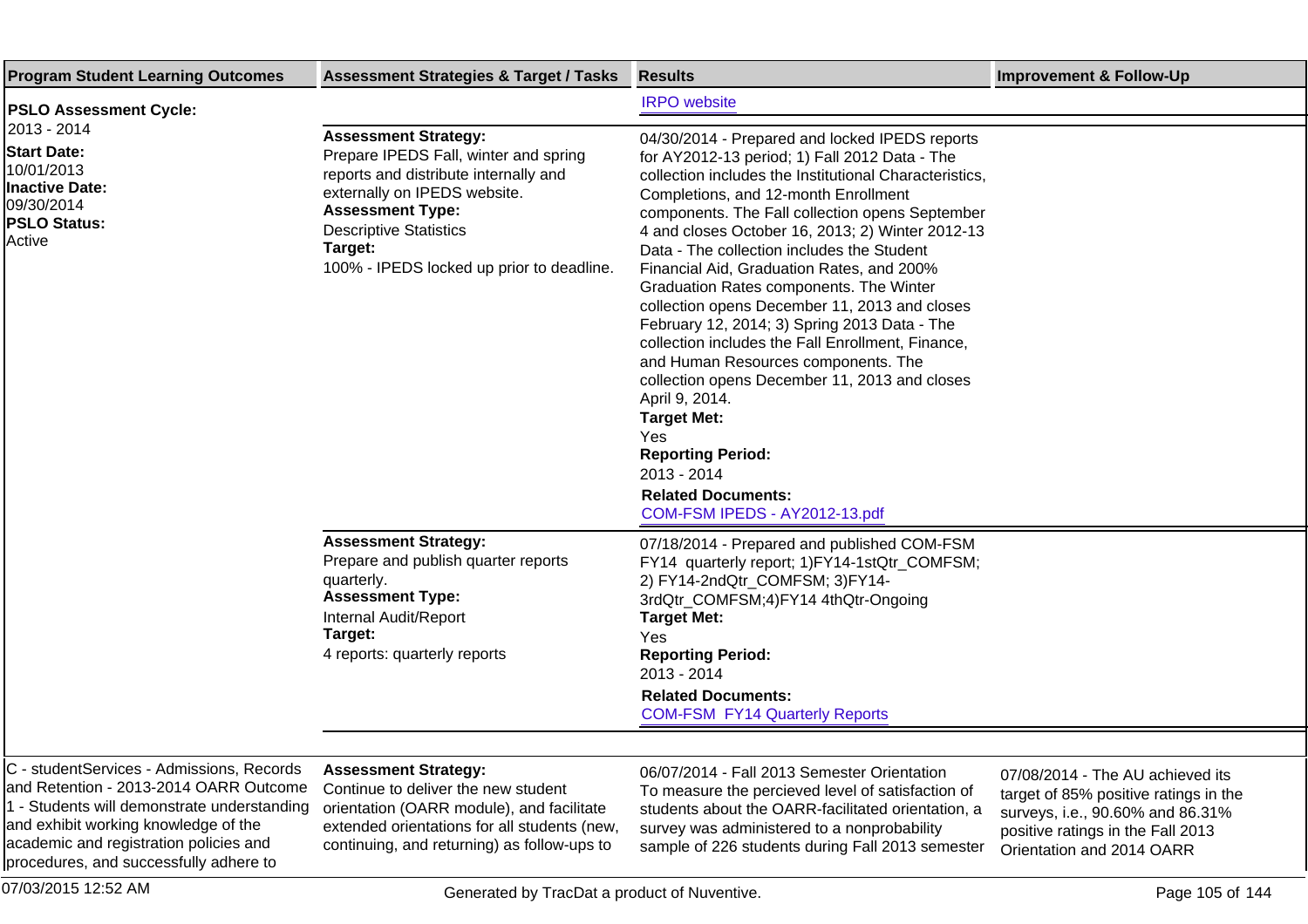| <b>Program Student Learning Outcomes</b>                                 | <b>Assessment Strategies &amp; Target / Tasks</b>                                                          | <b>Results</b>                                                                                                                                                                                                                                                                                                                                                       | <b>Improvement &amp; Follow-Up</b>                                                                                                                                                                                                                                                      |
|--------------------------------------------------------------------------|------------------------------------------------------------------------------------------------------------|----------------------------------------------------------------------------------------------------------------------------------------------------------------------------------------------------------------------------------------------------------------------------------------------------------------------------------------------------------------------|-----------------------------------------------------------------------------------------------------------------------------------------------------------------------------------------------------------------------------------------------------------------------------------------|
| relevant academic dates.<br><b>PSLO Assessment Cycle:</b><br>2013 - 2014 | the regular orientation primarily geared to<br>incoming new and transfer students during<br>Fall semester. | new student orientation at the National, Pohnpei,<br>and Chuuk campuses. Results of the survey<br>specific to OARR are summarized as follows:                                                                                                                                                                                                                        | Satistfaction surveys, respectively.<br>The results of the surveys inform the<br>AU's actionable improvement plan                                                                                                                                                                       |
| <b>PSLO Status:</b><br>Inactive                                          | <b>Assessment Type:</b><br><b>Descriptive Statistics</b><br>Target:<br>85% positive rating in the survey   | 1. The nonprobability sample (n) of 226 students<br>consisted of: 220 (or 97.35% of n) new students,<br>2 (or 0.88% of n) transfer students, and 3 (or<br>1.33% of n) returning students. 1 (or 0.44% on n)<br>skipped the question.                                                                                                                                 | especially geared at further<br>improving operational effectiveness<br>and efficiency and supporting<br>student learning, as follows:<br>1. AU shall continue to deliver the                                                                                                            |
|                                                                          |                                                                                                            | 2. The nonprobability sample (n) of 226 students<br>consisted of: 124 (or 54.87%) male, and (b) 102<br>(or 45.13%) female students.                                                                                                                                                                                                                                  | new student orientation, and<br>facilitate extended orientations for<br>all students.<br>2. AU shall design and develop<br>syllabi for all its orientation modules                                                                                                                      |
|                                                                          |                                                                                                            | 3. The size (n=225) of the nonprobability same<br>represented 11.27% of the student population<br>(N=2,006) for the three campuses during Fall 2013<br>semester.                                                                                                                                                                                                     | including appropriate instruments<br>and instructional or training<br>materials. This will ensure<br>consistency in both content and<br>delivery of the orientations modules.                                                                                                           |
|                                                                          |                                                                                                            | 4. The 226 students were asked to respond to<br>Question 3 (I understand and am aware of the<br>admission procedures that were provided) of the<br>survey. An overwhelming majority of the students<br>survey (209 or 92.48%) either strongly agreed or<br>agreed; while only 16 (or 7.08%) and 1 (or 0.44%)<br>signified neutrality and disagreement, respectively. | The syllabi shall include: (a) module<br>description, (b) student learning<br>outcomes that directly address the<br>applicable institutional student<br>learning outcomes, (c) topics, (d)<br>method of delivery or instruction, (e)<br>assessment, and (f) instructional<br>materials. |
|                                                                          |                                                                                                            | 5. The 226 students were asked to respond to<br>Question 4 (I understood and am aware of the<br>academic policies that were presented) of the<br>survey. 207 (or 91.59%) expressed agreement<br>(strongly agreed or agreed); 19 (or 8.41%) and<br>none (0.00%) signified neutrality and<br>disagreement, respectively.                                               | 3. AU shall colloborate with Student<br>Life to have the schedule of<br>extended orientations published on<br>the online calendar of student<br>activities.<br>4. AU shall continue to provide in-<br>house training for its staff to ensure<br>their continued proficiency and         |
|                                                                          |                                                                                                            | 6. The 226 students were asked to respond to<br>Question 6 (I understood and am aware of the<br>COM-FSM MyShark that was presented) of the<br>survey. 200 (or 88.50%) expressed agreement;<br>while 24 (or 10.62%) and 2 (or 0.88%) signified                                                                                                                        | adeptness of routine office<br>operations, relevant policies and<br>procedures, best practicies, techno-<br>literacy, and others. The in-house<br>training likewise address the                                                                                                         |

neutrality and disagreement, respectively.

department's priority on staff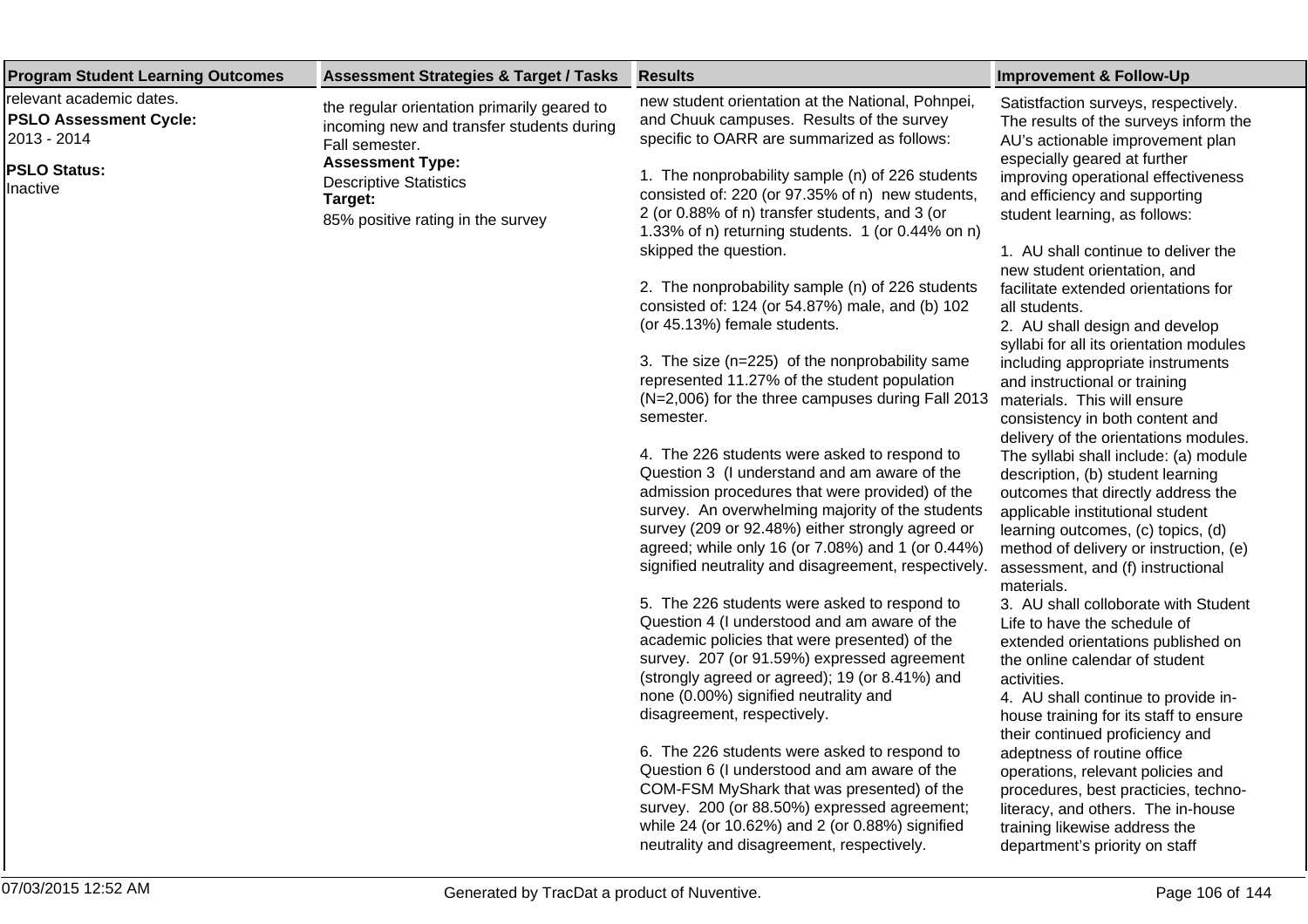| <b>Program Student Learning Outcomes</b> | <b>Assessment Strategies &amp; Target / Tasks</b> | <b>Results</b>                                                                                                                                                                                                                                                                                                                                                                                                                                                                                                                                                                                                                                                                                                                                                                                                                                                                                                                                                                                                                                                                                                                                                                                                                                                                                                                                                                                                                                                                                                                                                                                                                                                                                                                                                                                                                          | <b>Improvement &amp; Follow-Up</b>                                                                                                                                                                                                                                                                                                                                                                                                                                                                                                                                                                                                                                                                                                                                                                                                                                                                                                                                                                                                                                                                                    |
|------------------------------------------|---------------------------------------------------|-----------------------------------------------------------------------------------------------------------------------------------------------------------------------------------------------------------------------------------------------------------------------------------------------------------------------------------------------------------------------------------------------------------------------------------------------------------------------------------------------------------------------------------------------------------------------------------------------------------------------------------------------------------------------------------------------------------------------------------------------------------------------------------------------------------------------------------------------------------------------------------------------------------------------------------------------------------------------------------------------------------------------------------------------------------------------------------------------------------------------------------------------------------------------------------------------------------------------------------------------------------------------------------------------------------------------------------------------------------------------------------------------------------------------------------------------------------------------------------------------------------------------------------------------------------------------------------------------------------------------------------------------------------------------------------------------------------------------------------------------------------------------------------------------------------------------------------------|-----------------------------------------------------------------------------------------------------------------------------------------------------------------------------------------------------------------------------------------------------------------------------------------------------------------------------------------------------------------------------------------------------------------------------------------------------------------------------------------------------------------------------------------------------------------------------------------------------------------------------------------------------------------------------------------------------------------------------------------------------------------------------------------------------------------------------------------------------------------------------------------------------------------------------------------------------------------------------------------------------------------------------------------------------------------------------------------------------------------------|
|                                          |                                                   | 7. The 226 students were asked to respond to<br>Question 12 (I understood and am aware of all<br>procedures from registration to graduation<br>requirements and all other procedures that were<br>presented) of the survey. 203 (or 89.82%)<br>expressed agreement; while 17 (or 7.52%) and 6<br>(or 2.66%) signified neutrality and disagreement,<br>respectively.<br>Takng the average of the responses in the above<br>four categories (specifically applying to the AU) of<br>the Fall 2013 orientation survey administered to a<br>non-randomly selected sample of 226 students,<br>the office received 90.60% positive rating.<br><b>OARR Satisfaction Survey</b><br>To assess the perceptions of the patrons about<br>the services provided them by the AU, a survey<br>was administered to a non-randomly selected<br>sample of 95 students, faculty and staff and other<br>patrons last March 3 to May 16, 2014. The<br>nonprobability sample (n=95) consisted of: 88 (or<br>92.63%) students, 3 (or 3.16%) faculty and staff, 3<br>(or 3.16%) alumni and former students, and 1 (or<br>1.05%a) others. Additionally, 34.74% of the<br>sample indicated at least four visits to the AU<br>during the past academic year; 30.53% and<br>15.79% between 5-9 and 10-19 visits,<br>respectively. 18.95% reported 20 or more visits to<br>the AU during the past academic year. The<br>purposes of the visits involved: (a) registration,<br>add and drop; (b) enrollment verification; (c)<br>schedule of classes; (d) diplomas; (e) student data<br>needs; (f) policy questions; (g) withdrawals; (h)<br>degree verifications; (i) veteran affairs; (j) class<br>rosters, grading, and grade change; (k) general<br>student records; (I) transcripts and grades; and<br>(m) others.<br>A section of the survey consisted of seven | professional development, in<br>particular, and the college's<br>strategic direction geared toward<br>capacity building.<br>5. AU shall continue to publish<br>OARR Student's Guide expanded to<br>include contents beyond policies<br>and procedures that relate to<br>student's education records,<br>registration and matriculation.<br>These contents may include<br>updates, such an enrollment trends,<br>persistence and retention,<br>graduation, student success stories,<br>and announcements. AU shall look<br>into the feasibility of having the<br>frequency of publication issue be<br>availabe from annually to either<br>every semester, session or quarter.<br>The AU acknolwedges the need to<br>further advance its assessment<br>activities. This include but by any<br>means not limited to applying a<br>more methodical approach, such as<br>using randomly-selected stratified<br>sample in lieu of nonprobability<br>sample to ensure<br>representativeness and to<br>increased validity of surveys; the<br>use of focus groups; improved<br>assessment instruments or tools;<br>and others. |
|                                          |                                                   |                                                                                                                                                                                                                                                                                                                                                                                                                                                                                                                                                                                                                                                                                                                                                                                                                                                                                                                                                                                                                                                                                                                                                                                                                                                                                                                                                                                                                                                                                                                                                                                                                                                                                                                                                                                                                                         |                                                                                                                                                                                                                                                                                                                                                                                                                                                                                                                                                                                                                                                                                                                                                                                                                                                                                                                                                                                                                                                                                                                       |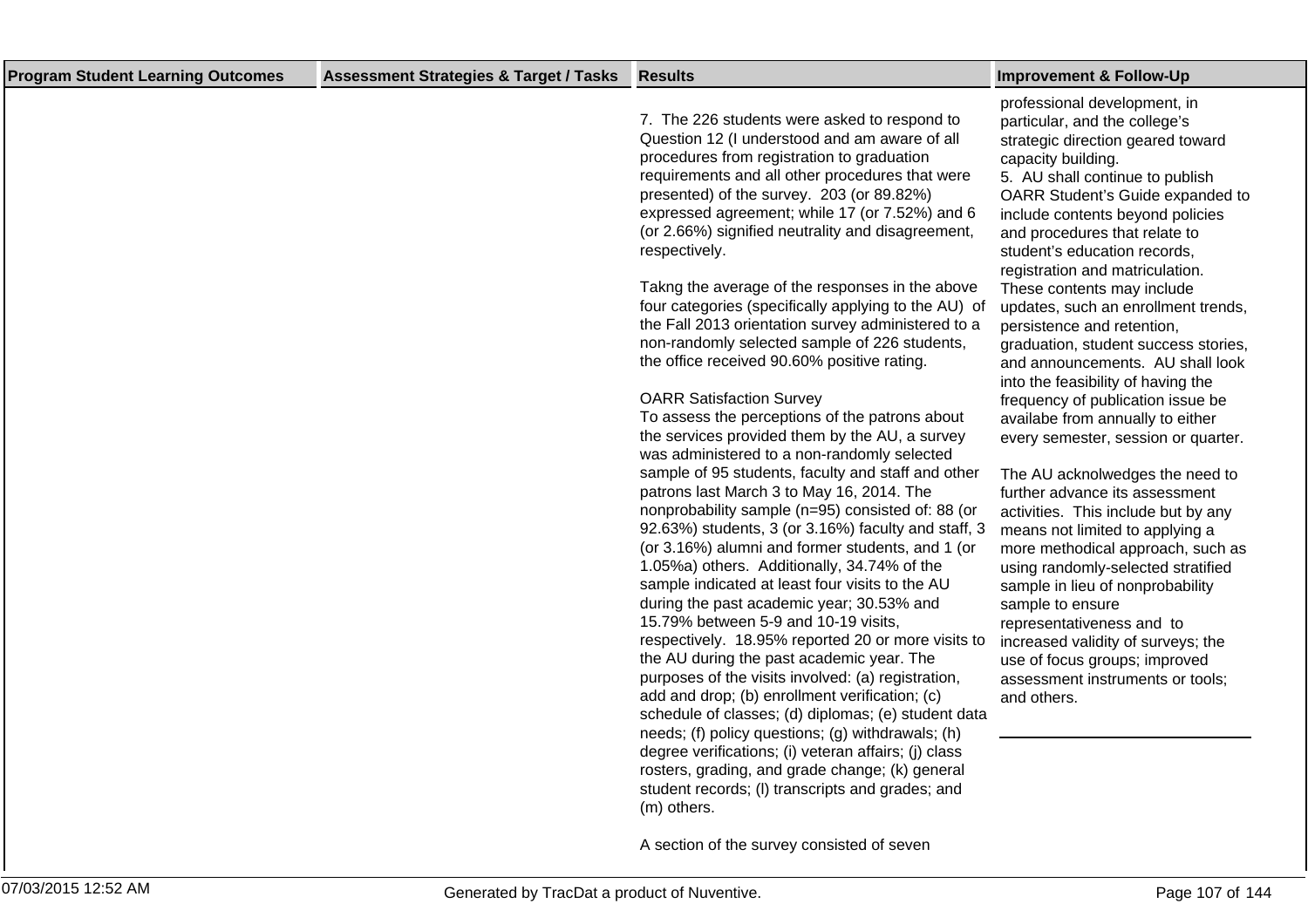| <b>Program Student Learning Outcomes</b> | <b>Assessment Strategies &amp; Target / Tasks</b> | <b>Results</b>                                                                                                                                                                                                                                               | <b>Improvement &amp; Follow-Up</b> |
|------------------------------------------|---------------------------------------------------|--------------------------------------------------------------------------------------------------------------------------------------------------------------------------------------------------------------------------------------------------------------|------------------------------------|
|                                          |                                                   | questions geared at measuring the levels of<br>understanding about academic and registration<br>policies and procedures as perceived by the<br>respondents, as follows:                                                                                      |                                    |
|                                          |                                                   | 1. 86.32% of the sample either strongly agreed or<br>agreed that they understand the steps and<br>documents required for college admission; while<br>13.68% signified neutrality, and 0.00%,<br>disagreement.                                                |                                    |
|                                          |                                                   | 2. 92.63% of the sample signified agreement that<br>they understand the steps to register; while 5.26%<br>and 2.10% expressed neutrality and<br>disagreement, respectively.                                                                                  |                                    |
|                                          |                                                   | 3. 84.21% of the sample expressed either strong<br>agreement or agreement that they undertand the<br>information provided in COM-FSM brochured and<br>the catalog; while 14.74% and 1.05% signified<br>neutrality and disagreement, respectively.            |                                    |
|                                          |                                                   | 4. 89.47% of the sample strongly agreed and<br>agreed that they undertstand that there is a<br>student handbook that contains policies and<br>procedures for all students attending COM-FSM;<br>while 8.42% signified neutrality, and 2.10,<br>disagreement. |                                    |
|                                          |                                                   | 5. 81.05% of the sample expressed agreement<br>that they understand the consequences for<br>dropping a course or withdrawing from COM-FSM;<br>while 16.84% and 2,10% signified neutrality and<br>disagreement, respectively.                                 |                                    |
|                                          |                                                   | 6. 85.26% of the sample strongly agreed and<br>agreed that they understand the steps required to<br>request or receive an official copy of their<br>transcripts; while 11.58% expressed neutrality,<br>and 3.16%, disagreement.                              |                                    |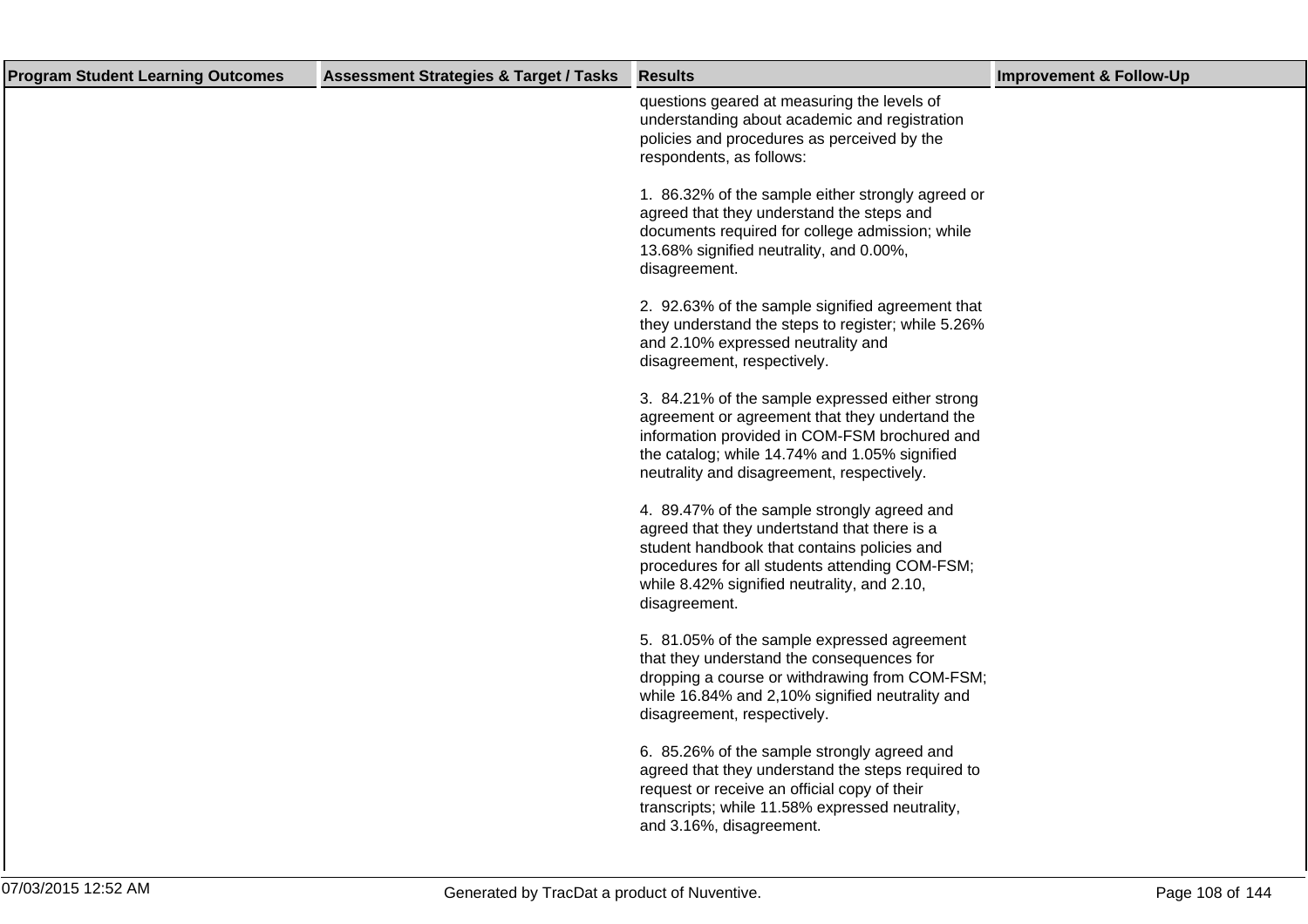| <b>Program Student Learning Outcomes</b> | <b>Assessment Strategies &amp; Target / Tasks</b>                                                                                                                                                                                                                                                                                                                                   | <b>Results</b>                                                                                                                                                                                                                                                                                                                                                                                                                                               | <b>Improvement &amp; Follow-Up</b>                                                                                                                                                                                                                                                                                                                                  |
|------------------------------------------|-------------------------------------------------------------------------------------------------------------------------------------------------------------------------------------------------------------------------------------------------------------------------------------------------------------------------------------------------------------------------------------|--------------------------------------------------------------------------------------------------------------------------------------------------------------------------------------------------------------------------------------------------------------------------------------------------------------------------------------------------------------------------------------------------------------------------------------------------------------|---------------------------------------------------------------------------------------------------------------------------------------------------------------------------------------------------------------------------------------------------------------------------------------------------------------------------------------------------------------------|
|                                          |                                                                                                                                                                                                                                                                                                                                                                                     | 7. 85.26% of the sample signified agreement that<br>they understand that they will not be considered<br>officially enrolled in a class until payment has been<br>made; while 12.63% and 2.10% expressed<br>neutrality and disagreement, respectively.                                                                                                                                                                                                        |                                                                                                                                                                                                                                                                                                                                                                     |
|                                          |                                                                                                                                                                                                                                                                                                                                                                                     | Taking the average of the responses in the above<br>seven categories of the OARR satisfaction survey<br>administered to a non-randomly selected sample<br>of 95 students, faculty and staff, alumni and former<br>students, and others, the office received 86.31%<br>positive rating.                                                                                                                                                                       |                                                                                                                                                                                                                                                                                                                                                                     |
|                                          |                                                                                                                                                                                                                                                                                                                                                                                     | <b>Target Met:</b><br>Yes<br><b>Reporting Period:</b><br>2013 - 2014<br><b>Related Documents:</b><br>Fall 2013 Semester Student<br><b>Orientation Survey</b><br>2014 OARR Satisfaction Survey                                                                                                                                                                                                                                                                |                                                                                                                                                                                                                                                                                                                                                                     |
|                                          | <b>Assessment Strategy:</b><br>To ensure consistency in the content and<br>delivery of both regular and extended OARR<br>orientations, the AU shall design, develop,<br>and implement orientation modules with<br>articulated outcomes or objectives, and<br>provisions on manner or mode of<br>assessments.<br><b>Assessment Type:</b><br><b>Descriptive Statistics</b><br>Target: | 07/30/2014 - AU designed and developed<br>orientation modules with articulated outcomes or<br>objectives, required contents and provisions on<br>manner or mode of delivery and assessments.<br>The modules consisted of three OARR orientation<br>sequence, i.e., OARR 101 (New student<br>orientation), OARR 102 (Extended orientation I),<br>and OARR 103 (Extended orientation II) and will<br>be implemented in Fall 2014.<br><b>Target Met:</b><br>Yes | 07/30/2014 - AU continues<br>delivering regular orientation for new<br>students; however, to be expanded<br>to include incoming transfer and<br>returning students. Additionally, AU<br>and all its offices at the state<br>campuses shall deliver extended<br>orientations for all students<br>beginning Fall 2014 utilizing the<br>developed orientation modules. |
|                                          | <b>OARR</b> orientation module                                                                                                                                                                                                                                                                                                                                                      | <b>Reporting Period:</b><br>2013 - 2014<br><b>Related Documents:</b><br><b>OARR 101-New Student Orientation</b><br><b>OARR 102-Extended Orientation I</b><br><b>OARR 103-Extended Orientation II</b>                                                                                                                                                                                                                                                         | AU to design and develop<br>powerpoint presentations, visual aid,<br>and other instructional materials<br>necessary to ensure the consistency<br>in both content and delivery of<br>regular and extended orientations<br>including assessment instruments.                                                                                                          |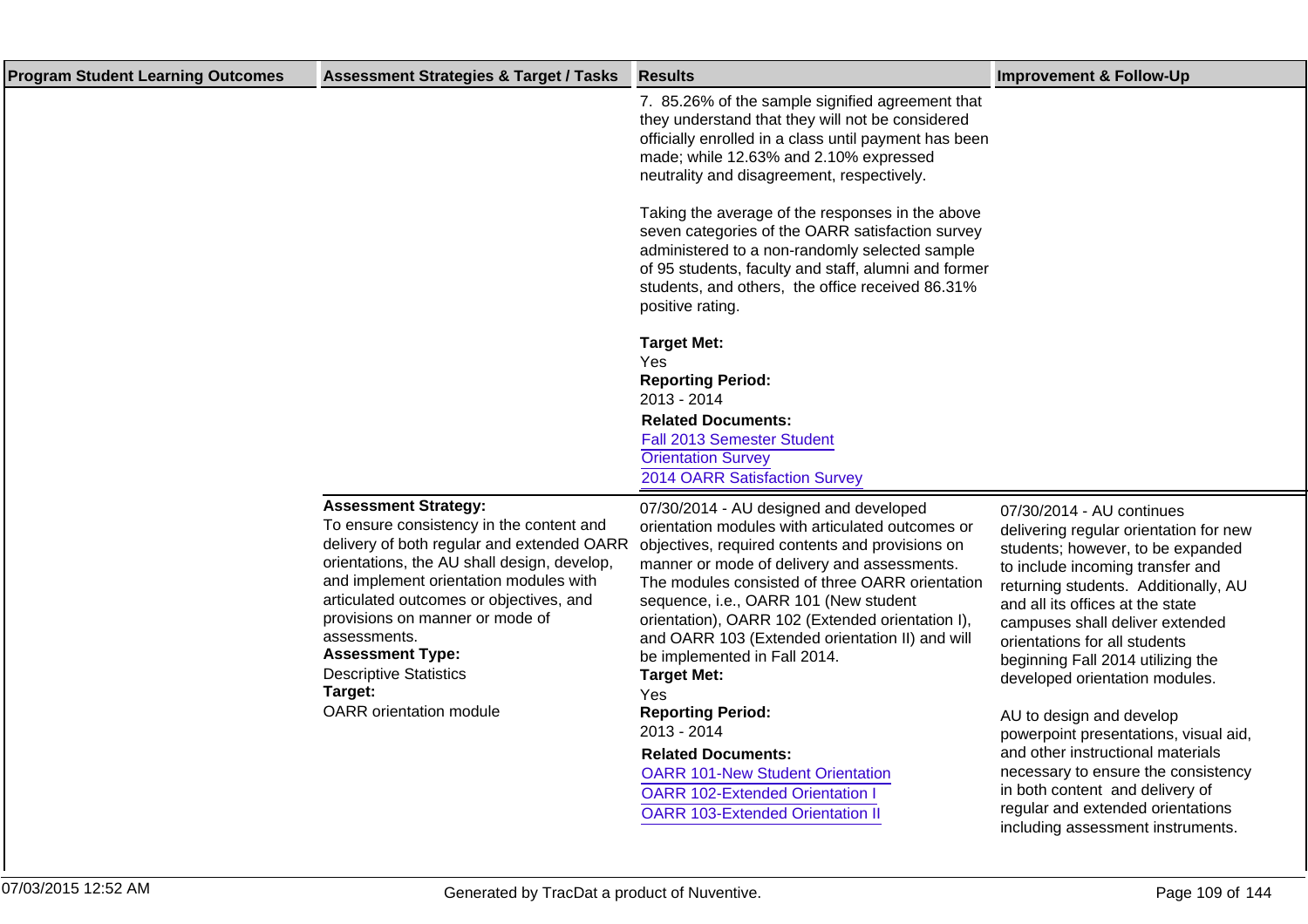| <b>Program Student Learning Outcomes</b> | <b>Assessment Strategies &amp; Target / Tasks</b>                                                                                                                                                                                                                                                                                                                     | Results                                                                                                                                                                                                                                                                                                                                                                                                                                   | <b>Improvement &amp; Follow-Up</b>                                                                                                                                                                                                                                                                                                                                                                                                                                                                                                                                            |
|------------------------------------------|-----------------------------------------------------------------------------------------------------------------------------------------------------------------------------------------------------------------------------------------------------------------------------------------------------------------------------------------------------------------------|-------------------------------------------------------------------------------------------------------------------------------------------------------------------------------------------------------------------------------------------------------------------------------------------------------------------------------------------------------------------------------------------------------------------------------------------|-------------------------------------------------------------------------------------------------------------------------------------------------------------------------------------------------------------------------------------------------------------------------------------------------------------------------------------------------------------------------------------------------------------------------------------------------------------------------------------------------------------------------------------------------------------------------------|
|                                          |                                                                                                                                                                                                                                                                                                                                                                       |                                                                                                                                                                                                                                                                                                                                                                                                                                           | AU shall conduct an assessment to<br>measure the effectiveness of the<br>developed modules, the results of<br>which shall inform improvements to<br>the AU's orientation programs.                                                                                                                                                                                                                                                                                                                                                                                            |
|                                          | <b>Assessment Strategy:</b><br>Continue to publish the "OARR Student's<br>Guide." Specifically increasing the<br>frequency of its publication.<br><b>Assessment Type:</b><br><b>Descriptive Statistics</b><br>Target:<br>An issue of OARR Student's Guide<br>published annually with issues accessible<br>from the AU's webpage in portable<br>document format (pdf). | 04/23/2014 - AU publishes the "OARR Student's<br>Guide" annually. Specifically, issues of the guide<br>are released every Fall semester, and are<br>accessible from the college's website,<br>http://www.comfsm.fm/?q=manual-and-handbook.<br><b>Target Met:</b><br>Yes<br><b>Reporting Period:</b><br>2013 - 2014<br><b>Related Documents:</b><br><b>OARR Student Guide, Fall 2013</b><br><b>Issue</b><br><b>OARR Student Guide 2014</b> | 07/30/2014 - AU continues to<br>publish the "OARR Student's Guide"<br>and consider expanding the<br>contents beyond policies and<br>procedures that relate to student's<br>education records, registration and<br>matriculation to include updates,<br>such as enrollment trends,<br>graduation, persistence and<br>retention, student success stories,<br>and announcements. Additionally,<br>AU shall look into the feasibility of<br>having the frequency of publication<br>issue be made available from<br>annually to either every semester<br>and session or quarterly. |
|                                          | <b>Assessment Strategy:</b><br>Coordinate and erese train office staff                                                                                                                                                                                                                                                                                                | 05/07/2014 - The AU coordinated the initial<br>the color of a contraction of the second state in the first state of the state of the second state of the state of the second state of the second state of the second state of the second state of the second state of the sec                                                                                                                                                             | 07/30/2014 - AU to continue                                                                                                                                                                                                                                                                                                                                                                                                                                                                                                                                                   |

Coordinate and cross-train office staff geared to providing them adeptness of various office routine operations and not specific and exclusive only of their primary functions and roles.

### **Assessment Type:**

Descriptive Statistics **Target:** 85% positive rating in the survey

administered to cross-trained AU staff

implementation of cross-training for its staff at the National and Pohnpei campuses during the period beginning October 21, 2013, and ending, November 15, 2013. The cross-training is geared at addressing the college's 2013-2017 strategic direction on investing in and building a strong capacity in human capital which is indispensable to promoting student success. The need for a comprehensive cross-training of student services staff has been identified as one of the areas of focus by Dr. Barbara Fienman in her review, analysis, and recommendations about the college's department of student services.

extending cross-training of its staff or personnel expanded to include training across other units, e.g., financial aid, residence halls and student life, sports and recreation, health services, guidance and counseling. Additionally, AU to support professional development of its staff employees especially geared at credentialing noncredentialed employees, advancement of certifications and credentials, and other training to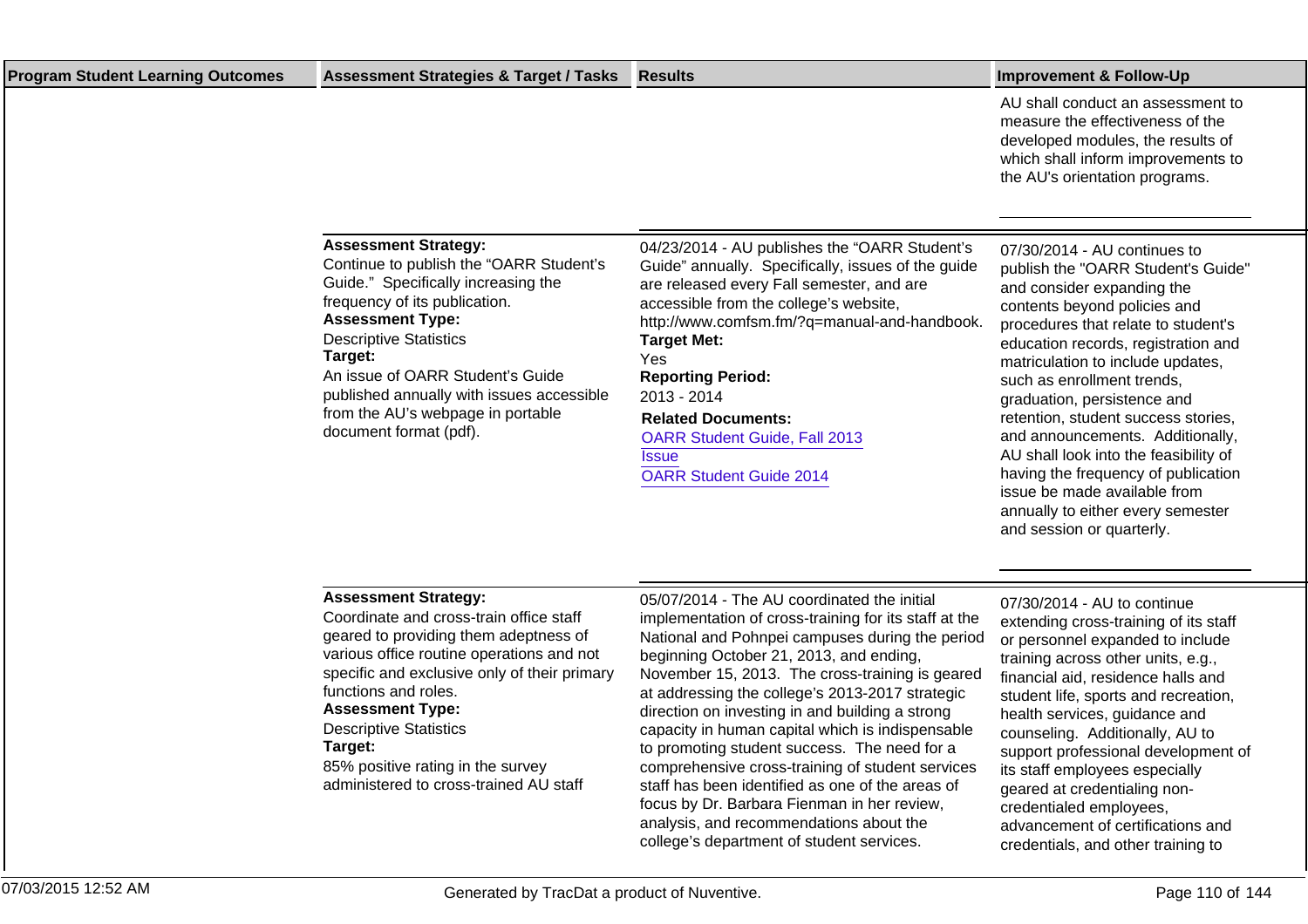| <b>Program Student Learning Outcomes</b> | <b>Assessment Strategies &amp; Target / Tasks</b> | <b>Results</b>                                                                                                                                                                                                                                                                                                                                                                                                                                                     | <b>Improvement &amp; Follow-Up</b>           |
|------------------------------------------|---------------------------------------------------|--------------------------------------------------------------------------------------------------------------------------------------------------------------------------------------------------------------------------------------------------------------------------------------------------------------------------------------------------------------------------------------------------------------------------------------------------------------------|----------------------------------------------|
|                                          |                                                   | The three participants were surveyed to measure<br>their perceptions about the AU's cross-training for<br>staff. Responses are summarized as follows:                                                                                                                                                                                                                                                                                                              | enhance their job proficiency and<br>skills. |
|                                          |                                                   | 1. 100% of the participants strongly agreed and<br>agreed that they find it easy to apply in their works<br>the skills and knowledge that they have acqured<br>from the cross training.                                                                                                                                                                                                                                                                            |                                              |
|                                          |                                                   | 2. 100% of the participants strongly agreed and<br>agreed that the cross-training offered them<br>opportunities to develop and acquire new skills<br>essential to advancing their work effectiveness<br>and efficiency especially in providing quality<br>services to the students and other patrons.                                                                                                                                                              |                                              |
|                                          |                                                   | 3.67% of the participants strongly agreed that the<br>cross-training offered them opportunities to learn<br>new kills and adeptness of the other processes,<br>and functions outside of their primary and<br>assigned routine taks; while 33% signified<br>neutrality.                                                                                                                                                                                             |                                              |
|                                          |                                                   | 4. 100% of the participants strongly agreed and<br>agreed that the cross-training offered them<br>opportunities for career development and<br>advancement within the college.                                                                                                                                                                                                                                                                                      |                                              |
|                                          |                                                   | 5. 100% of the participants strongly agreed and<br>agreed that they are satisfied with the cross-<br>training they had received from their present job.                                                                                                                                                                                                                                                                                                            |                                              |
|                                          |                                                   | 6. The participants also articulated the following<br>general comments about the cross-training<br>program, and recommendations that they though<br>would further improve the cross-training program<br>of the office: (a) it helped build co-worker<br>relationship and allowed me to adjust to a different<br>working environment; (b) need to schedule cross-<br>training between campuses during registrations so<br>that we can experience the differences of |                                              |
|                                          |                                                   |                                                                                                                                                                                                                                                                                                                                                                                                                                                                    |                                              |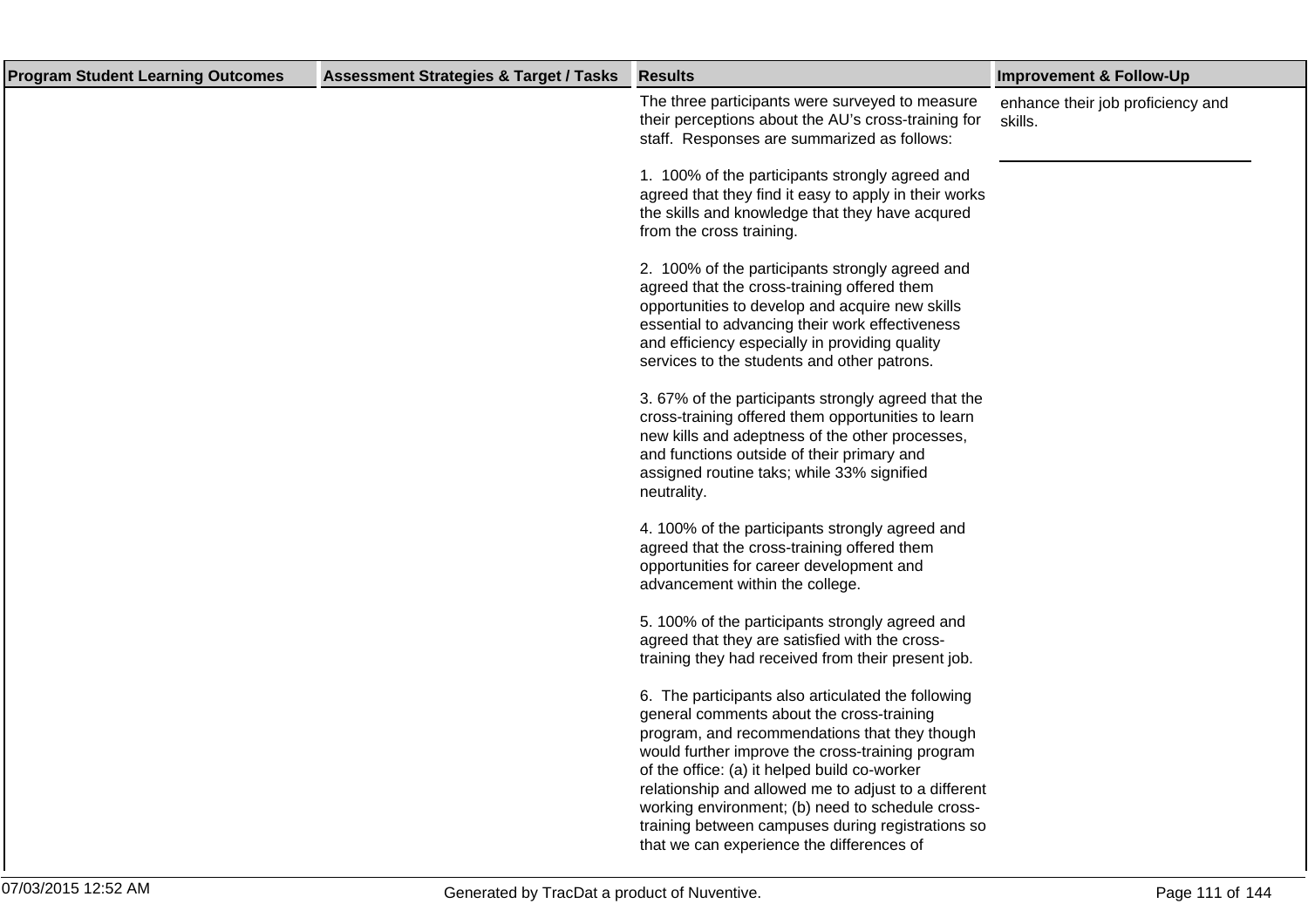| <b>Program Student Learning Outcomes</b> | <b>Assessment Strategies &amp; Target / Tasks</b>                                                                                                                                                                                                                                                                                                      | <b>Results</b>                                                                                                                                                                                                                                                                                                                                                                                                                                                                                                                                                                                                                                                                                                                                                                                                                                     | <b>Improvement &amp; Follow-Up</b>                                                                                                                                                                                                                                                                                                                                                                                                             |
|------------------------------------------|--------------------------------------------------------------------------------------------------------------------------------------------------------------------------------------------------------------------------------------------------------------------------------------------------------------------------------------------------------|----------------------------------------------------------------------------------------------------------------------------------------------------------------------------------------------------------------------------------------------------------------------------------------------------------------------------------------------------------------------------------------------------------------------------------------------------------------------------------------------------------------------------------------------------------------------------------------------------------------------------------------------------------------------------------------------------------------------------------------------------------------------------------------------------------------------------------------------------|------------------------------------------------------------------------------------------------------------------------------------------------------------------------------------------------------------------------------------------------------------------------------------------------------------------------------------------------------------------------------------------------------------------------------------------------|
|                                          |                                                                                                                                                                                                                                                                                                                                                        | registration activities between each campus; and<br>(c) need cross-training every semester for at least<br>one week within each division or office of the<br>student services so that we can be familiar with<br>each others' works.                                                                                                                                                                                                                                                                                                                                                                                                                                                                                                                                                                                                               |                                                                                                                                                                                                                                                                                                                                                                                                                                                |
|                                          |                                                                                                                                                                                                                                                                                                                                                        | Taking the average of the responses to the five<br>questions of the survey, AU received 93.40%<br>positive rating.                                                                                                                                                                                                                                                                                                                                                                                                                                                                                                                                                                                                                                                                                                                                 |                                                                                                                                                                                                                                                                                                                                                                                                                                                |
|                                          |                                                                                                                                                                                                                                                                                                                                                        | <b>Target Met:</b><br>Yes<br><b>Reporting Period:</b><br>2013 - 2014<br><b>Related Documents:</b><br>Cross-Training of OARR and FAO<br><b>Staff</b><br>Recommendation Section of Dr. B.<br>Fienman's report<br><b>Survey Instrument-Cross Training for</b><br><b>OARR Staff</b>                                                                                                                                                                                                                                                                                                                                                                                                                                                                                                                                                                    |                                                                                                                                                                                                                                                                                                                                                                                                                                                |
|                                          | <b>Assessment Strategy:</b><br>Improve the effectiveness and efficiency of<br>the registration services by collaborating<br>with other departments, divisions, and other<br>administrative units involved in facilitating<br>registration.<br><b>Assessment Type:</b><br><b>Descriptive Statistics</b><br>Target:<br>85% positive rating in the survey | 02/18/2014 - Spring 2014 Semester Registration<br>To assess the percieved level of satisfaction about<br>the registration services, a survey was<br>administered to a non-randomly selected sample<br>of 279 students during the January 7-9, 2014,<br>Spring 2014 semester registration. Nonprobability<br>sampling was employed as it is deemed ideal a<br>method for quick surveys, and due to the difficulty<br>in getting access to the whole population. Results<br>of the survey specific to OARR are summarized as<br>follows:<br>1. The nonprobability sample (n) of 279 students<br>consisted of: 149 (or 53.41% of n) male, and 125<br>(or 44.80%% of n) female students. five (or<br>1.79%) of the sample skipped the question.<br>2. The survey was administered college-wide. As<br>such, of the non-randomly selected sample (n) of | 07/30/2014 - AU to collaborate with<br>other administrative offices or units<br>directly involved in facilitating<br>registration so to address the<br>identified areas that require further<br>improvement thereby ensuring the<br>service effectiveness and efficiency.<br>Collaboration with these units<br>should results to articulating a<br>practical actionable improvement<br>plan to address the identified areas<br>of improvement. |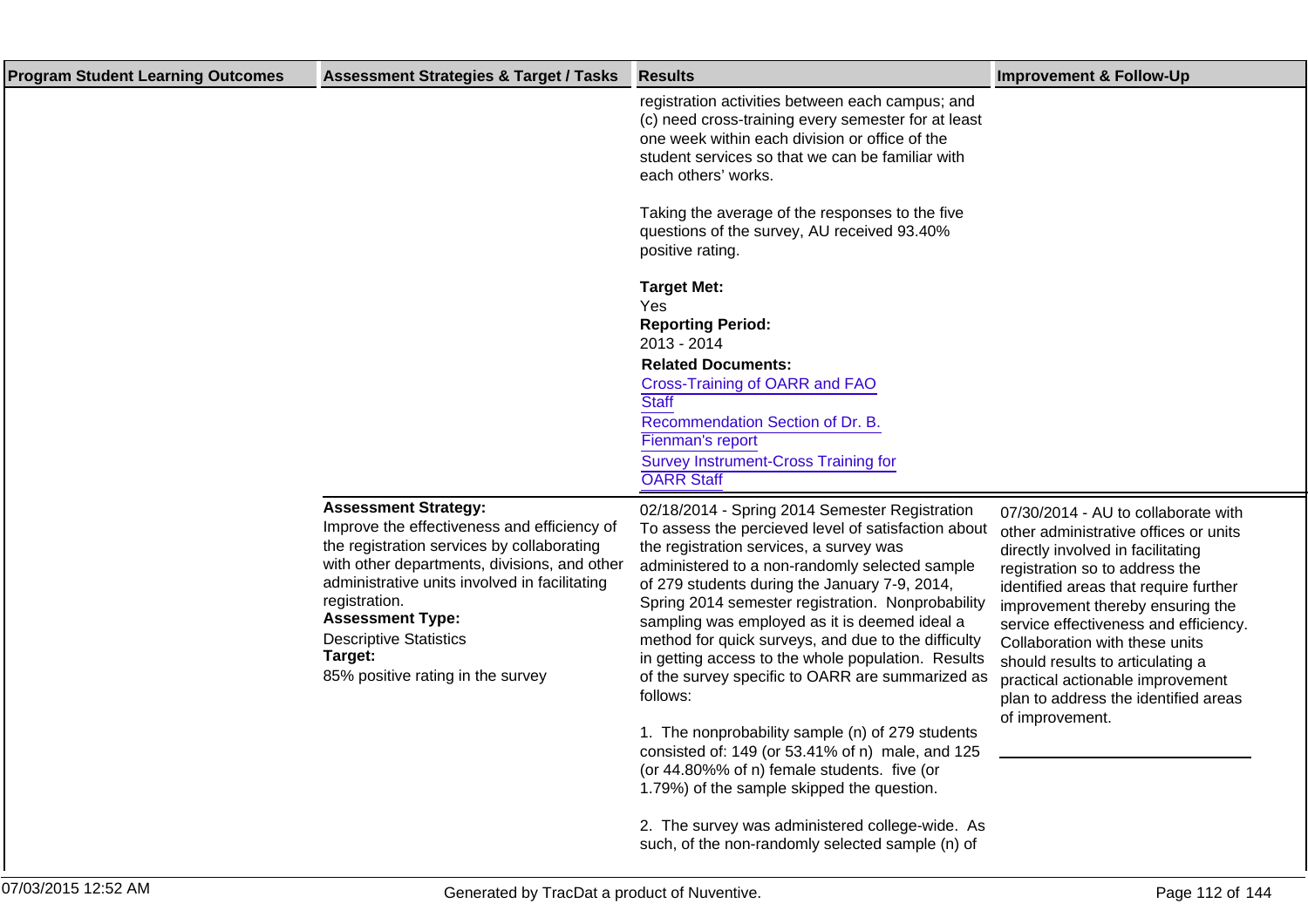| 279 students: 88 (31.54%) were from the National<br>Campus; 2 (or 0.72%) and 24 (or 8.60%) were<br>from Chuuk and Kosrae campuses, respectively;<br>154 (or 55.20%) from Pohnpei Campus, and 5 (or<br>1.79%) from Yap Campus. Six (or 2.15%) of the<br>sample skipped the question.<br>3. The sample (n=279) consisted of: 99 (or<br>35.48%) freshman, 143 (or 51.25%) sophomore,<br>26 (or 9.32%) junior, and eight (or 2.87%) senior<br>students. Three (or 1.08%) of the sample skipped<br>the question.<br>4. The sample (n=279) consisted of: 47 (or<br>16.85%) new, 215 (or 77.06%) continuing, seven<br>(or 2.51%) transfer, and five (or 1.79%) senior<br>students. Five (or 1.79%) of the sample skipped<br>the question.<br>5. The sample (n=279) consisted of: 24 (or<br>8.60%) Chuukese, 50 (or 17.92%) Kosraean, 152<br>(or 54.48%) Pohnpeian, 45 (or 16.13%) Yapese,<br>and one (0.36%) other nationalities. Seven (or<br>2.51%) of the sample skipped the question.<br>6. Hours set for registration. 79.57% of the<br>sample (n=279) expressed satisfaction about the<br>hours set for registration; while 15.41% and 4.30%<br>signified neutrality and dissatisfaction,<br>respectively. 0.72% of the sample skipped the<br>question. The positive rating is lower by 5.57% if<br>compared to the Spring 2013 registration survey.<br>7. Forms used for registration. 81.72% of the<br>sample (n=279) signified satisfaction about the<br>forms used for registration; while 11.47%<br>expressed neutraility and 5.02%, dissatisfied.<br>1.79% of the sample skipped the question. While<br>the positive response (81.72%) is extremely<br>significant if compared to only 5.02% of the<br>sample expressing dissatisfaction about the | <b>Program Student Learning Outcomes</b> | <b>Assessment Strategies &amp; Target / Tasks</b> | <b>Results</b> | <b>Improvement &amp; Follow-Up</b> |
|---------------------------------------------------------------------------------------------------------------------------------------------------------------------------------------------------------------------------------------------------------------------------------------------------------------------------------------------------------------------------------------------------------------------------------------------------------------------------------------------------------------------------------------------------------------------------------------------------------------------------------------------------------------------------------------------------------------------------------------------------------------------------------------------------------------------------------------------------------------------------------------------------------------------------------------------------------------------------------------------------------------------------------------------------------------------------------------------------------------------------------------------------------------------------------------------------------------------------------------------------------------------------------------------------------------------------------------------------------------------------------------------------------------------------------------------------------------------------------------------------------------------------------------------------------------------------------------------------------------------------------------------------------------------------------------------------------------------------------------------------------|------------------------------------------|---------------------------------------------------|----------------|------------------------------------|
|                                                                                                                                                                                                                                                                                                                                                                                                                                                                                                                                                                                                                                                                                                                                                                                                                                                                                                                                                                                                                                                                                                                                                                                                                                                                                                                                                                                                                                                                                                                                                                                                                                                                                                                                                         |                                          |                                                   |                |                                    |
|                                                                                                                                                                                                                                                                                                                                                                                                                                                                                                                                                                                                                                                                                                                                                                                                                                                                                                                                                                                                                                                                                                                                                                                                                                                                                                                                                                                                                                                                                                                                                                                                                                                                                                                                                         |                                          |                                                   |                |                                    |
|                                                                                                                                                                                                                                                                                                                                                                                                                                                                                                                                                                                                                                                                                                                                                                                                                                                                                                                                                                                                                                                                                                                                                                                                                                                                                                                                                                                                                                                                                                                                                                                                                                                                                                                                                         |                                          |                                                   |                |                                    |
|                                                                                                                                                                                                                                                                                                                                                                                                                                                                                                                                                                                                                                                                                                                                                                                                                                                                                                                                                                                                                                                                                                                                                                                                                                                                                                                                                                                                                                                                                                                                                                                                                                                                                                                                                         |                                          |                                                   |                |                                    |
|                                                                                                                                                                                                                                                                                                                                                                                                                                                                                                                                                                                                                                                                                                                                                                                                                                                                                                                                                                                                                                                                                                                                                                                                                                                                                                                                                                                                                                                                                                                                                                                                                                                                                                                                                         |                                          |                                                   |                |                                    |
|                                                                                                                                                                                                                                                                                                                                                                                                                                                                                                                                                                                                                                                                                                                                                                                                                                                                                                                                                                                                                                                                                                                                                                                                                                                                                                                                                                                                                                                                                                                                                                                                                                                                                                                                                         |                                          |                                                   |                |                                    |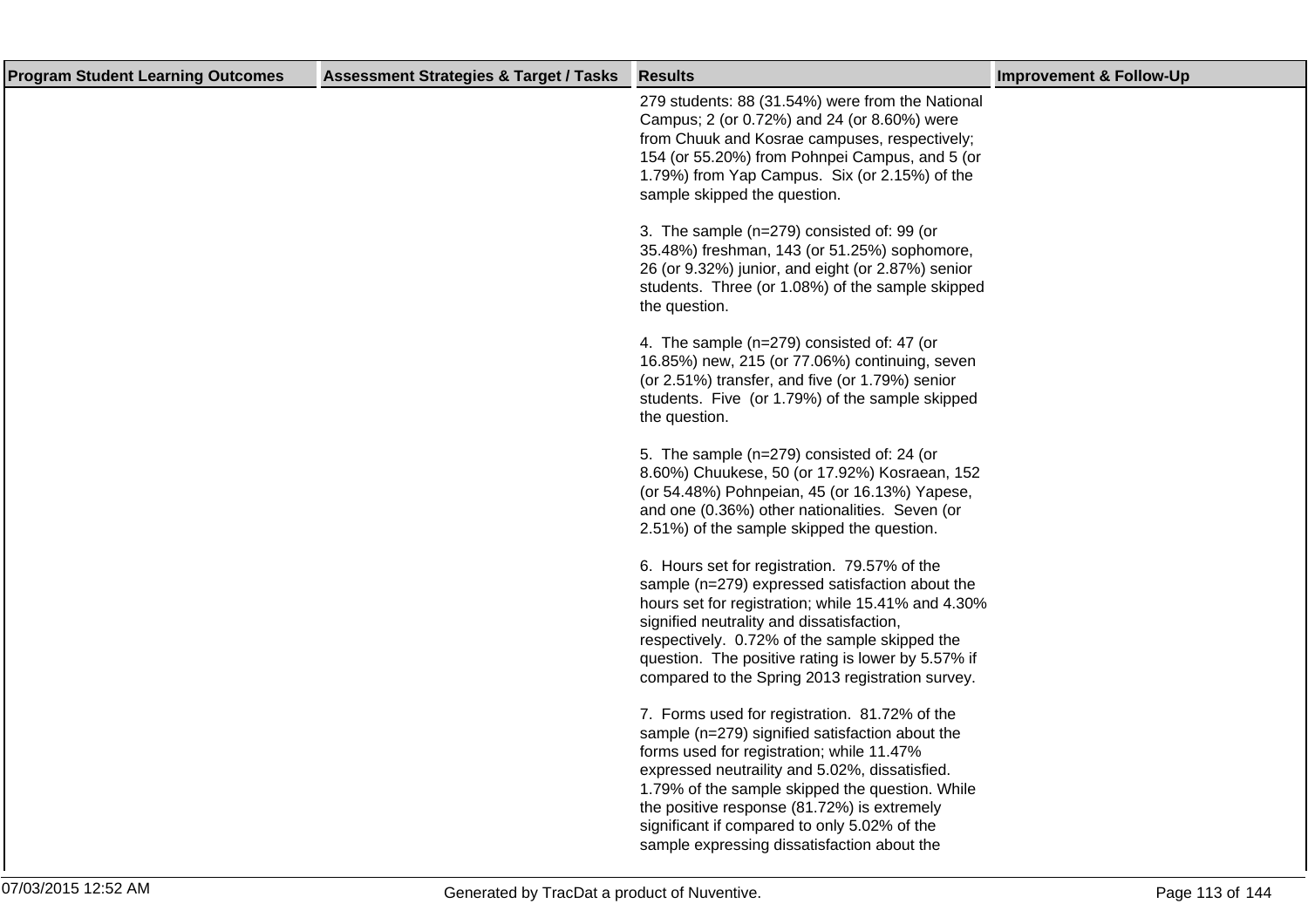| <b>Program Student Learning Outcomes</b> | <b>Assessment Strategies &amp; Target / Tasks</b> | <b>Results</b>                                                                                                                                                                                                                                                                                                                                                                                                                                                                                                                                                                                                                                                                                                                                                                            | <b>Improvement &amp; Follow-Up</b> |
|------------------------------------------|---------------------------------------------------|-------------------------------------------------------------------------------------------------------------------------------------------------------------------------------------------------------------------------------------------------------------------------------------------------------------------------------------------------------------------------------------------------------------------------------------------------------------------------------------------------------------------------------------------------------------------------------------------------------------------------------------------------------------------------------------------------------------------------------------------------------------------------------------------|------------------------------------|
|                                          |                                                   | location used for registration, this rating is lower by<br>4.28% if compared to the Spring 2013 registration<br>survey. There are several forms used during the<br>registration, namely: (a) OARR course selection<br>form; (b) Business Office issued clearance; and<br>(c) Business Office promissory note, if applicable.                                                                                                                                                                                                                                                                                                                                                                                                                                                              |                                    |
|                                          |                                                   | 8. Location used for registration. 78.49% of the<br>sample (n=279) signified satisfaction, a similar<br>positive rating received during the Spring 2013<br>registration survey. 13.98% and 7.17% of the<br>sample expressed neutrality and dissatisfaction,<br>respectively; while 0.36% skipped the question.<br>For national campus, the Media and Instructional<br>Technology Center (MITC) and the lobby of<br>Building G (Administration) served as venues for<br>the Spring 2013 and Spring 2014 registrations,<br>respectively. However, the locations used for<br>registrations during these semesters remain the<br>same at the state campuses. Noted as well that<br>55.20% of the nonprobability sample of 279<br>students were students from the college's Pohnpei<br>Campus. |                                    |
|                                          |                                                   | 9. Lay-out used for registration. 72.40% of the<br>sample (n=279) expressed satisfaction of the lay-<br>out used for registration; while 18.64% and 7.17%<br>signified neutrality and dissatisfaction. 1.79% of<br>the sample skipped the question. The positive<br>rating of 72.40% is lower by 2.60%.                                                                                                                                                                                                                                                                                                                                                                                                                                                                                   |                                    |
|                                          |                                                   | 10. Helpfulness of admissions and records staff.<br>72.40% of the sample (n=279) signified<br>satisfaction in terms of the helpfulness of<br>admissions and records staff; while 20.79%<br>expressed neutrality, and 5.73%, dissatisfaction.<br>1.08% of the sample skipped the question. The<br>positive rating (72.40%) received is categorically<br>significant if compared to only 5.73% articulating<br>dissatification. However, this positive rating is<br>11.60% lower if compared to the positive rating                                                                                                                                                                                                                                                                         |                                    |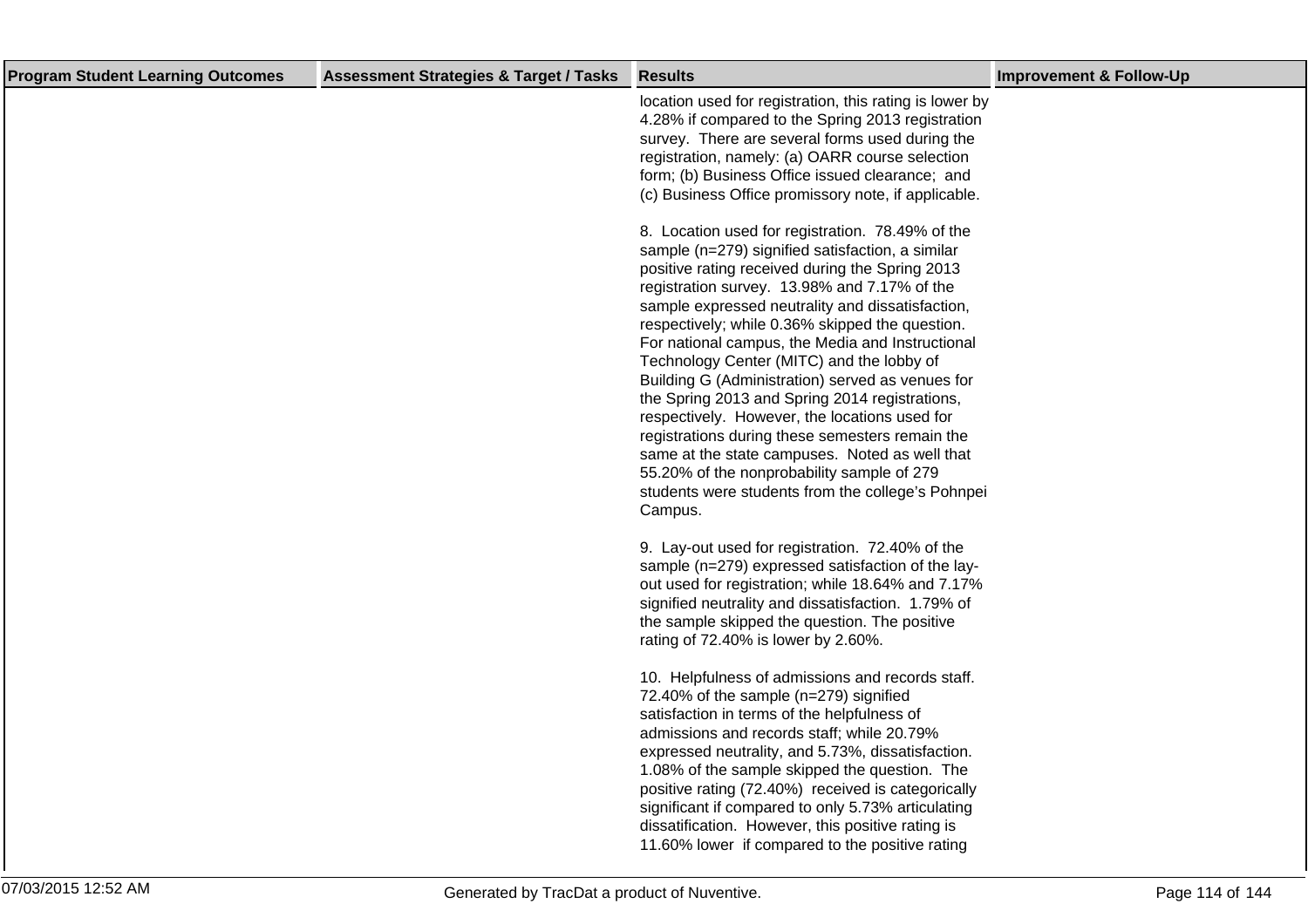| <b>Program Student Learning Outcomes</b> | <b>Assessment Strategies &amp; Target / Tasks</b> | <b>Results</b>                                                                                                                                                                                                                                                                                                                                                                                                                                                                                                                                                                                                                                                                                                                                                                                                                                                                                                                                                                                                                                                                     | <b>Improvement &amp; Follow-Up</b> |
|------------------------------------------|---------------------------------------------------|------------------------------------------------------------------------------------------------------------------------------------------------------------------------------------------------------------------------------------------------------------------------------------------------------------------------------------------------------------------------------------------------------------------------------------------------------------------------------------------------------------------------------------------------------------------------------------------------------------------------------------------------------------------------------------------------------------------------------------------------------------------------------------------------------------------------------------------------------------------------------------------------------------------------------------------------------------------------------------------------------------------------------------------------------------------------------------|------------------------------------|
|                                          |                                                   | received under this category during the Spring<br>2013 registration survey. Unlike the Spring 2013<br>registration survey administered to a non-<br>randomly selected sample of 553 students only at<br>the college's National Campus, the Spring 2014<br>registration survey was administered college-wide<br>(see Item 2, percent distribution of the non-<br>probabilty sample of 279 students by campus).                                                                                                                                                                                                                                                                                                                                                                                                                                                                                                                                                                                                                                                                      |                                    |
|                                          |                                                   | 11. Time involved in completing the registration<br>process. During Spring 2014 registration, to<br>omplete the face-to-face and assisted registration<br>process involved the following sequential steps:<br>(1) term activation, and issuance of course-<br>selection form; (2) payment of the registration fee,<br>and issuance of receipts and/or clearance; (3)<br>verification of financial aid status and certification<br>of course-selection form; (4) academic<br>advisement, selection of courses, and approval of<br>course-selection form; and (5) issuance of student<br>schedule. 65.23% of the sample (n=279) signified<br>satisfaction about the time involved in completing<br>the registration process; while 26.16% and 6.45%<br>expressed neutrality and dissatistaction,<br>respectively. 2.15% of the sample skpped the<br>question. The positive rating (65.23%) although<br>very significant if compared to only 6.45%<br>negative rating is lower by 6.77% if compared to<br>the positive rating received during the Spring 2013<br>registration survey. |                                    |
|                                          |                                                   | Taking the average of the four categories in the<br>Spring 2014 registration survey that specifically<br>apply to the AU (hours set for registration, location<br>used for registrtion, lay-out used for registration,<br>helpfulness of the admissions and records staff,<br>and time involved in completing the registration),<br>the office received positive rating of only 74.05%.<br>Although this rating is absolutely significant if<br>compared to only 6.31% negative rating, it is lower<br>than the established target by 9.95%.                                                                                                                                                                                                                                                                                                                                                                                                                                                                                                                                       |                                    |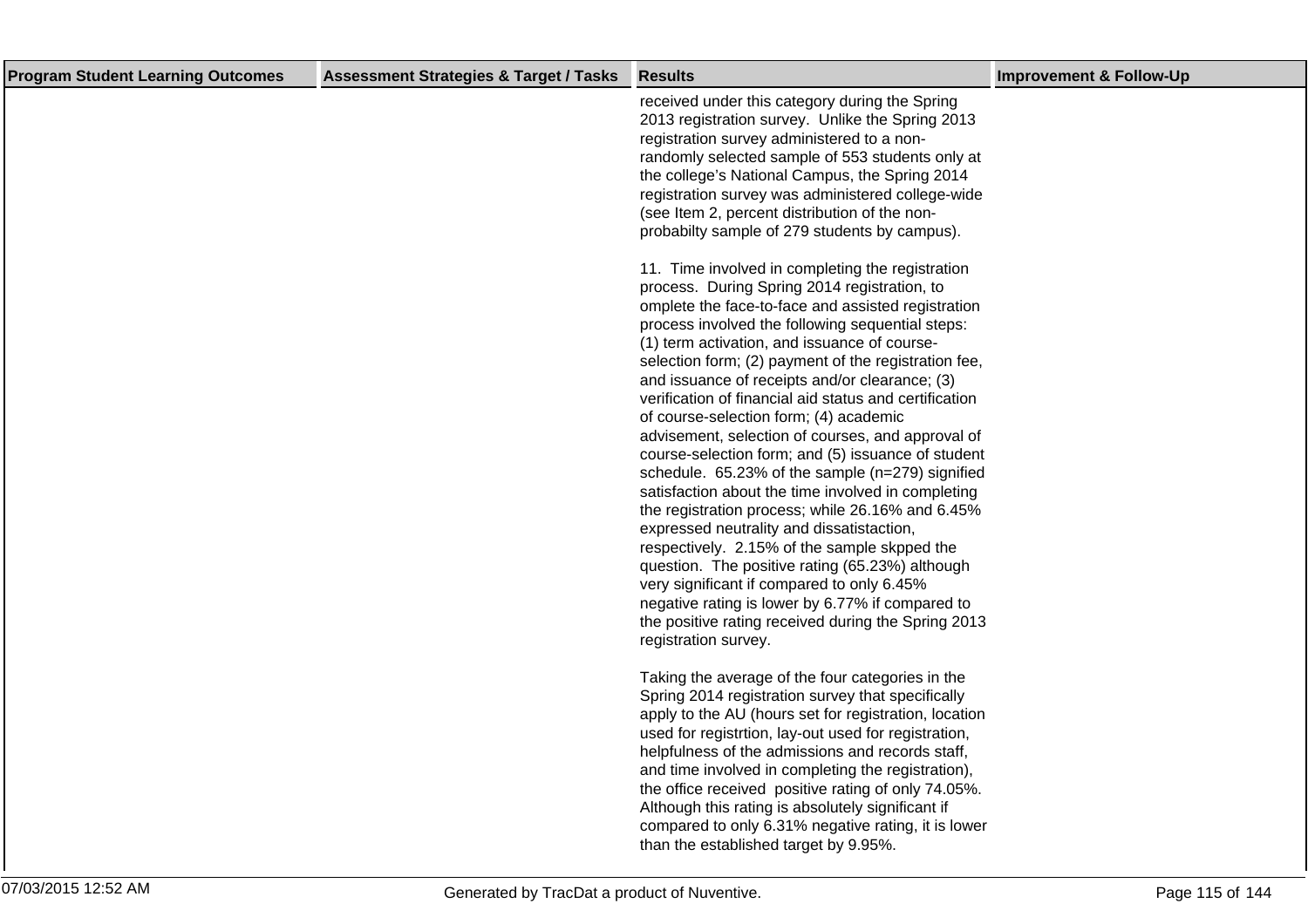| <b>Program Student Learning Outcomes</b> | <b>Assessment Strategies &amp; Target / Tasks</b> | <b>Results</b>                                                                                                                                                                                                                                                                                                                                                                                                                                                           | <b>Improvement &amp; Follow-Up</b> |
|------------------------------------------|---------------------------------------------------|--------------------------------------------------------------------------------------------------------------------------------------------------------------------------------------------------------------------------------------------------------------------------------------------------------------------------------------------------------------------------------------------------------------------------------------------------------------------------|------------------------------------|
|                                          |                                                   | <b>OARR Satisfaction Survey</b><br>To assess the perceptions of the patrons about<br>the services provided them by the AU, a survey<br>was administered to a non-randomly selected<br>sample of 95 students, faculty and staff and other<br>patrons last March 3 to May 16, 2014. The<br>nonprobability sample (n=95) consisted of: 88 (or<br>92.63%) students, 3 (or 3.16%) faculty and staff, 3<br>(or 3.16%) alumni and former students, and 1 (or<br>1.05%a) others. |                                    |
|                                          |                                                   | A section of the survey consisted of six questions<br>geared to measuring the respondents' perceived<br>level of satisfaction about the OARR services.<br>Responses to these questions are summarized as<br>follows:                                                                                                                                                                                                                                                     |                                    |
|                                          |                                                   | 1. 87.37% of the sample expressed disagreement<br>that it took time for OARR staff to understand their<br>questions; while 12.63% and 0.00% signified<br>neutrality and agreement, respectively.                                                                                                                                                                                                                                                                         |                                    |
|                                          |                                                   | 2. 82.21% of the sample signified agreement that<br>OARR staff were courteous and professional;<br>while 16.84% expressed neutrality, and 1.05%,<br>disagreement.                                                                                                                                                                                                                                                                                                        |                                    |
|                                          |                                                   | 3. 81.06% of the sample either strongly agreed or<br>agreed that OARR staff responded to their<br>questions in a timely fashion; while 16.84% and<br>2.11% expressed neutrality and disagreement,<br>respectively.                                                                                                                                                                                                                                                       |                                    |
|                                          |                                                   | 4. 83.16% of the sample signified agreement that<br>OARR staff helped them to better understand the<br>answer to their questions; while 15.79%<br>expressed neutrality, and 1.05%, disagreement.                                                                                                                                                                                                                                                                         |                                    |
|                                          |                                                   | 5. 80.00% of the sample expressed agreement<br>that OARR staff went aobe and beyond in trying to                                                                                                                                                                                                                                                                                                                                                                         |                                    |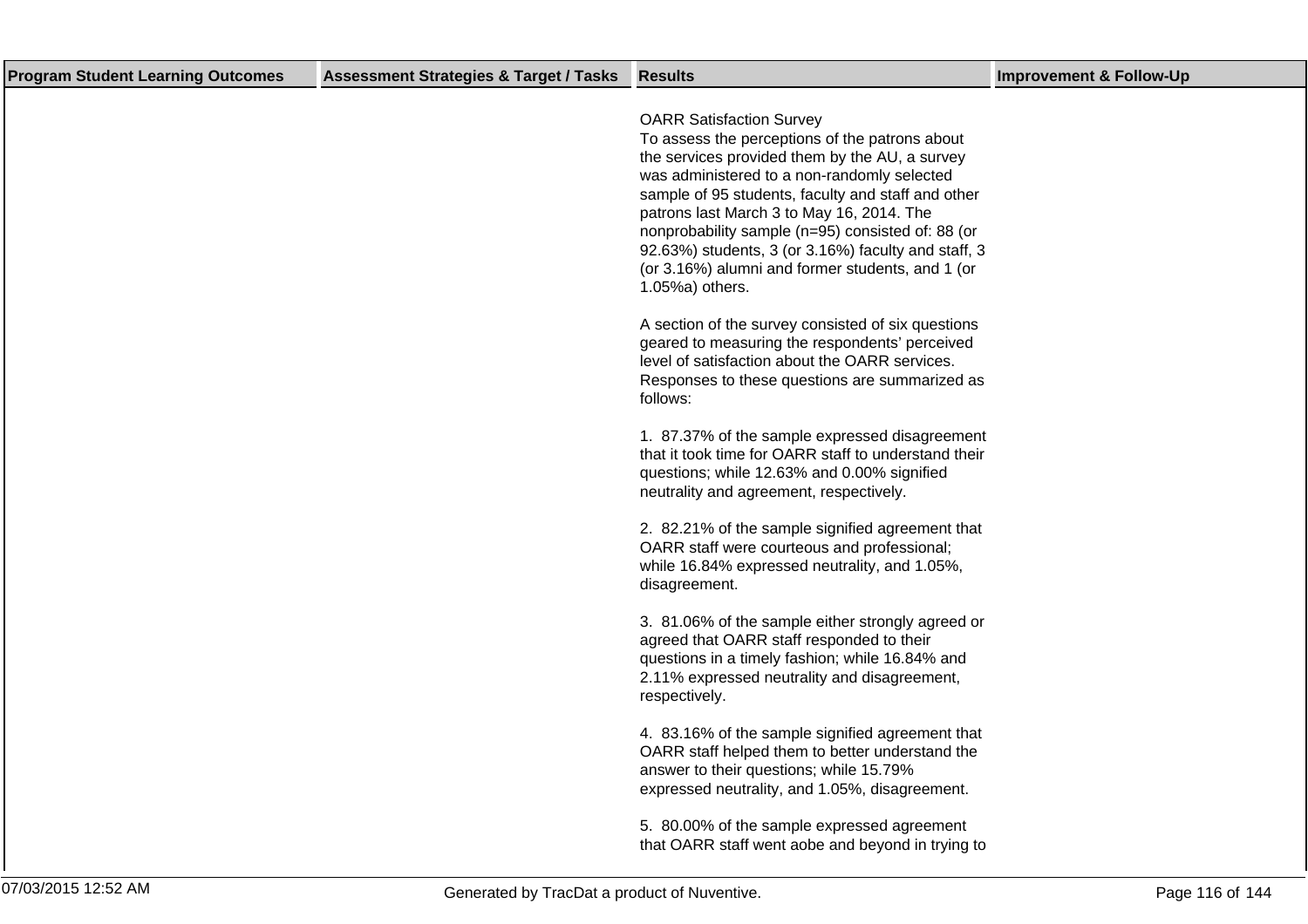| <b>Program Student Learning Outcomes</b> | <b>Assessment Strategies &amp; Target / Tasks</b> | <b>Results</b>                                                                                                                                                                                                                                                                                                                                                                | <b>Improvement &amp; Follow-Up</b> |
|------------------------------------------|---------------------------------------------------|-------------------------------------------------------------------------------------------------------------------------------------------------------------------------------------------------------------------------------------------------------------------------------------------------------------------------------------------------------------------------------|------------------------------------|
|                                          |                                                   | help them; while 20.00% and 0.00 signified<br>neutrality and disagreement, respectively.                                                                                                                                                                                                                                                                                      |                                    |
|                                          |                                                   | 6. 85.26% of the sample signified either strong<br>agreement or agreement that OARR staff either<br>knew the answer to their questions or directed<br>them to the correct resource; while 13.68%<br>expressed neutrality, and 1.05%, disagreement.                                                                                                                            |                                    |
|                                          |                                                   | Taking the average of the six categories in a<br>section of the OARR satisfaction survey, the office<br>received positive rating of only 83.18%. Although<br>this rating is absolutely significant if compared to<br>only 0.88% negative rating, it is lower than the<br>established target by 1.82%.<br><b>Target Met:</b><br>No.<br><b>Reporting Period:</b><br>2013 - 2014 |                                    |
|                                          |                                                   | <b>Related Documents:</b><br>Spring 2014 Registration Survey                                                                                                                                                                                                                                                                                                                  |                                    |

## C - studentServices - Admissions, Records and Retention - 2013-2014 OARR Outcome 2 - OARR shall maintain a high level of patron satisfaction by providing timely and accurate services for students, faculty, staff, and the community in the following areas:  $(a)$  registration, (b) access to grades, (c) academic records maintenance and transcript production, (d) enrollment and degree verification, (e) degree audit including degree processing, (f) data requests, and (g) others.

**PSLO Assessment Cycle:** 2013 - 2014

**PSLO Status:** Inactive

### **Assessment Strategy:**

Continue to collaborate with the college's Information Technology division, specifically the webmaster in order to update the AU's webpage to ensure currency and completeness of essential web-published information, and ensuring reader's friendliness such as ease in navigating through the various links and others. **Assessment Type:** Descriptive Statistics **Target:** 100% of all essential information related to admissions, registration and matriculation,

forms, and others are accessible through the AU's webpage

### **Assessment Strategy:**

Conduct (a) assessment to determine level

05/22/2014 - AU's webpage has been updated to include essential information, such as admissions, registration and matriculation, required forms, and other related information. AU's webpage is accessible through this URL, http://www.comfsm.fm/?q=admissions.

07/30/2014 - AU to continuously work with the college's Information Technology division to ensure that the currency of all information published in its webpage.

### **Target Met:** Yes **Reporting Period:** 2013 - 2014 **Related Documents:** [OARR Webpage](https://comfsm.tracdat.com:443/tracdat/viewDocument?y=TlL2tU8o8Qb9)

07/14/2014 - While the AU webpage's contents are updated in terms of the currency and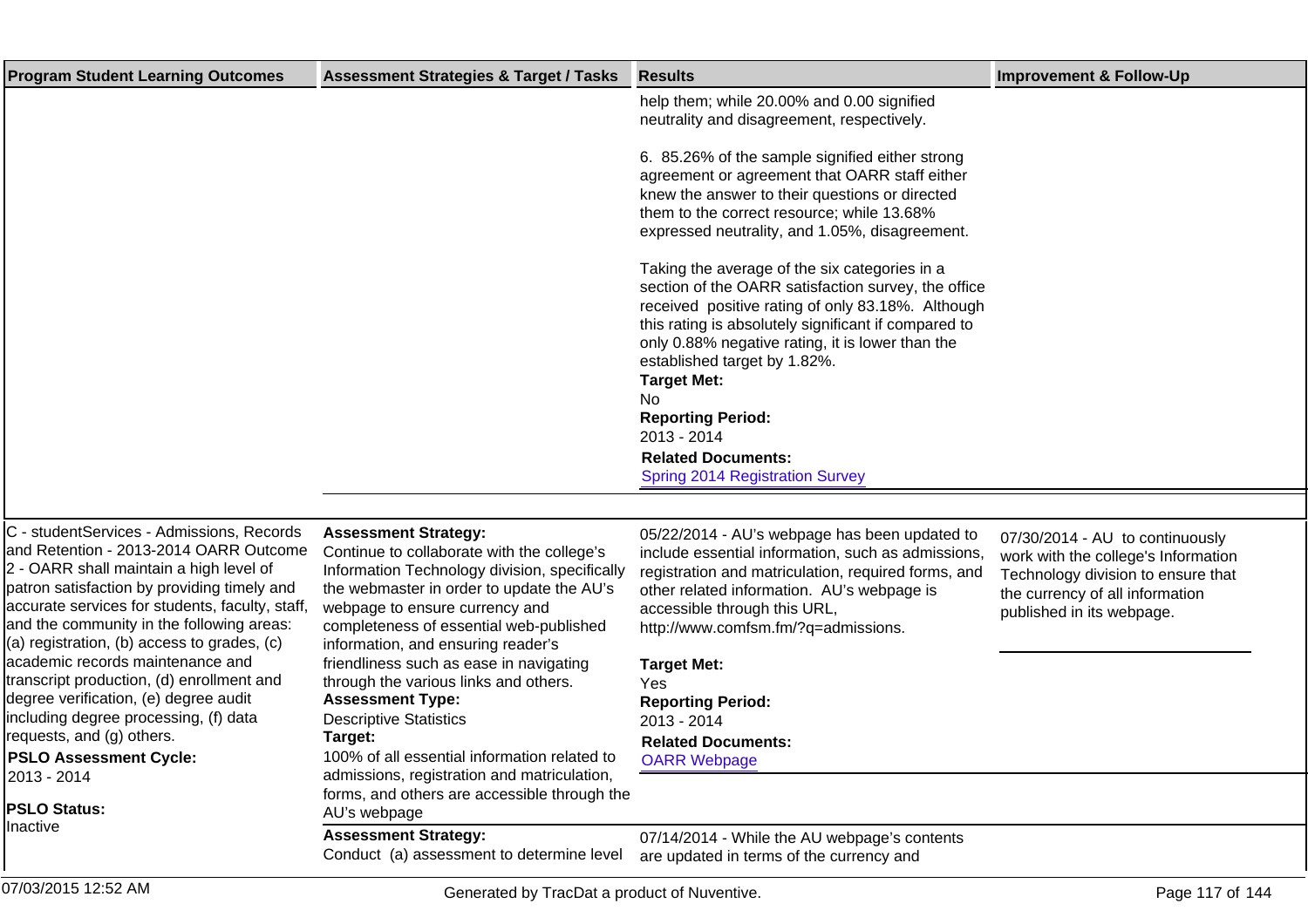| <b>Program Student Learning Outcomes</b> | <b>Assessment Strategies &amp; Target / Tasks</b>                                                                                                                                                                                                                                                                                                                                                              | <b>Results</b>                                                                                                                                                                                                                                                                                                                                                                                                                                                           | <b>Improvement &amp; Follow-Up</b>                                                                                                                                                                                                                                                                                                                                                                                                                                 |
|------------------------------------------|----------------------------------------------------------------------------------------------------------------------------------------------------------------------------------------------------------------------------------------------------------------------------------------------------------------------------------------------------------------------------------------------------------------|--------------------------------------------------------------------------------------------------------------------------------------------------------------------------------------------------------------------------------------------------------------------------------------------------------------------------------------------------------------------------------------------------------------------------------------------------------------------------|--------------------------------------------------------------------------------------------------------------------------------------------------------------------------------------------------------------------------------------------------------------------------------------------------------------------------------------------------------------------------------------------------------------------------------------------------------------------|
|                                          | of reader's perceived friendliness of the<br>AU's webpage; and (b) usability testing of<br>AU's required forms.<br><b>Assessment Type:</b><br><b>Descriptive Statistics</b><br>Target:<br>85% positive rating in the survey                                                                                                                                                                                    | completeness of essential information about<br>admissions, registration and matriculation, forms<br>and others, the AU is yet to conduct: (a) an<br>assessment geared to determining the perceived<br>friendliness of the webpage, and (b) usability<br>testing of all its required forms.<br><b>Target Met:</b><br>No<br><b>Reporting Period:</b><br>2013 - 2014<br><b>Related Documents:</b><br><b>OARR Webpage</b>                                                    | 07/30/2014 - AU conducts<br>assessment or evaluation geared at<br>measuring perceived friendliness of<br>the OARR webpage including<br>usability testing of all its required<br>forms.<br>AU shall continue to work with the<br>college's Information Technology<br>division to ensure currency of all<br>web-published information.                                                                                                                               |
|                                          | <b>Assessment Strategy:</b><br>Develop a written manual for all guidelines,<br>processes, and procedures that may serve<br>as valuable reference or guide for AU staff<br>and essential to the consistent and efficient<br>delivery of all services and operations.<br><b>Assessment Type:</b><br><b>Descriptive Statistics</b><br>Target:<br>A quick guide to all AU guidelines,<br>processes, and procedures | 07/14/2014 - The development of a written manual<br>(or a quick guide to OARR's routine operations,<br>processes and procedures including related<br>guidelines) is a work in progress. The AU<br>anticipates to complete this task by early<br>September 2014.<br><b>Target Met:</b><br>No<br><b>Reporting Period:</b><br>2013 - 2014                                                                                                                                   | 07/30/2014 - AU to complete its<br>manual, a quick guide to OARR's<br>routine operations, processes and<br>procedures including related<br>guidelines, that shall serve as<br>valuable reference for all staff by<br>early September 2014. The<br>manual shall also be submitted for<br>usability testing to staff as means of<br>identifying sections in the manual<br>that require further improvements<br>prior to its final publication and<br>implementation. |
|                                          | <b>Assessment Strategy:</b><br>Acquire and/or secure applicable hardware<br>and application softwares for (a) digitization<br>of the AU's archival student records or pre-<br>database system records, and (b)<br>redisigning of AU's forms into fillable<br>portable document formats (pdfs).<br><b>Assessment Type:</b><br><b>Descriptive Statistics</b><br>Target:                                          | 05/13/2014 - Digitization of archival documents<br>AU has secured through donation from the<br>college's Financial Aid Office, a unit of Fujitzu<br>ScanSnap IX500 scanner, and acquired a portable<br>computer (HP Elitebook 8570p) which will be used<br>for the digitization of all archival student education<br>records (or pre-database system records).<br>AU staff who is in-charge of student paper-files<br>and other archival education records was given in- | 07/30/2014 - AU commenced the<br>digitization of archival records, July<br>16, 2017, and as of report, staff-in<br>charge digitized archival records of<br>more or less 111 students who<br>attended either during the COM and<br>CCM time, quarter system or pre-<br>database system.<br>AU to also extend training on                                                                                                                                            |

100% of applicable hardware and application softwares are secured by AU. house training on digitizing paper archival

digitizing archival documents to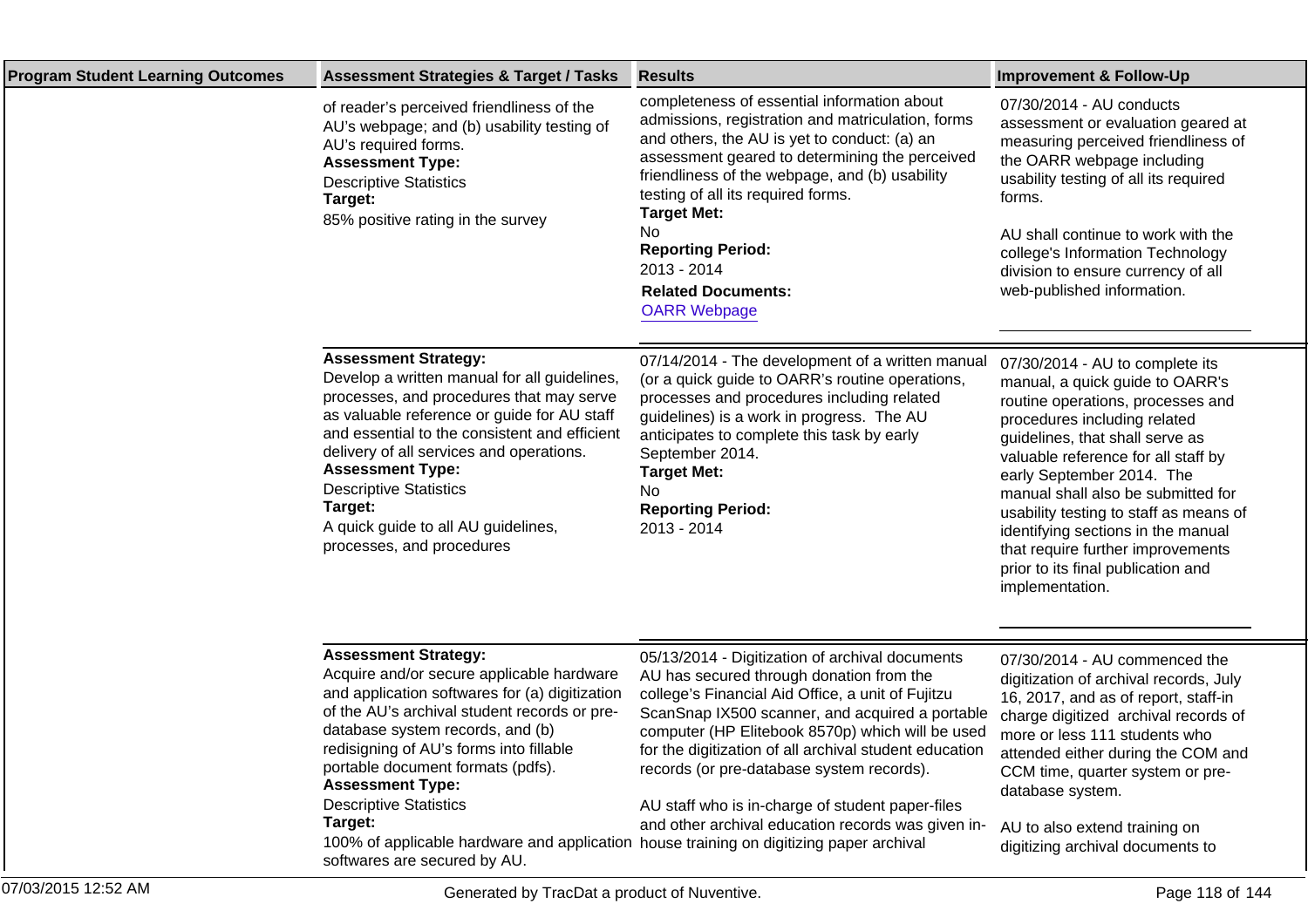| documents. Additionally, all other AU staffs were<br>other staff.<br>given similar in-house training.<br>AU to work with the college's<br>AU has commenced the digitization of its student<br>Information Technology division to<br>archival records which basically consisted of pre-<br>train staff-in charge of digitizing<br>database system educational records that date<br>archival records on uploading files<br>back to COM and CCM times. These records also<br>to a secured server.<br>included those under the college's quarter<br>systems.<br>Application software for redesigning of AU<br>required forms<br>AU has also acquired Adobe Design and Web<br>Premium CS6 MAC UE that includes: (a) Adobe<br>Acrobat X pro, (b) Abobe Illustrator, (c) Adobe In-<br>Design, (d) Adobe Photoshop, and (e) many other<br>applications. These application softwares will be<br>used for redesigning and upgrading of its required<br>forms into fillable portable document formats<br>(pdfs), and other paper- and web-published<br>publications, e.g., Student Guide, brochures,<br>Commencement Programs, flyers, and others.<br>The upgrading of the AU's required forms into<br>fillable pdfs is in progress, and the office anticipate<br>to complete this task by mid-August 2014.<br><b>Target Met:</b><br>Yes<br><b>Reporting Period:</b><br>2013 - 2014<br><b>Related Documents:</b><br>Photo-Hardware for the digitization<br>of archival documents<br><b>Digitization of Archival Student</b><br><b>Records</b><br><b>Digitization of Archival Student</b><br><b>Records</b> | <b>Program Student Learning Outcomes</b><br><b>Assessment Strategies &amp; Target / Tasks</b><br><b>Results</b> | <b>Improvement &amp; Follow-Up</b> |  |
|-------------------------------------------------------------------------------------------------------------------------------------------------------------------------------------------------------------------------------------------------------------------------------------------------------------------------------------------------------------------------------------------------------------------------------------------------------------------------------------------------------------------------------------------------------------------------------------------------------------------------------------------------------------------------------------------------------------------------------------------------------------------------------------------------------------------------------------------------------------------------------------------------------------------------------------------------------------------------------------------------------------------------------------------------------------------------------------------------------------------------------------------------------------------------------------------------------------------------------------------------------------------------------------------------------------------------------------------------------------------------------------------------------------------------------------------------------------------------------------------------------------------------------------------------------------------------------------------------|-----------------------------------------------------------------------------------------------------------------|------------------------------------|--|
|                                                                                                                                                                                                                                                                                                                                                                                                                                                                                                                                                                                                                                                                                                                                                                                                                                                                                                                                                                                                                                                                                                                                                                                                                                                                                                                                                                                                                                                                                                                                                                                                 |                                                                                                                 |                                    |  |

C - studentServices - Counseling Services - 2013-2014 Counseling Services Outcome 1

**Assessment Strategy:** 1) Provide one training per semester on

07/15/2014 - A total of 173 students availed themselves to the tutoring services. Of these 173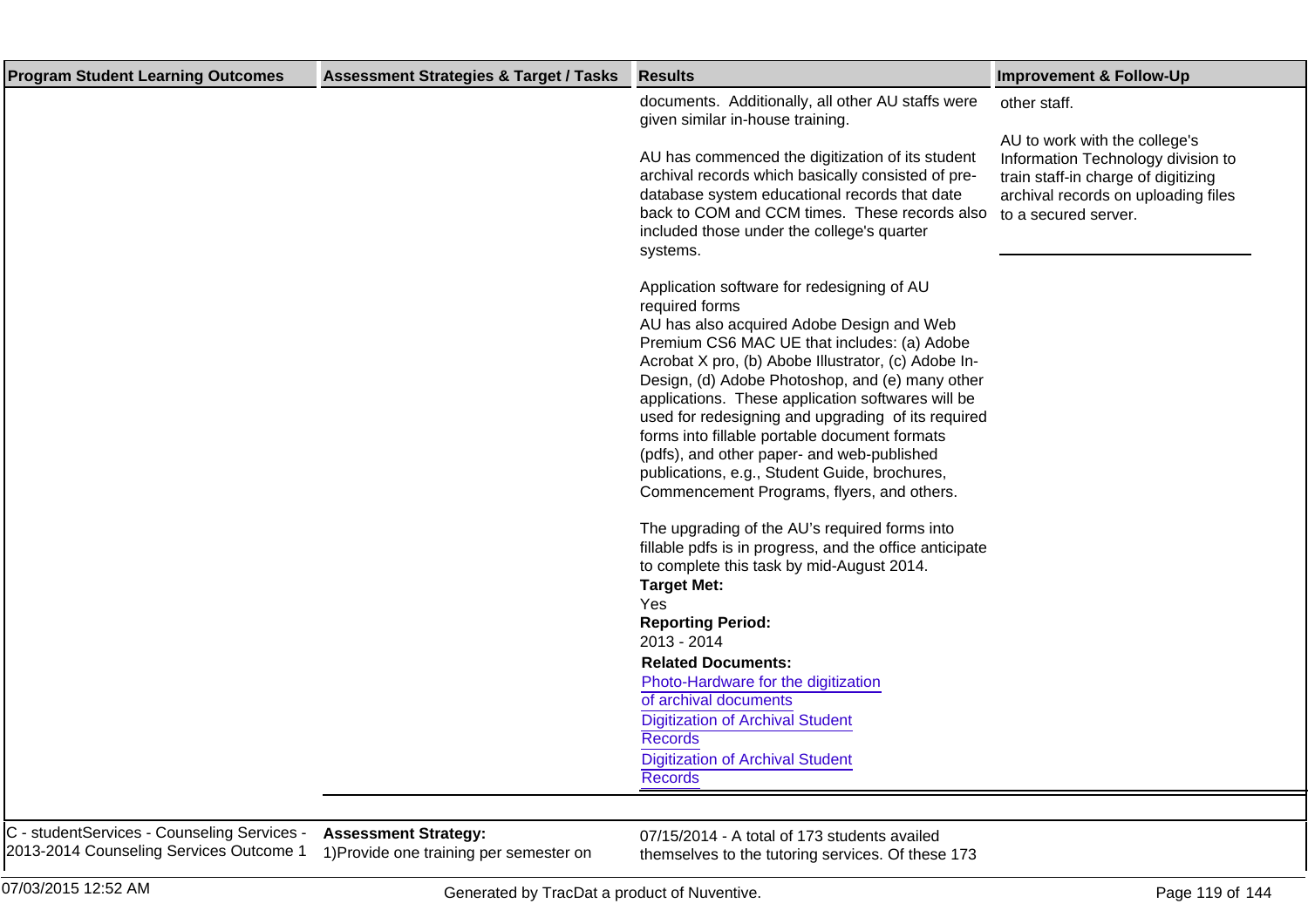| <b>Program Student Learning Outcomes</b>                                                                                                                                                                                                                                          | <b>Assessment Strategies &amp; Target / Tasks</b>                                                                                                                                                                                                                                                                                                                                                                                                                                                                                                                                                                                                                                                                                                                                          | <b>Results</b>                                                                                                                                                                                                                                                                                                                                                                                                                                                                                                                                                                                                                                                                                                                                                                                                 | <b>Improvement &amp; Follow-Up</b>                                                                                                                                                                                                                      |
|-----------------------------------------------------------------------------------------------------------------------------------------------------------------------------------------------------------------------------------------------------------------------------------|--------------------------------------------------------------------------------------------------------------------------------------------------------------------------------------------------------------------------------------------------------------------------------------------------------------------------------------------------------------------------------------------------------------------------------------------------------------------------------------------------------------------------------------------------------------------------------------------------------------------------------------------------------------------------------------------------------------------------------------------------------------------------------------------|----------------------------------------------------------------------------------------------------------------------------------------------------------------------------------------------------------------------------------------------------------------------------------------------------------------------------------------------------------------------------------------------------------------------------------------------------------------------------------------------------------------------------------------------------------------------------------------------------------------------------------------------------------------------------------------------------------------------------------------------------------------------------------------------------------------|---------------------------------------------------------------------------------------------------------------------------------------------------------------------------------------------------------------------------------------------------------|
| Students who utilized the tutoring service<br>will pass the course tutored by the end of<br>the semester.<br><b>PSLO Assessment Cycle:</b><br>2013 - 2014<br><b>PSLO Status:</b><br>Ilnactive                                                                                     | effective tutoring services to all tutors to<br>ensure efficient and quality services.<br>Coordinate and collaborate with faculty<br>2).<br>and other support services staff by<br>conducting at least one meeting per year in<br>order to develop, improve and implement<br>effective tutoring services including timely<br>referrals of academically at-risk students for<br>appropriate interventions.<br>3) Provide routine advertisements and other<br>similar forms of announcements about the<br>tutoring services by posting either electronic<br>or print forms of media for increased<br>awareness of the stakeholders.<br><b>Assessment Type:</b><br><b>Descriptive Statistics</b><br>Target:<br>25% Of students who utilize tutoring<br>services will pass the course tutored. | students 63% passed their courses tutored with<br>A,B, or C grades. 37% of these students received<br>D,F, or W for their courses tutored.<br>In collaboration with faculty and other student<br>services staff, the tutors conducted a Test Taking<br>Tip Workshop to help students to pass course final<br>exams. This workshop provided participants<br>techniques and skills to improve study habits that<br>will therefore help them to do well on their final<br>exams. Of the 12 student participants in the<br>workshop 11 students took the pre/post test and<br>the results are as follows: 60% passed the pretest<br>and 90% passed the post-test, which shows an<br>increase in knowledge of 30%.<br><b>Target Met:</b><br>Yes<br><b>Reporting Period:</b><br>2013 - 2014                          | 07/28/2014 - Improving the logging<br>system of students seeking tutoring<br>services is needed in order to avoid<br>duplication of students that will lead<br>to inaccurate data.                                                                      |
|                                                                                                                                                                                                                                                                                   |                                                                                                                                                                                                                                                                                                                                                                                                                                                                                                                                                                                                                                                                                                                                                                                            |                                                                                                                                                                                                                                                                                                                                                                                                                                                                                                                                                                                                                                                                                                                                                                                                                |                                                                                                                                                                                                                                                         |
| C - studentServices - Counseling Services -<br>2013-2014 Counseling Services Outcome 2<br>Students who received transfer advising<br>will exhibit increased knowledge about<br>schools abroad.<br><b>PSLO Assessment Cycle:</b><br>2013 - 2014<br><b>PSLO Status:</b><br>Inactive | <b>Assessment Strategy:</b><br>1) Provide two informational sessions on<br>transfer admission to other higher education<br>institutions (HEIs) in the US.<br>2) Distribute students with informational<br>brochures, flyers, and other similar forms of<br>printed campaign materials on transferring<br>to other HEIs.<br><b>Assessment Type:</b><br>Survey<br>Target:<br>25% of students who receive transfer<br>advising through the counseling office and<br>Education USA will exhibit increased<br>knowledge about schools abroad.<br>80% positive rating on the satisfaction<br>survey administered to a randomly selected<br>sample of participants to transfer advising                                                                                                           | 07/28/2014 - Through outreach and recruiting<br>visits, over 700 students were able to learn the five<br>steps that can be utilized in order to transfer to US<br>colleges and universities. These students also<br>exhibited an increase knowledge of the admission<br>procedures and fees for a specific colleges.<br><b>Target Met:</b><br>Yes<br><b>Reporting Period:</b><br>2013 - 2014<br><b>Related Documents:</b><br><b>Recruitment Transfer Visit</b><br>07/15/2014 - Two College Fairs were coordinated<br>by the Counseling Office and Education USA for<br>over 900 students. Outreach to other state<br>campuses were done in order to provide<br>information of transfer opportunities for students.<br>97% positive rating on the satisfaction<br>administered to a randomly selected sample of | 07/28/2014 - Because Education<br>USA caters to high school and<br>college students in the FSM, the<br>Counselors and/or advisers will<br>need to improve in record keeping<br>of COM-FSM college students who<br>utilize and benefit from the service. |
| 07/03/2015 12:52 AM                                                                                                                                                                                                                                                               | Generated by TracDat a product of Nuventive.                                                                                                                                                                                                                                                                                                                                                                                                                                                                                                                                                                                                                                                                                                                                               |                                                                                                                                                                                                                                                                                                                                                                                                                                                                                                                                                                                                                                                                                                                                                                                                                | Page 120 of 144                                                                                                                                                                                                                                         |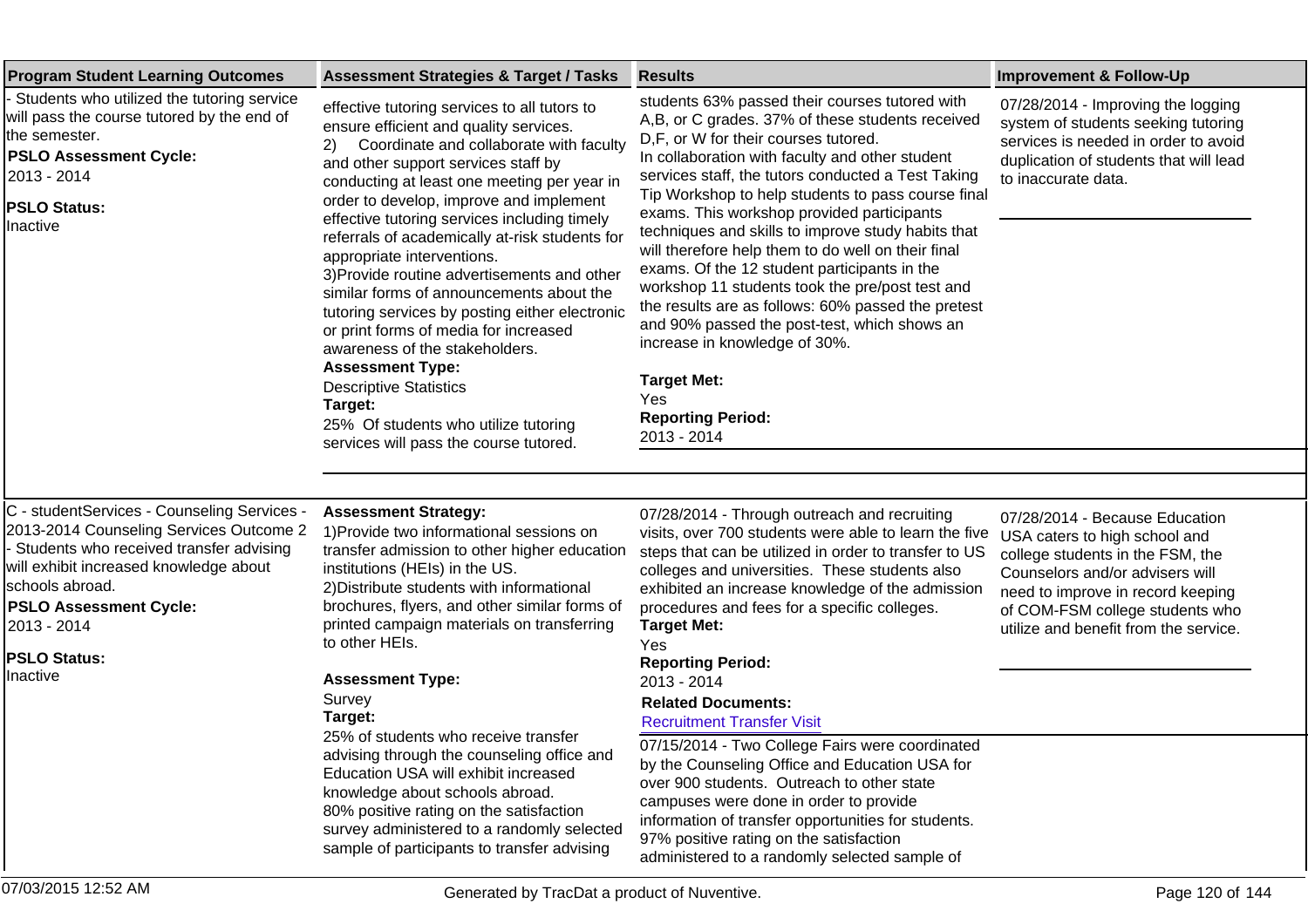| <b>Program Student Learning Outcomes</b>                                                                                                                                                                                                                                                                                  | <b>Assessment Strategies &amp; Target / Tasks</b>                                                                                                                                                                                                                                                                                                                                                                                                                                                                                                                                           | <b>Results</b>                                                                                                                                                                                                                                                                                                                                                                                                                                                                                                                                                                                                                                                                                                                                                                                                                                                                                                                                                                                                     | <b>Improvement &amp; Follow-Up</b>                                                                                                                                                                                                                                                                                                                                                |
|---------------------------------------------------------------------------------------------------------------------------------------------------------------------------------------------------------------------------------------------------------------------------------------------------------------------------|---------------------------------------------------------------------------------------------------------------------------------------------------------------------------------------------------------------------------------------------------------------------------------------------------------------------------------------------------------------------------------------------------------------------------------------------------------------------------------------------------------------------------------------------------------------------------------------------|--------------------------------------------------------------------------------------------------------------------------------------------------------------------------------------------------------------------------------------------------------------------------------------------------------------------------------------------------------------------------------------------------------------------------------------------------------------------------------------------------------------------------------------------------------------------------------------------------------------------------------------------------------------------------------------------------------------------------------------------------------------------------------------------------------------------------------------------------------------------------------------------------------------------------------------------------------------------------------------------------------------------|-----------------------------------------------------------------------------------------------------------------------------------------------------------------------------------------------------------------------------------------------------------------------------------------------------------------------------------------------------------------------------------|
|                                                                                                                                                                                                                                                                                                                           | workshop.                                                                                                                                                                                                                                                                                                                                                                                                                                                                                                                                                                                   | participants.<br><b>Target Met:</b><br>Yes<br><b>Reporting Period:</b><br>2013 - 2014                                                                                                                                                                                                                                                                                                                                                                                                                                                                                                                                                                                                                                                                                                                                                                                                                                                                                                                              |                                                                                                                                                                                                                                                                                                                                                                                   |
|                                                                                                                                                                                                                                                                                                                           |                                                                                                                                                                                                                                                                                                                                                                                                                                                                                                                                                                                             |                                                                                                                                                                                                                                                                                                                                                                                                                                                                                                                                                                                                                                                                                                                                                                                                                                                                                                                                                                                                                    |                                                                                                                                                                                                                                                                                                                                                                                   |
| C - studentServices - Counseling Services -<br>2013-2014 Counseling Services Outcome 3<br>Students will engage in career<br>development workshops, lectures, and<br>programs to enhance their professional<br>growth and development.<br><b>PSLO Assessment Cycle:</b><br>2013 - 2014<br><b>PSLO Status:</b><br>Inactive  | <b>Assessment Strategy:</b><br>1) Provide one career informational activity<br>per semester.<br>2) Distribute students with informational<br>brochures and other similar forms of printed<br>campaign materials on prospective careers<br>and jobs.<br>3) Conduct resume/interview workshop.<br><b>Assessment Type:</b><br>Exam/Quiz - Pre-Post<br>Target:<br>At least 25% of students participating in<br>workshops, lectures, and programs<br>facilitated by the Counseling Office will<br>exhibit increased knowledge about the topics<br>or subject areas specific to these activities. | 07/18/2014 - From October 28th to November 1st,<br>2013 the counselors coordinated and hosted a<br>Career Week for the National Campus students.<br>The activities provided included resume writing,<br>interview skills, and job fair. Pre-post tests were<br>given during each activity. Resume workshop<br>pre/post test results showed that 13% passed the<br>pre test, and after the workshop 80% of the<br>participants passed the post-test. This result<br>showed a 67% increase in knowledge. During job<br>interview workshop, the pre test showed that 54%<br>of the participants passed the pre-test, and after th<br>workshop the post test showed that 97% passed.<br>The result showed a 43% increase in knowledge.<br>A satisfactory survey was given after the job fair<br>and showed 94% of the participants were satisfied<br>with the activity. A total of 242 students<br>participated in the career week activities.<br><b>Target Met:</b><br>Yes<br><b>Reporting Period:</b><br>2013 - 2014 | 07/28/2014 - Collaborate with other<br>staff to provide a better venue for<br>Career Week activities. The venue<br>for the Career Week activities were<br>not suitable for the number of<br>participants present.                                                                                                                                                                 |
|                                                                                                                                                                                                                                                                                                                           |                                                                                                                                                                                                                                                                                                                                                                                                                                                                                                                                                                                             |                                                                                                                                                                                                                                                                                                                                                                                                                                                                                                                                                                                                                                                                                                                                                                                                                                                                                                                                                                                                                    |                                                                                                                                                                                                                                                                                                                                                                                   |
| C - studentServices - Financial Aid - 2013-<br>2014 FAO Outcome 1 - Students will<br>articulate that they are satisfied or very<br>satisfied with the service they receive from<br>the Financial Aid Office.<br><b>PSLO Assessment Cycle:</b><br>2013 - 2014<br><b>Start Date:</b><br>07/02/2013<br><b>Inactive Date:</b> | <b>Assessment Strategy:</b><br>Interact with students with compassion, care<br>and professionalism.<br><b>Assessment Type:</b><br>Survey<br>Target:<br>80% of students who receive financial<br>services are satisfied with the services<br>provided by Financial Aid Office.                                                                                                                                                                                                                                                                                                               | 06/28/2014 - A satisfaction survey was conducted<br>to a non probability sample of students during the<br>spring semester of 2013-2014 school year. The<br>total number of students who successfully filled<br>out and completed the survey was only 34. From<br>the results taken from page 10 of the survey, the<br>34 survey respondents indicated that less than<br>80% of students who received financial aid<br>services were satisfied with the services provided.<br><b>Target Met:</b>                                                                                                                                                                                                                                                                                                                                                                                                                                                                                                                    | 06/27/2015 - Although the survey<br>indicated that Financial Aid Office<br>did not meet its target, the first issue<br>to deal with will be to increase the<br>participation and increase the<br>sample size. The 34 respondents for<br>Spring 2014 semester does not<br>sufficiently represent the entire<br>student population who were<br>utilizing financial aid services for |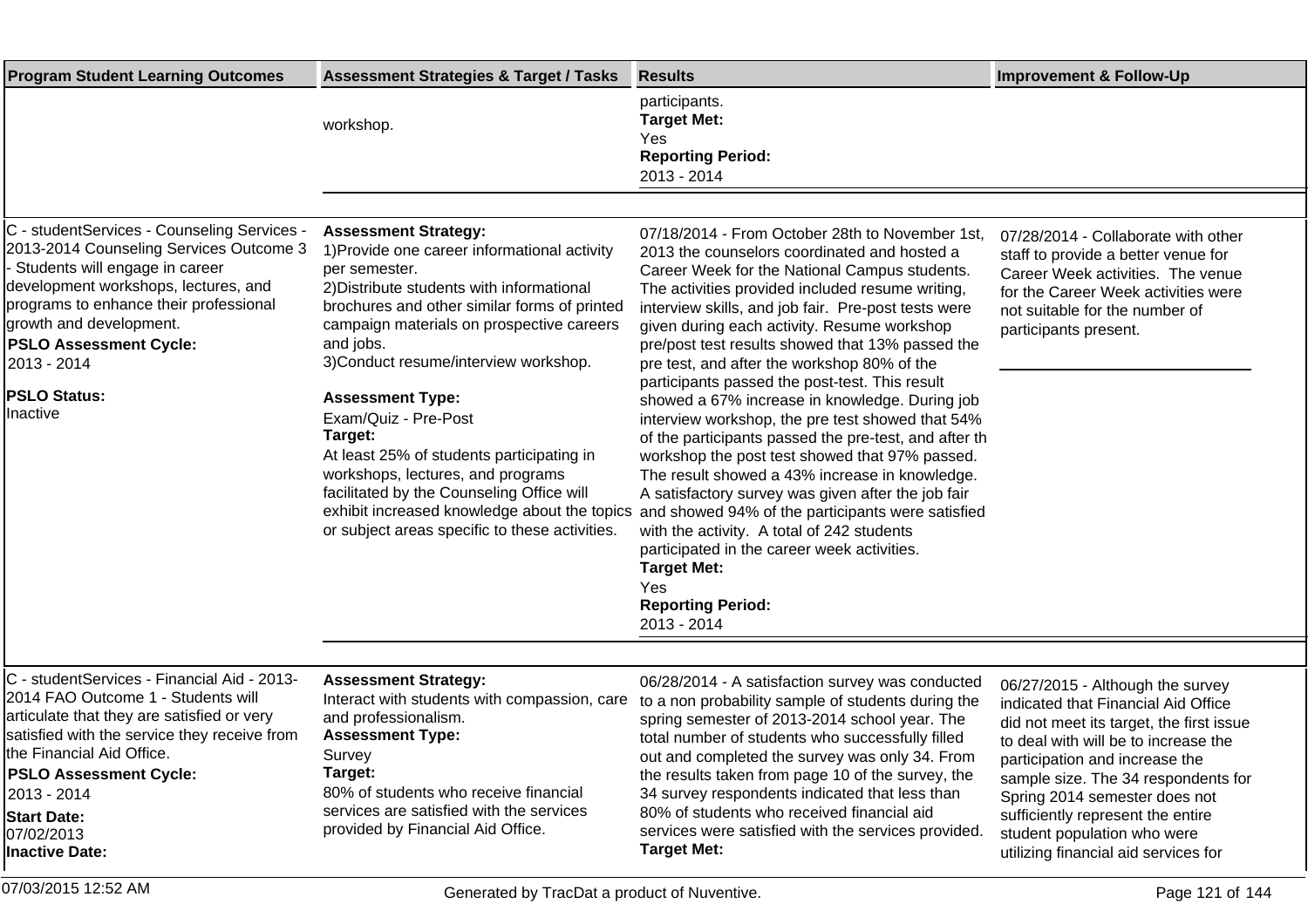| <b>Program Student Learning Outcomes</b>      | <b>Assessment Strategies &amp; Target / Tasks</b>                                                                                                                                                                                                                                                                       | <b>Results</b>                                                                                                                                                                                                                                                                                                                                                                                                                   | <b>Improvement &amp; Follow-Up</b>                                                                                                                                                                                                                                                                                                                                                                                                                                                             |
|-----------------------------------------------|-------------------------------------------------------------------------------------------------------------------------------------------------------------------------------------------------------------------------------------------------------------------------------------------------------------------------|----------------------------------------------------------------------------------------------------------------------------------------------------------------------------------------------------------------------------------------------------------------------------------------------------------------------------------------------------------------------------------------------------------------------------------|------------------------------------------------------------------------------------------------------------------------------------------------------------------------------------------------------------------------------------------------------------------------------------------------------------------------------------------------------------------------------------------------------------------------------------------------------------------------------------------------|
| 10/02/2014<br><b>PSLO Status:</b><br>Inactive |                                                                                                                                                                                                                                                                                                                         | No<br><b>Reporting Period:</b><br>2013 - 2014<br><b>Related Documents:</b><br><b>FAO Services Satisfaction</b><br>Survey.pdf<br>FINANCIAL AID OFFICE (FAO) -<br><b>Student Satisfaction Survey.pdf</b>                                                                                                                                                                                                                           | both Spring 2014 semester and the<br>whole 2013-2014 school year. It is<br>recommended that the survey and<br>sampling method should be<br>improved for the next reporting year.                                                                                                                                                                                                                                                                                                               |
|                                               | <b>Assessment Strategy:</b><br>Ensure that processing of awards is<br>performed on a timely manner.<br><b>Assessment Type:</b><br><b>Descriptive Statistics</b><br>Target:<br>100% of eligible students received award<br>before the end of each semester.                                                              | 07/18/2014 - Less than 100% of eligible students<br>received award before the end of each semester<br>as evident from disbursing of several students'<br>awards after the ends of Fall 2013 and Spring<br>2014 semesters. This was due to late submission<br>of required documents by students as well as late<br>in filling out of FAFSA.<br><b>Target Met:</b><br>No<br><b>Reporting Period:</b><br>2013 - 2014                | 06/27/2015 - Financial Aid Office will<br>seek ways to better encourage<br>students to complete and submit<br>FAFSA early to ensure early<br>correction and early pell grant award<br>processing. Financial Aid Office has<br>planned to establish deadline for<br>students to submit required<br>documents. This will allow time for<br>Financial Aid staff to gather, review<br>and process records on a timely<br>manner as well as entertaining early<br>submission of required documents. |
|                                               | <b>Assessment Strategy:</b><br>Provide Financial Aid Counseling to at risk<br>students.<br><b>Assessment Type:</b><br><b>Descriptive Statistics</b><br>Target:<br>100% of students on deficiency list will be<br>notified of financial aid status and action<br>steps to take to maintain financial aid<br>eligibility. | 07/18/2014 - 100% of enrolling students received<br>Financial Aid counseling and their Financial Aid<br>Status slips during registration. This was done as<br>Step 3 of the registration process during both early<br>and regular registration and unless all the steps<br>were completed during the registration process, a<br>student cannot register.<br><b>Target Met:</b><br>Yes<br><b>Reporting Period:</b><br>2013 - 2014 |                                                                                                                                                                                                                                                                                                                                                                                                                                                                                                |
|                                               | <b>Assessment Strategy:</b><br>Provide easy access to all required financial<br>aid forms and information.<br><b>Assessment Type:</b>                                                                                                                                                                                   | 07/18/2014 - Starting from beginning of Spring<br>2014 semester, Financial Aid Office started<br>displaying financial aid forms at the counter for<br>easy access to students. It is evident from the log                                                                                                                                                                                                                        | 09/19/2014 - Move towards<br>continuity.                                                                                                                                                                                                                                                                                                                                                                                                                                                       |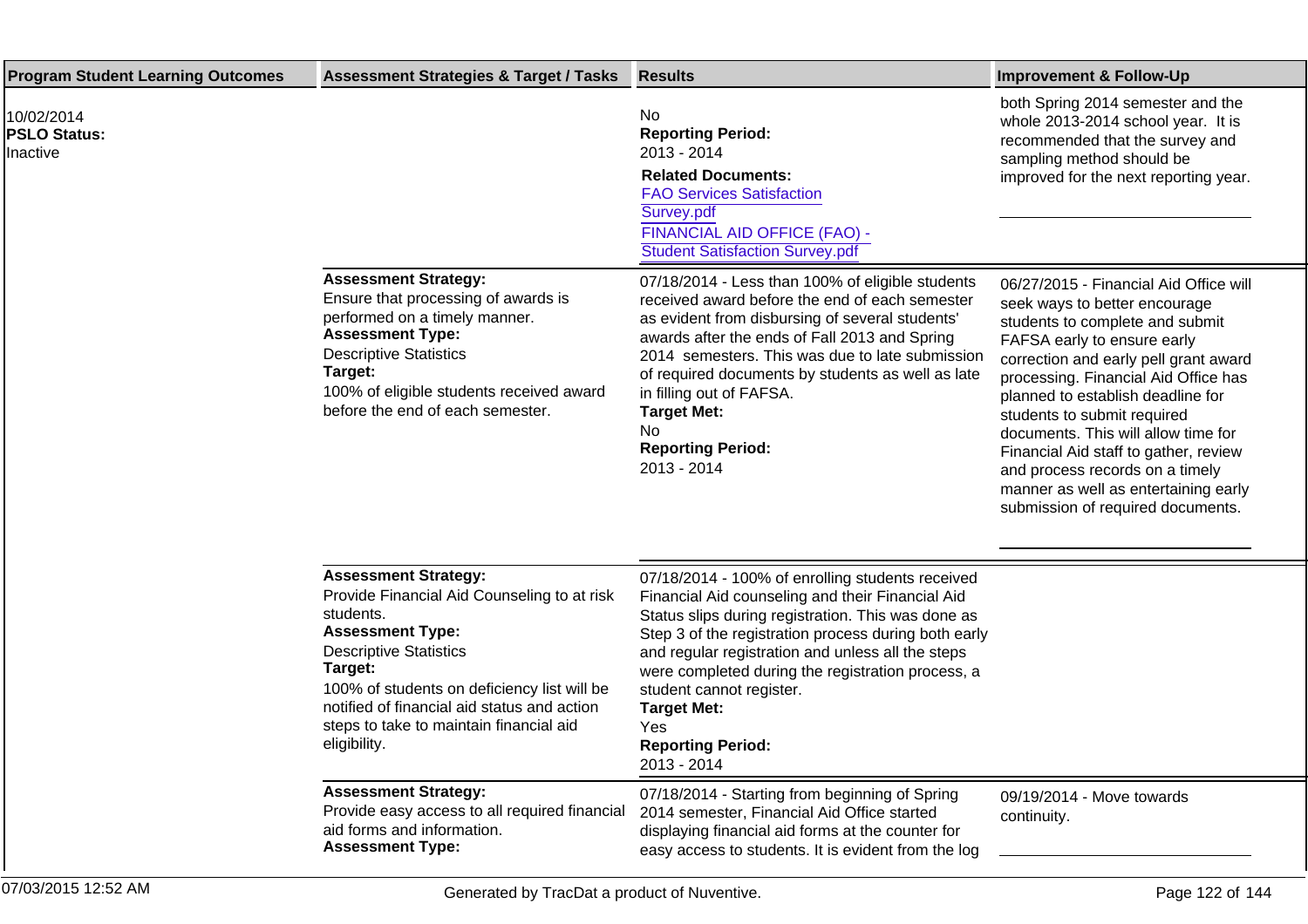| <b>Program Student Learning Outcomes</b>                                                                                                                                                                                                                                                          | <b>Assessment Strategies &amp; Target / Tasks</b>                                                                                                                                                                                                                                                                                                                        | <b>Results</b>                                                                                                                                                                                                                                                                                                                                                                                                                                                                                                                                                          | <b>Improvement &amp; Follow-Up</b>                                                                                                                                                                                                                                                                                                                                                                                                                                                                                                                                                                               |
|---------------------------------------------------------------------------------------------------------------------------------------------------------------------------------------------------------------------------------------------------------------------------------------------------|--------------------------------------------------------------------------------------------------------------------------------------------------------------------------------------------------------------------------------------------------------------------------------------------------------------------------------------------------------------------------|-------------------------------------------------------------------------------------------------------------------------------------------------------------------------------------------------------------------------------------------------------------------------------------------------------------------------------------------------------------------------------------------------------------------------------------------------------------------------------------------------------------------------------------------------------------------------|------------------------------------------------------------------------------------------------------------------------------------------------------------------------------------------------------------------------------------------------------------------------------------------------------------------------------------------------------------------------------------------------------------------------------------------------------------------------------------------------------------------------------------------------------------------------------------------------------------------|
|                                                                                                                                                                                                                                                                                                   | <b>Descriptive Statistics</b><br>Target:<br>All financial aid and scholarship forms will be<br>displayed and easily picked up on the<br>financial aid office counter.<br><b>Related Documents:</b><br>Financial Aid March 2014 Monthly<br>Report                                                                                                                         | in sheets provided every month that students were<br>easily picking up financial aid forms on demand.<br>See page 4 of the sample monthly report provided<br>as well as other related documents provided<br>indicating that financial aid forms were displayed<br>and easily picked up by students.<br><b>Target Met:</b><br>Yes<br><b>Reporting Period:</b><br>2013 - 2014<br><b>Related Documents:</b><br>Financial Aid March 2014 Monthly<br>Report<br><b>Financial Aid Forms</b><br>Sample Log in sheet                                                             |                                                                                                                                                                                                                                                                                                                                                                                                                                                                                                                                                                                                                  |
| C - studentServices - Financial Aid - 2013-<br>2014 FAO Outcome 2 - New incoming<br>Istudents will demonstrate financial aid<br>lliteracy.<br><b>PSLO Assessment Cycle:</b><br>2013 - 2014<br><b>Start Date:</b><br>07/02/2013<br>Inactive Date:<br>10/02/2014<br><b>PSLO Status:</b><br>Inactive | <b>Assessment Strategy:</b><br>Inform students of up-to-date financial aid<br>resources as well as the policies and<br>processes necessary to obtain them.<br><b>Assessment Type:</b><br><b>Descriptive Statistics</b><br>Target:<br>80% of incoming freshmen students<br>demonstrated acquired knowledge of<br>Satisfactory Academic Progress (SAP)<br>Review Policies. | 07/18/2014 - 100% of incoming freshmen who<br>attended the Financial Aid Presentation during<br>orientation at the beginning of Fall 2013 semester<br>were provided with an updated Financial Aid<br>brochure. However, less than 80% of those<br>attended the Fall 2013 Freshmen Orientation<br>presentation showed demonstrated acquired<br>knowledge of SAP review policies. See result<br>summary provided on SAP Knowledge.<br><b>Target Met:</b><br>No.<br><b>Reporting Period:</b><br>2013 - 2014<br><b>Related Documents:</b><br>Fall 2013 Freshmen Orientation | 07/28/2014 - Even though it was<br>evident that incoming freshmen<br>students did demonstrate some<br>acquired knowledge of the SAP<br>review policies by comparing the<br>results from the Pre and Post tests<br>conducted, the total score shows<br>that it did not reach the targeted<br>80%. When looking at the SAP<br>Knowledge correct result for both<br>tests, the Post test scores for the<br>SAP Knowledge was only 73.6%. It<br>is recommended that the method of<br>delivery be improved for future<br>orientations so that students will be<br>able to comprehend well what is<br>being presented. |
|                                                                                                                                                                                                                                                                                                   | <b>Assessment Strategy:</b><br>Financial Aid workshops on the Satisfactory<br>Academic Progress (SAP) Review will be<br>conducted at the beginning of each                                                                                                                                                                                                               | 07/18/2014 - A short quiz was conducted (pre &<br>post test) to the students who attended an<br>orientation workshop during Fall 2013 freshmen<br>orientation. The test consisted of several                                                                                                                                                                                                                                                                                                                                                                            |                                                                                                                                                                                                                                                                                                                                                                                                                                                                                                                                                                                                                  |
| 07/03/2015 12:52 AM                                                                                                                                                                                                                                                                               | Generated by TracDat a product of Nuventive.                                                                                                                                                                                                                                                                                                                             |                                                                                                                                                                                                                                                                                                                                                                                                                                                                                                                                                                         | Page 123 of 144                                                                                                                                                                                                                                                                                                                                                                                                                                                                                                                                                                                                  |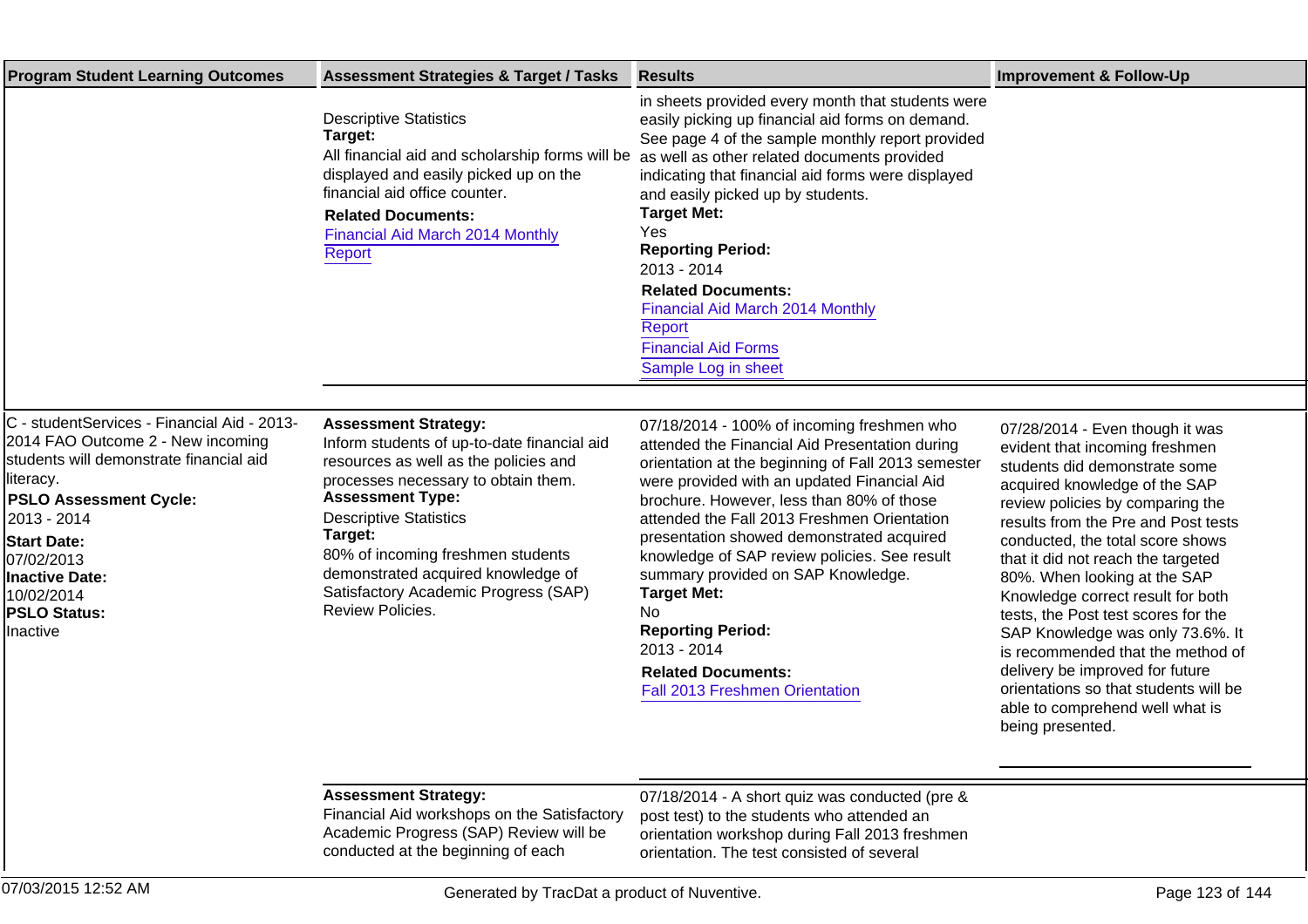| <b>Program Student Learning Outcomes</b> | <b>Assessment Strategies &amp; Target / Tasks</b>                                                                                                                                                                                                  | <b>Results</b>                                                                                                                                                                                                                                                                                                                                                                                                                                                                                                                                                                                                                                                                                                                                                                                                                                                                                                                                           | <b>Improvement &amp; Follow-Up</b>                                                                                                                                                                                                                      |
|------------------------------------------|----------------------------------------------------------------------------------------------------------------------------------------------------------------------------------------------------------------------------------------------------|----------------------------------------------------------------------------------------------------------------------------------------------------------------------------------------------------------------------------------------------------------------------------------------------------------------------------------------------------------------------------------------------------------------------------------------------------------------------------------------------------------------------------------------------------------------------------------------------------------------------------------------------------------------------------------------------------------------------------------------------------------------------------------------------------------------------------------------------------------------------------------------------------------------------------------------------------------|---------------------------------------------------------------------------------------------------------------------------------------------------------------------------------------------------------------------------------------------------------|
|                                          | semester to enrolling students.<br><b>Assessment Type:</b><br>Exam/Quiz - Pre-Post<br>Target:<br>80% of those attended the workshops will<br>demonstrate correct knowledge based on<br>their scores in the quiz provided in those<br>workshops.    | statements categorized into four main areas such<br>as 1. Financial Aid Office (FAO) Terminologies 2.<br>Financial Aid (FA) Knowledge 3. Satisfactory<br>Academic Progress (SAP) Knowledge and 4.<br>Supplemental Education Grant Work-Study (SEG<br>WS) Knowledge. The pre-post test scores showed<br>more than 80% of those attended the workshops<br>demonstrated acquired knowledge based on their<br>scores in the quizzes provided before and after<br>workshop. See provided quiz and result summary.<br><b>Target Met:</b><br>Yes<br><b>Reporting Period:</b><br>2013 - 2014<br><b>Related Documents:</b><br>Fall 2013 Freshmen Orientation<br>Fall 2013 Freshmen Orientation Quiz<br>Fall 2103 Orientation                                                                                                                                                                                                                                      |                                                                                                                                                                                                                                                         |
|                                          | <b>Assessment Strategy:</b><br>Online FAFSA workshop to be conducted at<br>the beginning of Fall semester.<br><b>Assessment Type:</b><br><b>Descriptive Statistics</b><br>Target:<br>60% reduction in correction at the end of the<br>school year. | 07/18/2014 - No online FAFSA workshop was<br>conducted. Most students were able to fill out<br>FAFSA online independently using library<br>computers and their own laptops. However,<br>Financial Aid provided one-on-one hands on<br>instructions for those students who needed direct<br>guidance on filling out the online FAFSA. This<br>was recorded on the log in sheet as application for<br>FAFSA (see related sample of Log in Sheet<br>provided). In observing the number of corrections<br>during the processing of awards, there has not<br>been a reduction in the corrections. Most of the<br>corrections were on inconsistencies in names<br>given on the FAFSA against birth certificates<br>submitted which included spelling differences,<br>birth dates and birth years typing errors, addition<br>of middle initials and the use of a spouse's last<br>name.<br><b>Target Met:</b><br>No.<br><b>Reporting Period:</b><br>2013 - 2014 | 07/02/2014 - Financial Aid will seek<br>to collect and review all completed<br>FAFSA forms from High school<br>applicants. Financial Aid office will<br>be reviewing the FAFSA<br>applications and will be responsible<br>for mailing the applications. |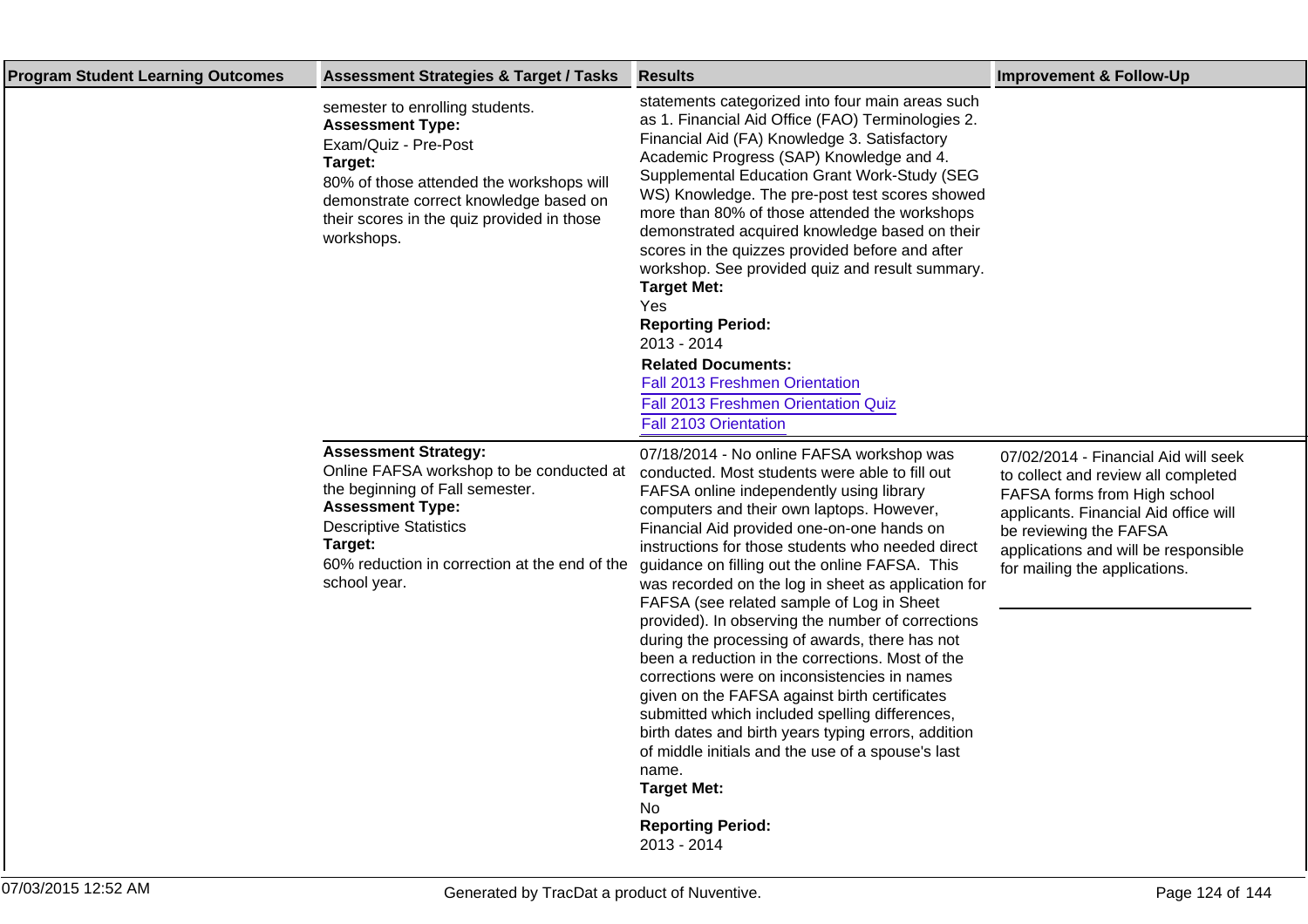| <b>Program Student Learning Outcomes</b>                                                                                                                                                                                                                                                           | <b>Assessment Strategies &amp; Target / Tasks</b>                                                                                                                                                                                                                                                                                                                                      | <b>Results</b>                                                                                                                                                                                                                                                                                                                                                                                                                                               | <b>Improvement &amp; Follow-Up</b>                                                                                                                                                                                                                                                                                                                                                                                                                                                                                                                                                                                                                                                        |
|----------------------------------------------------------------------------------------------------------------------------------------------------------------------------------------------------------------------------------------------------------------------------------------------------|----------------------------------------------------------------------------------------------------------------------------------------------------------------------------------------------------------------------------------------------------------------------------------------------------------------------------------------------------------------------------------------|--------------------------------------------------------------------------------------------------------------------------------------------------------------------------------------------------------------------------------------------------------------------------------------------------------------------------------------------------------------------------------------------------------------------------------------------------------------|-------------------------------------------------------------------------------------------------------------------------------------------------------------------------------------------------------------------------------------------------------------------------------------------------------------------------------------------------------------------------------------------------------------------------------------------------------------------------------------------------------------------------------------------------------------------------------------------------------------------------------------------------------------------------------------------|
|                                                                                                                                                                                                                                                                                                    |                                                                                                                                                                                                                                                                                                                                                                                        | <b>Related Documents:</b><br>2014 PacFAA Trip report<br>Sample Log in sheet                                                                                                                                                                                                                                                                                                                                                                                  |                                                                                                                                                                                                                                                                                                                                                                                                                                                                                                                                                                                                                                                                                           |
|                                                                                                                                                                                                                                                                                                    |                                                                                                                                                                                                                                                                                                                                                                                        |                                                                                                                                                                                                                                                                                                                                                                                                                                                              |                                                                                                                                                                                                                                                                                                                                                                                                                                                                                                                                                                                                                                                                                           |
| C - studentServices - Financial Aid - 2013-<br>2014 FAO Outcome 3 - The department will<br>remain in compliance in its annual audit.<br><b>PSLO Assessment Cycle:</b><br>2013 - 2014<br><b>Start Date:</b><br>07/02/2013<br><b>Inactive Date:</b><br>10/02/2014<br><b>PSLO Status:</b><br>Inactive | <b>Assessment Strategy:</b><br>Ensure one or two financial aid staff will<br>attend annual conferences and trainings for<br>Financial Aid Administrators.<br><b>Assessment Type:</b><br>Internship/Supervisor Evaluation<br>Target:<br>All Financial Aid staff will be able to explain<br>financial aid regulations that affect students<br>and school eligibility for Title IV funds. | 07/18/2014 - One financial aid staff attended<br>Pacific Financial Aid Administrators (PacFAA)<br>conference in March 2014. Federal updates and<br>new information were obtained from the<br>conference.<br><b>Target Met:</b><br>Yes<br><b>Reporting Period:</b><br>2013 - 2014<br><b>Related Documents:</b><br>2014 PacFAA Trip report                                                                                                                     | 07/28/2014 - Tetaake Yee Ting who<br>attended the 2014 PacFAA is still<br>yet to provide a presentation on<br>what was learned during the<br>conference. A powerpoint<br>presentation based on the PacFAA<br>conference is almost at its<br>completion and will be soon shared<br>and distributed to all Financial Aid<br>and Student Services staff members<br>across all campuses.                                                                                                                                                                                                                                                                                                      |
|                                                                                                                                                                                                                                                                                                    | <b>Assessment Strategy:</b><br>Ensure the College meets regulatory<br>requirements necessary to participate in<br>federal and state programs<br><b>Assessment Type:</b><br>Internal Audit/Report<br>Target:<br>100% of student records will be well<br>documented for annual auditing.                                                                                                 | 07/18/2014 - Financial Aid office staff are in the<br>process of reviewing 100% of student records and<br>verifying all required documents for annual<br>auditing. From the 2012-2013 audit report, there<br>were slight and minor discrepancies with the<br>names spelling and typing errors on birth<br>certificates.<br><b>Target Met:</b><br><b>No</b><br><b>Reporting Period:</b><br>2013 - 2014<br><b>Related Documents:</b><br><b>Document Review</b> | 07/02/2014 - To prevent further<br>discrepancies in the future for<br>auditing purposes, there in progress<br>Financial Aid office staff are in the<br>process of reviewing 100% of<br>student records and verifying all<br>required documents for annual<br>auditing. Financial Aid will also need<br>to create electronic filing system for<br>documents and ensure all incoming<br>documents be thoroughly reviewed<br>by assigned staff. The assigned<br>staff will have the sole responsibility<br>to check all spelling and dates on all<br>submitted documents. The<br>documents will be scanned and<br>stored in an electronic filing system<br>for easy retrieval in the future. |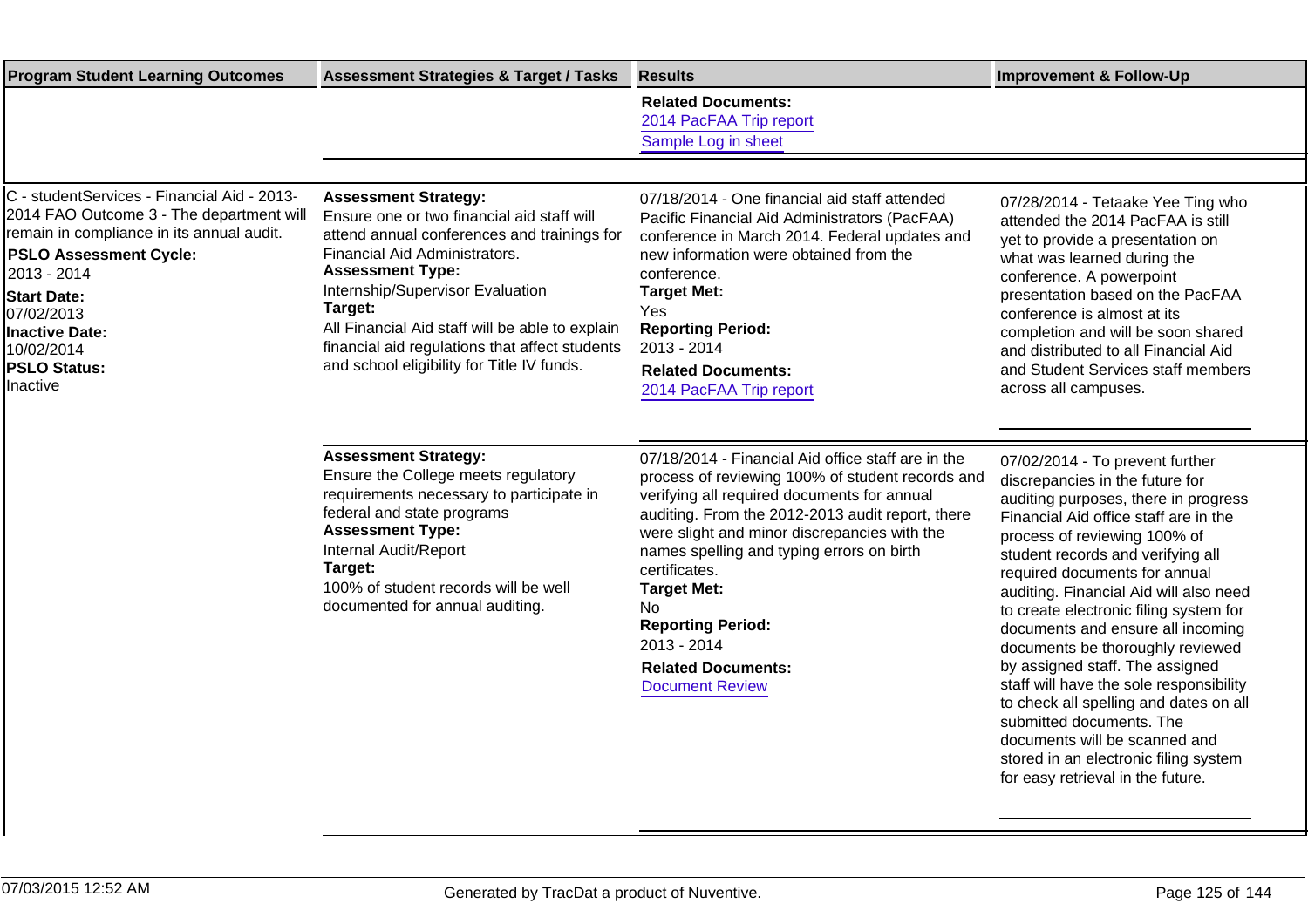| <b>Program Student Learning Outcomes</b>                                                                                                                                                                                                                                                                   | <b>Assessment Strategies &amp; Target / Tasks</b>                                                                                                                                                                                                                                                                                                                                                                                                                 | <b>Results</b>                                                                                                                                                                                                                                                                                                                                                                                                                                                                                                                                                                                                                                                                                                                                                                                                                                                                                                                                                                               | <b>Improvement &amp; Follow-Up</b>                                                                                                                                                                                                                                                                     |
|------------------------------------------------------------------------------------------------------------------------------------------------------------------------------------------------------------------------------------------------------------------------------------------------------------|-------------------------------------------------------------------------------------------------------------------------------------------------------------------------------------------------------------------------------------------------------------------------------------------------------------------------------------------------------------------------------------------------------------------------------------------------------------------|----------------------------------------------------------------------------------------------------------------------------------------------------------------------------------------------------------------------------------------------------------------------------------------------------------------------------------------------------------------------------------------------------------------------------------------------------------------------------------------------------------------------------------------------------------------------------------------------------------------------------------------------------------------------------------------------------------------------------------------------------------------------------------------------------------------------------------------------------------------------------------------------------------------------------------------------------------------------------------------------|--------------------------------------------------------------------------------------------------------------------------------------------------------------------------------------------------------------------------------------------------------------------------------------------------------|
|                                                                                                                                                                                                                                                                                                            |                                                                                                                                                                                                                                                                                                                                                                                                                                                                   |                                                                                                                                                                                                                                                                                                                                                                                                                                                                                                                                                                                                                                                                                                                                                                                                                                                                                                                                                                                              |                                                                                                                                                                                                                                                                                                        |
| C - studentServices - Financial Aid - 2013-<br>2014 FAO Outcome 4 - Ensure eligible<br>students are able to utilize the SEG Work-<br>Study Program.<br><b>PSLO Assessment Cycle:</b><br>2013 - 2014<br><b>Start Date:</b><br>07/02/2013<br>Inactive Date:<br>10/02/2014<br><b>PSLO Status:</b><br>Inactive | <b>Assessment Strategy:</b><br>Conduct SEG work-study workshops at at<br>the beginning of each semester on policies,<br>regulations and procedures of the SEG<br>Work-Study program<br><b>Assessment Type:</b><br>Exam/Quiz - Pre-Post<br>Target:<br>80% of eligible students will gain knowledge<br>about the Work-Study program and its<br>procedures.                                                                                                          | 06/27/2014 - From the quiz (pre and post tests)<br>conducted during the work-study workshops<br>during Fall 2013 and Spring 2014 semesters, the<br>scores demonstrated that more than 80% of<br>eligible students who attended the workshops<br>gained knowledge about the work-study program<br>and its procedures. The quiz consisted of ten true<br>and false statements which were categorized into<br>four categories; 1. Policies and Regulations 2.<br>Goals and objectives 3. Procedures and 4.<br>Criteria, requirements and eligibility. In both<br>workshops, more than 80% demonstrated their<br>gained knowledge of the work-study program and<br>its procedures as evident from the post-tests in<br>both semesters. See quiz and result summary<br>provided.<br><b>Target Met:</b><br>Yes<br><b>Reporting Period:</b><br>2013 - 2014<br><b>Related Documents:</b><br>2013-2014 Work-Study Workshop<br><b>Assessment</b><br>2013-2014 Work-Study Workshop<br><b>Assessment</b> |                                                                                                                                                                                                                                                                                                        |
|                                                                                                                                                                                                                                                                                                            | <b>Assessment Strategy:</b><br>Ensure students follow instructions and<br>apply them on basic working practices and<br>proper conduct.<br><b>Assessment Type:</b><br><b>Descriptive Statistics</b><br>Target:<br>80% of students on work-study will be<br>exposed to working experience relating to<br>their field of studies and/or develop work<br>ethics in regards to punctuality, responsibility<br>and ability to carry out and complete<br>assigned tasks. | 06/28/2014 - According to the work-study payroll<br>list, less than 80% of students on work-study were<br>managed to be placed at areas relating to their<br>field of studies. However, in observing how time<br>sheets were submitted and completed more than<br>80% students did learn how to fill out time sheets<br>correctly and managed to correctly add up their<br>working hours. There were very few late time<br>sheets submitted with corrections needed.<br><b>Target Met:</b><br>Yes<br><b>Reporting Period:</b><br>2013 - 2014                                                                                                                                                                                                                                                                                                                                                                                                                                                 | 07/20/2014 - Even though the target<br>is met on developing the work skills<br>and ethics of students, Financial Aid<br>office will continue to seek and<br>solicit more worksites to<br>accommodate the needs for work-<br>study students to work at worksites<br>relating to their field of studies. |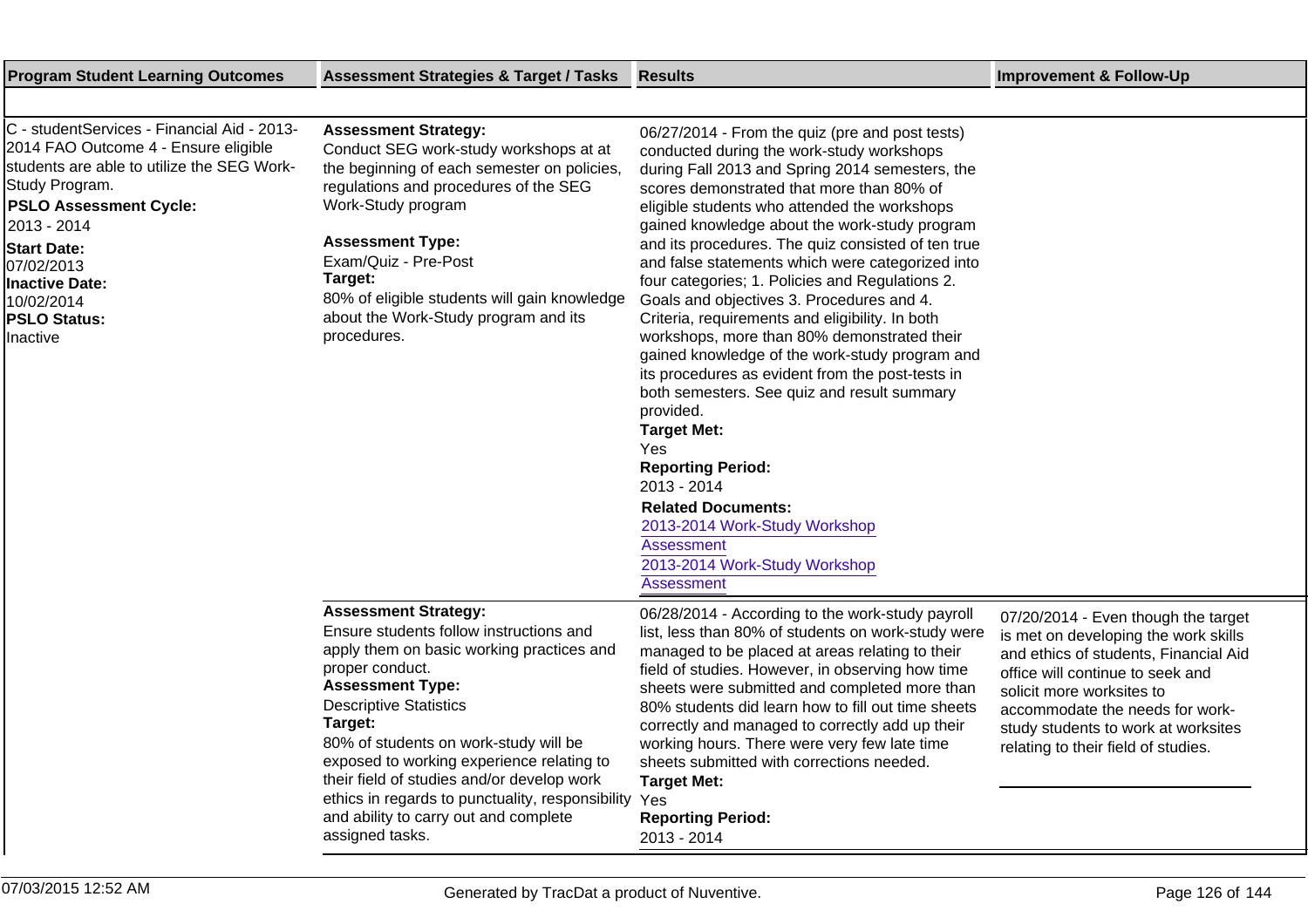**Target Met:**

# No **Reporting Period:** 2013 - 2014

**Target Met:**

and that of the college's campus and security office would show a decrease in the frequency counts of cited violations especially in terms of the college's alcohol policy and other policies related to student conduct and discipline by resident students as compared to previous years.

physical maintenance, cleanliness and orderliness, social activities, others) in the college's residence halls, the residence halls recognized an overwhelming need of improvement and will strive at improving its services to satisfy the safety and well-being needs of the residents.

### **Program Student Learning Outcomes Assessment Strategies & Target / Tasks Results Improvement & Follow-Up**

and others.

**Target:**

students

**Assessment Type:** Exam/Quiz - Pre-Post

**Assessment Strategy:**

(A) Develop and implement assessment tools principally to assess and improve the quality of services provided by and activities

(B) Provide trainings to staff on Residence Halls' specific and related guidelines and policies; as such, staff employees are able to understand and explain clearly these

facilitated by the Residence Halls.

**Assessment Strategy:**

Provide orientation sessions to resident students primarily geared to awareness and understanding of the rules and regulations of the College's residence halls, the services and activities available to resident students,

(1) Three orientation sessions to resident students, i.e., fall and spring semesters, and summer session; and (2) a statistically significant (positive) difference between the pre- and posttest administered to all resident

C - studentServices - Student Life - 2013- 2014 Residence Halls Outcome 2 - Resident students shall demonstrate knowledge about the rules and regulations of the residence halls.

C - studentServices - Student Life - 2013- 2014 Residence Halls Outcome 1 - Resident students shall signify increased level of satisfaction about the services provided by including activities facilitated by

the Residence Halls

2013 - 2014

**PSLO Status:**

**PSLO Assessment Cycle:**

### **PSLO Assessment Cycle:**

2013 - 2014

**PSLO Status:** Active

07/31/2014 - There was survey or similar form of assessment conducted to no data collected to assess the level of the knowledge and about rules and policies of the residence halls. Although, statistics both maintained by the Residence Halls 07/31/2014 - The following need to be implemented starting Fall 2014. 1. Develop and implement an

assessment tool to assess knowledge and compliance of rules/policies and procedures.

2. The RH staff needs to take the time to explain clearly and thoroughly the policies and procedures to individual and/or groups to ensure residents to have a better understanding.

3. Facilitate at least two review sessions on rules and policies of the residence halls during the academic school year.

4. Revisit the rules/regulations and policies of the residence halls to evaluate the effectiveness and to involve inputs from the residents

### 07/31/2014 - While resident students signified some levels of satisfactions especially with the introduced improvements (e.g., just-in-time 07/31/2014 - The following are plans to implement during academic school year 2013-2014:

1.Coordinate and organize a variety of social, cultural, recreational and educational activities and experiences and involved residents to provide leadership to residential activities.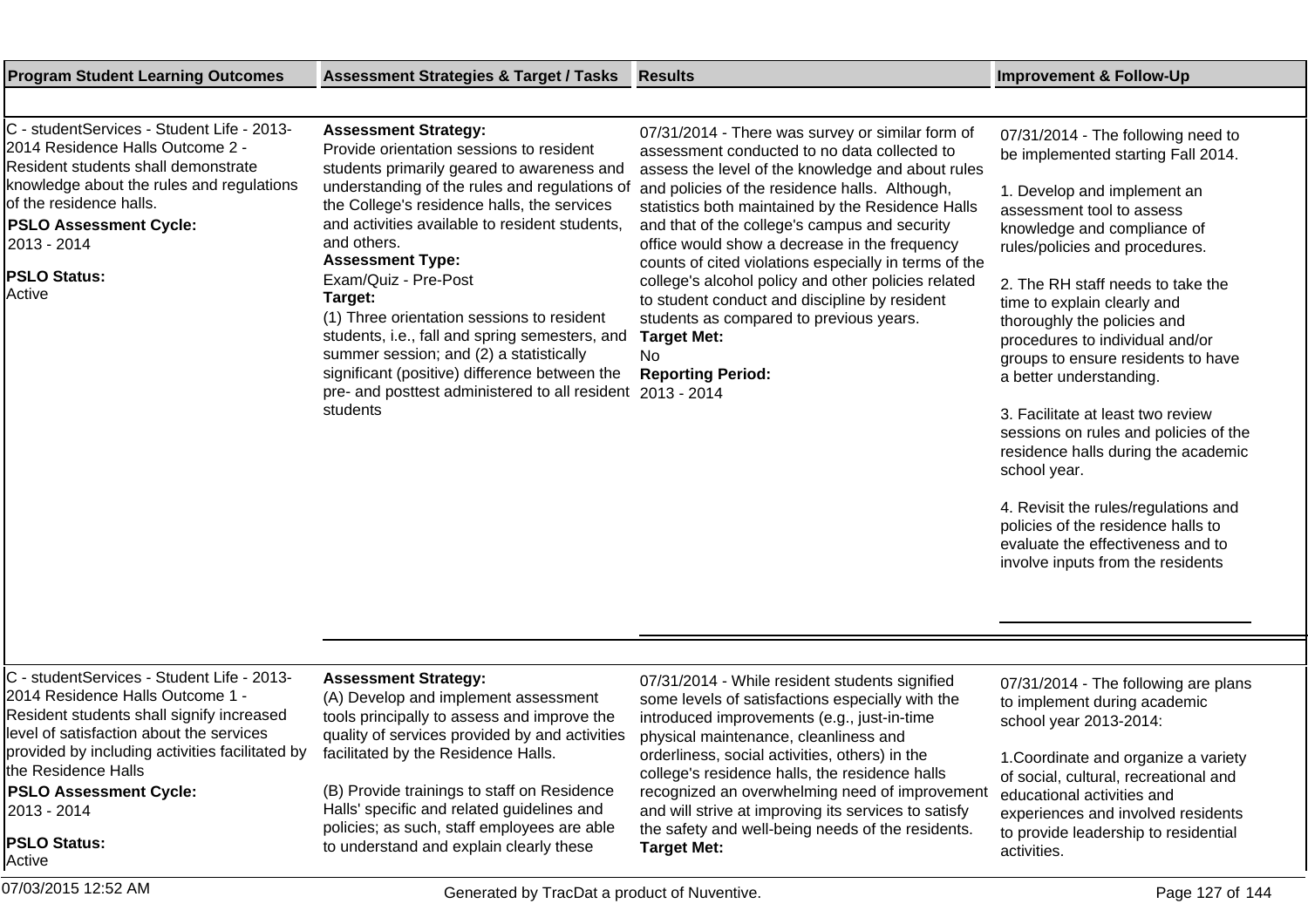| <b>Program Student Learning Outcomes</b> | <b>Assessment Strategies &amp; Target / Tasks</b>                                                                                                                                                                                                                                                                                                                                                                                                                                                                                                                                                                                                                                                                                                                                                                                                                                                                                                                                                                                                                                                                                                                                                                                                                                                                                                                                                                                           | <b>Results</b>                                 | <b>Improvement &amp; Follow-Up</b>                                                                                                                                                                                                                                                                                                                                                                                                                                                                                                                                                                                                                                                                                                                                                                                                                                                                                                                                                                                                                                                                                                                              |
|------------------------------------------|---------------------------------------------------------------------------------------------------------------------------------------------------------------------------------------------------------------------------------------------------------------------------------------------------------------------------------------------------------------------------------------------------------------------------------------------------------------------------------------------------------------------------------------------------------------------------------------------------------------------------------------------------------------------------------------------------------------------------------------------------------------------------------------------------------------------------------------------------------------------------------------------------------------------------------------------------------------------------------------------------------------------------------------------------------------------------------------------------------------------------------------------------------------------------------------------------------------------------------------------------------------------------------------------------------------------------------------------------------------------------------------------------------------------------------------------|------------------------------------------------|-----------------------------------------------------------------------------------------------------------------------------------------------------------------------------------------------------------------------------------------------------------------------------------------------------------------------------------------------------------------------------------------------------------------------------------------------------------------------------------------------------------------------------------------------------------------------------------------------------------------------------------------------------------------------------------------------------------------------------------------------------------------------------------------------------------------------------------------------------------------------------------------------------------------------------------------------------------------------------------------------------------------------------------------------------------------------------------------------------------------------------------------------------------------|
|                                          | guidelines and policies to resident students<br>as well as effectively implementing them<br>consistent with the stipulations in the<br>guidelines and policies.<br>(C) Develop a calendar of activities (e.g.,<br>educational, social, and recreational) to<br>engage resident students; as such that the<br>outcomes support their academic and social<br>growth while residing in the College's<br>residence halls.<br>(D) Collaborate with the College's division<br>of Physical Facilities, Maintenance and<br>Campus Security especially to ensure timely<br>reponses to identified needs of the<br>residence halls, such as but by any means<br>not limited to facility repairs and<br>maintenance works, security and safety, and<br>others.<br>(E) Develop in-house routine and standard<br>operation procedures geared towards areas,<br>such as cleanliness and orderliness,<br>reporting protocol, and others.<br>(F) Collaborate with other AUs especially in<br>addressing issues and/or activities that can<br>not be solely addressed by the Residence<br>Halls, in particular, or the department, in<br>general.<br>(G) Provide trainings to staff employees as<br>part of the initiative geared to capacity<br>building; such as, effective customer<br>service, housekeeping, first aid, emergency<br>response, and others.<br><b>Assessment Type:</b><br>Survey<br>Target:<br>85% positive ratings in each of the survey | Yes<br><b>Reporting Period:</b><br>2013 - 2014 | 2. Create an incentive program that<br>involves residents earning<br>points/given prizes etc. for attending<br>events and getting involved in the<br>residence halls.<br>3. Plan and organize daily-weekly<br>residence halls inspections by staff<br>and monthly inspection with<br>maintenance staff to ensure<br>maintenance needs are being<br>addressed in a timely manner.<br>4. Residence halls staff to be more<br>committed and taken an active role<br>in understanding, explaining,<br>enforcing and support all rules and<br>regulations of the residence halls<br>and ensuring the<br>cleanliness/sanitary condition and<br>maintenance needs of the halls is<br>maintained etc.<br>5. Provide at least two in-service<br>training per semester for RH staff to<br>upgrade knowledge and skills;<br>hence improve job performance.<br>6. Maintain consistency and fairness<br>when dealing with all students in the<br>residence halls and work with them<br>to develop a sense of respect for<br>self, others, and property.<br>7. Consistent communication with<br>campus security to ensure the<br>safety and security of all the<br>residents. |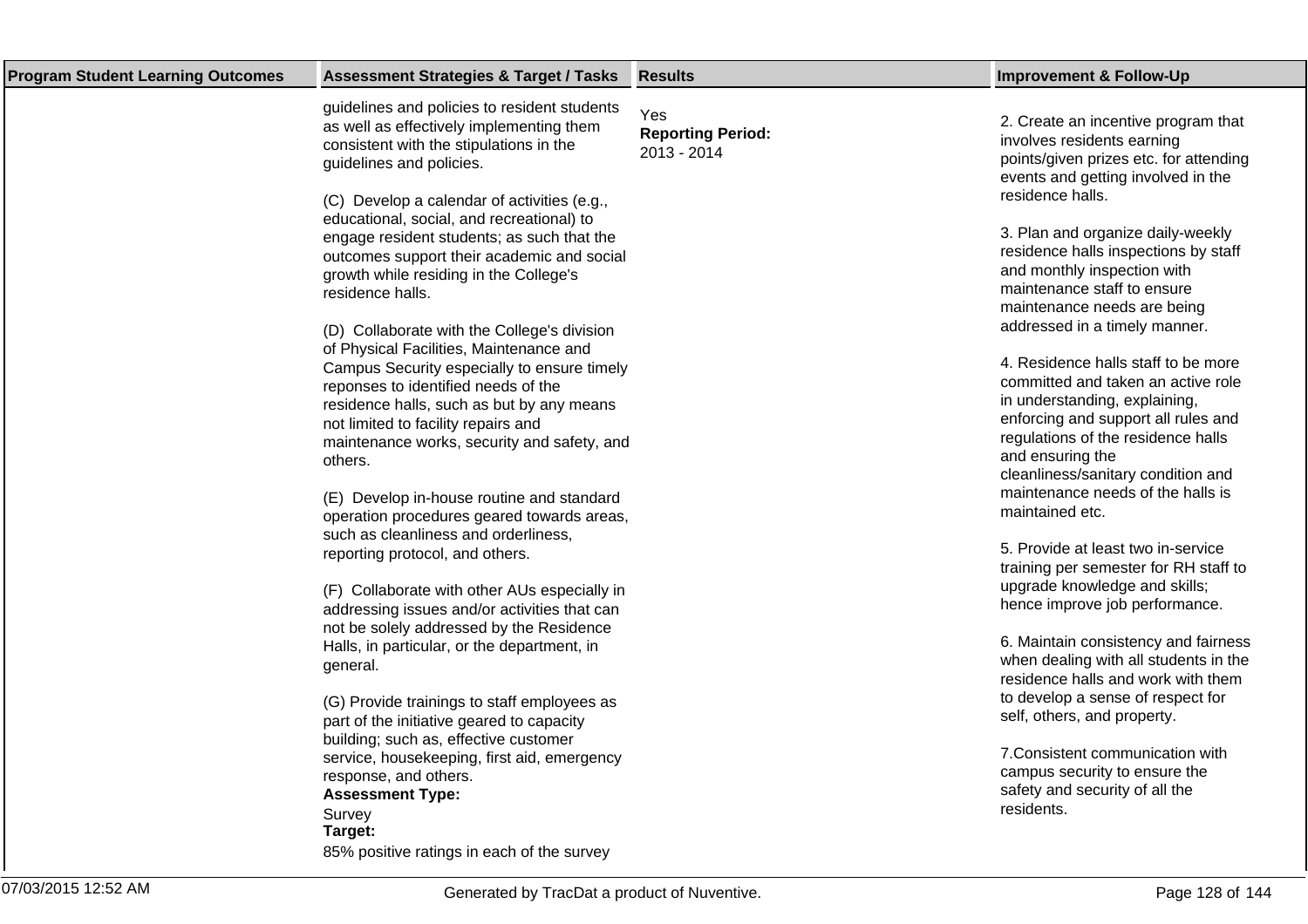| <b>Program Student Learning Outcomes</b>                                                                                                                                                                                                                                                                           | <b>Assessment Strategies &amp; Target / Tasks</b>                                                                                                                                                                                                                                                                                                                                                                                                                                                                                                                                                                                                 | <b>Results</b>                                                                                                                                                                                                                                                                                                                                                                                                                                                                                                                                                                                                                                                                                                                  | <b>Improvement &amp; Follow-Up</b>                                                                                                                                                                                                                                                                                                                                                                                                                                                                                                                                              |
|--------------------------------------------------------------------------------------------------------------------------------------------------------------------------------------------------------------------------------------------------------------------------------------------------------------------|---------------------------------------------------------------------------------------------------------------------------------------------------------------------------------------------------------------------------------------------------------------------------------------------------------------------------------------------------------------------------------------------------------------------------------------------------------------------------------------------------------------------------------------------------------------------------------------------------------------------------------------------------|---------------------------------------------------------------------------------------------------------------------------------------------------------------------------------------------------------------------------------------------------------------------------------------------------------------------------------------------------------------------------------------------------------------------------------------------------------------------------------------------------------------------------------------------------------------------------------------------------------------------------------------------------------------------------------------------------------------------------------|---------------------------------------------------------------------------------------------------------------------------------------------------------------------------------------------------------------------------------------------------------------------------------------------------------------------------------------------------------------------------------------------------------------------------------------------------------------------------------------------------------------------------------------------------------------------------------|
|                                                                                                                                                                                                                                                                                                                    | administered to all resident students during<br>fall and spring semesters, and summer<br>sessions.                                                                                                                                                                                                                                                                                                                                                                                                                                                                                                                                                |                                                                                                                                                                                                                                                                                                                                                                                                                                                                                                                                                                                                                                                                                                                                 |                                                                                                                                                                                                                                                                                                                                                                                                                                                                                                                                                                                 |
|                                                                                                                                                                                                                                                                                                                    |                                                                                                                                                                                                                                                                                                                                                                                                                                                                                                                                                                                                                                                   |                                                                                                                                                                                                                                                                                                                                                                                                                                                                                                                                                                                                                                                                                                                                 |                                                                                                                                                                                                                                                                                                                                                                                                                                                                                                                                                                                 |
| C - studentServices - Student Life - 2013-<br>2014 Health Services Outcome 1 - Students<br>and staff will demonstrate increased<br>awareness and knowledge of positive self-<br>care by seeking medical services and<br>treatment<br><b>PSLO Assessment Cycle:</b><br>2013 - 2014<br><b>PSLO Status:</b><br>Active | <b>Assessment Strategy:</b><br>(A) Provide acute and basic health care<br>service with diagnosis, treatments,<br>consultation and referrals.<br>(B) Provide daily and annual screening of<br>chronic diseases including diabetes,<br>hypertension, obsesity, and others.<br>(C) Extend special clinic that provides care<br>and treatment for women-specific problems.<br>(D) Upgrade nursing skills and maintain<br>license current.<br>(E) Conduct inventory, prepare purchase<br>orders, upack and redistribute materials and<br>supplies to State Campus dispensaries.<br><b>Assessment Type:</b><br><b>Descriptive Statistics</b><br>Target: | 07/29/2014 - 1. Tabulated frequency count of<br>visits by students, faculty, and staff to the Health<br>Service showed that:<br>A. In 2012-13, the dispensary received a total of<br>4, 353 visits and<br>B. In 2013-14, the dispensary received a total of<br>5, 735 visits.<br>C. An increase of 1, 382 or 24.1% increase in the<br>number of frequency count of visits from the prior<br>school year.<br>D. The established criterion for success was "at<br>least 5% increase in the frequency of visits to the<br>Health Service clinic"; therefore, this criterion has<br>been met.<br>Furthermore, the tabulated frequency count of<br>visits by students, faculty, and staff to the Health<br>Service also showed that: | 07/30/2014 - Based on results of<br>Outcome 1 of the Assessment Cycle<br>2013-14, the Health Service plans to<br>implement the following<br>improvement plans:<br>1. Articulate one or two specific and<br>measurable Student Learning<br>Outcome/Outcomes for the next<br>assessment cycle.<br>2. Exceed or maintain the rate of<br>frequency counts of visits for acute<br>and preventive/maintenance health<br>care treatment and services.<br>3. Develop a better system of<br>collecting/organizing and analyzing<br>of data (with the assistance of other<br>colleagues). |
|                                                                                                                                                                                                                                                                                                                    | (1) At least 5% increase in the frequency of<br>visits to the Health Services' clinic, and (2) At<br>least 5% increase in the frequency of visits<br>for preventive/prophylaxis treatments.                                                                                                                                                                                                                                                                                                                                                                                                                                                       | A. In 2012-13, the dispensary received a total of<br>915 visits specifically for heath<br>maintenance/prophylaxis treatment and<br>B. In 2013-14, the dispensary also received a total<br>of 1, 585 visits for the same kind of treatment.<br>C. An increase of 670 (or 42.3%) from prior school<br>year.<br>D. The established criterion for success was "at<br>least 5% increase in the frequency of visits to the                                                                                                                                                                                                                                                                                                            | 4. Conduct quarterly inventory of<br>medical supplies to ensure timely<br>procurement of medicines and other<br>supplies and to avoid stock outs.                                                                                                                                                                                                                                                                                                                                                                                                                               |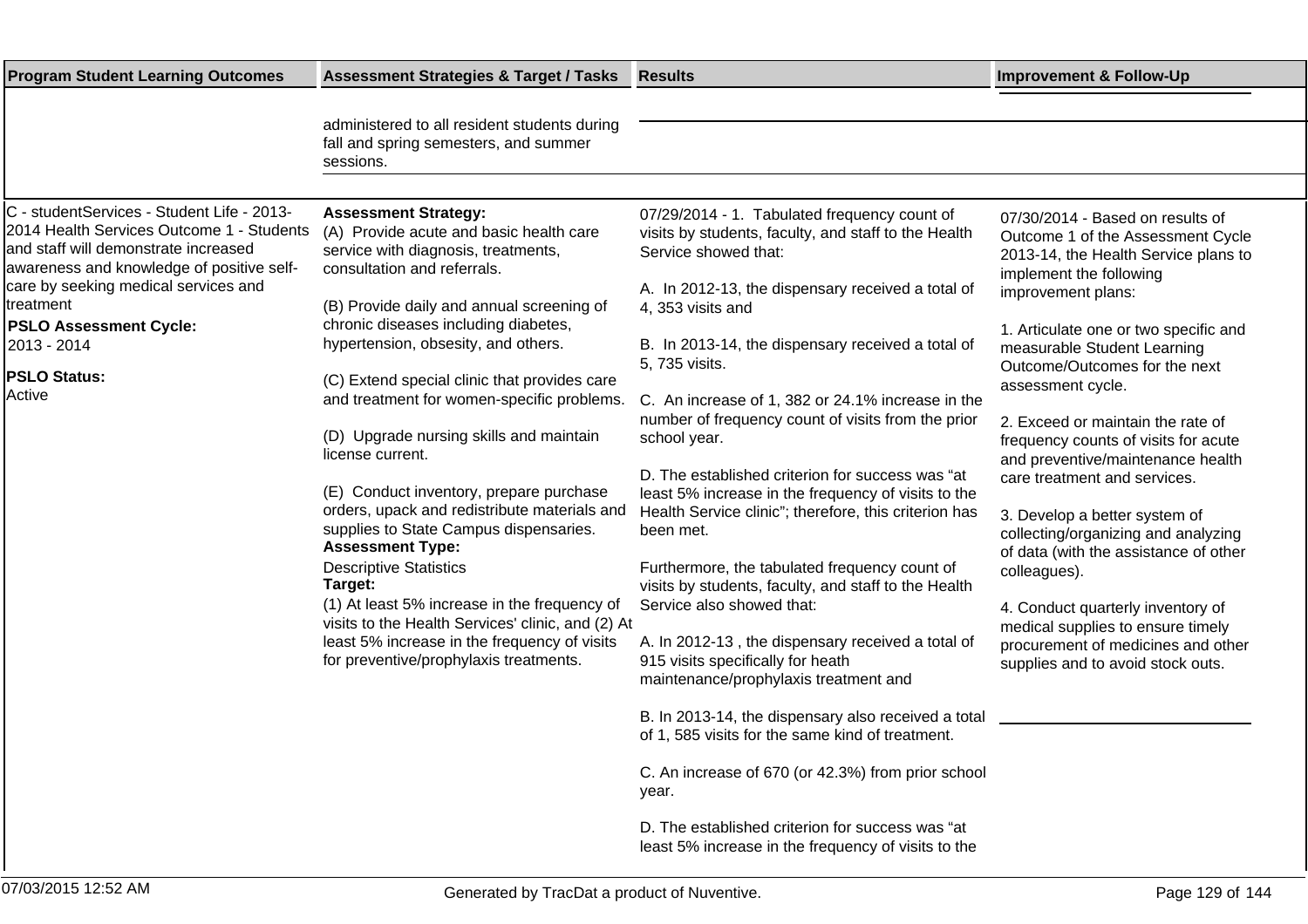| <b>Program Student Learning Outcomes</b>                                                                                                                                                                                 | <b>Assessment Strategies &amp; Target / Tasks</b>                                                                                                                                                                                                                                                                                                                                                                                                       | <b>Results</b>                                                                                                                                                                                                                                                                                                                                                                                                                                                                                                                                                                                                                                                                                                                                                                                   | <b>Improvement &amp; Follow-Up</b>                                                                                                                                                                                                                                                                                                                                                                                                                                                                                                                |
|--------------------------------------------------------------------------------------------------------------------------------------------------------------------------------------------------------------------------|---------------------------------------------------------------------------------------------------------------------------------------------------------------------------------------------------------------------------------------------------------------------------------------------------------------------------------------------------------------------------------------------------------------------------------------------------------|--------------------------------------------------------------------------------------------------------------------------------------------------------------------------------------------------------------------------------------------------------------------------------------------------------------------------------------------------------------------------------------------------------------------------------------------------------------------------------------------------------------------------------------------------------------------------------------------------------------------------------------------------------------------------------------------------------------------------------------------------------------------------------------------------|---------------------------------------------------------------------------------------------------------------------------------------------------------------------------------------------------------------------------------------------------------------------------------------------------------------------------------------------------------------------------------------------------------------------------------------------------------------------------------------------------------------------------------------------------|
|                                                                                                                                                                                                                          |                                                                                                                                                                                                                                                                                                                                                                                                                                                         | Health Service clinic for preventive/prophylaxis<br>treatments; therefore, this criterion has been met.                                                                                                                                                                                                                                                                                                                                                                                                                                                                                                                                                                                                                                                                                          |                                                                                                                                                                                                                                                                                                                                                                                                                                                                                                                                                   |
|                                                                                                                                                                                                                          |                                                                                                                                                                                                                                                                                                                                                                                                                                                         | <b>Target Met:</b><br>Yes<br><b>Reporting Period:</b><br>2013 - 2014<br><b>Related Documents:</b><br>STAT_AssessCy2012-13without<br>STAT AssesCy2013-14 without                                                                                                                                                                                                                                                                                                                                                                                                                                                                                                                                                                                                                                  |                                                                                                                                                                                                                                                                                                                                                                                                                                                                                                                                                   |
| C - studentServices - Student Life - 2013-                                                                                                                                                                               |                                                                                                                                                                                                                                                                                                                                                                                                                                                         |                                                                                                                                                                                                                                                                                                                                                                                                                                                                                                                                                                                                                                                                                                                                                                                                  |                                                                                                                                                                                                                                                                                                                                                                                                                                                                                                                                                   |
| 2014 Director of Student Life Outcome 1 -<br>Students will demonstrate increased<br>awareness of support programs and<br>lactivities.<br><b>PSLO Assessment Cycle:</b><br>2013 - 2014<br><b>PSLO Status:</b><br>Inactive | <b>Assessment Strategy:</b><br>A. Increase the number of student clubs<br>and organizations<br>B. Develop a calendar of student activity in<br>collaboration with other units<br>C. Organize and implement<br>workshops/presentations for the school year<br>2013-2014<br><b>Assessment Type:</b><br><b>Descriptive Statistics</b><br>Target:<br><b>Related Documents:</b><br><b>Calendar of Student Activities</b><br><b>Student Activity Calendar</b> | 07/29/2014 - A. The academic school year 2012-<br>2013 showed that thirteen (13) student clubs and<br>organizations were officially registered. The<br>number of registered student clubs and<br>organizations was increased to twenty-one in 2013<br>-2014 academic school year. An increased of eight<br>(8) or 38% clubs from prior academic school year.<br>In addition, four student clubs were newly<br>registered.<br>B. Spring 2014, the Office of the Director of<br>Student Life coordinated the development of a<br>calendar of student activity for student life, which<br>chronologically outlined the various activities and<br>events by student services units and other offices.<br>This calendar can be viewed and accessible at<br>this URL:<br>http://www.comfsm.fm/?q=vpss. | 09/30/2014 - Improve the timeliness<br>in updating the online student<br>activity calendar. (Upload<br>information on the calendar prior to<br>commencing of each semester)<br>Follow-Up:<br>09/16/2014 - To ensure that all<br>information on the online calendar<br>of student activity is current and<br>updated, a followup will take<br>place end of each month.<br>09/16/2014 - Facilitate monthly<br>meetings for student delegation<br>leaders and student council to<br>address needs and concerns of<br>student clubs and organizations |
|                                                                                                                                                                                                                          |                                                                                                                                                                                                                                                                                                                                                                                                                                                         | The student life director collaborated with the<br>Webmaster of the college's Information<br>Technology division whom enabled the<br>accessibility through the<br>Office of the Vice President for Student Service's<br>webpage. In addition, the Webmaster further<br>allowed the Office of the Director for Student Life                                                                                                                                                                                                                                                                                                                                                                                                                                                                       | Follow-Up:<br>09/16/2014 - For continuous<br>improvement a followup will take<br>place end of November 2014<br>09/16/2014 - Provide students with                                                                                                                                                                                                                                                                                                                                                                                                 |
|                                                                                                                                                                                                                          |                                                                                                                                                                                                                                                                                                                                                                                                                                                         | to have access to routinely updated changes and<br>posted new activities and events.                                                                                                                                                                                                                                                                                                                                                                                                                                                                                                                                                                                                                                                                                                             | up to date information about the                                                                                                                                                                                                                                                                                                                                                                                                                                                                                                                  |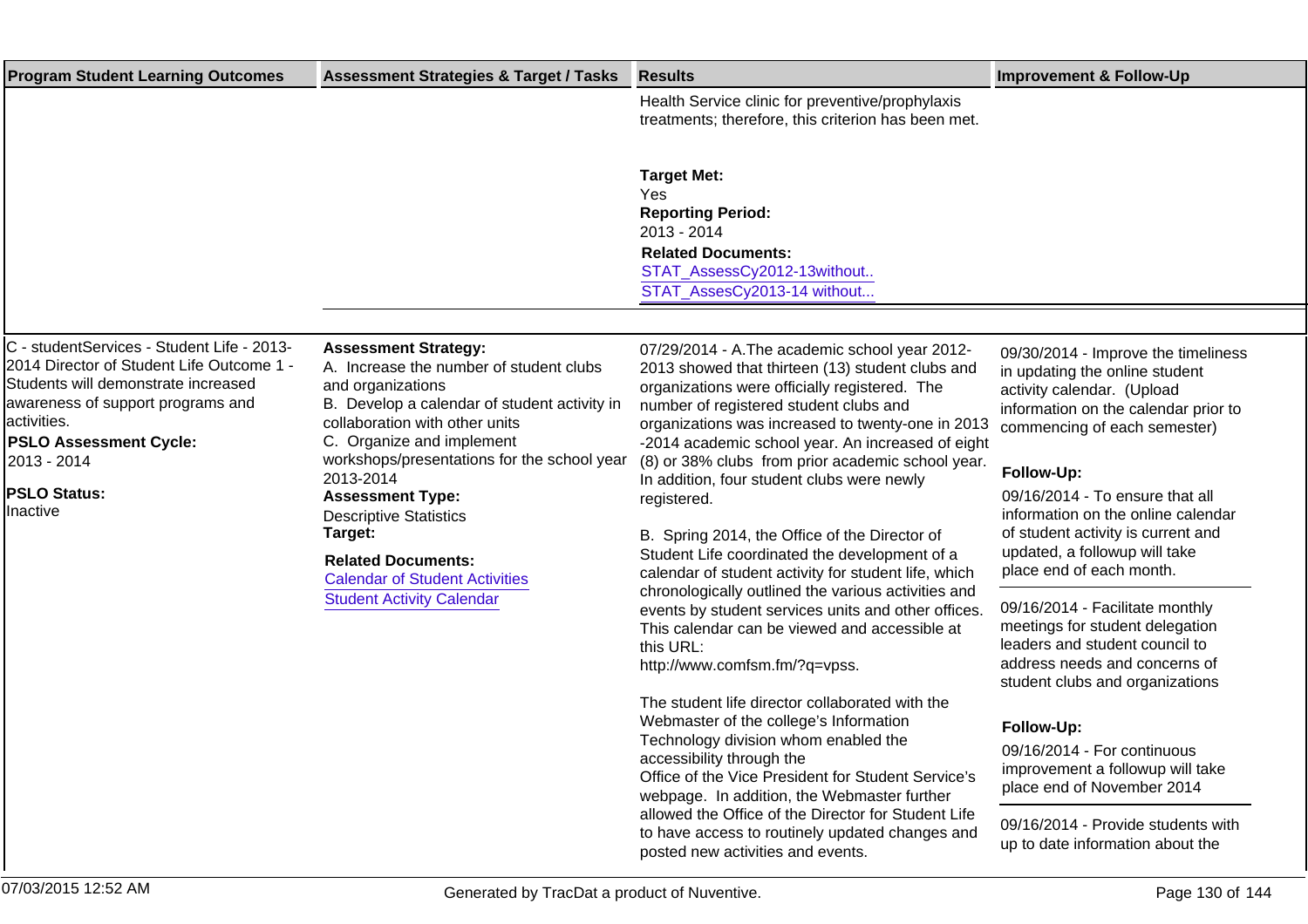| <b>Program Student Learning Outcomes</b>                                                                                                                                                                                             | <b>Assessment Strategies &amp; Target / Tasks</b>                                          | <b>Results</b>                                                                                                                                                                                                                                                                                                                                                                                                                                              | <b>Improvement &amp; Follow-Up</b>                                                                                                                                                                                                                                                                                                                                                                      |
|--------------------------------------------------------------------------------------------------------------------------------------------------------------------------------------------------------------------------------------|--------------------------------------------------------------------------------------------|-------------------------------------------------------------------------------------------------------------------------------------------------------------------------------------------------------------------------------------------------------------------------------------------------------------------------------------------------------------------------------------------------------------------------------------------------------------|---------------------------------------------------------------------------------------------------------------------------------------------------------------------------------------------------------------------------------------------------------------------------------------------------------------------------------------------------------------------------------------------------------|
|                                                                                                                                                                                                                                      |                                                                                            | During the reporting period of 2013-2014, the<br>Office of the Director of Student Life organized<br>and implemented eight (8) scheduled activities in<br>the calendar of student activity.<br><b>Target Met:</b><br>Yes<br><b>Reporting Period:</b><br>2013 - 2014<br><b>Related Documents:</b><br>student clubs and organizations<br>monthly report<br>student activities and services<br><b>Student Activity Calendar</b><br>Library skills presentation | student life programs and services<br>on a monthly basis by using at least<br>2 methods of advertisement<br>Follow-Up:<br>09/16/2014 - A followup should<br>take place end of fall semester<br>09/16/2014 - Develop and<br>implement an assessment<br>instrument to measure students'<br>perception on services provided by<br>student life<br>Follow-Up:<br>09/16/2014 - A followup by<br>October 2014 |
|                                                                                                                                                                                                                                      |                                                                                            | 07/24/2014 - student calendar of student activities<br><b>Target Met:</b><br>No<br><b>Reporting Period:</b><br>2013 - 2014<br><b>Related Documents:</b><br><b>Calendar of Student Activities</b>                                                                                                                                                                                                                                                            |                                                                                                                                                                                                                                                                                                                                                                                                         |
|                                                                                                                                                                                                                                      |                                                                                            | 07/24/2014 - Calendar of student activities<br><b>Target Met:</b><br>Yes<br><b>Reporting Period:</b><br>2013 - 2014                                                                                                                                                                                                                                                                                                                                         |                                                                                                                                                                                                                                                                                                                                                                                                         |
|                                                                                                                                                                                                                                      |                                                                                            |                                                                                                                                                                                                                                                                                                                                                                                                                                                             |                                                                                                                                                                                                                                                                                                                                                                                                         |
| C - studentServices - Student Life - 2013-<br>2014 Health Services Outcome 2 - Students (A) Provide health awareness<br>will demonstrate increased knowlege about<br>current health issues and problems that<br>affect their health. | <b>Assessment Strategy:</b><br>workshops/activities for the College<br>community.          | 07/29/2014 - 1. Tabulated frequency count of visits 07/30/2014 - Based on the outcome<br>by students, faculty, and staff to the Health<br>Service clinic showed that:<br>A. In 2012-13, of the total number of frequency                                                                                                                                                                                                                                    | 2 of the Assessment Cycle 2013-14,<br>the Health Service plans to<br>implement the following                                                                                                                                                                                                                                                                                                            |
| <b>PSLO Assessment Cycle:</b><br>2013 - 2014                                                                                                                                                                                         | (B) Provide information on health issues<br>specifically involving college students, e.g., | count of visits recorded, 2, 482 of them were<br>provided health-related Information, Education &                                                                                                                                                                                                                                                                                                                                                           | improvement plans:<br>1. Articulate one or two specific and                                                                                                                                                                                                                                                                                                                                             |
| 07/03/2015 12:52 AM                                                                                                                                                                                                                  | Generated by TracDat a product of Nuventive.                                               |                                                                                                                                                                                                                                                                                                                                                                                                                                                             | Page 131 of 144                                                                                                                                                                                                                                                                                                                                                                                         |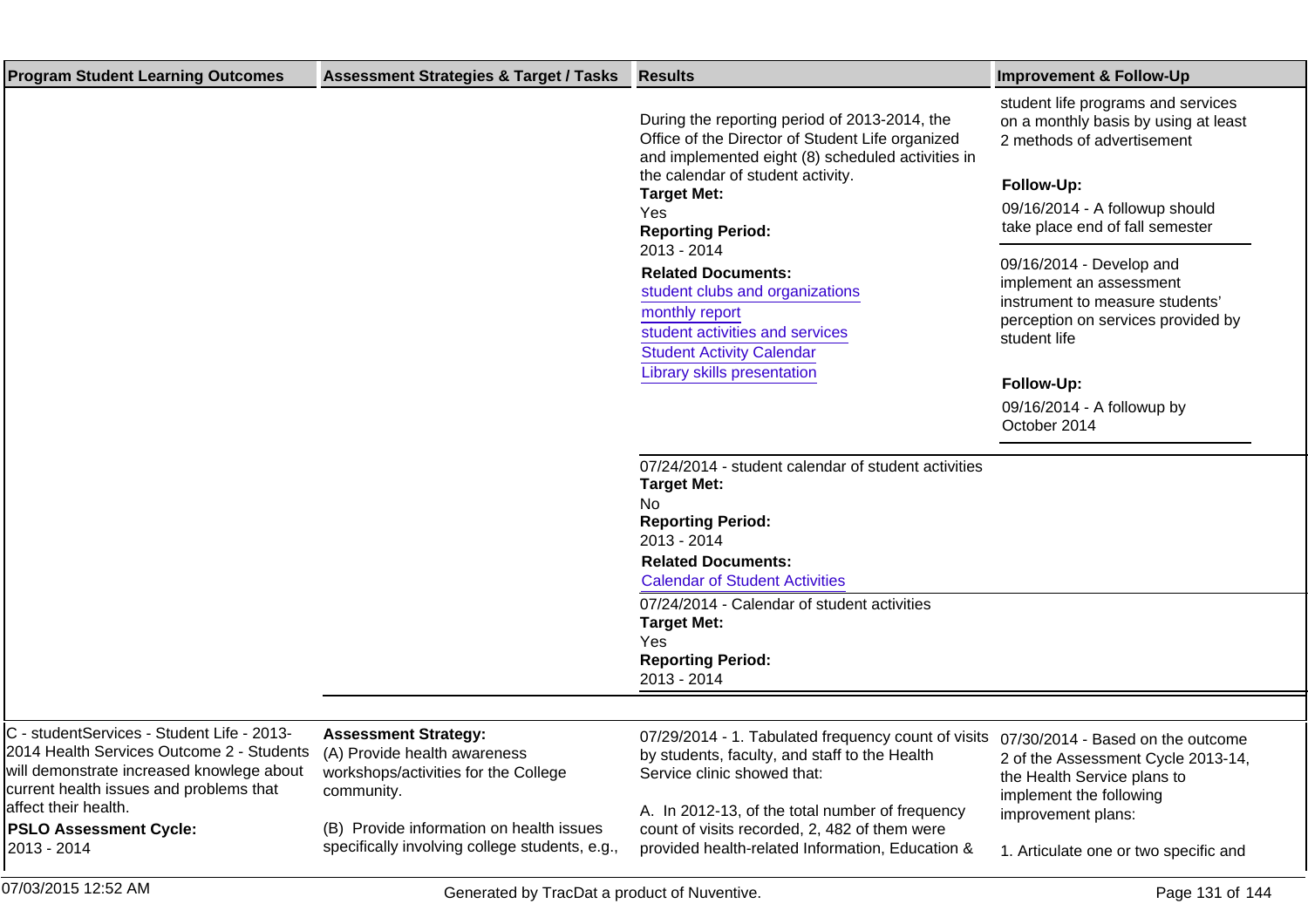| <b>Program Student Learning Outcomes</b><br><b>Assessment Strategies &amp; Target / Tasks</b>                                                                                                                                                                                                                                                                                                  | <b>Results</b>                                                                                                                                                                                                                                                                                                                                                                                                                                                                                                                                                                                                                                                                                                                                                                                                                                                                                                                                                                                                                                                                                                                                                                                                                                                                                                                                                                                                                                                                                                                                                                                                                                                                    | <b>Improvement &amp; Follow-Up</b>                                                                                                                                                                                                                                                                                                                                                                                                                                                                                                            |
|------------------------------------------------------------------------------------------------------------------------------------------------------------------------------------------------------------------------------------------------------------------------------------------------------------------------------------------------------------------------------------------------|-----------------------------------------------------------------------------------------------------------------------------------------------------------------------------------------------------------------------------------------------------------------------------------------------------------------------------------------------------------------------------------------------------------------------------------------------------------------------------------------------------------------------------------------------------------------------------------------------------------------------------------------------------------------------------------------------------------------------------------------------------------------------------------------------------------------------------------------------------------------------------------------------------------------------------------------------------------------------------------------------------------------------------------------------------------------------------------------------------------------------------------------------------------------------------------------------------------------------------------------------------------------------------------------------------------------------------------------------------------------------------------------------------------------------------------------------------------------------------------------------------------------------------------------------------------------------------------------------------------------------------------------------------------------------------------|-----------------------------------------------------------------------------------------------------------------------------------------------------------------------------------------------------------------------------------------------------------------------------------------------------------------------------------------------------------------------------------------------------------------------------------------------------------------------------------------------------------------------------------------------|
| sexually transmitted diseases, diet, family<br><b>PSLO Status:</b><br>planning and others.<br>Active<br>(C) Provide health references to ensure a<br>variety of updated health references are<br>available and accessible.<br><b>Assessment Type:</b><br><b>Descriptive Statistics</b><br>Target:<br>(1) At least 5% increase in the number of<br>students and staff requesting IEC materials. | Counseling.<br>B. In 2013-14, the office log recorded a total of<br>4,718 visits which were also provided the health-<br>related Information, Education & Counseling.<br>C. An increase of 1,236 or 26% increase in the<br>frequency count of visits for Information, Education Counseling.<br>& Counseling from prior school year.<br>D. The established criterion for success was "at<br>least 5% increase in the number of students and<br>staff requesting Information, Education &<br>Counseling"; therefore, this criterion has been met.<br>Additionally, to determine the effectiveness of the<br>Health Fair activities hosted by the Heath Service<br>in terms of increased knowledge of the students<br>and staff from the various health-related activities<br>provided based on their perceptions, a survey<br>consisted of six questions was administered to a<br>sample of 182 non-randomly selected cohort of<br>participants.<br>Basically, the results of the survey showed that<br>171 (or 94.47%) of the 182 subjects perceived the<br>Health Fair as informative with only 5.52%<br>perceived as not informative. The results also<br>showed that 177 (or 97.26 %) of the subjects<br>agreed that participating in the health fair has<br>increased their understanding about the effects of<br>diet and exercise in the prevention and control of<br>diabetes and hypertension with only 2.75% (or 5<br>subjects) signifying disagreement.<br>While 180 (or 98.9%) of the 182 respondents<br>agreed that participating in the Health Fair had<br>motivated them to practice healthy life style, only 2<br>(or 1.1%) of the subjects expressed disagreement. | measureable Student Learning<br>Outcome/Outcomes for the next<br>assessment cycle.<br>2. Exceed or maintain the rate of<br>frequency counts of visits for<br>Information, Education and<br>3. Exceed or maintain positive rating<br>on the results of survey administer<br>to a cohort of participants to the<br>health service facilitated workshops/<br>presentations.<br>4. Design and develop<br>modules/syllabus for all workshops<br>and trainings to ensure consistency<br>in both content and delivery of<br>workshops and trainings. |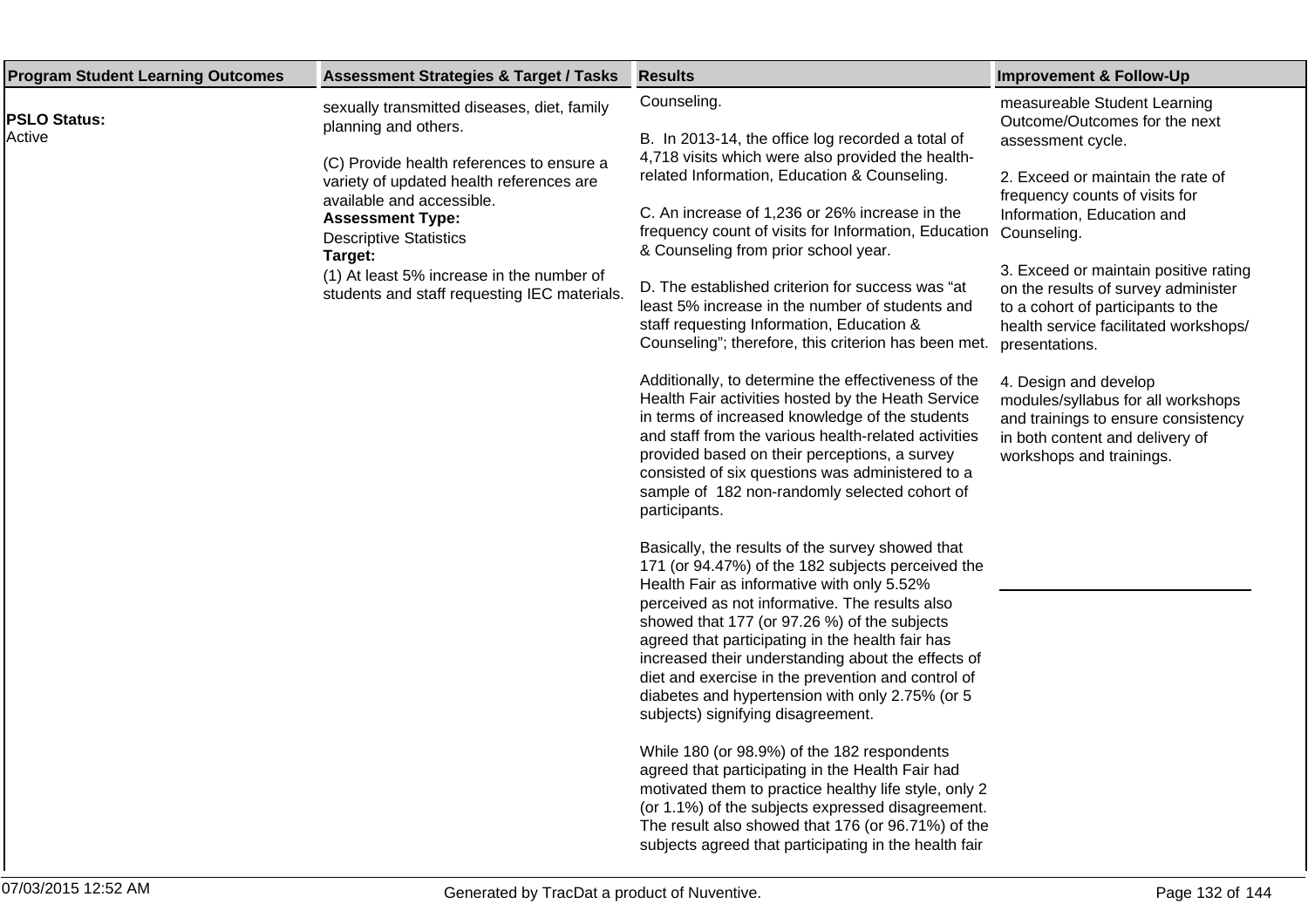| <b>Program Student Learning Outcomes</b> | <b>Assessment Strategies &amp; Target / Tasks</b> | <b>Results</b>                                                                                                                                                                                                                                                                                                                                                                                                                                                                                                                                                              | <b>Improvement &amp; Follow-Up</b> |
|------------------------------------------|---------------------------------------------------|-----------------------------------------------------------------------------------------------------------------------------------------------------------------------------------------------------------------------------------------------------------------------------------------------------------------------------------------------------------------------------------------------------------------------------------------------------------------------------------------------------------------------------------------------------------------------------|------------------------------------|
|                                          |                                                   | had motivated them to have health screening on<br>regular basis with only 6 (or 3.30%) subjects<br>signifying disagreement.                                                                                                                                                                                                                                                                                                                                                                                                                                                 |                                    |
|                                          |                                                   | The results further showed that 91 (or 50.84 %) of<br>the 182 respondents expressed health screening<br>to be most beneficial while 38 (or 21.23%) inclined<br>toward the healthy food preparation and only 26<br>(or 14.53%) and 24 (13.41%) respondents<br>expressed the exercise demonstration and<br>educational information to be most beneficial<br>respectively.                                                                                                                                                                                                     |                                    |
|                                          |                                                   | The overall result of the survey was positive with<br>177 (or 97.26 %) of the subjects expressed<br>satisfaction about the health fair activities with only<br>5 (or 2.75%) of the subjects signifying<br>dissatisfaction.                                                                                                                                                                                                                                                                                                                                                  |                                    |
|                                          |                                                   | To further determine/measure the level of<br>knowledge of students and staff regarding other<br>health related issues, specifically the HIV/AIDS, a<br>survey was administered to a sample of 101 non-<br>randomly selected subjects from a cohort of<br>participants to the 2013 World Aids Day.<br>Specifically, the survey consisted of 5 questions<br>and it was designed to measure the level of<br>knowledge about the transmissions, prevention<br>and common misconceptions about the HIV/AIDS.                                                                     |                                    |
|                                          |                                                   | Generally, the results of the survey showed that<br>the subjects had some basic knowledge about the<br>transmission of the HIV/AIDS and ways to prevent<br>its spread as indicated in their responses to the<br>first two questions. All of the 101 subjects (or 100<br>%) responded "Yes" to Question 1 "Can the risk of<br>HIV and other Sexually Transmitted Infections<br>transmission be reduced by having sex with only<br>one uninfected partner who has no other sex<br>partner?" and Question 2 "Can a person reduce<br>the risk of getting HIV and other Sexually |                                    |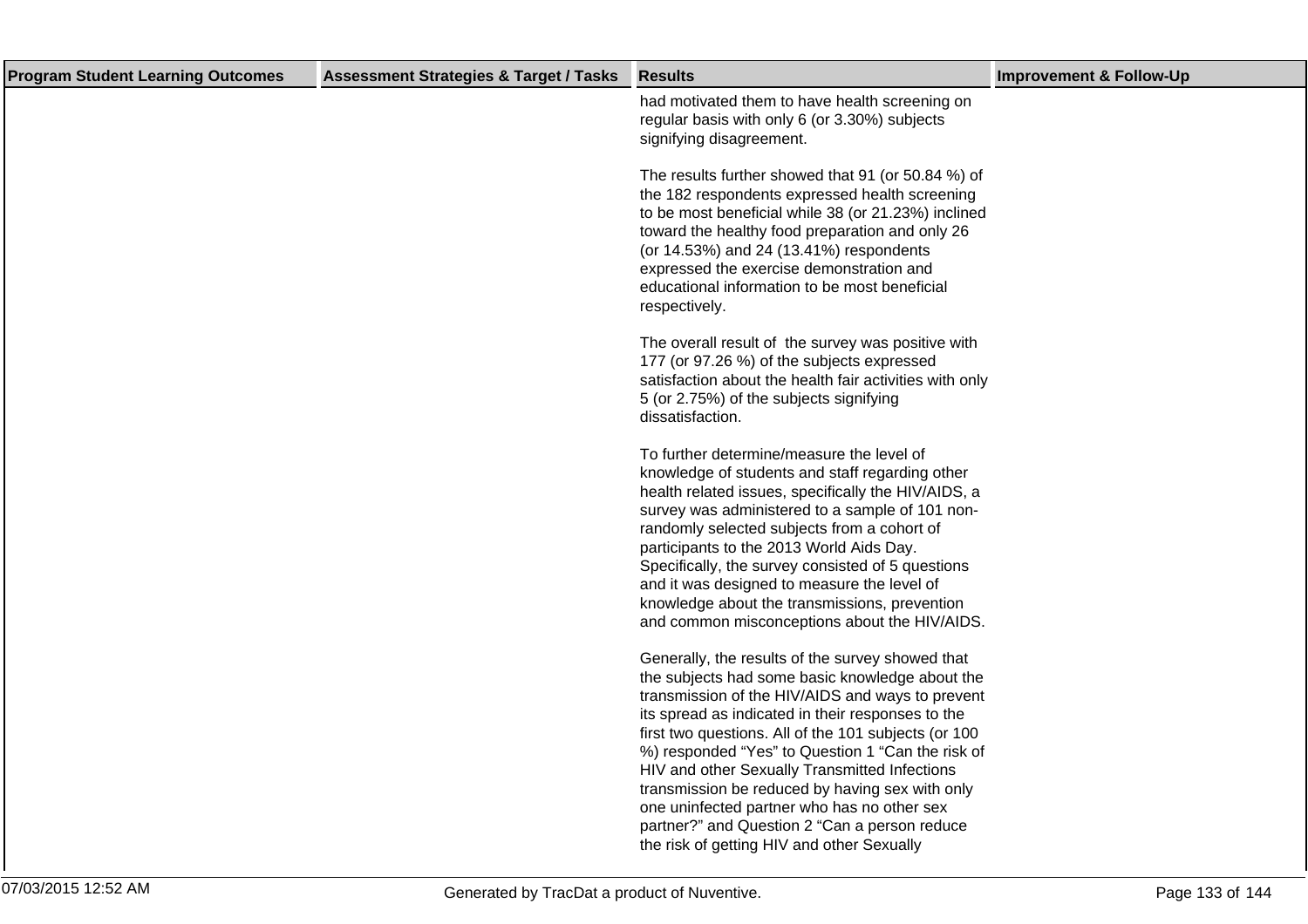| <b>Program Student Learning Outcomes</b> | <b>Assessment Strategies &amp; Target / Tasks</b> | <b>Results</b>                                                                              | <b>Improvement &amp; Follow-Up</b> |
|------------------------------------------|---------------------------------------------------|---------------------------------------------------------------------------------------------|------------------------------------|
|                                          |                                                   | Transmitted Infections by using a condom every                                              |                                    |
|                                          |                                                   | time they have sex?".                                                                       |                                    |
|                                          |                                                   |                                                                                             |                                    |
|                                          |                                                   | Moreover, the subjects also seemed to have some                                             |                                    |
|                                          |                                                   | basic knowledge about the myths or the common                                               |                                    |
|                                          |                                                   | misconceptions about the HIV/AIDS as indicated                                              |                                    |
|                                          |                                                   | by their responses to Questions 3, 4 and 5. All of                                          |                                    |
|                                          |                                                   | the 101 subjects responded "Yes" to Question 3                                              |                                    |
|                                          |                                                   | "Can a healthy-looking person have HIV and other                                            |                                    |
|                                          |                                                   | Sexually Transmitted Infections?" and "No" to<br>Question 4 "Can a person get HIV and other |                                    |
|                                          |                                                   | Sexually Transmitted Infections from Mosquito                                               |                                    |
|                                          |                                                   | bites?" However, 97 (or 96.04%) of the subjects                                             |                                    |
|                                          |                                                   | responded "No" to Question 5, "Can a person get                                             |                                    |
|                                          |                                                   | HIV and Sexually Transmitted Infections by                                                  |                                    |
|                                          |                                                   | sharing food with someone who is infected?" with                                            |                                    |
|                                          |                                                   | 4 subjects (or 3.96%) responded "Yes" to                                                    |                                    |
|                                          |                                                   | Question 5.                                                                                 |                                    |
|                                          |                                                   | <b>Target Met:</b>                                                                          |                                    |
|                                          |                                                   | Yes                                                                                         |                                    |
|                                          |                                                   | <b>Reporting Period:</b>                                                                    |                                    |
|                                          |                                                   | 2013 - 2014                                                                                 |                                    |
|                                          |                                                   | <b>Related Documents:</b>                                                                   |                                    |
|                                          |                                                   | STAT_AssesCy2013-14 without                                                                 |                                    |
|                                          |                                                   | STAT_AssessCy2012-13without                                                                 |                                    |
|                                          |                                                   | hs_national_MR_may2014                                                                      |                                    |
|                                          |                                                   | survey result_Health Fair_2014                                                              |                                    |
|                                          |                                                   | Survey result_World Aids Day_2013                                                           |                                    |
|                                          |                                                   |                                                                                             |                                    |
|                                          |                                                   |                                                                                             |                                    |

C - studentServices - Student Life - 2013- 2014 Sports and Recreation Outcome 2 - College community and stake holders will demonstrate awareness on the sports competitions and recreational activities organized by the Sports Division. **PSLO Assessment Cycle:** 2013 - 2014 **Start Date:** 11/07/2013

### **Assessment Strategy:**

Provide daily monitoring and mentoring to all customers utilizing the facilities and services.

Modify the programs and activities to best satisfy the students, staff and faculties and other patrons utilizing the facility.

Provide custodial services daily to foster a safe and healthy environment to all facility

02/23/2014 - 2013 intramural was ended in November and a survey was conducted none randomly inclusive of male and female participants of the 2013 intramural participants. Out of the 326 students that took part in the games 50 students were given the questioners to assess the intramural tournament that was organized by the sports office. 5 representatives from each team were given the questions to provide their views and as a result, 30 responded with satisfaction where 20 were not satisfied with how it was

12/06/2014 - Based on the results, the Sports and Recreation need to do the following plans and implementations to best satisfy the students and that they demonstrate good sportsmanship in the sports competitions and beyond throughout the academic year 2013 and 2014.

1. Implement additional outdoor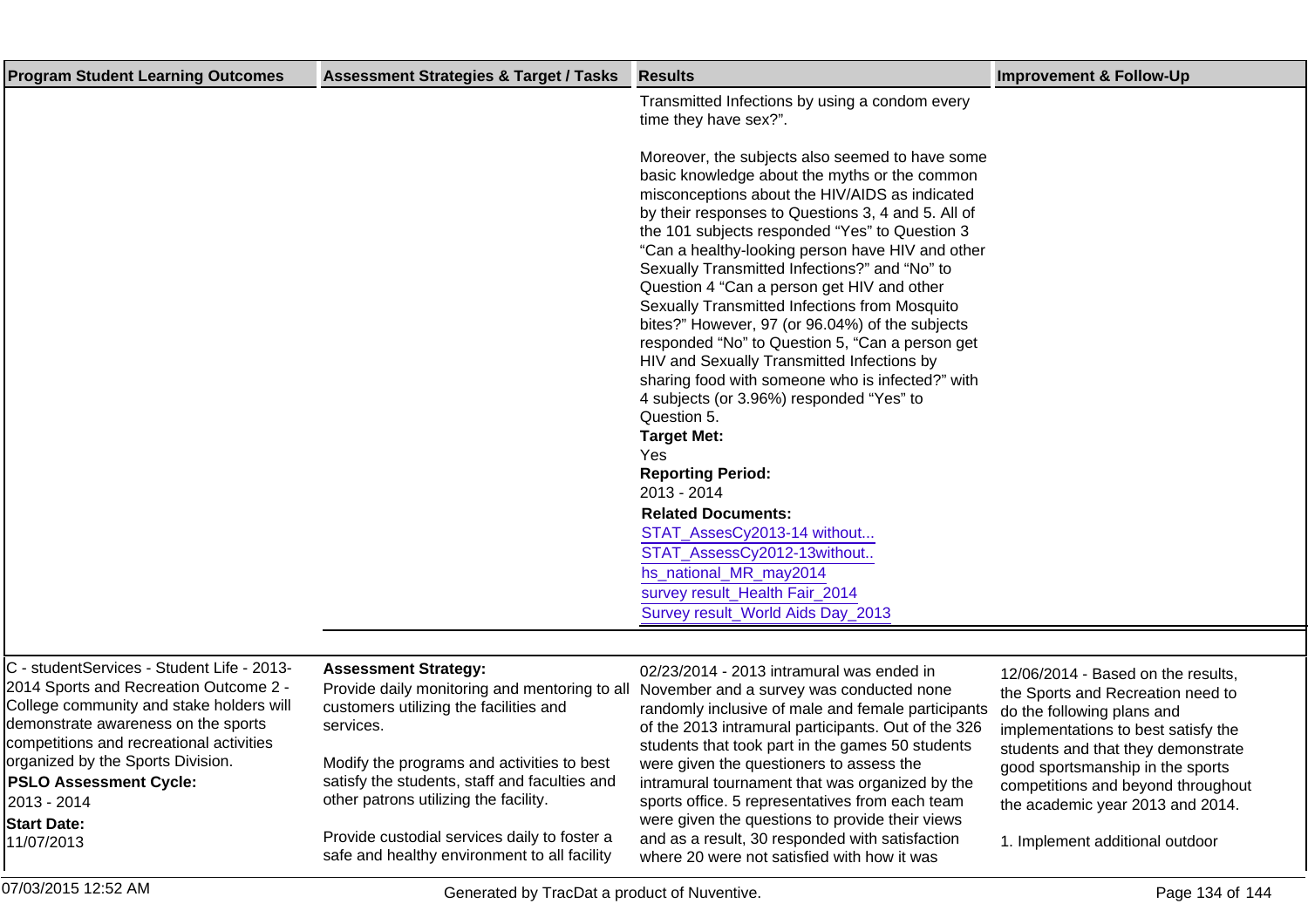| <b>Program Student Learning Outcomes</b>                                                                                                                                                                                                                                                                                                         | <b>Assessment Strategies &amp; Target / Tasks</b>                                                                                                                                                                                                                                                                                                                                                                                                                                                                                    | <b>Results</b>                                                                                                                                                                                                                                                                                                                                                                                                                                                                                                                                                                                                                                                                                                                                                                                    | <b>Improvement &amp; Follow-Up</b>                                                                                                                                                                                                                                                                                                                                                                                                                                             |
|--------------------------------------------------------------------------------------------------------------------------------------------------------------------------------------------------------------------------------------------------------------------------------------------------------------------------------------------------|--------------------------------------------------------------------------------------------------------------------------------------------------------------------------------------------------------------------------------------------------------------------------------------------------------------------------------------------------------------------------------------------------------------------------------------------------------------------------------------------------------------------------------------|---------------------------------------------------------------------------------------------------------------------------------------------------------------------------------------------------------------------------------------------------------------------------------------------------------------------------------------------------------------------------------------------------------------------------------------------------------------------------------------------------------------------------------------------------------------------------------------------------------------------------------------------------------------------------------------------------------------------------------------------------------------------------------------------------|--------------------------------------------------------------------------------------------------------------------------------------------------------------------------------------------------------------------------------------------------------------------------------------------------------------------------------------------------------------------------------------------------------------------------------------------------------------------------------|
| <b>PSLO Status:</b>                                                                                                                                                                                                                                                                                                                              | users.                                                                                                                                                                                                                                                                                                                                                                                                                                                                                                                               | organized.                                                                                                                                                                                                                                                                                                                                                                                                                                                                                                                                                                                                                                                                                                                                                                                        | recreational sports.                                                                                                                                                                                                                                                                                                                                                                                                                                                           |
| Active                                                                                                                                                                                                                                                                                                                                           | Increase sports and activities that involve<br>the college community and the local<br>community to foster goodwill and friendship.<br>Establish code of ethics for all students<br>participating in our sports programs and<br>activities to foster unity.<br>Target:<br>At least 80% of the participants will satisfy<br>with the programs and services and will<br>demonstrate unity and friendship on and off<br>the competition grounds.                                                                                         | Additional outdoor sports facilities outreaches to<br>the neighboring communities and as a result<br>awareness, friendship and unity was established<br>among the students and the local community<br>people.<br>Additional full court regulation outdoor basketball<br>court is contributing to more participants in the<br>sport of basketball and as a result, another women<br>team from the state of Kosrae was formed in the<br>2014 Founding Day basketball games.<br><b>Target Met:</b><br>No.<br><b>Reporting Period:</b><br>2013 - 2014                                                                                                                                                                                                                                                 | 2. Improve on the existing outdoor<br>playing grounds.<br>3. Organize more goodwill games<br>and outreach activities that involve<br>both the students and the local<br>communities.<br>4. Maximize the use of the sports<br>facilities by turning the practice hall<br>into a student's center.<br>5. Establish entertainment options to<br>the inactive students to increase<br>student's participation in the sports<br>and activities.                                     |
|                                                                                                                                                                                                                                                                                                                                                  |                                                                                                                                                                                                                                                                                                                                                                                                                                                                                                                                      |                                                                                                                                                                                                                                                                                                                                                                                                                                                                                                                                                                                                                                                                                                                                                                                                   |                                                                                                                                                                                                                                                                                                                                                                                                                                                                                |
| C - studentServices - Student Life - 2013-<br>2014 Sports and Recreation Outcome 1 -<br>Students will exhibit knowledge and will<br>demonstrate the skills in playing and<br>officiating in the 2013 intramural ball games<br>and 2014 founding day ball games.<br><b>PSLO Assessment Cycle:</b><br>2013 - 2014<br><b>PSLO Status:</b><br>Active | <b>Assessment Strategy:</b><br>Conduct basic fundamental skills training in<br>basketball to twenty students on Tuesdays<br>and Thursdays of every week in the spring<br>semester.<br>Establish an individual performance rubric<br>for participants to document progress and<br>improvement.<br>Provide opportunities to all participants to<br>access sports trainings or workshops<br>available on campus.<br>Conduct five referring and table officiating<br>clinics to twenty individuals in summer.<br><b>Assessment Type:</b> | 07/29/2014 - A referee clinic was conducted in<br>March of 2013 and 20 students signed up to<br>pursue in officiating and out of the twenty students<br>enrolled, ten of them continued to practice<br>refereeing in the intramural games and other<br>organized basketball games outside of the college.<br>While the target of at least 90% of the participant<br>of the training will demonstrate their acquired skills<br>by officiating in a basketball games, one of the<br>participant was chosen to assist as a referee in the<br>8th Micronesian Games specifically the men Gold<br>Medal Game. This is a video clip of my competent<br>student Mr. Salomon Goldman being the lead<br>referee and assisting in a free throw.<br>http://youtu.be/m9G0A5XVvqo<br><b>Target Met:</b><br>Yes | 07/29/2014 - Based on the results,<br>the Sports and Recreation need to<br>improve the planning and modify the<br>training programs to better cater<br>both athletes and officials. The<br>following are plans to be<br>implemented during the academic<br>year 2013-2014:<br>1. Increase on the number of<br>goodwill and friendship games with<br>the local communities around the<br>island.<br>2. Increase student teams in the<br>State sport leagues and<br>tournaments. |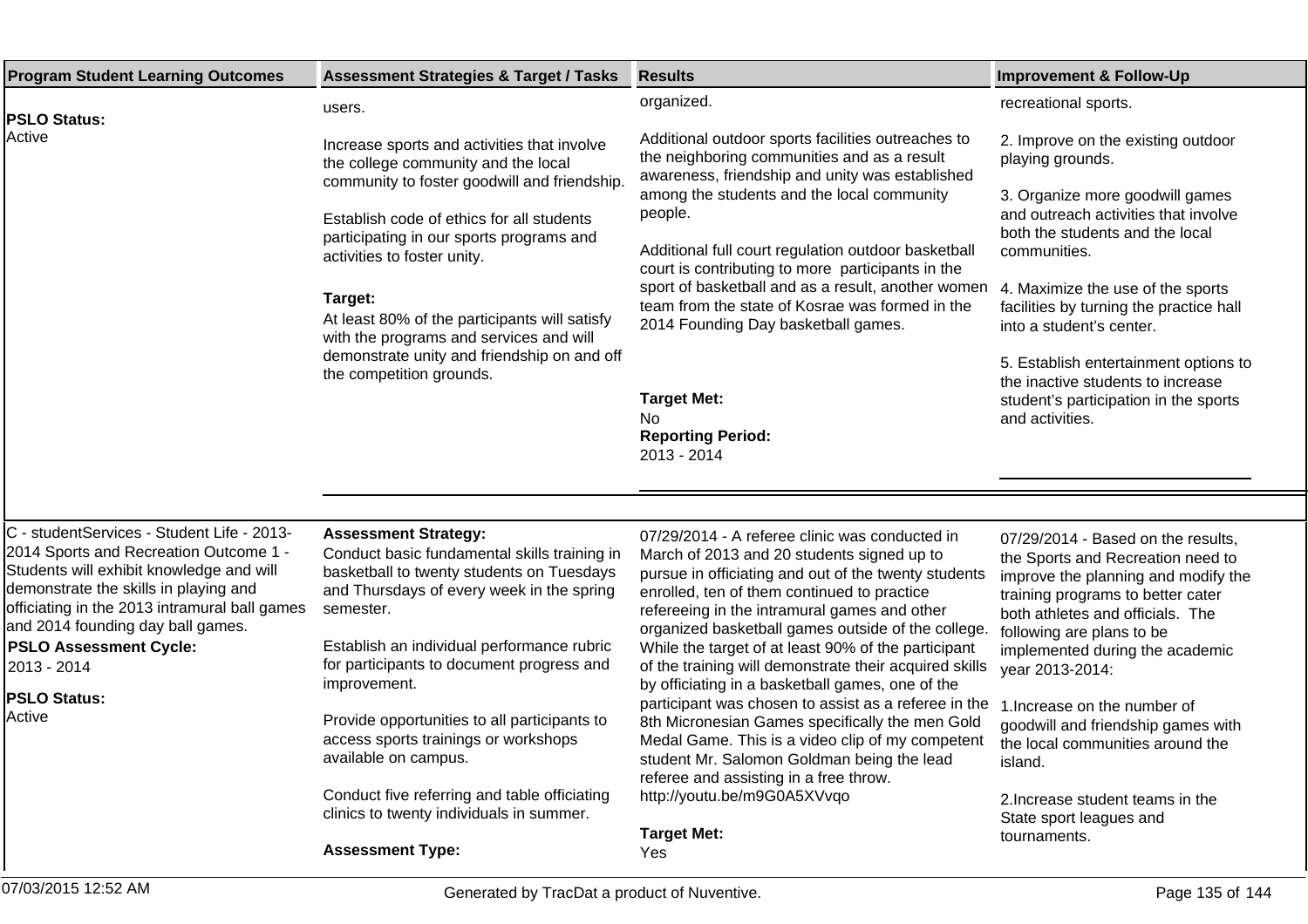| <b>Program Student Learning Outcomes</b> | <b>Assessment Strategies &amp; Target / Tasks</b>                                                                                                                            | <b>Results</b>                                                                                                                                                                                                                                                                                                                                                                                                                                                          | <b>Improvement &amp; Follow-Up</b>                                                                                                                                                                                      |
|------------------------------------------|------------------------------------------------------------------------------------------------------------------------------------------------------------------------------|-------------------------------------------------------------------------------------------------------------------------------------------------------------------------------------------------------------------------------------------------------------------------------------------------------------------------------------------------------------------------------------------------------------------------------------------------------------------------|-------------------------------------------------------------------------------------------------------------------------------------------------------------------------------------------------------------------------|
|                                          | Project-Group<br>Target:                                                                                                                                                     | <b>Reporting Period:</b><br>2013 - 2014                                                                                                                                                                                                                                                                                                                                                                                                                                 | 3. Modify the individual skills<br>trainings to improve on beginners<br>and elite skills.                                                                                                                               |
|                                          | At least 90% of the students participated in<br>the fundamental skills training gained<br>competency and will demonstrate the skills<br>learned in a real competition match. | <b>Related Documents:</b><br><b>8th Micro Games</b>                                                                                                                                                                                                                                                                                                                                                                                                                     | 4. Provide access and opportunities<br>for the students to Zone<br>Development Officers (ZDO) as they<br>visit the FSM States to conduct                                                                                |
|                                          | At least 80% of the participants build<br>confidence and assist the staff to officiate the<br>games.                                                                         |                                                                                                                                                                                                                                                                                                                                                                                                                                                                         | skills training, officiating clinics and<br>coaching courses.                                                                                                                                                           |
|                                          |                                                                                                                                                                              |                                                                                                                                                                                                                                                                                                                                                                                                                                                                         | 5. Design and develop modules for<br>all workshops and trainings to<br>ensure consistency in both content<br>and delivery of those workshops<br>and trainings.                                                          |
|                                          |                                                                                                                                                                              |                                                                                                                                                                                                                                                                                                                                                                                                                                                                         | 6.<br>Recruitment of volunteers to<br>assist in the basketball tournament<br>for the upcoming Micro Games will<br>enhance competency of the<br>participants through attending the<br>clinic that Amateurs International |
|                                          |                                                                                                                                                                              |                                                                                                                                                                                                                                                                                                                                                                                                                                                                         | Basketball Federation will conduct in<br>preparation for the 8th Micro Games                                                                                                                                            |
|                                          |                                                                                                                                                                              |                                                                                                                                                                                                                                                                                                                                                                                                                                                                         |                                                                                                                                                                                                                         |
|                                          |                                                                                                                                                                              | 03/04/2014 - The students participated in the<br>officiating clinics were given practical<br>demonstrations and out of the twenty students<br>enrolled, ten or 50% of the participants were<br>motivated and build confident to assist in the<br>officiating of the games. The established criterion<br>for success was "at least 70% of the participants<br>would build confident." Therefore, this criterion for<br>success was not met.<br><b>Target Met:</b><br>No. |                                                                                                                                                                                                                         |
|                                          |                                                                                                                                                                              | <b>Reporting Period:</b><br>2013 - 2014                                                                                                                                                                                                                                                                                                                                                                                                                                 |                                                                                                                                                                                                                         |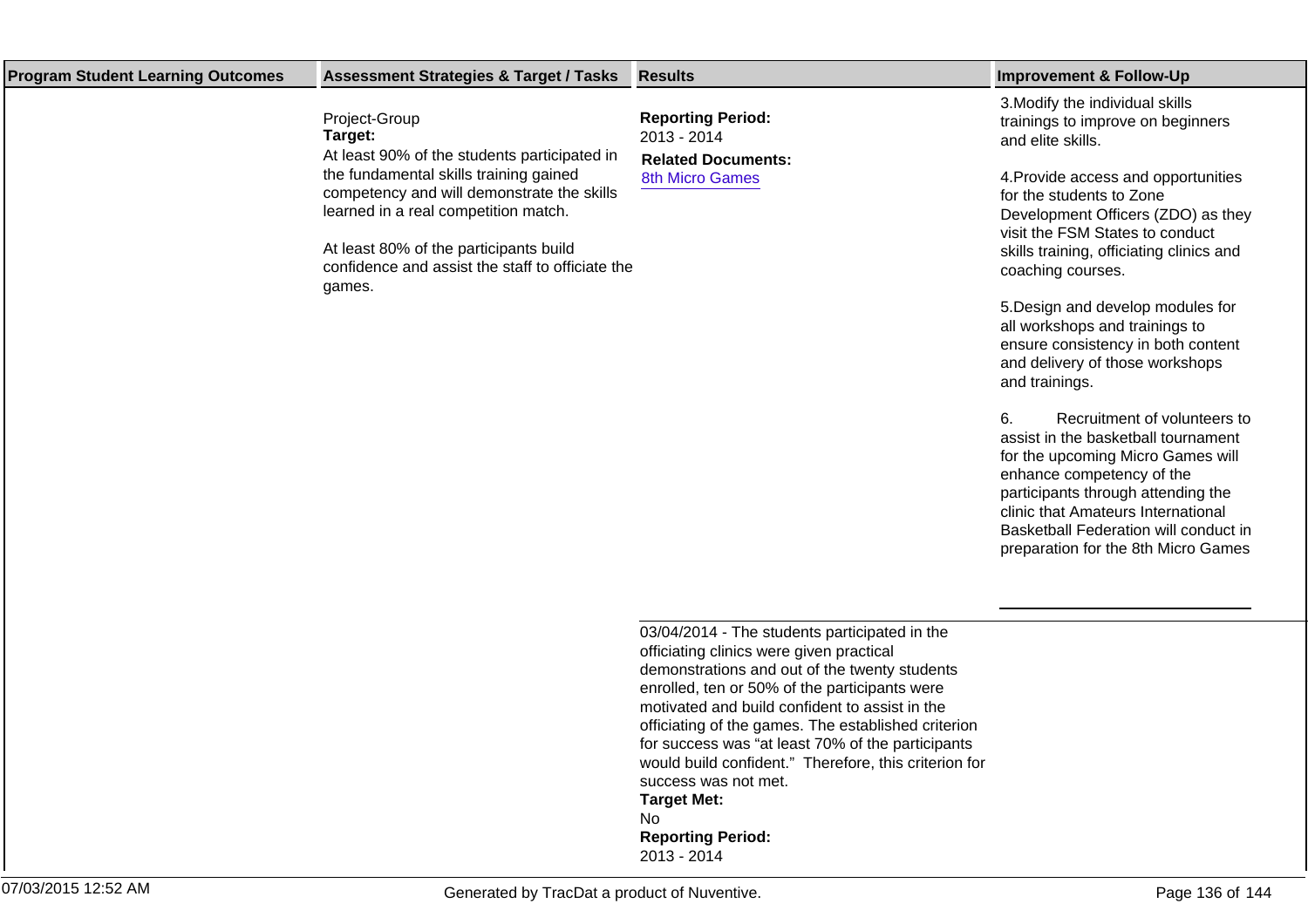| <b>Program Student Learning Outcomes</b>                                                                                                                                                                                                                                                                                       | <b>Assessment Strategies &amp; Target / Tasks</b>                                                                                                                                                                                                                                                                                                                     | <b>Results</b>                                                                                                                                                                                                                                                                                                                                                                                                                                                                                                                                                                                                                       | <b>Improvement &amp; Follow-Up</b>                                                                                                                                                                                                                                                 |
|--------------------------------------------------------------------------------------------------------------------------------------------------------------------------------------------------------------------------------------------------------------------------------------------------------------------------------|-----------------------------------------------------------------------------------------------------------------------------------------------------------------------------------------------------------------------------------------------------------------------------------------------------------------------------------------------------------------------|--------------------------------------------------------------------------------------------------------------------------------------------------------------------------------------------------------------------------------------------------------------------------------------------------------------------------------------------------------------------------------------------------------------------------------------------------------------------------------------------------------------------------------------------------------------------------------------------------------------------------------------|------------------------------------------------------------------------------------------------------------------------------------------------------------------------------------------------------------------------------------------------------------------------------------|
|                                                                                                                                                                                                                                                                                                                                |                                                                                                                                                                                                                                                                                                                                                                       | 02/23/2014 - The students participated in the<br>officiating clinics were given practical<br>demonstrations and out of the twenty students<br>enrolled, ten or 50% of the participants were<br>motivated and build confident to assist in the<br>officiating of the games. The established criterion<br>for success was "at least 70% of the participants<br>would build confident." Therefore, this criterion for<br>success was not met.<br><b>Target Met:</b><br>No<br><b>Reporting Period:</b><br>2013 - 2014                                                                                                                    |                                                                                                                                                                                                                                                                                    |
|                                                                                                                                                                                                                                                                                                                                |                                                                                                                                                                                                                                                                                                                                                                       |                                                                                                                                                                                                                                                                                                                                                                                                                                                                                                                                                                                                                                      |                                                                                                                                                                                                                                                                                    |
| D - program - Peer Counseling - 2013-2014<br>PCC Outcome 1 - Participants to the PCC<br>facilitated workshops will demonstrate<br>increased knowledge of family planning<br>and the contraceptive methods.<br><b>PSLO Assessment Cycle:</b><br>2013 - 2014<br><b>Start Date:</b><br>07/02/2013<br>Inactive Date:<br>12/31/2014 | <b>Assessment Strategy:</b><br>Provide Information Education and<br>Communication (IEC) materials to the<br>students during outreach and around the<br>campus.<br><b>Assessment Type:</b><br><b>Descriptive Statistics</b><br>Target:<br>At least 100 brochures and/or leaflet<br>materials will be distributed to the students<br>during outreach and around campus. | 08/05/2014 - About 750 brochures were<br>distributed during the family planning outreach on<br>campus and around the campus.<br><b>Target Met:</b><br>Yes<br><b>Reporting Period:</b><br>2013 - 2014<br><b>Related Documents:</b><br>BirthControlBrochures.jpg<br>image.jpg                                                                                                                                                                                                                                                                                                                                                          | 08/05/2014 - The family planning<br>brochures were sufficient for the<br>outreach. Order more or produce<br>more of the updated different type of<br>brochures on family planning.                                                                                                 |
| <b>PSLO Status:</b><br>Inactive                                                                                                                                                                                                                                                                                                | <b>Assessment Strategy:</b><br>Provide workshops on family planning and<br>the different contraceptive methods.<br><b>Assessment Type:</b><br><b>Descriptive Statistics</b><br>Target:<br>Conduct at least two family planning<br>workshops for the students per semester.                                                                                            | 07/17/2014 - Family Planning Outreach<br>- On August 16, 2013, PCC conducted a<br>presentation on Cycle Beads, one of the natural<br>birth control methods at MITC in the library.<br>Twenty four (24) female students were present at<br>the beginning of the presentation however at the<br>end, only 17 were left. Pre-and post-tests were<br>utilized to assess the knowledge gained from this<br>activity. However, results were invalid due to the<br>unbalanced number of participants at the<br>beginning of the presentation compared to those<br>retained at the end.<br>- On August 19, 2013, six (6) female students who | 08/04/2014 - There were 6 number<br>of presentations with only 102<br>participants. Plan to have outreach<br>in the resident halls over the week-<br>ends to get more participants while<br>MITC will accommodate outreach<br>for the off campus students during<br>the week days. |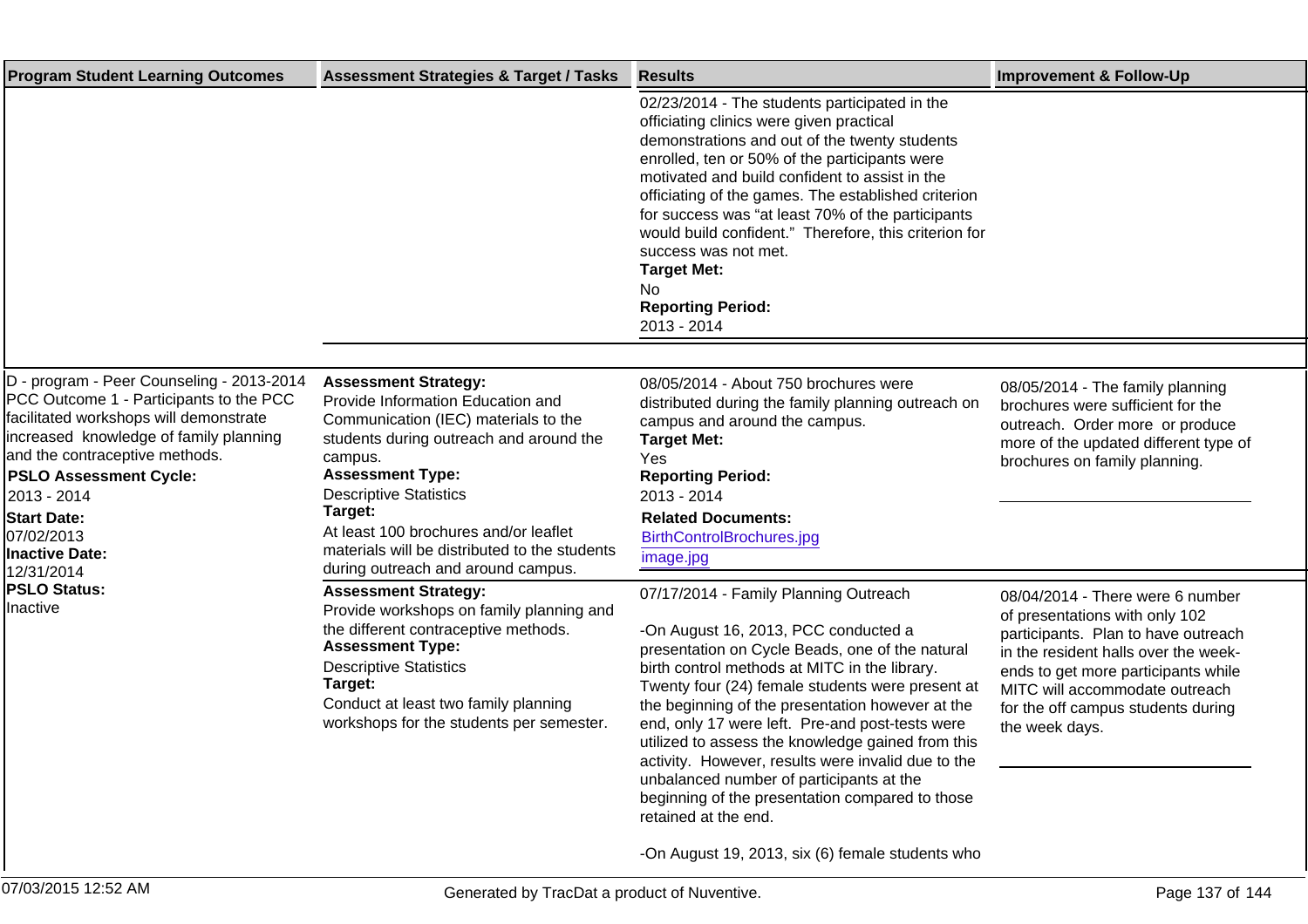| <b>Program Student Learning Outcomes</b> | <b>Assessment Strategies &amp; Target / Tasks</b> | <b>Results</b>                                                                                                                                                                                                                                                                                                                                                                                                                                                                                                            | <b>Improvement &amp; Follow-Up</b> |
|------------------------------------------|---------------------------------------------------|---------------------------------------------------------------------------------------------------------------------------------------------------------------------------------------------------------------------------------------------------------------------------------------------------------------------------------------------------------------------------------------------------------------------------------------------------------------------------------------------------------------------------|------------------------------------|
|                                          |                                                   | heard about the natural birth control method<br>(Cycle Beads) presentation came to the PCC and<br>asked for information on the topic. Before the<br>presentation was given to them, a pre-test and<br>post-tests were given to measure their knowledge<br>gained directly from the presentation. The pre-test<br>showed 63% of their average initial knowledge,<br>and the post-test average result of knowledge<br>gained was 100%. These results proved that the<br>knowledge of the 6 students was improved by<br>37%. |                                    |
|                                          |                                                   | - On September 23, 2014 a presentation on<br>Chlamydia, one of the STI diseases was<br>conducted by PCC staff to 10 students at the<br>MITC. Pre-and post-tests were given before and<br>after the presentation in order to assess the<br>effectiveness of the outreach. On the pre-test<br>engaged, the initial knowledge of the 10<br>participants was 50% however, the post-test was<br>88%. The knowledge of the 10 participants was<br>improved by 38%.                                                              |                                    |
|                                          |                                                   | - On October 17, 2013, the same presentation on<br>Chlamydia by PCC staff was conducted in the<br>Women Residence Hall to 25 female in<br>attendants. Again, pre-and post-tests were given<br>to the participants to measure the effectiveness of<br>the presentation in terms of knowledge gained<br>resulting directly from the outreach. The initial<br>knowledge in the pre-test showed 49%, while the<br>post-test was 92%. These results proved that the<br>knowledge of the 25 students was improved by<br>43%.    |                                    |
|                                          |                                                   | - On October 20, 2014, another presentation of the<br>same topic, Chlamydia by PCC staff was<br>conducted to 29 off campus students at the MITC.<br>Again, pre-and post-tests were given to the<br>participants to measure their knowledge before the<br>presentation and after. The pre-test showed 43%                                                                                                                                                                                                                  |                                    |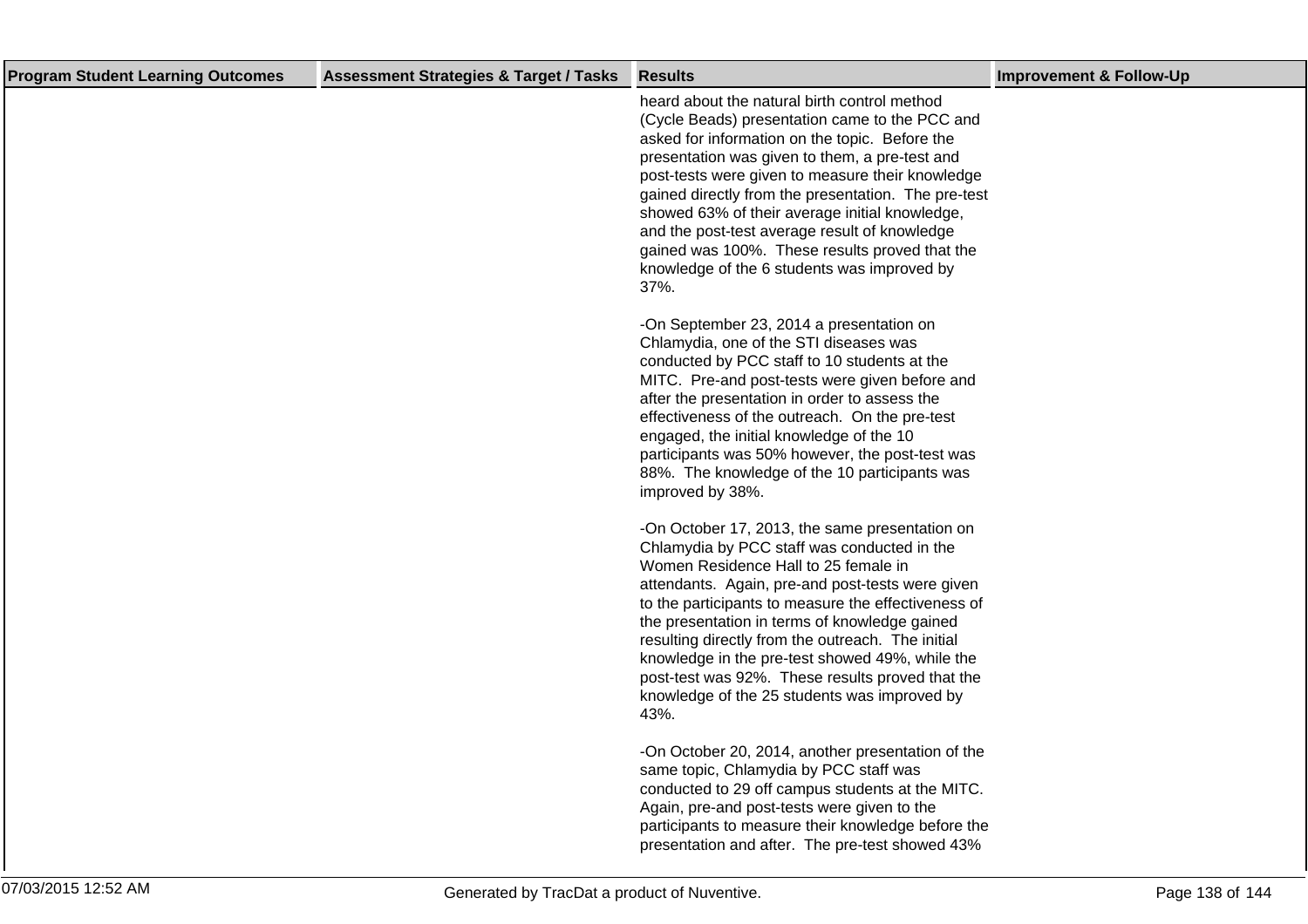| <b>Program Student Learning Outcomes</b> | <b>Assessment Strategies &amp; Target / Tasks</b>                                                                                                                                                                                                         | <b>Results</b>                                                                                                                                                                                                                                                                                                                                                                                                                                                                                                                                                                                                                                                                            | <b>Improvement &amp; Follow-Up</b>                                                                                                                                                                                                               |
|------------------------------------------|-----------------------------------------------------------------------------------------------------------------------------------------------------------------------------------------------------------------------------------------------------------|-------------------------------------------------------------------------------------------------------------------------------------------------------------------------------------------------------------------------------------------------------------------------------------------------------------------------------------------------------------------------------------------------------------------------------------------------------------------------------------------------------------------------------------------------------------------------------------------------------------------------------------------------------------------------------------------|--------------------------------------------------------------------------------------------------------------------------------------------------------------------------------------------------------------------------------------------------|
|                                          |                                                                                                                                                                                                                                                           | of their initial knowledge while the post-test<br>showed 100%. The knowledge of the 29 students<br>was improved by 57%.<br>- On March 14, 2014, PCC conducted a<br>presentation on Sexually Transmitted Infection<br>(namely, HIV/AIDS) to 15 female resident hall<br>students. To measure the effectiveness of the<br>presentation in terms of knowledge gained<br>resulting directly from the outreach, pre-and post-<br>tests were administered to the 15 participants.<br>Scores of the participants in the pre-and post-<br>tests, are as shown: Pre-test was 29%, and at the<br>end, pos- test was given and the result was 100%.<br>The improvement was 71%.<br><b>Target Met:</b> |                                                                                                                                                                                                                                                  |
|                                          |                                                                                                                                                                                                                                                           | Yes<br><b>Reporting Period:</b>                                                                                                                                                                                                                                                                                                                                                                                                                                                                                                                                                                                                                                                           |                                                                                                                                                                                                                                                  |
|                                          |                                                                                                                                                                                                                                                           | 2013 - 2014                                                                                                                                                                                                                                                                                                                                                                                                                                                                                                                                                                                                                                                                               |                                                                                                                                                                                                                                                  |
|                                          |                                                                                                                                                                                                                                                           | <b>Related Documents:</b><br><b>CycleBeads Presentation.ppt</b>                                                                                                                                                                                                                                                                                                                                                                                                                                                                                                                                                                                                                           |                                                                                                                                                                                                                                                  |
|                                          |                                                                                                                                                                                                                                                           | Cycle Beads-pre & post.doc<br>Syllabus.doc                                                                                                                                                                                                                                                                                                                                                                                                                                                                                                                                                                                                                                                |                                                                                                                                                                                                                                                  |
|                                          |                                                                                                                                                                                                                                                           | CHLAMYDIA.ppt                                                                                                                                                                                                                                                                                                                                                                                                                                                                                                                                                                                                                                                                             |                                                                                                                                                                                                                                                  |
|                                          | <b>Assessment Strategy:</b><br>Train peer educators to do peer-to-peer<br>work on family planning.<br><b>Assessment Type:</b><br><b>Descriptive Statistics</b><br>Target:<br>to the peer educators who will be doing the<br>peer work on family planning. | 07/21/2014 - Peer-to-Peer<br>For school year, 2013-2014, twenty two (22) peer<br>educators were trained to do the peer to peer<br>approach. On July 2013 a training on Peer to Peer<br>education approach was delivered to 14 students,<br>and another training was given on January 2014 to<br>Two (2) peer-to-peer workshops will be given 8 more students. The 22 peer educators were<br>trained on how to effectively facilitate Family<br>Planning peer-to-peer education.<br><b>Target Met:</b><br>Yes<br><b>Reporting Period:</b><br>2013 - 2014<br><b>Related Documents:</b>                                                                                                      | 07/24/2014 - Increase the number of<br>peer educators to at least 30 each<br>semester because students leave<br>the college as they are graduated.<br>Also the number of training should<br>be increased to at least 4 times per<br>school year. |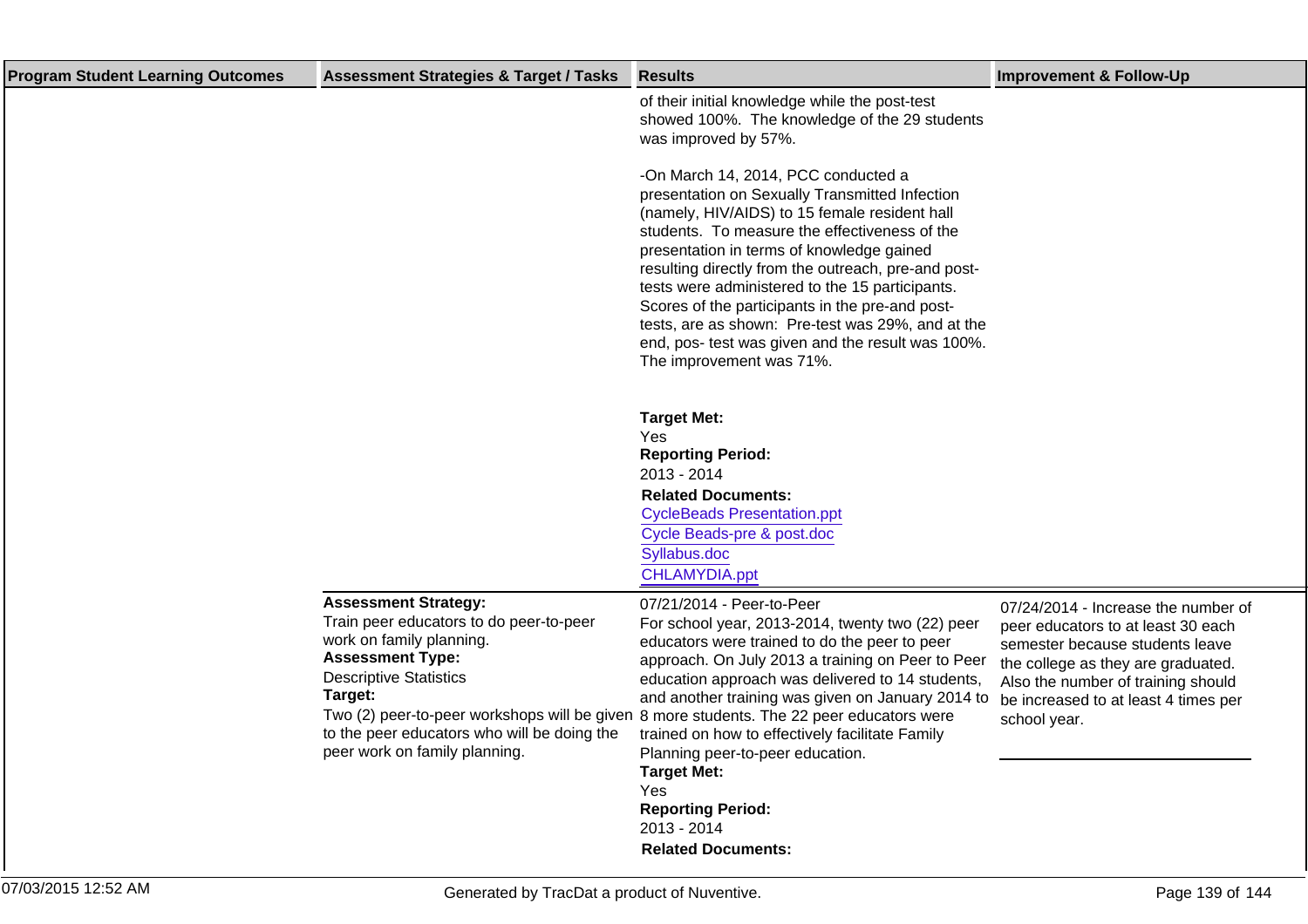| <b>Program Student Learning Outcomes</b>                                                                                                                                                                                                                                                                                                    | <b>Assessment Strategies &amp; Target / Tasks</b>                                                                                                                                                                                                                                                               | <b>Results</b>                                                                                                                                                                                                                                                                                                                                                                                                                                                                                                                                                                                                                                 | <b>Improvement &amp; Follow-Up</b>                                                                                                                                                                                               |
|---------------------------------------------------------------------------------------------------------------------------------------------------------------------------------------------------------------------------------------------------------------------------------------------------------------------------------------------|-----------------------------------------------------------------------------------------------------------------------------------------------------------------------------------------------------------------------------------------------------------------------------------------------------------------|------------------------------------------------------------------------------------------------------------------------------------------------------------------------------------------------------------------------------------------------------------------------------------------------------------------------------------------------------------------------------------------------------------------------------------------------------------------------------------------------------------------------------------------------------------------------------------------------------------------------------------------------|----------------------------------------------------------------------------------------------------------------------------------------------------------------------------------------------------------------------------------|
|                                                                                                                                                                                                                                                                                                                                             |                                                                                                                                                                                                                                                                                                                 | Peer to Peer Educator list SY<br>2013.doc                                                                                                                                                                                                                                                                                                                                                                                                                                                                                                                                                                                                      |                                                                                                                                                                                                                                  |
|                                                                                                                                                                                                                                                                                                                                             |                                                                                                                                                                                                                                                                                                                 |                                                                                                                                                                                                                                                                                                                                                                                                                                                                                                                                                                                                                                                |                                                                                                                                                                                                                                  |
| D - program - Peer Counseling - 2013-2014<br>PCC Outcome 2 - Participants will exhibit<br>increased knowledge about the adverse<br>effects of alcohol and other drugs (ATOD).<br><b>PSLO Assessment Cycle:</b><br>2013 - 2014<br><b>Start Date:</b><br>07/02/2013<br><b>Inactive Date:</b><br>07/01/2014<br><b>PSLO Status:</b><br>Inactive | <b>Assessment Strategy:</b><br>Train peer educators to do education on<br>alcohol abuse prevention.<br><b>Assessment Type:</b><br><b>Descriptive Statistics</b><br>Target:<br>Two (2) peer-to-peer workshops will be given<br>to the peer educators who will be doing the<br>peer work on alcohol prevention.   | 07/21/2014 - Peer-to-Peer<br>On July 2013 a training on peer-to-peer education<br>approach was delivered to 14 students, and<br>another training was given on January 2014 to 8<br>more students. The 22 peer educators were<br>trained on how to effectively facilitate the ATOD<br>peer-to-peer education.<br><b>Target Met:</b><br>Yes<br><b>Reporting Period:</b><br>2013 - 2014<br><b>Related Documents:</b><br>Peer to Peer Educator list SY<br>2013.doc                                                                                                                                                                                 | 07/24/2014 - Increase the number of<br>peer educators to at least 30 each<br>semester because students leave<br>the college as they are graduated.<br>Also the number of training should<br>be increased to at least 4 per year. |
|                                                                                                                                                                                                                                                                                                                                             | <b>Assessment Strategy:</b><br>Provide outreach activities on substance<br>abuse prevention to male and female<br>resident students.<br><b>Assessment Type:</b><br><b>Descriptive Statistics</b><br>Target:<br>One substance abuse training will be<br>provided to the resident hall students each<br>semester. | 08/03/2014 - On December 30, 2013, PCC staff<br>launched its first Substance Abuse Prevention<br>outreach on "The Destruction of Alcohol to the<br>Brain" to 17 remaining residence hall students who<br>did not go home for the break. To assess the<br>effectiveness of the outreach, pre-and post-tests<br>were administered to the participants. The pre-<br>test administered before the presentation showed<br>58% of the students' initial knowledge of the topic.<br>At the end of the presentation, a post-test was<br>also administered to the same participants and the<br>result was 83%. The student learning outcome<br>was 25%. | 08/03/2014 - In order for the<br>message to deliver to most of the<br>resident hall students, the<br>scheduled presentations should be<br>delivered over the week-ends at<br>their residence halls.                              |
|                                                                                                                                                                                                                                                                                                                                             |                                                                                                                                                                                                                                                                                                                 | - On February 14, 2014, fifty two resident halls<br>students participated in a skit entitled: "How<br>Alcohol Plays its Role in the Deterioration of a<br>Family." The students were emotionally touched<br>and moved by the presentation which was based<br>on a real life story. All participants were submitted                                                                                                                                                                                                                                                                                                                             |                                                                                                                                                                                                                                  |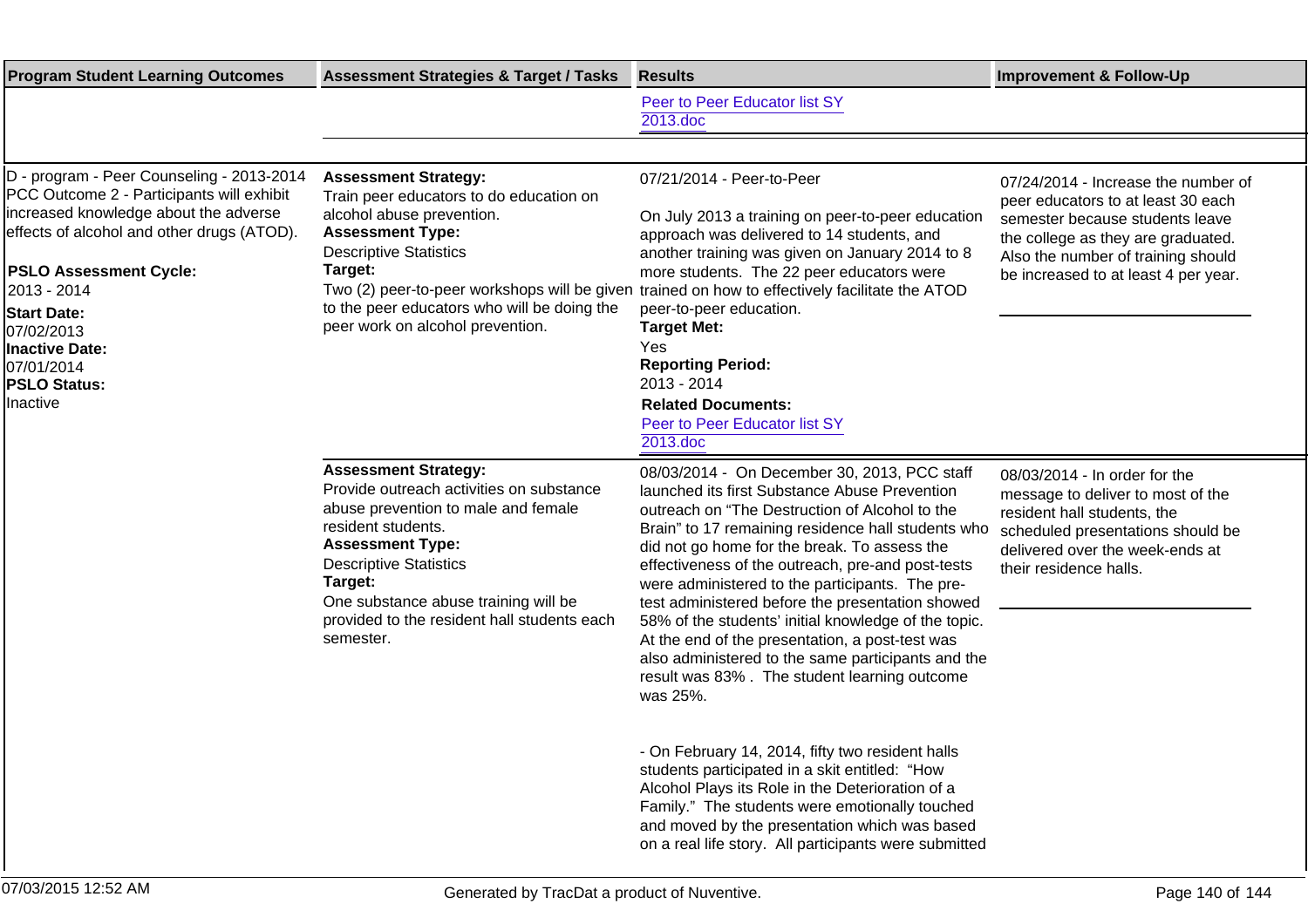| <b>Program Student Learning Outcomes</b>                                                                                                                                                                                                             | <b>Assessment Strategies &amp; Target / Tasks</b>                                                                                                                                                                                                                                                                                                                                                                                                                                        | <b>Results</b>                                                                                                                                                                                                                                                                                                                                                                                                                                                              | <b>Improvement &amp; Follow-Up</b>                                                                                                                                                                                                                                                                                               |
|------------------------------------------------------------------------------------------------------------------------------------------------------------------------------------------------------------------------------------------------------|------------------------------------------------------------------------------------------------------------------------------------------------------------------------------------------------------------------------------------------------------------------------------------------------------------------------------------------------------------------------------------------------------------------------------------------------------------------------------------------|-----------------------------------------------------------------------------------------------------------------------------------------------------------------------------------------------------------------------------------------------------------------------------------------------------------------------------------------------------------------------------------------------------------------------------------------------------------------------------|----------------------------------------------------------------------------------------------------------------------------------------------------------------------------------------------------------------------------------------------------------------------------------------------------------------------------------|
|                                                                                                                                                                                                                                                      |                                                                                                                                                                                                                                                                                                                                                                                                                                                                                          | to a survey in order to determine their perceptions<br>about the skit. However, only 27 of the 52<br>participants completed and returned the survey; as<br>such, the survey was deemed invalid or low<br>degree of validity.                                                                                                                                                                                                                                                |                                                                                                                                                                                                                                                                                                                                  |
|                                                                                                                                                                                                                                                      |                                                                                                                                                                                                                                                                                                                                                                                                                                                                                          | <b>Target Met:</b><br>Yes<br><b>Reporting Period:</b><br>2013 - 2014<br><b>Related Documents:</b><br><b>Effects of Alcohol on Brain.ppt</b><br>survey analysis.doc                                                                                                                                                                                                                                                                                                          |                                                                                                                                                                                                                                                                                                                                  |
|                                                                                                                                                                                                                                                      | <b>Assessment Strategy:</b><br>Provide the students IEC materials during<br>outreach activities and around the campus.<br><b>Assessment Type:</b><br><b>Descriptive Statistics</b><br>Target:<br>At least 100 brochures, or leaflet materials<br>will be distributed to the students during<br>outreach and around campus.                                                                                                                                                               | 07/16/2014 - PCC distributed 500 brochures on<br>substance abuse related topics during its outreach<br>activities and around campus. In addition to this,<br>Kosrae PCC developed two new brochures on HIV<br>AIDS and Peer Pressure.<br><b>Target Met:</b><br>Yes<br><b>Reporting Period:</b><br>2013 - 2014<br><b>Related Documents:</b><br>Alcohol.jpg                                                                                                                   | 07/24/2014 - Although the number<br>of brochures exceeded the targeted<br>planned brochures to be used, in<br>one of the outreach activities the<br>number of brochures used were not<br>sufficient for the participants. In the<br>future, bring at least 50 or more<br>brochures for each of the outreach.                     |
|                                                                                                                                                                                                                                                      |                                                                                                                                                                                                                                                                                                                                                                                                                                                                                          |                                                                                                                                                                                                                                                                                                                                                                                                                                                                             |                                                                                                                                                                                                                                                                                                                                  |
| E - Management Team - Policies &<br>procedures - Review of policies and<br>procedures to ensure their continuous<br>enhancement and improvement<br><b>Start Date:</b><br>08/01/2013<br>Inactive Date:<br>08/01/2014<br><b>PSLO Status:</b><br>Active | <b>Assessment Strategy:</b><br>Conduct in a timely manner formal review<br>and analysis of college's policies and<br>procedures either directed to the M-Team or<br>originated by the M-Team. Make<br>recommendations as informed by results<br>and findings of review and analysis.<br><b>Assessment Type:</b><br><b>Descriptive Statistics</b><br>Target:<br>100% of policies and procedures either<br>directed to the M-Team or originated by the<br>M-Team are formally reviewed and | 07/06/2014 - 1/29/2013. M-Team reviewed the<br>Student Academic Freedom Policy.<br>1/29/2013. M-Team reviewed the Student<br>Academic Freedom Policy.<br>2/12/2013. M-Team recommended the transmittal<br>of the Student Academic Freedom Policy as<br>reviewed to the college's Executive Council (EC).<br>12/10/2013. M-Team reviewed the Professional<br>Development Plan proposed by HR office.<br><b>Target Met:</b><br>Yes<br><b>Reporting Period:</b><br>2013 - 2014 | 07/07/2014 - The Management<br>Team recommends that the author<br>of the policy or procedure or change<br>in policy or procedure be present at<br>the initial review meeting to provide<br>background on the purpose of the<br>policy or procedures or revisions of<br>existing policies and procedures be<br>available for Q&A. |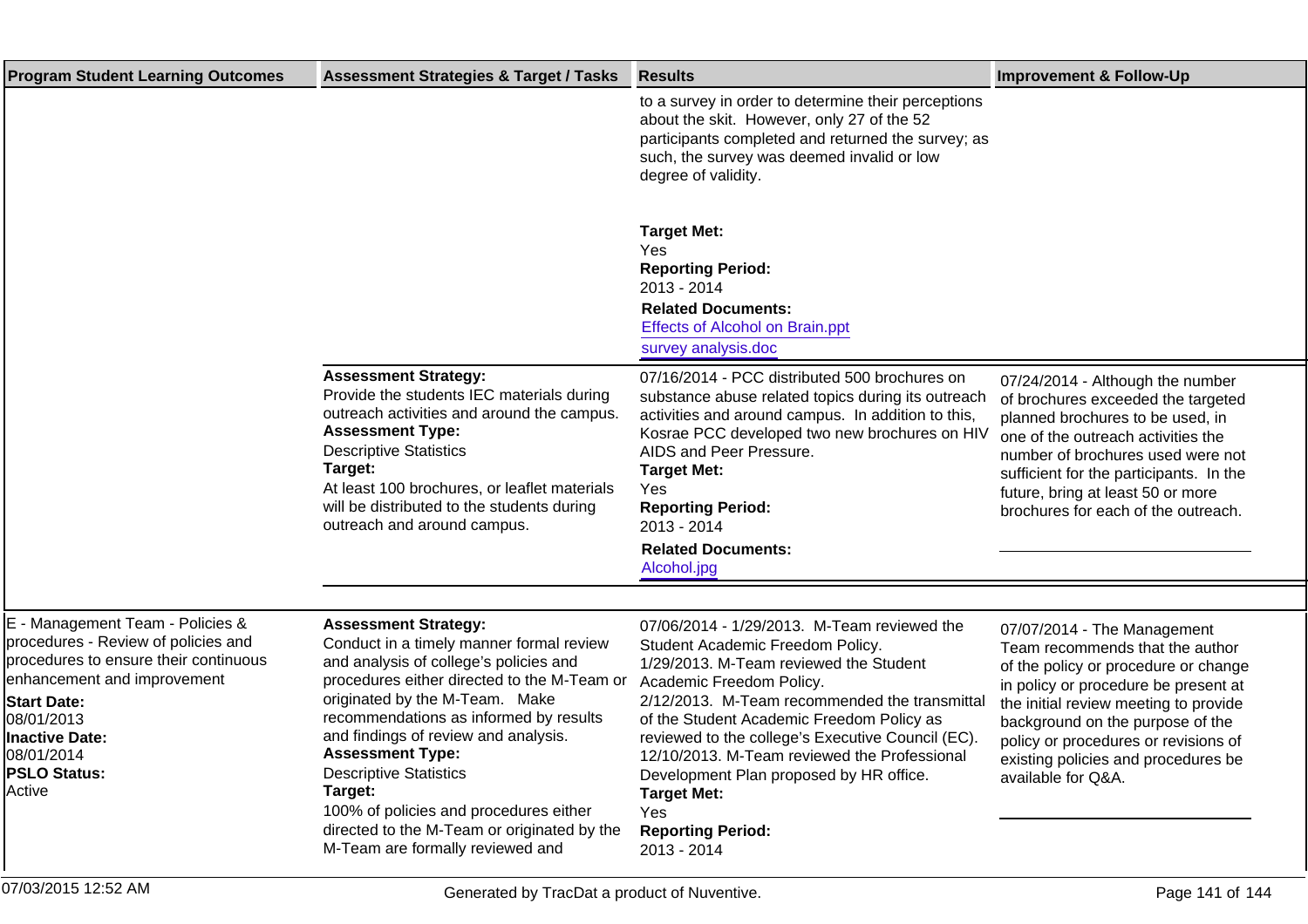| <b>Program Student Learning Outcomes</b>                                                                                                                                                                                                                                                                              | <b>Assessment Strategies &amp; Target / Tasks</b>                                                                                                                                                                                                                                                                                                                                                                                                                                                                                                              | <b>Results</b>                                                                                                                                                                                                                                                                                                                                                                                                                                                                                                                                                                                                                                                                | <b>Improvement &amp; Follow-Up</b>                                                                                                                                                                     |
|-----------------------------------------------------------------------------------------------------------------------------------------------------------------------------------------------------------------------------------------------------------------------------------------------------------------------|----------------------------------------------------------------------------------------------------------------------------------------------------------------------------------------------------------------------------------------------------------------------------------------------------------------------------------------------------------------------------------------------------------------------------------------------------------------------------------------------------------------------------------------------------------------|-------------------------------------------------------------------------------------------------------------------------------------------------------------------------------------------------------------------------------------------------------------------------------------------------------------------------------------------------------------------------------------------------------------------------------------------------------------------------------------------------------------------------------------------------------------------------------------------------------------------------------------------------------------------------------|--------------------------------------------------------------------------------------------------------------------------------------------------------------------------------------------------------|
|                                                                                                                                                                                                                                                                                                                       | recommendations communicated at a turn-<br>around time of at least two meetings.                                                                                                                                                                                                                                                                                                                                                                                                                                                                               | <b>Related Documents:</b><br>2013_01_29 minutes.doc<br>2013_02_12 minutes.doc<br>2013 12 10 Minutes                                                                                                                                                                                                                                                                                                                                                                                                                                                                                                                                                                           |                                                                                                                                                                                                        |
|                                                                                                                                                                                                                                                                                                                       | <b>Assessment Strategy:</b><br>Review and analyze data on measures of<br>success (institutional strategic plan) and key<br>performance indicators. Make<br>recommendations by utilizing review of<br>appropriate data as rationale.<br><b>Assessment Type:</b><br><b>Descriptive Statistics</b>                                                                                                                                                                                                                                                                | 07/06/2014 - 10/08/2013. M-Team was tasked to<br>recommend a learning organization model for the<br>college.<br>10/29/2013. M-Team recommended that targets<br>for measures of success be stabilized for all<br>categories with the exception for the category on<br>new students for fall 2014, setting the target to<br>515.                                                                                                                                                                                                                                                                                                                                                | 07/07/2014 - The M-Team will<br>review each semester the<br>institutions status against the<br>measures of success targets and<br>make recommendations for areas<br>for improvement or prioritization. |
|                                                                                                                                                                                                                                                                                                                       | Target:<br>Review and analysis of measures of success Target Met:<br>and key performance indicators are<br>completed, and recommendations made at a Reporting Period:<br>turn-around time of at least two meetings.                                                                                                                                                                                                                                                                                                                                            | Yes<br>2013 - 2014<br><b>Related Documents:</b><br>2013_10_08 minutes.doc<br>2013_10_29 minutes.doc                                                                                                                                                                                                                                                                                                                                                                                                                                                                                                                                                                           | 07/07/2014 - The M-Team will foster<br>practices of a learning organization<br>as provided in the recommended<br>model.                                                                                |
|                                                                                                                                                                                                                                                                                                                       |                                                                                                                                                                                                                                                                                                                                                                                                                                                                                                                                                                |                                                                                                                                                                                                                                                                                                                                                                                                                                                                                                                                                                                                                                                                               |                                                                                                                                                                                                        |
| E - Management Team - Operational<br>effectivensss and efficiency - Focus on<br>operational effectiveness and efficiency<br>improvement for administrative units crucial<br>to increasing service levels.<br><b>Start Date:</b><br>08/01/2013<br><b>Inactive Date:</b><br>08/01/2014<br><b>PSLO Status:</b><br>Active | <b>Assessment Strategy:</b><br>Conduct in a timely manner formal review<br>and analysis of any changes in the<br>organizational and reporting structure of<br>divisions, offices, campuses, and<br>departments. Make recommendations as<br>informed by results and findings of review<br>and analysis.<br><b>Assessment Type:</b><br><b>Descriptive Statistics</b><br>Target:<br>100% of proposed changes in organization<br>and reporting structure either directed to the<br>M-Term or originated by the M-Team are<br>formally reviewed and recommendations | 07/06/2014 - Potential Committee Changes<br>6/12/2014. M-Team received from VPIEQA the<br>potential committee changes for FY 2014-2015.<br>6/17/2014. M-Team reviewed the proposed<br>changes to the college's committee structure, and<br>on 6/30/2014, communicated its recommendations<br>to the VPIEQA, as follows (June 30, 2014 memo,<br>Chair of the M-Team to VPIEQA):<br>1. With the potential committee changes being<br>proposed, information has not been provided on<br>the assessment of the current committee<br>structures. The assessment results need to be<br>shared to help. Can we see the assessment for<br>what the problem is with current structure? |                                                                                                                                                                                                        |

2. Ex-officio implies sub ordinance to committees. Directors and relevant administrators should be made members of various committees, not ex-

communicated at a turn-around time of at

least two meetings.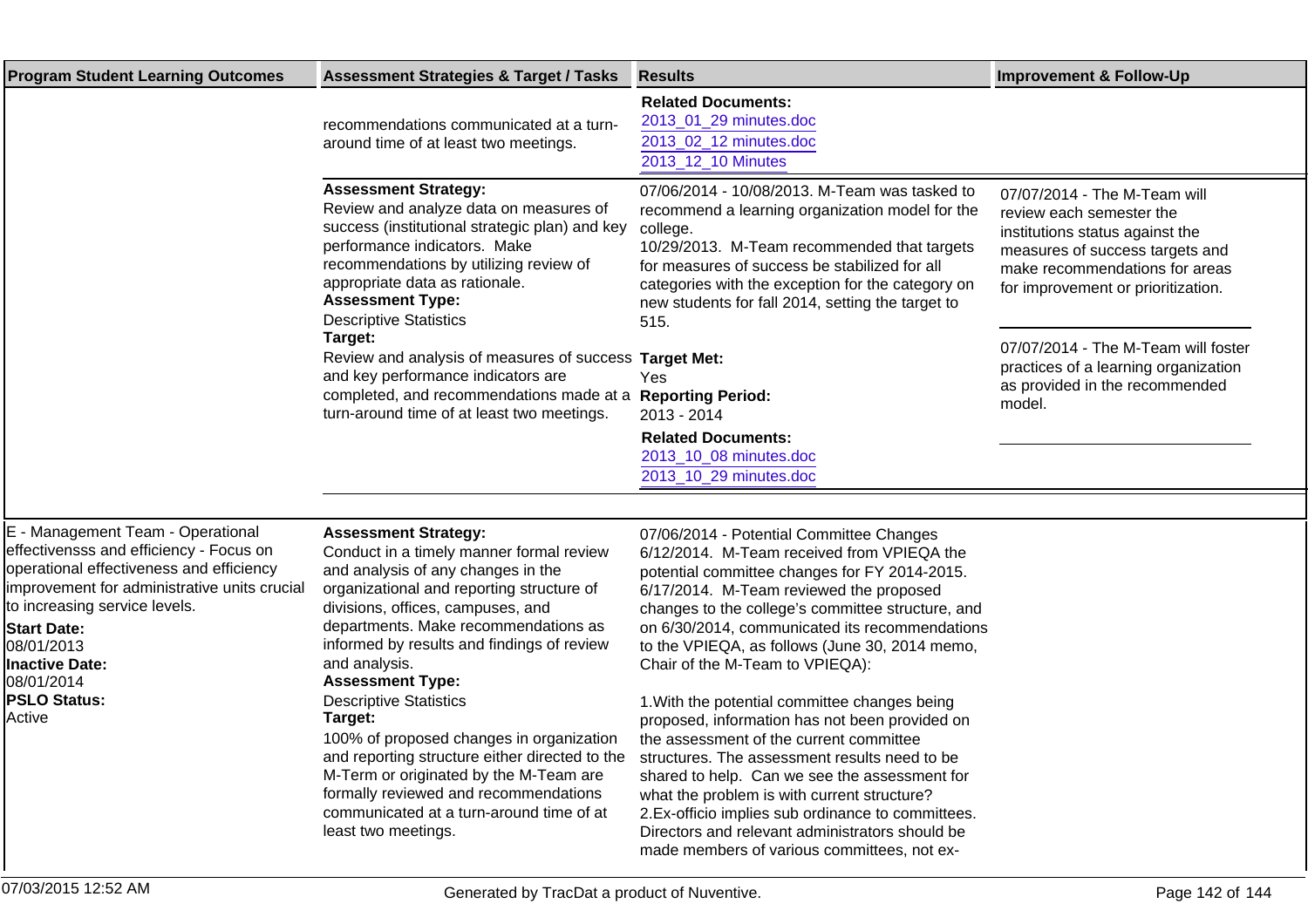| <b>Program Student Learning Outcomes</b> | <b>Assessment Strategies &amp; Target / Tasks</b>                                                                                                                                                                                                                                                                                                                                                                                                                                                     | <b>Results</b>                                                                                                                                                                                                                                                                                                                                                                                                                                                                                                                                                                                                                                                                                                                                                                                                                                                                                                                                                                                                | <b>Improvement &amp; Follow-Up</b>                                                                                                                          |
|------------------------------------------|-------------------------------------------------------------------------------------------------------------------------------------------------------------------------------------------------------------------------------------------------------------------------------------------------------------------------------------------------------------------------------------------------------------------------------------------------------------------------------------------------------|---------------------------------------------------------------------------------------------------------------------------------------------------------------------------------------------------------------------------------------------------------------------------------------------------------------------------------------------------------------------------------------------------------------------------------------------------------------------------------------------------------------------------------------------------------------------------------------------------------------------------------------------------------------------------------------------------------------------------------------------------------------------------------------------------------------------------------------------------------------------------------------------------------------------------------------------------------------------------------------------------------------|-------------------------------------------------------------------------------------------------------------------------------------------------------------|
|                                          |                                                                                                                                                                                                                                                                                                                                                                                                                                                                                                       | officio to make the committees more effective.<br>3. M-Team supports the creation of the student<br>success committee as our college is student-<br>centered. Many of the other offices have various<br>decisions that need to be made on student<br>services, but they are unclear about which<br>committees to review decisions.<br>4. Committees do not dictate nor make decisions<br>for administrative offices. The M-Team sees a<br>need for clarification on the roles of committees.<br>5. Assessment should remain with CAC. M-Team<br>will focus on non-academic assessment.<br><b>Target Met:</b><br>Yes<br><b>Reporting Period:</b><br>2013 - 2014<br><b>Related Documents:</b><br>2014_06_17 minutes.doc                                                                                                                                                                                                                                                                                         |                                                                                                                                                             |
|                                          | <b>Assessment Strategy:</b><br>Conduct review of all nonacademic<br>programs (or administrative and support<br>services), and rank them in a way that<br>enables the college to decide what<br>programs it should cut, consolidate, or<br>complement as it attempts to put its financial<br>house in order.<br><b>Assessment Type:</b><br><b>Descriptive Statistics</b><br>Target:<br>As per the college's master planning<br>calendar, prioritization of nonacademic<br>programs will occur in 2015. | 07/06/2014 - While the second phase of the<br>college's prioritization of its nonacademic<br>programs (or administrative and support services)<br>will occur in 2015 as per its master planning<br>calendar, M-Team met 7/1/2014 to make<br>preliminary dialogue about nonacademic program<br>prioritization including unit annual assessments<br>and program reviews, as follows:<br>1. VPAS was invited to discuss with the M-Team<br>the 2nd phase of the non-academic program<br>prioritization as tasked by the President.<br>2. IRPO Director pointed out that the next round<br>will take place next year, 2015, and questioned if<br>there was a change so that can be reflected in the<br>master calendar. There is need for clarification on<br>the planning schedule regarding non-academic<br>program prioritization.<br>3. Acting VPSS Joey presented to the team an<br>overview of the Prioritization of Non-Academic<br>Programs 2013.<br>4. Although the timing of the prioritization process | 07/07/2014 - All non-academic<br>programs will complete two cycles<br>of assessments and program review<br>by according to the master planning<br>calendar. |